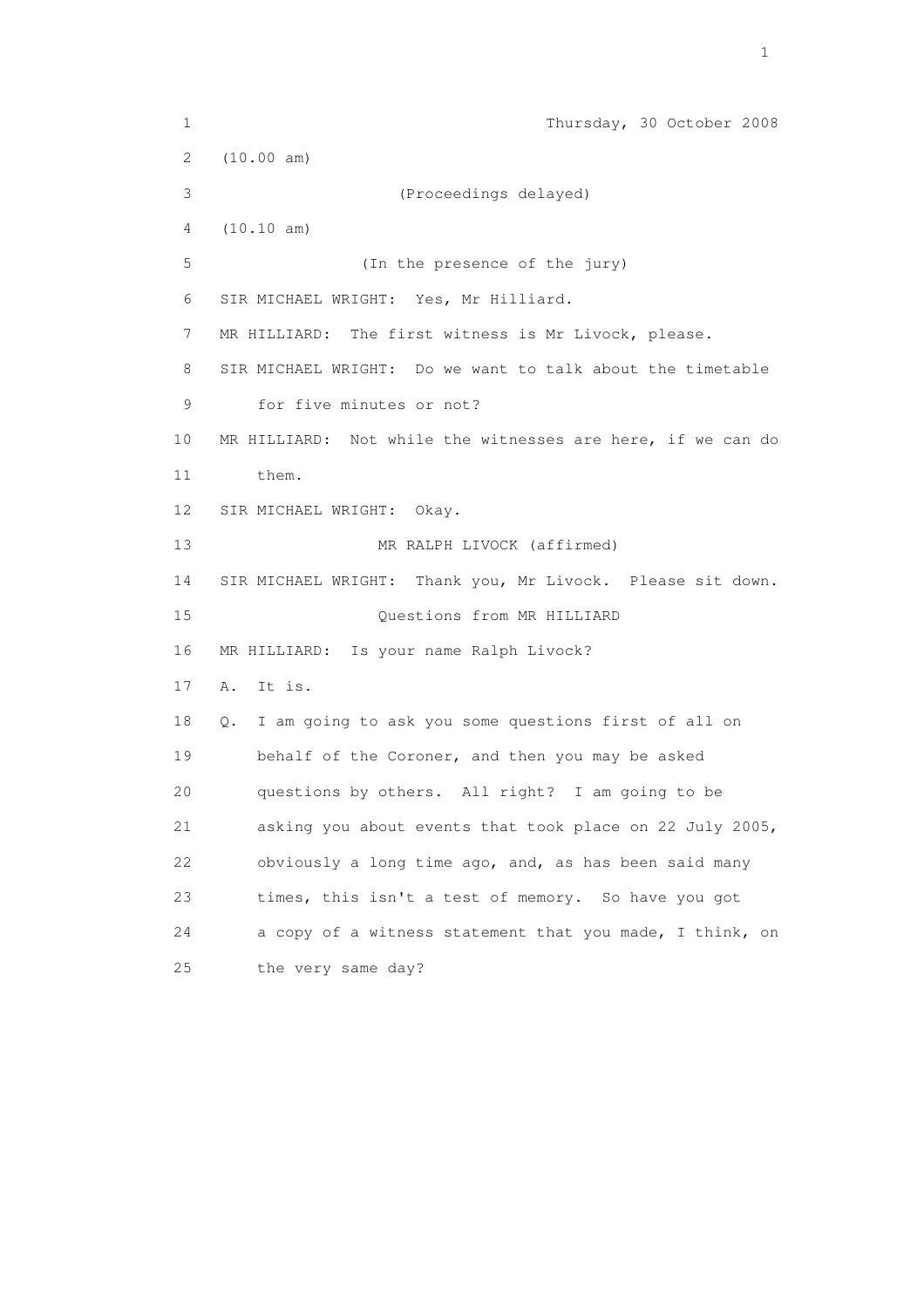- 1 A. I do.
- 2 Q. Got that there in front of you?
- 3 A. Yes.
- 4 Q. There is absolutely no difficulty, if you need to at any 5 stage, for you to look at that, and indeed there may 6 well be times when I'll ask you to look at it. All
- 7 right?
- 8 A. Okay.
- 9 Q. You, I think, had started a journey on the 22nd that you 10 made on the Underground at Clapham North station; is
- 11 that right?
- 12 A. That's correct.
- 13 Q. Were you making the journey with your then, and for all
- 14 I know now, but certainly your then girlfriend
- 15 Rachel Wilson?
- 16 A. That's correct.
- 17 Q. You got on at Clapham North and got a train,
- 18 a northbound train; is that right?
- 19 A. Yeah.
- 20 Q. You hadn't, I think, got into the front carriage but the
- 21 second one; is that right?
- 22 A. It was normally -- normally we sit in the front carriage 23 because that's where the door --
- 24 Q. The connection suits you?
- 25 A. -- where we get off.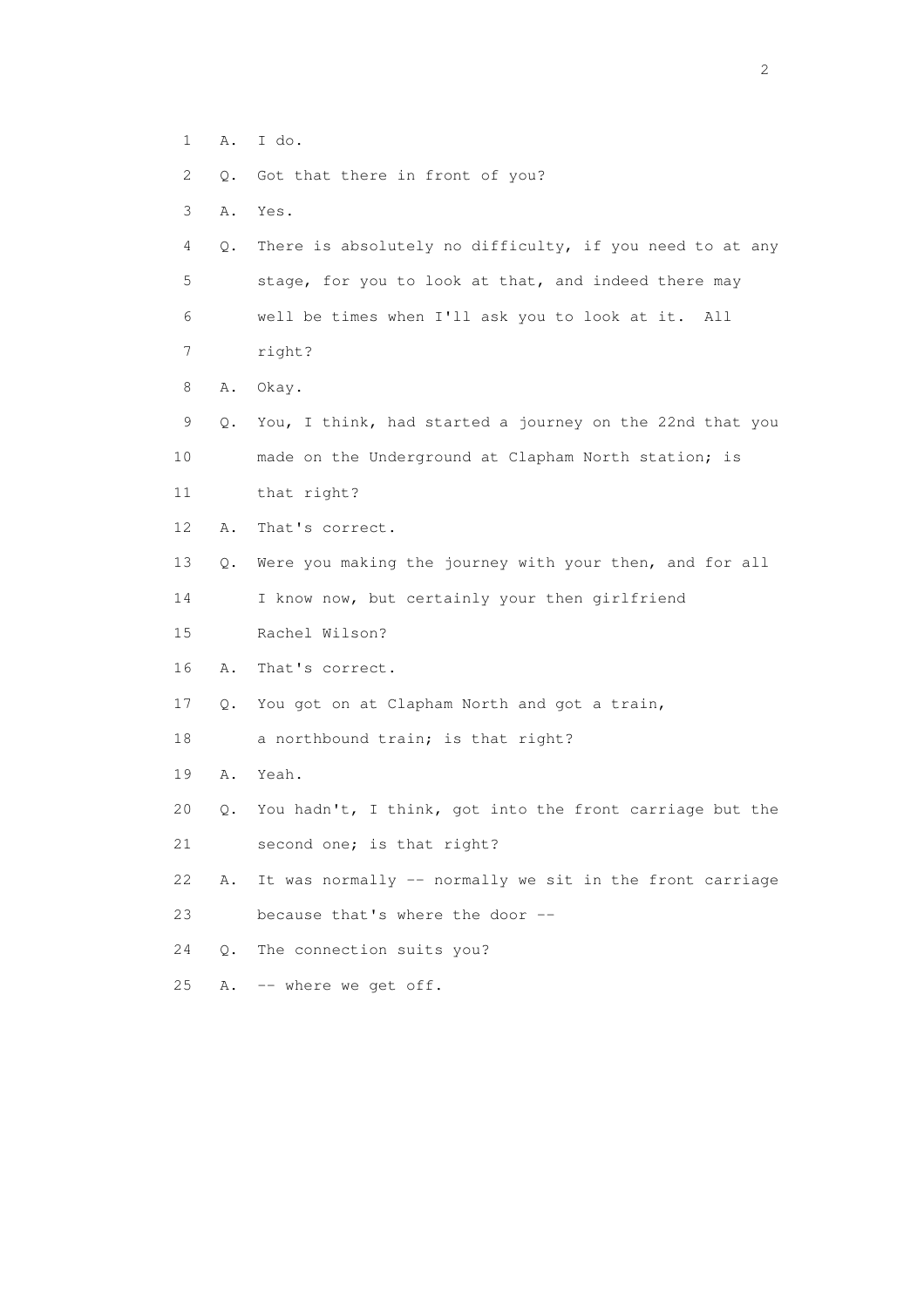1 Q. Yes?

| 2  | Α. | And we had -- the train came in as we were walking along |
|----|----|----------------------------------------------------------|
| 3  |    | the platform so we got in somewhere further down it.     |
| 4  | Q. | I can help you, I think. If you have your statement      |
| 5  |    | there $--$                                               |
| 6  | Α. | Second carriage from the front.                          |
| 7  | Q. | Do you see second carriage from the front. All right.    |
| 8  |    | The two of you were sitting together, side by side; is   |
| 9  |    | that right?                                              |
| 10 | Α. | Yes.                                                     |
| 11 | Q. | If we can just put up on the screen, I don't think there |
| 12 |    | is any issue about this, divider 35. You will see it     |
| 13 |    | come on the screen in front of you there. Can you        |
| 14 |    | see $--$                                                 |
| 15 | Α. | Yes, the person labelled -- the seat labelled as me is   |
| 16 |    | where I was sitting.                                     |
| 17 | Q. | And Rachel Wilson to the left of you?                    |
| 18 | Α. | That's correct, yes.                                     |
| 19 | Q. | Then a seat before those double doors; there is a seat   |
| 20 |    | shown here as free, but we may hear about the occupant   |
| 21 |    | of that seat in due course. So we have you and her in    |
| 22 |    | the right position on this plan?                         |
| 23 | Α. | Yes.                                                     |
| 24 | Q. | That seat that is shown as free in that<br>Thank you.    |
| 25 |    | picture, I think there was a -- there had been, is this  |

 $\sim$  3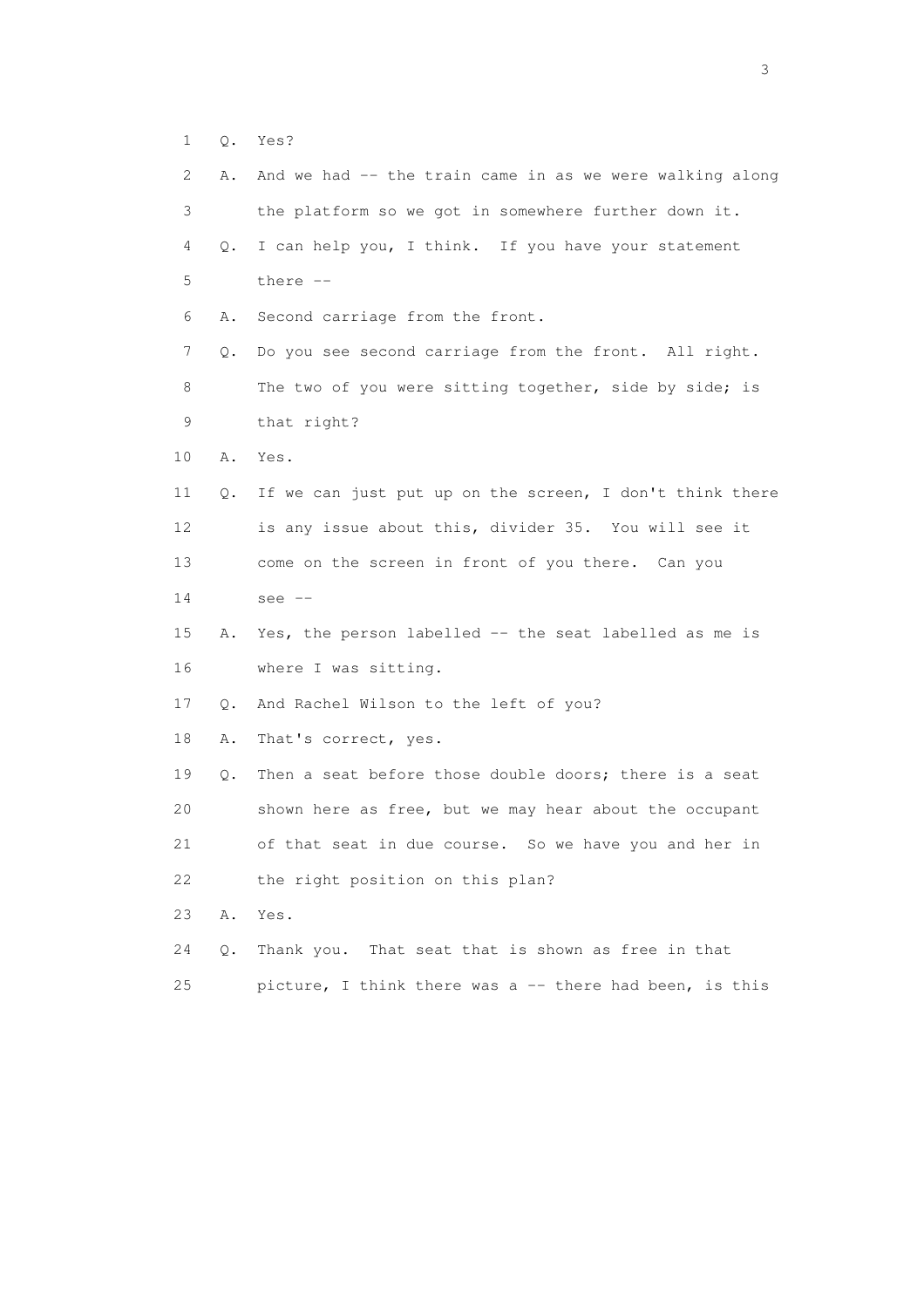1 right, a man sitting in that first of all? 2 A. When we got on the train there was a man sitting on that 3 seat. 4 Q. When you got on. 5 A. Yes. 6 Q. He, I think, had got a laptop which he had resting on 7 the seat that, as it were, he had to move so that Rachel 8 could sit down? 9 A. A bag, a laptop bag. 10 Q. Can you help us with how busy the train was? 11 A. There were certainly seats available, and I can 12 specifically remember that because while, during the 13 journey we wanted to read about what had happened the 14 day before, and there was a Metro on the -- on an empty 15 seat opposite us so there were certainly seats 16 available, but there were a number of people in the 17 carriage. 18 Q. There had obviously been seats available for you to sit 19 on, and then there is the seat that just has a Metro on 20 it opposite? 21 A. Yes. 22 SIR MICHAEL WRIGHT: Some people stand even when there are 23 seats available. Were there any? 24 A. I don't think there were any people standing, certainly 25 not when we got on.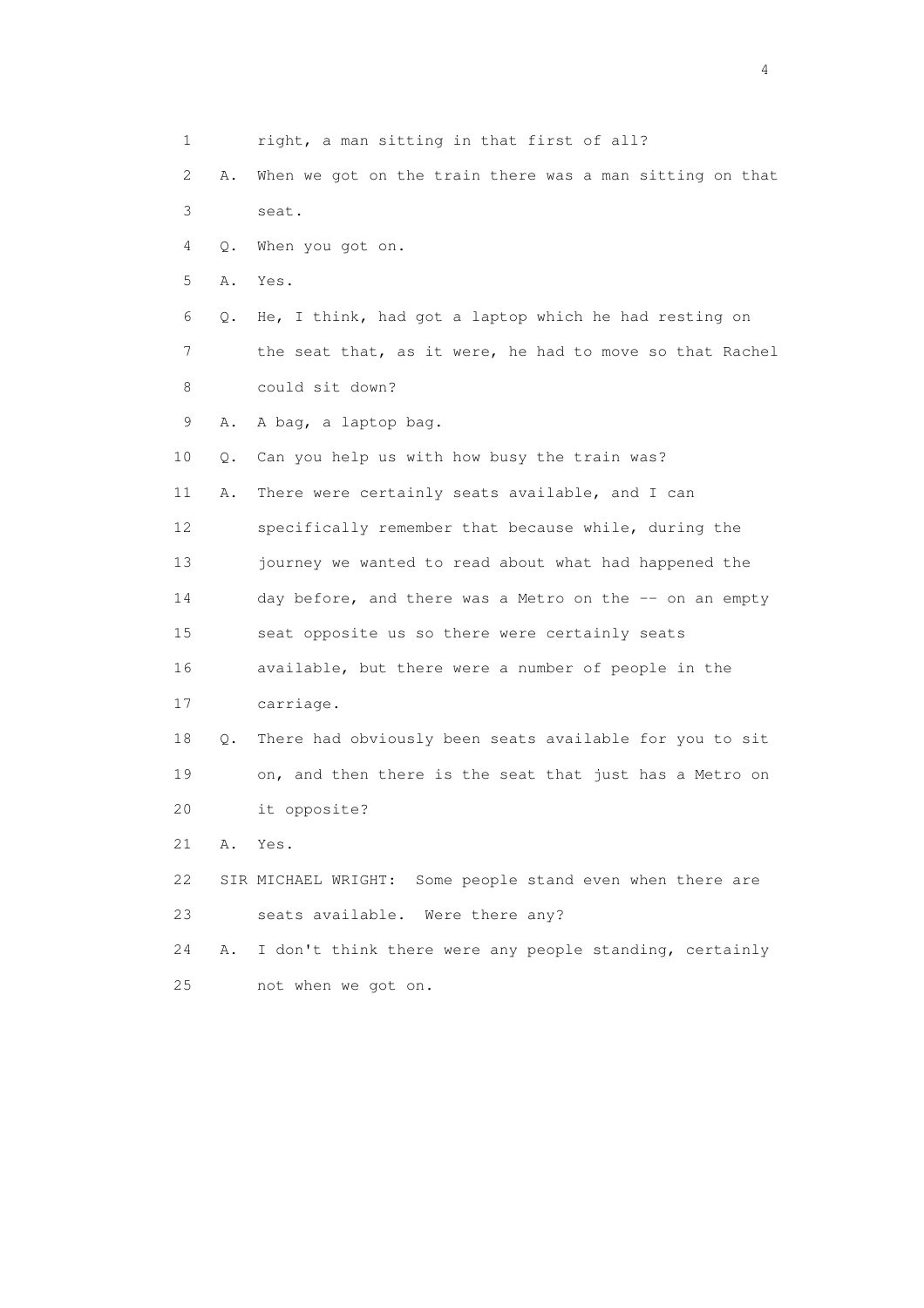| 1  |    | MR HILLIARD: You describe in your statement how the journey |
|----|----|-------------------------------------------------------------|
| 2  |    | to Stockwell -- so that's the next station, isn't it --     |
| 3  |    | takes about four minutes?                                   |
| 4  | Α. | $Mm$ .                                                      |
| 5  | Q. | You explain in your statement, and we can see from this     |
| 6  |    | plan and from what we know, that when you arrived, the      |
| 7  |    | platform would have been behind you?                        |
| 8  | Α. | Yes.                                                        |
| 9  | Q. | You would have effectively been looking, if you looked      |
| 10 |    | through the carriage at a wall?                             |
| 11 | Α. | Yes.                                                        |
| 12 | Q. | If you looked straight ahead of you?                        |
| 13 | Α. | Yes, that's correct.                                        |
| 14 | Q. | The train pulled in, the doors opened; is that right?       |
| 15 | Α. | Yes.                                                        |
| 16 | Q. | Do you remember waiting there for what seemed, I think      |
| 17 |    | to you, I am looking at your statement, like                |
| 18 |    | an unusually long time?                                     |
| 19 | Α. | Yes, we were sharing the paper between us on our knees,     |
| 20 |    | and reading about what had happened the day before, and     |
| 21 |    | we, well, after we had been sitting in the station for      |
| 22 |    | what felt like a few minutes, which is longer than          |
| 23 |    | normal, I think we both realised that -- well, that it      |
| 24 |    | felt like we had been sitting there a long time.            |
| 25 |    | I think we even mentioned to each other that it felt        |

 $\sim$  5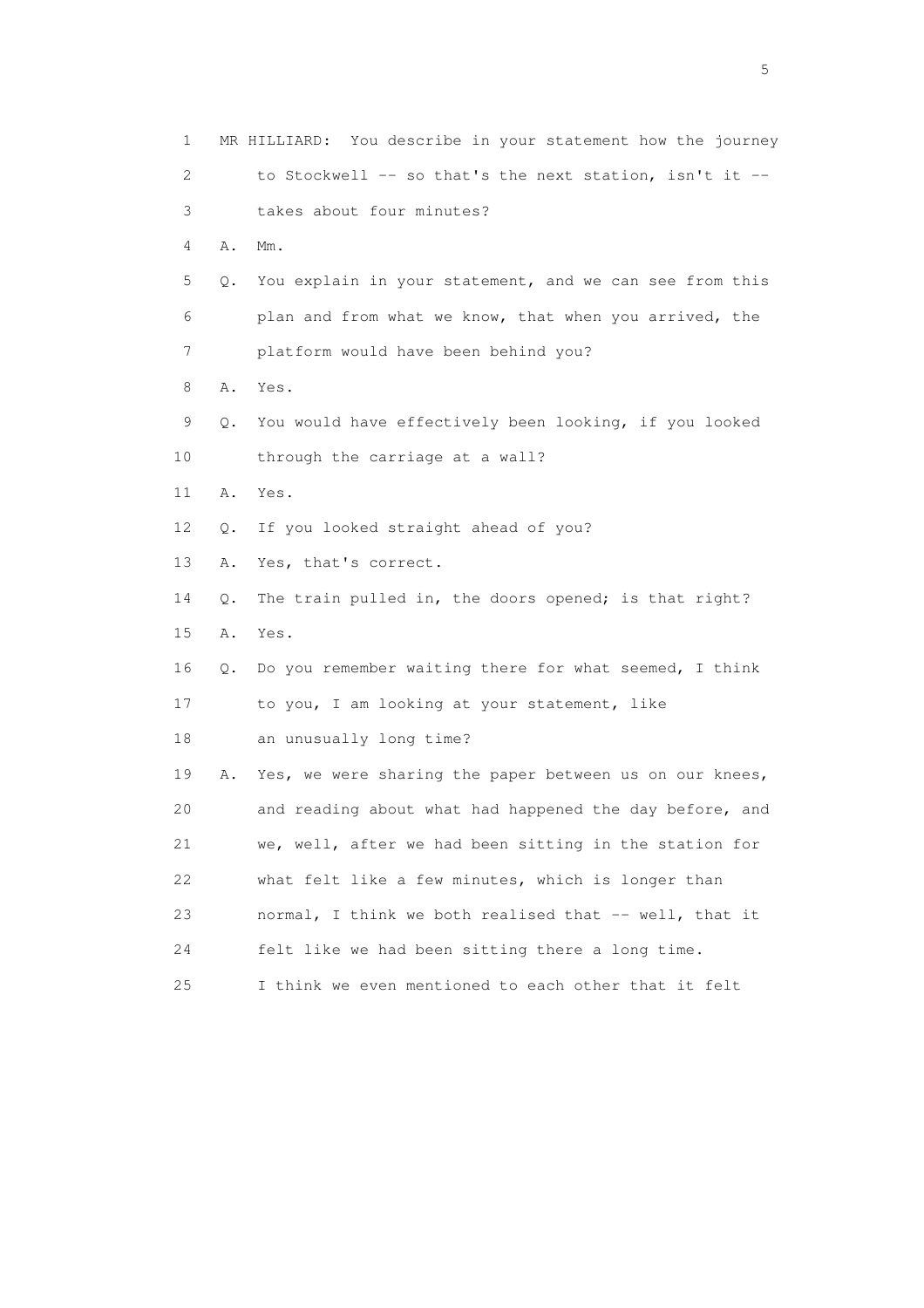1 like it was taking a while.

| 2               | Q.    | A short time after you had stopped, do you remember       |
|-----------------|-------|-----------------------------------------------------------|
| 3               |       | somebody coming past you and getting off the train?       |
| 4               | Α.    | When we had been -- after we had realised that we had     |
| 5               |       | been sitting there for a while, there was a, how can      |
| 6               |       | I describe, there was, I don't know, a feeling of some    |
| 7               |       | urgency from my left -- from my right, which is not       |
| 8               |       | where we were looking because we were reading the paper.  |
| 9               | $Q$ . | Yes?                                                      |
| 10              | Α.    | And all I really noticed at the time was somebody         |
| 11              |       | coming, walking -- possibly running, coming past me       |
| 12 <sup>°</sup> |       | quite quickly, going from my right to my left, so going   |
| 13              |       | in the direction of the double doors.                     |
| 14              | Q.    | Yes?                                                      |
| 15              | Α.    | And, well, and it looked like he was making to get off    |
| 16              |       | the train, I think he did get off the train.              |
| 17              | Q.    | Right. Did you see where that person had come from?       |
| 18              | Α.    | Not in any more detail than somewhere to my right.        |
| 19              | Q.    | Somewhere to your right. Could you say man or woman?      |
| 20              | Α.    | I think, I think what, what's written in my statement is  |
| 21              |       | as much as I remember, which is, because I didn't         |
| 22              |       | realise -- well, I didn't look up until he had actually   |
| 23              |       | passed me, I didn't see him from the front, but he had    |
| 24              |       | a man's build, he had short, curlyish hair.<br>I think it |
| 25              |       | was a man.                                                |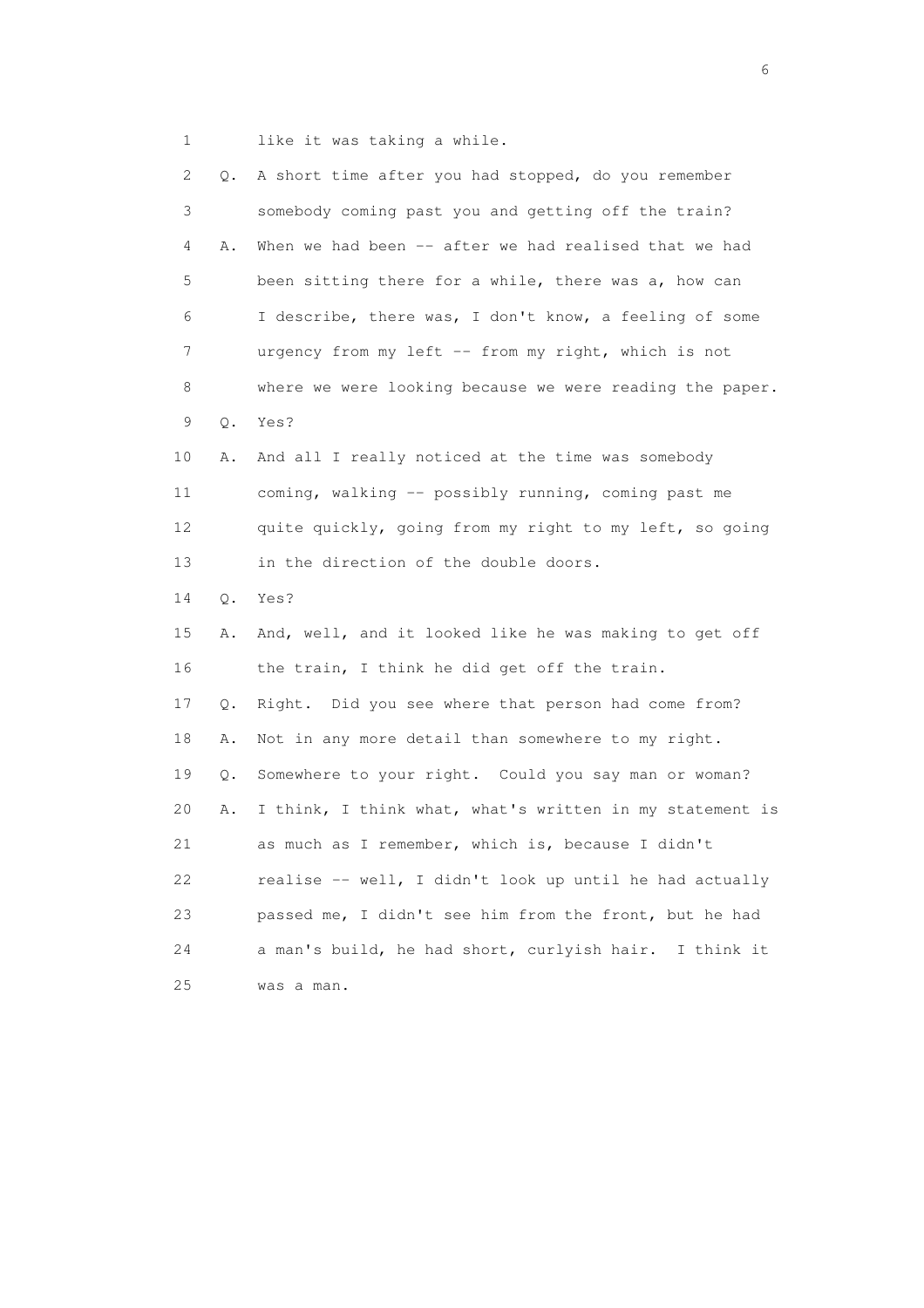1 SIR MICHAEL WRIGHT: Looking on it on the probabilities, 2 what did this look like, somebody who had lost patience 3 waiting for the train and decided he was going to go 4 another way? 5 A. No, it was too quick for that. It was -- it was -- it 6 felt hasty, so it felt as if he was ... it felt as if he 7 was purposely moving the way he was moving. 8 MR HILLIARD: You said that you can't really add to what you 9 have said in your statement, so if we look to see what 10 you said there, if you have the typed version, second 11 page at the top, you say this: 12 "A short while after we had stopped, I can remember 13 seeing someone coming past me from the right." 14 You have told us about that. Then you say: 15 "I am not sure if it was a man or a woman, although 16 this person had a man's build with short, dark, curly 17 hair, not below ears." 18 Does that sound right? 19 A. I -- well, it's a long time ago and my recollection of 20 that is much hazier I think than it must have been at 21 the time, so  $I$  -- 22 Q. That's what you remembered then? 23 A. Yes. 24 SIR MICHAEL WRIGHT: Are you clear that that person, whether 25 it was a man or woman, did actually get off the train?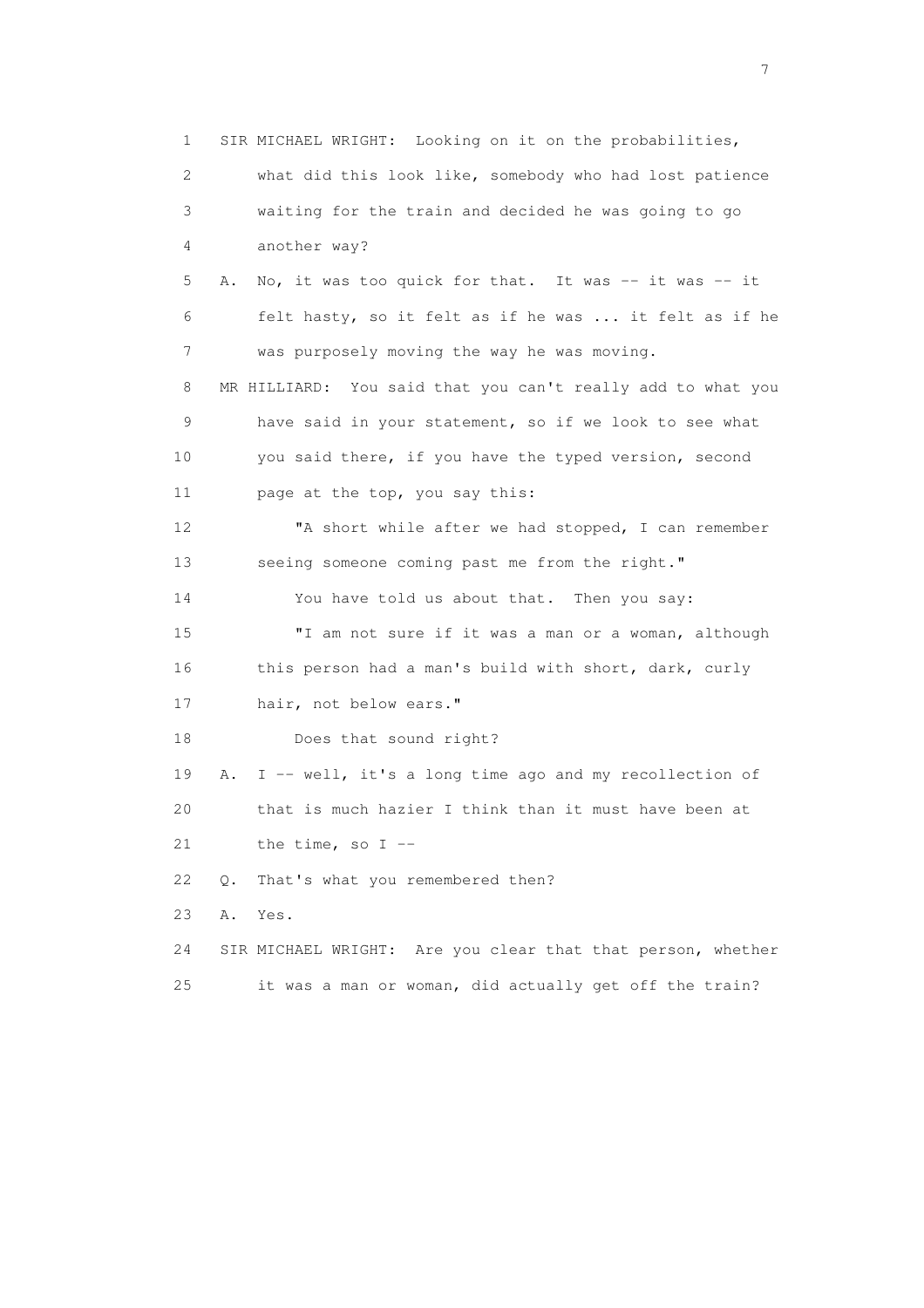1 A. No, I am not clear.

 2 MR HILLIARD: If we deal with the description first, then we 3 will deal with what that person did. You said: 4 "I think they were wearing a denim jacket." 5 That's what you said on the 22nd? No recollection 6 of that now? 7 A. Again, all I can say is that is certainly what I thought 8 at the time. 9 Q. You say: 10 "They pivoted past me" -- 11 A. Which I think means I usually carry a small bag, 12 rucksack, which would have been under my legs so my legs 13 would have been sticking out into the carriage slightly, 14 so I think he probably had to move round my legs. So 15 I think that is probably what made me notice him there, 16 because he had to actually move round me to get where he 17 was going. 18 Q. You say: 19 **"...** and ran to exit the train through the double 20 doors to my left. This male was clearly running to get 21 off the train for some reason." 22 Then you go on, just to finish this bit: 23 "I can't remember seeing this man getting off the 24 train." 25 A. Yes, that's right, and  $I - I$  think that's because

en de la construction de la construction de la construction de la construction de la construction de la constr<br>18 de juny : la construction de la construction de la construction de la construction de la construction de l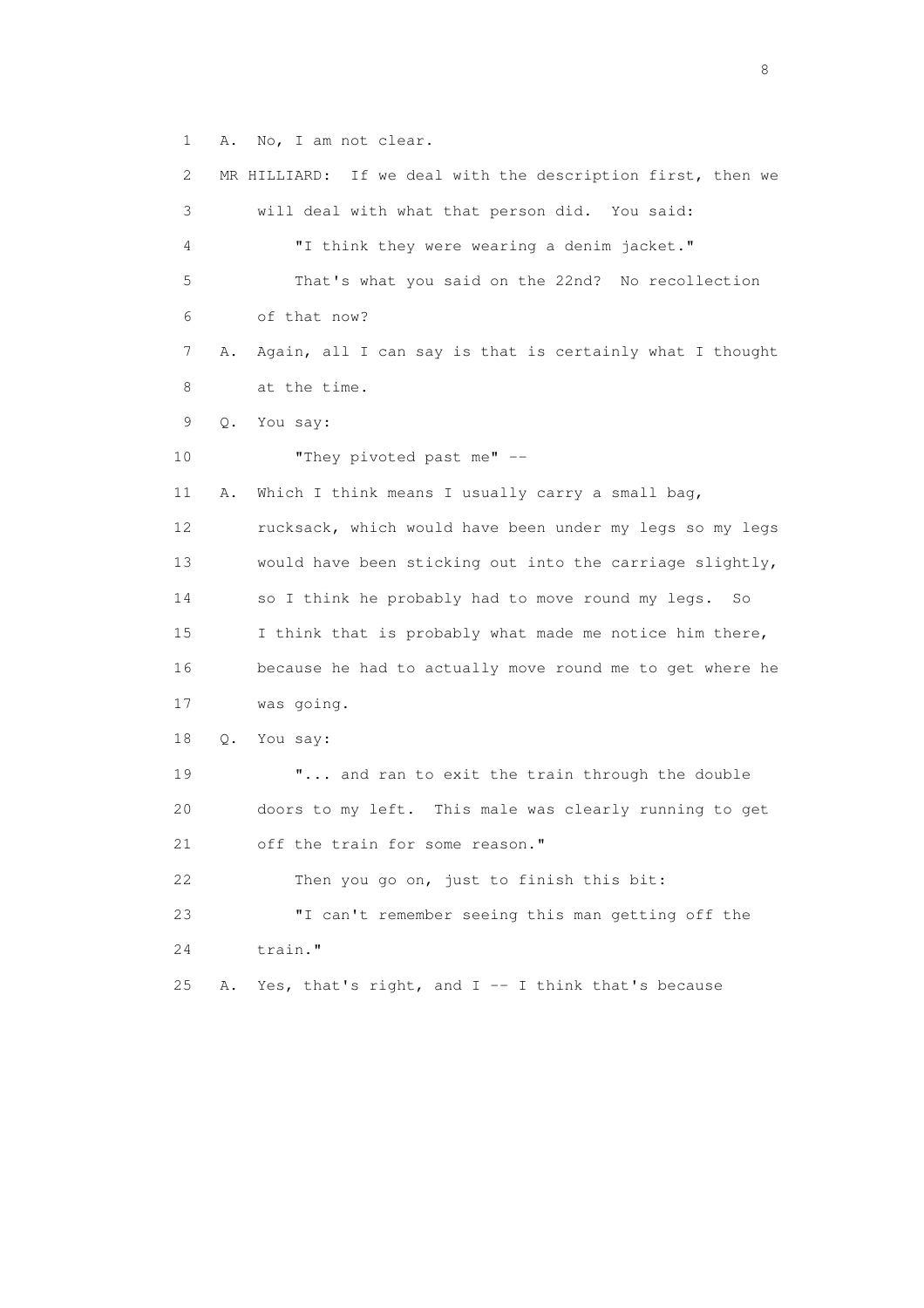1 I wasn't really paying attention to him, it was somebody 2 ran past me, I glanced up to see why, and there wasn't 3 anything obvious so I think I just went back to looking 4 at the paper that was on our knees. 5 Q. Right. So you have been able to see that, but I just -- 6 nothing else, you say, obvious apart from that, at that 7 time? 8 A. That -- yes, I think that's correct. 9 Q. Did you hear something? 10 A. After the -- after the man had run past me, I heard 11 shouting from outside the train -- well, I heard it 12 coming through the doors to my left, the double doors, 13 and it sounded like "in here" or "he's here" or 14 something like that. 15 Q. You say in your statement: 16 "This voice had an authoritative tone to it as 17 opposed to a panicky voice." 18 A. As in it didn't sound panicky. It didn't sound like it 19 was barking orders but it sounded like it was somebody 20 who knew what they were doing. 21 Q. Right. Is that coming from the same direction, that 22 voice? 23 A. It's coming from the doors to the left, to my left. 24 SIR MICHAEL WRIGHT: The double doors? 25 A. Yes, that's correct, that was the direction of the man

en de la construction de la construction de la construction de la construction de la construction de la constr<br>1911 : la construction de la construction de la construction de la construction de la construction de la const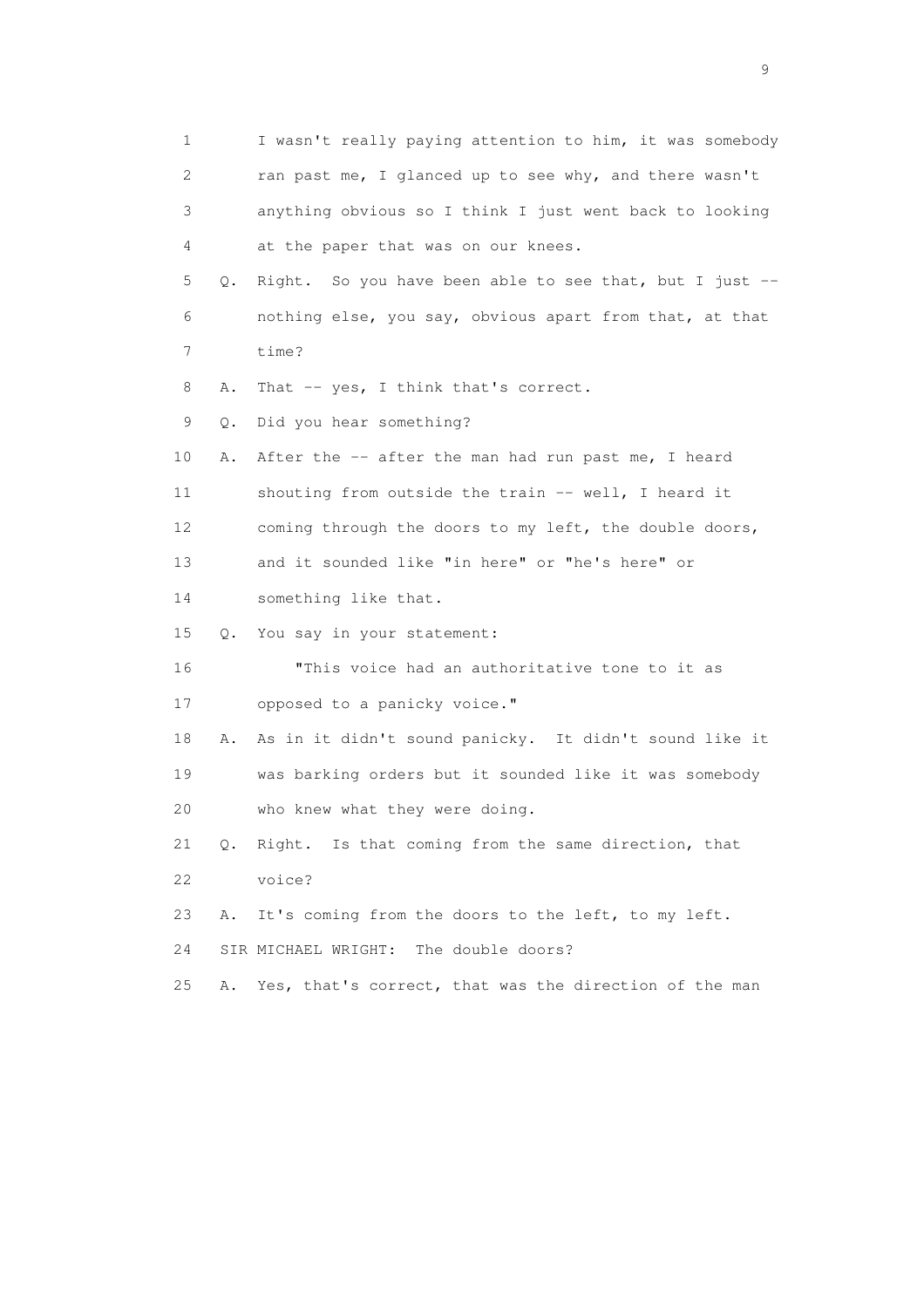1 who had run past me towards. 2 MR HILLIARD: So it's man running past you, then that voice 3 speaking as you have just told us, what's the next thing 4 you saw? 5 A. The next thing I remember seeing is a man with a pistol 6 coming through the door to my left, levelled at the head 7 of -- well, levelled at the man who was sitting opposite 8 Rachel. 9 Q. Right. Pause a moment. How long after you had heard 10 the voice with some speech that included the word "here" 11 or "in here", how long after? 12 A. It would be seconds, and I would, sitting here now, 13 I would estimate 10, 15 seconds, 20 seconds. It's 14 a fairly short time. It's a fairly short time. 15 Q. Again if we just get the way you put it on the day, you 16 said "within a few seconds", you say you saw a man 17 coming into the double doors to your left? 18 A. Mm. 19 Q. So he has got a gun; is that right? 20 A. Yes. 21 Q. And levelled, you say, at the man who is sitting 22 opposite Rachel? 23 A. Yes, that's correct. So I could see him walking through 24 the doors of the train with a pistol pointed at the man 25 opposite Rachel.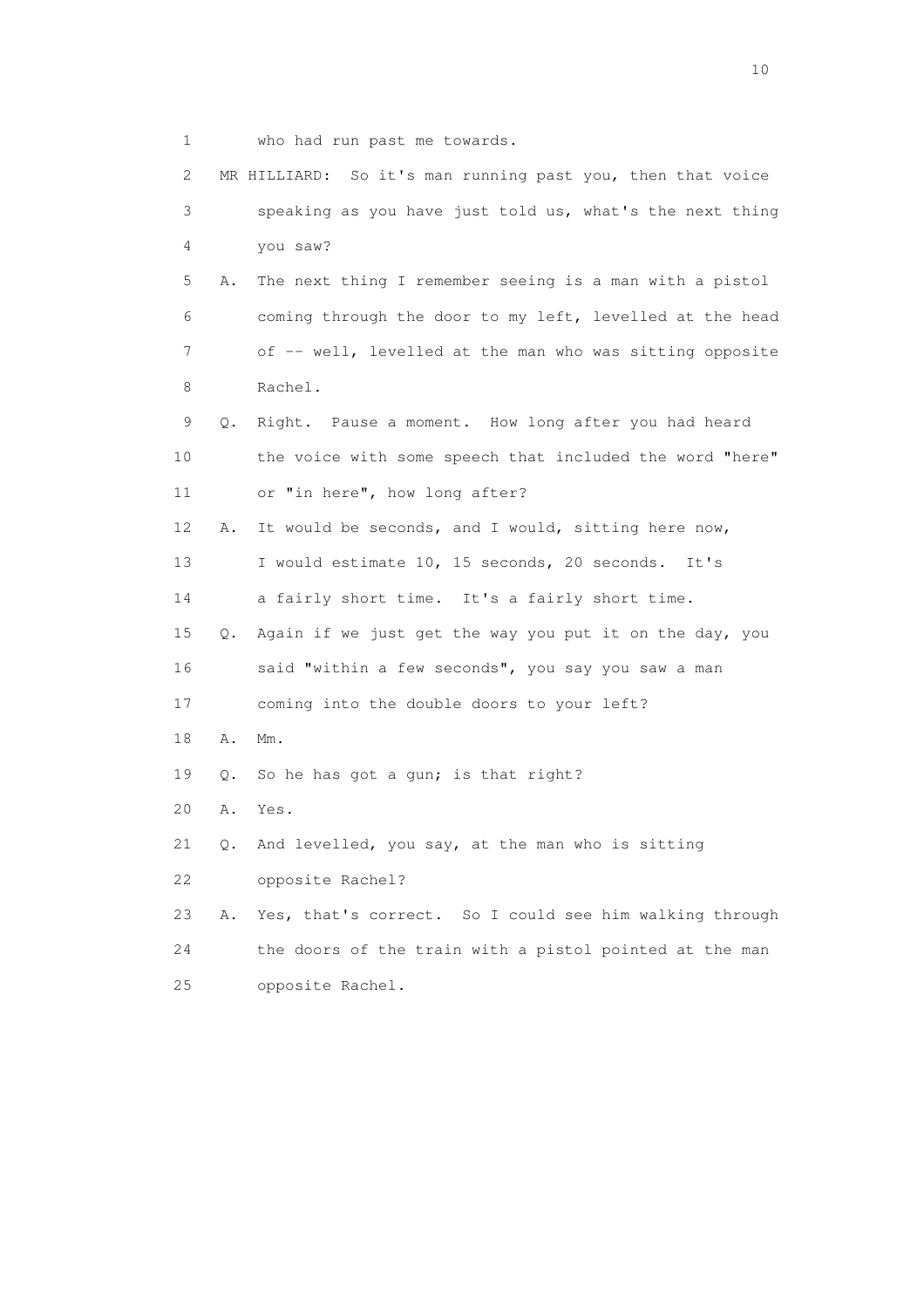| 1  |           | SIR MICHAEL WRIGHT: Show us how he was holding it? Both |
|----|-----------|---------------------------------------------------------|
| 2  |           | hands?                                                  |
| 3  |           | A. (indicated) I think so, yes.                         |
| 4  |           | MR HILLIARD: You have, as it were, your right hand held |
| 5  |           | right out in front of you, so it goes down on the note, |
| 6  |           | supported by your left hand, you think.                 |
| 7  | Α.        | I think so, yes.                                        |
| 8  | Q.        | If we just look at the plan again, if we look at the    |
| 9  |           | person sitting opposite Rachel, we know that            |
| 10 |           | Mr de Menezes was sitting in that seat?                 |
| 11 | Α.        | Yes.                                                    |
| 12 | $\circ$ . | So it's pointed at him; is that right?                  |
| 13 | Α.        | Yes.                                                    |
| 14 | Q.        | Thank you. Did you hear him say anything to             |
| 15 |           | Mr de Menezes?                                          |
| 16 | Α.        | Absolutely not.                                         |
| 17 | Q.        | Did you hear Mr de Menezes say anything to him?         |
| 18 | Α.        | No, absolutely not at all. If anything, he,             |
| 19 |           | Mr de Menezes, looked as if he was -- I hesitate to say |
| 20 |           | confused, confused isn't really the right adjective.    |
| 21 |           | It's, he looked as if he was expecting somebody to say  |
| 22 |           | something, but he didn't look frightened, he didn't     |
| 23 |           | look -- well, yes, he looked as if he was waiting for   |
| 24 |           | somebody to tell him what was going on.                 |
| 25 | $\circ$ . | By this time, had you seen Mr de Menezes in anything    |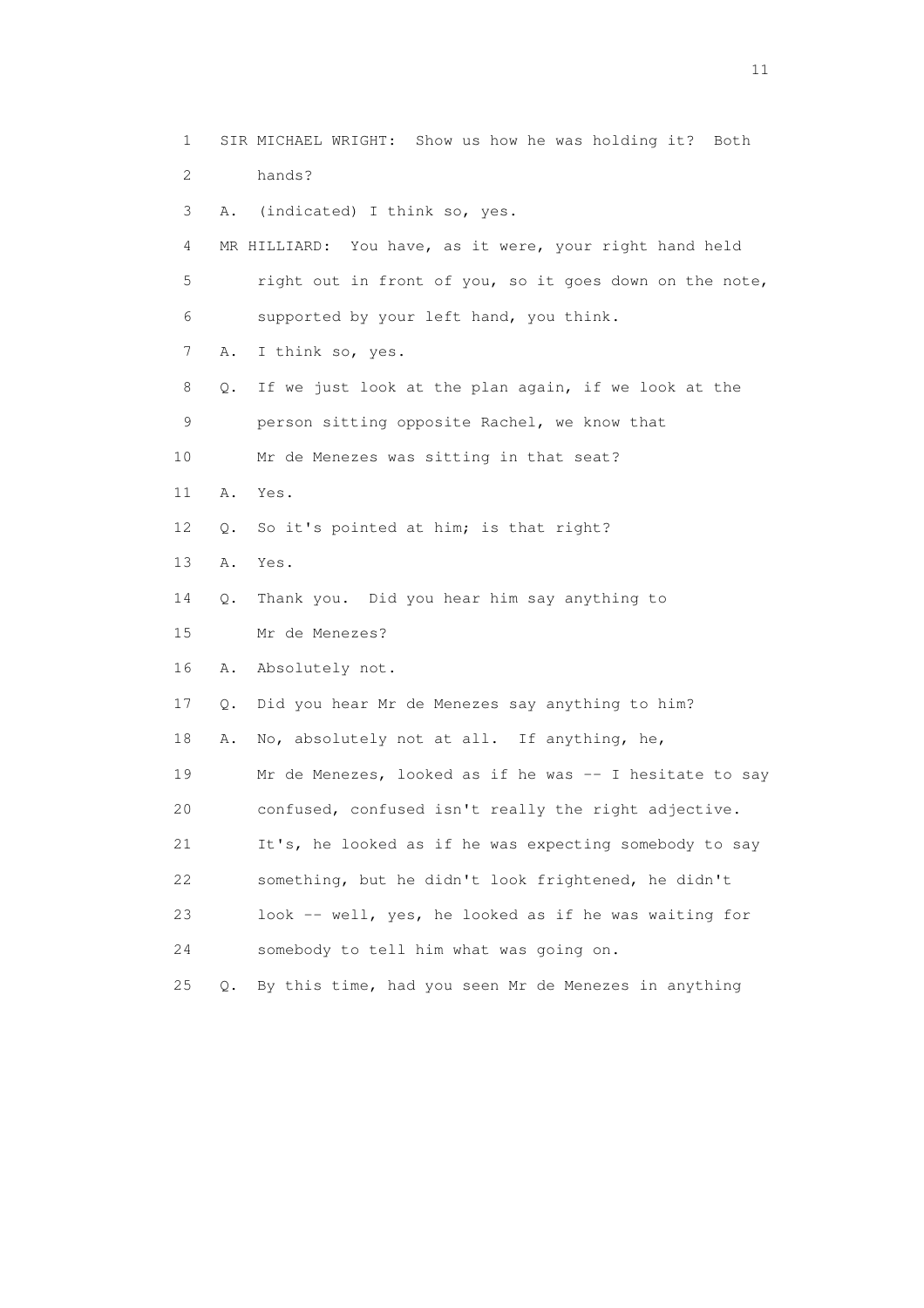1 other than a sitting position? 2 A. My recollection is that I didn't see him anything other 3 than sitting. 4 SIR MICHAEL WRIGHT: So you don't remember seeing him get 5 on? 6 A. No. No. Which would have been because we were reading 7 this newspaper. We weren't concentrating on anything 8 going on around us. 9 SIR MICHAEL WRIGHT: We know that he did get on at 10 Stockwell. You just didn't see that happen? 11 A. That's correct. 12 SIR MICHAEL WRIGHT: Another question while I have 13 interrupted, just to make sure that there can be no 14 confusion. Is there any possibility -- could it be that 15 Mr de Menezes was the man you had seen walk past you? 16 Going from right to left. 17 A. I hesitate to say definitely, but I am as certain as 18 I could be that it wasn't him. 19 SIR MICHAEL WRIGHT: Thank you. 20 MR HILLIARD: Now, the man carrying the gun that you have 21 told us about, you describe in your statement as wearing 22 a red T-shirt. 23 A. Again, that must be what I remembered immediately after 24 when I made my statement. I don't remember that now. 25 Q. Right. Was he on his own or with anyone?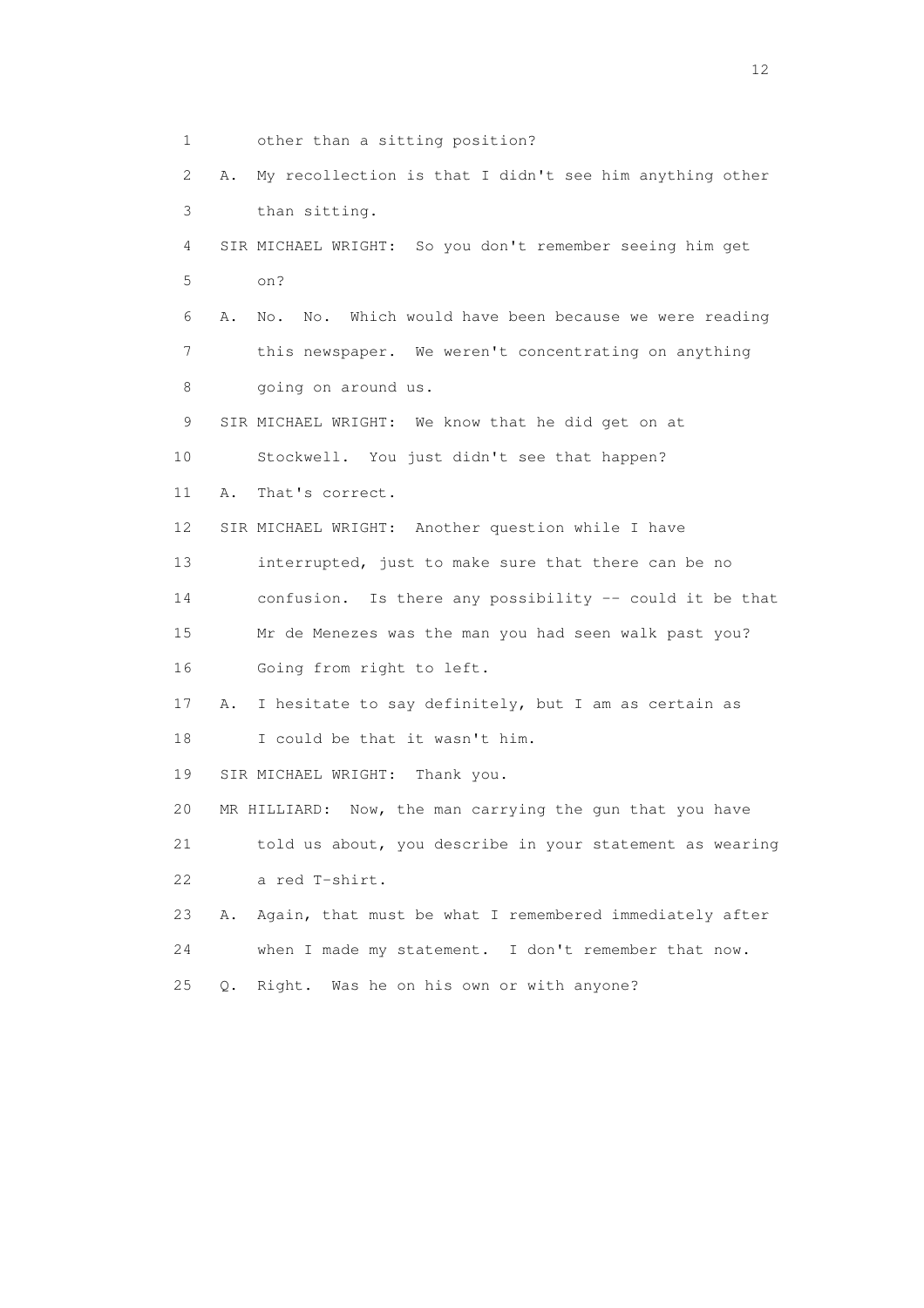1 A. Immediately, immediately behind him followed, I think, 2 another four men with firearms, three -- sorry, three 3 men with firearms, two men -- 4 Q. So another three men? 5 A. Let me check. I said -- yes, I saw four men with 6 firearms, I think. 7 Q. You have told us about one, who's got the gun that's 8 pointed and wearing the red shirt, so that's one of the 9 four? 10 A. And another two with pistols immediately behind him, and 11 following them probably by a second or two, a man with 12 a rifle. 13 Q. Right. Again, you having told us, if we look at how you 14 put it in your statement, you say: 15 "The man carrying the handgun was wearing a red 16 T-shirt and followed by two other men also carrying 17 handguns and casually dressed. There was a fourth man 18 in their group who was carrying a large rifle looking 19 firearm. All four men were white." 20 A. That's correct. 21 Q. Did you see what the man who was pointing the gun did? 22 A. My recollection is that he -- as a group, they moved to 23 the other side of the carriage from the side that I was 24 on, so the same side as Mr Menezes, and while they were 25 moving, so they were in the gap of the double doors.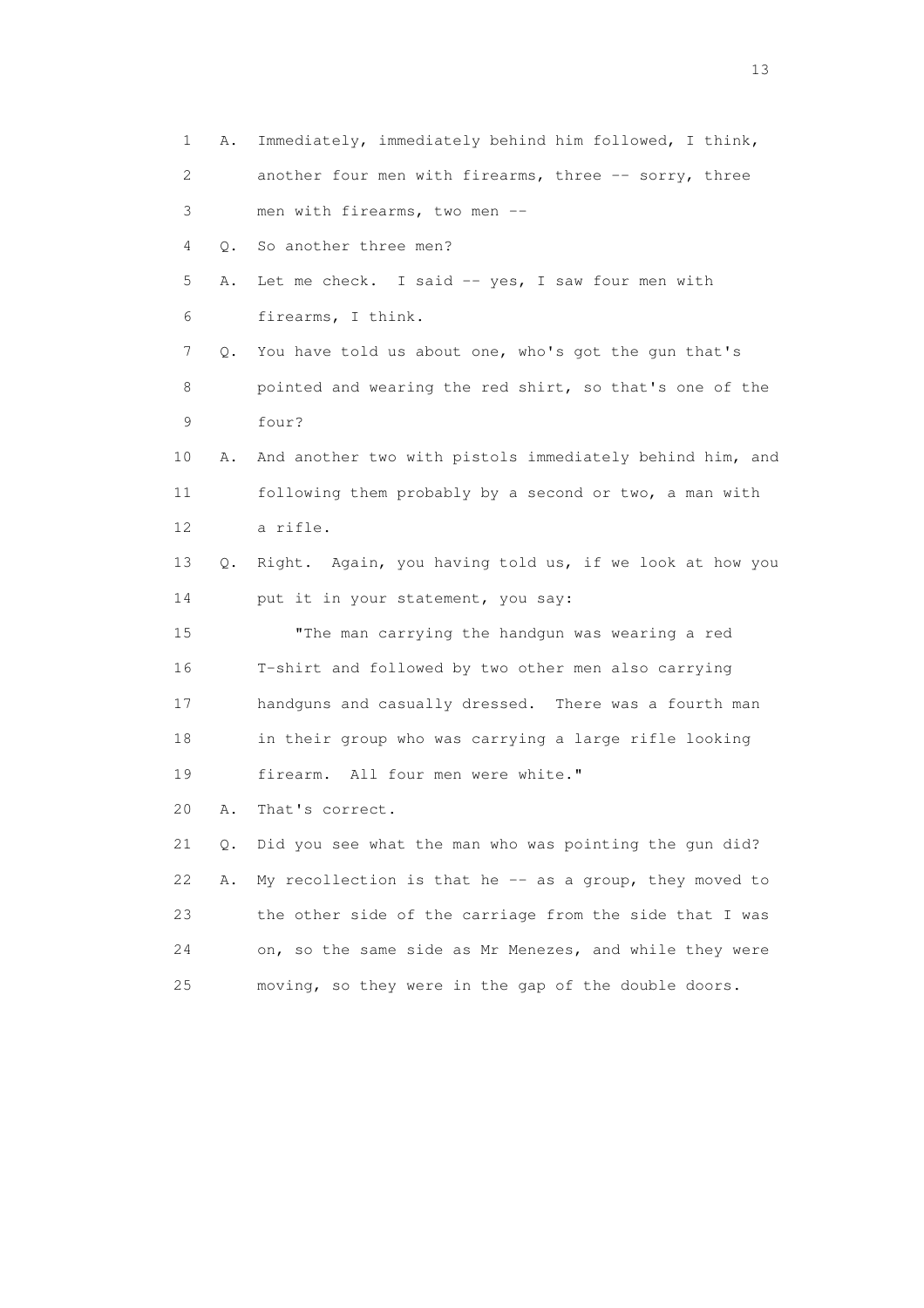1 Q. Yes?

| $\mathbf{2}^{\mathsf{I}}$ | Α. | And while they were moving they were also getting closer |
|---------------------------|----|----------------------------------------------------------|
| 3                         |    | to the part of the train where Mr Menezes was, so they   |
| 4                         |    | were walking towards him, but -- it's difficult to       |
| 5                         |    | describe, slightly sideways towards the side of the      |
| 6                         |    | train that he was on.                                    |
| 7                         | Q. | Yes?                                                     |
| 8                         | Α. | All the time that I remember anyway with the three men   |
| 9                         |    | with pistols aimed straight at Mr Menezes, and the --    |
| 10                        |    | the man with the rifle looking like he was, I don't      |
| 11                        |    | know, kind of in support at the back, not aimed at       |
| 12                        |    | anything, his rifle was pointed at the floor.            |
| 13                        | Q. | Did you have any idea who they were?                     |
| 14                        | Α. | Absolutely not. They had no identifying -- well, on the  |
| 15                        |    | television you see people with police caps or jackets.   |
| 16                        |    | There was nothing like that. They looked like -- one of  |
| 17                        |    | my initial thoughts was it was all a game and they were  |
| 18                        |    | a group of lads who were just having a laugh, in a very  |
| 19                        |    | bad taste laugh but just having a game on the tube       |
| 20                        |    | because they were just dressed jeans and T-shirts, but   |
| 21                        |    | with firearms.                                           |
| 22                        | Q. | Had you heard anything said about police?                |
| 23                        | Α. | No, certainly not. And I remember that specifically      |
| 24                        |    | because one of the conversations that Rachel and I had   |
| 25                        |    | afterwards was that immediately afterwards we had no     |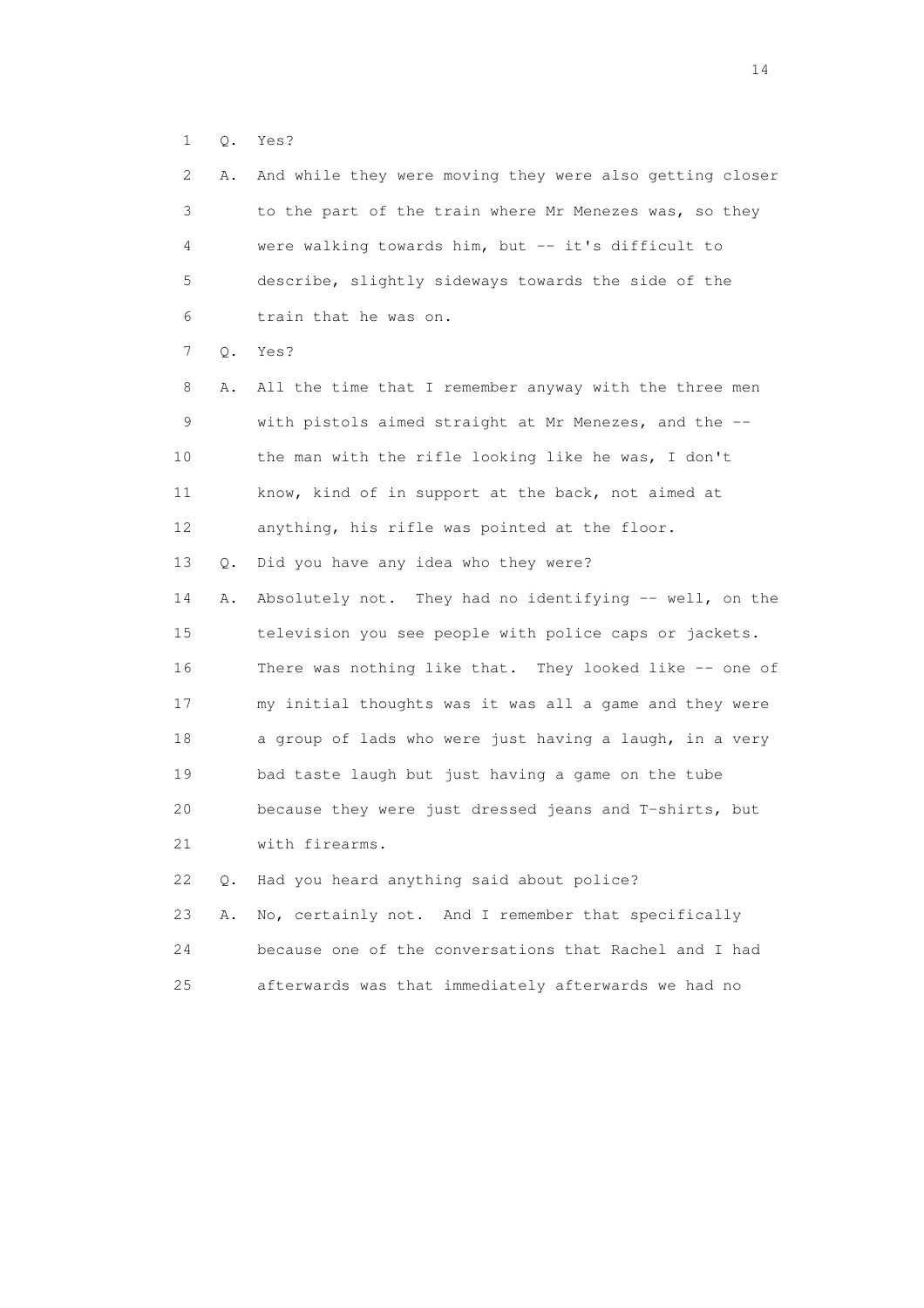1 idea whether these were police, whether they were 2 terrorists, whether they were somebody else, we just -- 3 we had no idea. 4 Q. Right. So we have got the group moving, as you have 5 told us, and the three with -- 6 SIR MICHAEL WRIGHT: Just a comment, please, Mr Hilliard, 7 I am sorry. The thought that went through your mind 8 about lads having a laugh, bad taste joke, they weren't 9 exactly in the first flush of youth, these men, were 10 they? 11 A. I can't remember faces, I really -- it's -- 12 SIR MICHAEL WRIGHT: That didn't register? 13 A. No. 14 SIR MICHAEL WRIGHT: Right, thank you. 15 A. I think everything was just too unusual. 16 SIR MICHAEL WRIGHT: I understand that. Yes, sorry. 17 MR HILLIARD: So we have the three men walking across, the 18 three with the handguns pointing them at the man; is 19 that right? 20 A. Yes. 21 Q. What happened? 22 A. It feels like it took -- it feels like it took a while 23 for anything to happen. I remember sitting there and 24 wondering what was going on, and I think while I was 25 sitting there and trying to work out for myself what was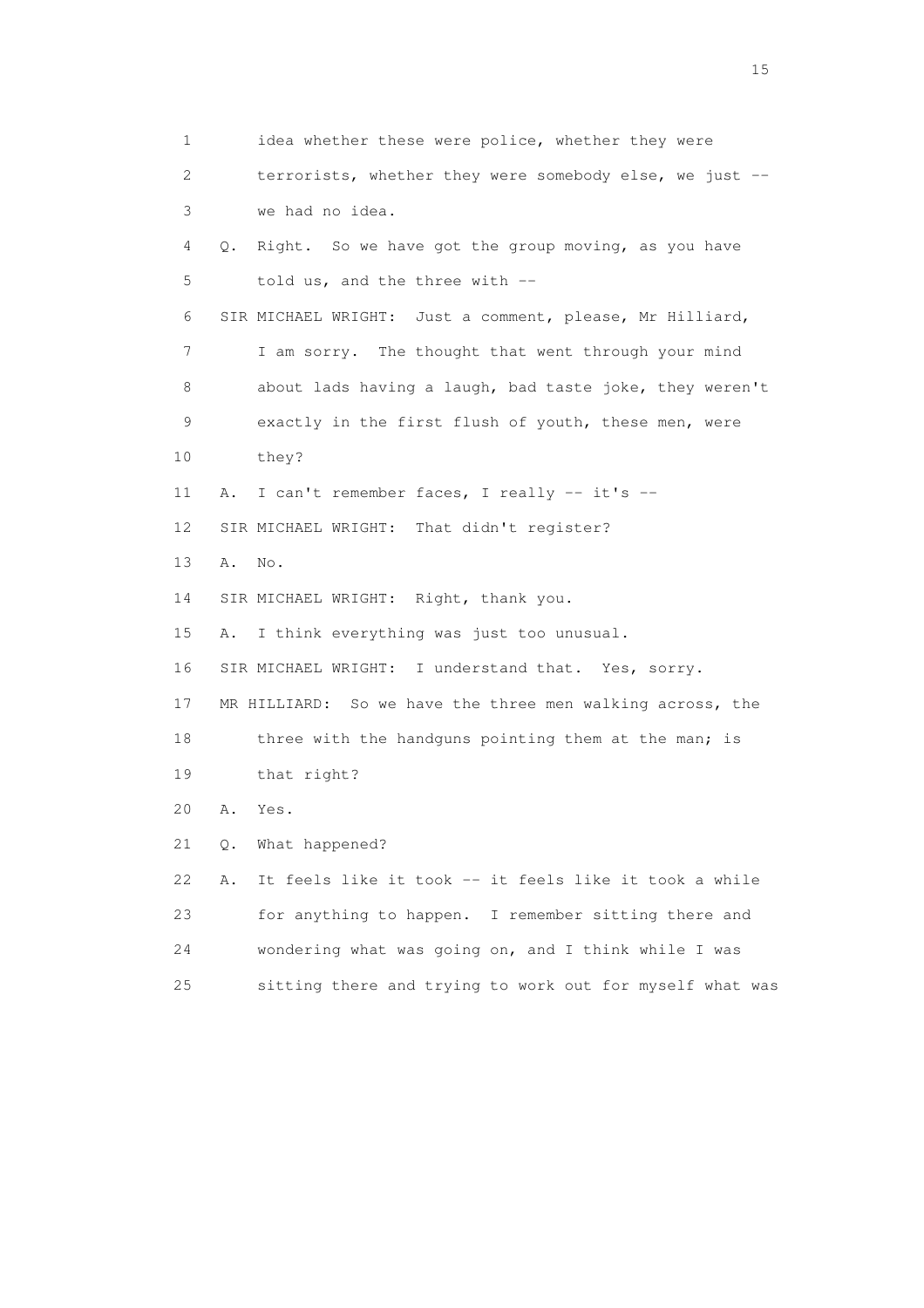1 happening, Mr Menezes was looking at the -- probably the 2 lead armed man, and sitting there, I think expectantly. 3 I can remember while this was happening, the men with 4 the guns were getting closer to him. I remember -- it's 5 all very bitty, so I am not sure all this joins up 6 correctly. It doesn't really in my head. 7 I can remember Mr Menezes was wearing, I think 8 a denim jacket. I can remember something happening like 9 he was reaching towards the left-hand side of his -- of 10 the top of his trousers. 11 Q. Right, with which hand? If you can't remember, say so. 12 A. Well, what's in my head is both, well, in the kind of 13 movement I'm doing (indicated). So one to move his 14 jacket and one to possibly -- I wouldn't like to 15 speculate. 16 Q. No. All right. Again if we just go back to what you 17 said the same day, you said: 18 "The male was sat opposite Rachel with no 19 obstruction obscuring my view. However, the only 20 description I can offer is that of someone wearing 21 a denim jacket and a blue top. I got the impression he 22 was reaching to the left-hand side of his trouser 23 waistband." 24 A. Yes. 25 Q. What about the men with guns?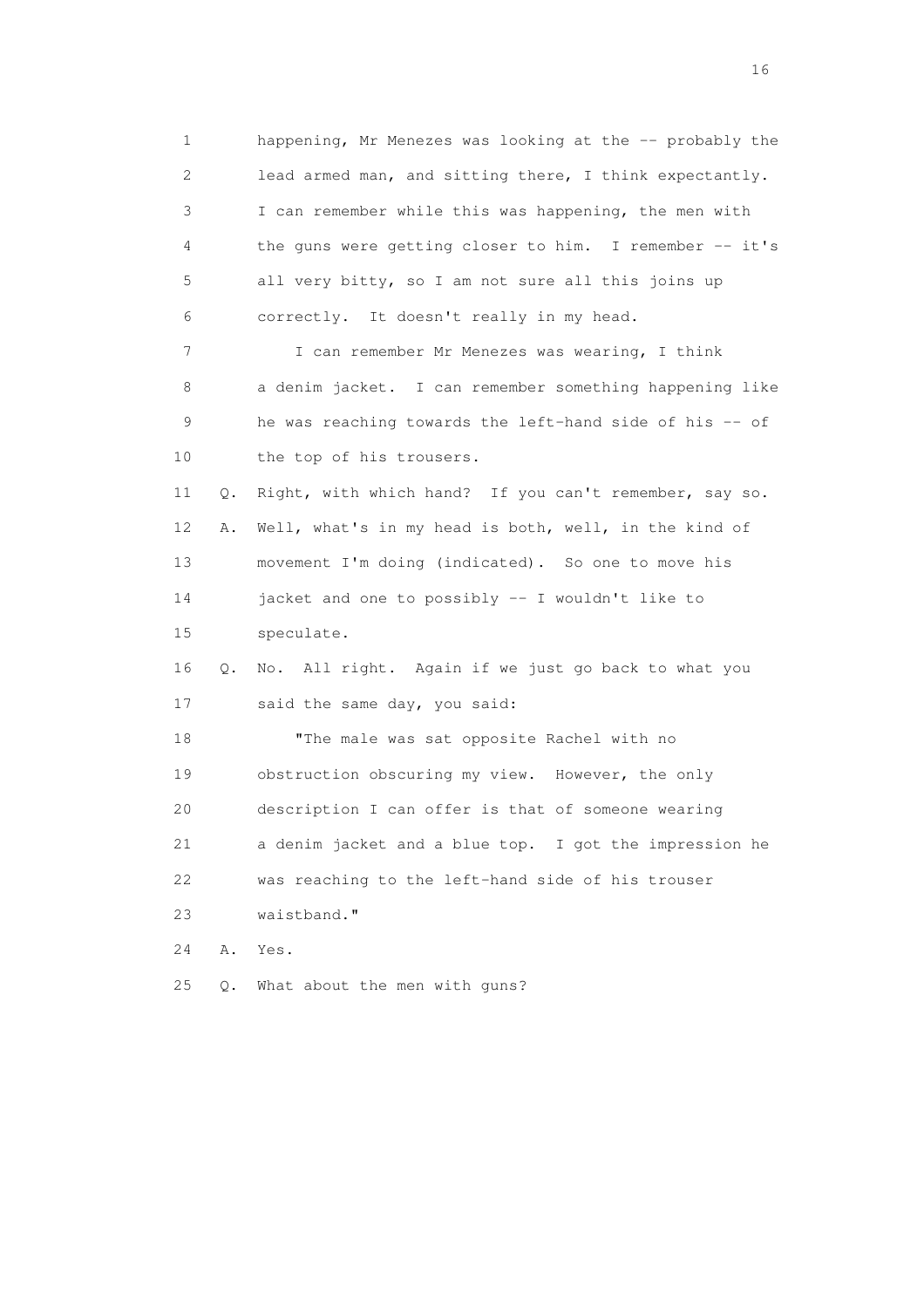1 A. Well, this was -- the only, well the thing that made me 2 realise it wasn't a group of lads playing around or 3 something else happening was when the first shot was 4 fired. The leading -- the man in the front, the first 5 armed man fired into Mr Menezes's head, and at that 6 stage it -- well, at that stage it gets confused in my 7 head really. 8 Q. Pause a minute. How close did he get to Mr de Menezes 9 himself, and then close did his gun get? 10 A. His firearm -- well, my statement says his firearm was 11 about a foot away from his head, which I still think is 12 correct, and he had his arms extended so he was -- 13 I think he was standing more or less upright, the man 14 with the gun, so he was a foot away plus the length of 15 his gun plus his arms, and that was it, I think. 16 Q. So length of his gun and then arm's-length away for that 17 man. You say in your statement that he pointed his gun 18 at the right-hand side of the man who we know as 19 Mr de Menezes, right-hand side of his head? 20 A. Yes. 21 Q. Then again, if we just cross-check with what you say: 22 "The gun was within about 12 inches of the man's 23 head when the first shot was fired." 24 A. Yes, that's correct. 25 Q. So we understand, can you just give us the sequence,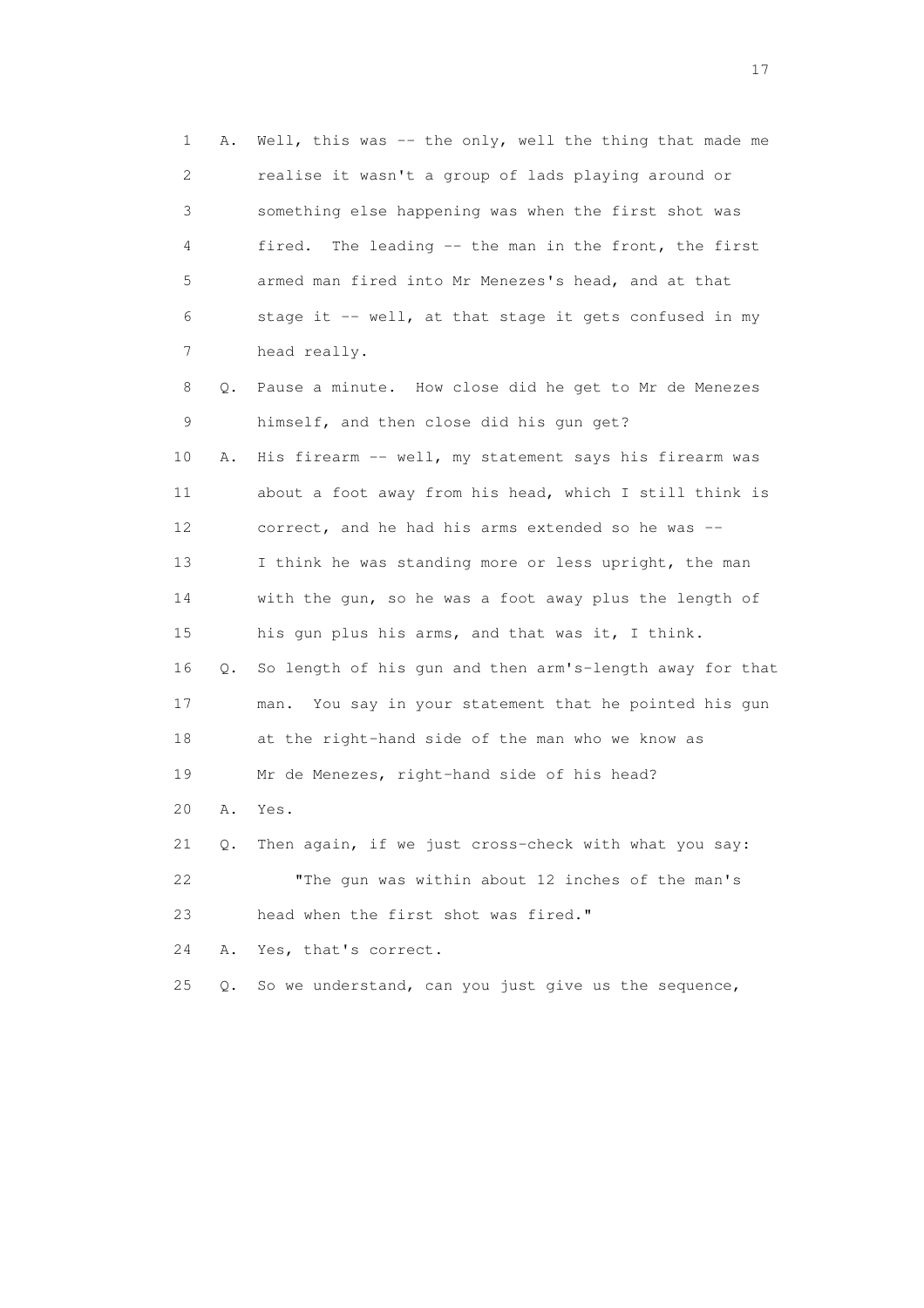1 whenabouts does the movement that you recall from 2 Mr de Menezes happen? 3 A. Very shortly before the first shot was fired. 4 Q. Right. 5 A. So I would say within seconds of the first shot being 6 fired. 7 Q. Did that person fire one shot or more than one? 8 A. I, after the first shot was fired, well, the first shot 9 being fired is what made me realise that this, that 10 something was happening that maybe I shouldn't be in the 11 middle of. So I stood up and, as the -- well, yes, 12 immediately after the first shot was fired, I stood up 13 and started moving towards the door to my right. 14 Q. That is the single door at the end of the carriage? 15 A. Yes, that's correct. 16 Q. All right? 17 A. While I was moving I then, I had my back to Mr Menezes 18 and I heard one or two more shots. I turned round to 19 check that Rachel had decided the same thing, that it 20 would be a good idea to go that way, and I saw her 21 sitting in her seat and I saw Mr Menezes slumped with 22 a lot of blood. 23 Q. Now, can you help us, slumped in which direction? 24 A. He was slumped to his left, on to at least partially 25 covering -- on to the seat to his left.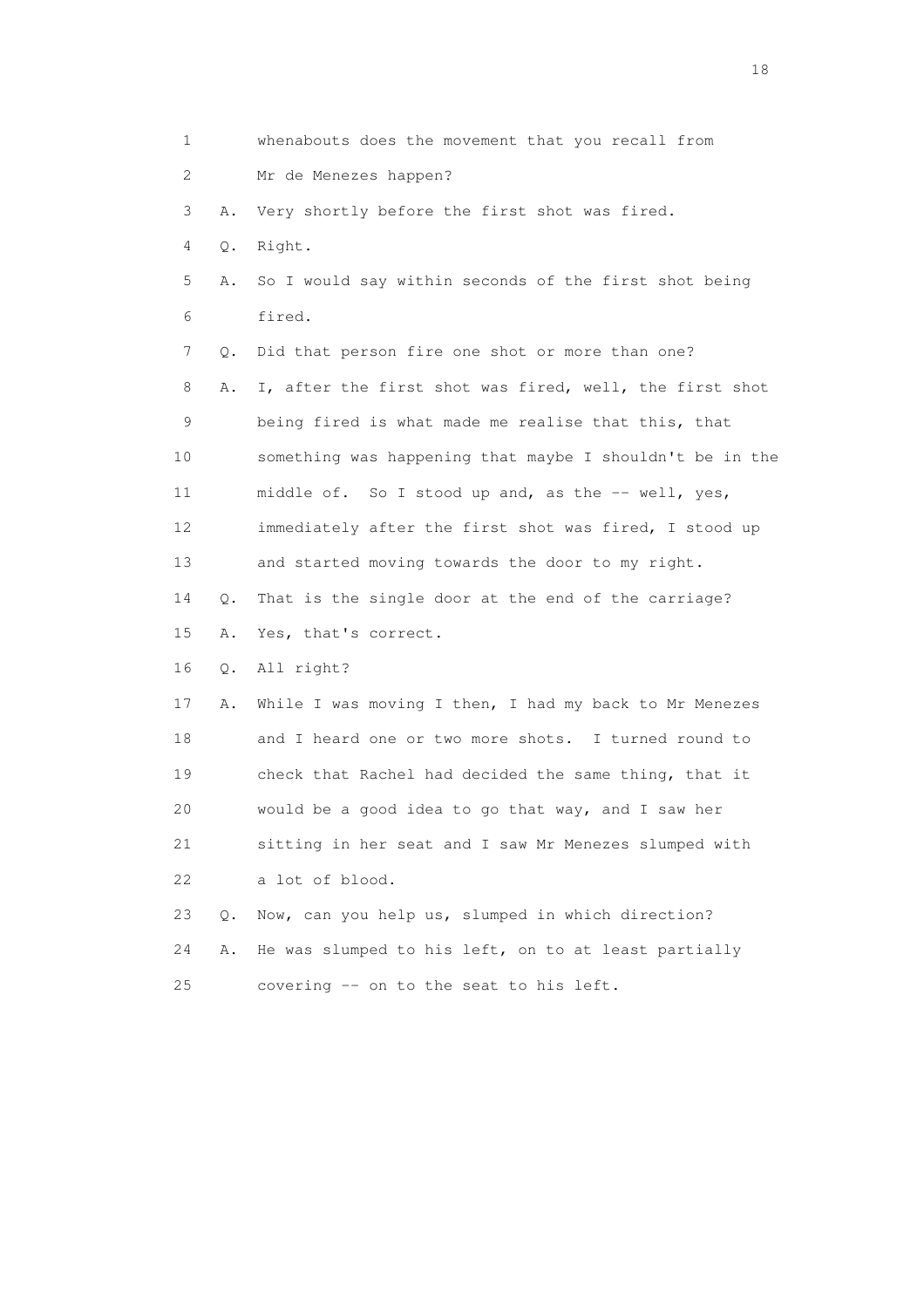1 Q. But still sitting in the seat but slumped over to his 2 left? 3 A. Yes. 4 Q. Did you see anything that happened to him when he was in 5 that position? 6 A. I don't think so. I saw more shots being fired at him,  $7$  but  $-$  8 SIR MICHAEL WRIGHT: You mean after this point? 9 A. The -- 10 SIR MICHAEL WRIGHT: You told us about seeing one, hearing 11 two, more after that? 12 A. I saw at least one more shot, I think it was only one, 13 while I turned round to check whether Rachel was there 14 or not. 15 MR HILLIARD: All right. Again if we just look at your 16 statement, you say: 17 "... went towards the single door to my right and 18 looked to check if Rachel was with me. As I turned 19 I saw the man who had been shot slumping to his 20 left-hand side and as he did this I saw further shots 21 being discharged into him. Rachel was still sat in the 22 same place with the newspaper on her lap." 23 A. Yes. 24 Q. So again that was your recollection the same day? 25 A. Yes.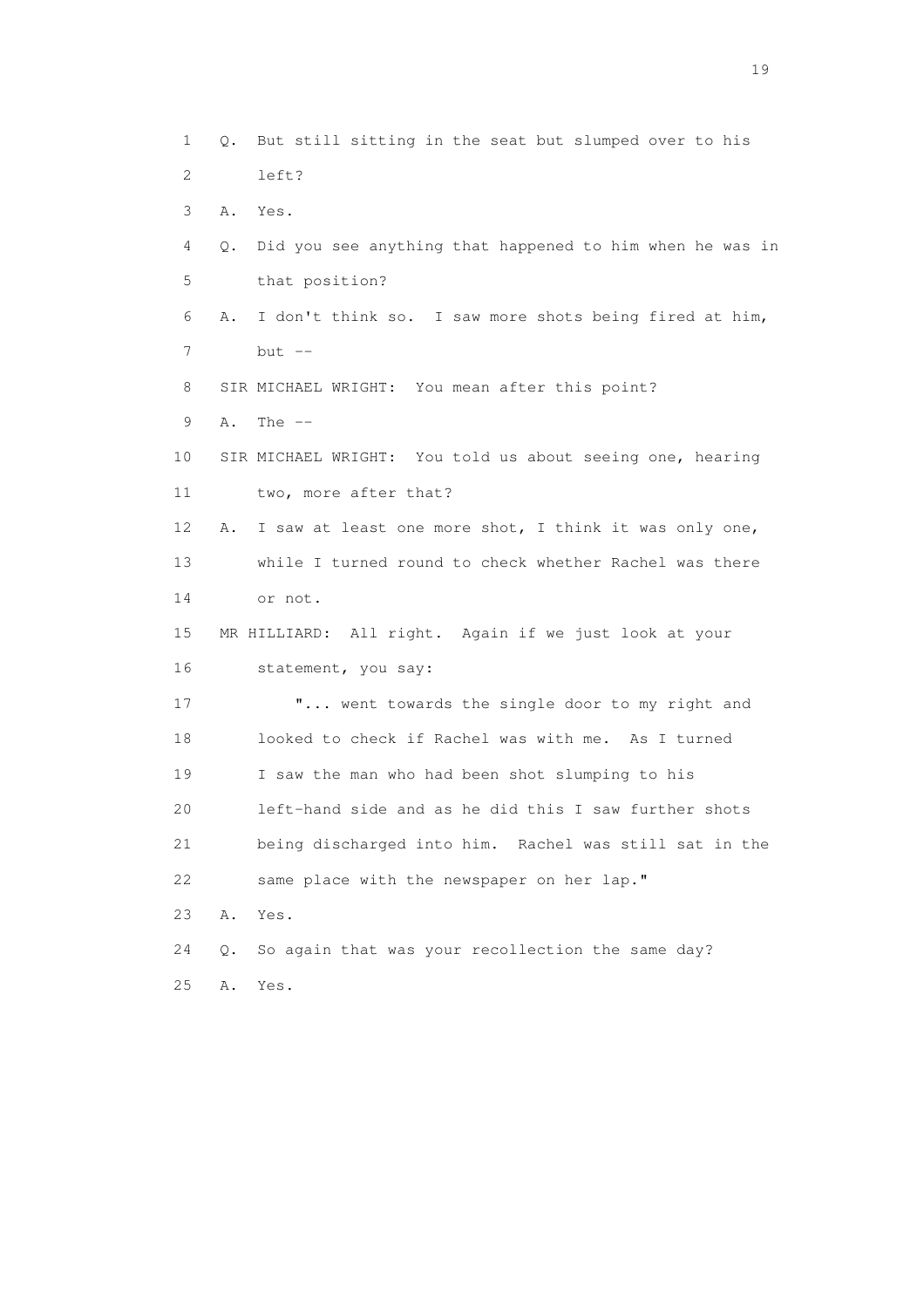| $\mathbf{1}$ |       | Q. Can you remember who was firing the further shots into |
|--------------|-------|-----------------------------------------------------------|
| 2            |       | Mr de Menezes, the same man or different man or can't     |
| 3            |       | you say?                                                  |
| 4            | Α.    | I couldn't say.                                           |
| 5            | Q.    | Right. Can you remember, by this time -- and we can       |
| 6            |       | look at your statement if you can't remember -- can you   |
| 7            |       | remember anything being shouted by now?                   |
| 8            | Α.    | When the firing started, I heard shouting from            |
| 9            |       | somewhere, and I have no idea where, that sounded like    |
| 10           |       | "get out", but I don't know whether -- I have no idea     |
| 11           |       | whether that was police or other passengers on the        |
| 12           |       | My -- and it's vague, but my recollection is<br>train.    |
| 13           |       | that it came from my left, further down the -- further    |
| 14           |       | down the carriage.                                        |
| 15           | $Q$ . | Right?                                                    |
| 16           | Α.    | But I wouldn't like to kind of say that definitely.       |
| 17           | Q.    | By further down the carriage, do you mean beyond the      |
| 18           |       | double doors that people had been coming in from?         |
| 19           | Α.    | Yes, I do mean that.                                      |
| 20           | Q.    | All right. So it's after you have heard that that you     |
| 21           |       | get up to go?                                             |
| 22           | Α.    | I was moving before I heard shouts.                       |
| 23           | Q.    | Right. Did you in fact get as far as the door out of      |
| 24           |       | the single door that goes out of the carriage at the      |
| 25           |       | end?                                                      |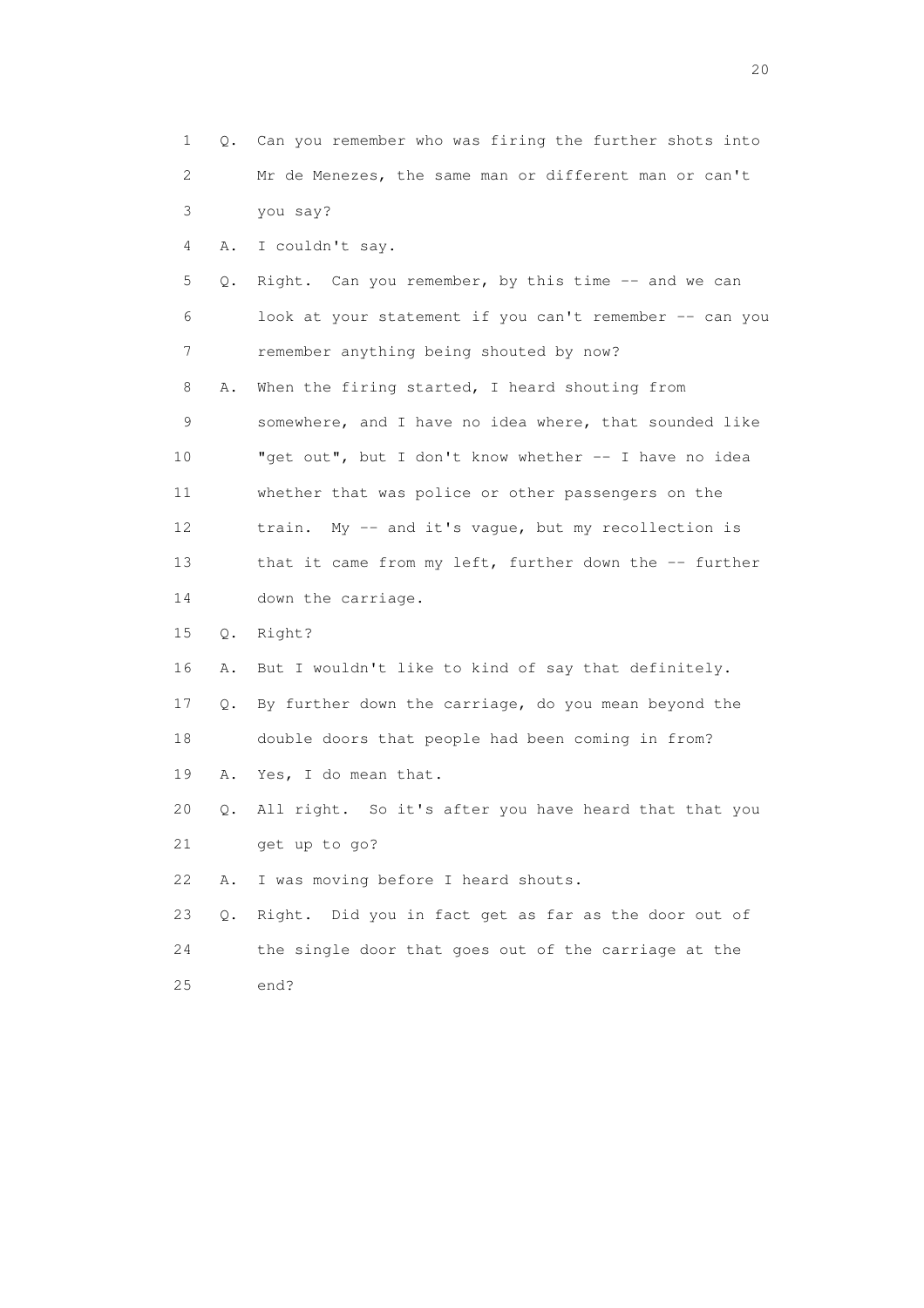| 1  | Α. | I -- I got to the sort of vestibule area of that door,   |
|----|----|----------------------------------------------------------|
| 2  |    | and I was, because I had already turned round and        |
| 3  |    | realised that Rachel was still sitting in her seat,      |
| 4  |    | I was debating whether to -- all very quickly of         |
| 5  |    | course -- debating whether to go back and try and get    |
| 6  |    | Rachel to move that way as well, and while that thought  |
| 7  |    | was in my head, I noticed another man with a pistol      |
| 8  |    | standing in that doorway. He may have been -- I think    |
| 9  |    | he was probably on the platform but with one foot in the |
| 10 |    | door of the train, as if he was about to get on.         |
| 11 |    | SIR MICHAEL WRIGHT: Is this the doorway that you were    |
| 12 |    | reckoning to go out of?                                  |
| 13 | Α. | Yes, which, because I had absolutely no idea whether     |
| 14 |    | these men were police or not, worried me.                |
| 15 |    | MR HILLIARD: Right.                                      |
| 16 | Α. | The man that was standing in that door stood back as if  |
| 17 |    | to let me off the train, so I left the train.            |
| 18 | Q. | Got on to the platform?                                  |
| 19 | Α. | Yeah.                                                    |
| 20 | Q. | Did you in fact see Rachel on the platform?              |
| 21 | Α. | Then, because Rachel had been still in her seat at the   |
| 22 |    | time I turned round, there must have been some -- some   |
| 23 |    | time which I could only estimate as being, I don't know, |
| 24 |    | 30 seconds, a minute, something like that, and I think   |
| 25 |    | I stood on the platform -- I think I was trying to see   |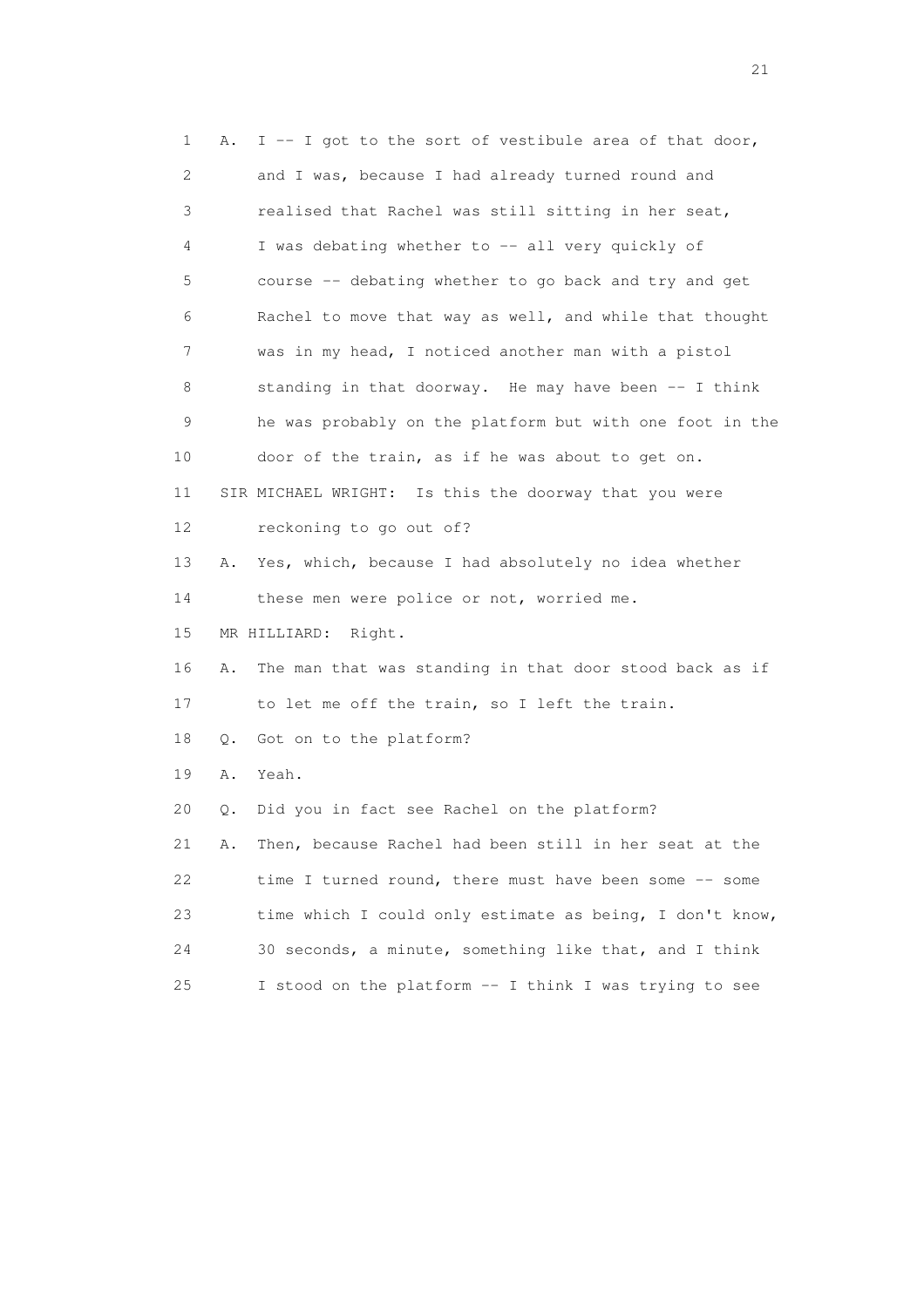| 1                         | if Rachel was okay, if she was still in the train, if          |
|---------------------------|----------------------------------------------------------------|
| $\mathbf{2}^{\mathsf{I}}$ | she was still in her seat, and then the next thing I           |
| 3                         | recall is that she was standing next to me or just in          |
| 4                         | front of me on the platform.                                   |
| 5                         | SIR MICHAEL WRIGHT: You didn't see her get off the train?      |
| 6                         | I don't recall, I probably did, but I don't recall that.<br>Α. |
| 7                         | MR HILLIARD: Did the two of you run to the Victoria Line       |
| 8                         | platform and get a train there?                                |
| 9                         | Yeah, along with quite a few other people from -- that<br>Α.   |
| 10                        | had got off the Northern Line train, we ran to the             |
| 11                        | adjacent platform where a train was just arriving,             |
| 12                        | a Victoria Line train was arriving. There were tannoy          |
| 13                        | announcements that said something like, "Everybody who's       |
| 14                        | on the Northern Line platform just get on to the               |
| 15                        | Victoria Line train", so there were quite a lot of             |
| 16                        | people just getting on to that train. The doors to that        |
| 17                        | train closed and it set off going northbound.                  |
| 18                        | Did you get off at Pimlico?<br>Q.                              |
| 19                        | The next station, the station north of Stockwell<br>Α.<br>Yes. |
| 20                        | is Vauxhall, which was closed, security alert, I seem to       |
| 21                        | The driver of the Victoria Line train made<br>remember.        |
| 22                        | an announcement that was to the effect of, "I don't know       |
| 23                        | what's happened but I know something's happened at             |
| 24                        | Stockwell, if anybody knows what's happened you should         |
| 25                        | get off the train at Pimlico and find the police".<br>So       |

22 and 22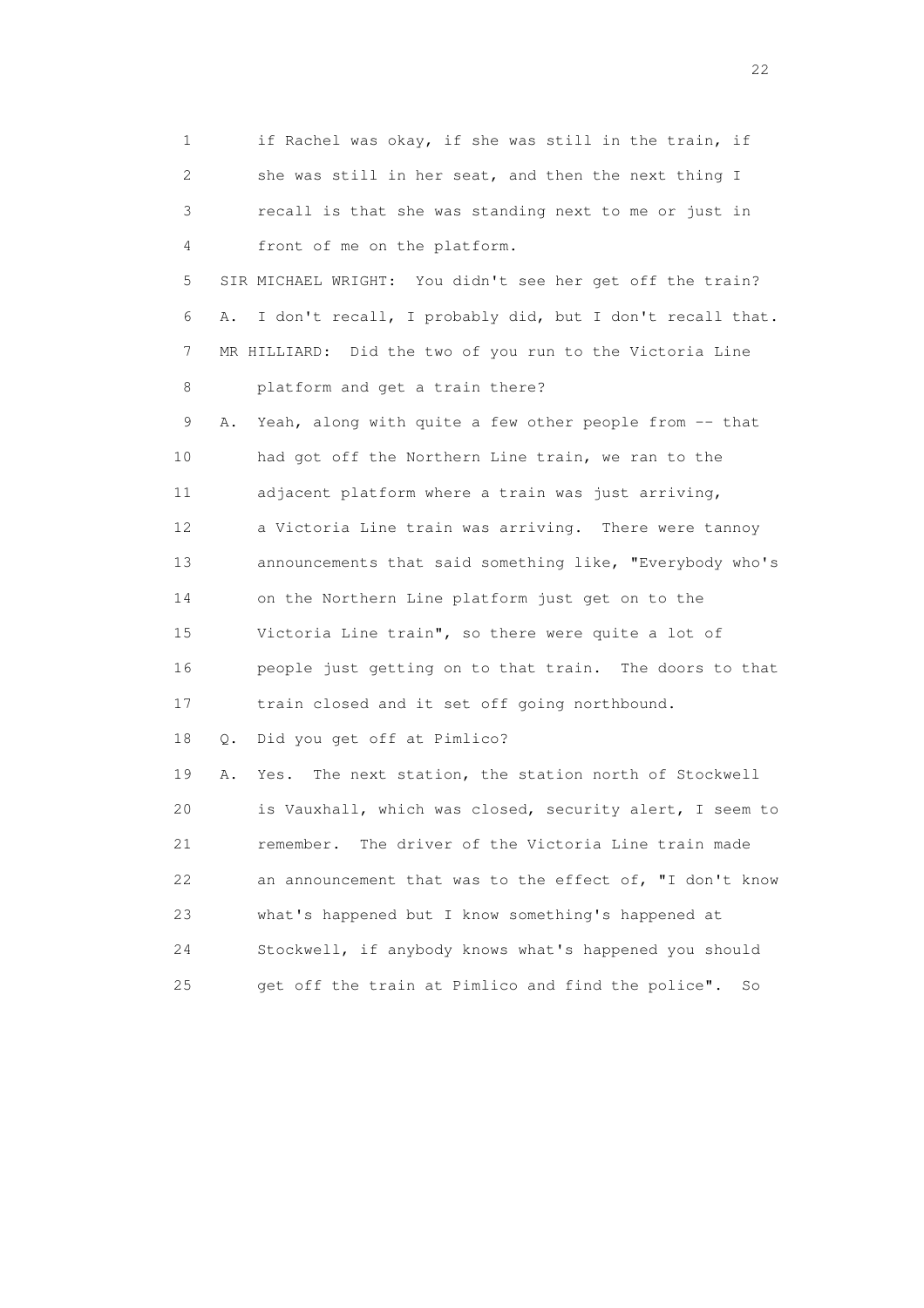1 we -- Rachel and I did that, and there were a number of 2 other people who got off the train at Pimlico as well. 3 Q. And did the same thing? 4 A. Yes. 5 Q. Right. When you got off then at Pimlico, did you find 6 the police? 7 A. That was rather difficult. We got to the -- well, 8 Rachel and I slowly, because we needed to stand around 9 just to, I don't know, compose ourselves for a minute or 10 two; we reached the ticket barriers where there was 11 already a group of maybe seven or eight people talking 12 to the attendant at the ticket barrier, trying to get 13 him to call the police, and he was -- it felt like this 14 took a long time and it was probably all rather confused 15 for him, but he -- again I hesitate to use the word 16 "reluctant", but he wanted reasons why he should call 17 the police, and it wasn't until I showed him that Rachel 18 was covered in blood that he tried to get hold of the 19 police. Which he couldn't. He was using a telephone in 20 a kiosk thing by the gates of the -- yeah, by the ticket

21 gates and he said that he was getting no reply. So as

22 a group we decided, a couple of the group were rather

23 panicky, and didn't really like being in the enclosed --

24 it looked like didn't really like being in the enclosed

25 ticket hall, so as a group we decided we would go

23 and 23 and 23 and 23 and 23 and 23 and 23 and 23 and 23 and 23 and 23 and 23 and 23 and 23 and 23 and 23 and 24 and 25 and 25 and 25 and 26 and 26 and 26 and 26 and 26 and 26 and 26 and 26 and 26 and 26 and 26 and 26 an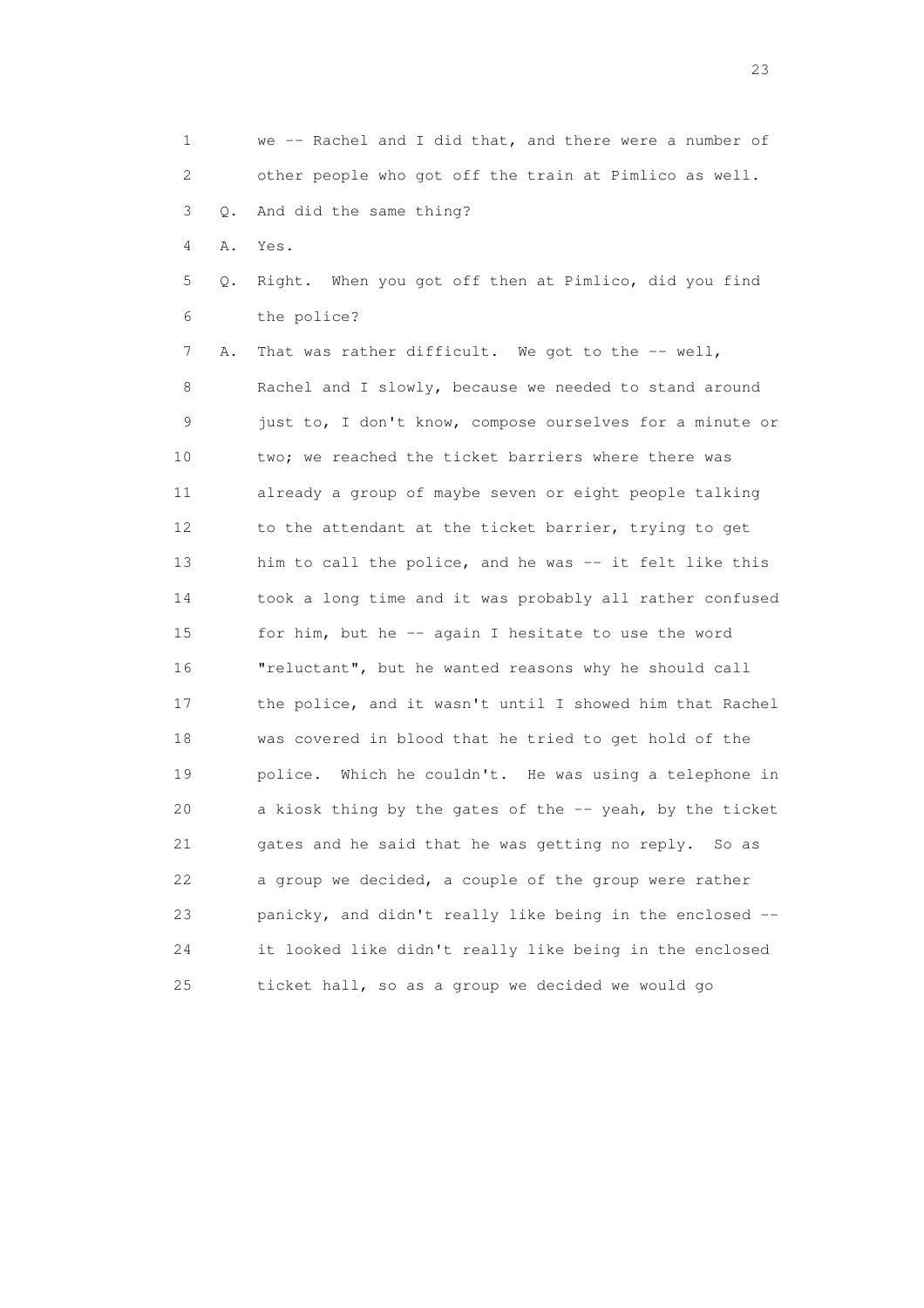1 outside and try and find the police somewhere else, and 2 we ended up at, sitting outside the pub that was close 3 by Pimlico station, and the landlord of the pub called 4 the police.

 5 Q. Right. What I just really wanted to get at was this: 6 the statement that you made on the 22nd, we know that 7 the shooting was shortly after 10 o'clock in the 8 morning. Can you just give us any idea what sort of 9 time it was you made the witness statement? 10 A. It was into the afternoon. We -- it took the police 11 a long time, after the landlord had called the police, 12 it took the police a long time to arrive and by a long 13 time I think I mean -- I didn't make notes of the times, 14 but it was over an hour, I think. Two police arrived. 15 I think there were seven or eight of us who had been on 16 the train, so they asked for more police to come to the 17 pub, and we were, I don't know, separated and each taken 18 away by a police officer, and sat down at one of the 19 tables in the pub and gave our statements. Well, I gave 20 my statement.

 21 Q. So into the afternoon sometime, early afternoon? 22 A. Yes, early afternoon, I couldn't be sure of the time, 23 but while we were doing this, the pub was open, there 24 were people drinking in the pub.

25 Q. You have just described, Rachel had got, what, blood all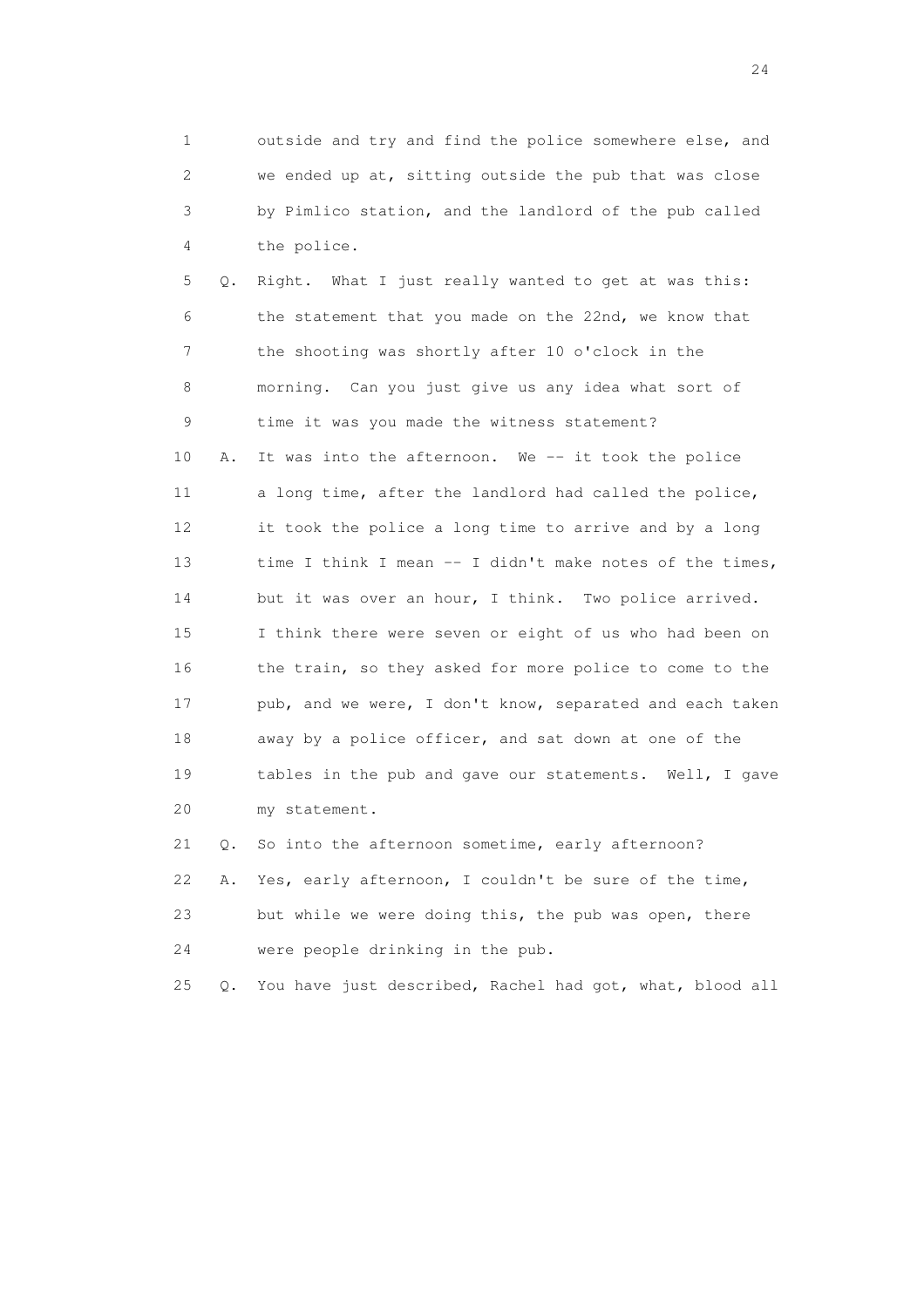1 over her?

| 2           | Α. | There was blood on all of the clothes she was wearing,      |
|-------------|----|-------------------------------------------------------------|
| 3           |    | not a huge amount of blood but there was blood.             |
| 4           | Q. | Immediately after it had happened, had you any idea,        |
| 5           |    | apart from the obvious, that the reason for -- had you      |
| 6           |    | any idea what it was you had seen?                          |
| 7           | Α. | Only by sitting round and speculating about what might      |
| 8           |    | have happened, so the answer to the question is no, but     |
| $\mathsf 9$ |    | we speculated a lot because we had no idea who these        |
| 10          |    | people were.                                                |
| 11          |    | MR HILLIARD: Thank you very much.                           |
| 12          | Α. | Thank you.                                                  |
| 13          |    | SIR MICHAEL WRIGHT: Before you are cross-examined,          |
| 14          |    | Mr Livock, a difficult question, do your best with it:      |
| 15          |    | your initial reaction, as I understand it, was: oh, this    |
| 16          |    | is some sort of rag or joke.                                |
| 17          | Α. | Yes.                                                        |
| 18          |    | SIR MICHAEL WRIGHT: You said it wasn't until the first shot |
| 19          |    | was fired that you realised that this was something far     |
| 20          |    | more serious.                                               |
| 21          | Α. | $Mm$ .                                                      |
| 22          |    | SIR MICHAEL WRIGHT: Up to that moment, then, had you been   |
| 23          |    | conscious in yourself of any sense of emergency or          |
| 24          |    | heightening of tension or anxiety? You know what            |
| 25          |    | I mean?                                                     |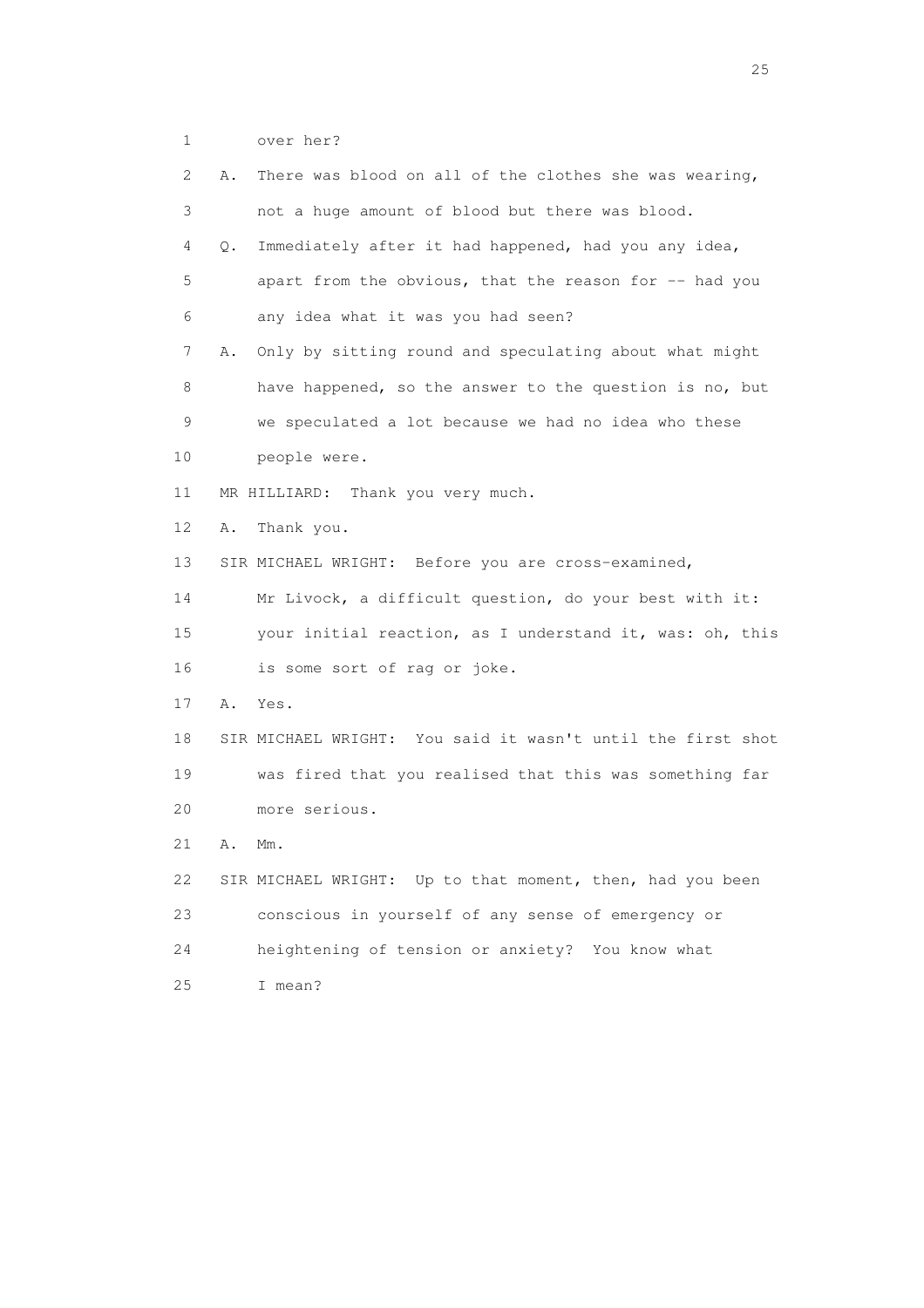1 A. Only -- it's difficult to tell what is -- what I have -- 2 the interpretation I have put on things from thinking 3 about them afterwards, but certainly the fact that we 4 sat in a station for what felt like quite a long time, 5 and what felt like slightly odd, this guy running past 6 me while we were still sitting there in the station, 7 those were the only things I would say that gave me any 8 feeling that something wasn't quite right. But apart 9 from those, and of course they are really vague because 10 trains quite often sit at stations for long periods of 11 time and people quite often run to get off them, apart 12 from that, no.

13 SIR MICHAEL WRIGHT: Nothing at all.

 14 A. Of course this was on top of, I guess, nervousness from 15 what had happened the day before, because on the 21st 16 there were failed bombers on the tube systems and I work 17 at Warren Street which is one of the tube stations where 18 one of the bombers was.

 19 SIR MICHAEL WRIGHT: But that's a generalised feeling? 20 A. Absolutely. Other than the sitting at the station for 21 a while and the guy running past me, there is nothing 22 I would say that felt out of the ordinary. 23 SIR MICHAEL WRIGHT: So that there was no particular reason

 24 until the first shot went off, that you, as it were, had 25 tensed up or suddenly felt extreme anxiety or anything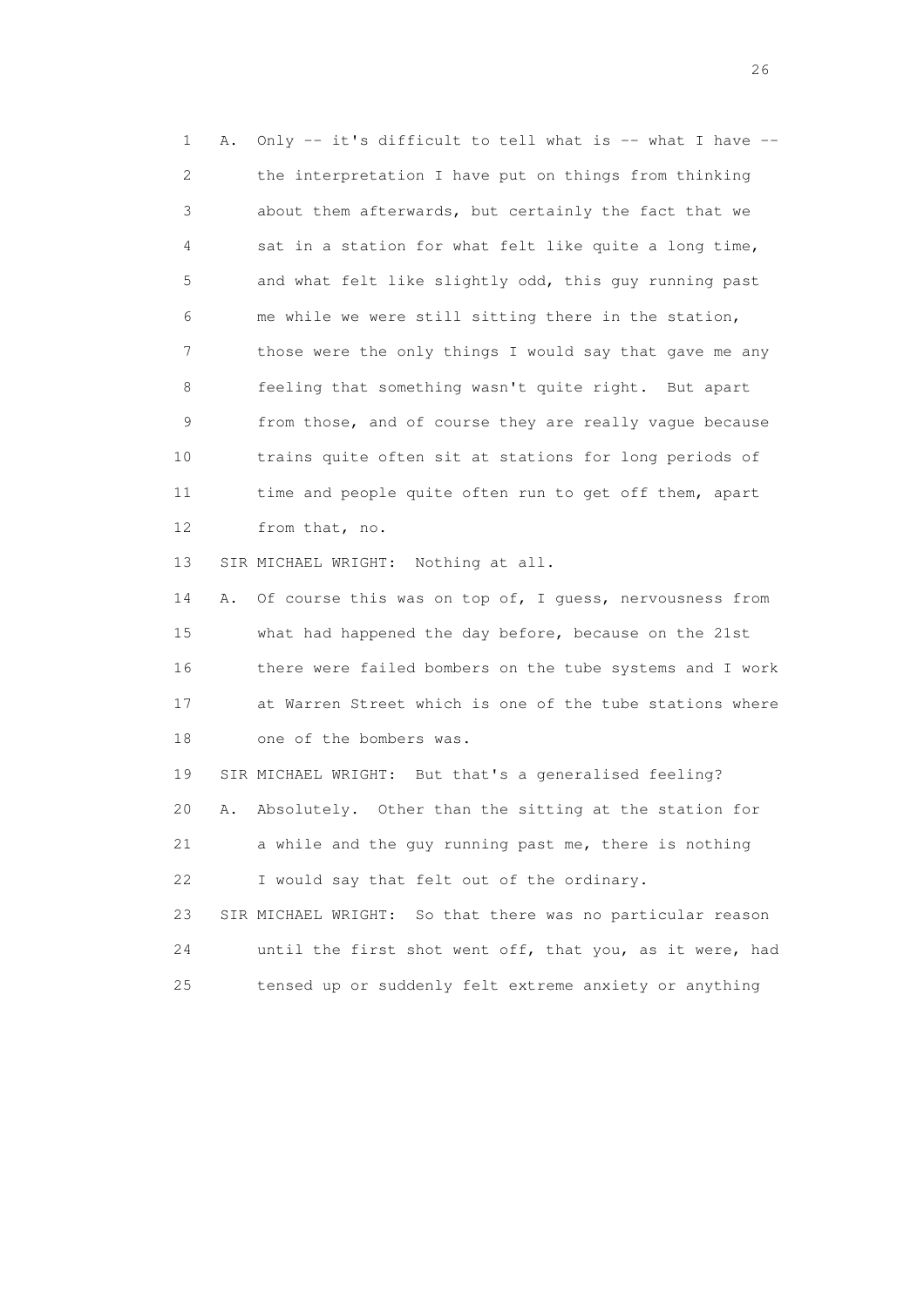1 of that kind?

2 A. That's correct.

 3 SIR MICHAEL WRIGHT: Thank you. Mr Mansfield. 4 MR MANSFIELD: No, sir, thank you, no questions. 5 SIR MICHAEL WRIGHT: Thank you very much. Mr Gibbs. 6 Questions from MR GIBBS 7 MR GIBBS: Mr Livock, I represent some of the police

8 officers in the case. Actually they are the

 9 surveillance officers which we have been calling the red 10 and grey teams.

11 A. Yes.

12 Q. You probably had no idea that there were undercover

13 surveillance officers all around you in that carriage as

14 you sat there with your girlfriend?

15 A. No.

16 Q. I imagine, I hope, that nothing as extraordinary or

17 terrifying as this had ever happened to you before?

18 A. No.

 19 Q. We have heard in this room all about, a certain amount 20 about what's called perceptual distortion, which

21 I suspect is a doctor's or a neurologist's term. Are

22 you familiar with that at all?

 23 A. I understand that memory is, can be unreliable at times, 24 yes.

25 Q. I'm not going to suggest that your memory is unreliable.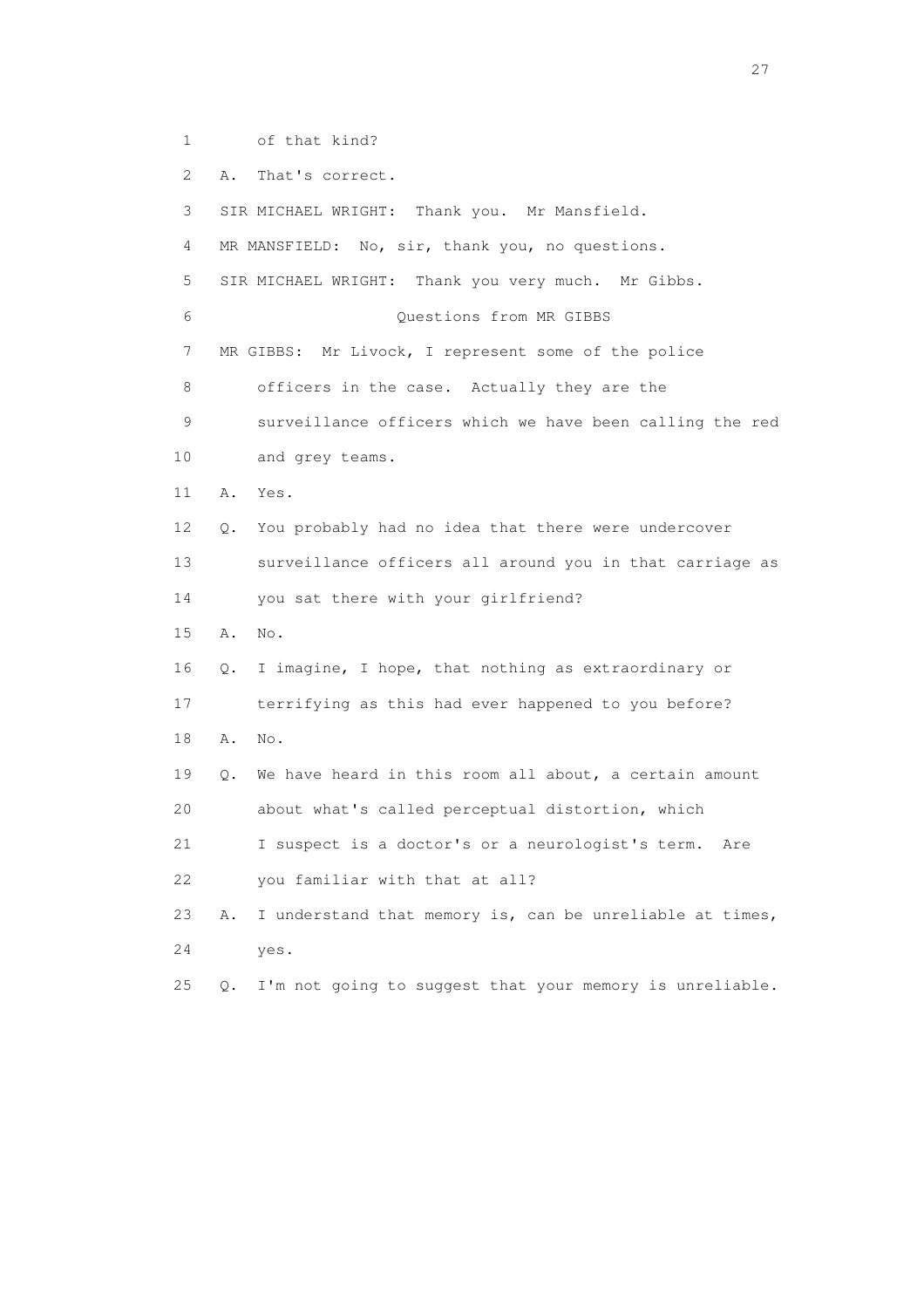| 1  |    | You have told us exactly what it is that your brain has  |
|----|----|----------------------------------------------------------|
| 2  |    | collected from the thing that happened in front of you?  |
| 3  | Α. | Yes.                                                     |
| 4  | Q. | Just very generally and not speaking as a doctor, it may |
| 5  |    | be that we will understand that the brain may focus on   |
| 6  |    | certain things and completely miss others?               |
| 7  | Α. | Yes.                                                     |
| 8  | Q. | It may play tricks with time and the order in which      |
| 9  |    | things happen. You made your statement fairly soon       |
| 10 |    | after the events?                                        |
| 11 | Α. | $Mm$ .                                                   |
| 12 | Q. | Was there any discussion, do you remember, about whether |
| 13 |    | it would be better to make the statement there and then  |
| 14 |    | or leave it for a day, for instance, for your brain to   |
| 15 |    | settle down and then make the statement later; was that  |
| 16 |    | discussed?                                               |
| 17 | Α. | I don't think so, no.                                    |
| 18 | Q. | I don't know who it was who took the statement from you, |
| 19 |    | was it uniformed officers?                               |
| 20 | Α. | No, a detective.                                         |
| 21 | Q. | Did they seem to be anxious to gather as much            |
| 22 |    | information as they could?                               |
| 23 | Α. | We had quite a long conversation about $--$ my           |
| 24 |    | interpretation of what he said, of what the detective    |
| 25 |    | said was something like: when there is a shooting by     |

28 and 28 and 28 and 28 and 28 and 28 and 28 and 28 and 28 and 28 and 28 and 28 and 28 and 28 and 28 and 28 and 28 and 28 and 28 and 28 and 28 and 28 and 28 and 28 and 28 and 28 and 28 and 28 and 28 and 28 and 28 and 28 an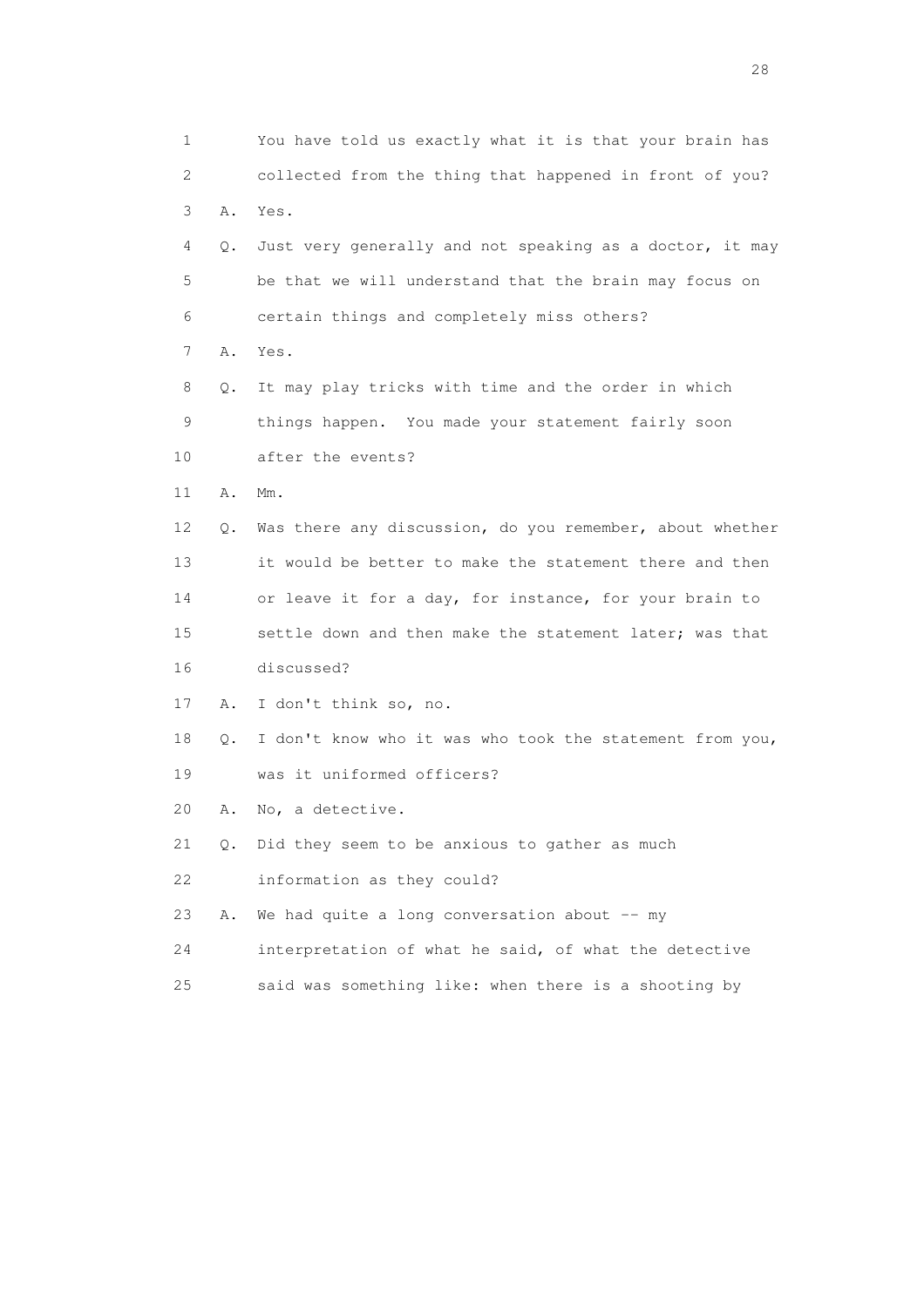1 police, the internal communications within the police 2 force shut down so that, I don't know, false stories 3 can't be put around or -- so the man who interviewed me 4 said that he had no idea whether the people who did the 5 shooting were police or not, and he had no idea about 6 the circumstances surrounding it at all. So as far as 7 he was, I think, as far as he was concerned, he was 8 taking a statement from somebody who had witnessed 9 a shooting. 10 SIR MICHAEL WRIGHT: About which he knew nothing? 11 A. Yes. Well, about which he knew nothing apart from the 12 in fact that the television news was reporting all this 13 stuff already. 14 SIR MICHAEL WRIGHT: About which he knew nothing from his 15 own observations or anything. 16 A. I believe, yes. 17 MR GIBBS: Yes, because I don't know whether it happened to 18 you, but one of the things I'm afraid that did, we 19 understand happen after this, was that the television 20 people and all the newspaper people all descended on the 21 scene and started asking people, perhaps quite 22 naturally, asking people questions while they were still 23 somewhat agitated. 24 A. Yes, and, well, because we were in Pimlico, I guess 25 nobody knew we were there, so they didn't, but we were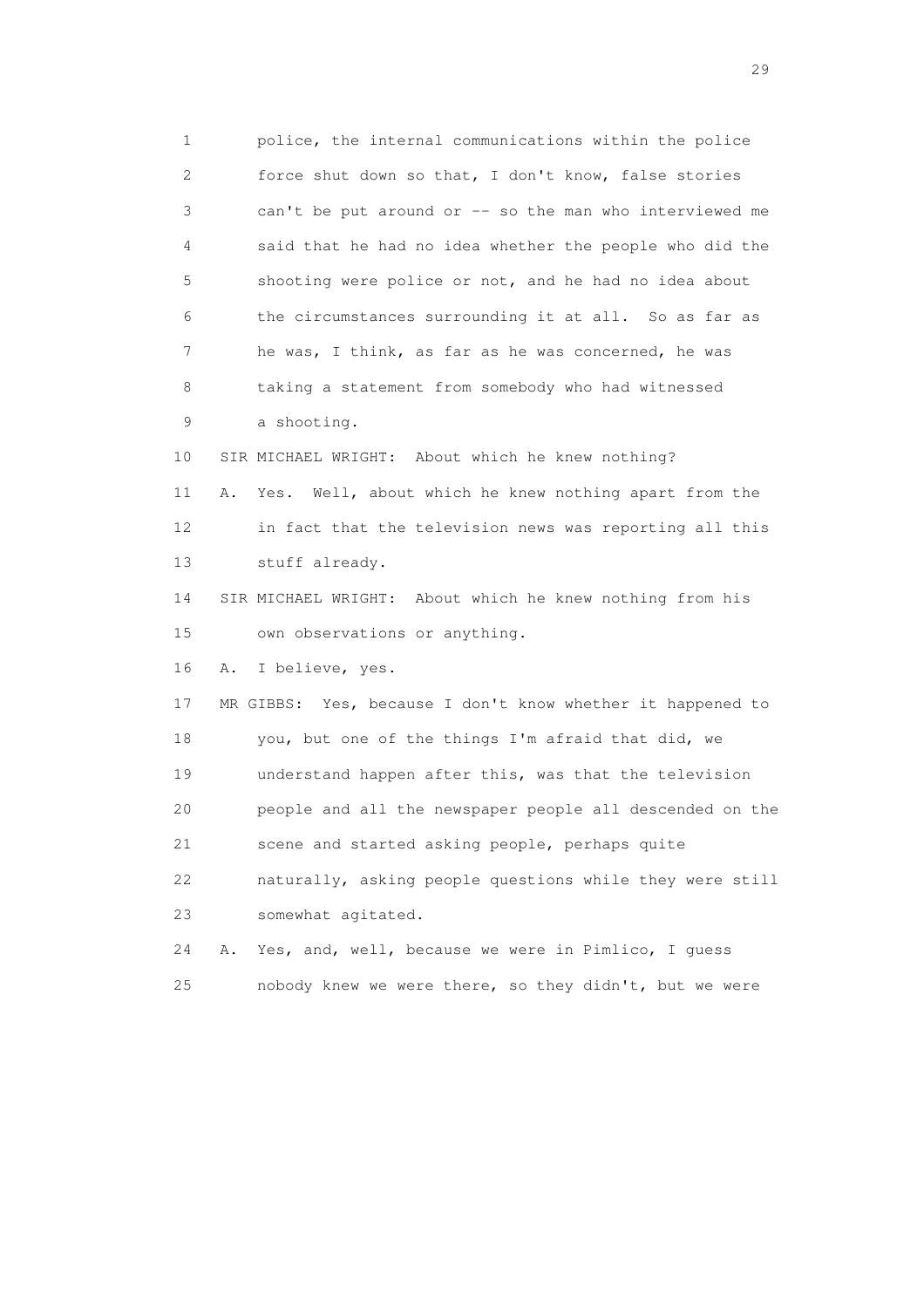1 watching, because we had no idea what had happened, so 2 we wanted to know as much as anybody else, we wanted to 3 know what had happened. So we were watching the 4 television news while we were sitting in the pub waiting 5 for the police to arrive, and there was repeatedly a -- 6 not an interview, a statement or something by a guy who 7 had been on the train that to the -- I think there were 8 seven or eight of us sitting in this pub, we all said, 9 "None of that happened". 10 SIR MICHAEL WRIGHT: This was on television? 11 A. Yes. 12 MR GIBBS: The television people for their own reasons do 13 whatever -- they want it as quickly as they can, I 14 suppose. 15 A. Yes. 16 Q. They had alighted on some person who was describing 17 something which you didn't recognise as having happened 18 at all? 19 A. That's correct. If you are interested in specifics, 20 there were things like Mr Menezes was being shot lying 21 on the floor, which was not what I saw at all, and I was 22 standing right, you know, feet away. 23 Q. Yes? 24 A. But that was very widely reported and in -- I don't want 25 to say to my recollection because that sounds like it's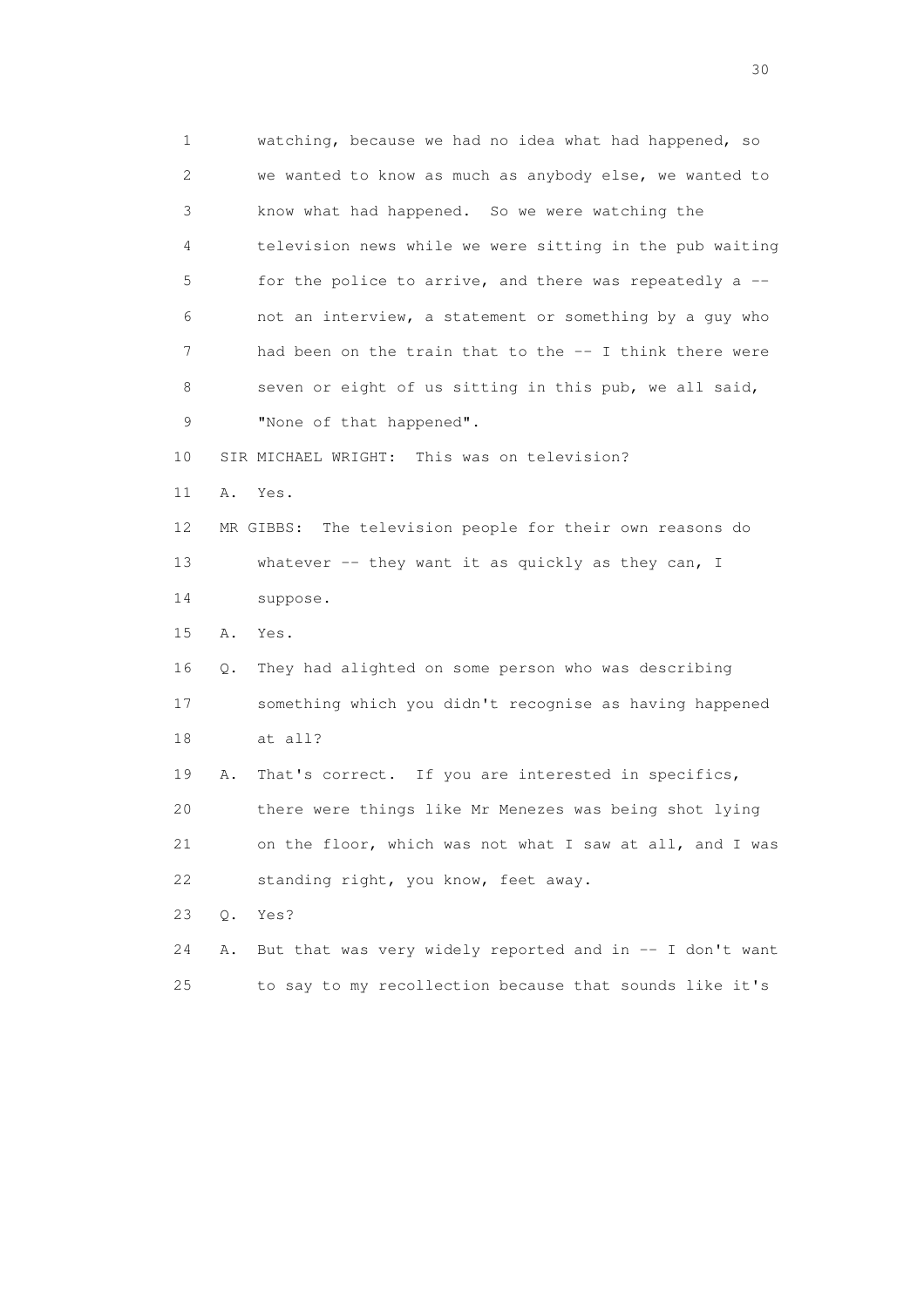| 1  |           | not certain. I am absolutely as certain as I could be    |
|----|-----------|----------------------------------------------------------|
| 2  |           | that he was sitting in the seat when he was shot all the |
| 3  |           | times that I saw him being shot.                         |
| 4  | Q.        | Enough about the television people. Could we just go     |
| 5  |           | back to you sitting in the carriage and your memory of   |
| 6  |           | a man, and it may be that that's in fact one of the      |
| 7  |           | police officers whom I represent who we are calling      |
| 8  |           | Ivor, coming past you, in front of your legs and going   |
| 9  |           | towards the double doors to your left?                   |
| 10 | Α.        | Yes.                                                     |
| 11 | Q.        | Wearing a denim jacket?                                  |
| 12 | Α.        | I -- that part of my recollection is hazy now but it's   |
| 13 |           | what is in my statement, so $-$                          |
| 14 | $\circ$ . | Do you remember, of course I know it's not in your       |
| 15 |           | statement, for instance him wearing a baseball cap?      |
| 16 | Α.        | I  no, I don't recall.                                   |
| 17 | Q.        | Of the things that you remember after that, for          |
| 18 |           | instance, do you remember him having gone out of your    |
| 19 |           | vision to the left, coming back into your vision and     |
| 20 |           | grabbing Mr de Menezes around the arms, around the       |
| 21 |           | torso, and pushing him back on his seat? Has your        |
| 22 |           | memory selected that part of it?                         |
| 23 | Α.        | I don't remember that, no.                               |
| 24 | $Q$ .     | One of the things that your brain has<br>Thank you.      |
| 25 |           | selected is something to do with his hands,              |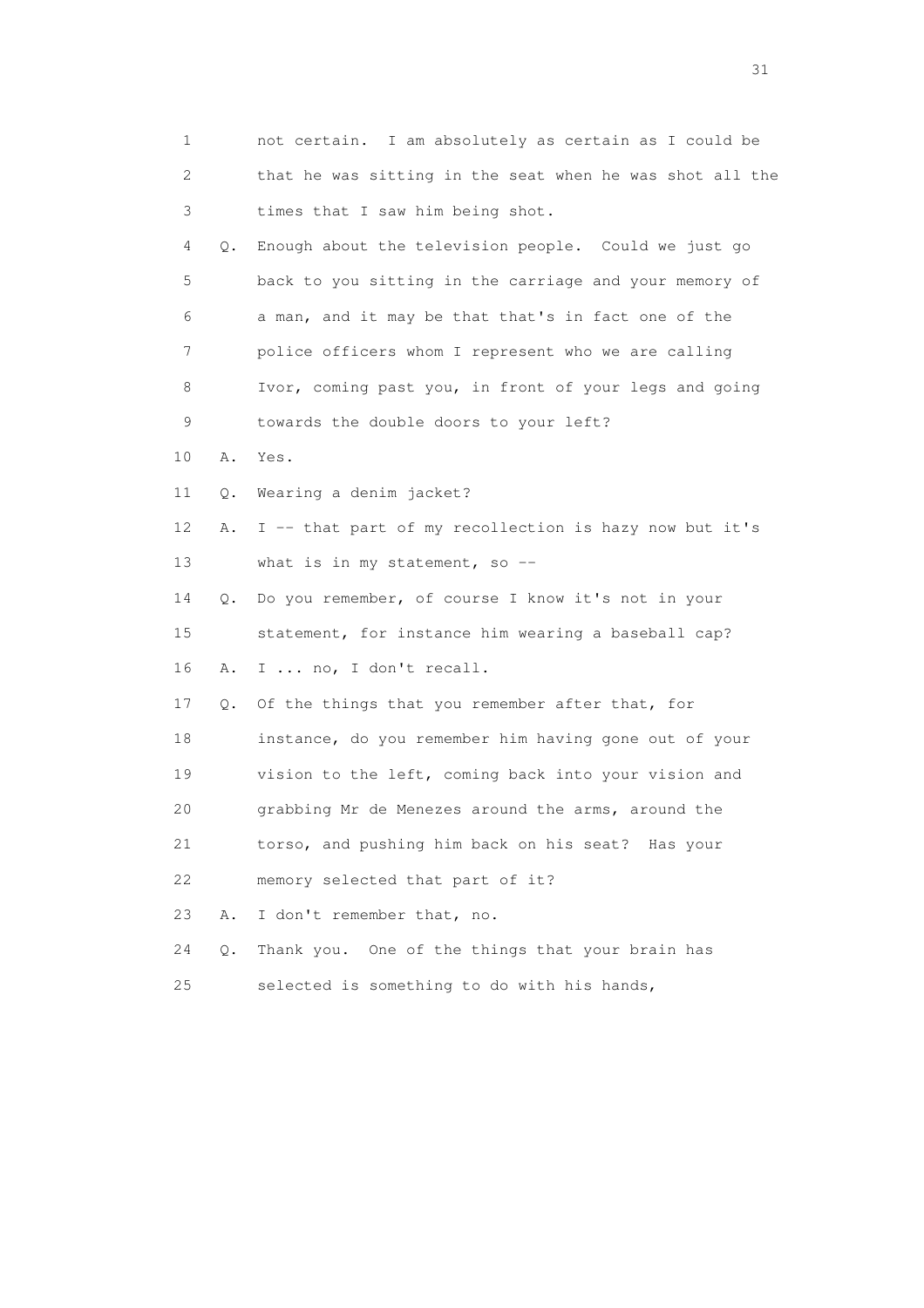- 1 Mr de Menezes' hands?
- 2 A. Yes.

| 3               | Q.        | Can you say now what it was about his hands that            |
|-----------------|-----------|-------------------------------------------------------------|
| 4               |           | attracted your attention towards them?                      |
| 5               | Α.        | I was, I think I was glancing backwards and forwards        |
| 6               |           | between him and the men with guns, and I think I just       |
| 7               |           | saw some movement, and that made me look.                   |
| 8               | $\circ$ . | As you remember it, what did it look to you as though he    |
| 9               |           | was doing?                                                  |
| 10              | Α.        | Reaching inside his jacket, reaching into his trouser       |
| 11              |           | pocket possibly.                                            |
| 12 <sup>°</sup> | Q.        | Do you know why your memory, your brain has selected        |
| 13              |           | that? Were you worried about it at the time, or $-$         |
| 14              | Α.        | I don't -- I don't think so, well, I think it was all       |
| 15              |           | too quick to have rational thoughts about what to worry     |
| 16              |           | about and what not to. It's easy to put interpretation      |
| 17              |           | on things like that afterwards, which I know I have         |
| 18              |           | done, but it's all speculation, so it's                     |
| 19              |           | MR GIBBS: Well, I am certainly not going to ask you to      |
| 20              |           | speculate. Thank you very much?                             |
| 21              |           | SIR MICHAEL WRIGHT: Thank you, Mr Gibbs. Mr Stern.          |
| 22              |           | Questions from MR STERN                                     |
| 23              |           | MR STERN: As you told the gentleman just behind, it's right |
| 24              |           | that you have selected to recall certain matters, and as    |
| 25              |           | you have told us, you heard on the television other         |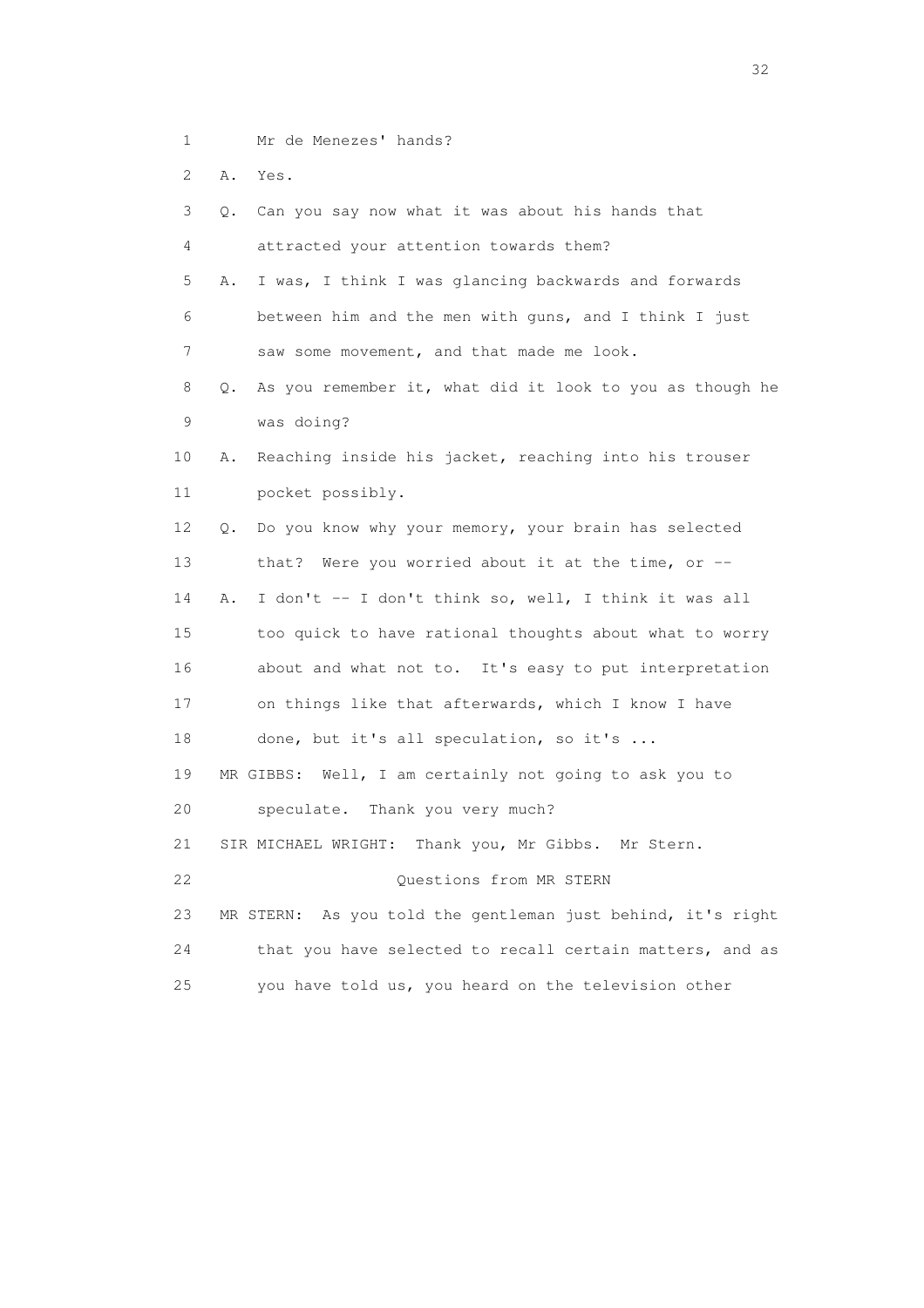- 1 people had recollected entirely different scenarios to 2 you? 3 A. Yes. 4 Q. Can I just ask you, please, to help us with the
- 5 snapshots that you have of this incident. I wonder if 6 you could put up, please, the map of where everyone was 7 sitting, so we can see that again. First of all, 8 I think we can see that you are sitting there next to
- 9 Rachel on that map?
- 10 A. Yes, that's correct.
- 11 Q. Could you just help us, the man with the laptop, where 12 was he sitting?
- 13 A. He was sitting in the seat to Rachel's left.

 14 Q. Presumably, then, the laptop was on Rachel's seat and he 15 moved it away and enabled the two of you to sit down? 16 A. Yes, that's correct.

- 17 Q. I think you have described that man in your statement, 18 as you record it, I appreciate that, as being a white 19 man of about 50?
- 20 A. Yeah.
- 21 Q. Did he remain there during this incident?
- 22 A. He wasn't there -- I think he got off at Stockwell. He 23 wasn't there. The first recollection I have of looking 24 in that direction, which is when I saw the first man 25 coming on to the train with a handgun, the  $-$ - I think

<u>33</u> and the state of the state of the state of the state of the state of the state of the state of the state of the state of the state of the state of the state of the state of the state of the state of the state of the s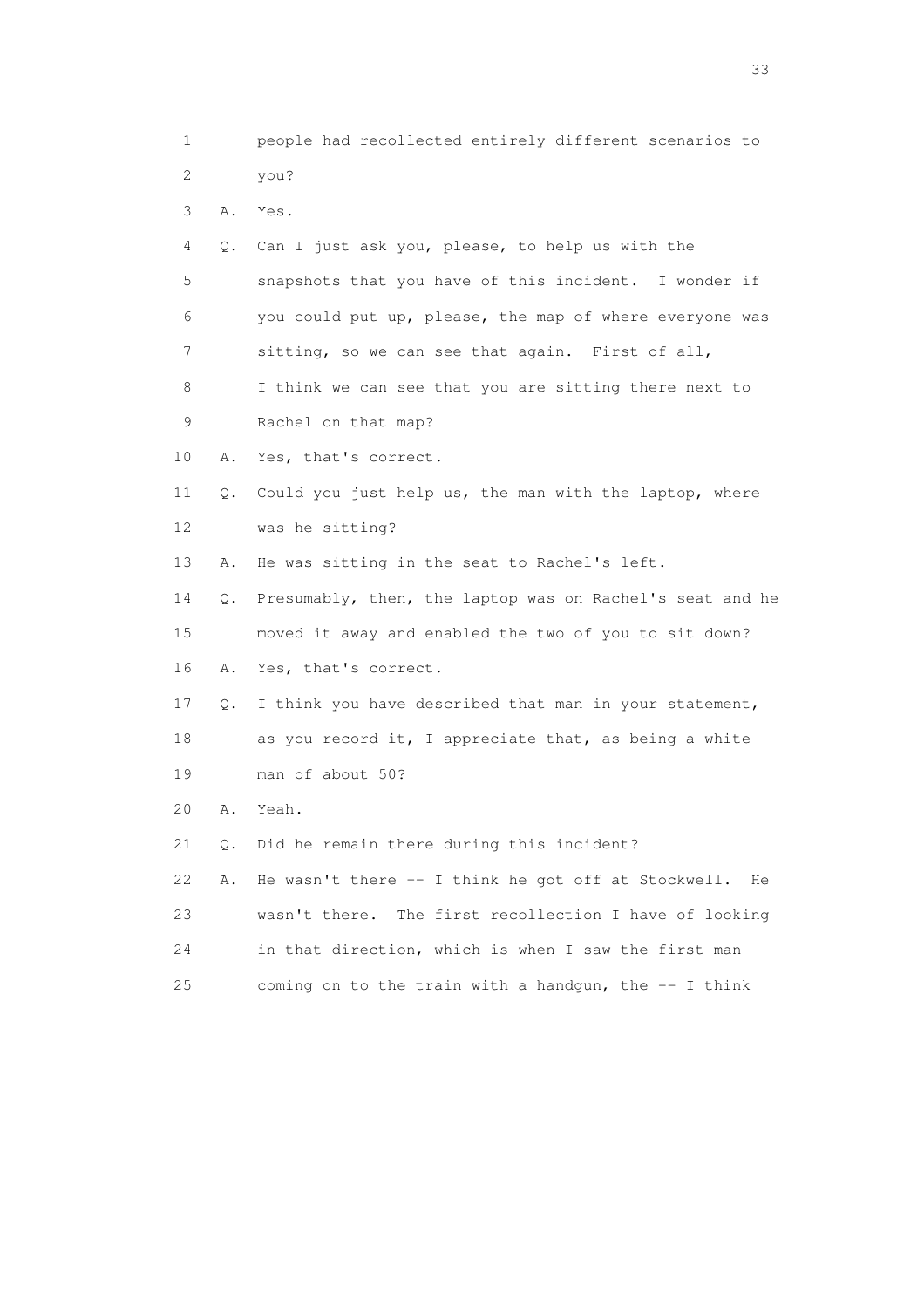1 that seat was empty.

 2 Q. Right. When you were looking at the man -- 3 SIR MICHAEL WRIGHT: In that case he did get off at 4 Stockwell if your recollection is right. 5 A. Yeah. 6 MR STERN: Thank you, sir. 7 When you are looking across at the man, who's 8 standing to your left, as it were, you are looking 9 across Rachel; is that right? 10 A. Yes. 11 Q. The man that you saw suddenly moving across, you didn't 12 see him or recognise what happened to him after he had 13 moved across? 14 A. I -- I didn't, I -- nothing had happened to make me 15 focus my attention on anything then because as far as 16 I knew, it was just a man kind of running on the train. 17 Q. So he went out of your focus and out of your mind, as it 18 were? 19 A. Yes. 20 Q. But you heard somebody in the region of the area to 21 Rachel's left shout something like "here"? 22 A. Yes. 23 Q. Is it right you did not see that man or woman, whoever 24 it was, who was actually shouting that? 25 A. That's correct.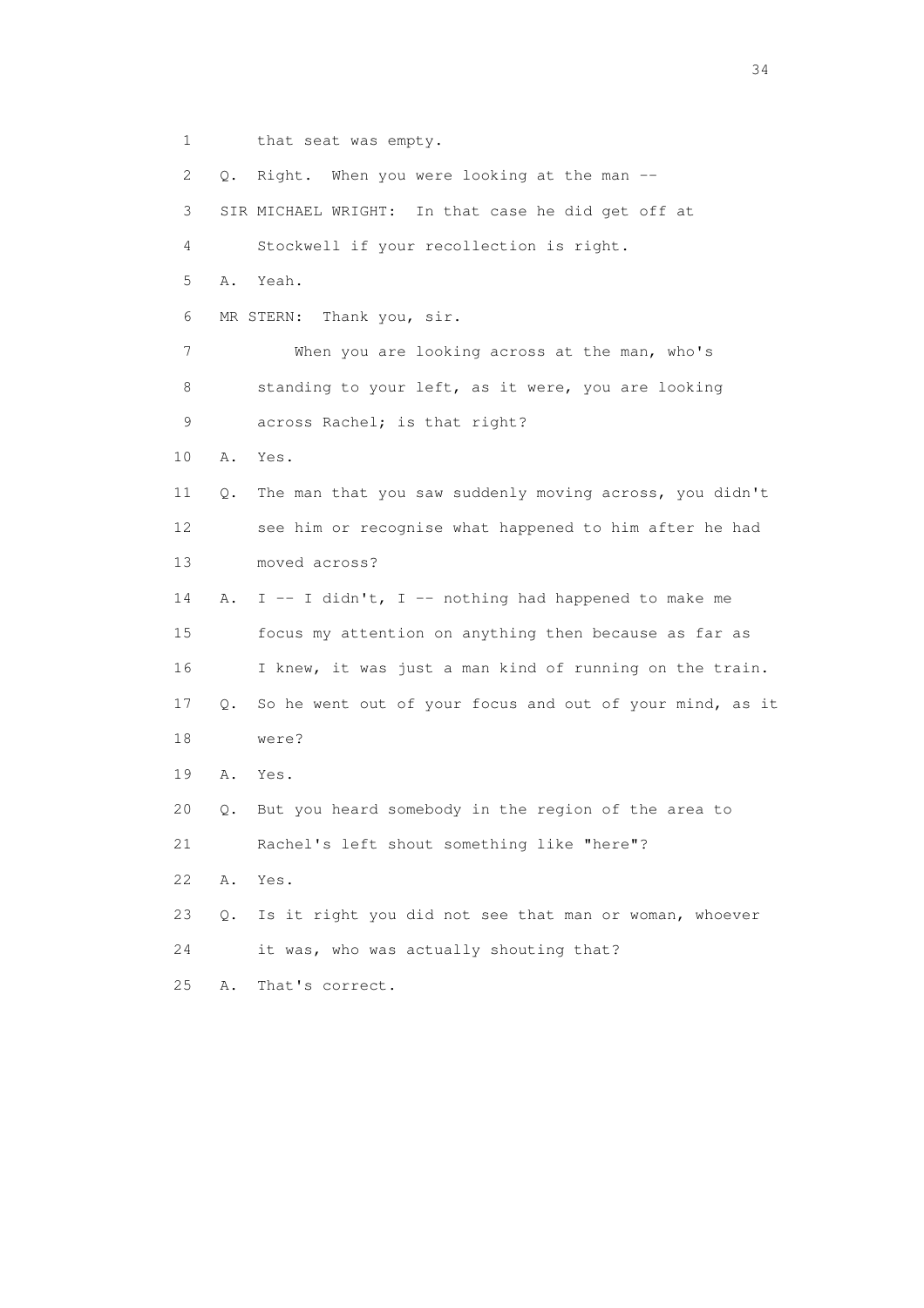| $\mathbf{1}$    | Q. | Is that because you were looking across or looking      |
|-----------------|----|---------------------------------------------------------|
| 2               |    | elsewhere or you were reading the paper or a whole host |
| 3               |    | of things as we do on the tube?                         |
| 4               | Α. | I think it's because -- I think it's because I had gone |
| 5               |    | back to focusing on the newspaper, but my recollection  |
| 6               |    | is that it wasn't close enough to be in the train       |
| 7               |    | because it would have -- it would have been louder and  |
| 8               |    | it would have drawn my attention more if it had been as |
| 9               |    | close as being on the train.                            |
| 10              | Q. | That's what you thought at the time, all right.<br>Then |
| 11              |    | within a few seconds, and I appreciate time is very,    |
| 12 <sup>°</sup> |    | very difficult because it slows down for some or speeds |
| 13              |    | up for others, I appreciate that and no-one is holding  |
| 14              |    | you to any particular time. But I think the way you     |
| 15              |    | recorded it was very shortly after that, a few seconds  |
| 16              |    | after that, a man came in through the double doors?     |
| 17              | Α. | Yes.                                                    |
| 18              | Q. | The first time you were aware of him, was he sort of    |
| 19              |    | away from the double doors? Presumably you didn't see   |
| 20              |    | him actually coming in?                                 |
| 21              | Α. | I -- my recollection is that he was on the -- he had    |
| 22              |    | just got in the doors when I saw him.                   |
| 23              | Q. | Right, that's your recollection.                        |
| 24              | Α. | And the -- well, the other men were very close behind   |
| 25              |    | him, but my first recollection is of him only on the    |

<u>35</u> and the state of the state of the state of the state of the state of the state of the state of the state of the state of the state of the state of the state of the state of the state of the state of the state of the s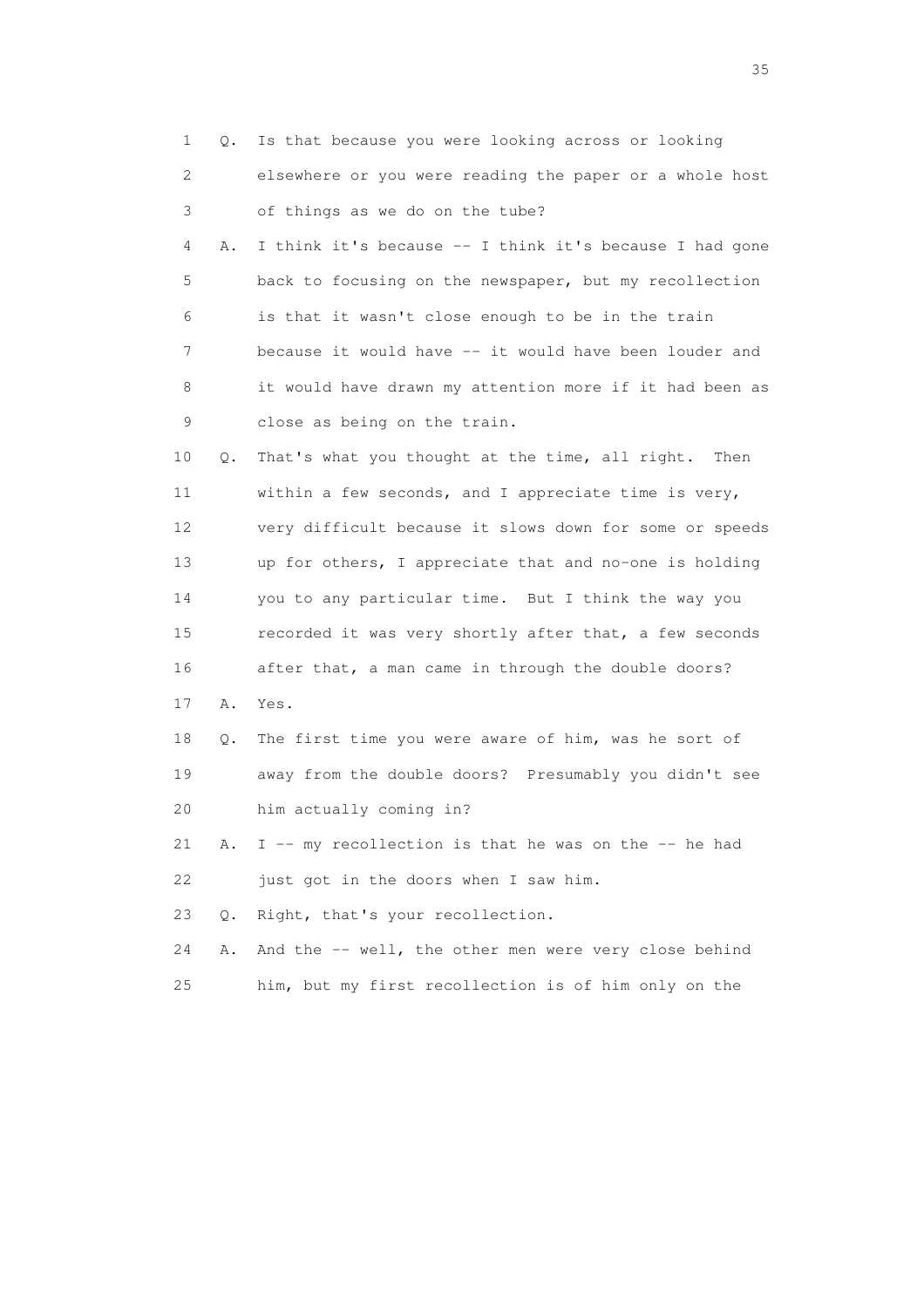- 1 train.
- 2 Q. Then the other men --
- 3 A. Followed him.
- 4 Q. That man, you saw raise his gun or maybe it was already 5 raised?
- 6 A. No, the first time I saw him he was already -- he had 7 his pistol levelled.
- 8 Q. That's the first time you saw him?
- 9 A. Yes.
- 10 Q. It was already levelled and I think you said when you 11 initially voiced that today, that it was levelled at his 12 head and then you said levelled at the man. Can you
- 13 help?
- 14 A. I couldn't tell what it was aimed at, I think, so it was 15 aimed at the man in the seat.
- 16 Q. Today your recollection, and obviously it's very
- 17 difficult three years on, but your recollection today is
- 18 that it was levelled at that sort of head level? If
- 19 that's not too many levels.
- 20 A. Yes, I think so. That's the closest I would get to 21 anything definite, yes.
- 22 Q. I appreciate it's very difficult and as Mr Gibbs has 23 said, it's just your recollection of what you can tell 24 us now, three years on?
- 
- 25 A. Yeah.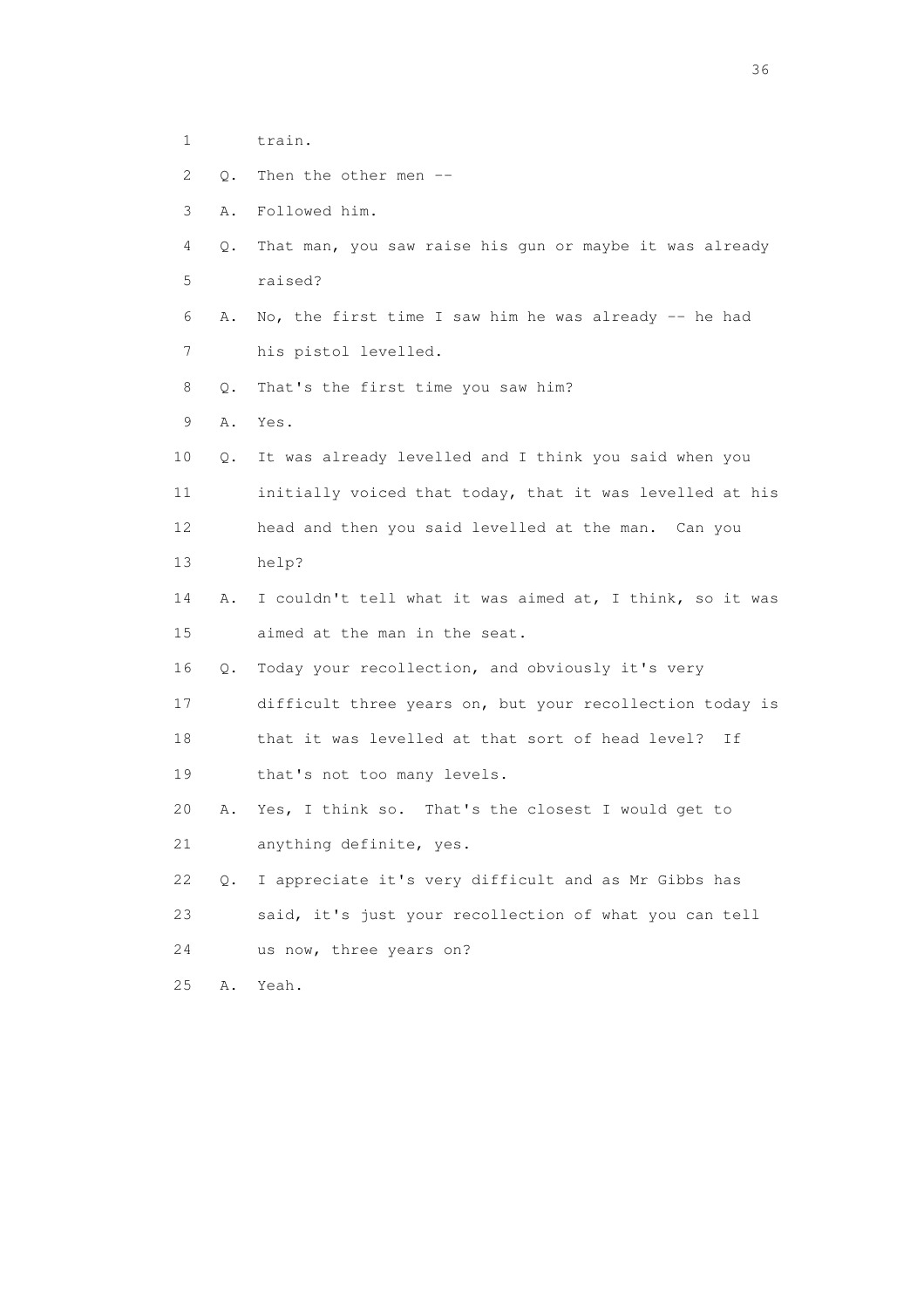1 Q. I appreciate the difficulty.

| 2  |    | SIR MICHAEL WRIGHT: Do you have any recollection as he     |
|----|----|------------------------------------------------------------|
| 3  |    | entered the door and came across the carriage, that he     |
| 4  |    | had initially been holding the gun down by his legs?       |
| 5  | Α. | I can't see him moving his gun. I can only see it          |
| 6  |    | levelled.                                                  |
| 7  |    | SIR MICHAEL WRIGHT: Throughout the time you saw him?       |
| 8  | Α. | Yes.                                                       |
| 9  |    | SIR MICHAEL WRIGHT:<br>Thank you.                          |
| 10 |    | MR STERN: Can I just ask you about the man reaching to the |
| 11 |    | left-hand side of his trouser is the way you have put it   |
| 12 |    | in your statement.                                         |
| 13 | Α. | Yes.                                                       |
| 14 | Q. | You said today that he used both hands. Could you just     |
| 15 |    | perhaps enlarge on that, explain that a little more?       |
| 16 | Α. | The closest I can get to it in my mind is he was using     |
| 17 |    | one hand to move his jacket and the other hand to          |
| 18 |    | reach -- as if he was reaching for something on his        |
| 19 |    | belt.                                                      |
| 20 | Q. | As you said to Mr Gibbs, you never saw that man leave      |
| 21 |    | his seat?                                                  |
| 22 | Α. | I don't recall seeing that, which again is as strongly     |
| 23 |    | as I think I would put it. I understand there are holes    |
| 24 |    | in what I remember.                                        |
| 25 | Q. | Absolutely, and let me make it absolutely clear, this      |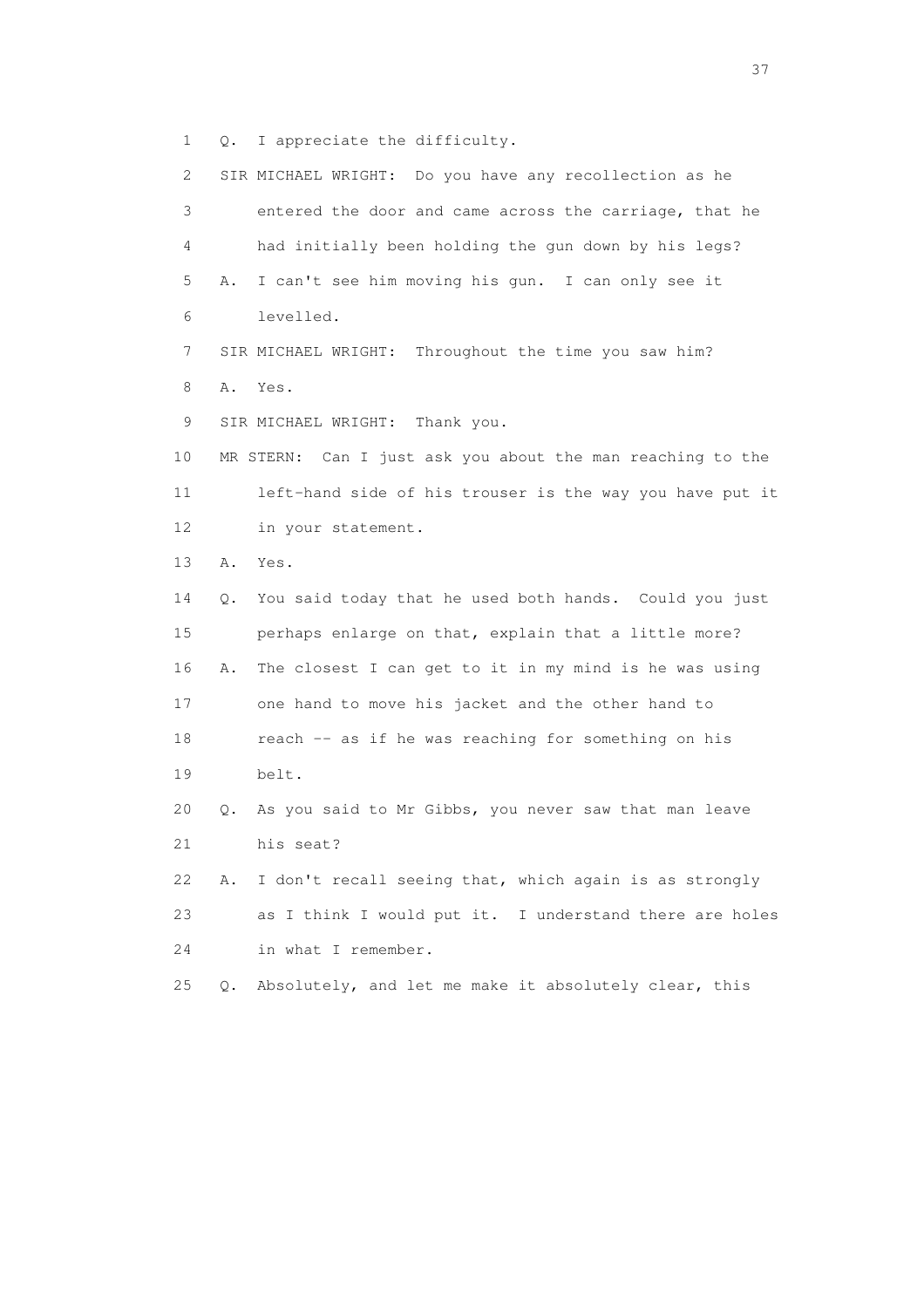1 was a very, very fast incident, was it not? 2 A. Yes. 3 Q. You focused in on doing the best you could, quite 4 shortly afterwards that afternoon, trying to recall what 5 it was that you remembered? 6 A. Certainly. 7 Q. There is just one other thing that I want to ask you 8 about. As I understand your statement, you heard two 9 things: somebody say at the start "here" or words to 10 that effect; and after you had got on the train, 11 somebody say "get out"? 12 A. Yes. 13 Q. As I understand it, you didn't hear any other 14 conversation or any other shouting at all? 15 A. That's correct. 16 Q. Those are the only two words that you recall? 17 A. Phrases, yes. 18 Q. Phrases, I beg your pardon. The only other thing, 19 sorry, there is one other thing I should just ask you, 20 so far as the man's face opposite is concerned, there is 21 no reference in your statement to that; is that 22 something you recall now or something that you recalled 23 but perhaps didn't put in your statement? 24 A. Well, I am, I am not sure. I am, again as certain as 25 I can be that I do remember that from the time and I did

and the state of the state of the state of the state of the state of the state of the state of the state of the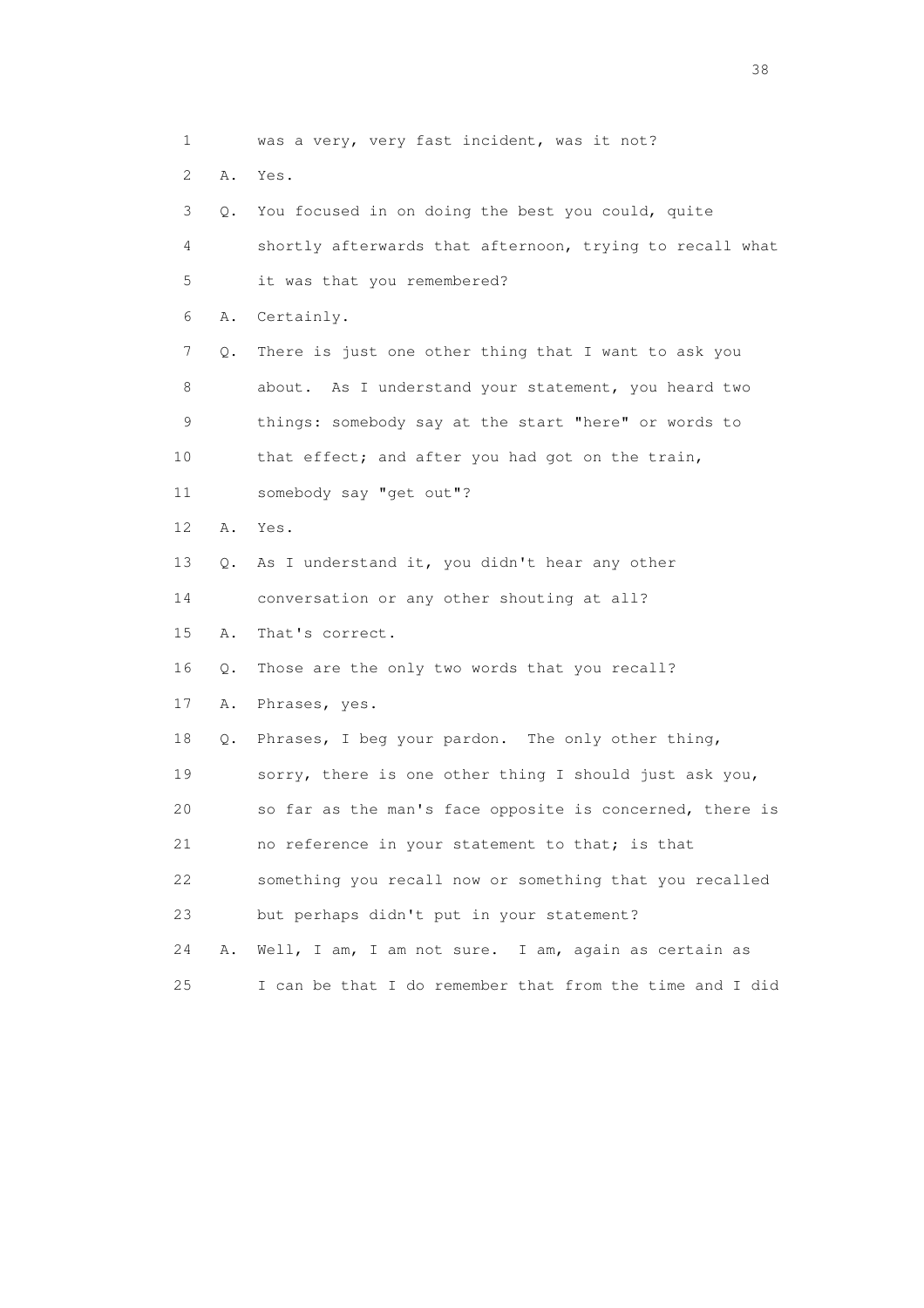1 remember it at the time, and I can't explain why it 2 didn't come out in my interview. 3 Q. All right, perfectly understandable. You see, we have 4 heard that there were three people who were actually 5 holding this gentleman down in the seat; did you ever 6 see that? 7 A. I ... what can I say? I, part of my thinking, and again 8 I think this really wasn't clear in my head at the time 9 and it's still not clear now, so it feels very, very 10 vague, part of my thinking about this might have been 11 a group of lads making a bad joke or something was that 12 there is something about groups of rugby players and 13 just having a joke together in my head which could come 14 from something like that happening that I just don't 15 remember, but again that's as close as I could possibly 16 say to anything like that. 17 Q. I appreciate that. I don't know which rugby club you 18 support, but ... the thing is that your recollection,

20 events?

21 A. Yes.

22 MR STERN: Thank you.

| 23 | MR MANSFIELD: Sir, I am very concerned about a situation |
|----|----------------------------------------------------------|
| 24 | that has now arisen: namely, Mr Stern didn't indicate to |
| 25 | the witness who he represents, and I appreciate this is  |

19 what you have told us about is that short snapshot of

 $39<sup>2</sup>$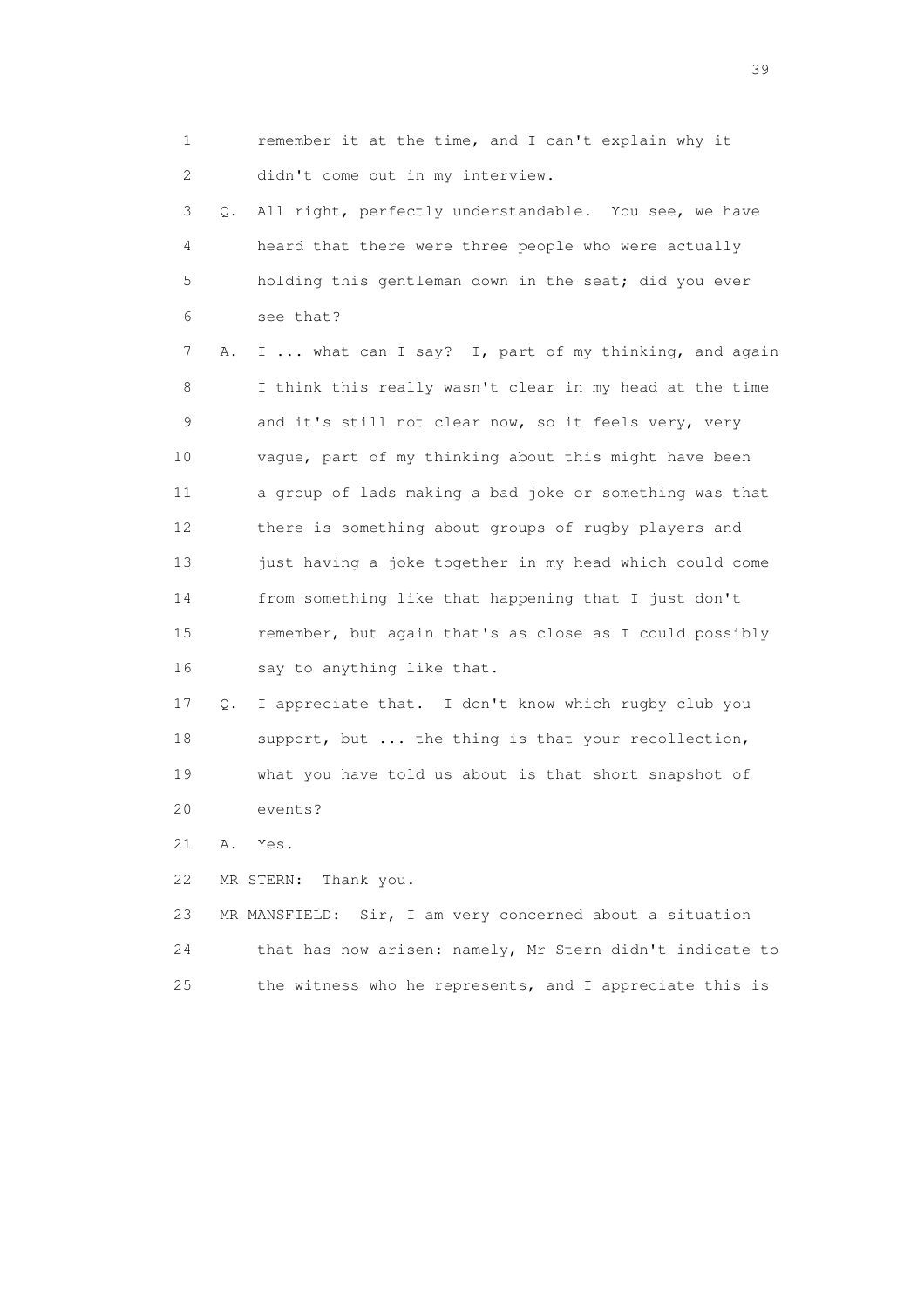1 not a trial, this is a key civilian witness, and the 2 version that his two clients, and he only represents 3 two, have told this jury has not been put to this 4 witness for him to deal with it, however it may be 5 described. 6 SIR MICHAEL WRIGHT: I see the point. Mr Stern? 7 MR STERN: Well, I don't know if you want me to discuss this 8 in the presence of everyone. 9 SIR MICHAEL WRIGHT: We will see. The proposition is, 10 I think, a straightforward one, that you have not put to 11 this witness in any detail the account that either of 12 your clients have given. 13 MR STERN: Coming from my learned friend, if I may say so -- 14 SIR MICHAEL WRIGHT: Never mind about that. What do you say 15 about the criticism? If you want the jury out, we will 16 get the jury out. 17 MR STERN: I think it would be better if the witness were 18 not here because that would be fairer. 19 SIR MICHAEL WRIGHT: And the witness. 20 MR STERN: It would probably be better if the jury were not 21 here as well. I will obviously be guided by you, sir. 22 SIR MICHAEL WRIGHT: That's all right. I will do it in any 23 way that presents the least difficulties. 24 Ladies and gentlemen, would you like to withdraw for 25 a few minutes. It won't be very long. Mr Livock, would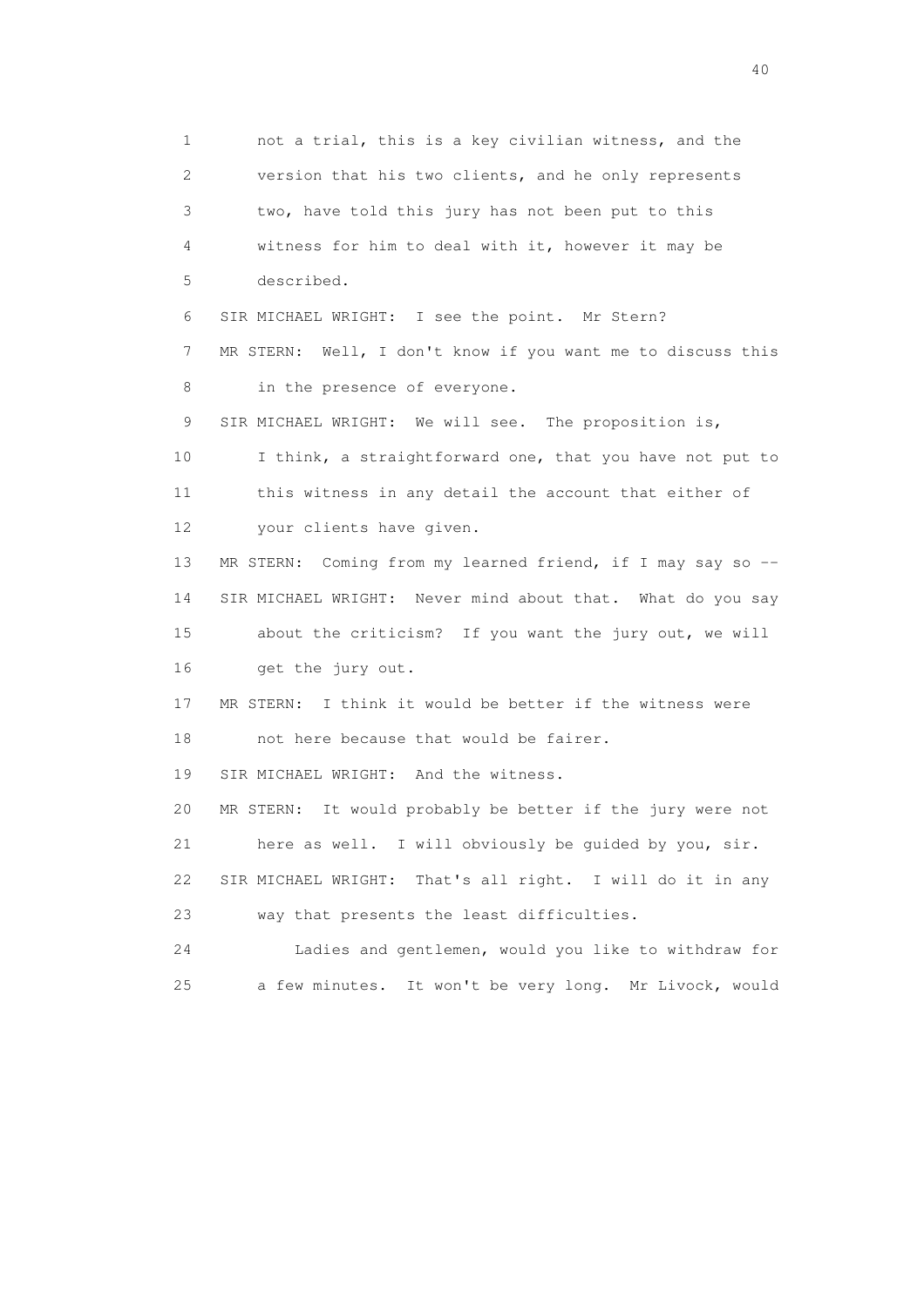1 you also mind going out? 2 (11.07 am) 3 20 (In the presence of the jury) 21 SIR MICHAEL WRIGHT: Thank you for your patience, ladies and 22 gentlemen. 23 (In the presence of the witness) 24 SIR MICHAEL WRIGHT: Thank you, Mr Livock. Sorry to send 25 you away.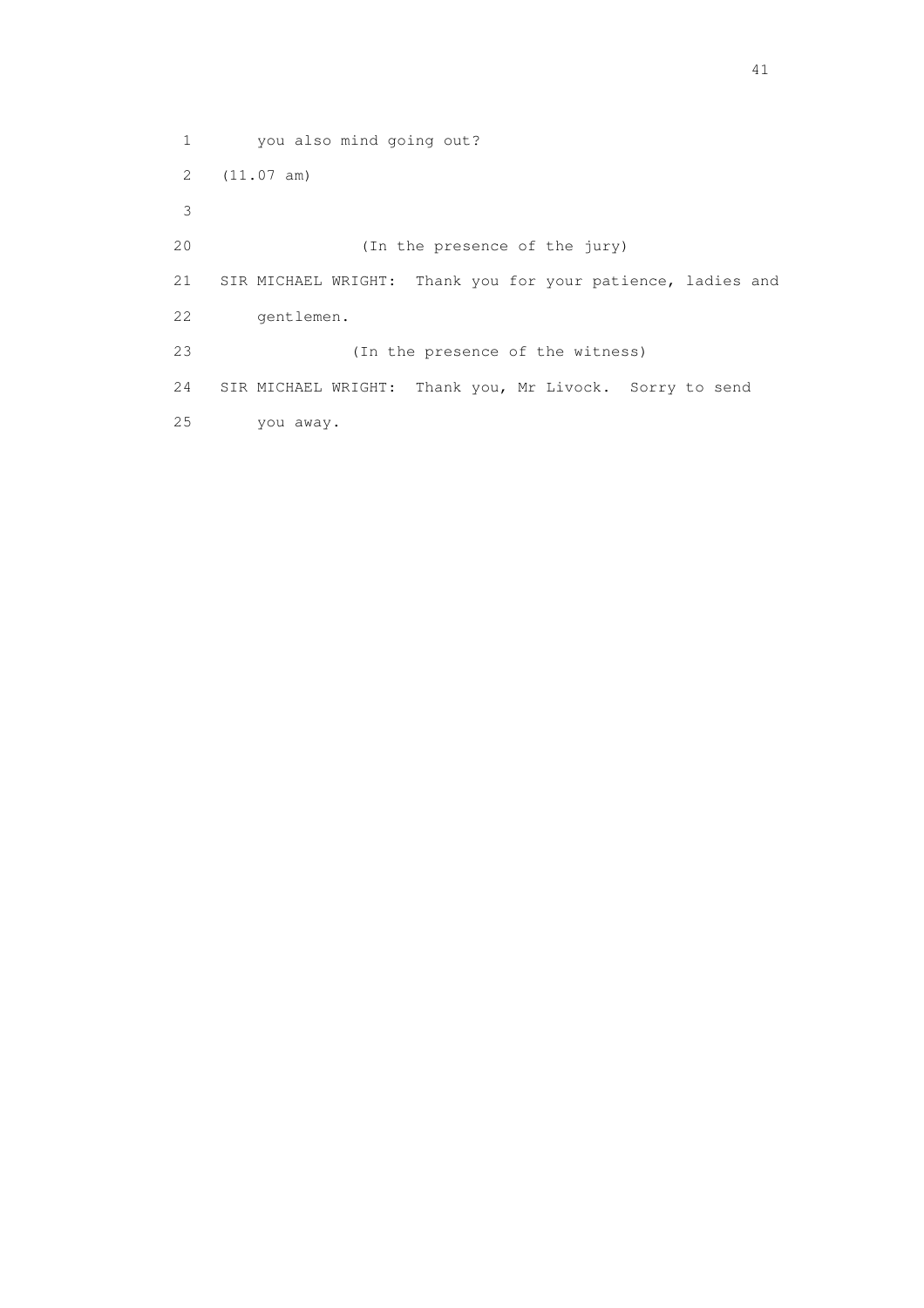1 Questions from MR STERN (continued) 2 MR STERN: I am sorry, Mr Livock. Can I just come back to 3 ask you a few questions, I think you have probably 4 already answered most but let me just put it to you. 5 Sorry, I should just say, I represent two firearms 6 officers out of the ones that you saw who shot the 7 individual. 8 A. Mm. 9 Q. Can I just ask you this, let me put it to you, and 10 forgive me looking at a screen but I am looking at 11 what's actually on the screen. Did you see the man -- 12 I'll take it in bite-size bits -- in the seat advance 13 towards anyone? 14 A. I don't think so. 15 Q. When you say you don't think so -- 16 A. What I mean is I don't -- well, I am not sure what I can 17 say other than I don't remember seeing -- I don't 18 remember him seeing -- I don't remember seeing him 19 anywhere other than in the seat. 20 Q. That's very fair, but you can't exclude that possibility 21 is the way you are putting it? 22 A. Absolutely, yes. 23 Q. All right. It follows if you didn't see him outside of 24 his seat, you can't say whether or not he advanced 25 towards anyone?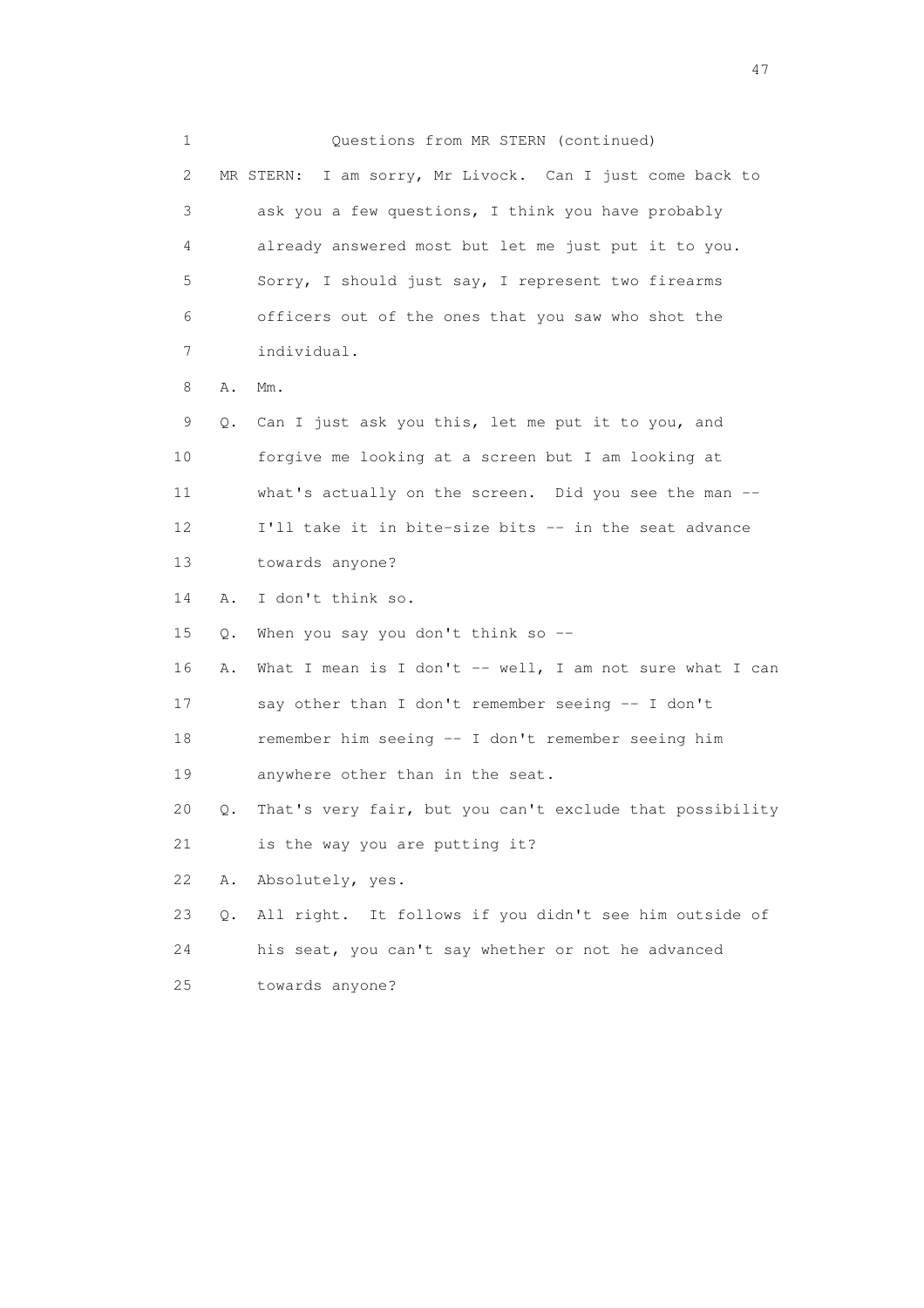1 A. That's correct.

| $\mathbf{2}^{\mathsf{I}}$ | $\circ$ . | Then we know because you have told us that there was     |
|---------------------------|-----------|----------------------------------------------------------|
| 3                         |           | a man who had a gun outstretched, at the time you didn't |
| 4                         |           | know he was a police officer?                            |
| 5                         | Α.        | That's correct.                                          |
| 6                         | Q.        | But we have heard he is a police officer. He had a gun   |
| 7                         |           | outstretched. Let me ask you this, and again I think     |
| 8                         |           | you have already answered it, but did you hear him or    |
| 9                         |           | anyone else in that area shout, "Armed police"?          |
| 10                        | Α.        | I absolutely did not hear anybody say anything like      |
| 11                        |           | that.                                                    |
| 12                        | Q.        | That's fine, you have told us that. Your recollection    |
| 13                        |           | was of just two phrases being spoken?                    |
| 14                        | Α.        | Shouted more than spoken, but yes.<br>Yes.               |
| 15                        | $Q$ .     | Shouted?                                                 |
| 16                        | Α.        | Yes.                                                     |
| 17                        | Q.        | Again, I think it follows from what you have told us     |
| 18                        |           | that you never saw the man out of the seat. You didn't   |
| 19                        |           | see him being pushed back in his seat?                   |
| 20                        | Α.        | I didn't.                                                |
| 21                        | Q.        | It follows, I think, that you did not see anybody grab   |
| 22                        |           | him in any way?                                          |
| 23                        | Α.        | I didn't.                                                |
| 24                        | Q.        | Because as I understand your evidence, nobody was        |
| 25                        |           | physically touching him when you saw the shooting?       |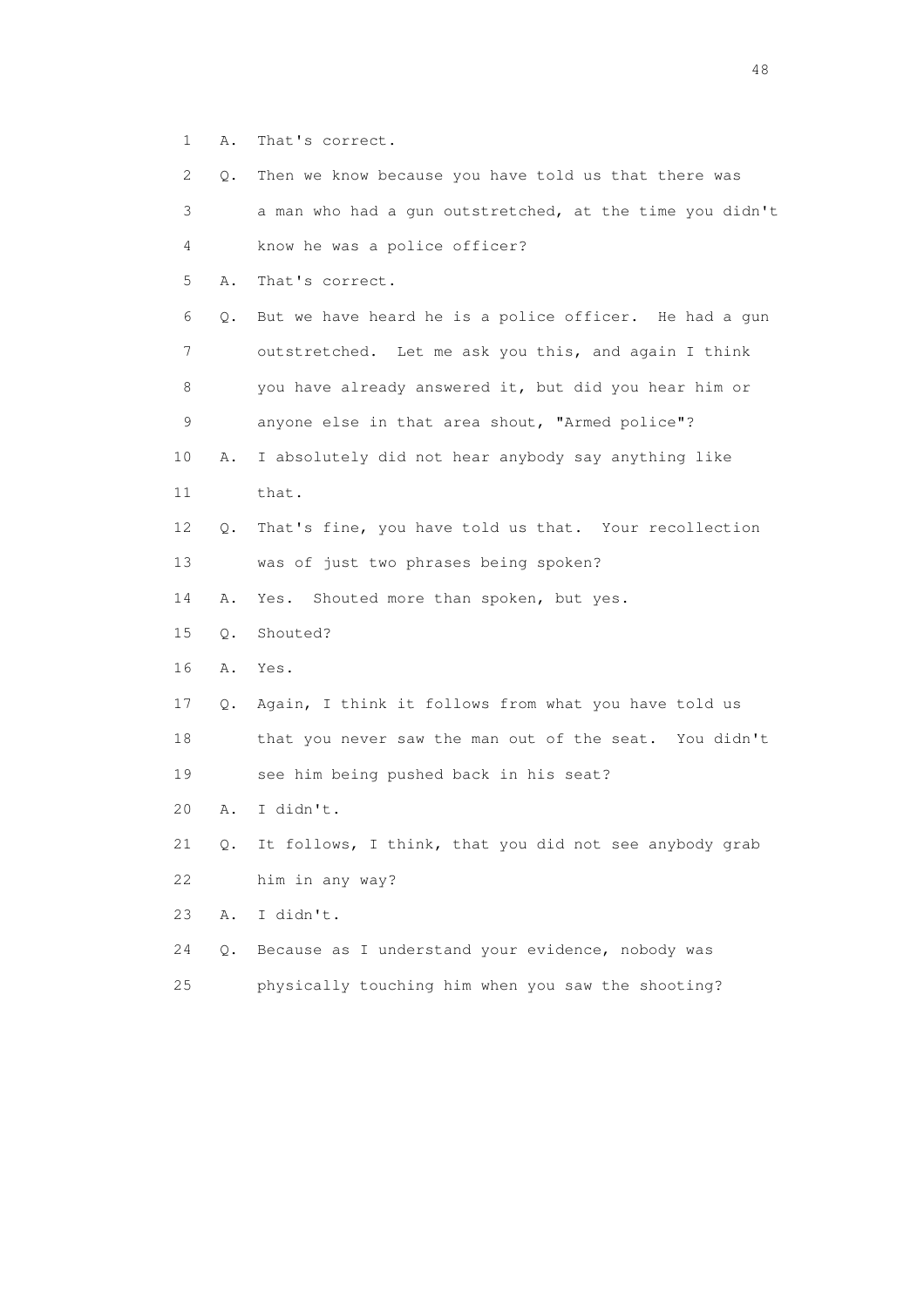1 A. That is correct.

| 2. | Q.    | Because the shooting, on what you have told us, was of       |
|----|-------|--------------------------------------------------------------|
| 3  |       | the man we know as a police officer was standing up and      |
| 4  |       | pointing his qun about a foot away from him; that's your     |
| 5  |       | recollection?                                                |
| 6  | Α.    | Yes, that's right.                                           |
| 7  | Q.    | Was it only one person you saw firing?                       |
| 8  | Α.    | I only saw one person shooting so I couldn't say where       |
| 9  |       | the other shots came from.                                   |
| 10 | Q.    | Were there other people around, or do you just remember      |
| 11 |       | one person around at that point?                             |
| 12 | Α.    | The $--$ do you mean in the $--$ excluding the armed police? |
| 13 | Q.    | I meant the person who had the gun and was firing around     |
| 14 |       | him, were there other people around?                         |
| 15 | Α.    | The other two men with pistols were further back, were       |
| 16 |       | behind the front man with the pistol and the man with        |
| 17 |       | the rifle was at the very back of this group.                |
| 18 | Q.    | So your recollection is that you saw the person who was      |
| 19 |       | shot in his seat?                                            |
| 20 | Α.    | Yes.                                                         |
| 21 | Q.    | One firearms officer, as we know now him to be, firing       |
| 22 |       | about a foot away from him?                                  |
| 23 | Α.    | Yeah.                                                        |
| 24 | $Q$ . | Two others with handguns further back?                       |
| 25 | Α.    | Yes.                                                         |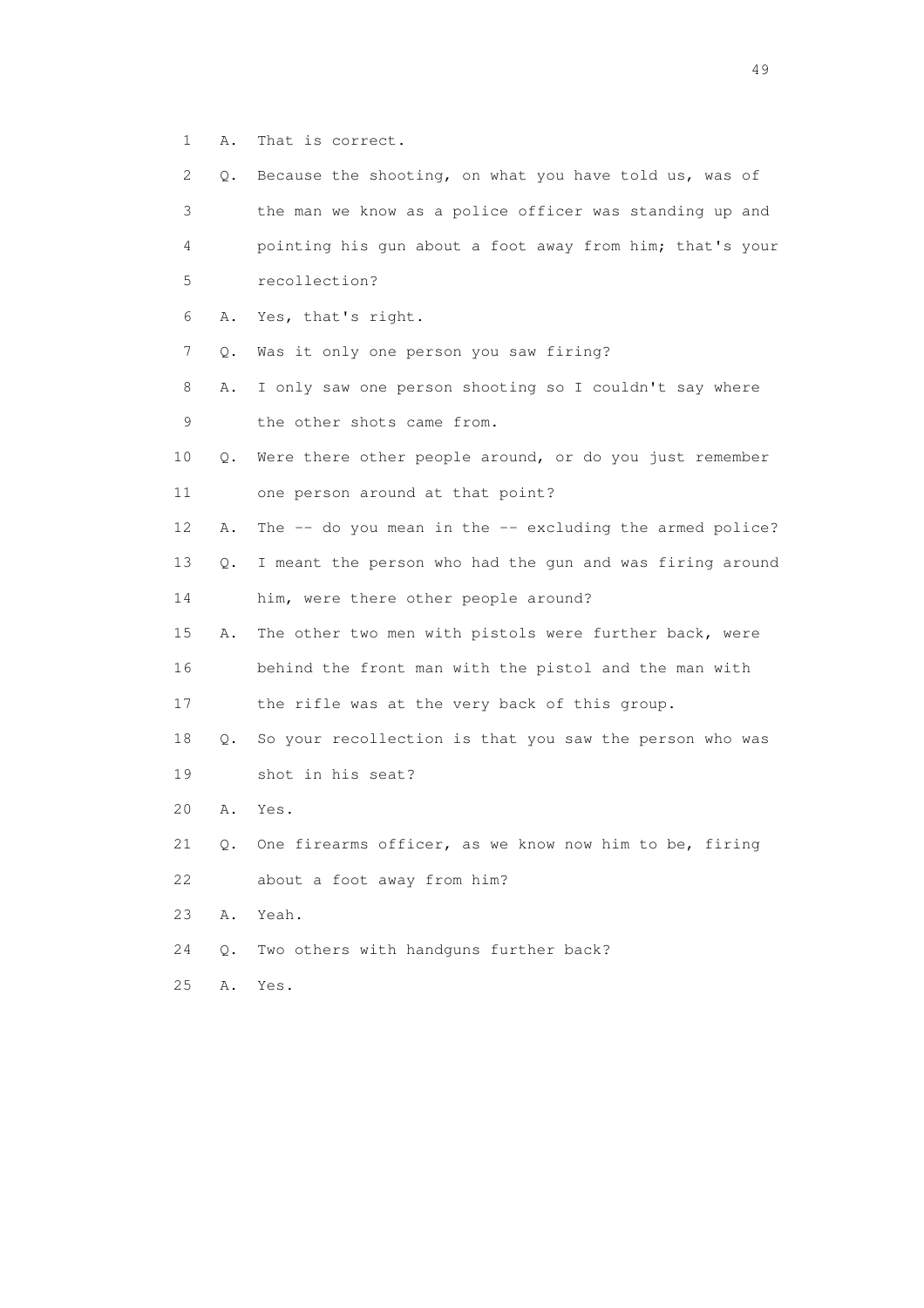1 Q. And then the man with the rifle by the door? 2 A. Not by the door. They were in -- more of in a line 3 towards the -- you know you get glass separators in the 4 carriage. They were in a line with that, with the glass 5 separator on the side of Mr de Menezes. 6 Q. At the side of Mr de Menezes? 7 A. Yes. 8 Q. Right, so not by the open doors but by the closed doors? 9 A. By the closed doors. 10 Q. Right on the other side? 11 A. That was my intention when I said earlier that they kind 12 of moved sideways while they were walking towards him, 13 sideways was towards the closed door. 14 MR STERN: Thank you very much, Mr Livock. Those are all 15 the questions I have unless I am asked to ask any more. 16 SIR MICHAEL WRIGHT: Thank you, Mr Stern. Ms Leek? 17 MS LEEK: No, thank you, sir. 18 MR PENNY: No questions, sir. 19 SIR MICHAEL WRIGHT: Thank you. 20 MR KING: Nothing from me, thank you, sir. 21 SIR MICHAEL WRIGHT: Thank you, Mr King. 22 MR HORWELL: No, thank you, sir. 23 SIR MICHAEL WRIGHT: Mr Hilliard? 24 MR HILLIARD: No, thank you very much. 25 SIR MICHAEL WRIGHT: Mr Livock, thank you very much indeed.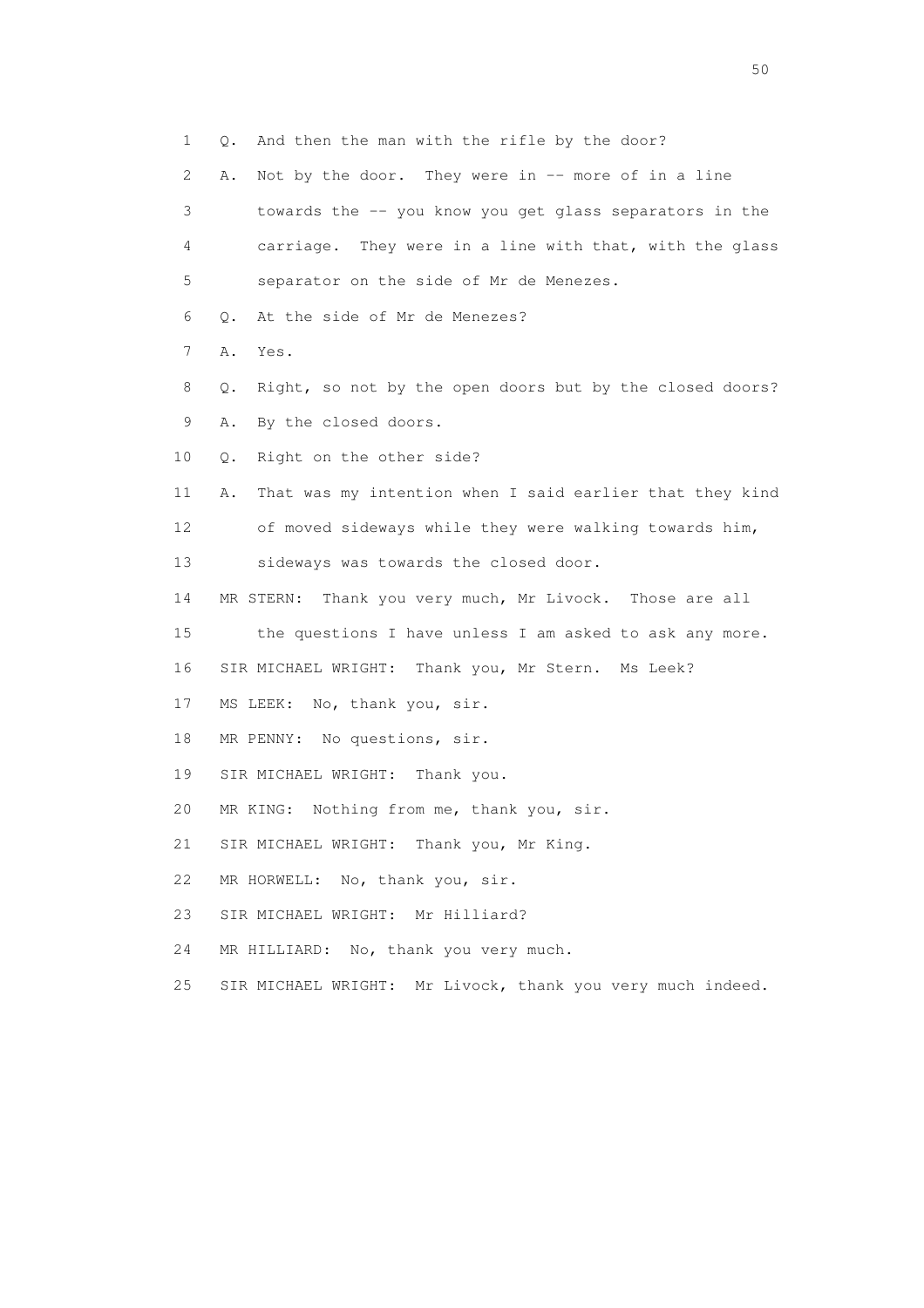1 I am sorry to have to put you through remembering all 2 this even after three years. 3 A. I think it's good to feel as if there is some 4 conclusion. 5 SIR MICHAEL WRIGHT: I hope so. Thank you very much indeed. 6 (The witness withdrew) 7 MR HILLIARD: The next witness is Rachel Wilson, please. 8 MS RACHEL WILSON (affirmed) 9 SIR MICHAEL WRIGHT: Thank you, Ms Wilson, would you like to 10 sit down. 11 Ouestions from MR HILLIARD 12 MR HILLIARD: Is your name Rachel Wilson? 13 A. Yes. 14 Q. I am going to ask you some questions first of all on 15 behalf of the Coroner and then you will be asked 16 questions by others. Can you do your best just to keep 17 your voice up so that as many people as possible have 18 got a chance to hear. 19 I'm going to ask you about events that took place on 20 22 July 2005. I think have you got there a copy of 21 a witness statement you made the very same day? 22 A. Yes. 23 Q. In your case, as with everybody, there is absolutely no 24 difficulty about your refreshing your memory as and when 25 you need to from that. All right?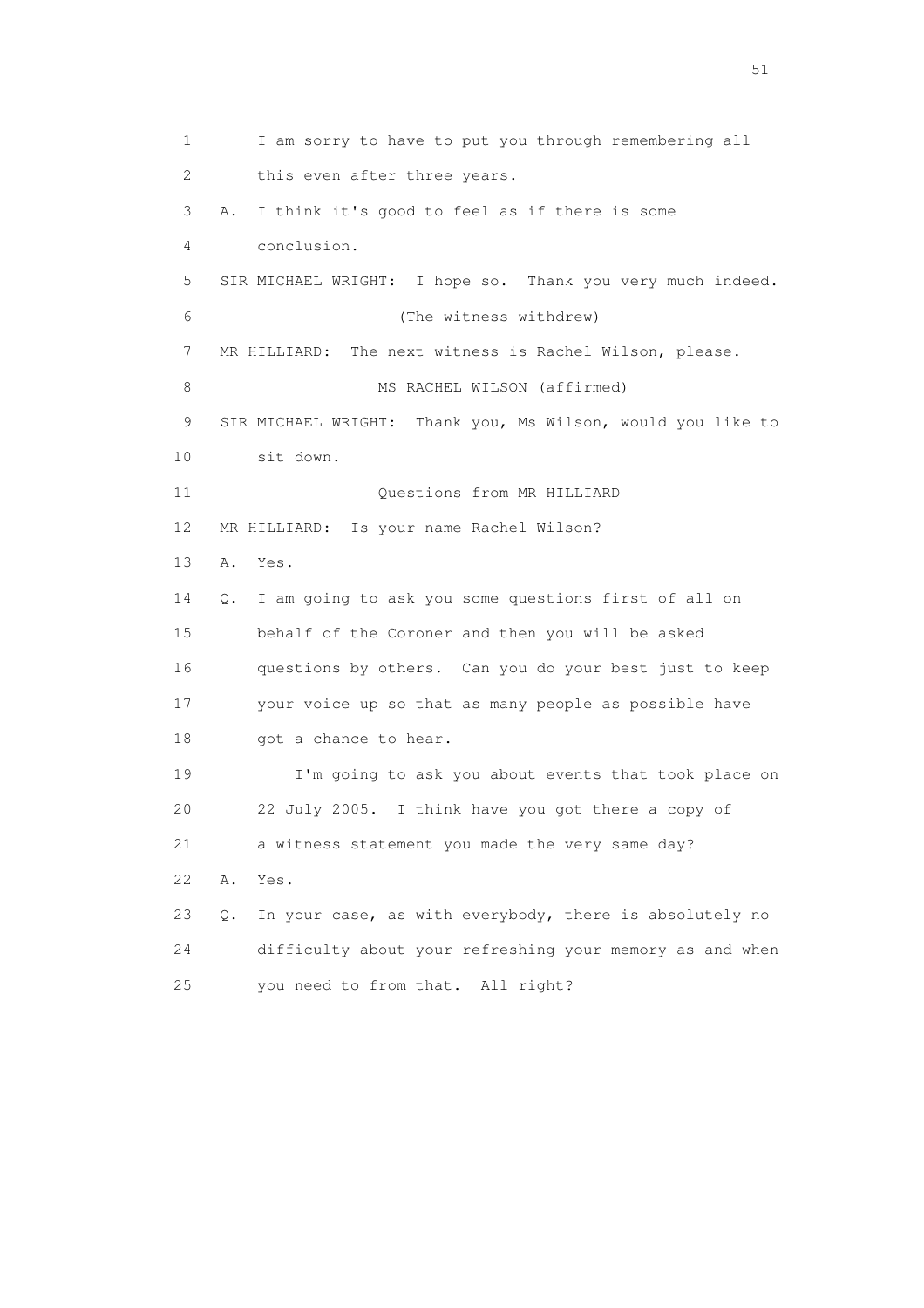1 A. Thank you.

| 2.              | Q. | We have heard already that you, I think, were on the     |
|-----------------|----|----------------------------------------------------------|
| 3               |    | Underground going from Clapham North station with your   |
| 4               |    | then boyfriend Ralph Livock; is that right?              |
| 5               | Α. | Yes.                                                     |
| 6               | Q. | In the morning of the 22nd. We have heard again that     |
| 7               |    | you were in the second carriage of the train; correct?   |
| 8               | Α. | Yes.                                                     |
| 9               | Q. | He has told us that, we know it was the second, I think  |
| 10              |    | you said in your statement you thought it was the second |
| 11              |    | or third. If we just put up, please, on the screen,      |
| 12 <sup>°</sup> |    | divider 35, can you see where you are put down as        |
| 13              |    | sitting? There was in fact, I think, at one time         |
| 14              |    | somebody in the seat to your left?                       |
| 15              | Α. | That's right.                                            |
| 16              | Q. | We will come on to that in a minute. I think we have     |
| 17              |    | you in the right place. Then to your right was           |
| 18              |    | Mr Livock; correct?                                      |
| 19              | Α. | Correct.                                                 |
| 20              | Q. | Thank you. When you got on the train, I think there was  |
| 21              |    | somebody sitting in the seat to the left of you; is that |
| 22              |    | right?                                                   |
| 23              | Α. | Yeah, that's right.                                      |
| 24              | Q. | Had that person got a computer bag in fact on the seat   |
| 25              |    | that you took?                                           |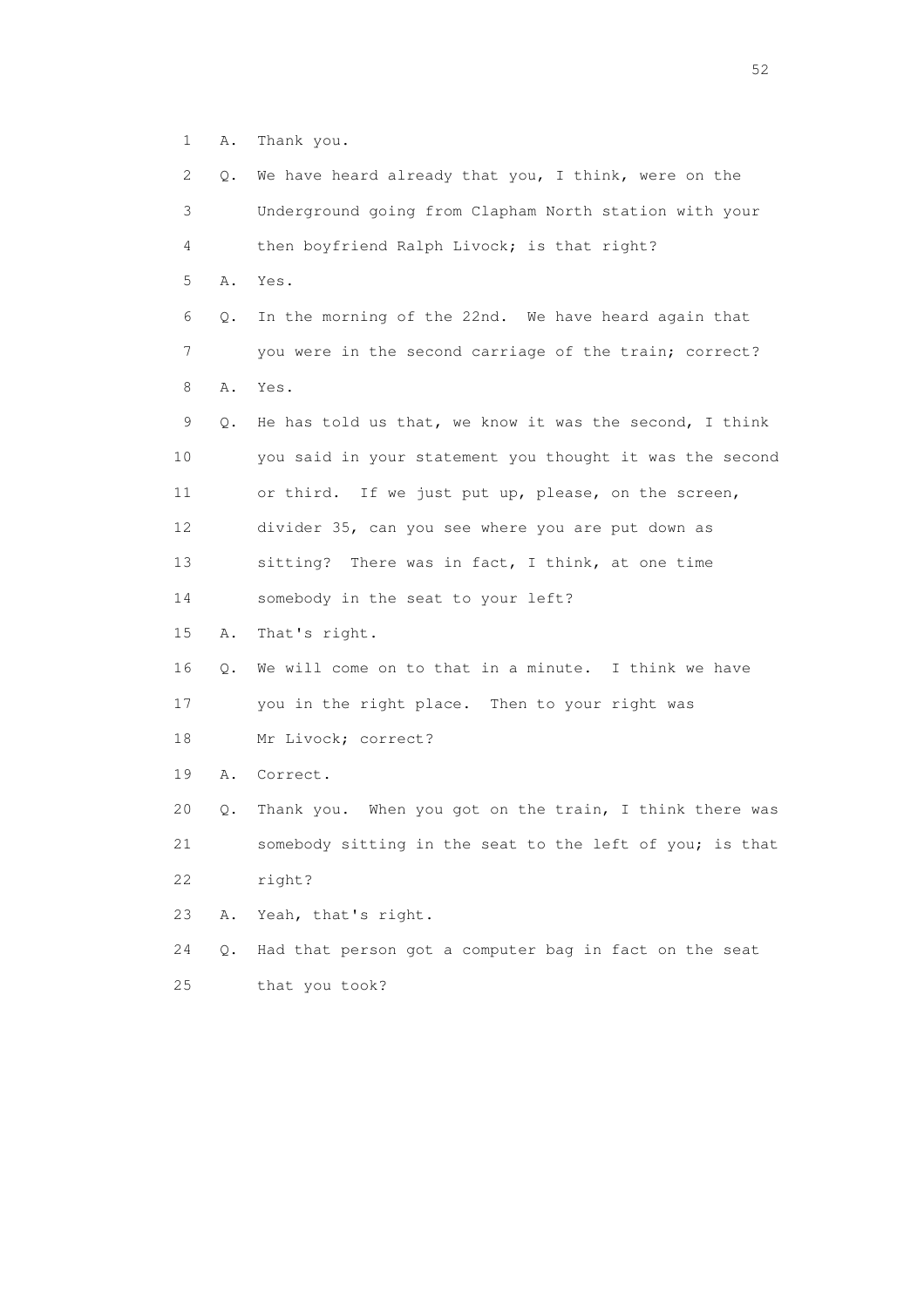1 A. I don't remember it being a computer bag but he did have 2 a bag on the seat. 3 Q. All right but moved it so you could sit down? 4 A. Yeah, I made him move it. 5 SIR MICHAEL WRIGHT: After a certain amount of persuasion 6 from you, I think? 7 A. Yes, something like that. 8 SIR MICHAEL WRIGHT: I say persuasion, you certainly looked 9 as though you thought he ought to take it off? 10 A. You know the Underground. 11 MR HILLIARD: In the course of the journey from 12 Clapham North to Stockwell, you, I think, had got 13 a Metro newspaper that somebody had left that was lying 14 on an empty seat opposite you; is that right? 15 A. Yeah, that's right. 16 Q. You and Ralph, I think, were talking and reading the 17 paper together? 18 A. Mm. 19 Q. You got to Stockwell station, is this right, the train 20 was held for a time? 21 A. Unusually so, yes. 22 Q. Unusually so, what, in terms of the length of time? 23 A. Yeah. 24 Q. Is this right, the man who had been sitting to your left 25 got up during that time and left the train?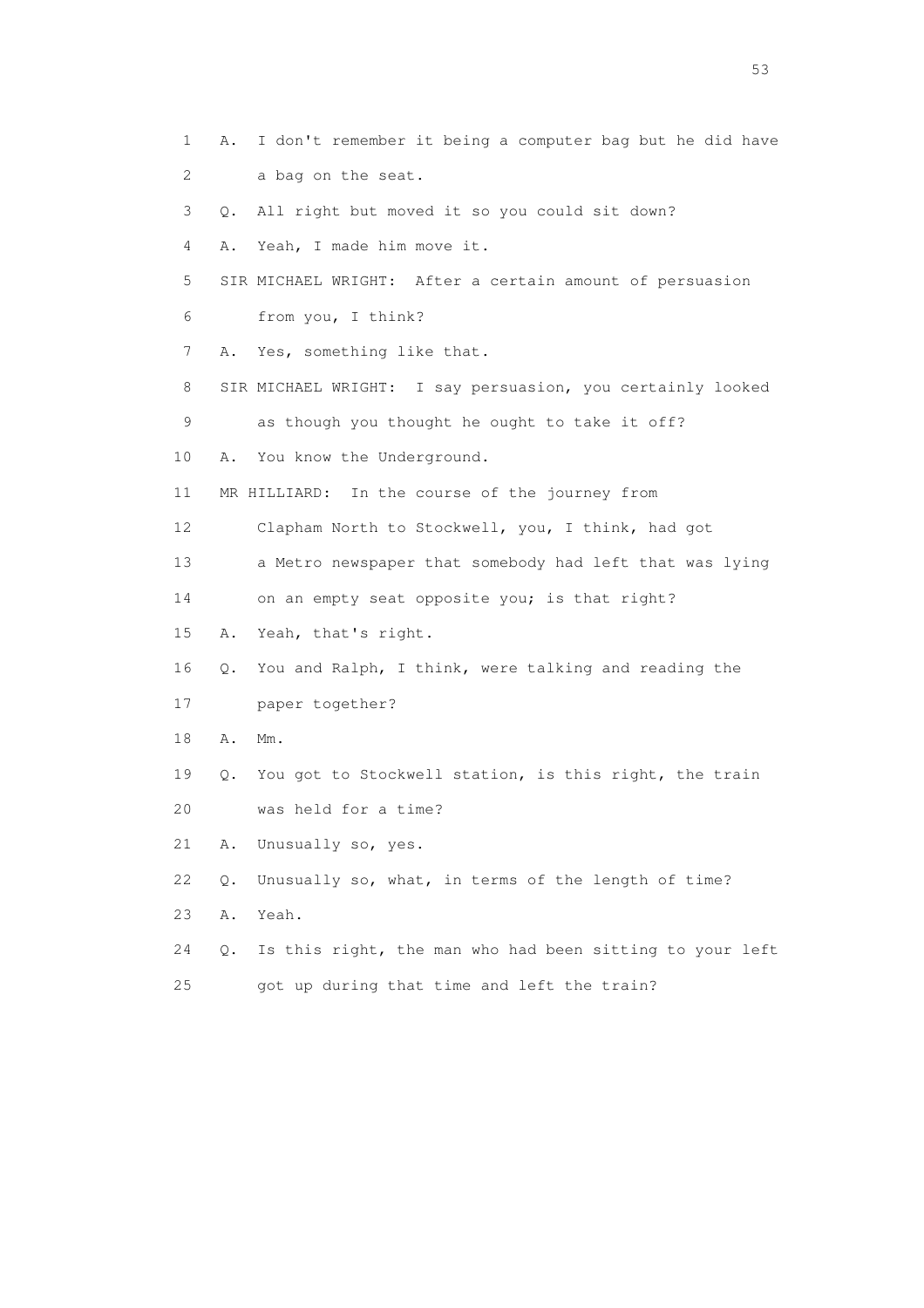1 A. Yeah, in a very hurried manner, so it attracted my 2 attention. 3 Q. Are you sure that that's where the man who had left the 4 train had come from, he had come from that seat next to 5 you? 6 A. Yes, well, he got up and -- 7 SIR MICHAEL WRIGHT: This is the man with the bag? 8 A. This is the man with the bag. 9 MR HILLIARD: He got up and actually got off the train? 10 A. Yes, hurriedly. 11 Q. Has he gone out of the double doors, then, to your left? 12 A. Yes. 13 Q. Were you aware of anybody coming through those double 14 doors? 15 A. Apart from the men with guns? 16 Q. That's who I want to know about. 17 A. I heard a clattering sound to my left and some shouting 18 on the platform, although I couldn't hear what they 19 said, and then when I looked up, there were several men 20 stood in the doorway, just come through the doorway, on 21 the other side of the glass barriers. 22 Q. How long after the man had left you, who had been in the 23 seat to your left? 24 A. Only seconds. 25 Q. So some seconds after he has gone, some men come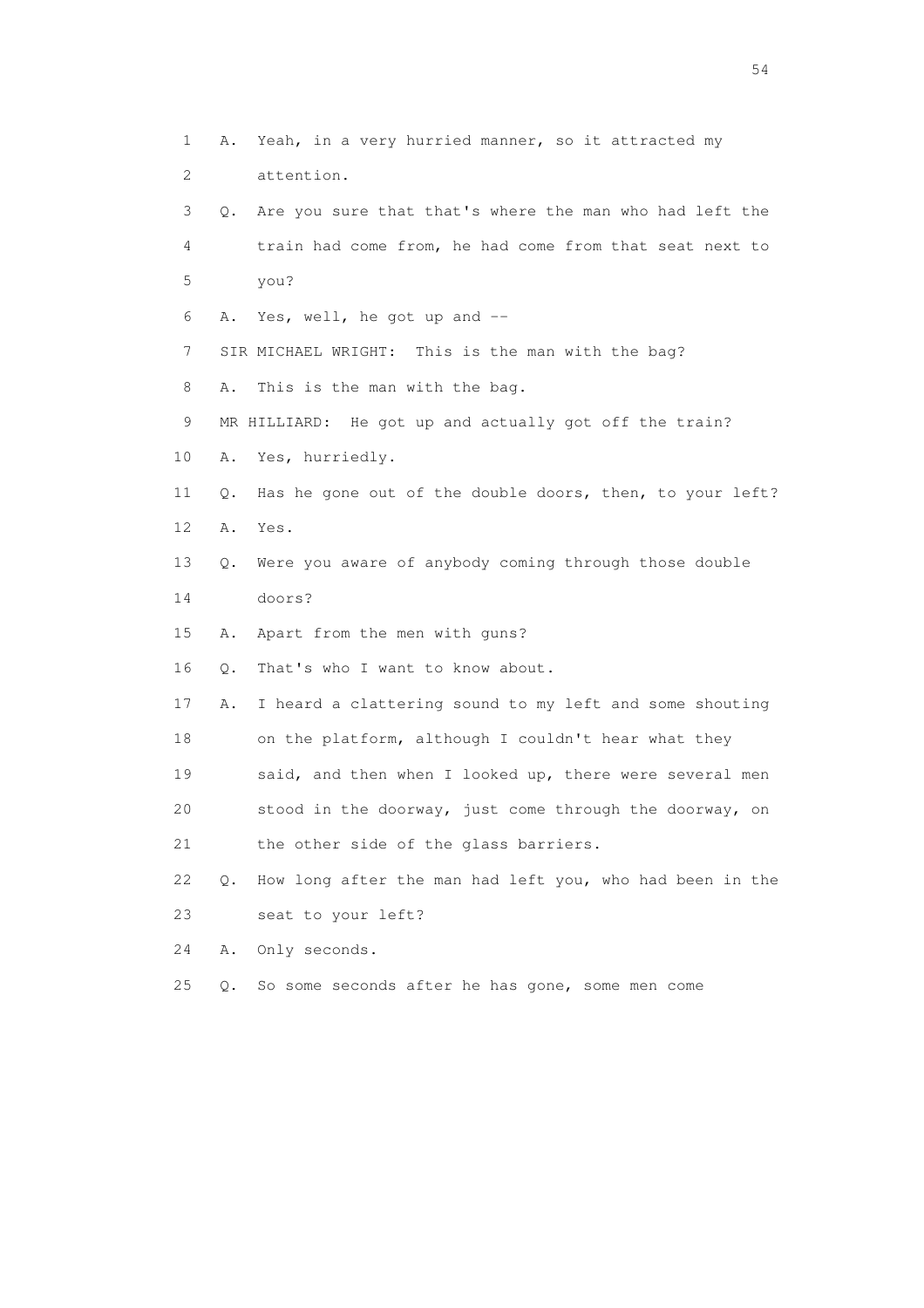1 through -- you hear a clattering sound, shouting on the 2 platform, is that right? 3 A. Yeah. 4 Q. Then several men have come on to the train, do I have 5 that right? 6 A. Yes. 7 Q. Can you say how many? 8 A. Several, three, four, five, that sort of number. 9 Q. How were they dressed? 10 A. Casually, not in any uniform. 11 Q. Did you have any idea who they were? 12 A. None whatsoever. 13 Q. Was anything said at any time during the incident to 14 give you a clue as to who they were? 15 A. No, and I know this because, similar to Ralph's 16 statement, first I thought they were messing around and 17 then I thought they were terrorists and it was only when 18 I left the carriage and the -- somebody moved me gently 19 out of the way that I figured they must be good guys, 20 and apart from that I just didn't know who they were. 21 Q. Specifically, did you ever hear anybody shout, "Armed 22 police"? 23 A. If I had heard that, I would have thought they were 24 police, so no. 25 Q. You mentioned people with guns, all right, the people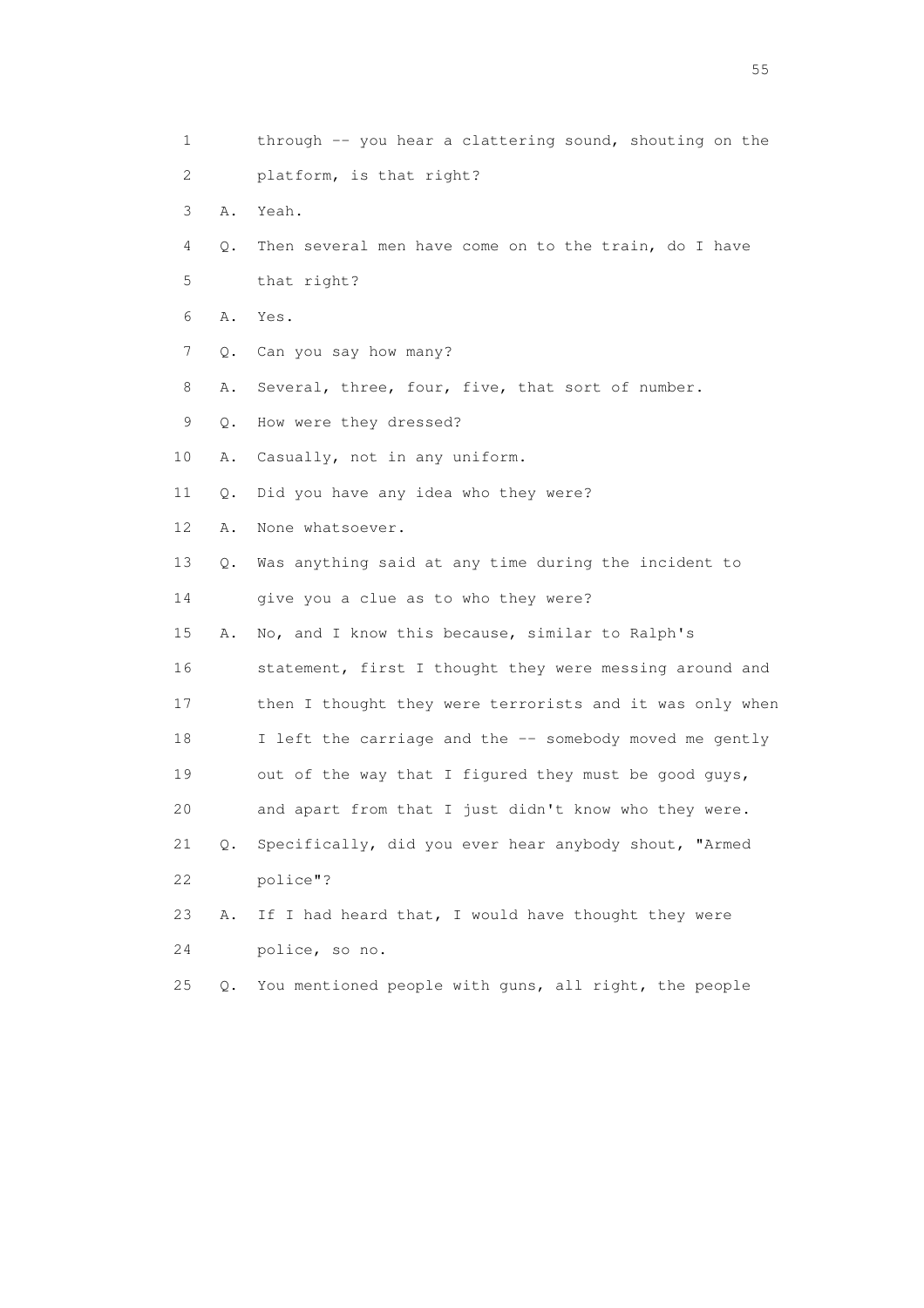| 1               |    | with guns are the men you have just told us about who    |
|-----------------|----|----------------------------------------------------------|
| 2               |    | have come on the train, the several men. Can you         |
| 3               |    | remember what sort of guns they had?                     |
| 4               | Α. | There was one man with a large gun that required two     |
| 5               |    | hands to hold, and --                                    |
| 6               | Q. | How are you holding that? When you say a large gun, do   |
| 7               |    | you mean a long gun?                                     |
| 8               | Α. | Yeah, a long gun.                                        |
| 9               | Q. | Right, so a long gun which required two hands to hold.   |
| 10 <sub>o</sub> |    | Any other sort of gun?                                   |
| 11              | Α. | And the other people were carrying handguns.             |
| 12 <sup>°</sup> | Q. | Did you see where they went after they had come on       |
| 13              |    | through the double doors?                                |
| 14              | Α. | They stood in between the two dividers in the double     |
| 15              |    | door section, and they were kind of looking around and   |
| 16              |    | then they focused in on the man sitting opposite me and  |
| 17              |    | stayed there for a second or two.                        |
| 18              | Q. | If we just put 35 back on again, focusing on the man     |
| 19              |    | sitting opposite you, you can see where Mr de Menezes'   |
| 20              |    | figure is put, is that the man you are talking about?    |
| 21              | Α. | Yeah, that's right.                                      |
| 22              | Q. | Thank you. So they focused on him and I think you said   |
| 23              |    | they are there for a second or two. Where did they go    |
| 24              |    | then?                                                    |
| 25              | Α. | They would have moved forward and towards him, and I was |

 $56<sup>o</sup>$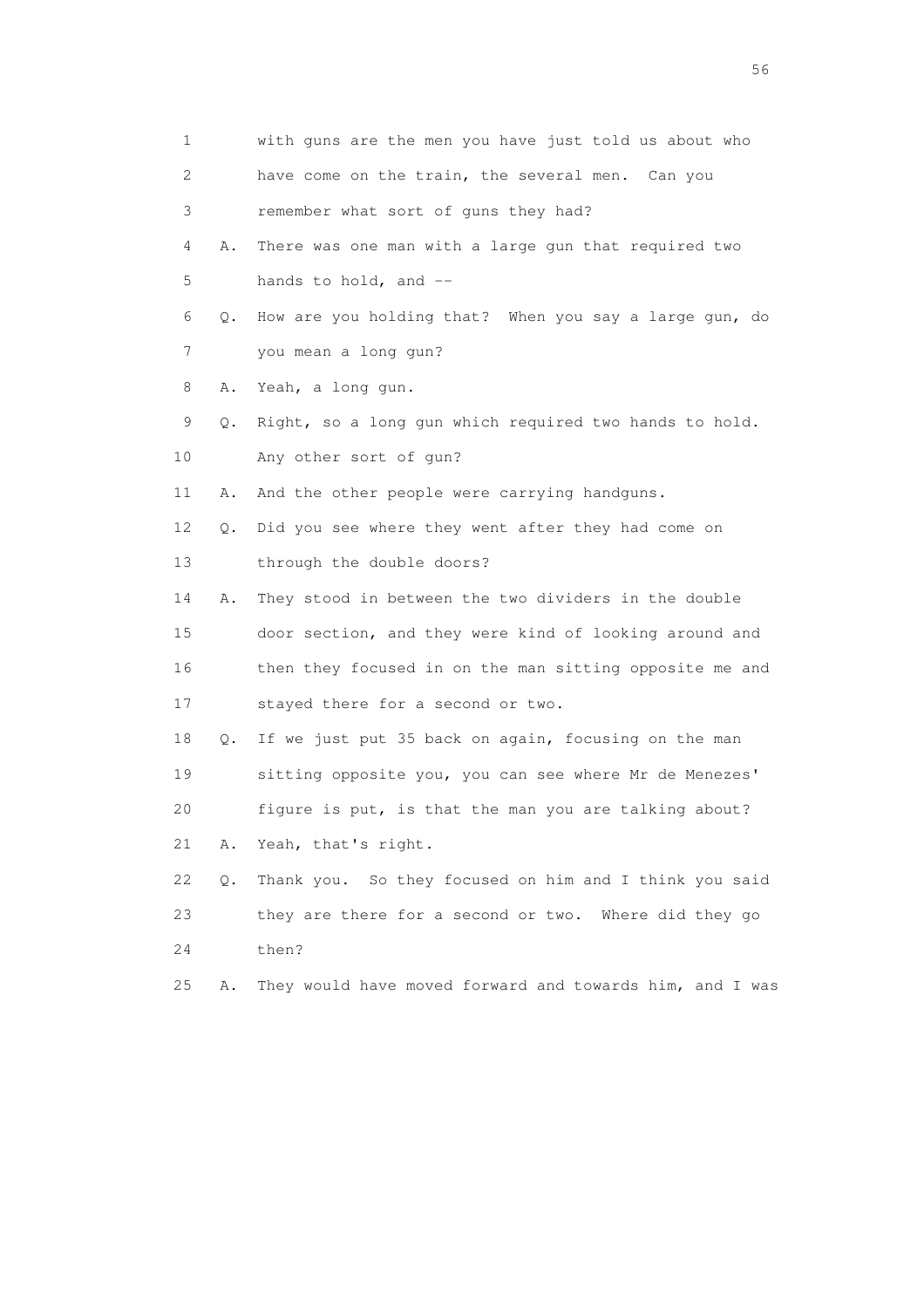1 trying to work out what they were doing. Well, I don't 2 know how many of them moved forward, at least one. 3 Q. What sort of gun did that person have? 4 A. Just a handgun. 5 Q. Did he pass you? 6 A. No, he would have gone sideways and in (indicated) so 7 there was nobody in front of me at any time. 8 Q. So hasn't walked in front of you? 9 A. No. 10 Q. Sideways and in, and where has he gone, that person with 11 the handgun? 12 A. I would say kind of behind the man sitting down. That's 13 what I remember anyway. 14 Q. Which bit of him, just so we understand, has gone behind 15 him? 16 A. I don't remember. All I remember is that the shots were 17 fired into the back side of his head, so I conclude that 18 they must have been behind him. 19 SIR MICHAEL WRIGHT: What do you mean by back side? Show us 20 if you can. 21 A. So that if he is sitting opposite me, it is kind of 22 behind here (indicated). 23 SIR MICHAEL WRIGHT: Yes. Sort of three quarter point on 24 his head? 25 A. Yes, I suppose. Yes.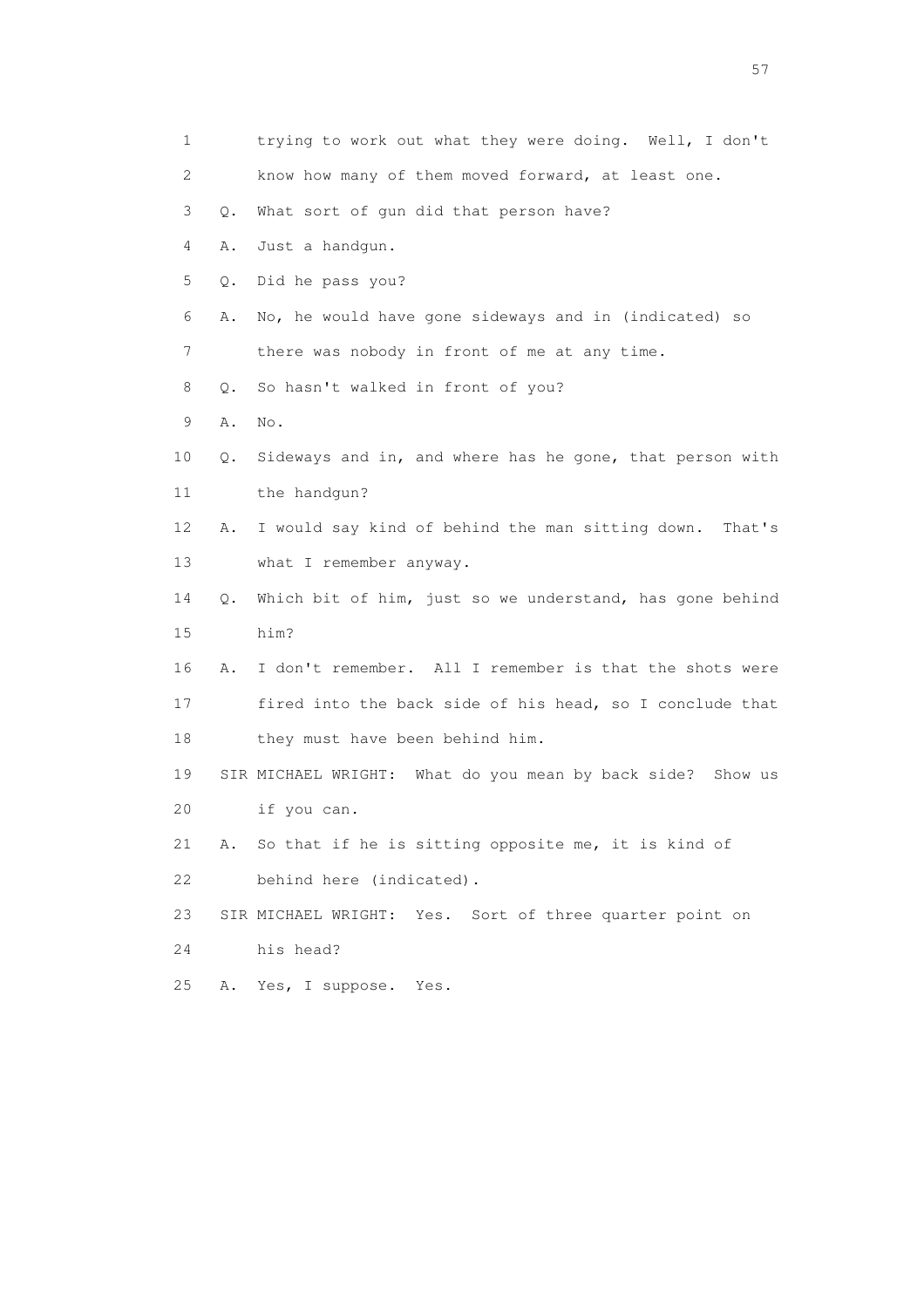- 1 SIR MICHAEL WRIGHT: Thank you.
- 2 MR HILLIARD: Had you seen Mr de Menezes move from his seat 3 at any time?
- 4 A. I didn't see that. I was looking at the people with 5 guns, trying to work out what they were doing, but 6 I wasn't aware of (inaudible).
- 7 Q. So you are looking at the people with guns, but not 8 aware of Mr de Menezes moving from his seat?
- 9 A. That's what I'd say, yes.
- 10 Q. Was the man you have told us about with the handgun, how 11 was he holding the gun? Can you remember, one hand, two 12 hands? And whereabouts was the gun? This is obviously 13 before any shots are fired.
- 14 A. I don't remember, because I was looking up at the man 15 with the larger gun, for most of the time, until I was 16 aware of shots being fired, and then I looked down at 17 the face of the man being shot. So the transition 18 period is, I am not clear because I wasn't looking 19 directly at that.
- 20 Q. So there is a period, what, when you are not looking at 21 events opposite you, because you are looking at the man, 22 is he to your left --
- 23 A. Yes.
- 24 Q. -- who's got the larger gun.
- 25 A. Mm.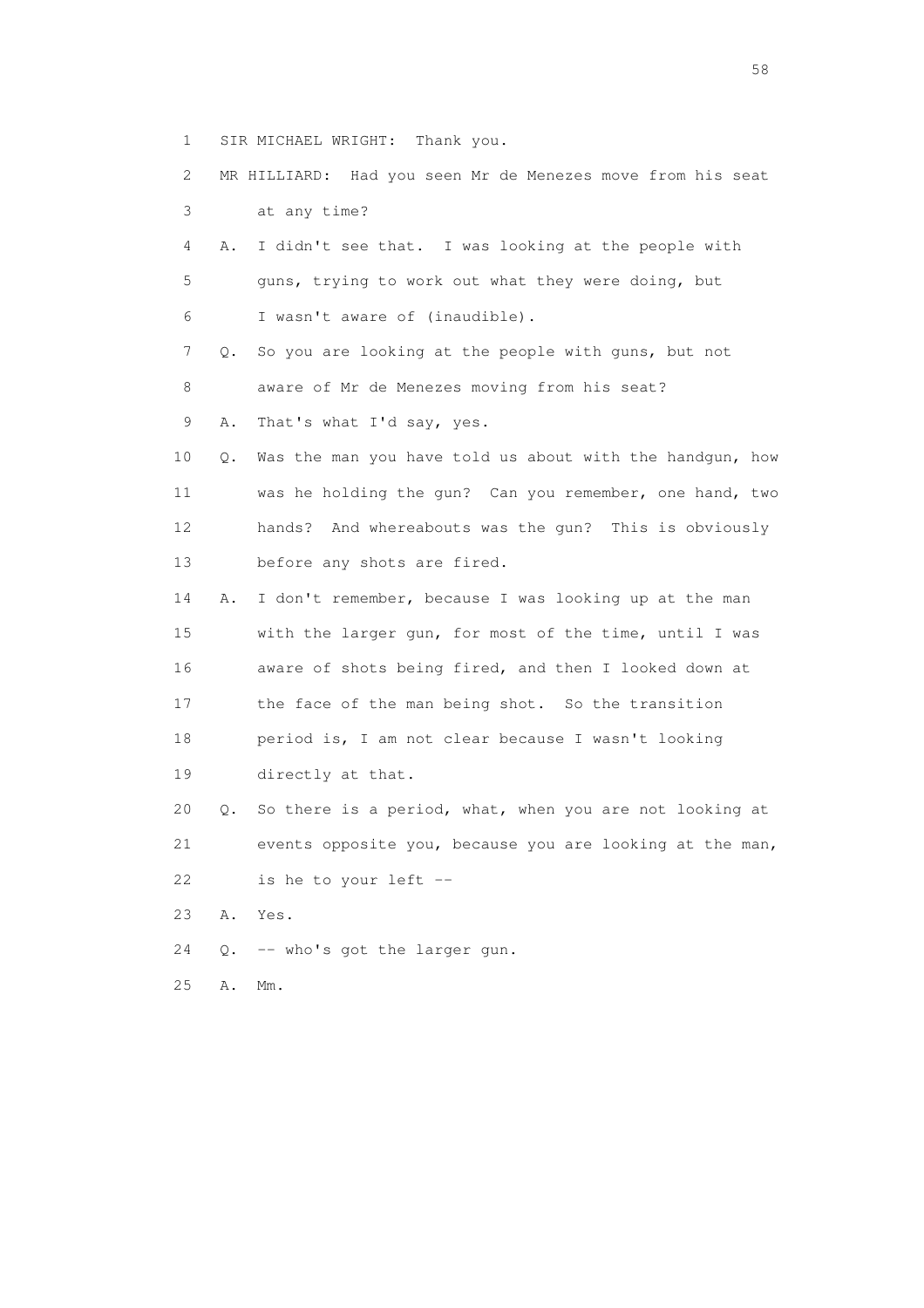| 1<br>0.  | All right. Did the man with the larger gun ever move     |
|----------|----------------------------------------------------------|
| 2        | from the area to the left of you? Did he ever come down  |
| 3        | the carriage or not?                                     |
| 4<br>Α.  | No, because he would have passed in front of me and      |
| 5        | I don't remember that.                                   |
| 6<br>Q.  | So just so we understand, do you move your attention     |
| 7        | back from that man who has the larger gun over to events |
| 8        | opposite you?                                            |
| 9<br>Α.  | Once I heard shots.<br>$Mm$ .                            |
| 10<br>Q. | So a shot or shots had already been fired by the time    |
| 11       | you look across the carriage; is that right?             |
| 12<br>Α. | Yeah, must have been.                                    |
| 13<br>О. | Do we understand it right, that is a shot that's being   |
| 14       | fired, as it were, to the back of the head of the man?   |
| 15<br>Α. | $Mm$ .                                                   |
| 16<br>Q. | That's by the man with the pistol, is it?                |
| 17<br>Α. | $Mm$ .                                                   |
| 18<br>Q. | Or not; is that right?                                   |
| 19<br>Α. | Yes.                                                     |
| 20<br>Q. | Can you say how many shots were fired?                   |
| 21<br>Α. | I wasn't counting. It was several. I remember thinking   |
| 22       | it was going on a long time.                             |
| 23<br>Q. | You refer in your statement, you say this:               |
| 24       | "I believe six or seven shots were fired."               |
| 25<br>Α. | They asked me to pick a number and I couldn't, so  it    |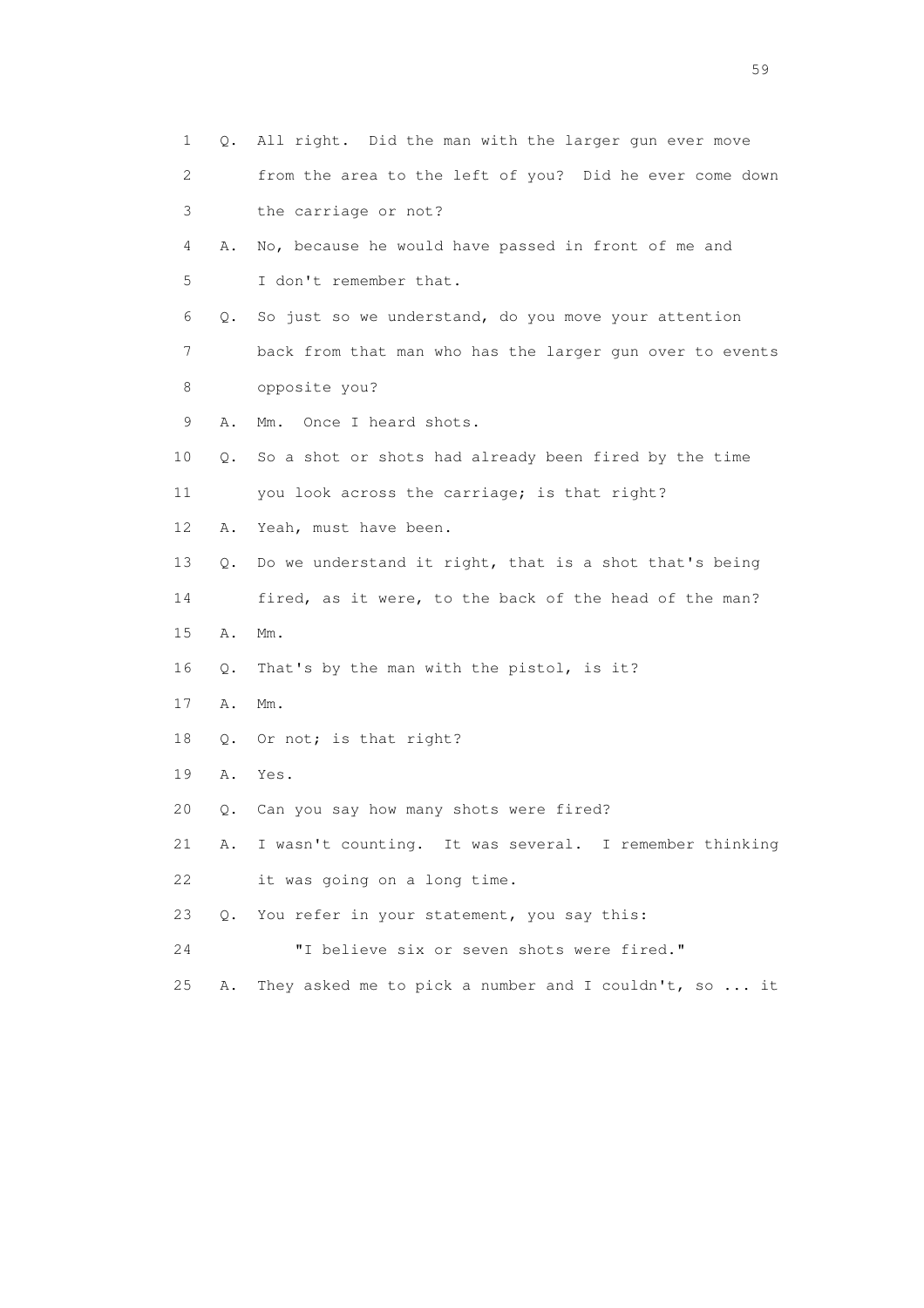1 was more than about five.

| 2  | Q.    | You say more than about five, all right. Did you see        |
|----|-------|-------------------------------------------------------------|
| 3  |       | one or more than one person actually firing shots?          |
| 4  | Α.    | Just one.                                                   |
| 5  | Q.    | Just one. Did you see what happened physically to the       |
| 6  |       | person who had been shot? Did you see what happened to      |
| 7  |       | his body? He's in the seat, is he, do we understand         |
| 8  |       | that?                                                       |
| 9  | Α.    | He is in the seat and he leaned to his left.                |
| 10 | Q.    | Did you stay in your seat or not?                           |
| 11 | Α.    | I stayed in my seat, yes.                                   |
| 12 | Q.    | At what point did you leave?                                |
| 13 | Α.    | Well, I did not want to move because I did not want to      |
| 14 |       | draw attention to myself, so I waited until the shots       |
| 15 |       | had finished and then they didn't turn their attention      |
| 16 |       | to me, so I thought it was time to leave. I decided to      |
| 17 |       | leave then.                                                 |
| 18 | Q.    | When the shots finished, as you remember it, where was      |
| 19 |       | the man, again can I just ask you, what position was the    |
| 20 |       | man who had been shot in when the shots had finished?       |
| 21 | Α.    | He was still in his seat and still leaning to his left.     |
| 22 | $Q$ . | So did you get up at that point?                            |
| 23 | Α.    | Yes, moved towards the doors, towards my right.             |
| 24 | Q.    | And that's a single door; is that right?                    |
| 25 |       | Forgive me, Mr Hilliard, I know it's<br>SIR MICHAEL WRIGHT: |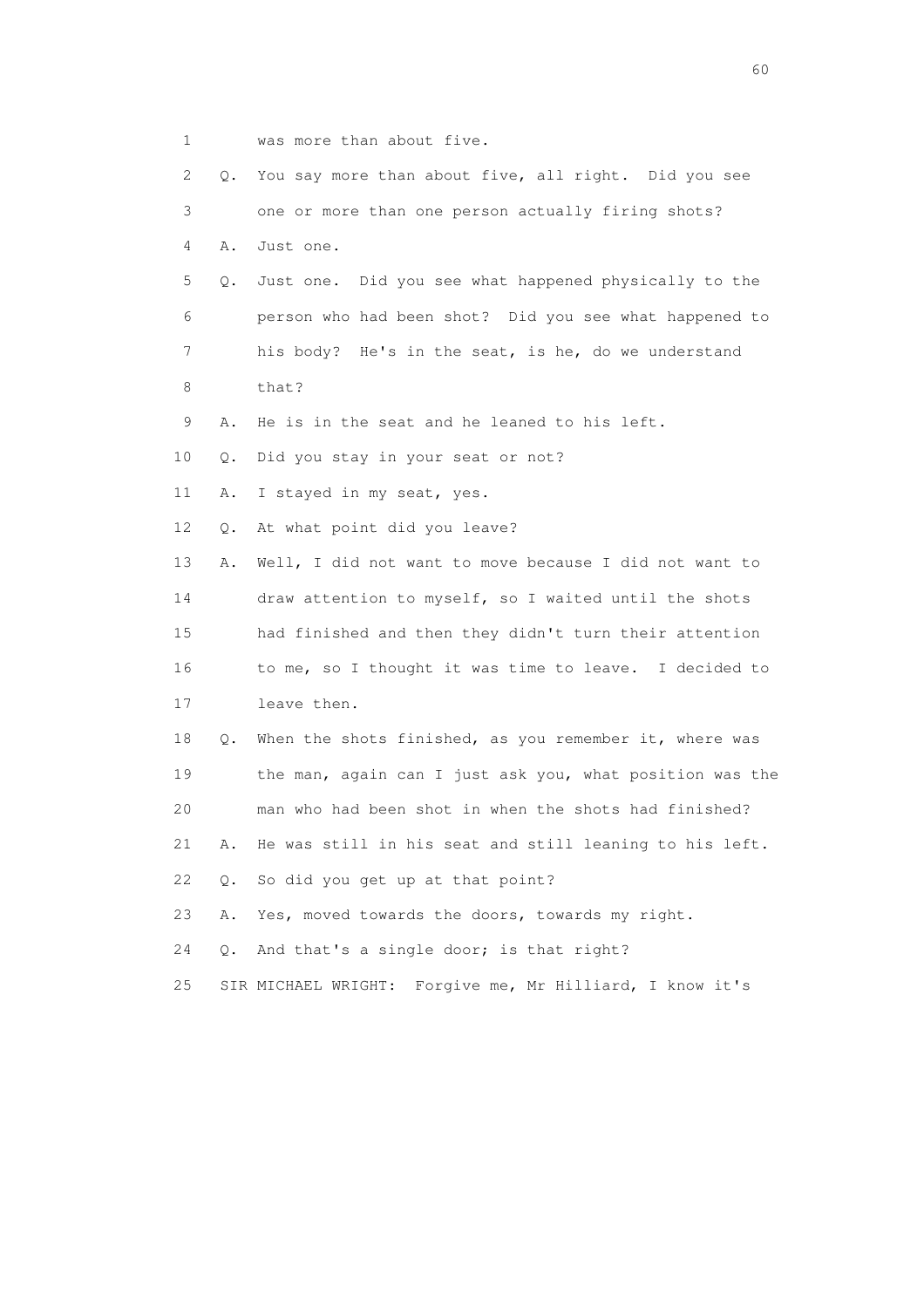1 difficult, the jury are having a bit of difficulty 2 hearing you. 3 A. Sorry. 4 SIR MICHAEL WRIGHT: Get a bit closer to the microphone. 5 I am not sure how effective it is. Just keep an eye on 6 it. If you can't hear, wave. 7 MR HILLIARD: I think that will actually amplify your voice. 8 A. How's this? Yes, I can hear it. 9 Q. So you have gone towards the single door that's on your 10 right, and I think you told us earlier, was there 11 somebody at that door? 12 A. Yeah, there was a man pointing a gun at me in the 13 doorway. 14 Q. Pointing a gun at you? 15 A. Well, at the door which I was in. 16 Q. Right. 17 A. Because I was frightened, because -- 18 Q. Yes. Did he say anything to you? 19 A. No, he just stepped to one side and very calmly 20 indicated for me to go around him, and then I realised 21 he wasn't interested in me. 22 Q. Right. 23 SIR MICHAEL WRIGHT: Was it at this point that you realised 24 that this man, anyway, probably wasn't a terrorist? 25 A. Yes.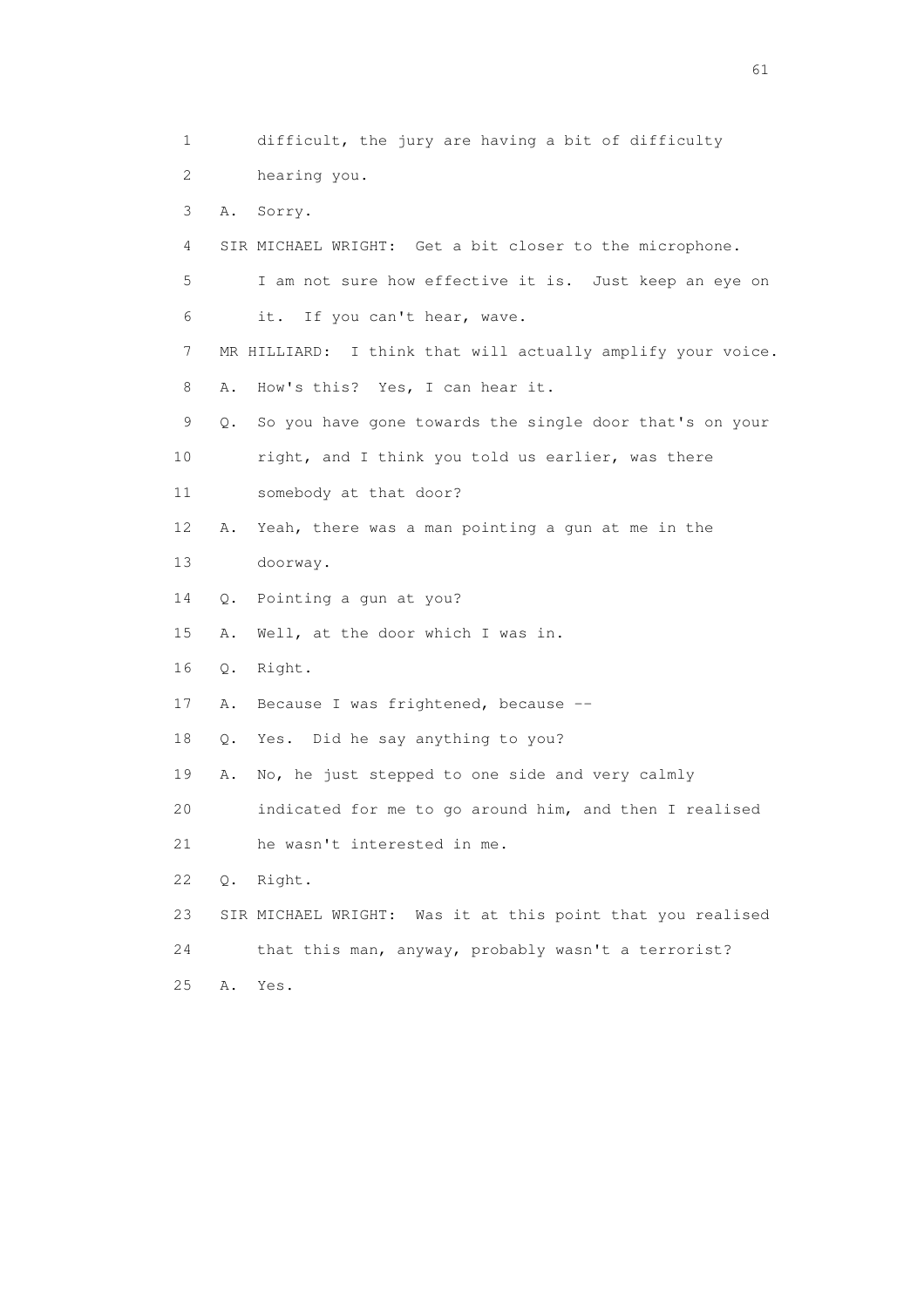1 SIR MICHAEL WRIGHT: When you began to think maybe it is 2 police. 3 A. I still didn't know who they were. 4 SIR MICHAEL WRIGHT: Didn't go that far but not what you had 5 thought they were? 6 A. Yes. 7 MR HILLIARD: You got off the train, is this right, we can 8 summarise this, but met up with Ralph again and then got 9 on to another train that took you to Pimlico. 10 A. Yes. 11 Q. There it was you saw the police, and in the early 12 afternoon, by that time you had made a witness statement 13 to them? 14 A. Yes, it's probably worth mentioning that I still didn't 15 know who they were, because I called a friend of mine 16 who is a policeman, and said, "Do you know if there has 17 been anything happening today?" He didn't know 18 anything, so I still didn't know who they were. 19 MR HILLIARD: No idea who they were. Thank you very much. 20 SIR MICHAEL WRIGHT: When you heard the -- take it in 21 stages -- noise, the shouting on the platform, you told 22 us you couldn't hear what the words were. 23 A. No, in my memory, it is something like "here", but -- 24 SIR MICHAEL WRIGHT: Something like? 25 A. Something like, I think I remember the word "here", but

 $\sim$  62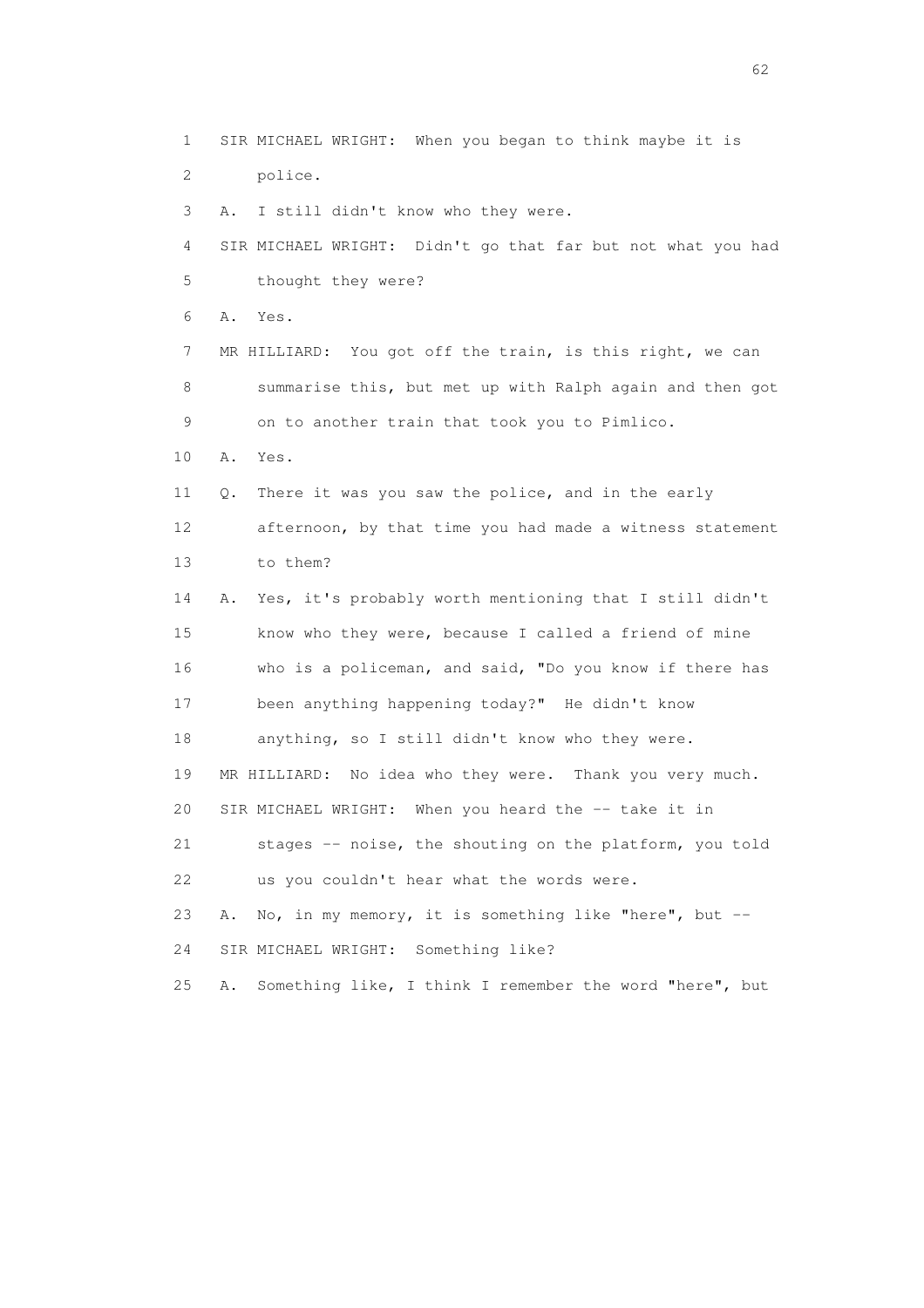1 I didn't say that in my statement so I am not sure if 2 that's -- 3 SIR MICHAEL WRIGHT: It's all right, it's the best you can 4 do. The question is this: when you heard the shouting, 5 before you saw any of these men coming into the 6 carriage, did that fact cause you any concern or alarm 7 or any heightened sense of tension as if something was 8 about to go wrong? 9 A. No, because I didn't notice anything, I went back to 10 reading, so it was -- 11 SIR MICHAEL WRIGHT: The newspaper? 12 A. It was only when the people were there and even at that 13 point, I remember thinking, "That's really 14 inappropriate, given what's happened yesterday". 15 SIR MICHAEL WRIGHT: It is really what? 16 A. Because I thought they were joking. 17 SIR MICHAEL WRIGHT: That is the next bit I wanted to ask 18 you about. When you actually then saw the four men 19 entering the carriage, even though you saw what they 20 had, at that stage, I mean, it may be a question of 21 disbelief but at that stage did you feel a sense of 22 rising tension or alarm? 23 A. No. 24 SIR MICHAEL WRIGHT: What did you think it was? 25 A. At first I thought they were chasing a friend and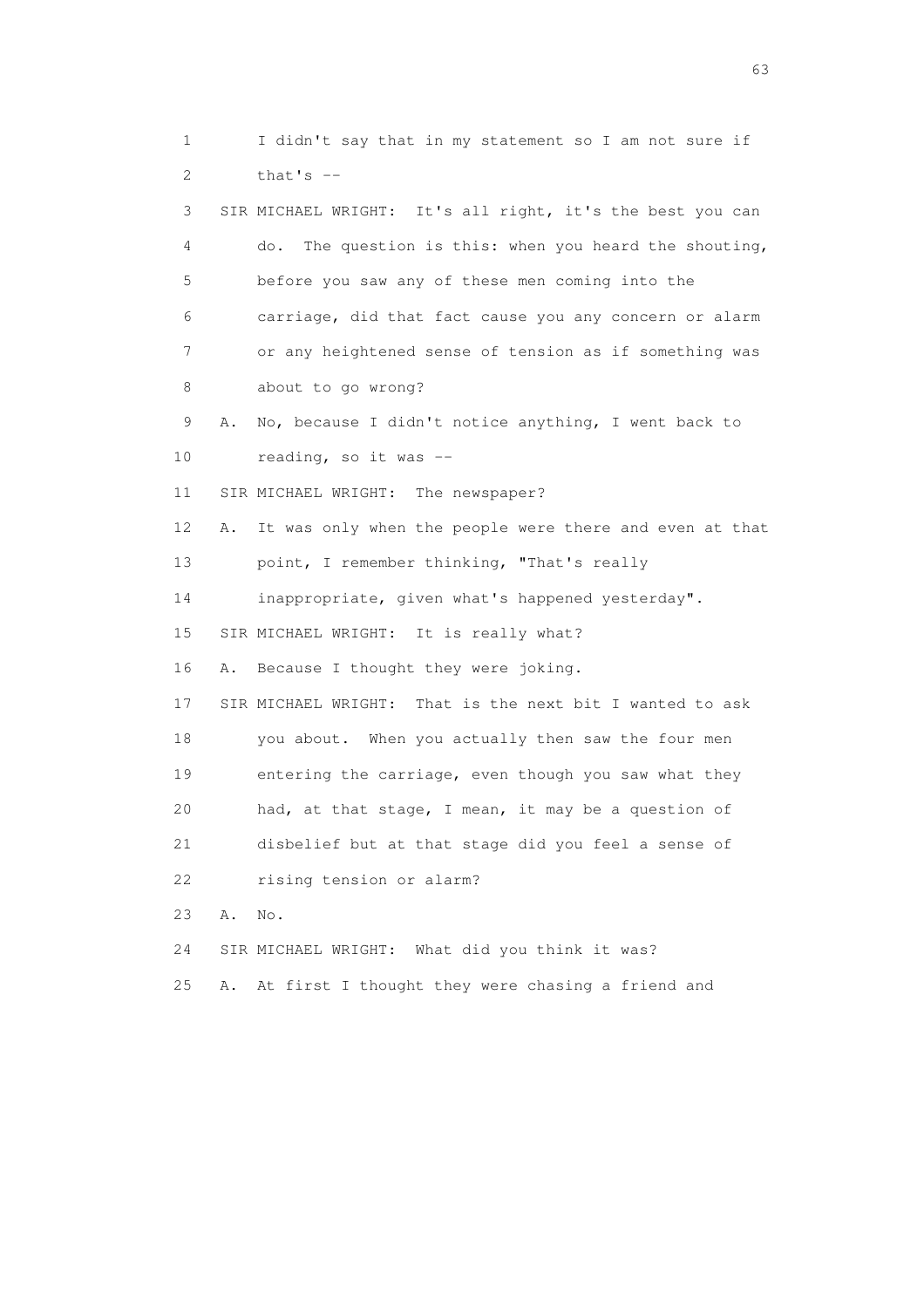1 playing a game, and it was only when I saw the blood 2 that I realised that that wasn't the case, but it could 3 be disbelief perhaps. 4 SIR MICHAEL WRIGHT: At what point did you realise that this 5 was something far more serious? 6 A. When I looked down on my hands and there was blood on my 7 hands -- 8 SIR MICHAEL WRIGHT: It wasn't until after the first shot 9 had been fired? 10 A. No. 11 SIR MICHAEL WRIGHT: Right, but at that point, and this is 12 a very difficult question, what was your reaction to 13 that? 14 A. That I did not want to make myself visible, so I just 15 stayed where I was and tried to hide, I suppose, 16 mentally. 17 SIR MICHAEL WRIGHT: It may be an obvious question: were you 18 frightened? 19 A. No, I wasn't frightened. I was trying to work out what 20 was going on and shocked and -- 21 SIR MICHAEL WRIGHT: Shocked? 22 A. Yes, startled but not frightened. 23 SIR MICHAEL WRIGHT: Some people sometimes are just too 24 shocked to move. 25 A. Possibly, yeah.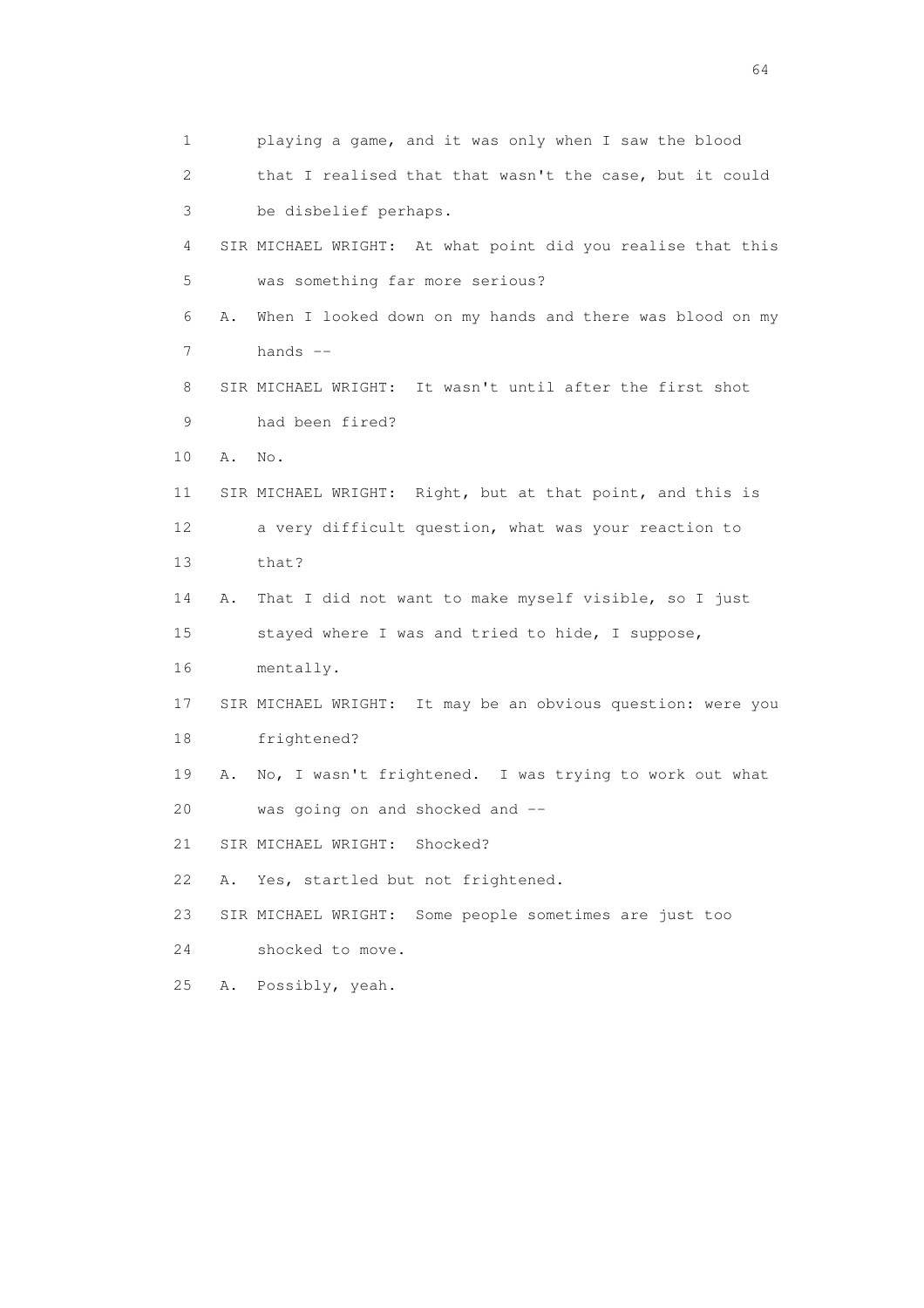1 SIR MICHAEL WRIGHT: But as I understand it, that wasn't 2 really your state. You were actually thinking to 3 yourself: I have to stay here so as not to be noticed. 4 A. I wouldn't have thought words, but I just thought it's 5 best not to -- 6 SIR MICHAEL WRIGHT: Just an instinctive feeling. 7 A. Yes. 8 SIR MICHAEL WRIGHT: I see, thank you. Mr Mansfield? 9 MR MANSFIELD: Thank you, no questions. 10 SIR MICHAEL WRIGHT: Mr Gibbs. 11 Ouestions from MR GIBBS 12 MR GIBBS: Ms Wilson, were you in court just now when 13 Mr Livock was giving evidence? 14 A. Yes. 15 Q. So you know that I represent some of the police officers 16 who were around you in the carriage? 17 A. Yes. 18 Q. Listening to your boyfriend giving evidence, is it plain 19 to you that you focused on some things and he, sitting 20 next door to you, has focused on other things? 21 A. Yes. 22 Q. So for instance, he had just described to us noticing 23 a man come past, would have been both of your legs from 24 your right, quite fast as he recalls it, and go out 25 through the double doors. You don't remember that?

 $\sim$  65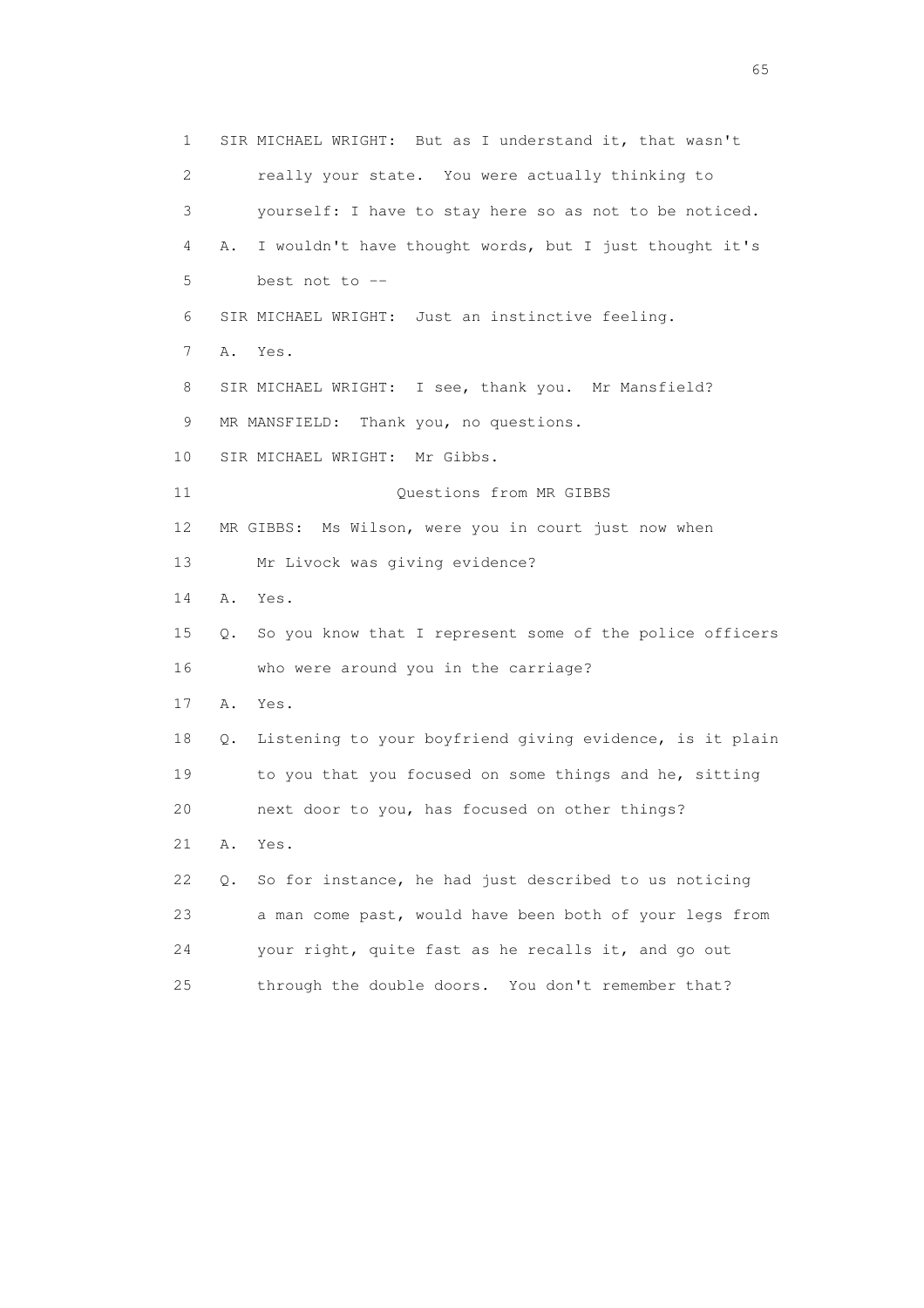1 A. I don't remember that.

| 2  | Q. | No. You think you do remember something like the word    |
|----|----|----------------------------------------------------------|
| 3  |    | "here" being called or shouted or said?                  |
| 4  | Α. | It's very hard to work out whether I have remembered     |
| 5  |    | that since, because that's what other people have said,  |
| 6  |    | so I would just say I heard shouting, a shout, not even  |
| 7  |    | lots of shouting, just a "woah", a shout.                |
| 8  | Q. | To your left?                                            |
| 9  | Α. | To my left outside the train.                            |
| 10 | Q. | Could you say whether whoever it was who said that       |
| 11 |    | shout, which may have included the word here, whether he |
| 12 |    | ever came back within your vision again?                 |
| 13 | Α. | Well, I didn't see who said it, so I wouldn't know       |
| 14 |    | whether he came back.                                    |
| 15 | Q. | For instance, do you have a mental picture of a man      |
| 16 |    | wearing a denim jacket, grabbing and pinning the arms to |
| 17 |    | the side of the man who was opposite you?                |
| 18 | Α. | If they were in front, if they were facing him, then     |
| 19 |    | I wouldn't have seen that, because that means there      |
| 20 |    | would have been somebody between me and Mr de Menezes,   |
| 21 |    | and there wasn't. If he was behind him, then that's      |
| 22 |    | possible because I was looking at his face.              |
| 23 | Q. | In fact, as we have heard, his position probably was     |
| 24 |    | that rather like a rugby tackle, he had him, you can     |
| 25 |    | imagine, facing him, but around his torso and            |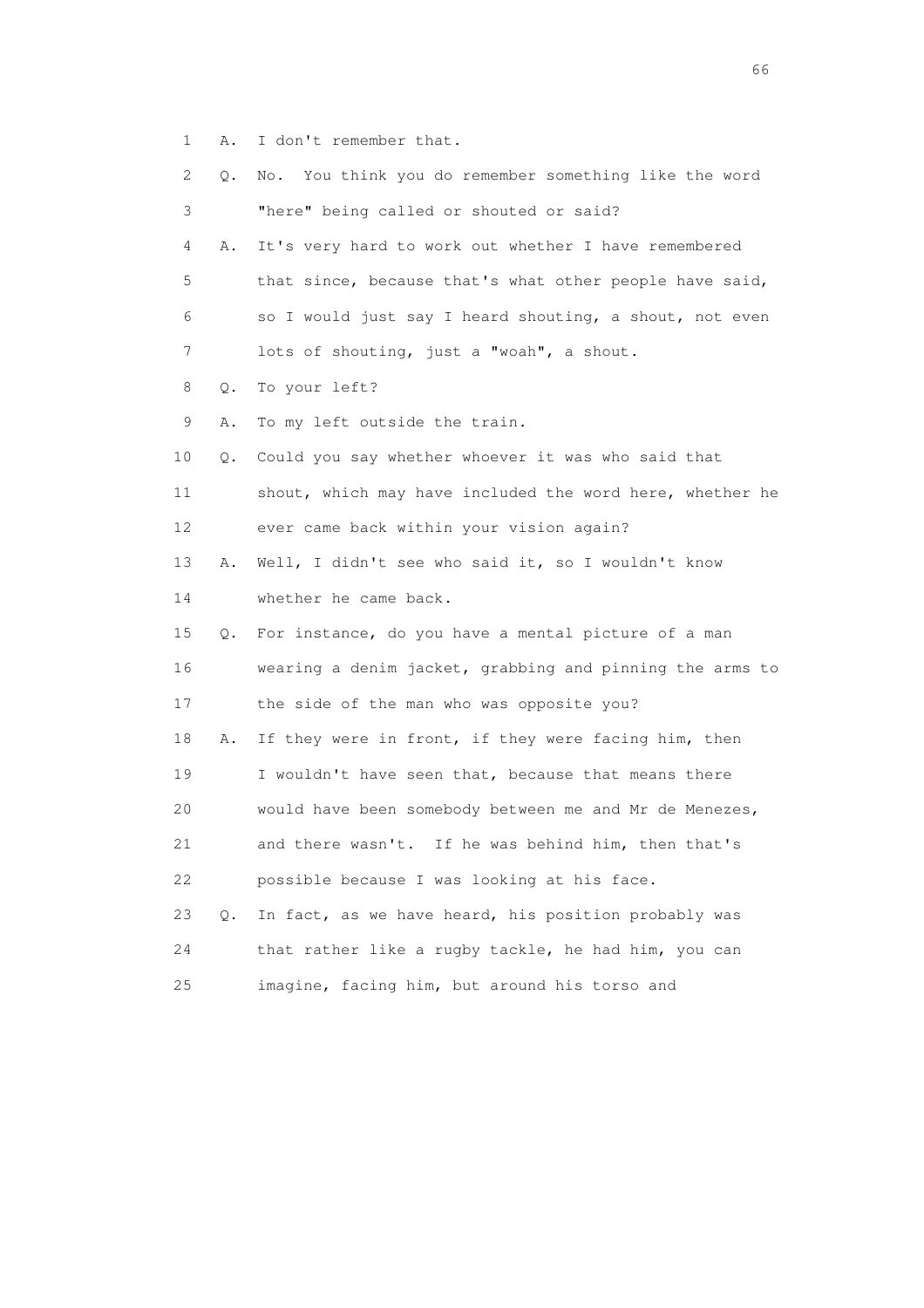| 1  | Mr de Menezes would have been sitting facing you in his        |
|----|----------------------------------------------------------------|
| 2  | seat, I suppose, he is called Ivor, this officer, would        |
| 3  | have been -- you would have been able to see his back.         |
| 4  | Do you remember that?                                          |
| 5  | No, I don't remember that.<br>Α.                               |
| 6  | You have told us that you have a memory of some guns and<br>Q. |
| 7  | you have described some of them. Had you ever seen             |
| 8  | a gun in real life before?                                     |
| 9  | I have been clay pigeon shooting, but no.<br>Α.                |
| 10 | Not this sort of gun?<br>Q.                                    |
| 11 | No, this was like a black one.<br>Α.                           |
| 12 | SIR MICHAEL WRIGHT: You were using shotquns.                   |
| 13 | Yes.<br>Α.                                                     |
| 14 | MR GIBBS: Of course, you had never seen a gun fired in such    |
| 15 | appalling circumstances so close to you before?                |
| 16 | Α.<br>No.                                                      |
| 17 | SIR MICHAEL WRIGHT: Thank you, Mr Gibbs.                       |
| 18 | Questions from MR STERN                                        |
| 19 | MR STERN: As you were in court before, you know that           |
| 20 | I represent two firearms officers who shot                     |
| 21 | Mr de Menezes.                                                 |
| 22 | Α.<br>Yes.                                                     |
| 23 | Can I just look at the snapshots that you had of this<br>Q.    |
| 24 | incident as well, please? First of all, the male with          |
| 25 | the bag, I think as you understood it to be, next to           |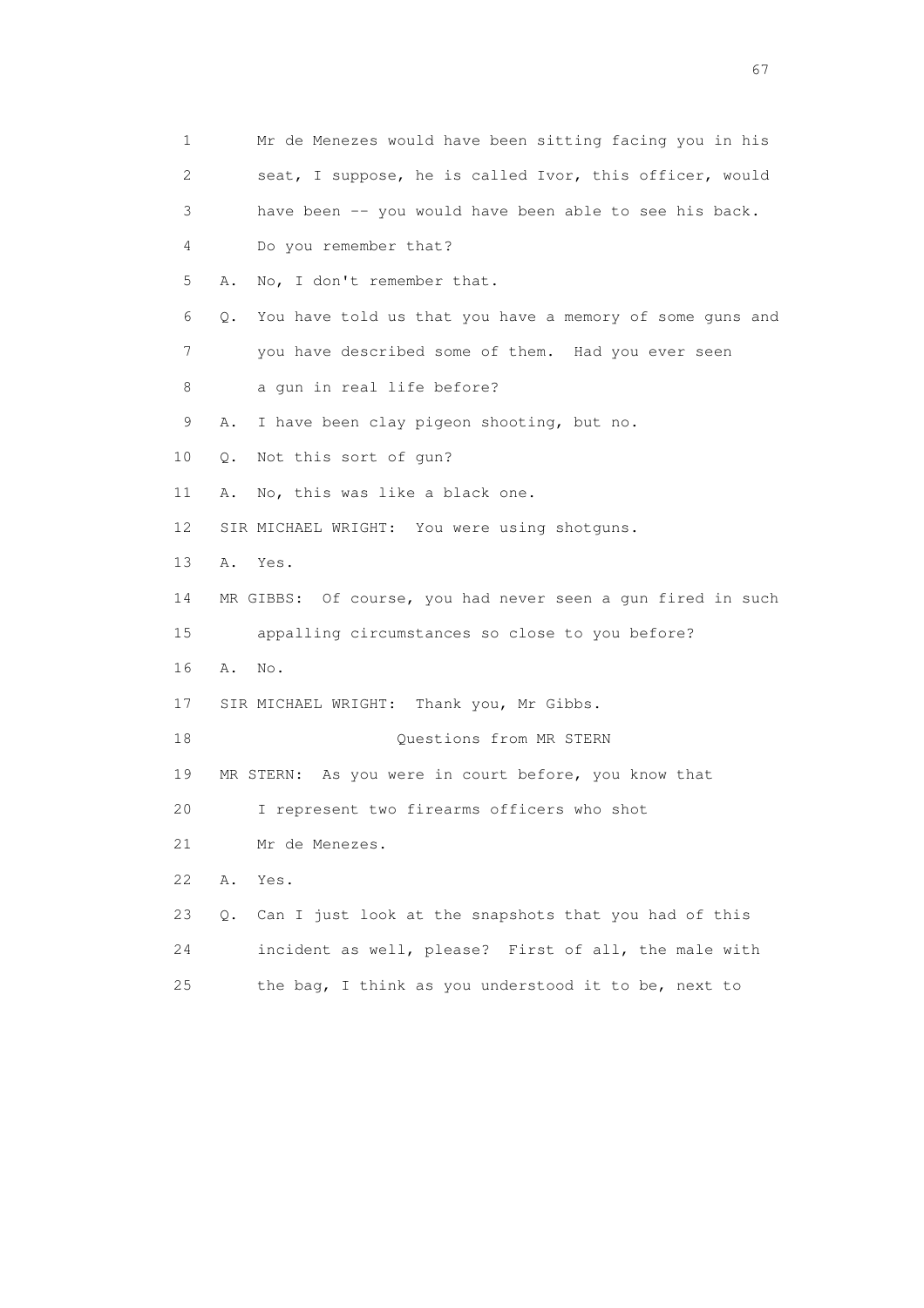1 you, in your statement you described that male as being 2 black? 3 A. Yes. 4 Q. And in his, I think, 20s to 30s? 5 A. Mm. 6 Q. The tube, I think, was full, although there was no-one 7 standing; is that your recollection? 8 A. Yes, that's my recollection. 9 Q. You speak very, very quietly. 10 A. Sorry. 11 Q. That's all right, it's very difficult, I completely 12 understand. You must obviously speak up so that 13 everyone can hear what you are saying. Did you notice 14 whether any passengers joined at Stockwell or not? 15 A. I didn't notice, we were reading the paper and it was 16 just a normal day, so people get on and off. 17 Q. In your statement, you make it clear that the whole 18 incident was over in seconds, I think you say -- 19 "fleeting" is the word you use? 20 A. It didn't take very long at all, no. 21 Q. You saw an incident and you put it this way in your 22 statement, just before the incident, you say: 23 "The next events I do not know I am recalling 24 totally accurately as everything happened very quickly 25 and simultaneously."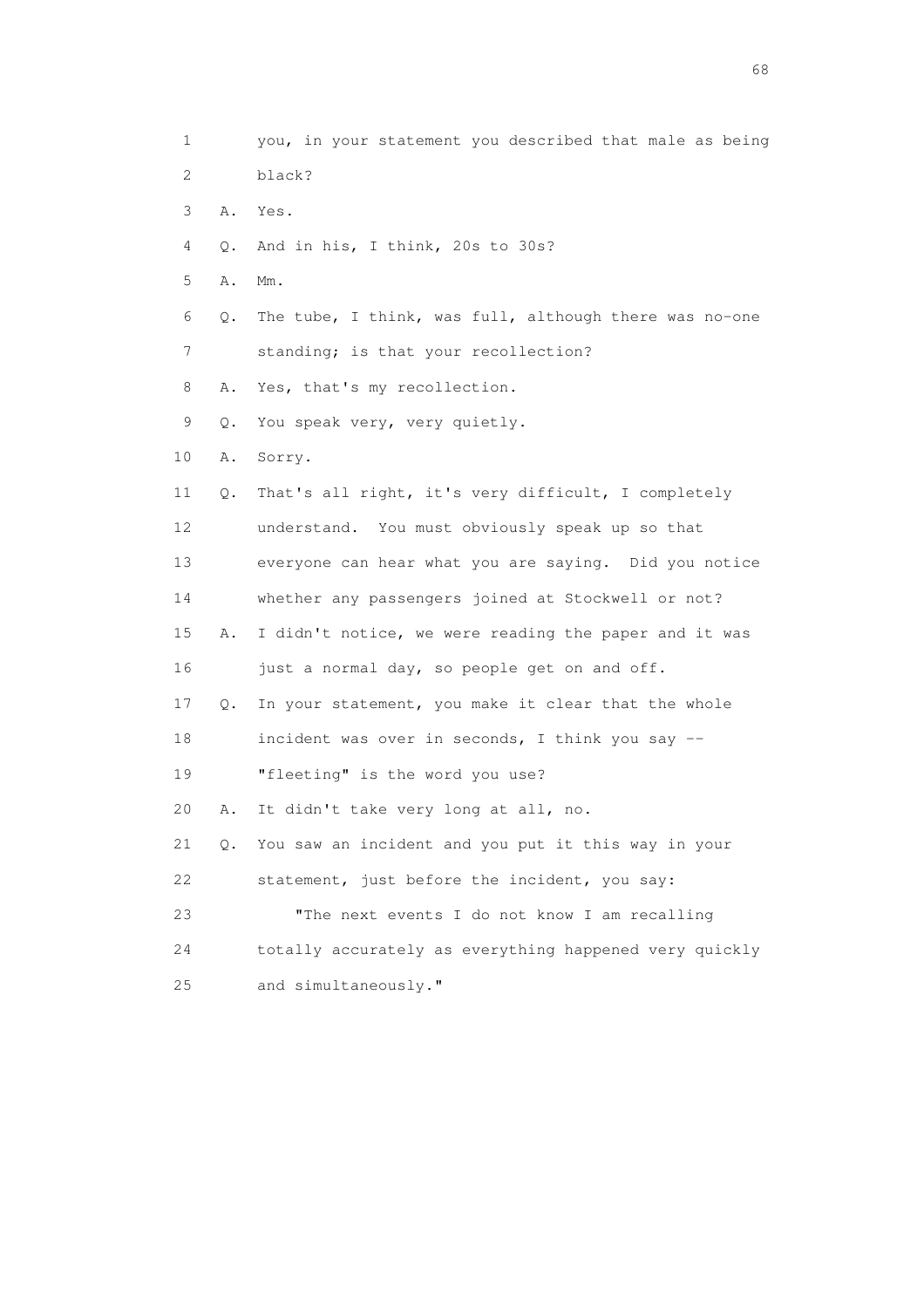|    | 1  | Α. | I would say details are difficult but chain of events,       |
|----|----|----|--------------------------------------------------------------|
|    | 2  |    | I think I remember well.                                     |
|    | 3  | Q. | But that was the way you put it in your statement;<br>Yes.   |
|    | 4  |    | yes? You can have a look at it if you would like.            |
|    | 5  | Α. | No, I am not sure what you are getting at.                   |
|    | 6  | Q. | Don't worry about what I am getting at. I am just            |
|    | 7  |    | asking you at the moment whether or not that's the words     |
|    | 8  |    | you used in your statement?                                  |
|    | 9  | Α. | I don't think -- the statement here are not my exact         |
|    | 10 |    | words, because they got changed by the lady who took my      |
|    | 11 |    | statement and policified so --                               |
| 12 |    |    | SIR MICHAEL WRIGHT: What time did you make that statement?   |
|    | 13 | Α. | I called my office at 10.22. It says so in my                |
|    | 14 |    | statement, and I would say it took about an hour for the     |
|    | 15 |    | police to arrive, so it would have been about half 11        |
|    | 16 |    | and we left about half 12ish.                                |
|    | 17 |    | SIR MICHAEL WRIGHT: You left the pub at about half 12.       |
|    | 18 | Α. | Around, well, lunchtime.                                     |
|    | 19 |    | SIR MICHAEL WRIGHT: It was made within an hour or so of      |
|    | 20 |    | events?                                                      |
|    | 21 | Α. | Yes.                                                         |
|    | 22 |    | SIR MICHAEL WRIGHT: Thank you.                               |
|    | 23 |    | You tell us, I do not want to put words in your<br>MR STERN: |
|    | 24 |    | mouth, I am reading from your statement. First of all,       |
| 25 |    |    | can you just confirm those are the words in your             |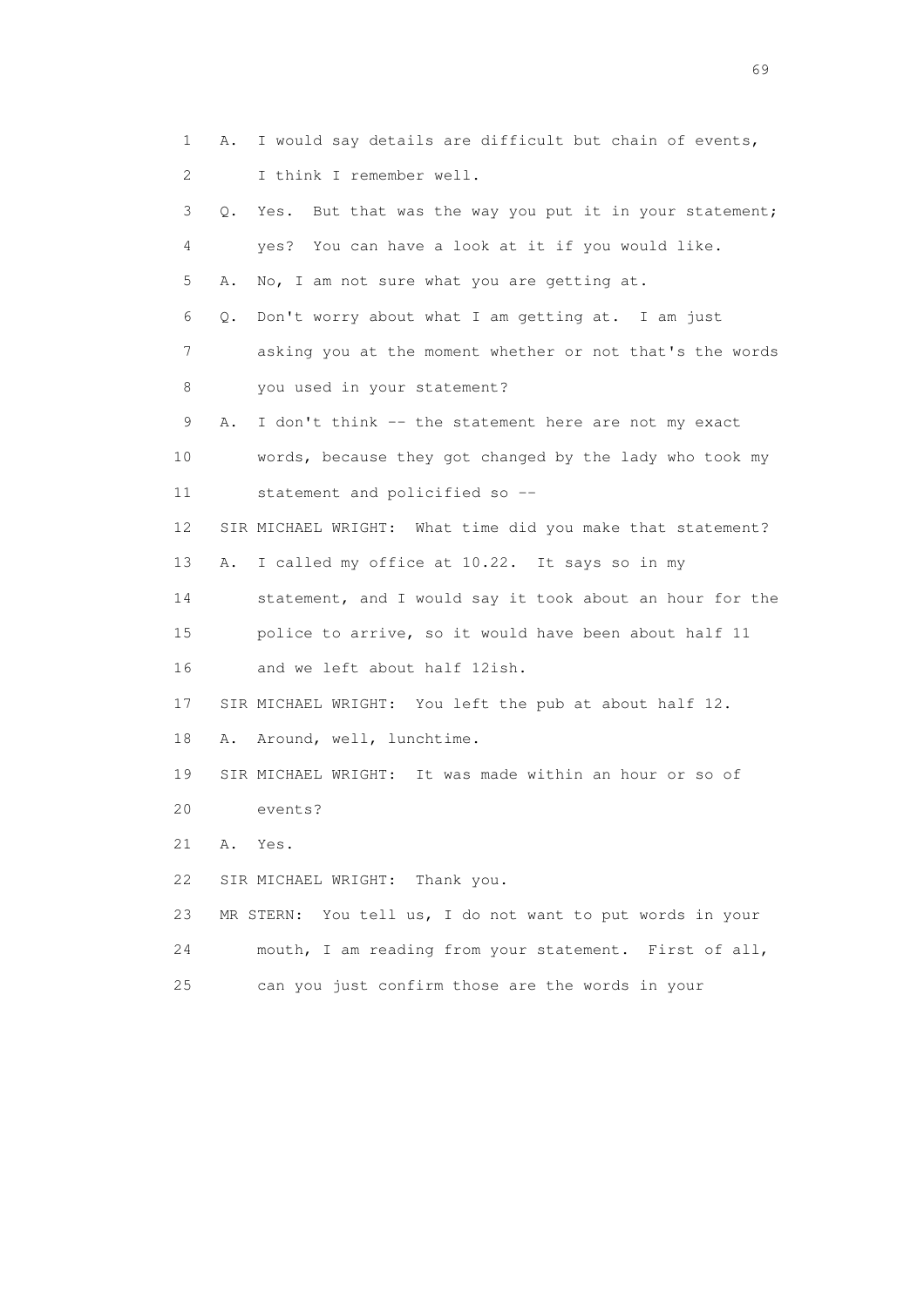- 1 statement?
- 2 A. Yes, they are.

| 3  | Q. | Because obviously not everyone has it. Is there          |
|----|----|----------------------------------------------------------|
| 4  |    | something you want to change about that?                 |
| 5  | Α. | I would clarify that details may be hazy and I wouldn't  |
| 6  |    | want to be pinned down on them, but chain of events are  |
| 7  |    | as I recall them.                                        |
| 8  | Q. | I'm not going to pin you down or try and pin you down on |
| 9  |    | any schedule of events if you like. You can be sure of   |
| 10 |    | that. I just want to understand what it was that you     |
| 11 |    | saw and from your recollection at the time. At some      |
| 12 |    | point your boyfriend Ralph got off the tube but you      |
| 13 |    | didn't actually see him leave, did you?                  |
| 14 | Α. | I was looking at the people with guns.<br>No.            |
| 15 | Q. | Yes, completely. That's what I was going to say. You     |
| 16 |    | were looking, I think as you told us, the man with the   |
| 17 |    | large gun at that point?                                 |
| 18 | Α. | The group of them, yes.                                  |
| 19 | Q. | Now, a group came in with guns and as you put in your    |
| 20 |    | statement, they were carrying firearms of different      |
| 21 |    | styles?                                                  |
| 22 | Α. | $Mm$ .                                                   |
| 23 | Q. | You say one man was carrying a larger gun requiring two  |
| 24 |    | hands to hold whilst the other men had a qun in one      |
| 25 |    | hand; is that your recollection?                         |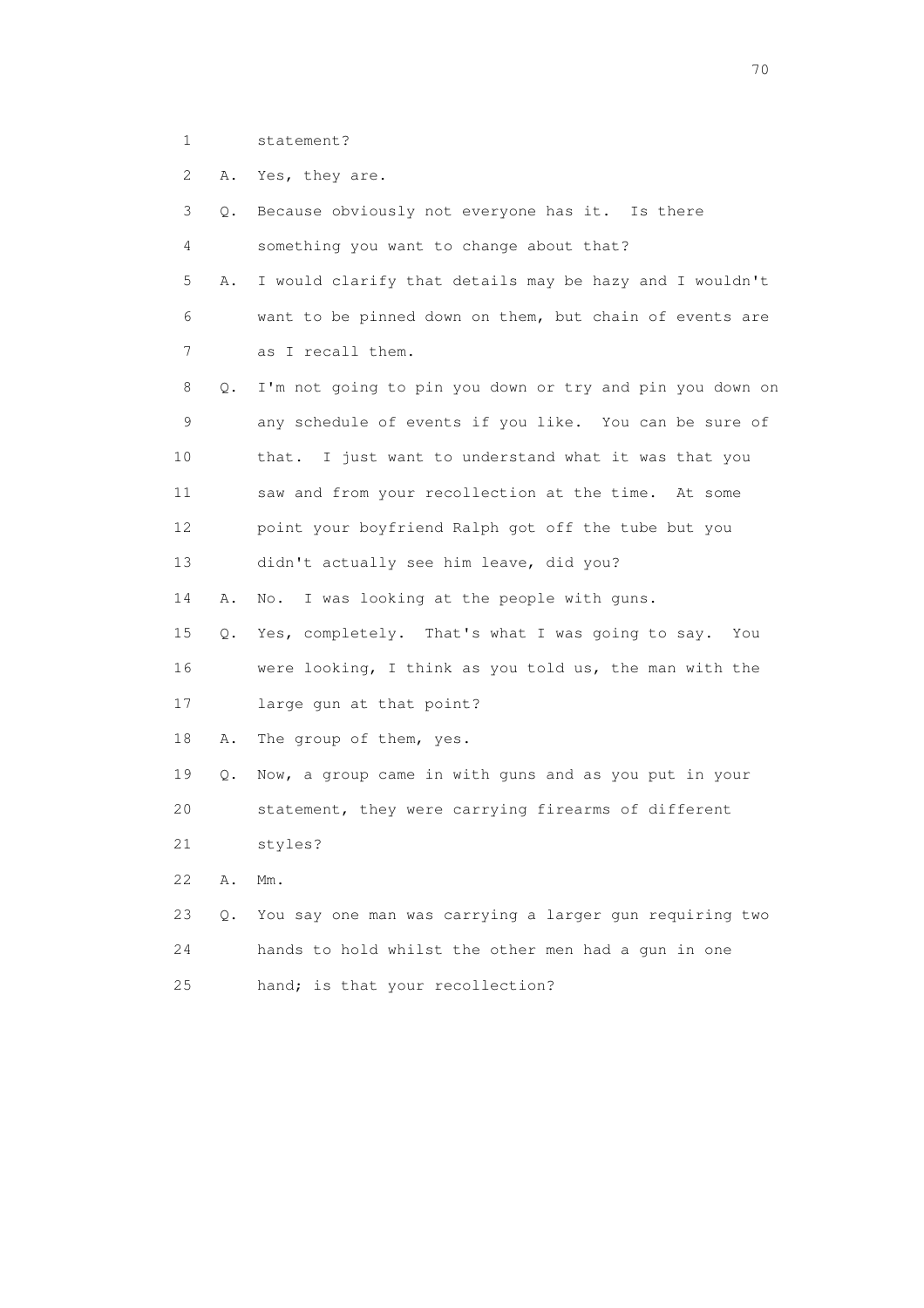1 A. That's what I said in my statement at the time. 2 Q. Are you saying that that's not right or you just don't 3 recall it now? 4 A. I just don't recall it as clearly now. 5 Q. Perfectly fair enough. You then say: 6 "I remember noise..." 7 I don't know what sort of noise you heard: 8 **"...** as passengers left." 9 Do you remember passengers leaving? 10 A. Yes, people were leaving to the far right, and -- yeah, 11 people were leaving to my far right. 12 Q. Again, if we have the plan up, please, just to help you, 13 on the right in that single door? 14 A. Yes, that single door. 15 Q. Did you see people leave then through that door? 16 A. Yes, I think I would have seen them, yes. 17 Q. There was noise in relation to that. Presumably that's 18 what attracted your attention. There was a noise as 19 people left through that door? 20 A. Yes. 21 Q. In fact we will hear from somebody, you can see 22 Holly Greenland there, you obviously didn't know her but 23 we will hear, I think, that she left the carriage and 24 maybe others did as well. 25 Your attention was drawn to that and you saw people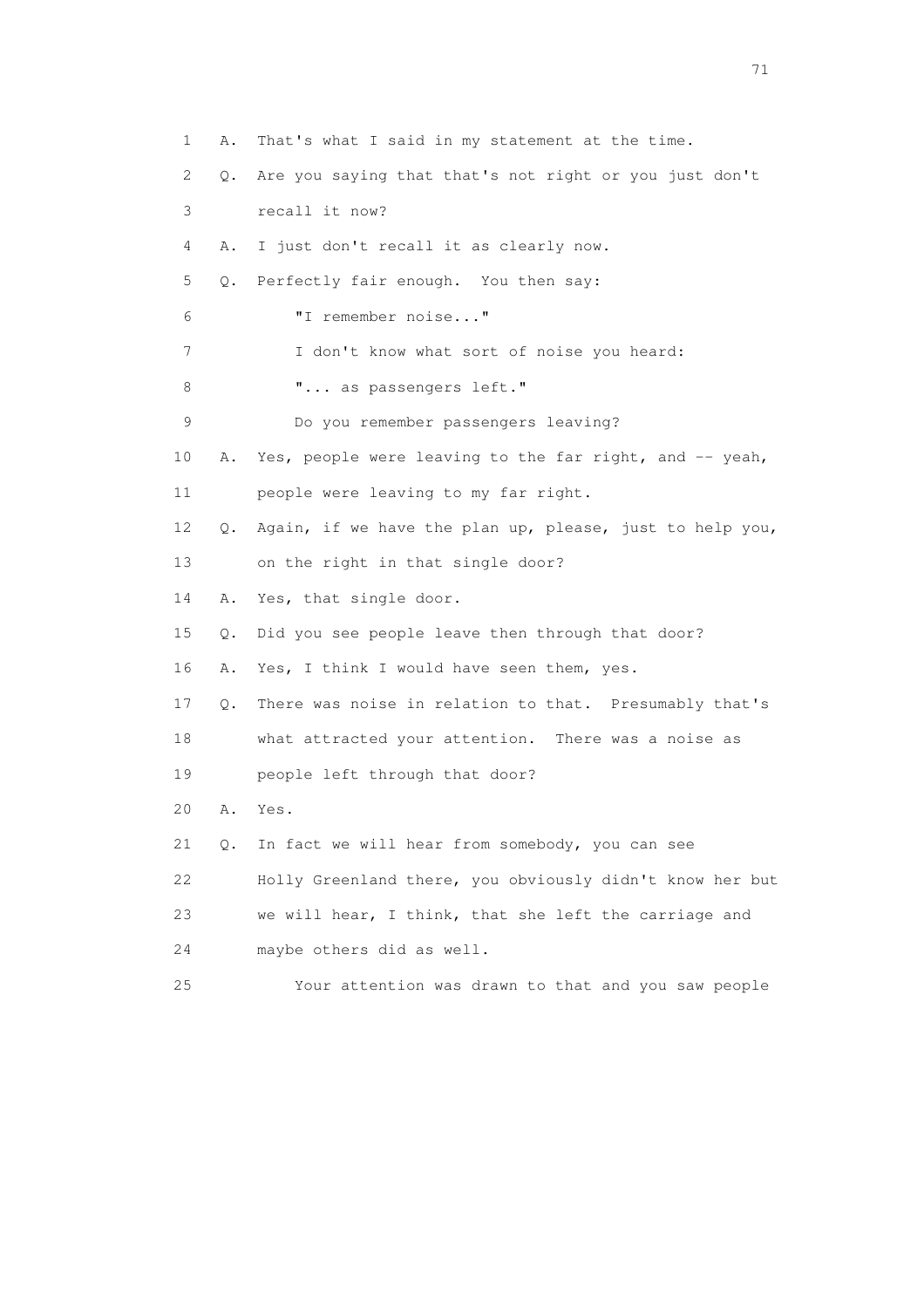1 leaving from that right door; is that right? 2 A. Yes. 3 Q. Then at that point I think you put in your statement you 4 heard "get off" or words to that effect? 5 A. Yes. 6 Q. The men were in your left area? 7 A. That's right. 8 Q. In that standing area? 9 A. Yes. 10 Q. You then say this, that: 11 "They had entered the train purposefully but then 12 appeared to look around." 13 Is that right? 14 A. Yes. 15 Q. And that they were calm and organised? 16 A. Yes. 17 Q. "The men then walked along my carriage in front of me." 18 You say: 19 "There was a front man who carried a handgun with 20 two further men behind him also carrying a handgun." 21 Now, we know that there was a surveillance officer, 22 the gentleman that was just referred to you just a few 23 minutes ago, who was not carrying a gun, and grabbed 24 Mr de Menezes and pushed him back, all right? Did you 25 ever see that man, first of all the man who was shot,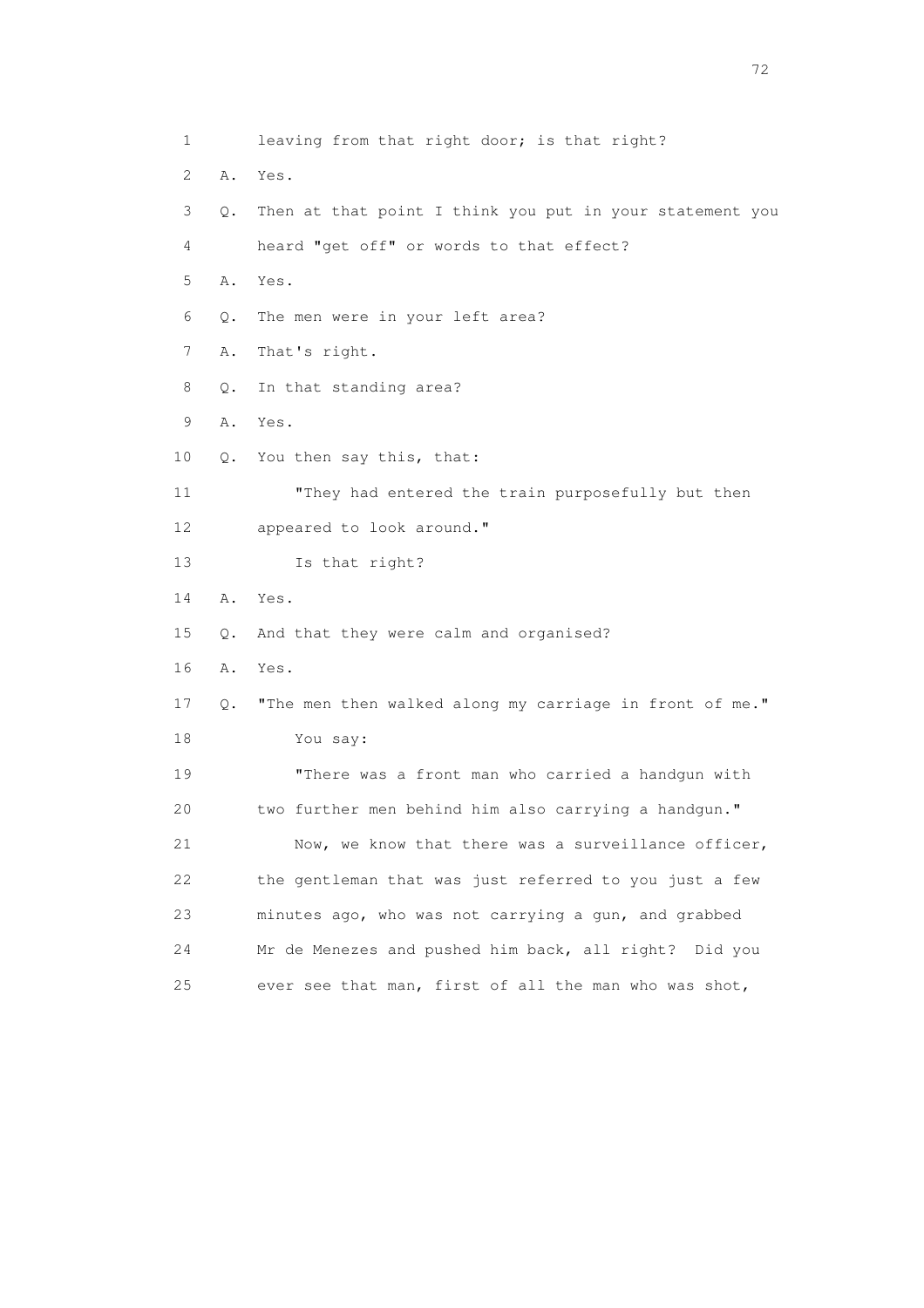1 ever leave his seat?

2 A. I didn't see that, no.

 3 Q. I think as you fairly pointed out, you were looking at 4 the man with the larger gun to your left; is that right? 5 A. Yes. 6 Q. And the first time you looked over and saw the man, was 7 it after the shots I think you told us, or as the shots 8 were being fired? 9 A. Yes. 10 Q. You were aware of shots, I think is the way you put it. 11 So again let me put this to you just to see if you can 12 help with this. I have asked you the first part, did 13 you see the man in the seat advance towards someone? 14 A. I didn't. 15 Q. You told us why, you were looking to the left. Did you 16 see a man with a handgun hold that handgun up? 17 A. I don't remember that, no. 18 Q. What you can say is that you were aware because you have 19 told us that you saw three handguns? 20 A. That's what I said in my statement, yes. 21 Q. Are you saying you can't recall that now? 22 A. No, the memories in my mind are of -- quite focused in 23 on the victim's head and surroundings. 24 Q. I appreciate that. I absolutely understand that. But 25 obviously at the time when you wrote the statement, you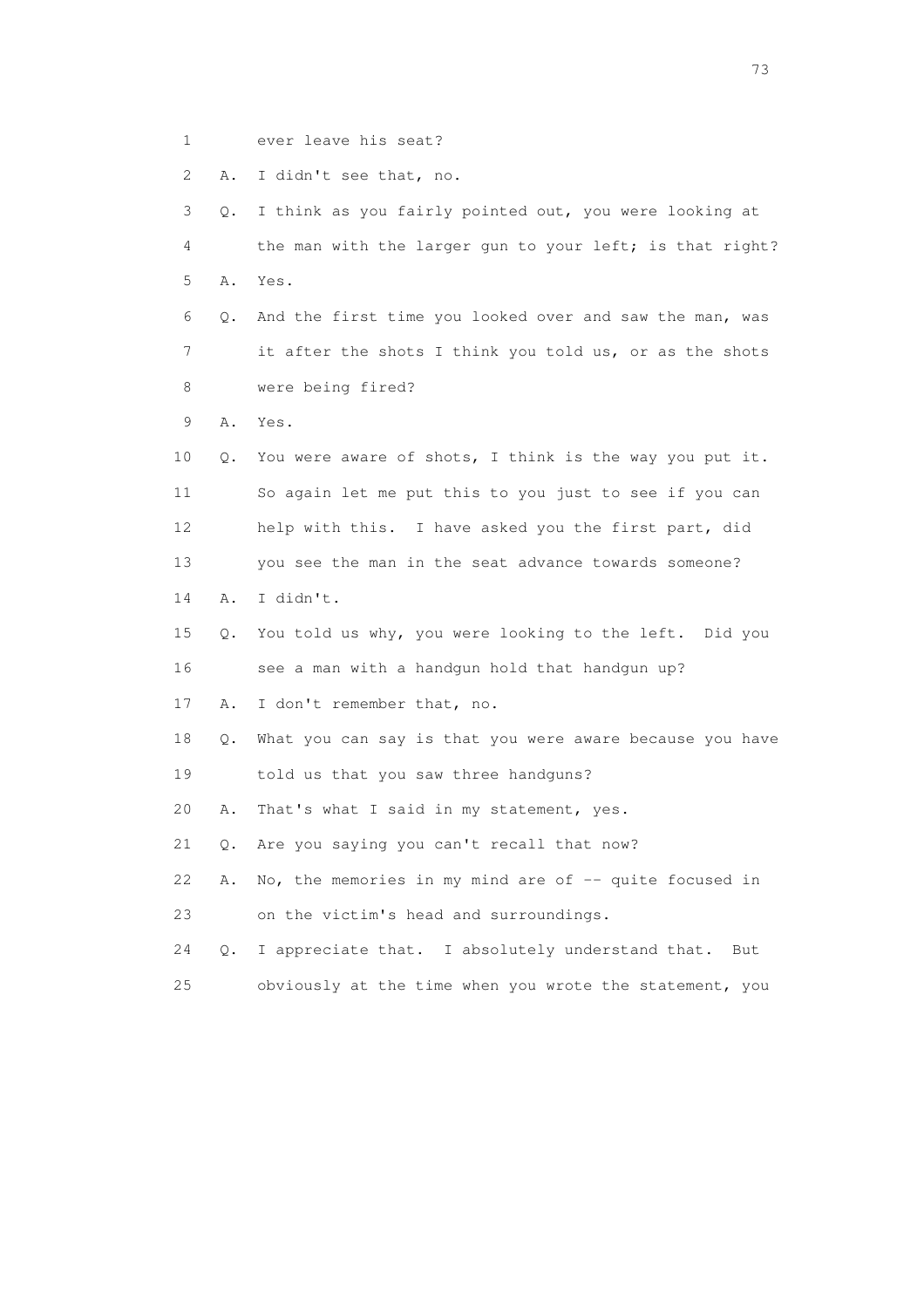1 were aware that four police officers had guns and that 2 you had seen them? 3 A. Yes. 4 Q. But you can't help with how they were holding them or 5 where they were? 6 A. No. 7 Q. That's very fair. So far as one of them shouting, 8 "Armed police", that's as you have told us something 9 that you did not hear? 10 A. Definitely not. 11 Q. Had you heard it, you would have understood that they 12 were police officers, that's what you have told us. 13 I think you have also told us that you didn't see the 14 man pushed back in his seat because you never saw him 15 leave the seat? 16 A. Correct. 17 Q. For the reason again you have told us you were looking 18 at the man with the larger gun. You also say, and 19 I think you have just mentioned this to the learned 20 Coroner, that in your statement you say: 21 "I did not feel under threat by the men." 22 A. No. In the sense that none of them were looking at me. 23 Q. Right. They were focused on another direction? 24 A. Mm. 25 Q. I think at that point in any event you would not have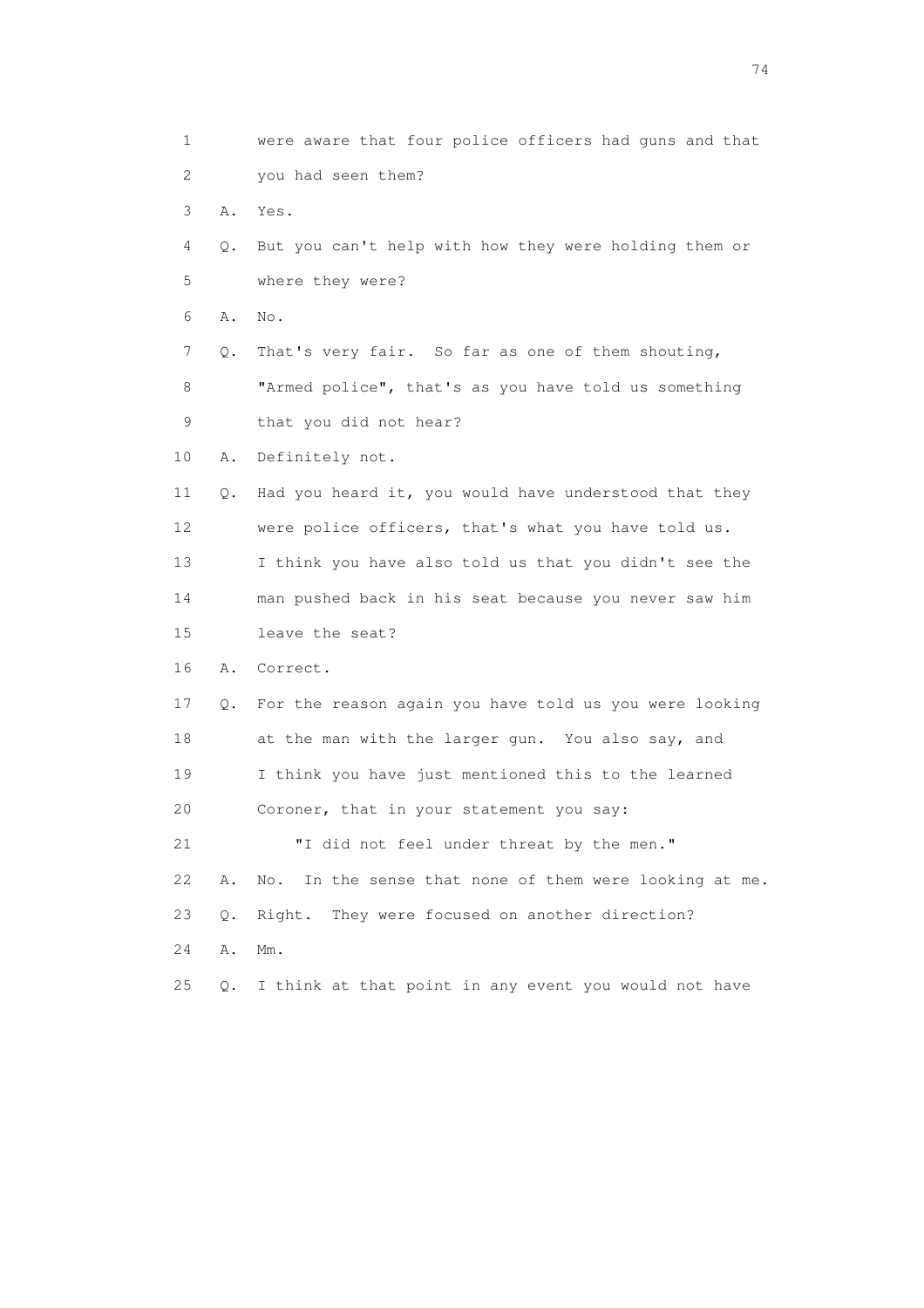| 1  |    | seen them or their faces because, as they advanced, they |
|----|----|----------------------------------------------------------|
| 2  |    | must have advanced from the door obviously to            |
| 3  |    | Mr de Menezes because otherwise they wouldn't have got   |
| 4  |    | near and shot him?                                       |
| 5  | Α. | I would have been looking at their faces at some point   |
| 6  |    | when they were in the doorway.                           |
| 7  | Q. | Can you just help with this, and again I do not want to  |
| 8  |    | upset you in any way about this, but how the shooting    |
| 9  |    | occurred? You have heard what your boyfriend has         |
| 10 |    | said -- forgive me saying your boyfriend, he may not be  |
| 11 |    | any more, I don't know.                                  |
| 12 | Α. | He is.                                                   |
| 13 | Q. | But he's described the man standing, and about 12 inches |
| 14 |    | away, is that your recollection or is it different, or   |
| 15 |    | have you got no recollection now?                        |
| 16 | Α. | I remember him being kind of leaned against the doorway  |
| 17 |    | and coming from behind, but I wouldn't give an estimate  |
| 18 |    | of distance. If I was I would say the gun was about      |
| 19 |    | that far away (indicated).                               |
| 20 | Q. | When you say leaning against the doorway, you mean the   |
| 21 |    | person firing the shot?                                  |
| 22 | Α. | Leaning against the back window, shoulder against the    |
| 23 |    | back window.                                             |
| 24 |    | SIR MICHAEL WRIGHT: What they call the glass dividers.   |
| 25 | Α. | No, against the back of the train.                       |

na matsay na katalog as na kasang na mga 175 may 2008. Ang isang isang nagsang nagsang nagsang nagsang nagsang<br>Tagapang nagsang nagsang nagsang nagsang nagsang nagsang nagsang nagsang nagsang nagsang nagsang nagsang nagsa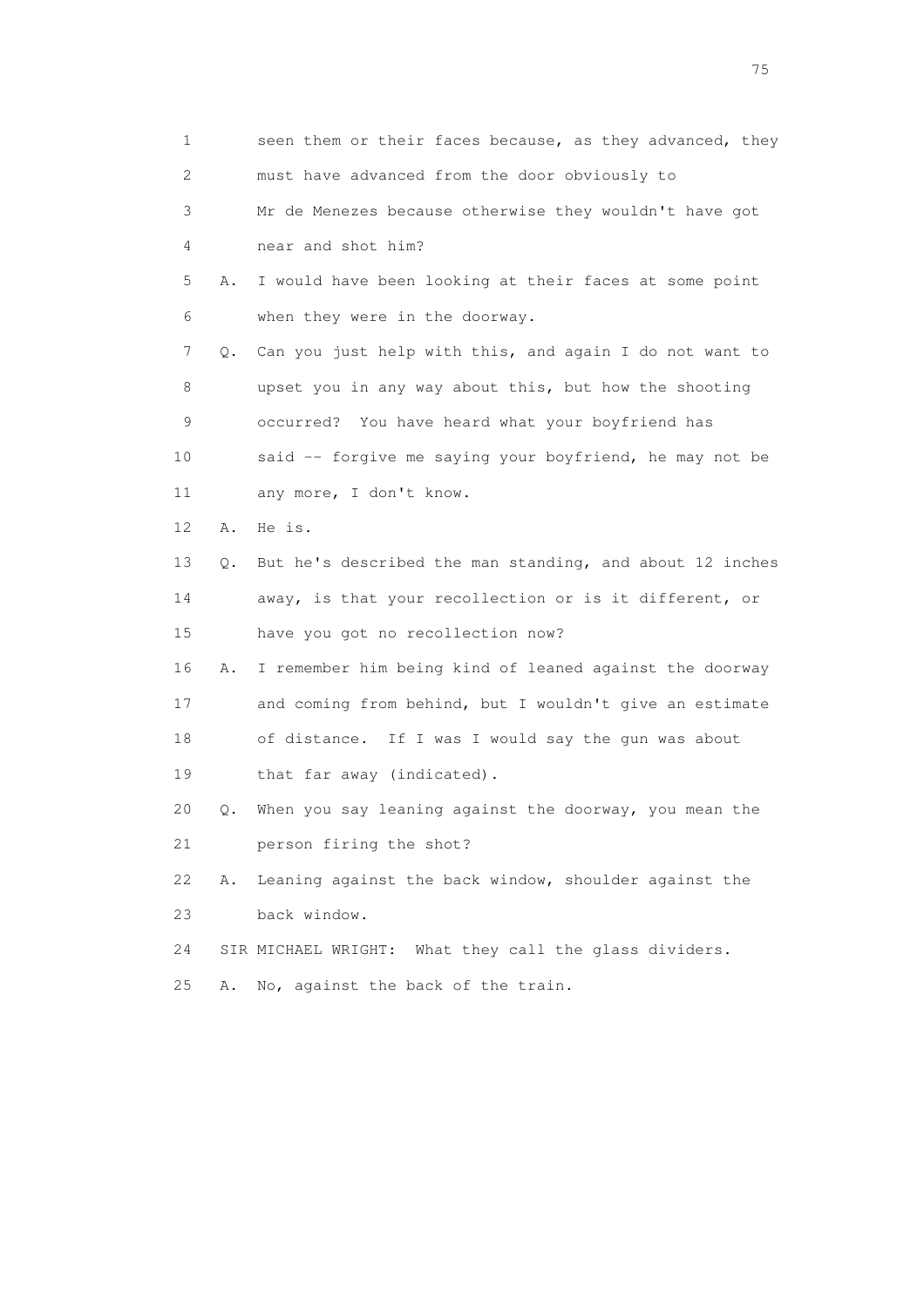2 the train. 3 A. So the windows that were opposite me. 4 MR STERN: You just remember one person there, I think you 5 make clear you do. 6 A. I only remember one person. 7 Q. The shots that you have told us about today, I think 8 very fairly you say there were more than five but you 9 were asked to pick a number and that's how it came to be 10 six or seven in your statement, is it? 11 A. Yes, I had actually said more than I thought was 12 necessary. 13 Q. Sorry, what do you mean? 14 A. Because there were so many that it felt like it went on 15 for a very long time, longer than I thought it would 16 take to stop somebody. 17 Q. Again, you say in your statement that you were shocked 18 but not scared? 19 A. No, I wasn't, I don't remember being scared. 20 Q. I am just reading from your statement. Is that your 21 recollection? 22 A. Yes, I would say that. 23 Q. Now, the person who was shot, you describe as not Asian 24 and that that person had light-coloured hair; yes. 25 A. Yeah --

1 SIR MICHAEL WRIGHT: Against the back of the -- the side of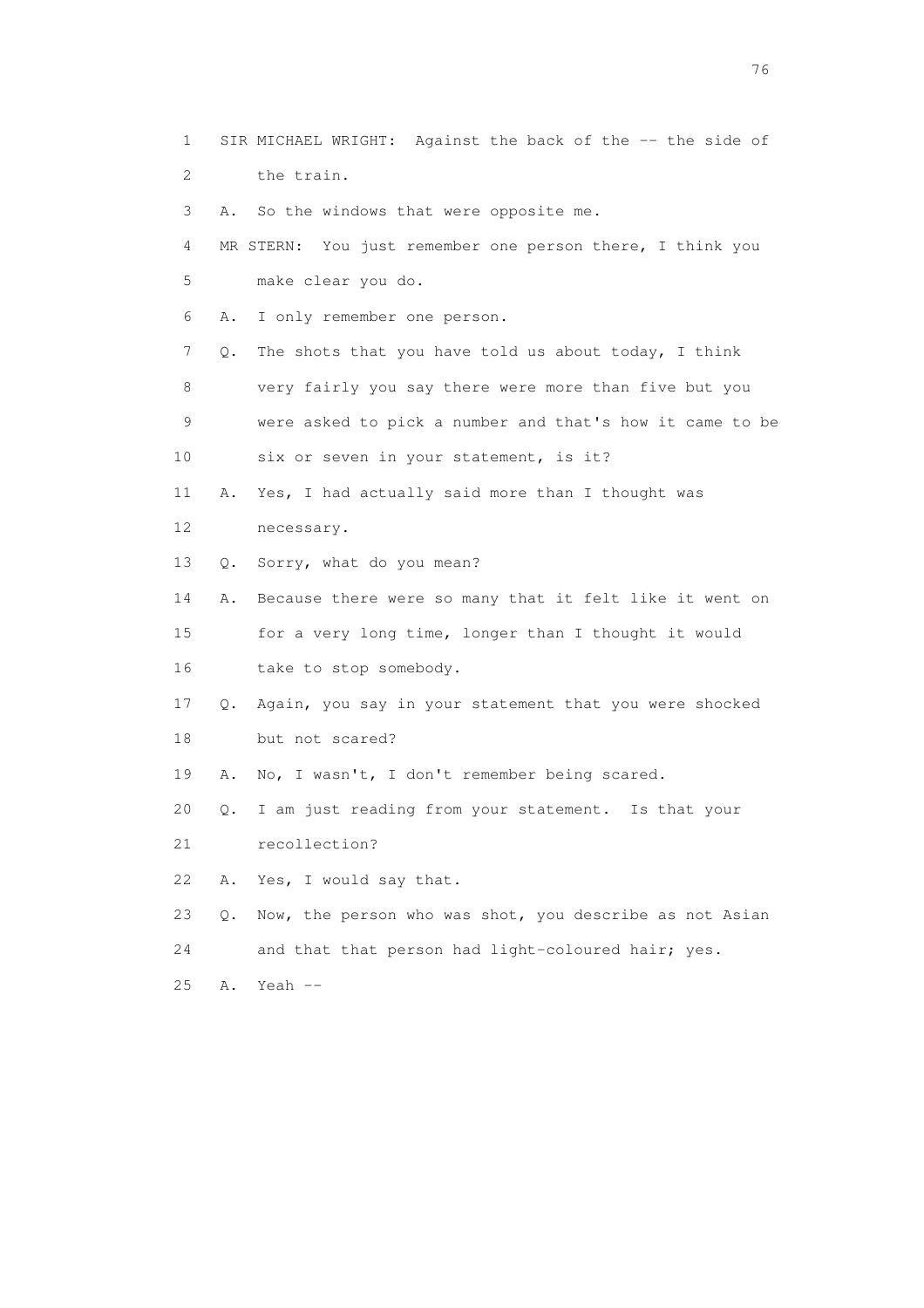1 Q. That's your recollection?

2 A. Well, in my recollection he has mousy brown hair.

 3 Q. Maybe that's the same as light-coloured, I don't know? 4 A. Maybe in my mind, yes.

 5 Q. You say clean-looking. Do you mean that that person had 6 shaved, by clean-looking, or not?

 7 A. I don't remember why I used those words now. I think 8 I just meant that he looked like a person going to work, 9 like a normal person.

 10 SIR MICHAEL WRIGHT: I dare say you have probably seen over 11 the last three years a number of photographs of

12 Mr de Menezes.

13 A. Yes.

 14 SIR MICHAEL WRIGHT: Would you accept that so far as the 15 light-coloured or mousy brown hair is concerned, that's 16 an aspect where your memory has been playing you tricks? 17 A. It could be, it could have been light playing on his 18 hair. I don't know.

 19 MR STERN: You describe him as clean-looking and young but 20 you didn't put an age, but so far as clean-looking, you 21 can't remember now what you meant by that.

 22 A. I think I meant that he just looked like a normal person 23 as opposed to somebody --

24 Q. You mean he wasn't scruffy?

25 A. Yes, I think I mean.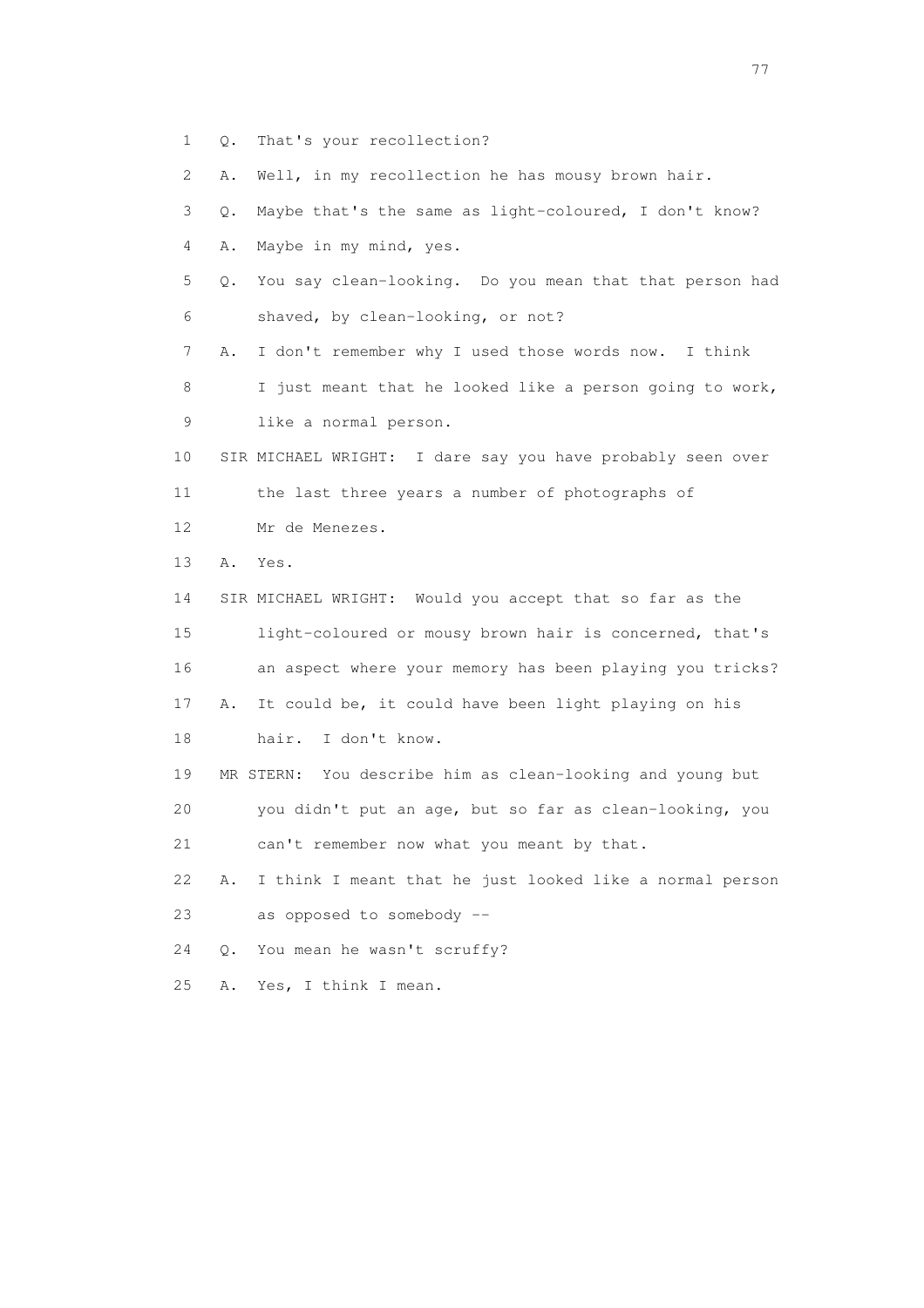| $\mathbf 1$ | Q.    | Then you got off the train after it was all over and     |
|-------------|-------|----------------------------------------------------------|
| 2           |       | there was a man with a firearm, and I think the way you  |
| 3           |       | put it in your statement is he was pointing it at the    |
| 4           |       | doors?                                                   |
| 5           | Α.    | He was standing in the door, in, on the platform with    |
| 6           |       | a gun levelled at the doorway that I was coming out of,  |
| 7           |       | so I assumed to pick people off if they were running     |
| 8           |       | away.                                                    |
| 9           | Q.    | He had to move for you to get off the train?             |
| 10          | Α.    | Yes.                                                     |
| 11          | Q.    | He was, as you put in your statement, kind and calm and  |
| 12          |       | directed you away from the train?                        |
| 13          | Α.    | Yes.                                                     |
| 14          | Q.    | So far as the clothing of the person who was shot, any   |
| 15          |       | recollection of that?                                    |
| 16          | Α.    | None at all.                                             |
| 17          | Q.    | You have recalled no shouting or any conversation?       |
| 18          | Α.    | No, nobody spoke.                                        |
| 19          | Q.    | It was silent?                                           |
| 20          | Α.    | That's one of my -- one of the things I recall the most, |
| 21          |       | is the silence of the thing.                             |
| 22          | $Q$ . | Not only was it silent, but as I understand it from your |
| 23          |       | statement, you never heard anybody shout, "Armed police" |
| 24          |       | at all throughout this entire incident?                  |
| 25          | Α.    | I said that, no, no, I did not hear anybody say that.    |

n and the state of the state of the state of the state of the state of the state of the state of the state of the state of the state of the state of the state of the state of the state of the state of the state of the stat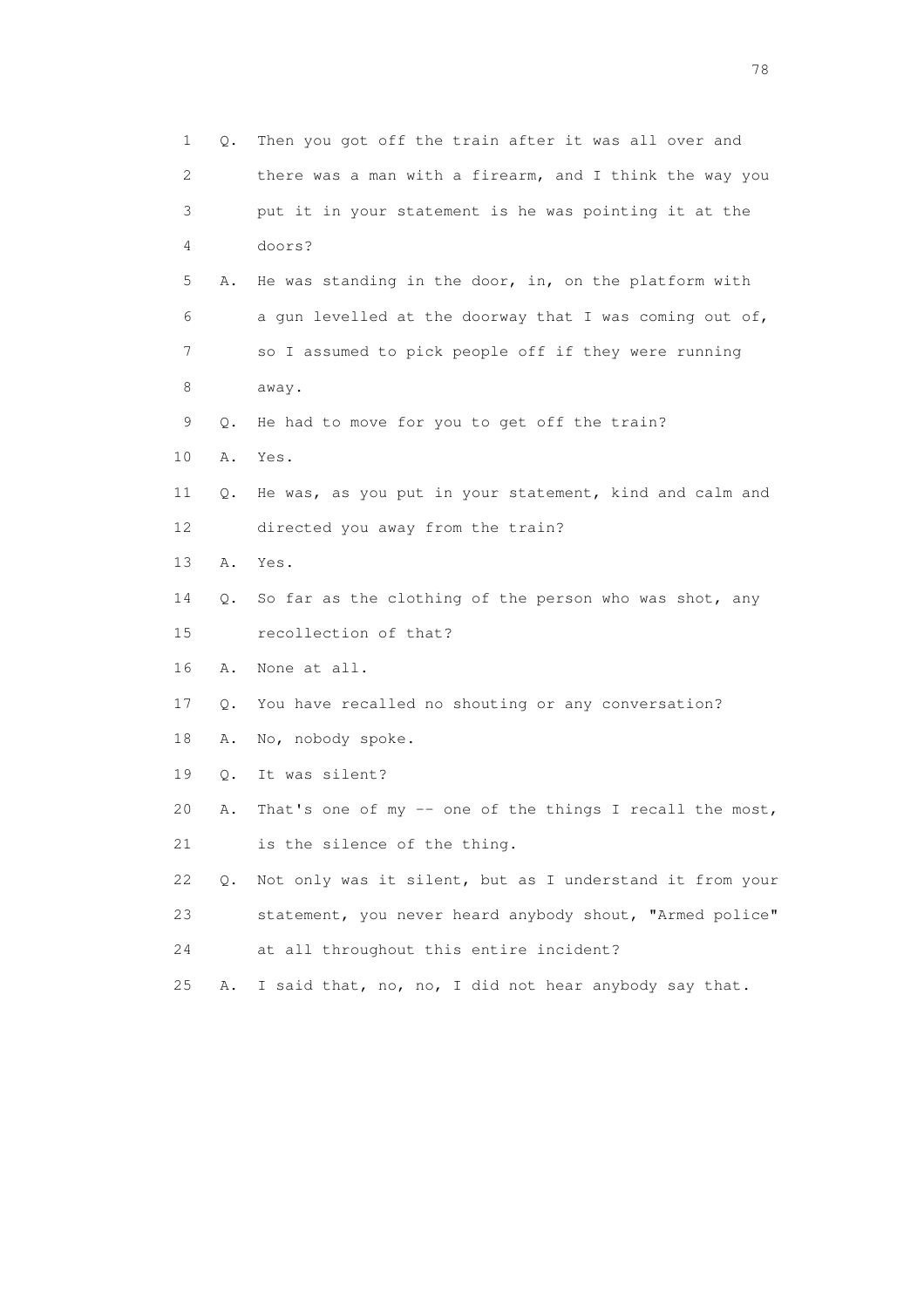- 1 Q. Before, after, during, at all?
- 2 A. Never.
- 3 MR STERN: All right. Thank you very much.
- 4 A. Thank you.
- 5 SIR MICHAEL WRIGHT: Ms Leek? Thank you. Mr King?
- 6 MR KING: No, thank you, sir.
- 7 SIR MICHAEL WRIGHT: Thank you. Mr Horwell?
- 8 MR HORWELL: No, sir.
- 9 SIR MICHAEL WRIGHT: Mr Hilliard?
- 10 Further questions from MR HILLIARD
- 11 MR HILLIARD: Just help with this, you explained how when 12 the men had come on the train, that some people left the 13 train after that, the people who left you said went by 14 the single door.
- 15 A. Yes.
- 16 Q. Can you help us: had they been sitting down and got up 17 to leave; had they been standing up and left; or have 18 you no idea?
- 19 A. I really couldn't tell, because I would have gone 20 looking up, looking to see where everybody else was 21 going and looking around.
- 22 Q. Just this. You were asked about a passage in your 23 statement just before you talked about the men entering 24 the door of the train, do you remember, in which you had 25 said this: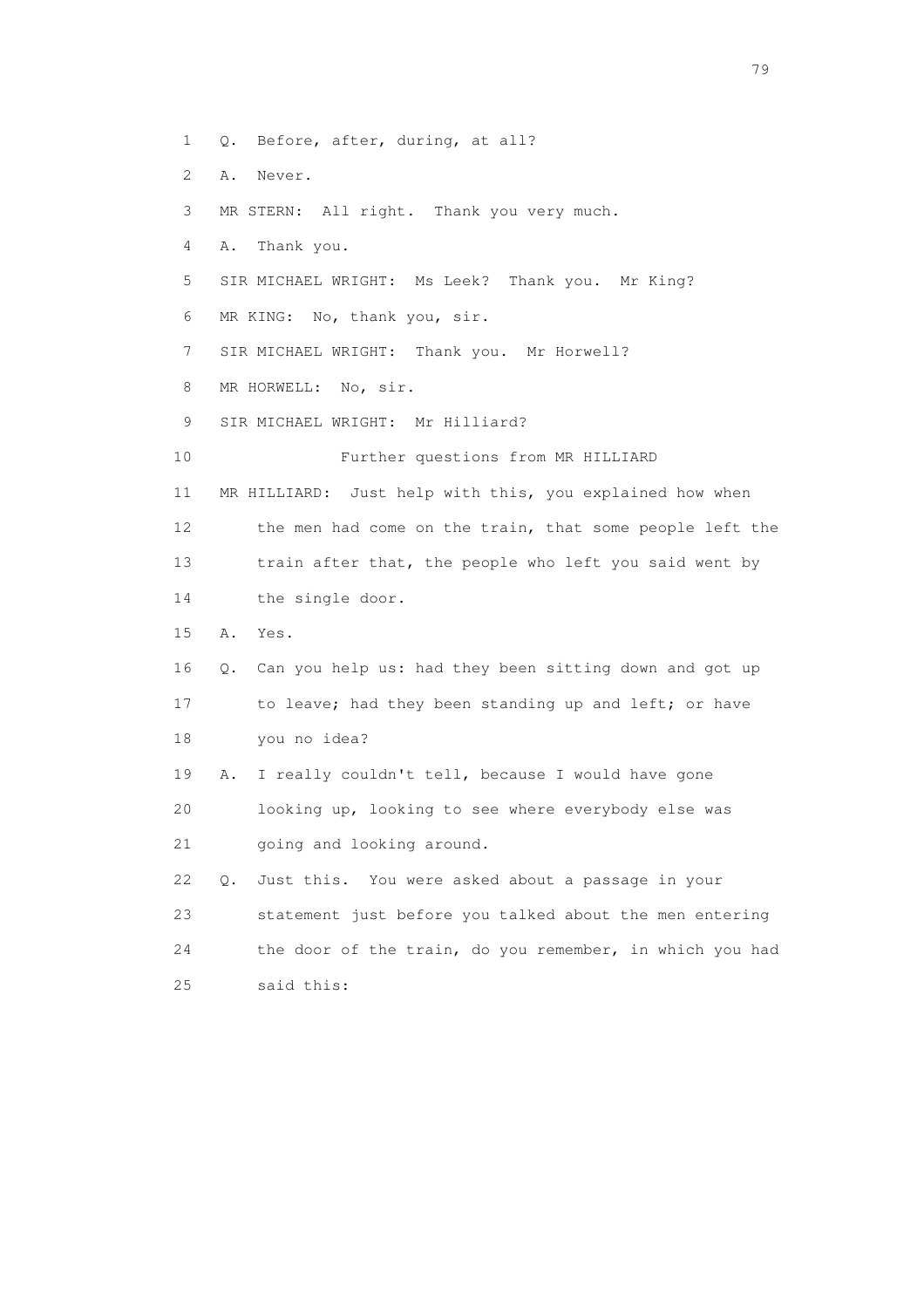1 "The next events I do not know I am recalling 2 totally accurately as everything happened very quickly 3 and simultaneously."

 4 You told us, I think, is this right, that you can't 5 be sure as to details, but chain of events I think you 6 said you are accurate about; what's the position? 7 A. I don't know, if you ask me a question about something 8 specific then I can give you my best recollection. 9 Q. No, you were just asked generally about this passage in 10 which you said before you described events: 11 "The next events I do not know I am recalling 12 totally accurately as everything happened very quickly 13 and simultaneously." 14 That's what's in your statement, and then you said

 15 in answer to a question that you couldn't remember all 16 the details but you thought you were right about the 17 sequence or the chain of events?

18 A. Yes, so --

 19 Q. That's what I am asking about. Do you think you are 20 right about the order in which events happened? 21 A. Yes, so I think there were -- but there would have been 22 seconds between them so there were men at the side, 23 people moving, and then I was -- my attention was drawn 24 to the shooting and at that level I would be certain. 25 MR HILLIARD: Thank you very much.

entration of the state of the state of the state of the state of the state of the state of the state of the state of the state of the state of the state of the state of the state of the state of the state of the state of t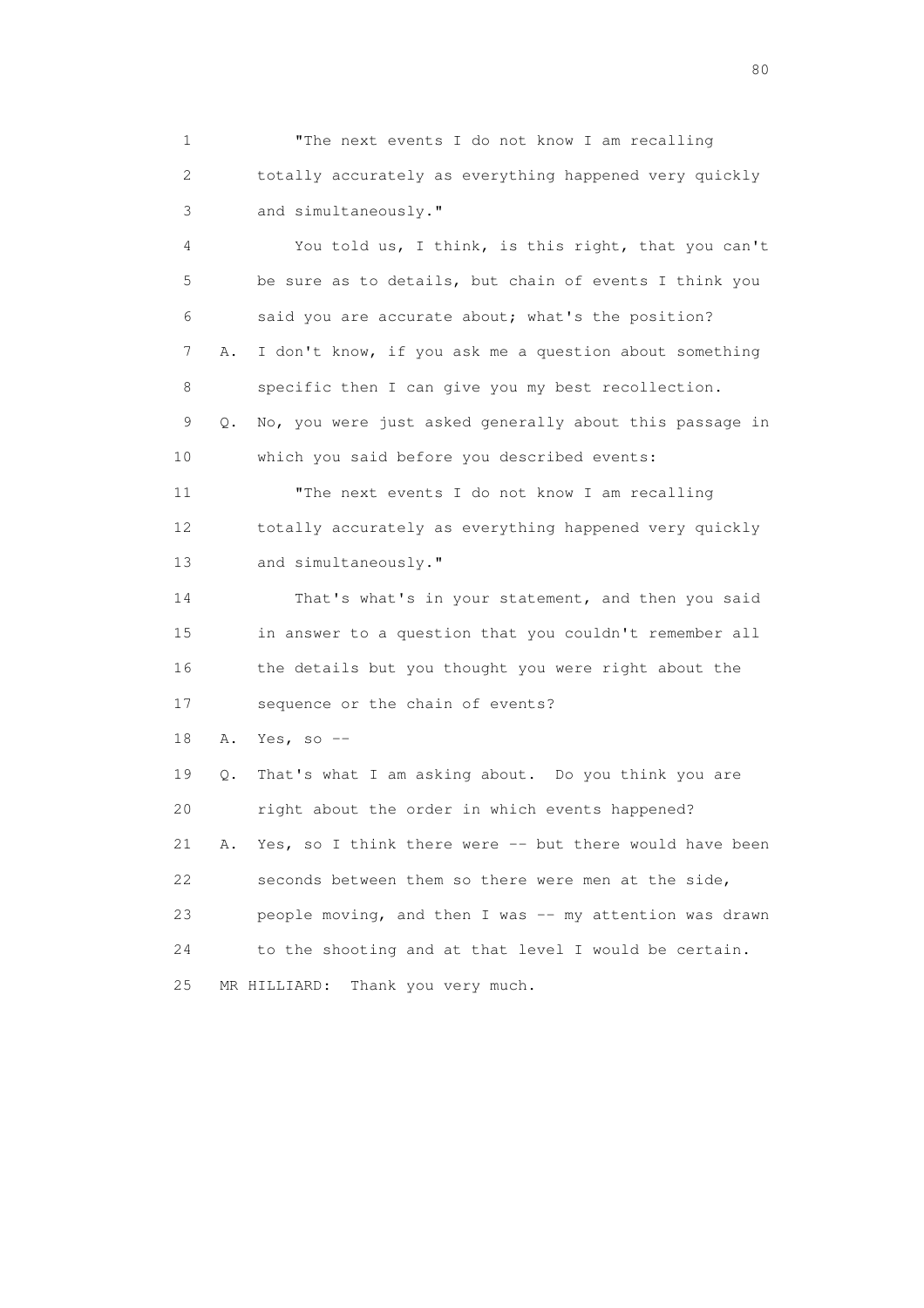1 SIR MICHAEL WRIGHT: Ms Wilson, thank you very much indeed, 2 that's all. As far as any of these witnesses are 3 concerned, anybody who has given evidence is free to 4 stay or go as they wish. Thank you very much indeed. 5 For the sake of our shorthand writer, ten past, ladies 6 and gentlemen. 7 (The witness withdrew) 8 (12.04 pm) 9 (A short break) 10 (12.15 pm) 11 (In the presence of the jury) 12 SIR MICHAEL WRIGHT: Yes, Mr Hough. 13 MR HOUGH: The next witness is Wesley Merrill. 14 MR WESLEY MERRILL (sworn) 15 SIR MICHAEL WRIGHT: Thank you, Mr Merrill, please sit down. 16 Questions from MR HOUGH 17 MR HOUGH: Again you may want to draw the microphone towards 18 you so that you can be heard a little better, and keep 19 your voice reasonably up. 20 A. Okay. 21 Q. I will be asking you questions first on behalf of the 22 Coroner, and then you will be asked questions by other 23 lawyers representing different interested persons. 24 Your name, I think, is Wesley Paul Merrill? 25 A. That's correct.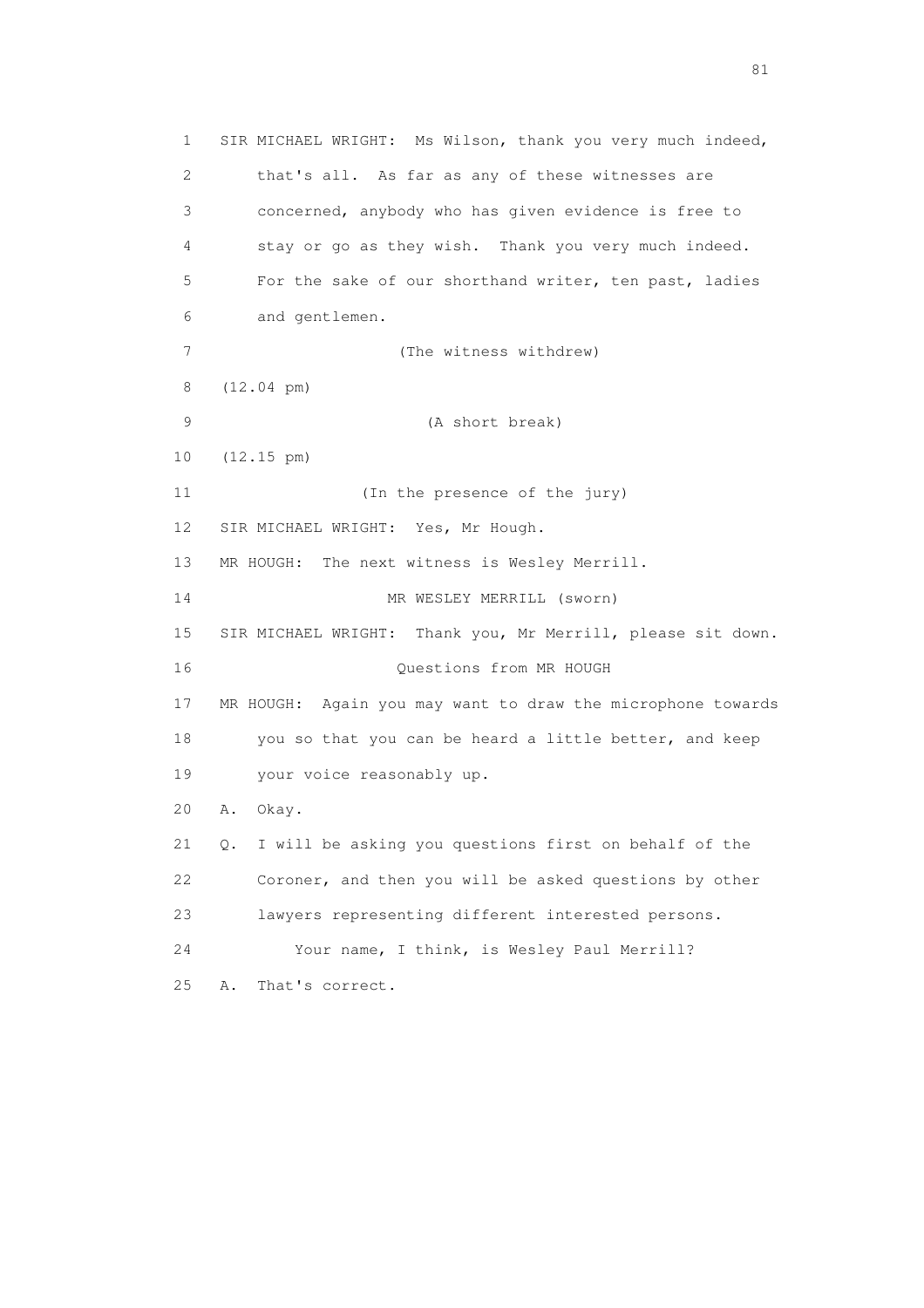1 Q. You were a witness to events in Stockwell station on 2 22 July 2005? 3 A. Yes. 4 Q. Did you make a statement about those events on 5 17 August, and the date of the statement is -- 6 A. No, I made a statement on the day. I was given a copy 7 of the statement, I made a taped statement, and I was 8 given this written copy then. 9 Q. I see. So your statement was made on the day? 10 A. On the day, yes. 11 SIR MICHAEL WRIGHT: On tape. 12 A. Yes, on tape, to two detectives. 13 MR HOUGH: That was subsequently transcribed, was it? 14 A. Yes, that's right. 15 Q. Have you seen the transcribed version? Do you have it 16 there? 17 A. I have this, yes. 18 Q. Again, if you want to have a look at that at any stage, 19 there is no difficulty about you doing so. 20 On that day, is this right, you had boarded the 21 Northern Line -- 22 SIR MICHAEL WRIGHT: Forgive me, Mr Hough, let me follow 23 that up a bit more: was the statement made at the 24 request of the police or did you do it off your own 25 back?

experience of the state of the state of the state of the state of the state of the state of the state of the s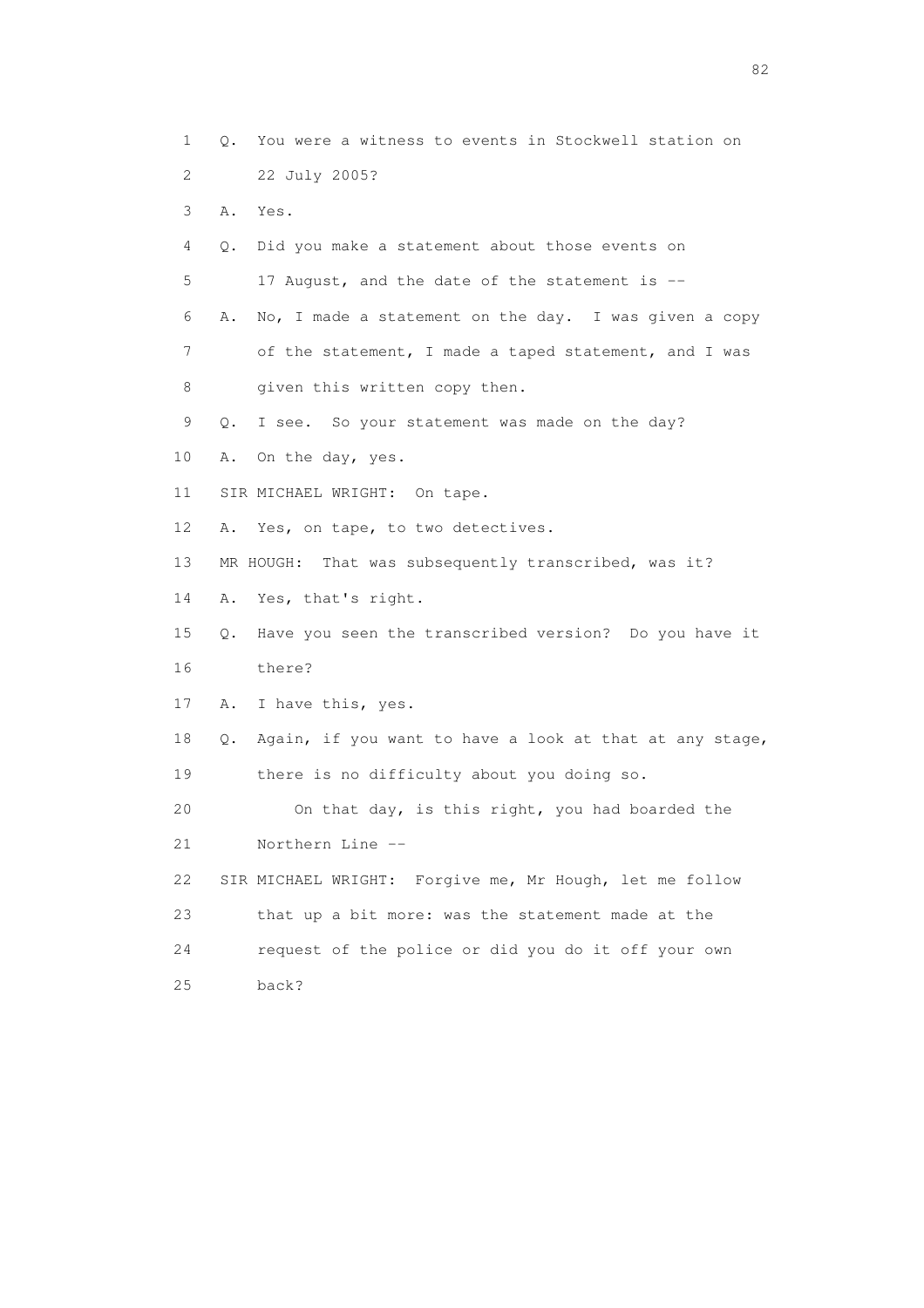1 A. At the request of the police. After the incident I went 2 to  $-$  3 SIR MICHAEL WRIGHT: Who provided the tape recorder? 4 A. It was the police. They brought everything. 5 MR HOUGH: Sir, I was going to deal with that at the end. 6 SIR MICHAEL WRIGHT: I just wanted to know how they did it, 7 that's all. 8 Did the interview which produced your statement, it 9 followed a question and answer format, did it? 10 A. Yes, sir. 11 SIR MICHAEL WRIGHT: I see, thank you. 12 MR HOUGH: On that day, 22 July, had you boarded 13 a northbound Northern Line train at Clapham North 14 station? 15 A. Yes, I did. 16 Q. Had you entered the train on a carriage towards the 17 front of the train? 18 A. Yes, I walked up the platform, and as the train was 19 pulling in, I walked up a few carriages, yes, and then 20 entered towards the front. 21 Q. Did you walk along the carriage and sit down in some 22 folding seats facing a set of double doors? 23 A. Yes, I did. 24 Q. To help us, can we have on screen a plan that you drew, 25 it's documents page 928. Is that your signature towards

experience and the contract of the contract of the contract of the contract of the contract of the contract of the contract of the contract of the contract of the contract of the contract of the contract of the contract of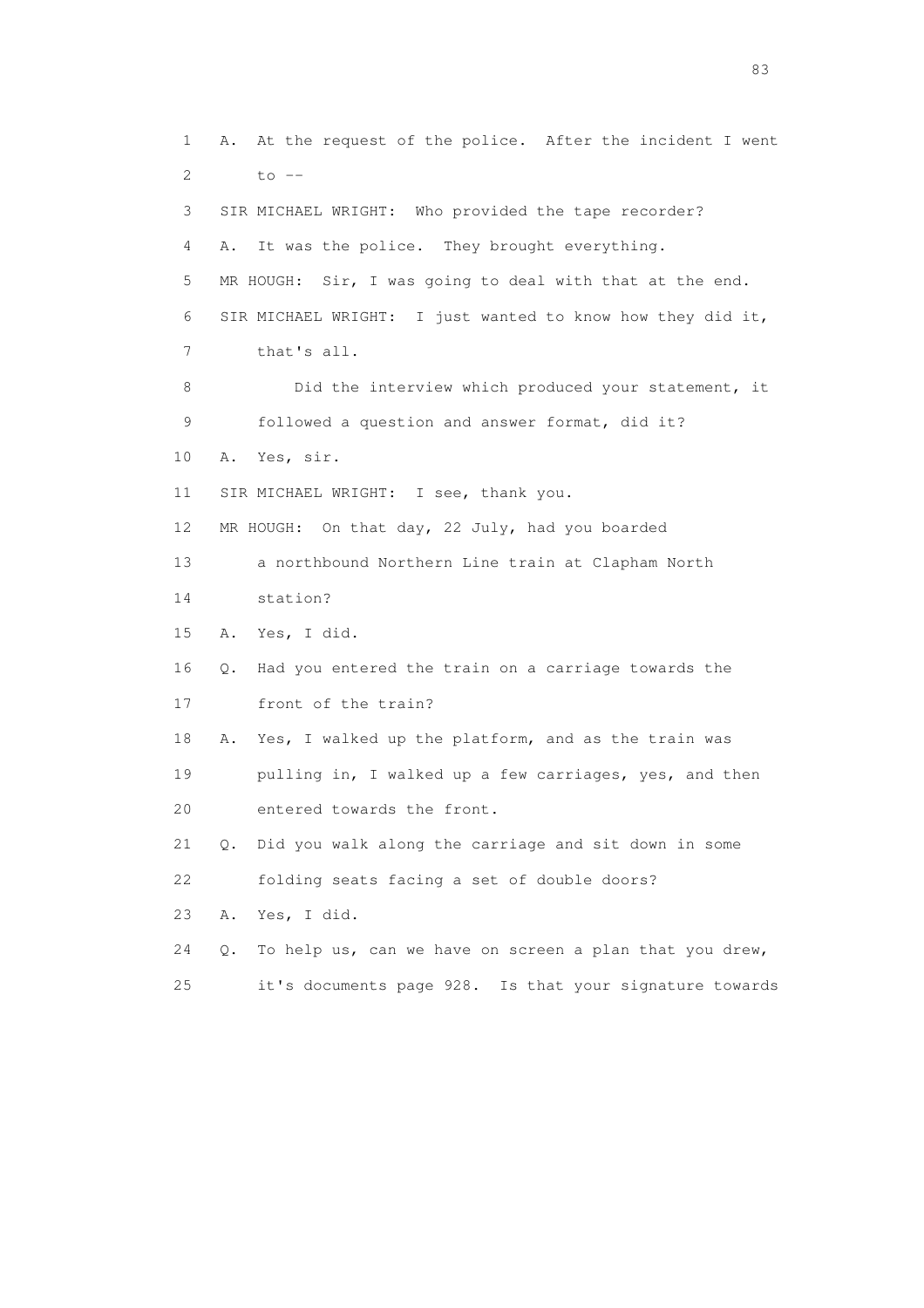- 1 the bottom?
- 2 A. Yes, that is.
- 3 Q. Is this a plan you drew when you were helping the
- 4 police?
- 5 A. Yes.
- 6 Q. Can we see on the bottom right an indication of you
- 7 entering a single door; yes?
- 8 A. Yeah.
- 9 Q. Turning to your right, walking down, and sitting on
- 10 a folding seat facing a double door?
- 11 A. Yes.
- 12 Q. Then, having looked at that, can we see tab 35 of the 13 jury bundle. Do you see your name, Wesley Merrill, at
- 14 the top in the middle?
- 15 A. Yes, I do.
- 16 Q. There is a bracket there to indicate the two folding
- 17 seats?
- 18 A. I would have been sat on the one closest to the door.
- 19 Q. Thank you. We can position you in the one on the right 20 as we are looking?
- 21 A. Mm.
- 22 Q. You had entered from one of the single doors towards the 23 right of our page?
- 24 A. Yes.
- 25 Q. After you had sat down on the folding seat, what did you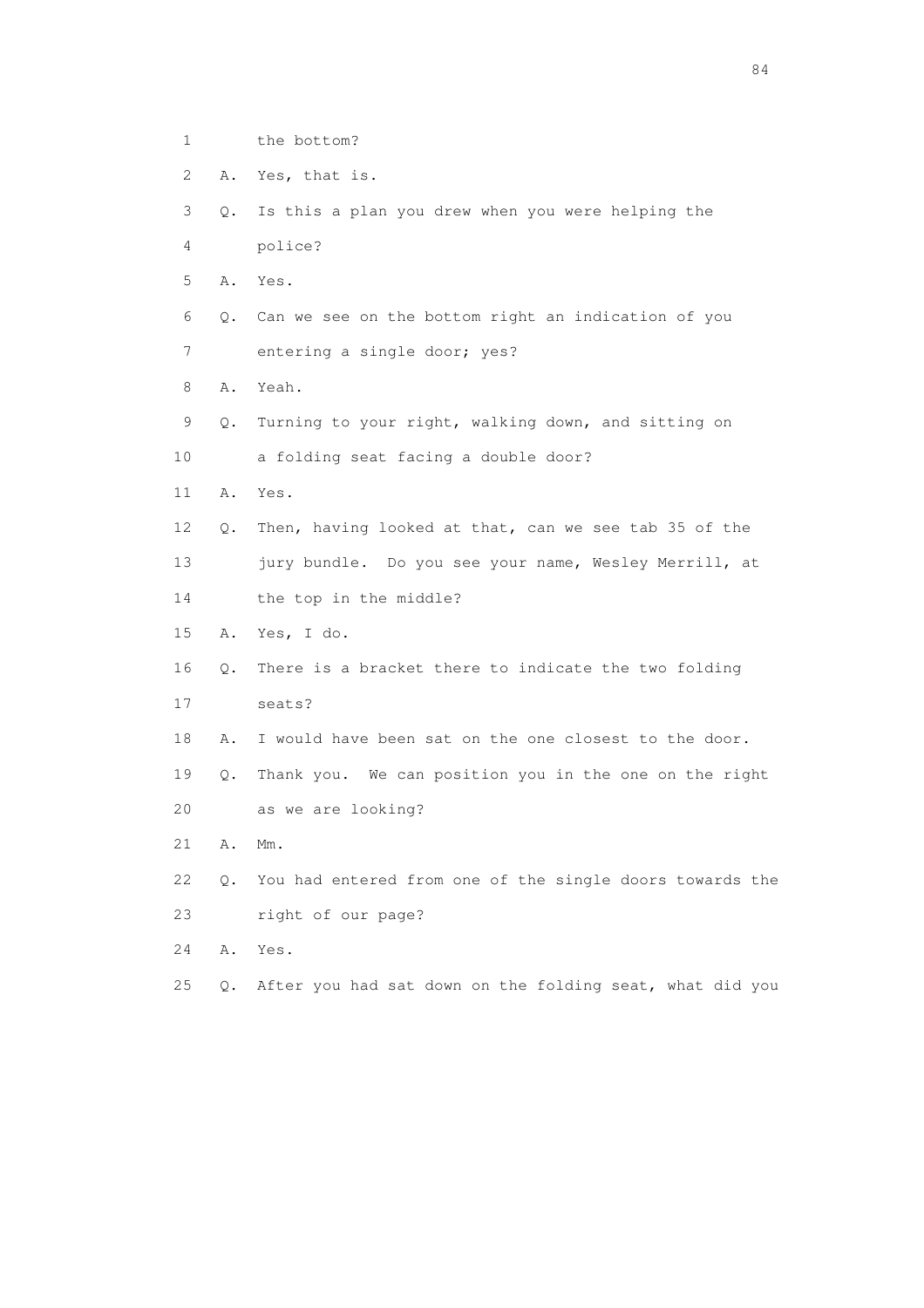1 do to pass your journey?

| 2  | Α. | I picked up a paper that was on the side, beside me     |
|----|----|---------------------------------------------------------|
| 3  |    | immediately. I started to read that but it had          |
| 4  |    | something about the bombings or attempted bombings from |
| 5  |    | the previous day, so I just put it back down and then   |
| 6  |    | I got a book from my bag and started to read that.      |
| 7  | Q. | The train in due course sets off and travels north to   |
| 8  |    | Stockwell station, and the double doors opposite you    |
| 9  |    | would have opened?                                      |
| 10 | Α. | Yeah.                                                   |
| 11 | Q. | Was the train held at the platform?                     |
| 12 | Α. | For, yeah, a long time, longer than usual.              |
| 13 | О. | Any idea precisely how long?                            |
| 14 | Α. | I have no idea.                                         |
| 15 | Q. | Were you continuing to read your book when events began |
| 16 |    | to unfold?                                              |
| 17 | Α. | Yes, I was.                                             |
| 18 | Q. | How was your attention first drawn to those events?     |
| 19 | Α. | By the sound of heavy footsteps, people running outside |
| 20 |    | of the train, towards that.                             |
| 21 | Q. | This is the second page of your statement, if it helps  |
| 22 |    | you, about a third of the way down. You say you heard   |
| 23 |    | running like people rushing for the train; yes?         |
| 24 | Α. | Second page. (Pause)                                    |
| 25 |    | Yeah, okay.                                             |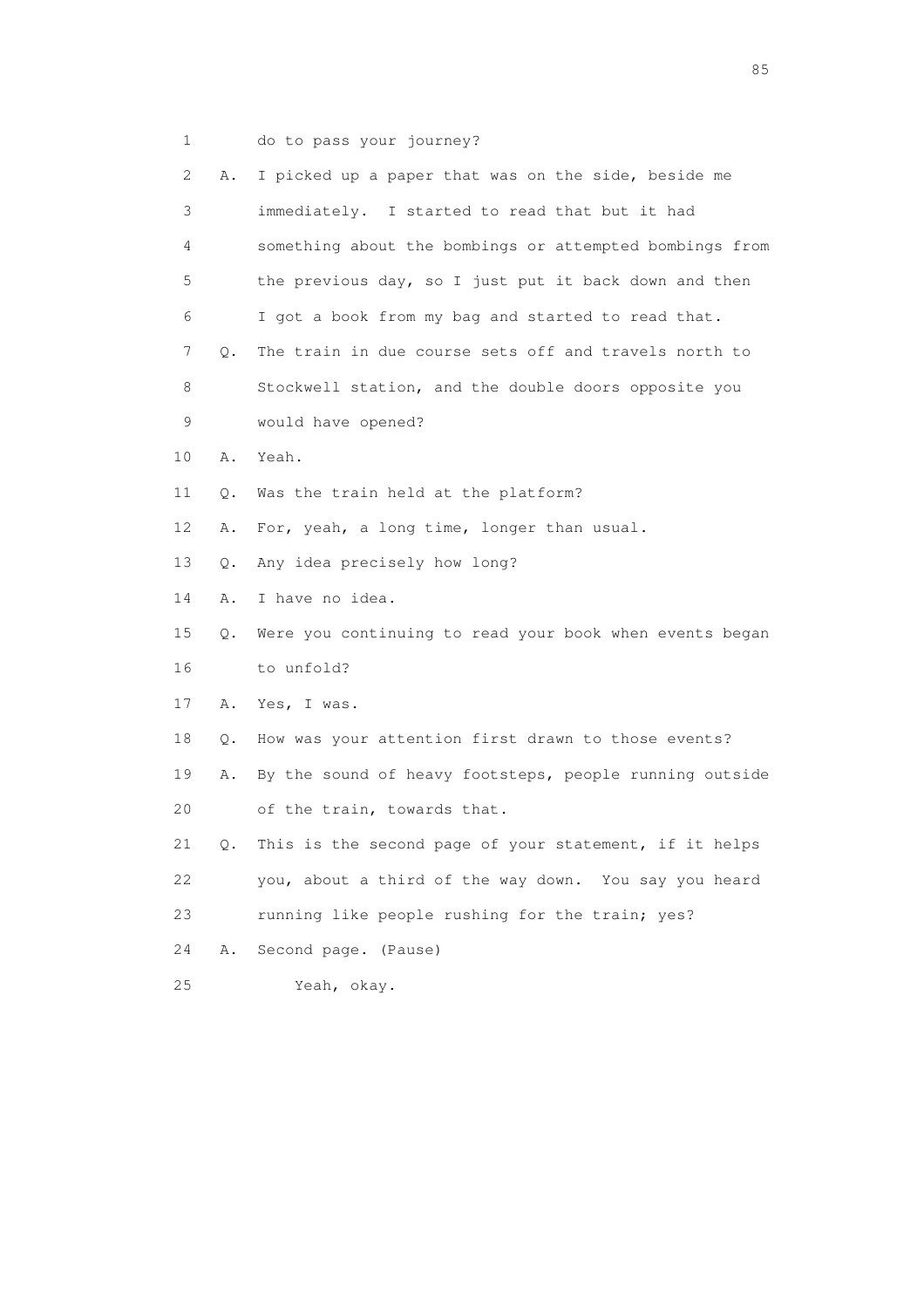- 1 Q. Did you then look up?
- 2 A. Yeah.
- 3 Q. What did you see?
- 4 A. Yeah, I saw a man who, yeah, I assumed was a police 5 officer who was pointing at somebody who was to the left 6 of me. Yeah, and he started, yeah, saying, shouting in 7 a very loud voice, "This is the man" or, "That's the
- 8 guy". He was identifying somebody.
- 9 Q. Taking that in stages, you looked up, and you say you
- 10 saw somebody. Where was that person?
- 11 A. He was to my left in front of me in the --
- 12 Q. Perhaps we can have the plan on screen again, just to
- 13 help you.
- 14 A. So in the standing area of the doors.
- 15 Q. Closer to where we see Mr Preston or closer to where we 16 see Ms Wilson?
- 17 A. Towards Ms Wilson.
- 18 Q. So near the double doors?
- 19 A. Yes.
- 20 Q. You say you assumed he was a police officer?
- 21 A. Mm.
- 22 Q. What led you to that assumption?
- 23 A. T-shirt tucked into jeans, heavy boots on, short
- 24 haircut, well-built guy. He looked like an undercover
- 25 police officer.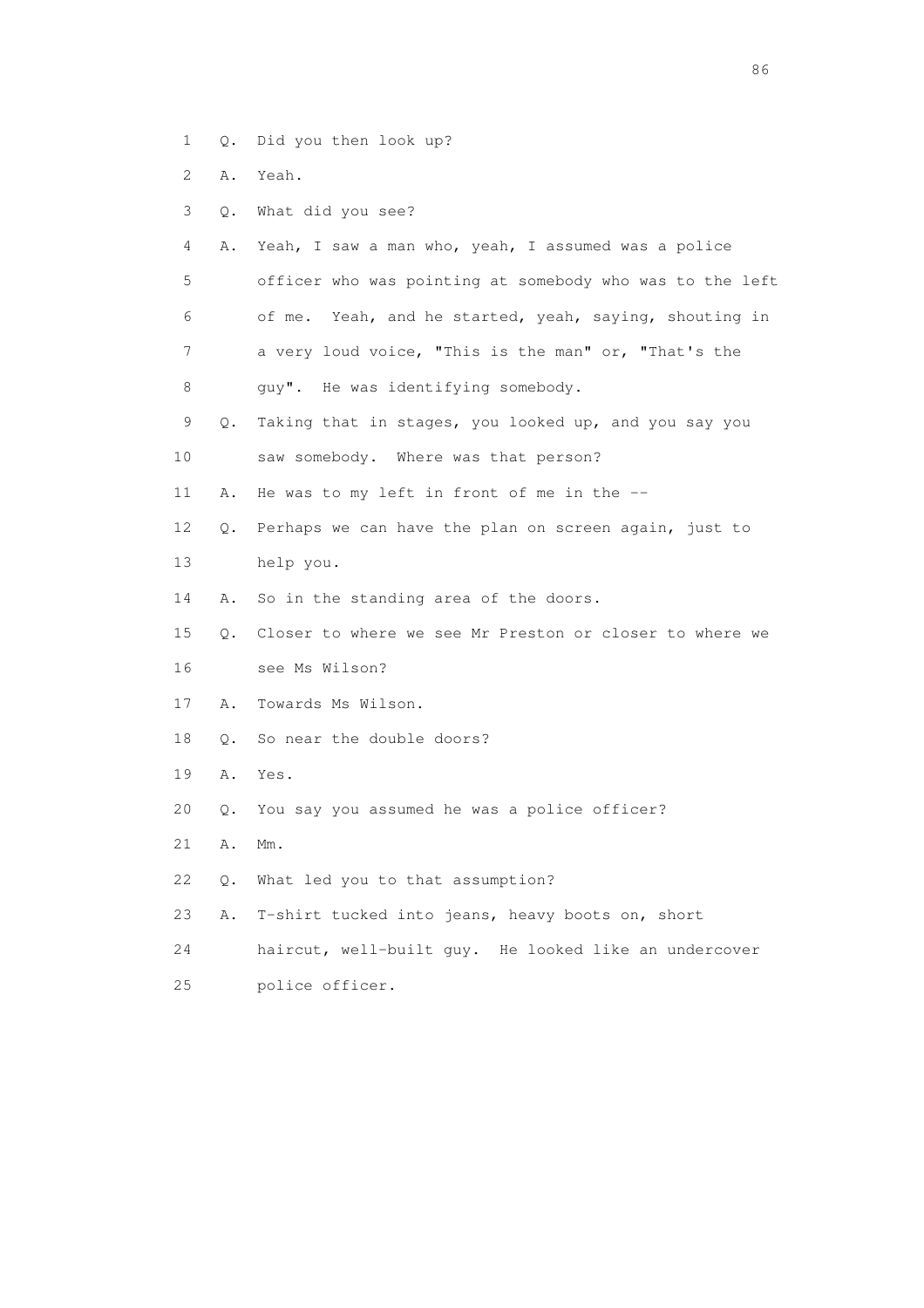| 1           | I think the Metropolitan Police will learn something<br>0. |
|-------------|------------------------------------------------------------|
| 2           | about covert surveillance. Anything else you noticed       |
| 3           | about him?                                                 |
| 4<br>Α.     | Not anything more than that, really.                       |
| 5<br>Q.     | You say that he was indicating to somebody, how was he     |
| 6           | indicating?                                                |
| 7<br>Α.     | Vocally and also pointing, you know, with his arm          |
| 8           | outstretched.                                              |
| 9<br>Q.     | You say that he said something like, "That's the man" or   |
| 10          | "That's the guy"?                                          |
| 11<br>Α.    | Yeah.                                                      |
| 12<br>О.    | What tone of voice did he say it in?                       |
| 13<br>Α.    | As loud, authoritative, it wasn't panic.                   |
| 14<br>Q.    | Did you get a good look at his face or his clothing        |
| 15          | beyond what you have told us?                              |
| 16<br>Α.    | No.                                                        |
| 17<br>Q.    | Did you follow the direction of his indication to the      |
| 18          | seat which was to your left, the person he was pointing?   |
| 19<br>Α.    | Not -- I can't remember.                                   |
| 20<br>Q.    | Were you able to see anything about the person he was      |
| 21          | pointing out?                                              |
| 22<br>Α.    | Not at the time, no.                                       |
| 23<br>$Q$ . | Did you later see anything about the man which allows      |
| 24          | you to give a description of him?                          |
| 25<br>Α.    | Only after the incident had happened.                      |

experience of the state of the state of the state of the state of the state of the state of the state of the state of the state of the state of the state of the state of the state of the state of the state of the state of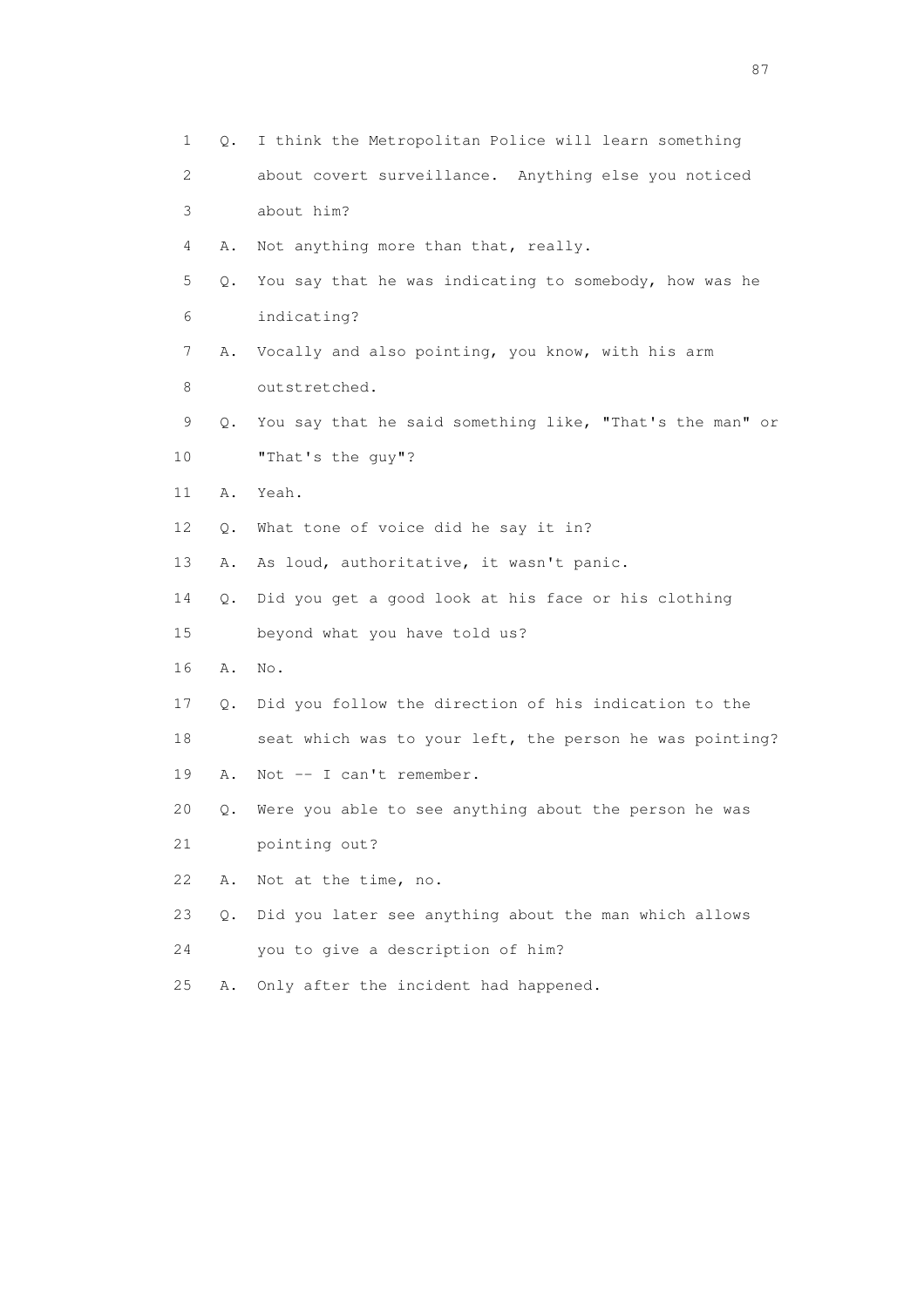1 Q. I see. In your statement, you say this:

 2 "The man that the police officer was pointing at was 3 sitting on a seat which faces into the carriage and 4 which has a glass panel beside him that runs beside the 5 door. This man was wearing a blue denim jacket, a black 6 T-shirt and jeans, I did not see his foot wear. He had 7 tightly curly black hair." 8 Pausing there, were those all details that you saw 9 afterwards? 10 A. I had seen afterwards, yes. 11 Q. You also say that: 12 "He was carrying a very small rucksack" -- 13 A. That I also saw, yeah. 14 Q. You saw that afterwards. 15 A. Yeah, on the floor. 16 Q. You said, you say in your statement you noticed this bag 17 fall to the floor at one point? 18 A. I can't remember that. 19 Q. You can't remember that now, okay. 20 A. If I said that at the time, then... 21 SIR MICHAEL WRIGHT: Sorry? 22 A. If I said that at the time, that's what I must have 23 seen. There has been a lot in the TV and press about 24 what happened, so ... 25 MR HOUGH: Where did you next direct your attention?

en de la construction de la construction de la construction de la construction de la construction de la constr<br>1880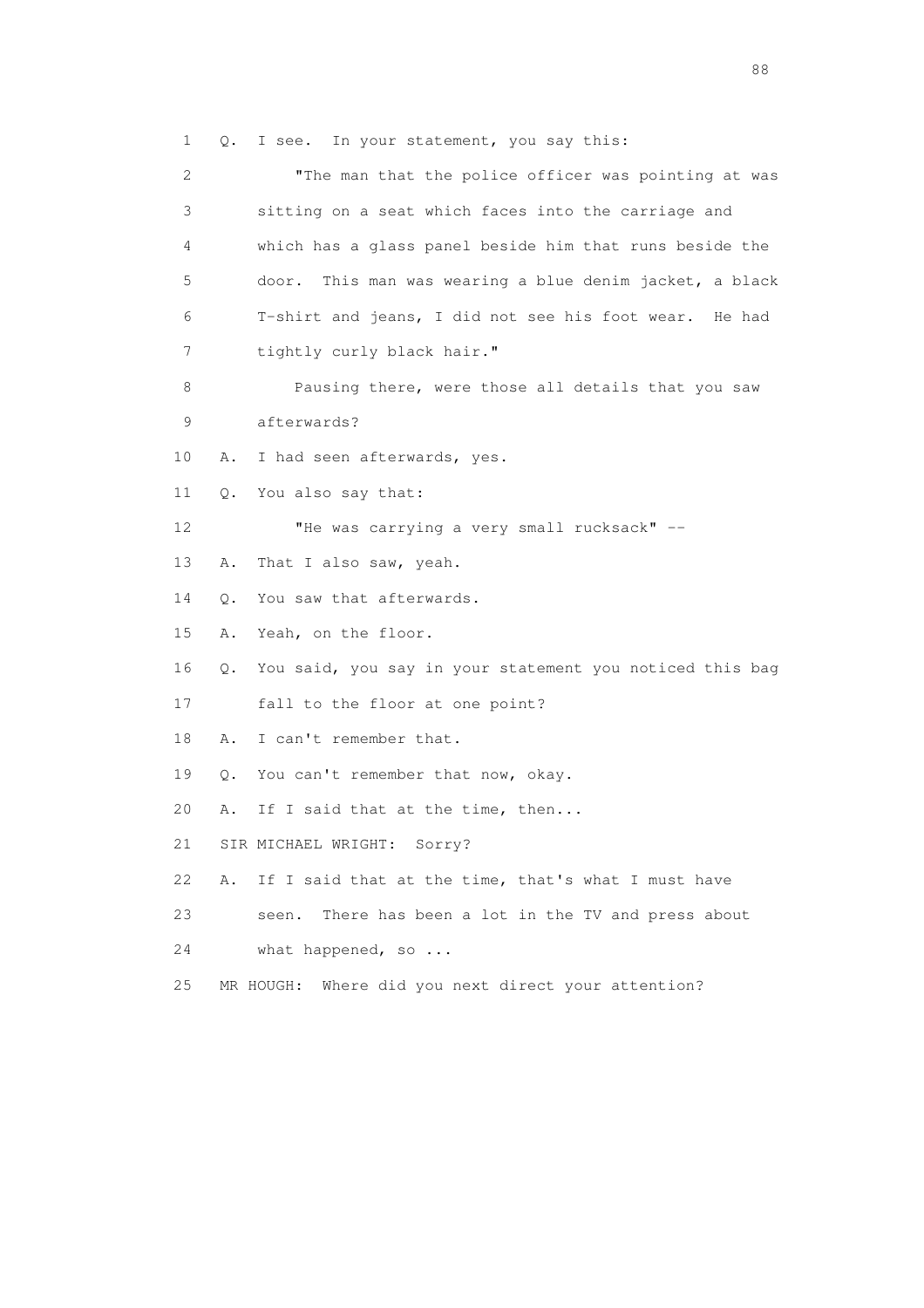- 1 A. There were people running into the carriage, more 2 officers, so -- 3 Q. So first of all, where did you see them when you first 4 saw them? 5 A. I would have been sitting down still. 6 Q. Where were they? 7 A. Coming through the double doors that were open opposite 8 me. 9 Q. How many of them were there? 10 A. Two or three initially that I would have seen. There 11 was one man with the rifle which he had up to his 12 shoulder. From what I remember, I remember the guy who 13 pointed out, who was doing the pointing, you know, 14 "That's the man", "That's the guy", he and then another 15 guy moved over and held Mr de Menezes down. 16 Q. Let us take that in stages. You have seen a number of 17 people moving into the carriage, at least two; that's at 18 least two in addition to the man you have seen doing the 19 pointing? 20 A. Yes. 21 Q. People who were entering the carriage, what are they 22 carrying? 23 A. I saw -- the people who pinned him down weren't carrying 24 anything. I saw one guy carrying a rifle, short rifle,
- 25 and I saw another guy with a handgun who came in round

en andere en de la seule de la constantin de la constantin de la constantin de la constantin de la constantin<br>189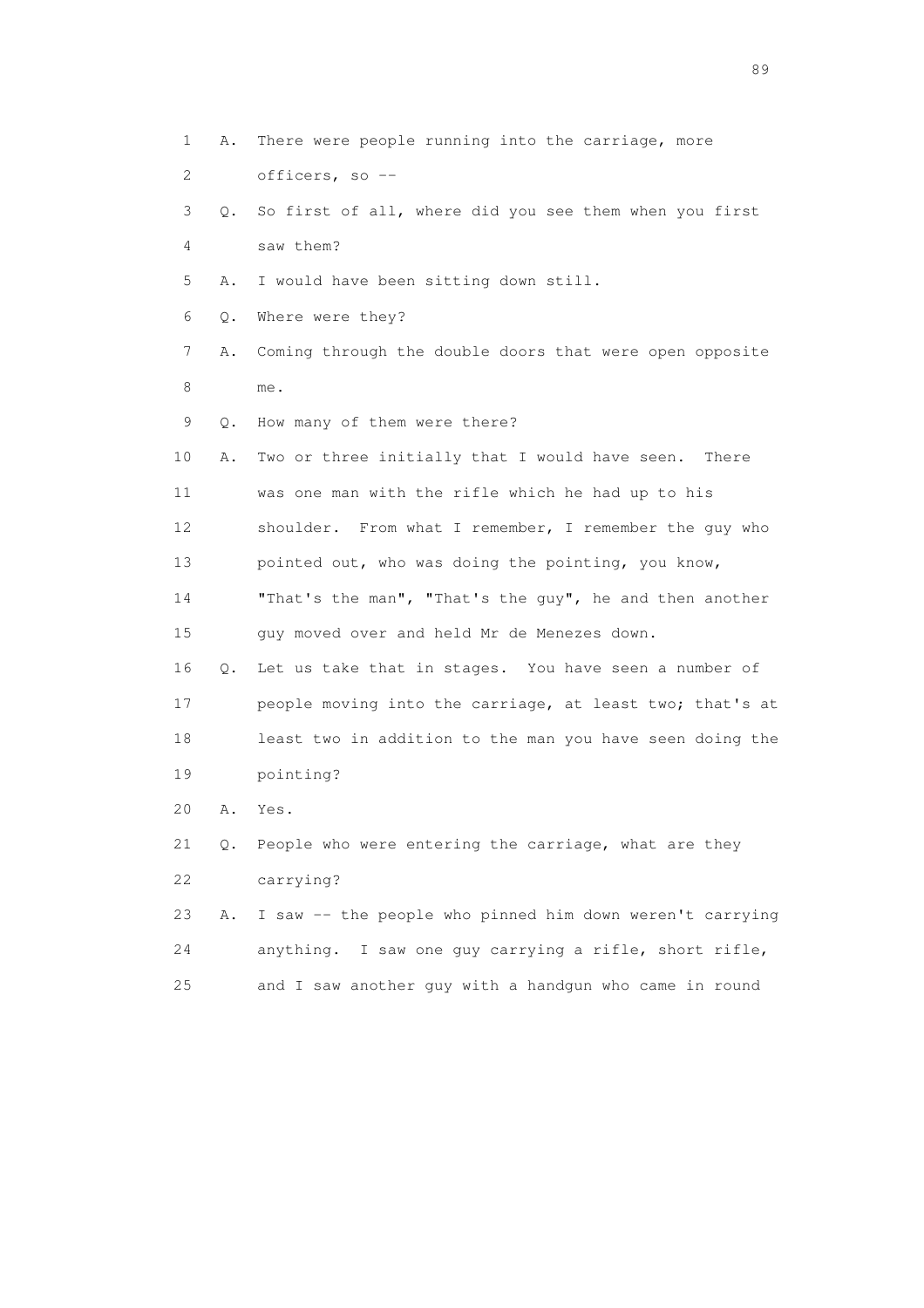1 behind him.

| 2  | Q. | Now, you say then you saw the man who had done the       |
|----|----|----------------------------------------------------------|
| 3  |    | pointing and one of the people who had entered do        |
| 4  |    | something?                                               |
| 5  | Α. | Yeah, they moved towards him and held him down, pushed   |
| 6  |    | him over the seats. It looked like -- so they were       |
| 7  |    | totally restrained, his arms.                            |
| 8  | Q. | Could you see where the two of them went in terms of, at |
| 9  |    | his body, how the, first of all the man who had done the |
| 10 |    | pointing moved?                                          |
| 11 | Α. | I can't remember that.                                   |
| 12 | Q. | The man who also moved towards Mr de Menezes, as well as |
| 13 |    | the man who had done the pointing, was he carrying       |
| 14 |    | anything?                                                |
| 15 | Α. | Not that I could see or that I remember.                 |
| 16 | Q. | When you saw this happen, what did you think was going   |
| 17 |    | on?                                                      |
| 18 | Α. | I knew what was going on was serious. I did not have     |
| 19 |    | time to think about actually what was going on, just     |
| 20 |    | I am not sure how to describe it. It was obviously       |
| 21 |    | something, yeah, very serious about to happen.<br>Yeah,  |
| 22 |    | I felt the situation was -- obviously you are on a tube  |
| 23 |    | train, what happened the day before, I assumed it was    |
| 24 |    | police so I didn't feel threatened by the people         |
| 25 |    | entering the tube train.                                 |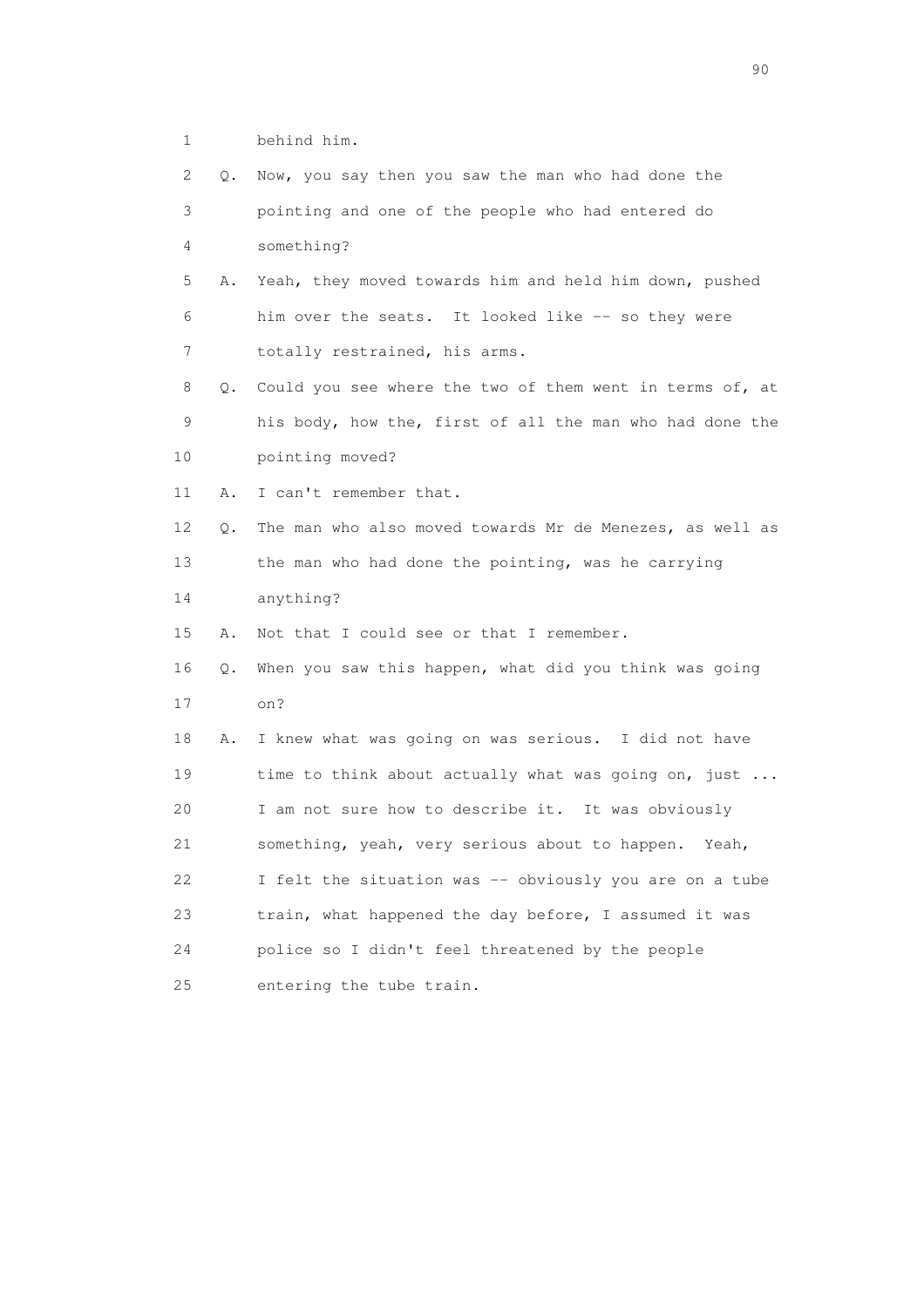| 1              | Q. | Do you recall if any of them were wearing anything which |
|----------------|----|----------------------------------------------------------|
| 2              |    | marked them out as police or is that an inference you    |
| 3              |    | drew from how they were dressed and the fact that they   |
| 4              |    | were carrying guns?                                      |
| 5              | Α. | I do remember seeing people wearing hats, the small      |
| 6              |    | cloth-type ones with the small peak and they had         |
| $\overline{7}$ |    | "Police" written on the side.                            |
| 8              |    | SIR MICHAEL WRIGHT: Was that any of the ones who came    |
| 9              |    | through, who you are describing at the moment, or $-$    |
| 10             | Α. | I remember the guy with the rifle with a hat on, and     |
| 11             |    | there was another person who later told me to stand      |
| 12             |    | still on the train and he was wearing one as well.       |
| 13             |    | When these two officers moved towards<br>MR HOUGH:       |
| 14             |    | Mr de Menezes, how did you react, what did you do        |
| 15             |    | physically?                                              |
| 16             | Α. | I was sitting down, I closed my book and I think I stood |
| 17             |    | up directly and the seat folded up underneath me so      |
| 18             |    | I was standing exactly where I had been sitting.         |
| 19             | Q. | Did that give you a better view of Mr de Menezes and     |
| 20             |    | what was happening?                                      |
| 21             | Α. | Yeah, it would have given me a better view. At the same  |
| 22             |    | time there was -- that was happening to my left and      |
| 23             |    | people were coming in through the right, so my head was  |
| 24             |    | turning, you know, through 90 degrees, so my view was    |
| 25             |    | constantly changing.                                     |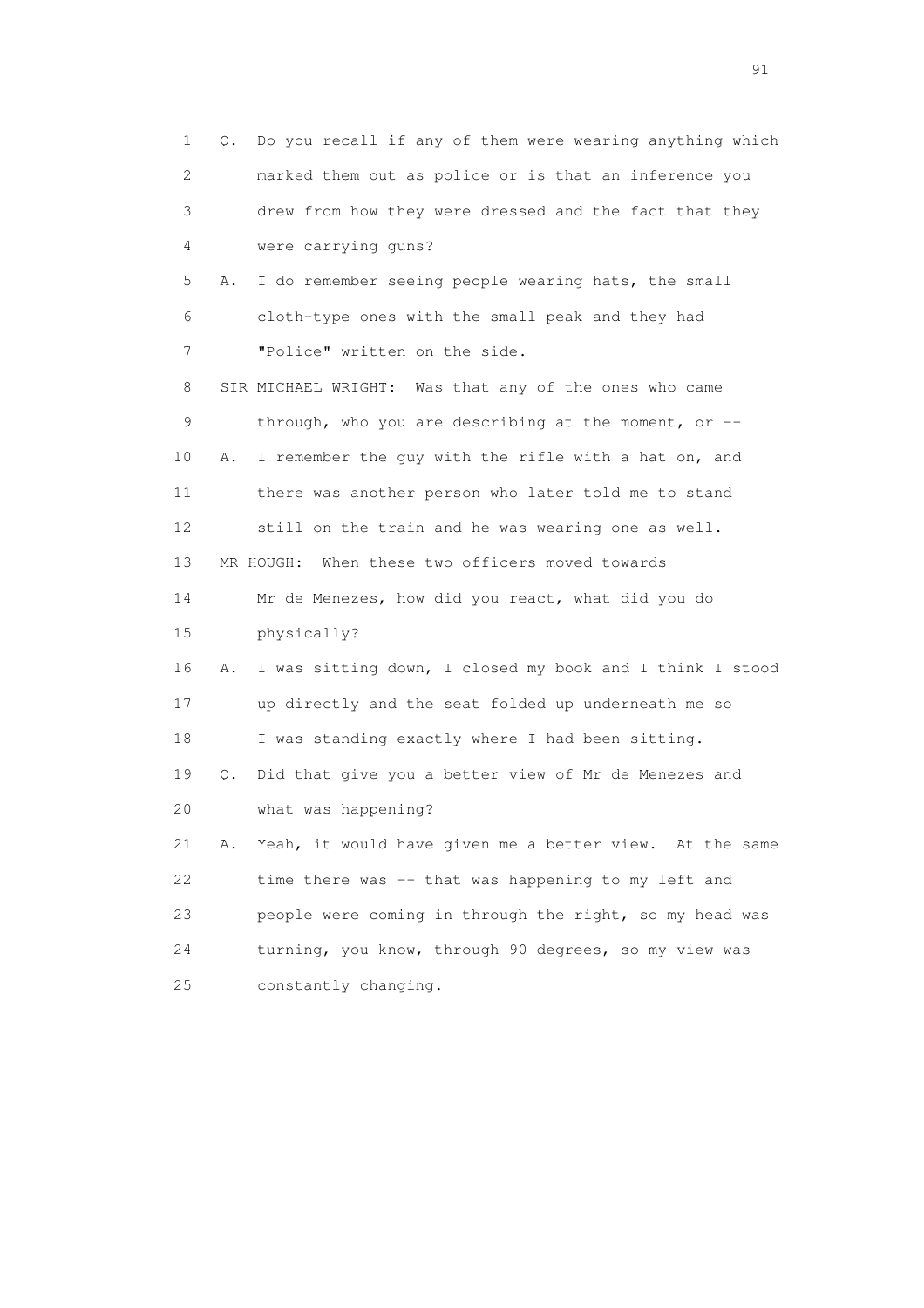| 1  | Q. | Was anybody standing and obstructing your view to the    |
|----|----|----------------------------------------------------------|
| 2  |    | left?                                                    |
| 3  | Α. | I can't remember, I was focused on the -- once I saw the |
| 4  |    | rifle, more focused on that than other things around     |
| 5  |    | that person.                                             |
| 6  | Q. | Did your focus on that keep your eyes pointed away from  |
| 7  |    | what was going on with Mr de Menezes?                    |
| 8  | Α. | Yes.                                                     |
| 9  | Q. | What did you hear or see next?                           |
| 10 | Α. | I saw another man go behind the guy with the rifle, he   |
| 11 |    | had a pistol in his hand, and he raised it and then      |
| 12 |    | started shooting.                                        |
| 13 | Q. | Now, this man who had gone behind, was this one of the   |
| 14 |    | men who initially moved to pin Mr de Menezes down?       |
| 15 | Α. | No.                                                      |
| 16 | Q. | You say that he began shooting, was anybody else         |
| 17 |    | shooting at this point?                                  |
| 18 | Α. | I didn't see anybody else shooting.                      |
| 19 | Q. | How many times did he fire?                              |
| 20 | Α. | I don't know, I heard five, maybe six shots.             |
| 21 |    | Q. You said in your statement four or five times --      |
| 22 | Α. | Yes, five.                                               |
| 23 | О. | Again, it's not a memory test, but --                    |
| 24 | Α. | Yes.                                                     |
| 25 | Q. | During the course of this incident, from the time that   |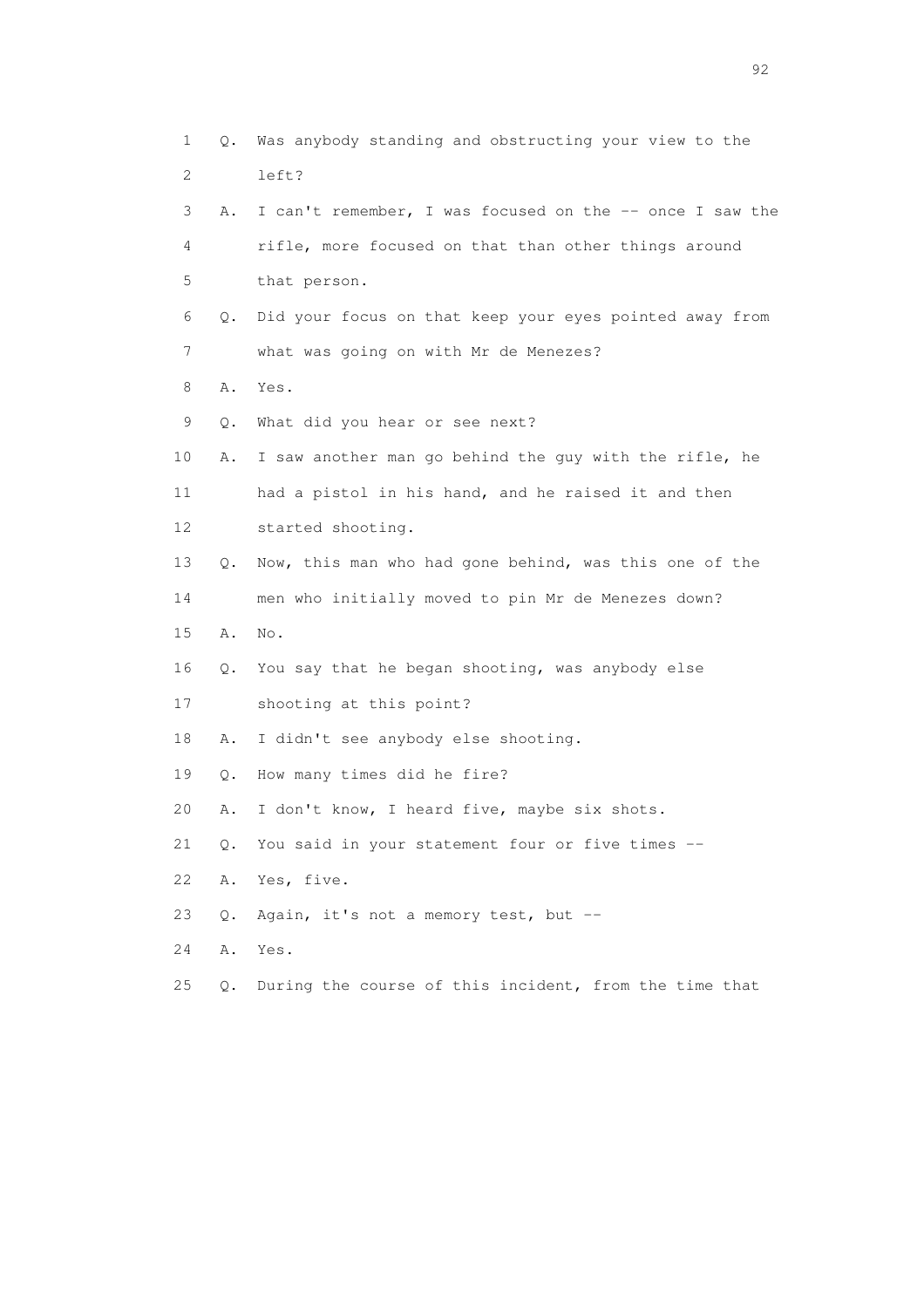| 1  |           | you first saw the man doing the pointing, through to the |
|----|-----------|----------------------------------------------------------|
| 2  |           | shots being fired, did you see Mr de Menezes move        |
| 3  |           | forward at all?                                          |
| 4  | Α.        | Not that I can remember.                                 |
| 5  | Q.        | Do you think you were positioned in a position where you |
| 6  |           | would have seen him if he had moved forward?             |
| 7  | Α.        | I could have seen him move forward if I had been looking |
| 8  |           | at the right place but I don't remember.                 |
| 9  | Q.        | As you say, your head was pivoting so you might not have |
| 10 |           | been looking towards him at any particular time?         |
| 11 | Α.        | I might not have, and as everything was happening very   |
| 12 |           | quickly, it wouldn't take more than a blink to miss,     |
| 13 |           | something like that.                                     |
| 14 | О.        | Do you remember hearing Mr de Menezes say anything?      |
| 15 | Α.        | No.                                                      |
| 16 | Q.        | Did you hear the officers say anything to him?           |
| 17 | Α.        | I didn't.                                                |
| 18 | $\circ$ . | On that last point, you say in your statement:           |
| 19 |           | "I cannot recall whether these officers said             |
| 20 |           | anything to the man."                                    |
| 21 |           | Thinking back, do you think they did or didn't or        |
| 22 |           | just you have no recollection at all?                    |
| 23 | Α.        | I have no recollection.                                  |
| 24 | Q.        | At this stage, the shooting has taken place, you are     |
| 25 |           | standing up, what do you see next?                       |

experience of the contract of the contract of the contract of the contract of the contract of the contract of the contract of the contract of the contract of the contract of the contract of the contract of the contract of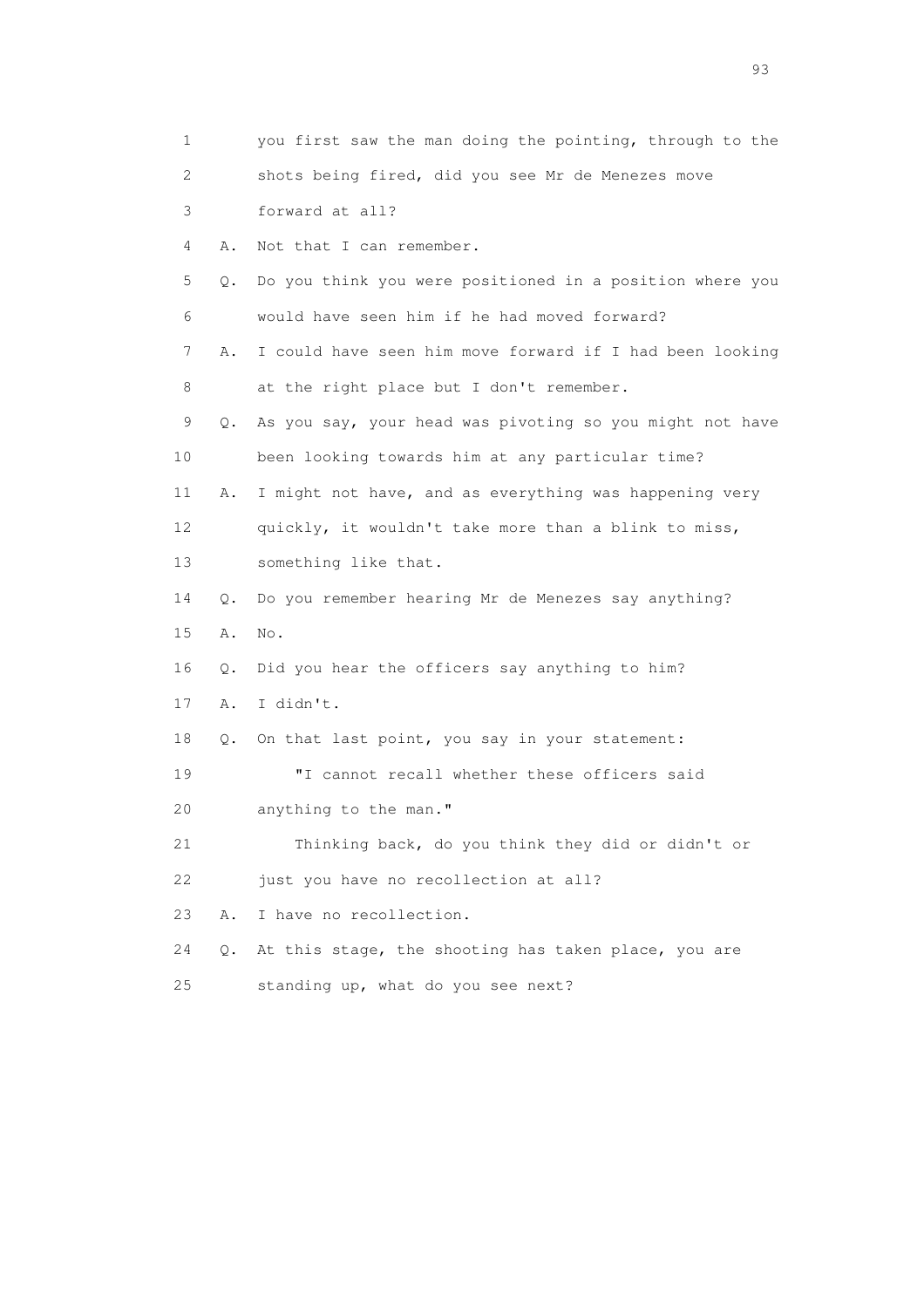1 A. There was a police officer directly in front of me, he 2 had a pistol, and he had told me to stand still. 3 SIR MICHAEL WRIGHT: Was this the one with the hat on? 4 A. Yes, sir. Everybody's getting off the train quickly, 5 this is as I remember it, maybe not what's -- yeah. The 6 officers moved away. 7 MR HOUGH: These were the officers who were grouped around 8 Mr de Menezes. 9 A. Yes. 10 Q. The two who had pinned him down and the third man? 11 A. And the guy with the rifle and the guy with the pistol 12 that I saw, had done the shooting and they moved away 13 and I was instructed to get off the tube train by the 14 officer in front of me. 15 Q. Before you received that instruction, were you able to 16 see the man who had been shot? 17 A. Yes. 18 Q. I do not want any details which may cause offence, just 19 a couple of details about his position. When you saw 20 him, where was he positioned in relation to his seat? 21 A. He was pushed across the seats to his left, his legs 22 were ... his feet were towards the right and he was face 23 down away from me. 24 Q. Was he still, though, partly supported by his seat? 25 A. Yes.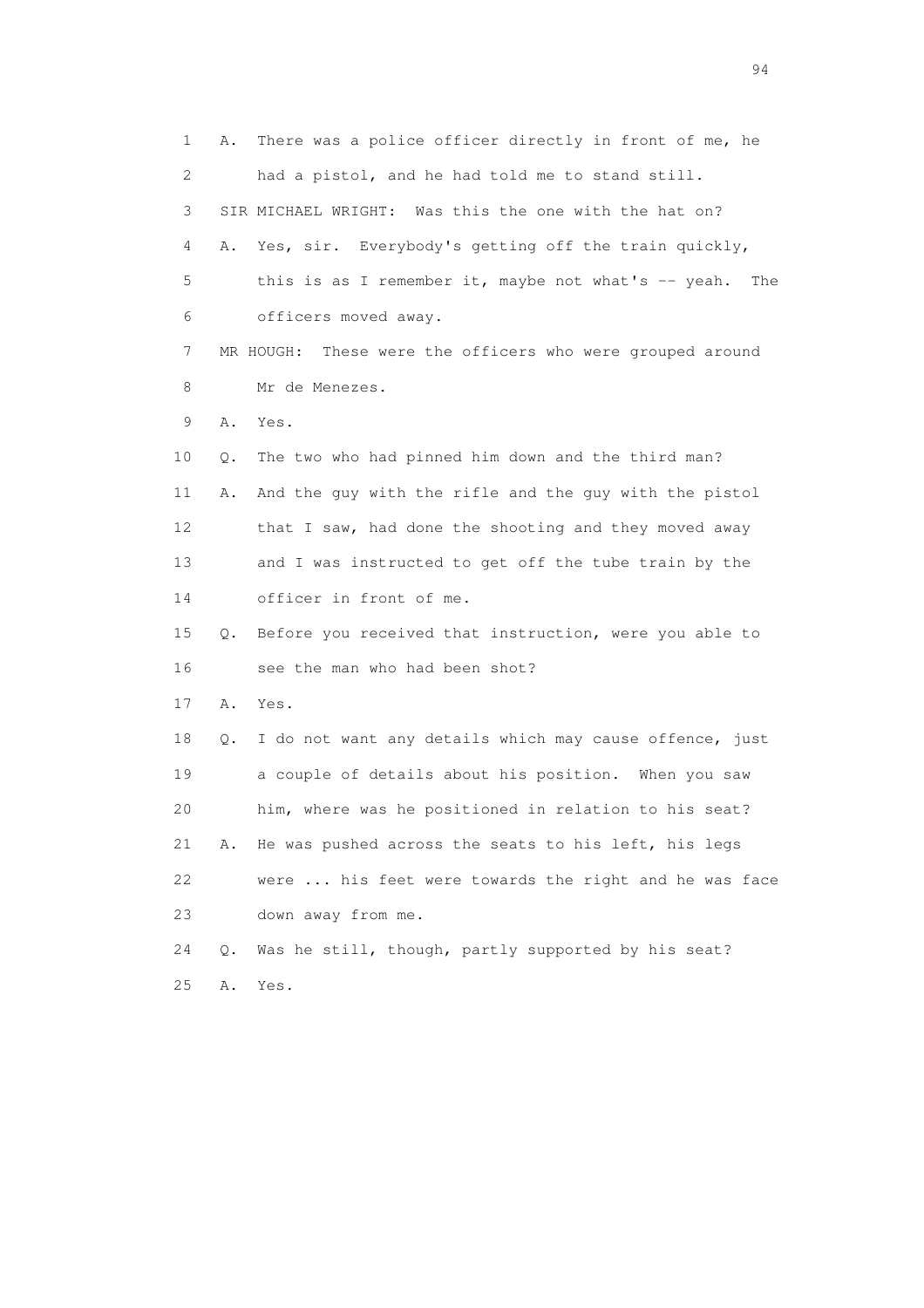- 1 Q. That was when you identified what he looked like?
- 2 A. Mm.
- 3 Q. Was that also when you saw the rucksack which you think 4 you recall?
- 5 A. Yes, that's right.
- 6 Q. You say in your statement seeing him in this position,
- 7 but then you say as you left the train you looked at the 8 man who had been shot and was on the floor. Did he move 9 out of his seat as in fall out of his seat at any point
- 10 while you were leaving?
- 11 A. He could have done.
- 12 Q. But you can't remember now?
- 13 A. I can't remember now.
- 14 Q. You left the train, left the platform and made your way 15 out of the station?
- 16 A. That's right, yeah.
- 17 Q. After that, how did you come to contact the police and 18 give your statement?
- 19 A. I work in Waterloo, so I had -- to work, when I got
- 20 there, then I made a call, and they came to my work
- 21 premises.
- 22 Q. They asked you a series of questions?
- 23 A. They asked me to describe what had happened and they
- 24 asked questions along the way --
- 25 Q. What time of day was this?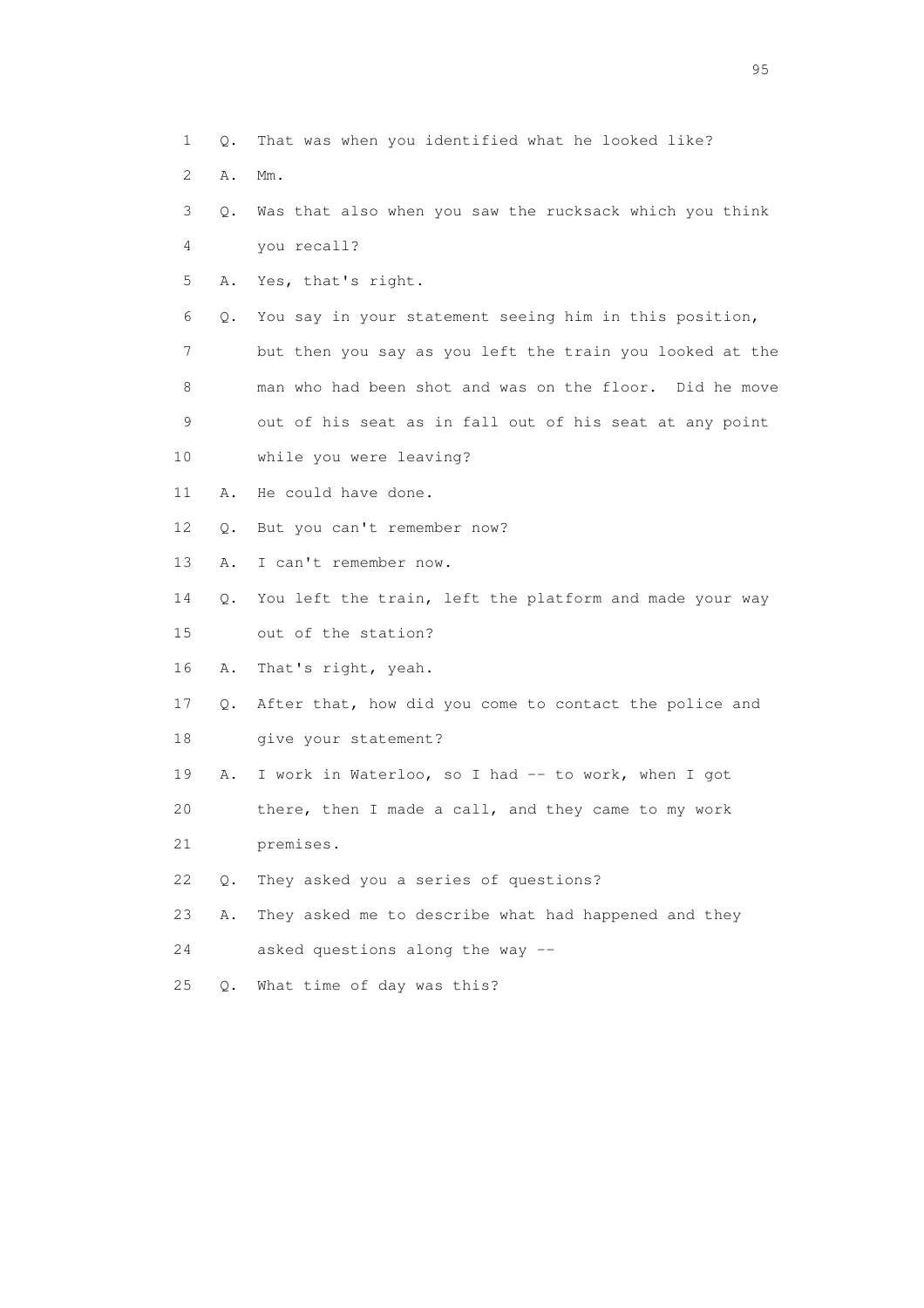1 A. A little bit after midday, I am not sure of the exact 2 time. 3 Q. So probably just a few hours after the events? 4 A. Yes. 5 Q. Did you complete a statement there and then? 6 A. It was a taped -- 7 Q. Taped interview? 8 A. Taped interview, and yeah, they signed and sealed all 9 the bags and they took that and they said they would 10 send me a transcription of that interview which is what 11 I have. 12 Q. We have seen the transcript of the interview. We, that 13 is the lawyers. Was a statement then prepared based 14 upon that interview? 15 A. Yeah, I think so. 16 Q. Were you asked to prove that statement? 17 A. Yes. So this was probably the date that's on the front. 18 MR HOUGH: Yes, August of 2006. Thank you very much. Those 19 are my questions. 20 SIR MICHAEL WRIGHT: Thank you. 21 MR MANSFIELD: Sir, may I say we have only just got the 22 transcript but I have one question. 23 Questions from MR MANSFIELD 24 MR MANSFIELD: Good morning, my name is Michael Mansfield. 25 I represent the family of Jean Charles de Menezes.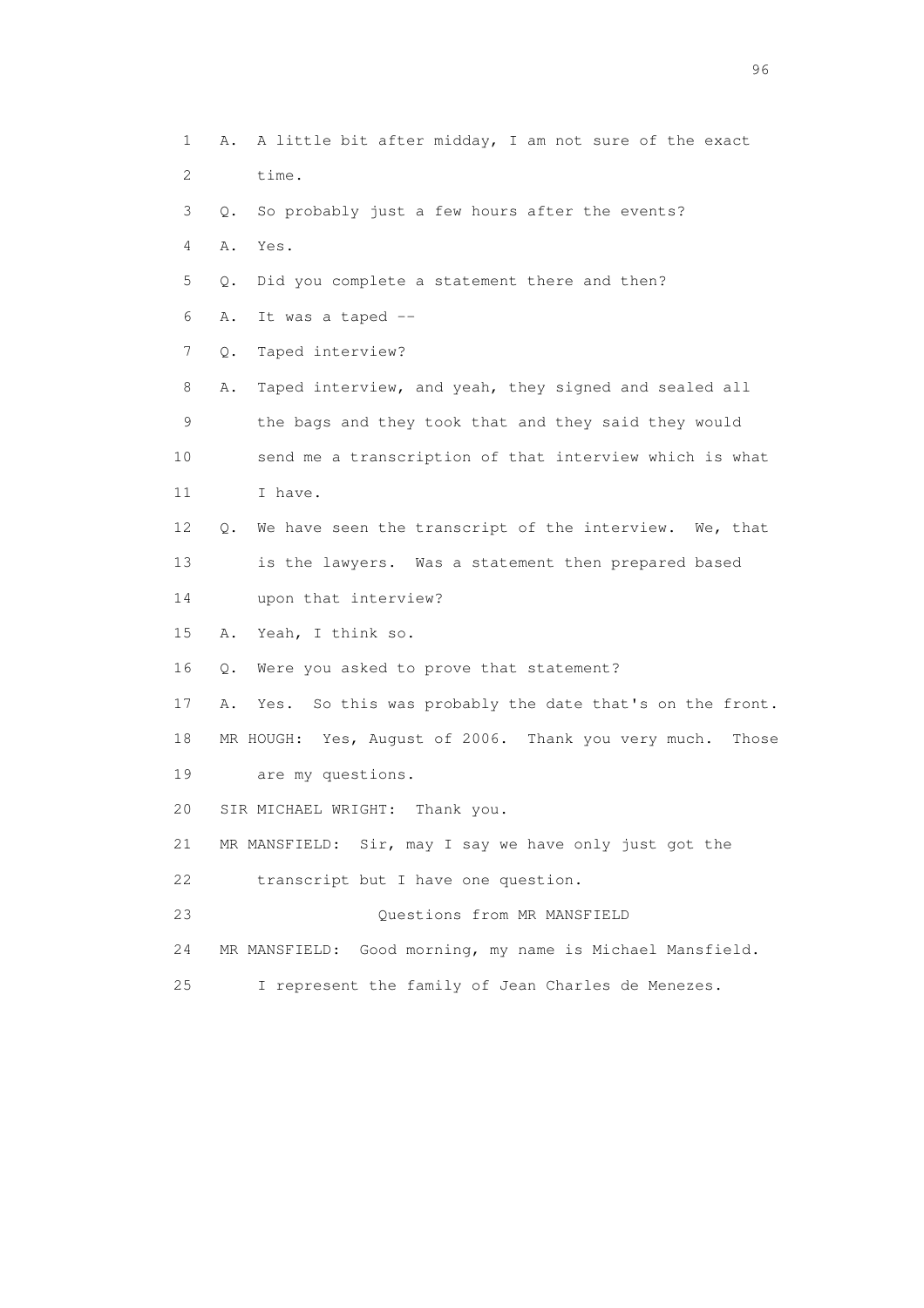1 Just for ease of reference, I think you have it 2 there, the transcript? 3 A. Yes. 4 Q. As opposed to the statement. Sorry, this has not got 5 a document number, so it's the second page of your 6 statement. 7 A. Okay. 8 SIR MICHAEL WRIGHT: Statement or transcript? 9 MR MANSFIELD: I am so sorry, of the transcript. There are 10 27 pages. Sorry, can I just, through you, establish 11 it's what you have been telling the jury: it was on the 12 22nd, that's the same day, at 4 o'clock in the 13 afternoon, two detectives were present and asked you 14 questions; is that right? 15 A. Yeah. 16 Q. That appears to be what happened. Then there comes on 17 the second page of this transcript a narrative, and 18 I just want to pick it up, and just read -- it will not 19 take a second just to read through. May I pause? Has 20 everywhere else got this? It must be just me then. 21 SIR MICHAEL WRIGHT: I haven't, I am afraid. 22 MR MANSFIELD: Would you like one? 23 SIR MICHAEL WRIGHT: It's in question and answer format, 24 I suppose? 25 MR MANSFIELD: It is, yes.

experience of the contract of the contract of the contract of the contract of the contract of the contract of the contract of the contract of the contract of the contract of the contract of the contract of the contract of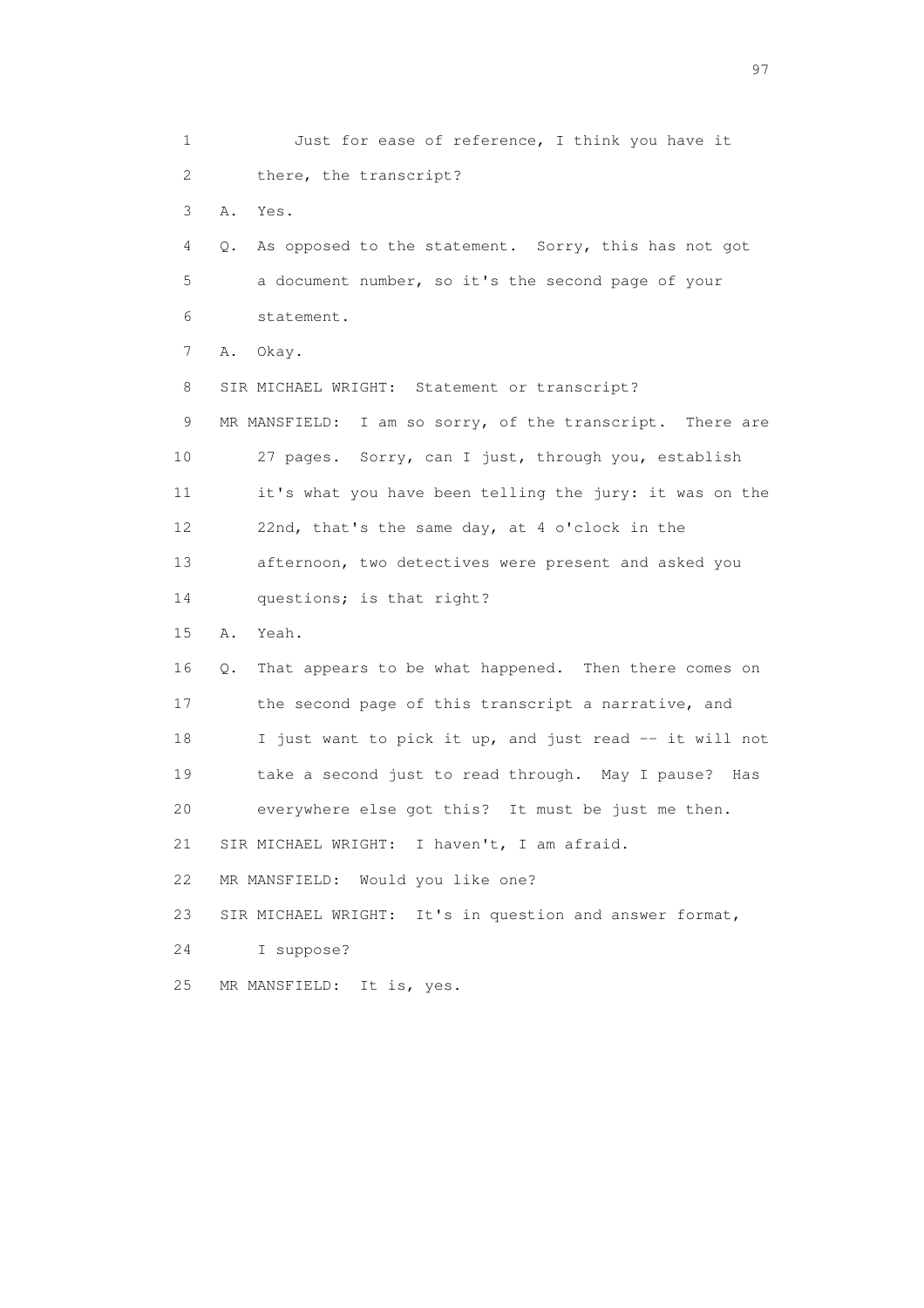1 SIR MICHAEL WRIGHT: If you are going to read a section 2 there, Mr Mansfield, I suppose -- 3 MR MANSFIELD: It's only one section, and it's very similar 4 but not identical but I just want to read it. Can 5 I pick it up in here, it's easier for you, do you have 6 it there, the transcript not the statement? 7 A. I do not have a statement. It's because it said 8 "Statement" on the top, so I assumed it was. 9 MR MANSFIELD: This is the transcript of the taped interview 10 you did on the day. Would you just bear with me and 11 I'll read it to you and I have only one question: 12 "I was reading a book on the train. I noticed 13 someone sort of in my peripheral vision come on to the 14 train, and then I heard running and someone had come 15 onto the train, I assume a police officer, pointing at 16 a man on the tube saying 'That's the man' or, 'That's 17 the guy', 'That's the one'. Then two other police 18 officers came on to the train and moved and held the guy 19 down, another guy, another officer came on with a rifle 20 or machine gun of some sort and was pointing that at the 21 guy they were holding down, and another officer came on 22 to the train with a handgun and then he shot the guy 23 that was being held down four or five times, I don't 24 know how many, I wasn't counting." 25 Then you go on to "I stood up at this point". It's

en 1988 en 1989 en 1989 en 1989 en 1989 en 1989 en 1989 en 1989 en 1989 en 1989 en 1989 en 1989 en 1989 en 19<br>De grote en 1989 en 1989 en 1989 en 1989 en 1989 en 1989 en 1989 en 1989 en 1989 en 1989 en 1989 en 1989 en 19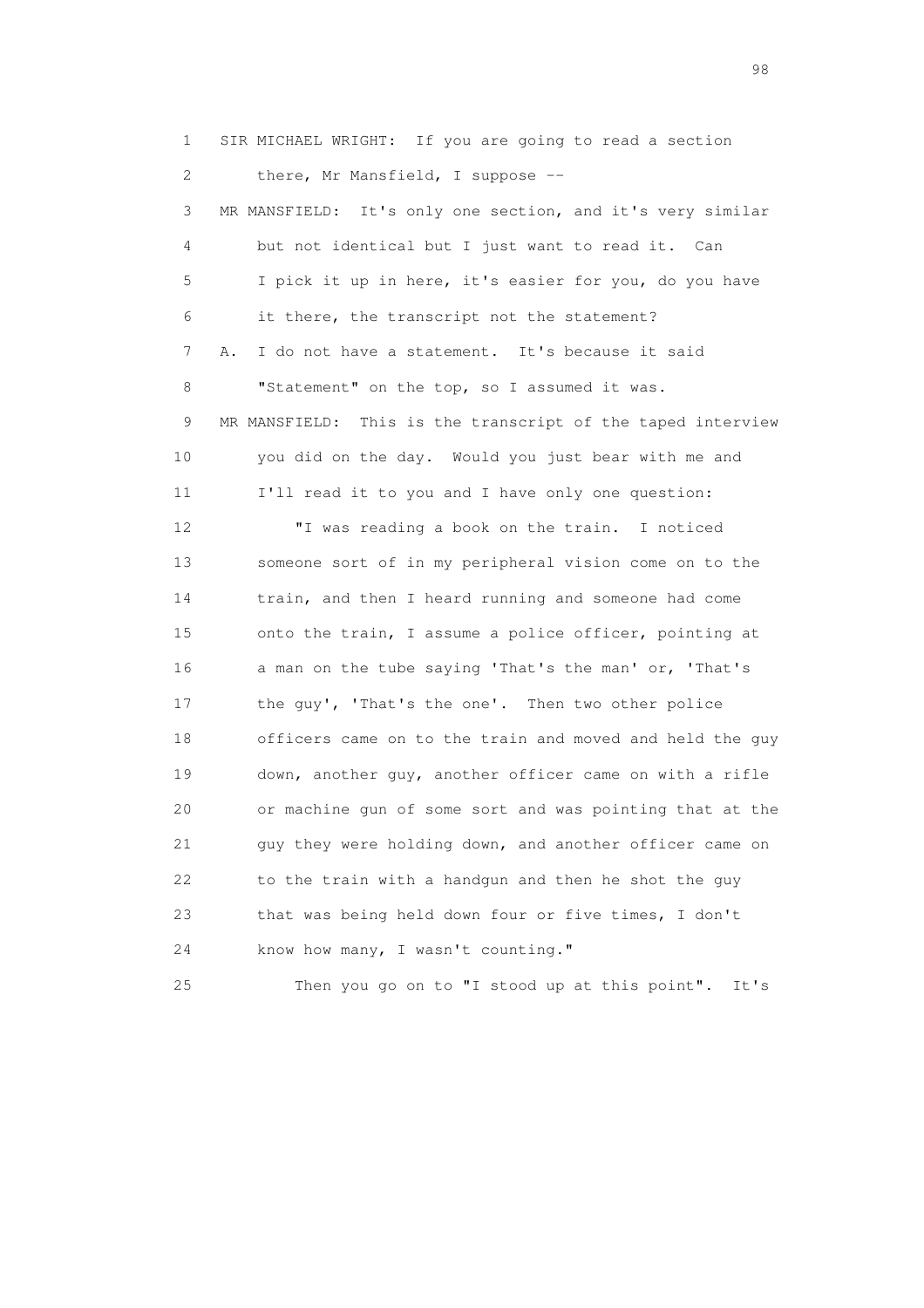1 just in relation to that section I have read out, much 2 of which is repeated in your statement. 3 Once the man who you assumed was a police officer 4 because of his dress had said, "That's the man", of 5 course you were then not reading your book any more 6 because your attention had been directed to that? 7 A. That's right. 8 Q. The very next thing that you saw, is this right, having 9 had your attention directed and we see where you are 10 sitting, is that two other police officers come on to 11 the train and hold him down; is that right? 12 A. That's what I said, yeah, at the time. 13 Q. That's what you said at the time. And I know it's very, 14 very difficult, this is all happening in a matter of 15 seconds; is that right? 16 A. Yeah, very, very quickly. 17 MR MANSFIELD: Yes. Thank you. 18 SIR MICHAEL WRIGHT: Thank you, Mr Mansfield. Mr Gibbs. 19 Questions from MR GIBBS 20 MR GIBBS: Have you been in court this morning? 21 A. Yes, I have. 22 SIR MICHAEL WRIGHT: Yes, he will know who you are. 23 MR GIBBS: Yes. One of the police officers whom I represent 24 is the man who did the pointing and we have been calling 25 him Ivor.

en de la construction de la construction de la construction de la construction de la construction de la constr<br>1990 : le construction de la construction de la construction de la construction de la construction de la const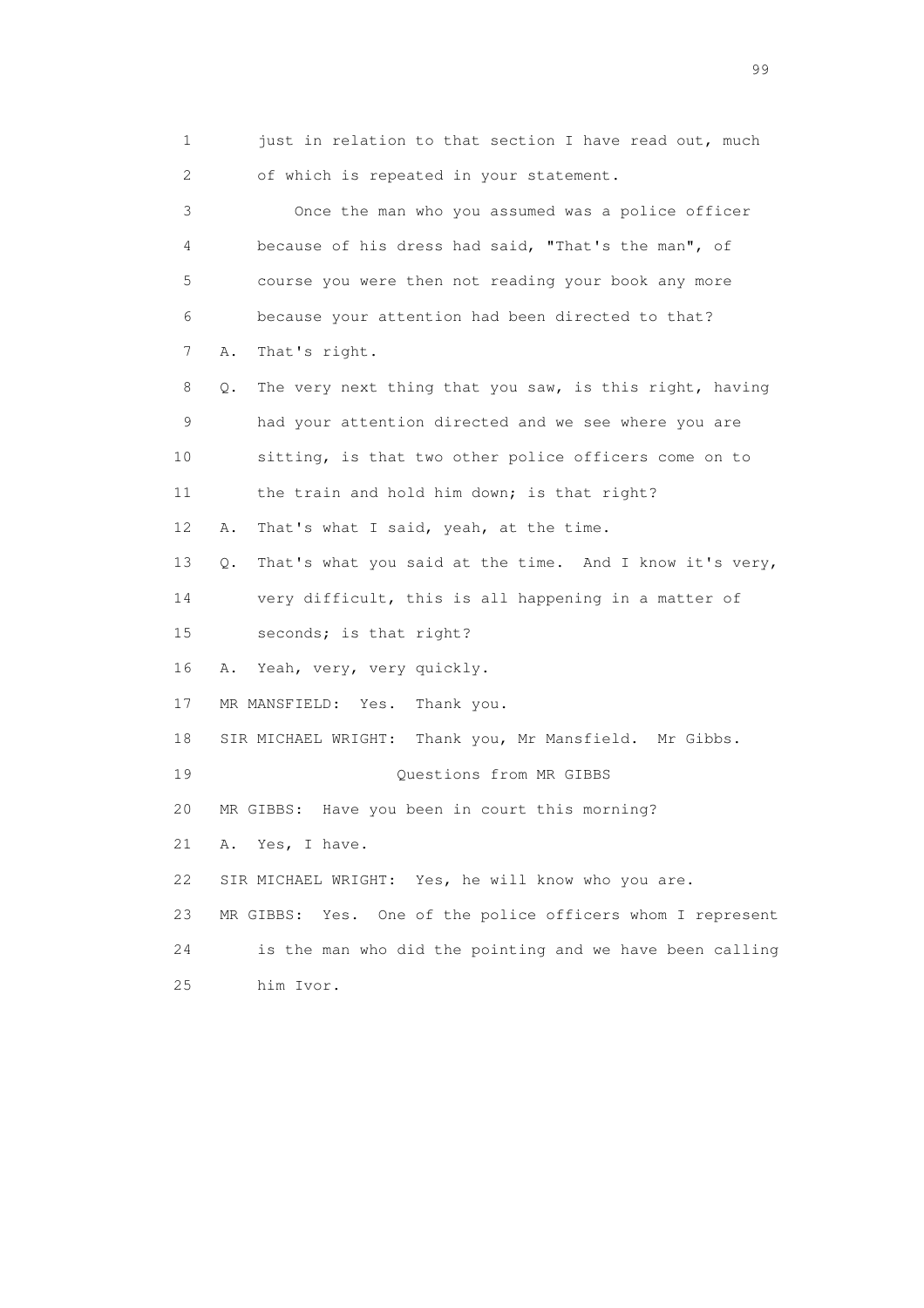| 1               |       | You heard what Ms Wilson and Mr Livock remembered of    |
|-----------------|-------|---------------------------------------------------------|
| 2               |       | the words he used, something including the word "here". |
| 3               |       | Do you remember him, I know you thought at the time it  |
| 4               |       | was, "That's the man"; may he have said something like, |
| 5               |       | "He's here"?                                            |
| 6               | Α.    | I couldn't remember that now.                           |
| 7               | Q.    | As you read the situation from where you were, did you  |
| 8               |       | have the impression that that man, Ivor, had just come  |
| 9               |       | on to the train for the first time?                     |
| 10              | Α.    | I did.                                                  |
| 11              | Q.    | Do you remember him carrying or having with him a small |
| 12 <sup>°</sup> |       | black single-strapped rucksack, that is Ivor?           |
| 13              | Α.    | I don't, no.                                            |
| 14              | Q.    | Do you remember seeing a rucksack?                      |
| 15              | Α.    | I did see one, yes.                                     |
| 16              | Q.    | Was it a rucksack like that?                            |
| 17              | Α.    | It was a rucksack like that. It was on the floor        |
| 18              |       | afterwards.                                             |
| 19              | Q.    | Whereabouts?                                            |
| 20              | Α.    | In where the incident happened, $I$ -- yeah, in the     |
| 21              |       | carriage between the seats.                             |
| 22              | Q.    | Did you have any idea, as you read the situation, whom  |
| 23              |       | that rucksack belonged to?                              |
| 24              | Α.    | I assumed that it belonged to Mr Menezes.               |
| 25              | $Q$ . | As it happens, we know he didn't have a rucksack with   |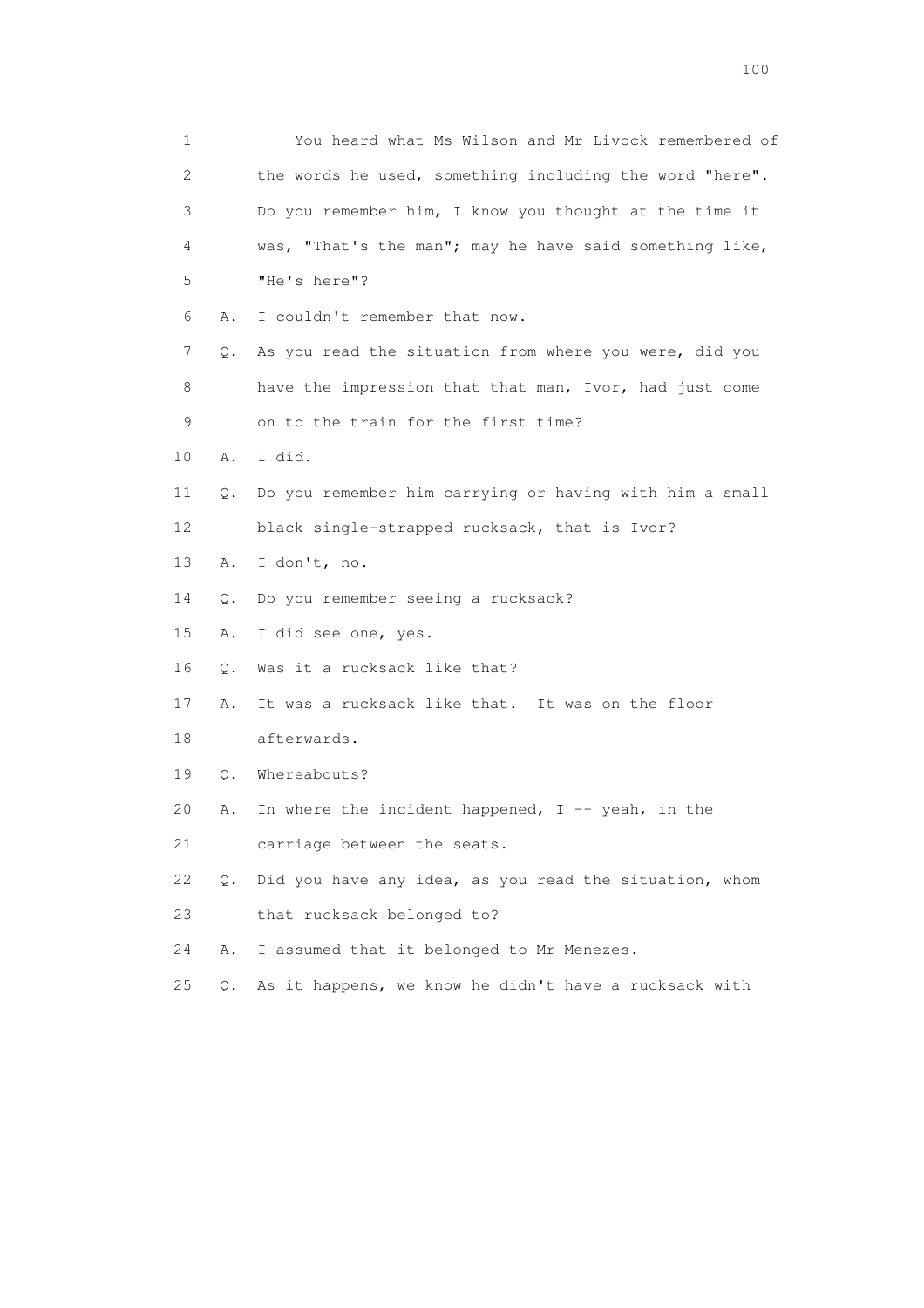1 him, but a rucksack exactly like that, Ivor did have. 2 A. Yeah. 3 Q. As you saw it, do you remember the fellow who did the 4 pointing being one of those who was grabbing, who was 5 holding Mr de Menezes, or did you read it as being 6 different people entirely? 7 A. I think at the time I said that I thought he was one of 8 the people who did the grabbing but I can't remember 9 now. 10 Q. Do you remember that the pointer, the grabber, do you 11 remember him himself being dragged away at gunpoint? 12 A. No. 13 MR GIBBS: Thank you very much. 14 SIR MICHAEL WRIGHT: Thank you, Mr Gibbs. Mr Stern? 15 Questions from MR STERN 16 MR STERN: Sir. 17 You have been sitting in, so you know who I am? 18 A. Yes. 19 Q. I think in fairness to you, you, as you have told us, 20 gave an interview on 22 July 2005 where you were asked 21 a number of questions by police officers and you told 22 them what it was that you saw? 23 A. That's right. 24 Q. That lasted from six minutes past 4 to 36 minutes past 25 4?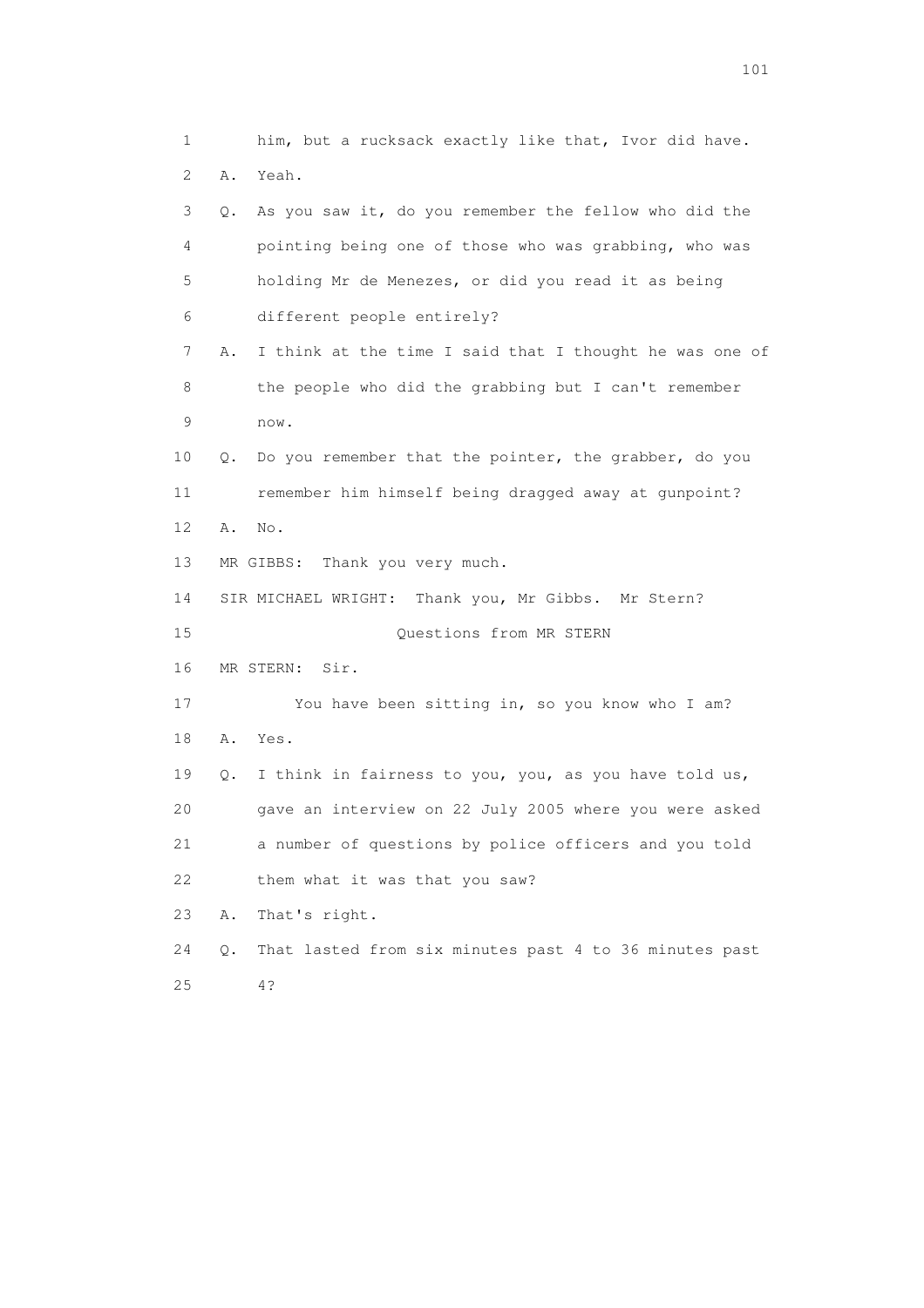1 A. Okay.

| 2               | Then there was a second short tape, and I just pause to<br>Q. |
|-----------------|---------------------------------------------------------------|
| 3               | make sure my learned friend Mr Mansfield has that. It's       |
| 4               | at the back, beyond page 27. I am grateful to him for         |
| 5               | ensuring that I have a copy.                                  |
| 6               | MR MANSFIELD: No, we don't.                                   |
| 7               | MR STERN: It's very short, it should be at the back, it       |
| 8               | follows on.                                                   |
| 9               | SIR MICHAEL WRIGHT: You haven't got this?                     |
| 10              | MR MANSFIELD: No, sir, we don't have it.                      |
| 11              | SIR MICHAEL WRIGHT: Presumably the witness hasn't got it      |
| 12 <sup>°</sup> | either.                                                       |
| 13              | MR STERN: Do you have it?                                     |
| 14              | I don't.<br>Α.                                                |
| 15              | You just have the 27 pages?<br>Q.                             |
| 16              | I have this (indicated). Four, five pages. The<br>Α.          |
| 17              | statement, I just have the statement.                         |
| 18              | Perhaps I can just proceed at the moment, and I hope<br>Q.    |
| 19              | I can do so without difficulty, if my learned friend has      |
| 20              | no objection. Perhaps I could ask that Mr Mansfield be        |
| 21              | given a copy by, and I am very grateful to my learned         |
| 22              | friend Ms Leek. (Handed)                                      |
| 23              | I'll read it and if there is something further that           |
| 24              | needs to be dealt with, then hopefully it will be drawn       |
| 25              | to your attention.                                            |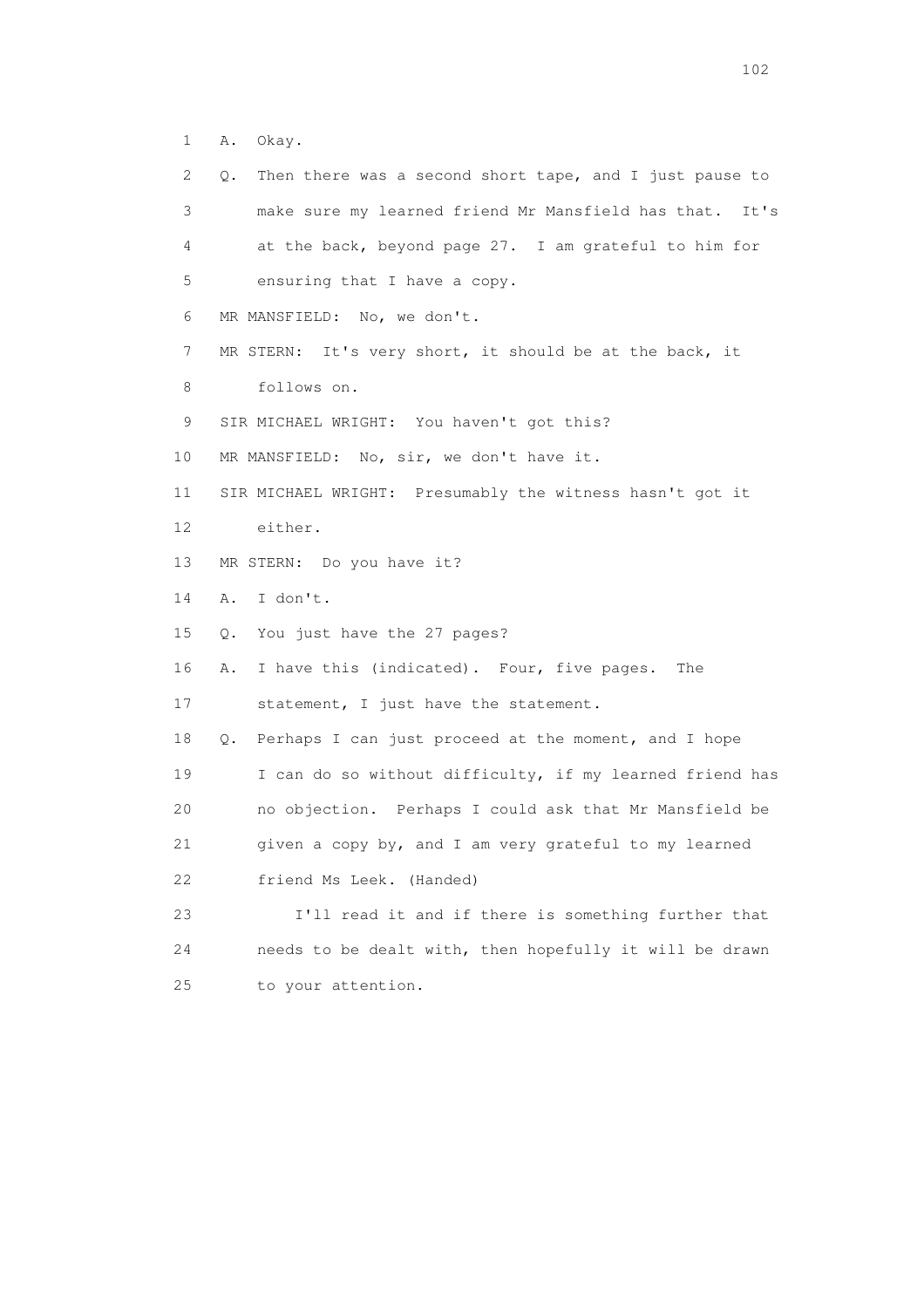| 1                         | You had a further short interview between 38 minutes          |
|---------------------------|---------------------------------------------------------------|
| $\mathbf{2}^{\mathsf{I}}$ | past 4 and 4.45. Do you remember that now?                    |
| 3                         | It was three years ago, so<br>Α.                              |
| 4                         | Then as you say you got a transcript, did you, of that?<br>Q. |
| 5                         | I do not have a copy of the transcript.<br>Α.                 |
| 6                         | Were you given one or not?<br>Q.                              |
| 7                         | Possibly, I remember being given a witness statement.<br>Α.   |
| 8                         | I am not sure about a transcript.                             |
| 9                         | Then the statement that you have referred to today is<br>Q.   |
| 10                        | 17 August 2006?                                               |
| 11                        | That's, yeah, the witness statement that I have a copy<br>Α.  |
| 12                        | of.                                                           |
| 13                        | So that was compiled by you or somebody else or how did<br>0. |
| 14                        | that $--$                                                     |
| 15                        | It would have been by the police.<br>Α.                       |
| 16                        | SIR MICHAEL WRIGHT: Is this the one about buying a ticket?    |
| 17                        | A. Yes.                                                       |
| 18                        | SIR MICHAEL WRIGHT: We have a second statement from this      |
| 19                        | witness which deals in five lines with buying his             |
| 20                        | That's not what this is about?<br>ticket.                     |
| 21                        | MR STERN: No, no, it's an interview on the same day,          |
| 22                        | 22 July.                                                      |
| 23                        | The statement that you made, that you have been               |
| 24                        | referring to, was 17 August 2006?                             |
| 25                        | Yeah, that's the date that I have on my statement.<br>Α.      |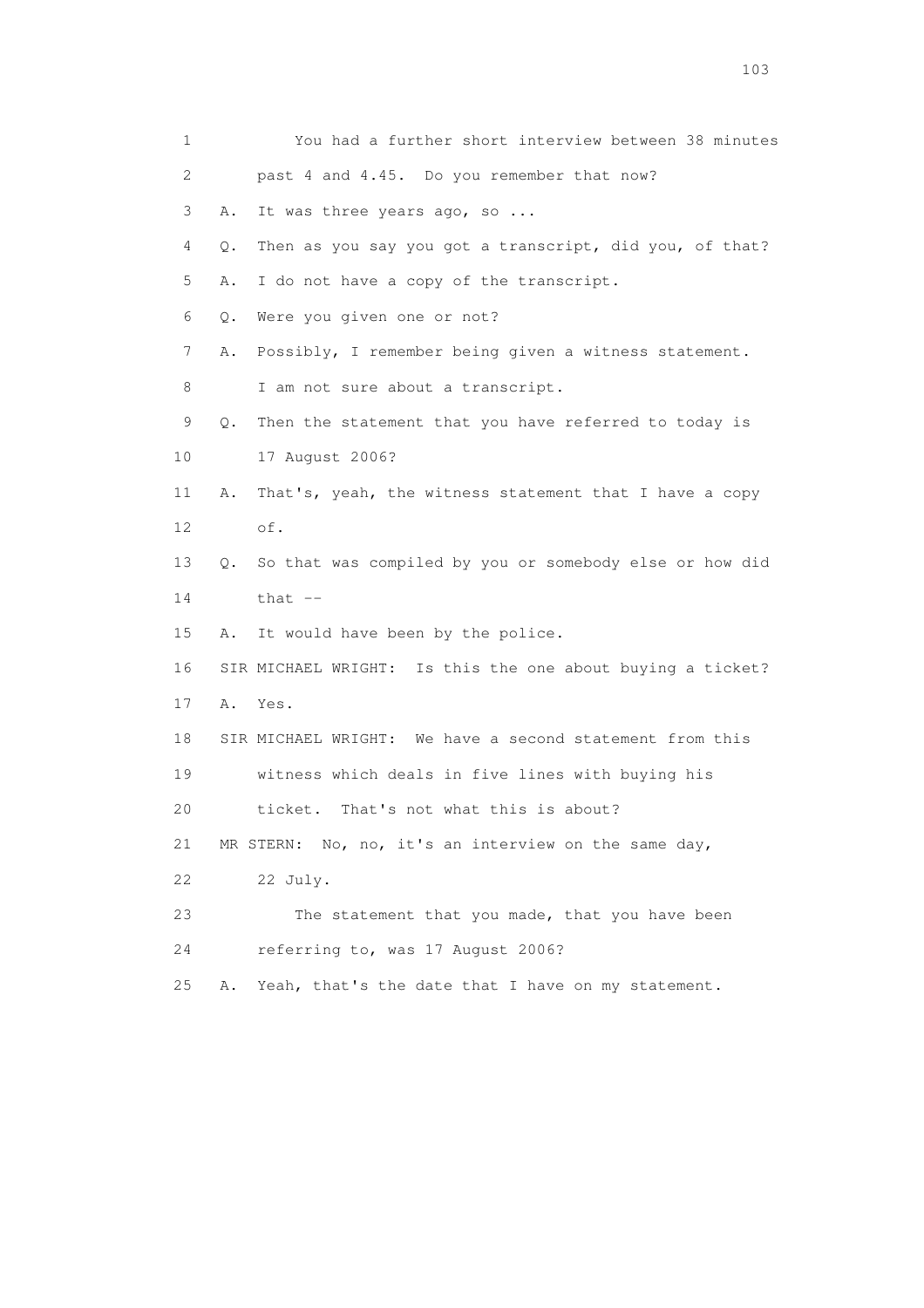1 Q. In fairness to you, let me just -- and I'm going to 2 refer to page 2 of 6 of that second interview. 3 A. Okay. 4 Q. You were asked about what was described as 5 a fast-moving, fluid situation: 6 "... if you can describe, so we have gone through 7 the first officer that shouted, again correct me if I'm 8 wrong, but he was wearing a blue chequered baseball cap, 9 is that correct or not?" 10 You say: 11 "The first officer who came in shouting, I can't say 12 I saw him at all, I heard him, I saw someone there and 13 I thought they were quite well built, but past that 14 I can't tell you any more, whether they were wearing 15 a hat or anything, I don't know. 16 "DC Roach: That's fine. You then said that two 17 came in and held the person to a seat. 18 "Answer: Yeah." 19 Then: 20 "Can you describe them at all?" 21 That is the question and the answer you gave is: 22 "I can't. They were moving so quickly and they were 23 huddled all, they just seemed so close and I didn't 24 actually get to have a look at anyone. As I've said 25 before, the only officer I can remember was the person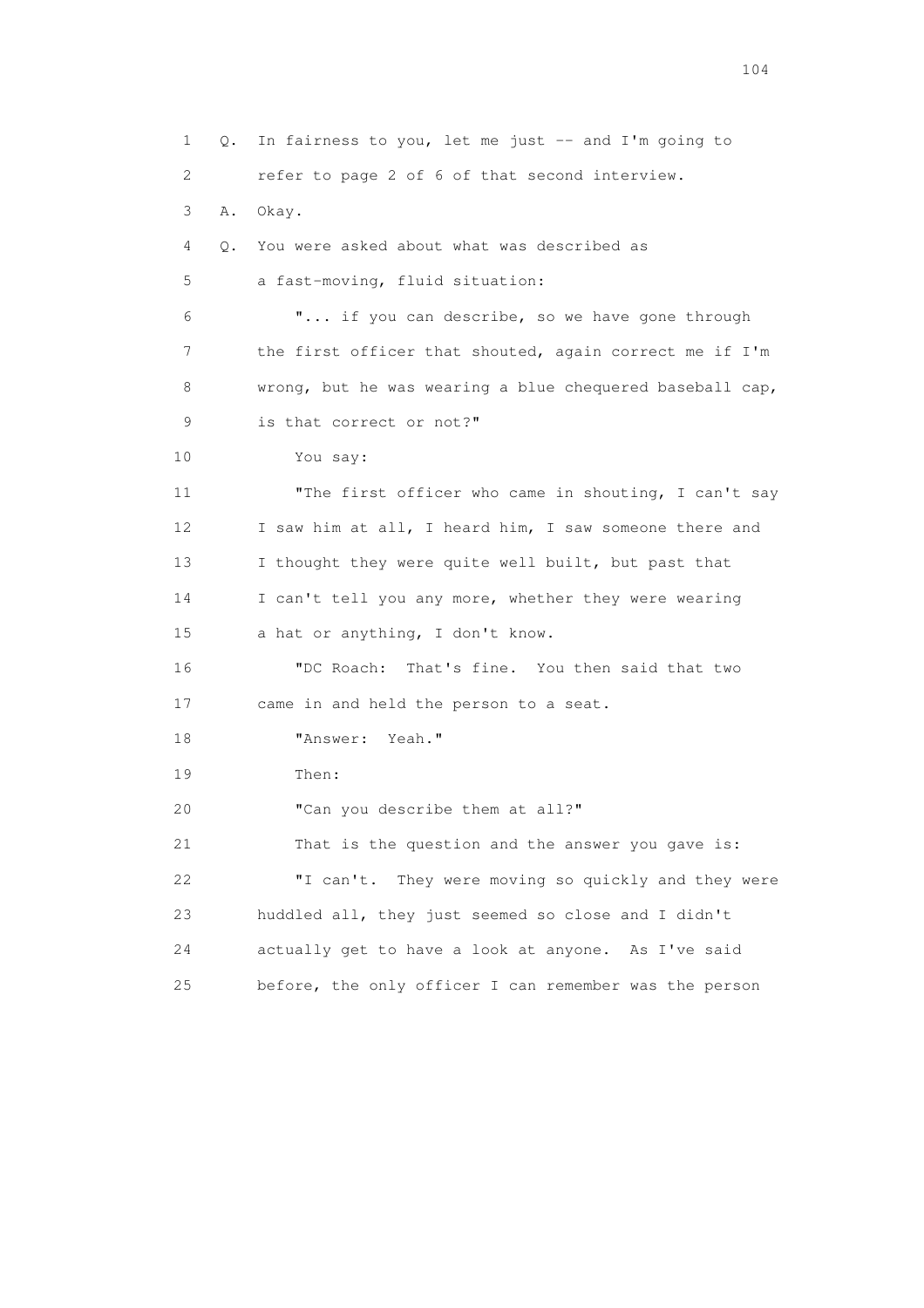| $\mathbf 1$               |    | who told me to stand still, and that's because he was    |
|---------------------------|----|----------------------------------------------------------|
| $\mathbf{2}^{\mathsf{I}}$ |    | 2 feet in front of me and I just, I looked straight at   |
| 3                         |    | him and made eye contact with him "                      |
| 4                         | Α. | Yeah, that sounds right.                                 |
| 5                         | Q. | So your position on 22 July, on the very day of the      |
| 6                         |    | incident, was that the person you could really recall    |
| 7                         |    | was the person who is nearest to you, told you to stand  |
| 8                         |    | still after the incident, was it, or was it during the   |
| 9                         |    | incident?                                                |
| 10                        | Α. | During.                                                  |
| 11                        | О. | It was during he told you to stand still.                |
| 12                        |    | Then you were asked over the page at page 3 whether      |
| 13                        |    | you heard the people, the two that came in and held him  |
| 14                        |    | down into the seat, if you can say one way or another    |
| 15                        |    | whether they said something to him, and you said:        |
| 16                        |    | "If they said something I can't remember it".            |
| 17                        | Α. | That's correct.                                          |
| 18                        | Q. | Does that fairly reflect your recollection today?        |
| 19                        | Α. | That's right.<br>Yes.                                    |
| 20                        | Q. | Now, I think in fact again in fairness to you, you had   |
| 21                        |    | some difficulty in recalling where it was that you were  |
| 22                        |    | actually sitting on the train?                           |
| 23                        | Α. | Yeah, I did.                                             |
| 24                        | Q. | Are you, I wonder if the map could come up again $-$     |
| 25                        | Α. | No, I do not have a problem remembering where I sat when |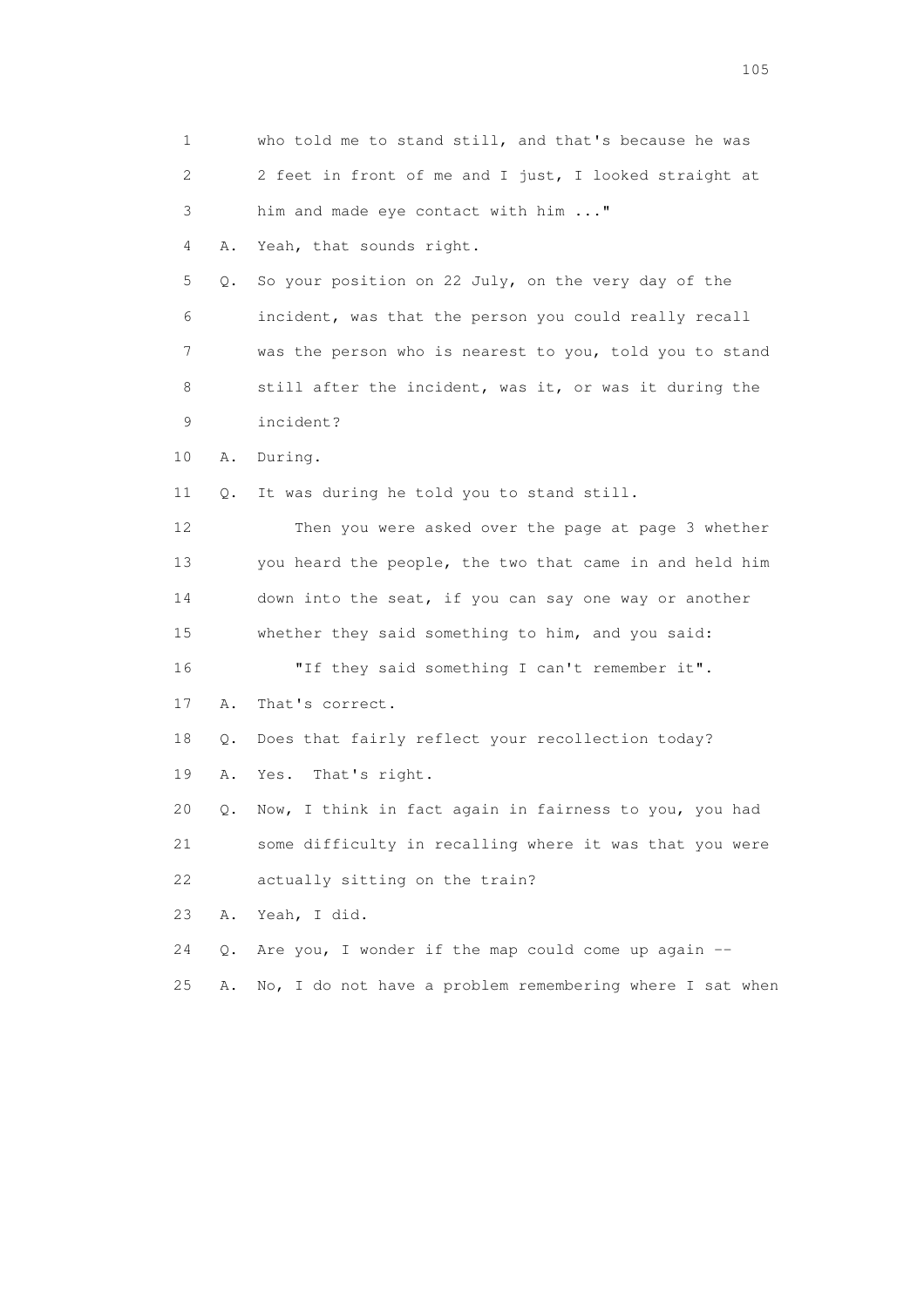1 it all happened. I had a problem remembering which door 2 I got on, I walked through the carriage because the 3 changing sides of the trains and which end of the train 4 I was at. 5 Q. I wonder if the map of the tube could come up. Could 6 you just help us: are you satisfied that you were in 7 fact sitting, I think they have you on two seats? 8 A. Yeah, I was sat on the one closest to the door. 9 Q. You were the one closest to the door? 10 A. Yeah, as a habit I always sit on that seat. If there 11 are two folding ones, I always sit on the one closest to 12 the door. 13 Q. So you are satisfied or happy you were sitting there? 14 A. Yes. 15 Q. I think you were reading your book and you were focusing 16 in on that and that's the reason why it was that you 17 couldn't really recall much of what had taken place? 18 A. Yeah. 19 Q. You told us about the first person who you assumed was 20 a police officer, and the shouting that that man did. 21 You said he was vocal and he was pointing? 22 A. That's right. 23 Q. That was loud, you said, very loud voice I think? 24 A. Yeah, authoritative, loud, you know. 25 Q. Then the rucksack that you did see at some point, was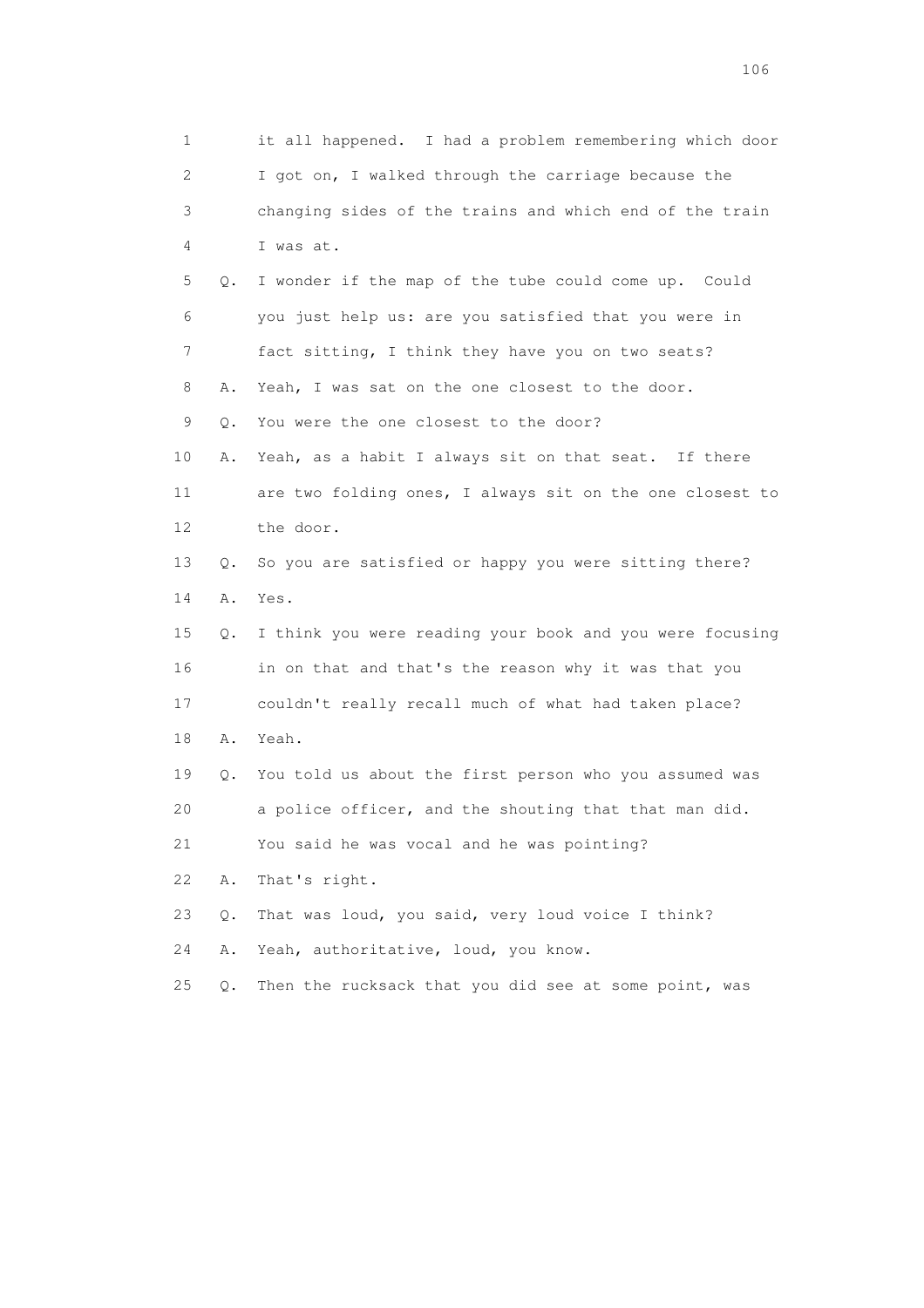| 1  |           | that by the man who was shot right at the end of the    |
|----|-----------|---------------------------------------------------------|
| 2  |           | incident?                                               |
| 3  | Α.        | Yeah, it was on the floor and it moved down at the end, |
| 4  |           | I remember seeing it move, which probably is why it     |
| 5  |           | caught my eye. I think I remember seeing it move,       |
| 6  |           | should I say, rather than -- it's three years ago.      |
| 7  | Q.        | You remember seeing a rucksack?                         |
| 8  | Α.        | $Mm$ .                                                  |
| 9  | Q.        | To the best of your recollection, it was next to or on  |
| 10 |           | the floor or on the seat?                               |
| 11 | Α.        | On the floor.                                           |
| 12 | $\circ$ . | On the floor beside the man who had been shot?          |
| 13 | Α.        | That's right.                                           |
| 14 | Q.        | That's a small black rucksack, you described it?        |
| 15 | Α.        | Yeah, it was small, yeah.                               |
| 16 | Q.        | With a single strap?                                    |
| 17 | Α.        | Yes.                                                    |
| 18 | Q.        | Did you see -- well, from what I understand you are     |
| 19 |           | saying that the man who had been shot, you didn't       |
| 20 |           | actually see him or to be able to describe him until    |
| 21 |           | after the incident?                                     |
| 22 | Α.        | That's right.                                           |
| 23 | О.        | The officers who came on, on to the tube, did you see   |
| 24 |           | whether they were carrying guns?                        |
| 25 | Α.        | I saw one officer carrying a rifle. I saw another man   |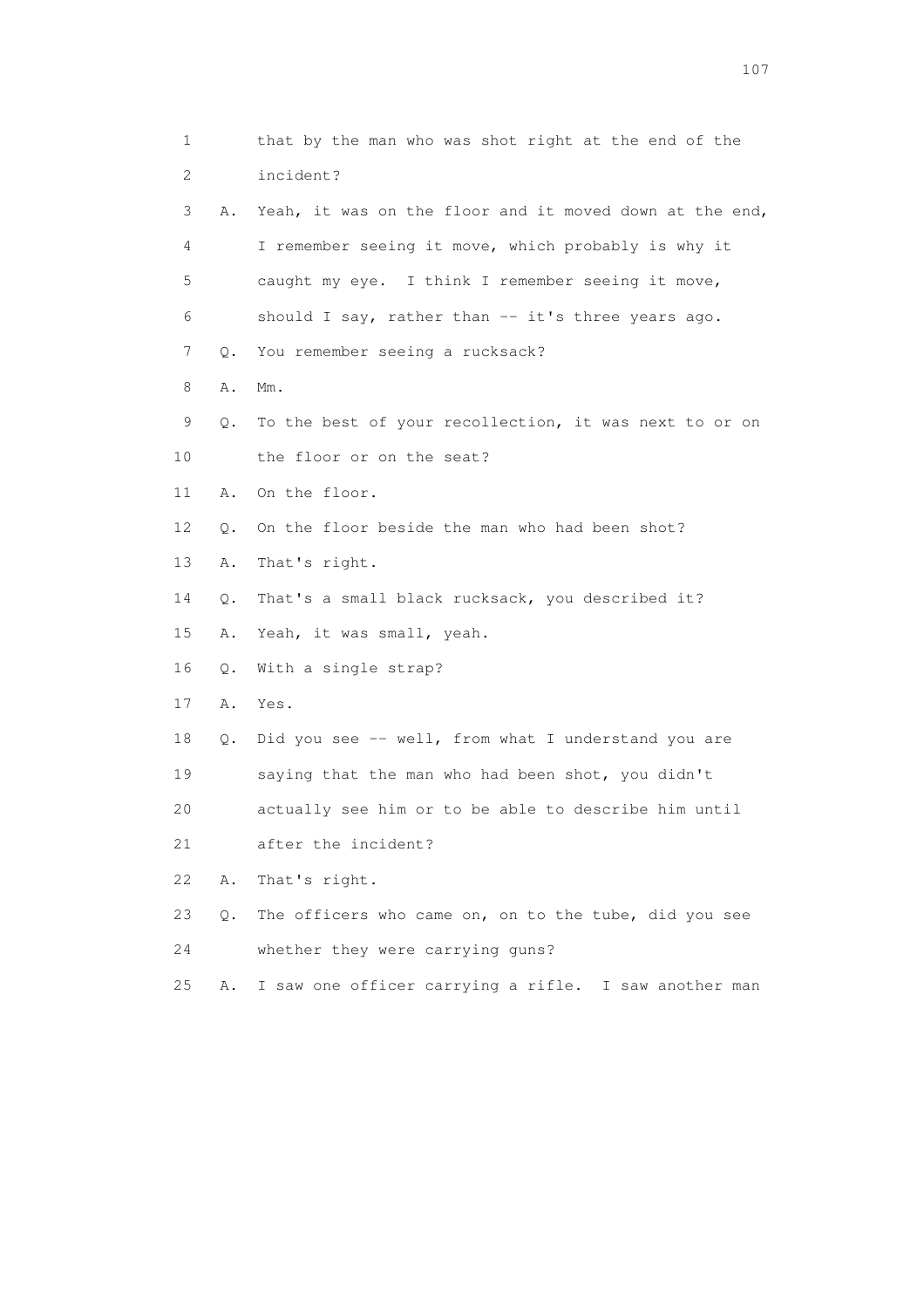1 carrying a pistol. The man who stood in front of me, he 2 had a pistol as well.

3 Q. Right.

4 A. That's as much as I saw, firearms.

 5 Q. How were they carrying them, can you help with that? 6 A. The man carrying a rifle had it to his shoulder and he 7 had it held out in front of him, directly, you know, 8 aimed. The other guy had the pistol who I saw start the 9 shooting, he was carrying the pistol low and he raised 10 it and then began to fire. And the other guy who was in 11 front of me had a pistol but it was aimed down towards 12 the floor, not directly down but at an angle.

 13 Q. Your recollection is that there was one person who did 14 the firing?

15 A. That's what I remember.

 16 Q. That's fair enough. How far away was that person from 17 the person that he was shooting?

 18 A. Not very far at all. I would have said inches. The 19 gun, the end of the gun would have been inches away.

20 Q. The other person, do you remember where he was?

 21 A. The guy with the rifle, he was very close, once again 22 inches away.

23 Q. Inches as well?

24 A. I would have -- it looked like inches to me.

25 Q. The other man with the handgun?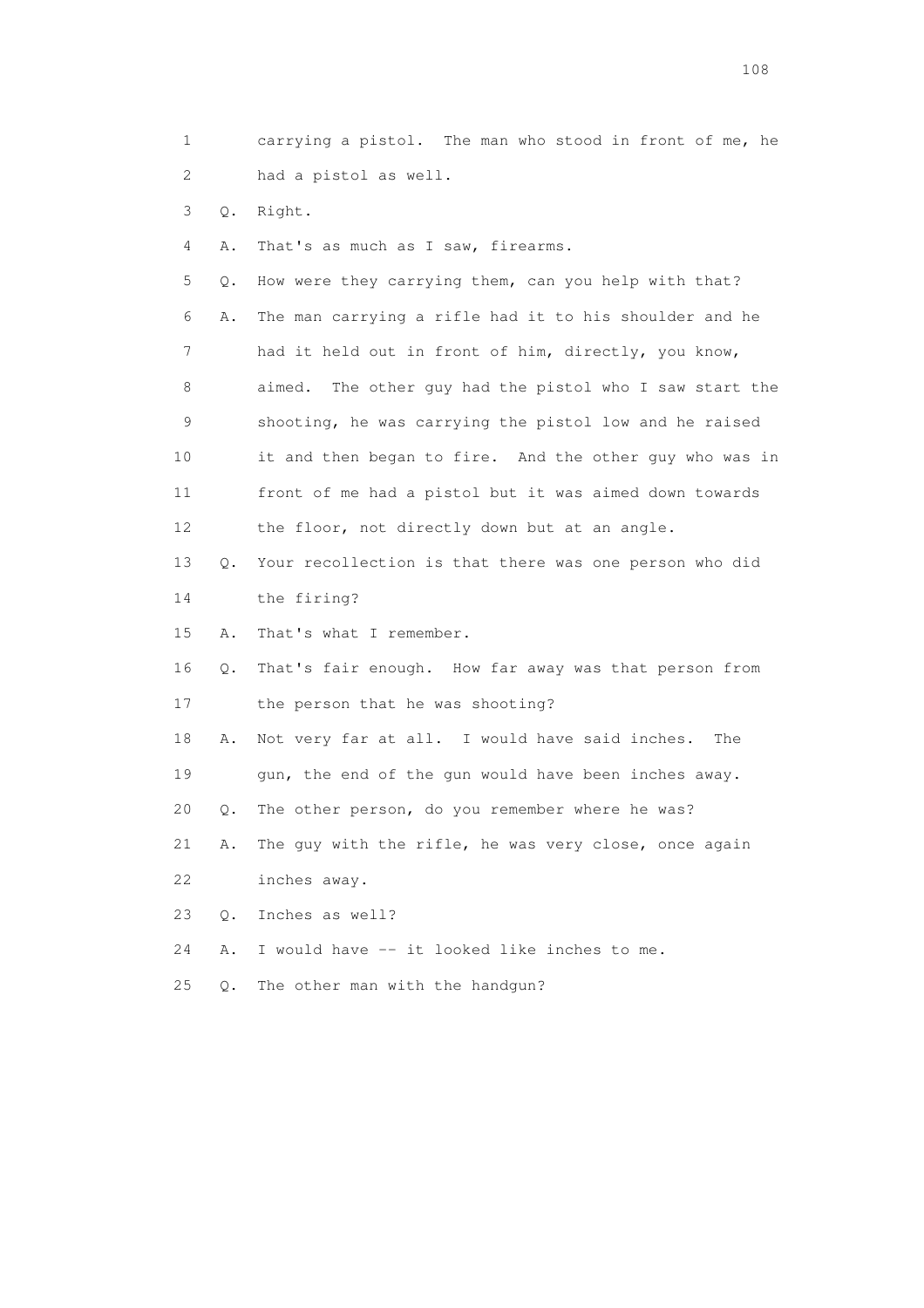| $\mathbf{1}$ | Α. | He was standing right in front of me, so the same         |
|--------------|----|-----------------------------------------------------------|
| 2            |    | distance I was away from him. That was the officer who    |
| 3            |    | told me to stand still.                                   |
| 4            |    | Q. Can we have the plan back up. When you say in front of |
| 5            |    | you, do you mean literally in front of you or to the      |
| 6            |    | side?                                                     |
| 7            | Α. | No, directly in front of me, standing in that --          |
| 8            |    | blocking that part of the carriage.                       |
| 9            | Q. | That explains why it is that your attention was focused   |
| 10           |    | on him because he's right there by you?                   |
| 11           | Α. | Yeah.                                                     |
| 12           | Q. | Did you ever see that man who we now know to be           |
| 13           |    | Mr de Menezes ever get off the seat or not?               |
| 14           | Α. | No.                                                       |
| 15           | Q. | Did you ever see -- you didn't really notice him until    |
| 16           |    | afterwards so I suppose that's fairly obvious.            |
| 17           | Α. | Yeah.                                                     |
| 18           | Q. | Did you ever see anyone go towards him and he, that       |
| 19           |    | person, shout, "Armed police"?                            |
| 20           | Α. | I didn't.                                                 |
| 21           | Q. | You told us what it was that you said about the noise.    |
| 22           |    | I think -- did you ever hear anyone shout, "Armed         |
| 23           |    | police"?                                                  |
| 24           | Α. | I didn't.                                                 |
| 25           | О. | At the beginning, middle or end?                          |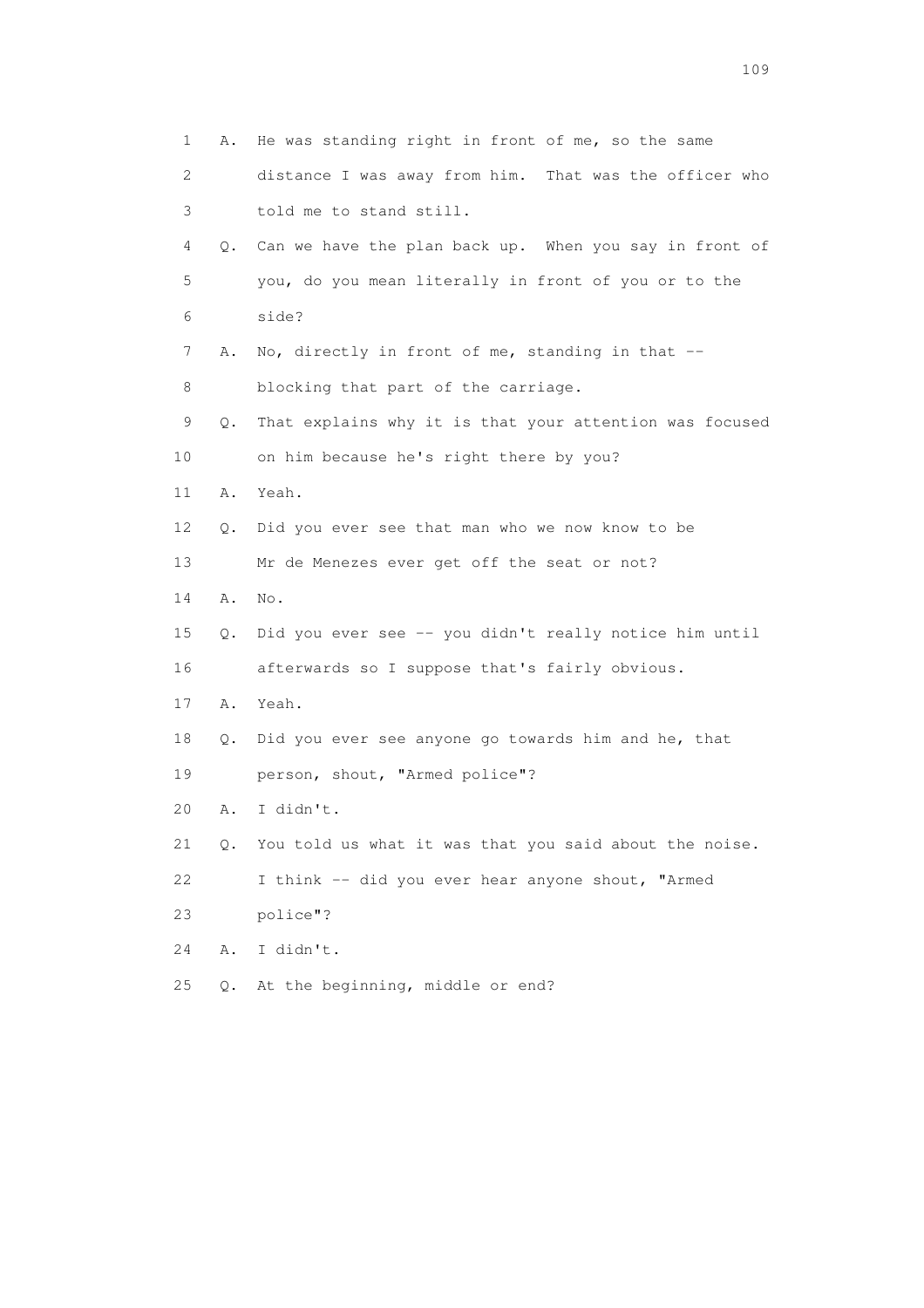|  | ٠<br><u>. .</u> | Νo<br>$\bullet$ |  |
|--|-----------------|-----------------|--|
|  |                 |                 |  |

| 2  | Q. | Never at all. I think the only words that you heard        |
|----|----|------------------------------------------------------------|
| 3  |    | were, "That's the man", or words to that effect?           |
| 4  | Α. | And then the chap who told me to stand still, which        |
| 5  |    | I did, and then he told me to get off the tube, and        |
| 6  |    | I asked him which door and he just pointed at the          |
| 7  |    | carriage.                                                  |
| 8  | Q. | You heard two people speak, the one very loudly at the     |
| 9  |    | beginning, and then the man who's two feet away from       |
| 10 |    | you?                                                       |
| 11 | Α. | Yeah.                                                      |
| 12 | Q. | Nobody else?                                               |
| 13 | Α. | No, I didn't hear any other police officers speak.         |
| 14 | Q. | Anyone else?                                               |
| 15 | Α. | When I got off the train, there was only $-$ seemed<br>No. |
| 16 |    | to be police officers on there.                            |
| 17 | Q. | You don't remember anybody saying anything at all?         |
| 18 | Α. | No.                                                        |
| 19 | Q. | About a bomb, get off or anything like that?               |
| 20 | Α. | As I was leaving the tube station, yeah, there was some    |
| 21 |    | officers still at the other end of the tunnel, just        |
| 22 |    | shouting, you know, "Get out of the tube station, get      |
| 23 |    | out of the tube station".                                  |
| 24 | О. | Where were you when you heard that?                        |
| 25 | Α. | Walking up the escalator, you know.                        |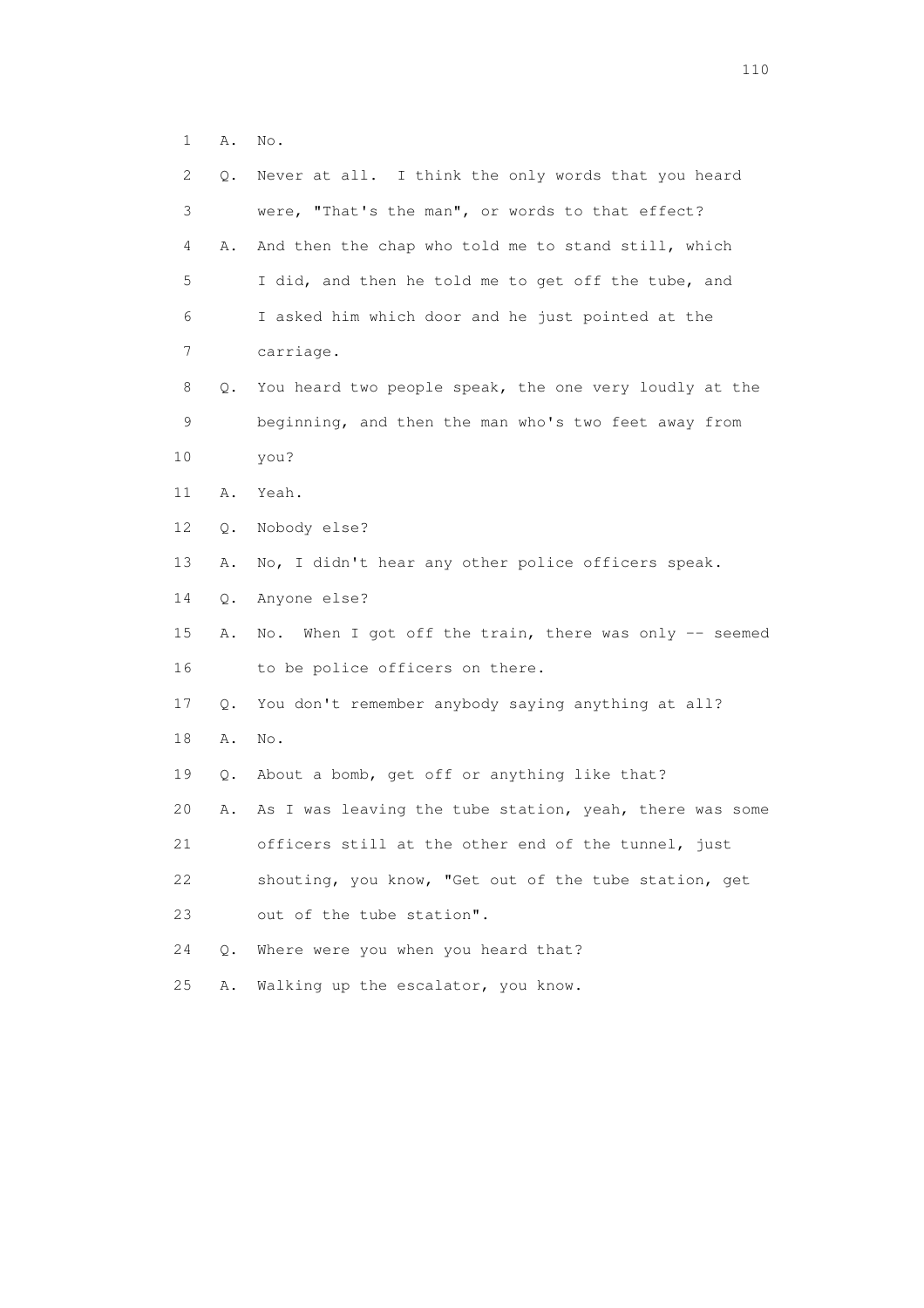1 Q. That's the first time you heard any noise? 2 A. Yeah. 3 MR STERN: Thank you very much. 4 SIR MICHAEL WRIGHT: Thank you. Ms Leek? Thank you. 5 MR PENNY: No, thank you, sir. 6 SIR MICHAEL WRIGHT: Thank you, Mr Penny. 7 Ouestions from MR KING 8 MR KING: Very briefly, if I may. 9 Mr Merrill, I represent the Independent Police 10 Complaints Commission. It may be that nothing turns on 11 this, but can I just hand to you what appears to be your 12 own signed copy of the witness statement that we have 13 all got. 14 A. Okay. 15 Q. (Handed). Is that your signature on that in your own 16 handwriting? 17 A. Yes, that is. 18 Q. What's the date at the top right of the statement? 19 A. It says the 12th of the 8th. 20 Q. 12th of the 8th? 21 A. 05. 22 Q. So the typed version that we have says 12/8/06 but the 23 one that you have signed -- 24 A. It's 05. 25 Q. I beg your pardon, 17/8/06. That's 12/8/05, is it, so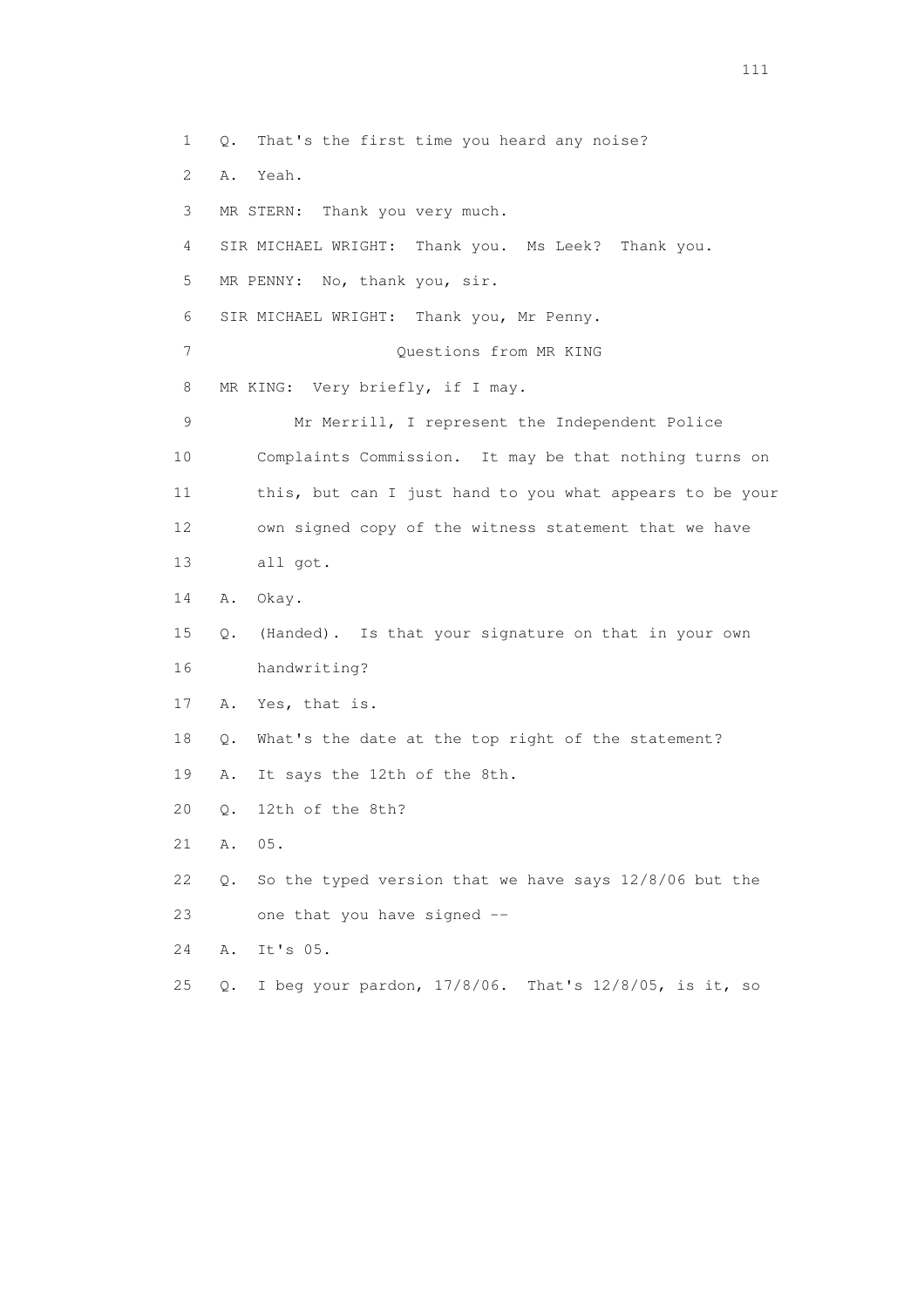1 it may be that someone has mistaken a 2 for a 7 or vice 2 versa? 3 A. Something like that. 4 Q. And someone has the year wrong by the looks of it? 5 A. Yes. 6 Q. But it appears to be a statement that you made in 7 August 2005? 8 SIR MICHAEL WRIGHT: That would be right? 9 A. Yes. 10 SIR MICHAEL WRIGHT: A month later. 11 A. Yes. 12 MR KING: Thank you. 13 MR STERN: I am terribly sorry, there is one further matter 14 in the interview that I just want to put. I will be 15 literally two seconds. 16 SIR MICHAEL WRIGHT: Yes. 17 Further questions from MR STERN 18 MR STERN: Just looking at page 3 of your second interview, 19 can I just put this bit to you at the bottom of the 20 page: 21 "Did you hear anyone else issue instructions, any 22 orders, apart from to yourself? 23 "Answer: I heard other officers shouting for people 24 to get off the train, or to stand still or to get off 25 the platform, they're just general sort of shouting get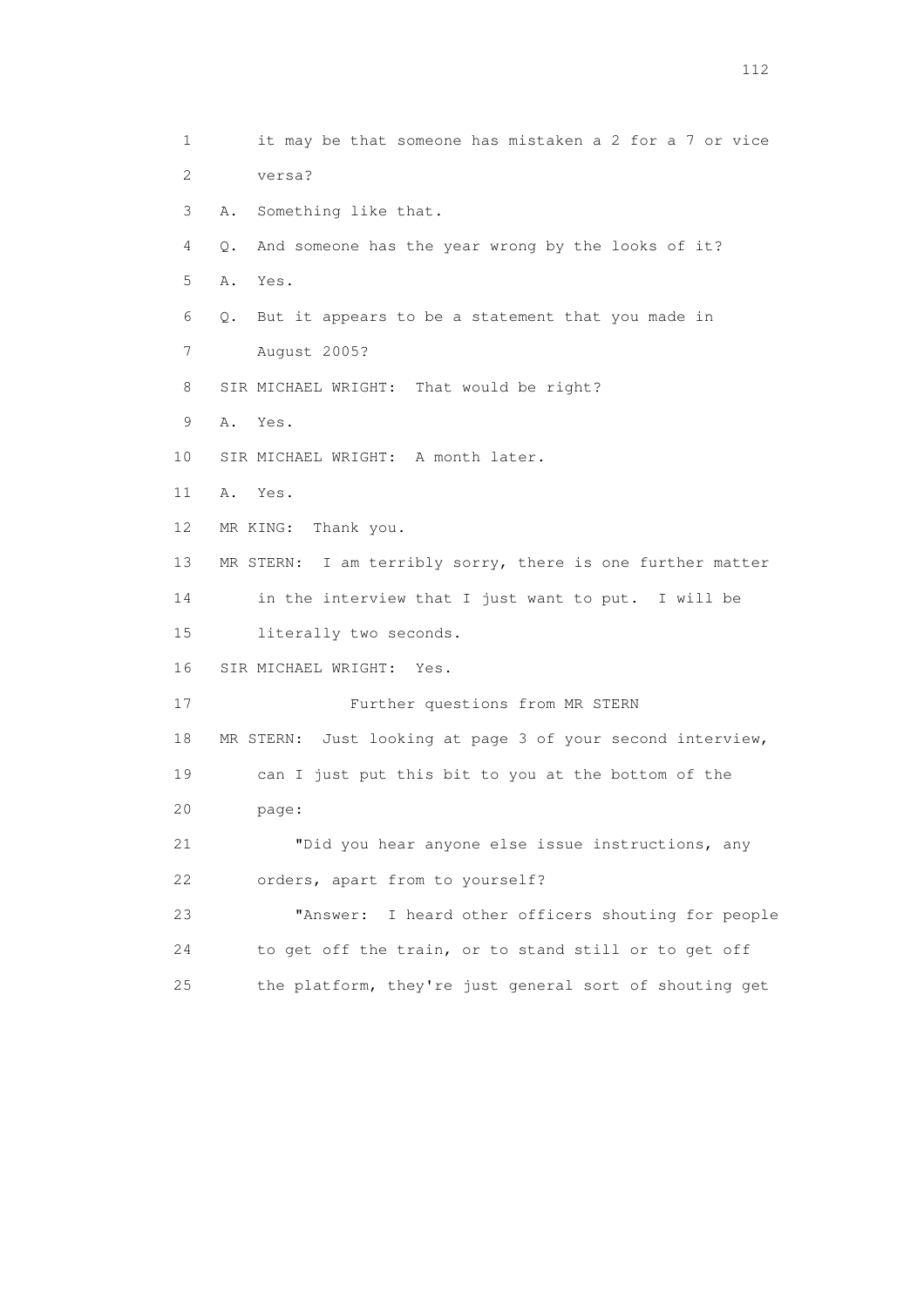1 off the train, get down or that sort of stuff, but that 2 was it, nothing specific, you know, nothing between any 3 officer to any other officers ..." 4 A. No, nothing specific between officers. 5 Q. Do you remember that shouting now? 6 A. Yes, I do. 7 MR STERN: Thank you. 8 SIR MICHAEL WRIGHT: Thank you. Thank you, Mr Horwell. 9 MR HOUGH: No, thank you. 10 SIR MICHAEL WRIGHT: Thank you, Mr Hough. 11 MR HOUGH: Thank you very much, Mr Merrill. 12 SIR MICHAEL WRIGHT: Thank you very much, Mr Merrill. 13 (The witness withdrew) 14 SIR MICHAEL WRIGHT: Your timing, Mr Hough, is impeccable, 15 and as I say, all the witnesses who have given evidence 16 this morning are free to stay or go as they wish. 17 MR HOUGH: The screens will need to be put up for this 18 afternoon. 19 SIR MICHAEL WRIGHT: Yes, indeed. Ladies and gentlemen, 20 2 o'clock. 21 (1.00 pm) 22 (The short adjournment) 23 (2.00 pm) 24 (In the presence of the jury) 25 SIR MICHAEL WRIGHT: Yes, Mr Hough.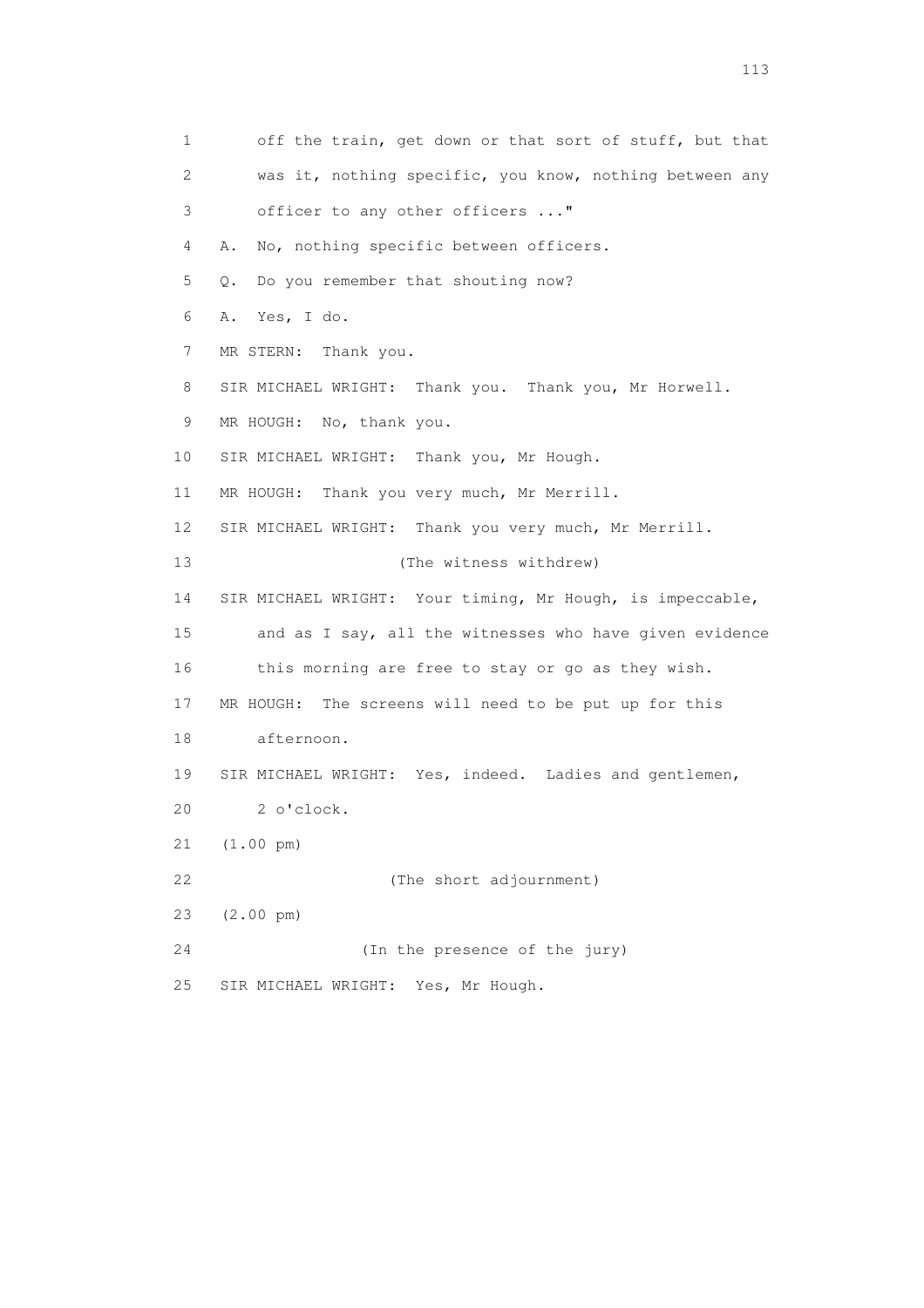1 MR HOUGH: The next witness is Terry. 2 CODENAME "TERRY" (sworn) 3 SIR MICHAEL WRIGHT: Thank you. Sit down, please. 4 A. Thank you, sir. 5 Questions from MR HOUGH 6 MR HOUGH: You are being known by the pseudonym Terry in 7 this inquest, I think. 8 A. Yes, sir. 9 Q. I will ask you questions first on behalf of the Coroner 10 and then you will be asked questions by others. 11 In 2005 were you a specialist firearms officers in 12 CO19? 13 A. I was. 14 Q. Were you at that time a sergeant and the leader of the 15 green firearms team on the day we are concerned with? 16 A. That's correct. 17 Q. They were given call sign Deltas? 18 A. That's also correct. 19 Q. They formed part of a composite team with the black team 20 whose leader was Ralph? 21 A. Yes, sir, that's correct. 22 Q. In 2005, is this right, you had been in police service 23 for 23 years and in CO19 for seven years? 24 A. That's also correct, sir. 25 Q. Did you make, like the other firearms officers we have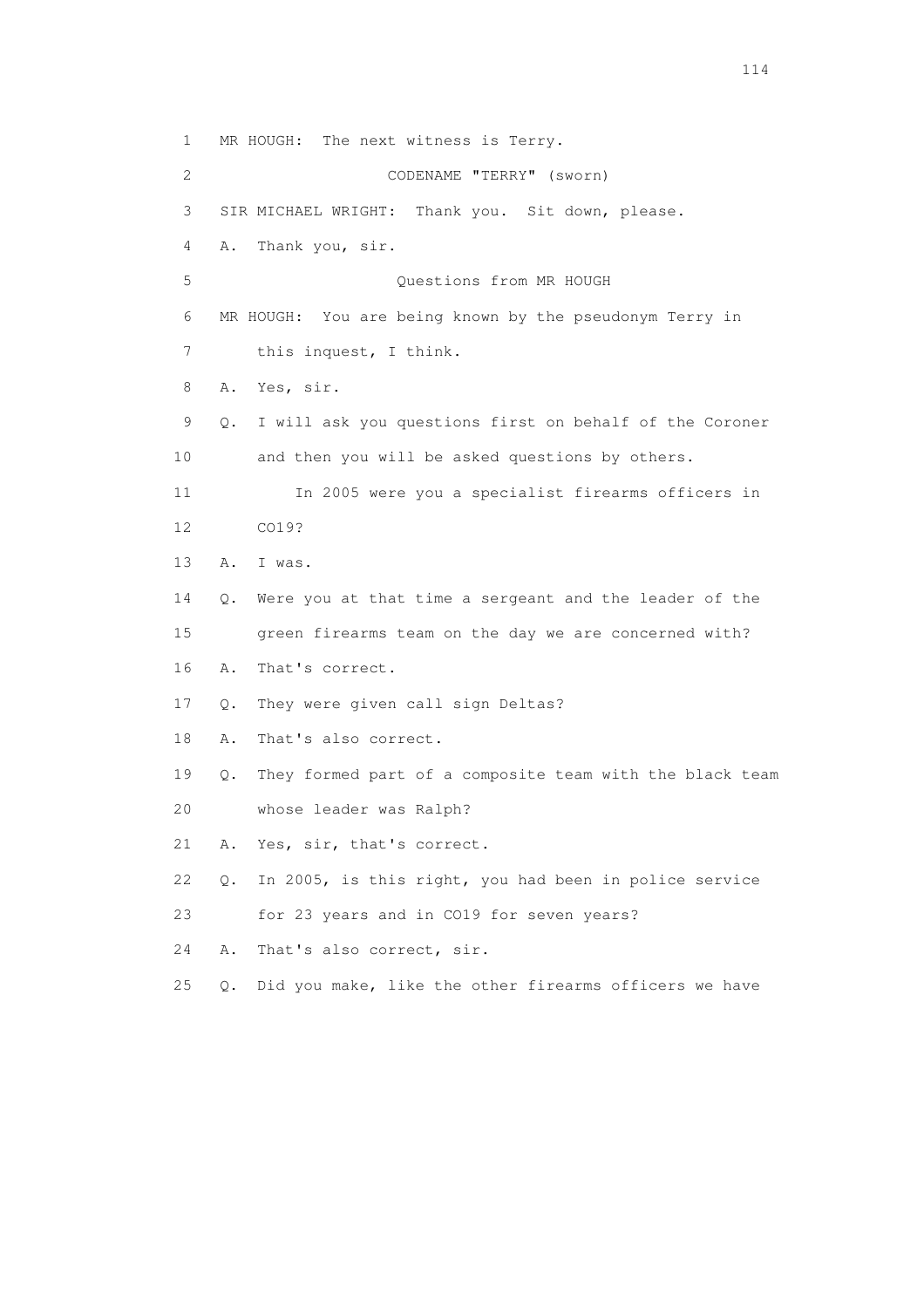| 1                         |       | heard from, a witness statement on the day after the           |
|---------------------------|-------|----------------------------------------------------------------|
| $\mathbf{2}^{\mathsf{I}}$ |       | events we are concerned with, so a statement made on           |
| 3                         |       | 23 July?                                                       |
| 4                         | Α.    | Yes, I did.                                                    |
| 5                         | Q.    | Did you give evidence in the criminal trial at the             |
| 6                         |       | Old Bailey the Health and Safety trial on 16 October           |
| 7                         |       | last year?                                                     |
| 8                         | Α.    | Yes, sir.                                                      |
| 9                         | Q.    | On 22 July, I think you were a passenger in the car            |
| 10                        |       | which has been given the call sign 805C?                       |
| 11                        | Α.    | That's correct.                                                |
| 12                        | Q.    | The driver was Delta $4$ , and the other passenger Delta $9$ . |
| 13                        | Α.    | That's also correct, sir, yes.                                 |
| 14                        | $Q$ . | I think like the other officers you were due to parade         |
| 15                        |       | for duty at Leman Street at 7 o'clock on the 22nd?             |
| 16                        | Α.    | Yes.                                                           |
| 17                        | Q.    | Cars were allocated and weapons were booked out;               |
| 18                        |       | correct?                                                       |
| 19                        | Α.    | Yes.                                                           |
| 20                        | Q.    | Which weapons did you take?                                    |
| 21                        | Α.    | I took the service issue Glock which is a handgun,             |
| 22                        |       | self-loading pistol, and I also took the G36, which is         |
| 23                        |       | a carbine rifle, a short rifle.                                |
| 24                        | О.    | We have been made aware that 124-grain hollow point            |
| 25                        |       | ammunition was made available to the teams.<br>Did you         |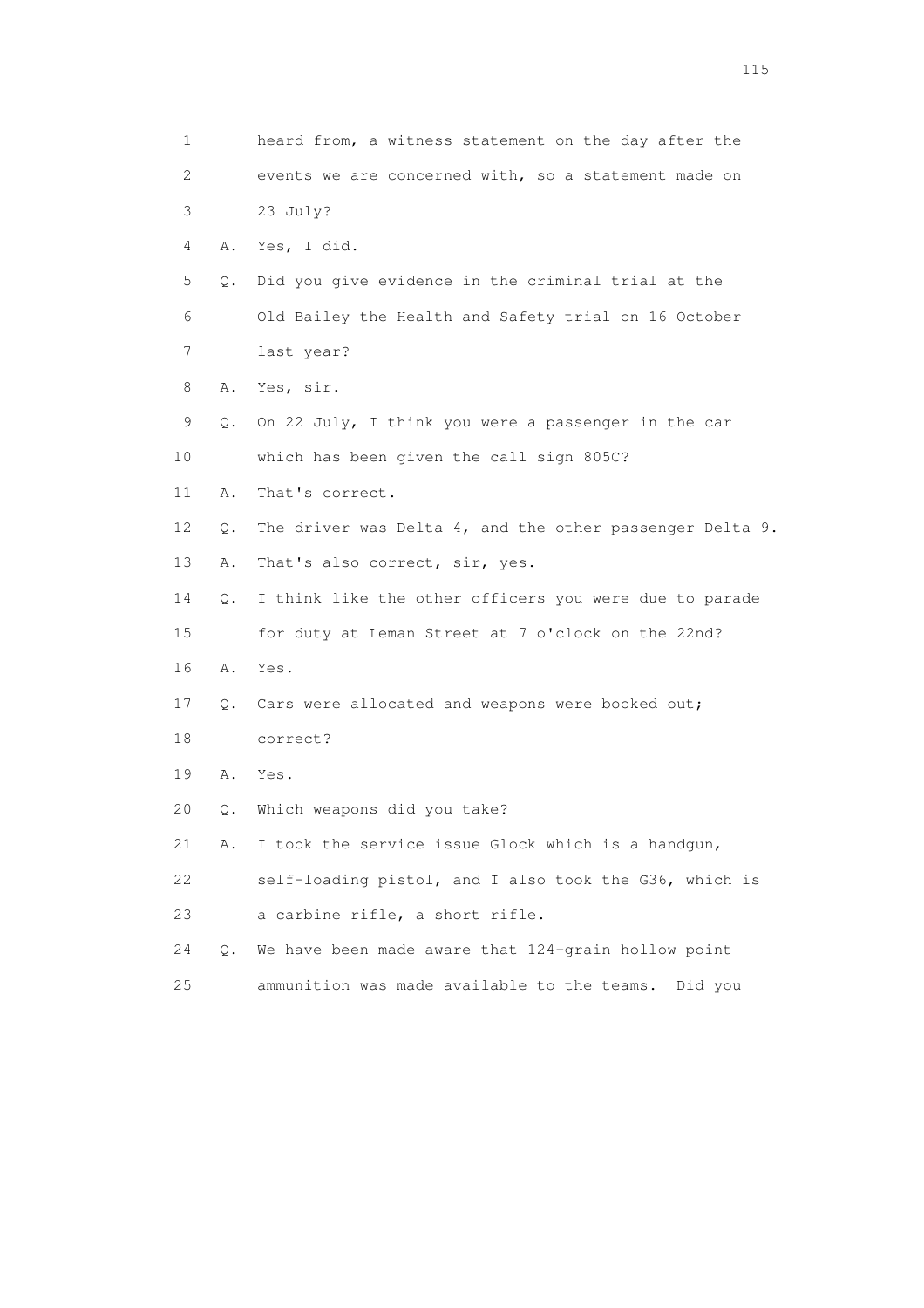- 1 choose to take that kind of ammunition?
- 2 A. No, I did not.
- 3 Q. Why was that?
- 4 A. Because my primary weapon on this occasion was the G36 5 carbine.
- 6 Q. That's a weapon used from a long distance?
- 7 A. It can be used from a long distance.
- 8 Q. Why did you prefer to take other ammunition for your 9 carbine, then? Is it because the other ammunition can't
- 10 be used or just isn't as effective?
- 11 A. No, the carbine actually requires a separate kind of
- 12 ammunition, it's known as 556, whereas the Glock
- 13 self-loading pistol has 9mm ammunition.
- 14 SIR MICHAEL WRIGHT: So it's actually the wrong calibre?
- 15 A. Yes, sir, that's correct. In effect, one weapon is
- 16 a handgun and the other is a rifle, so they both require
- 17 separate ammunition.
- 18 SIR MICHAEL WRIGHT: Separate type of ammunition?
- 19 A. Yes, sir.
- 20 SIR MICHAEL WRIGHT: Thank you.
- 21 MR HOUGH: We have heard from others also about a briefing 22 that took place by Trojan 84 between 7.45 and about 8.10
- 23 that morning, and were you at that briefing?
- 24 A. Yes.
- 25 Q. We have heard that that briefing covered the details of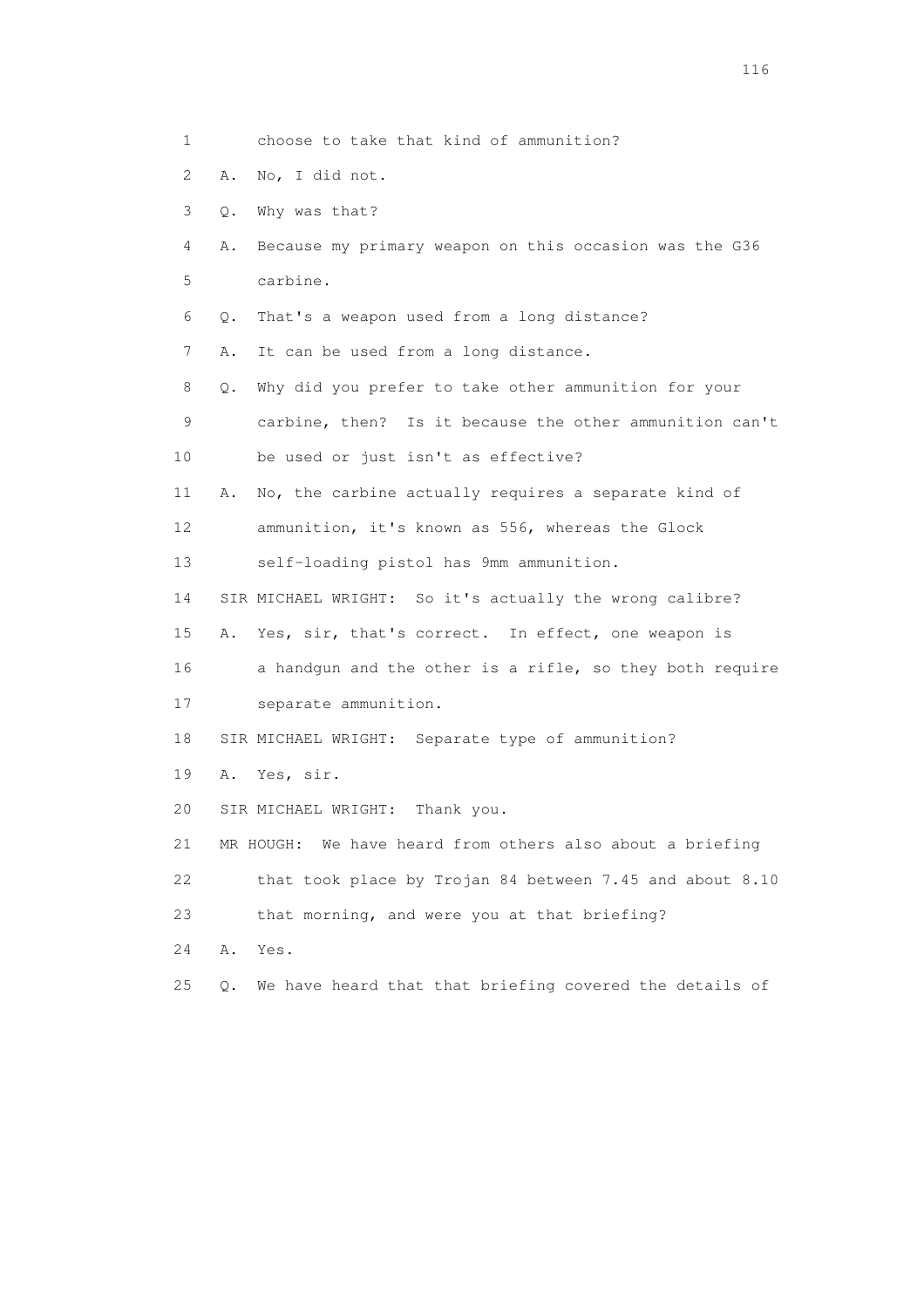| 1               |    | the suspects, the address and the command structure?     |
|-----------------|----|----------------------------------------------------------|
| 2               | Α. | That's correct.                                          |
| 3               | Q. | Do you recall Trojan 84 saying that you and your team    |
| 4               |    | may be required to use unusual tactics?                  |
| 5               | Α. | Yes, he did say that.                                    |
| 6               | Q. | Did you ask for any clarification of that phrase?        |
| 7               | Α. | Yes, sir, I did.                                         |
| 8               | Q. | What question did you ask and what response did you      |
| 9               |    | receive?                                                 |
| 10              | Α. | I asked Trojan 84 to clarify this, and the response he   |
| 11              |    | gave was that any of us may have to consider delivering  |
| 12 <sup>°</sup> |    | an immediately incapacitating critical shot in light of  |
| 13              |    | the information prevailing at the time.                  |
| 14              | Q. | Did he say what kind of information prevailing at the    |
| 15              |    | time or was that obvious?                                |
| 16              | Α. | He wasn't any more specific than that at that time.      |
| 17              | Q. | Did he say anything about information that would be      |
| 18              |    | coming through from New Scotland Yard and what attitude  |
| 19              |    | you should take to that?                                 |
| 20              |    | He did say a little earlier in the briefing that the     |
| 21              |    | flow of relevant intelligence would be made available to |
| 22              |    | us directly, and that as it was generated some of it may |
| 23              |    | need to be sanitised, and then additionally that we      |
| 24              |    | should trust the assessment of the intelligence as it    |
| 25              |    | was given to us.                                         |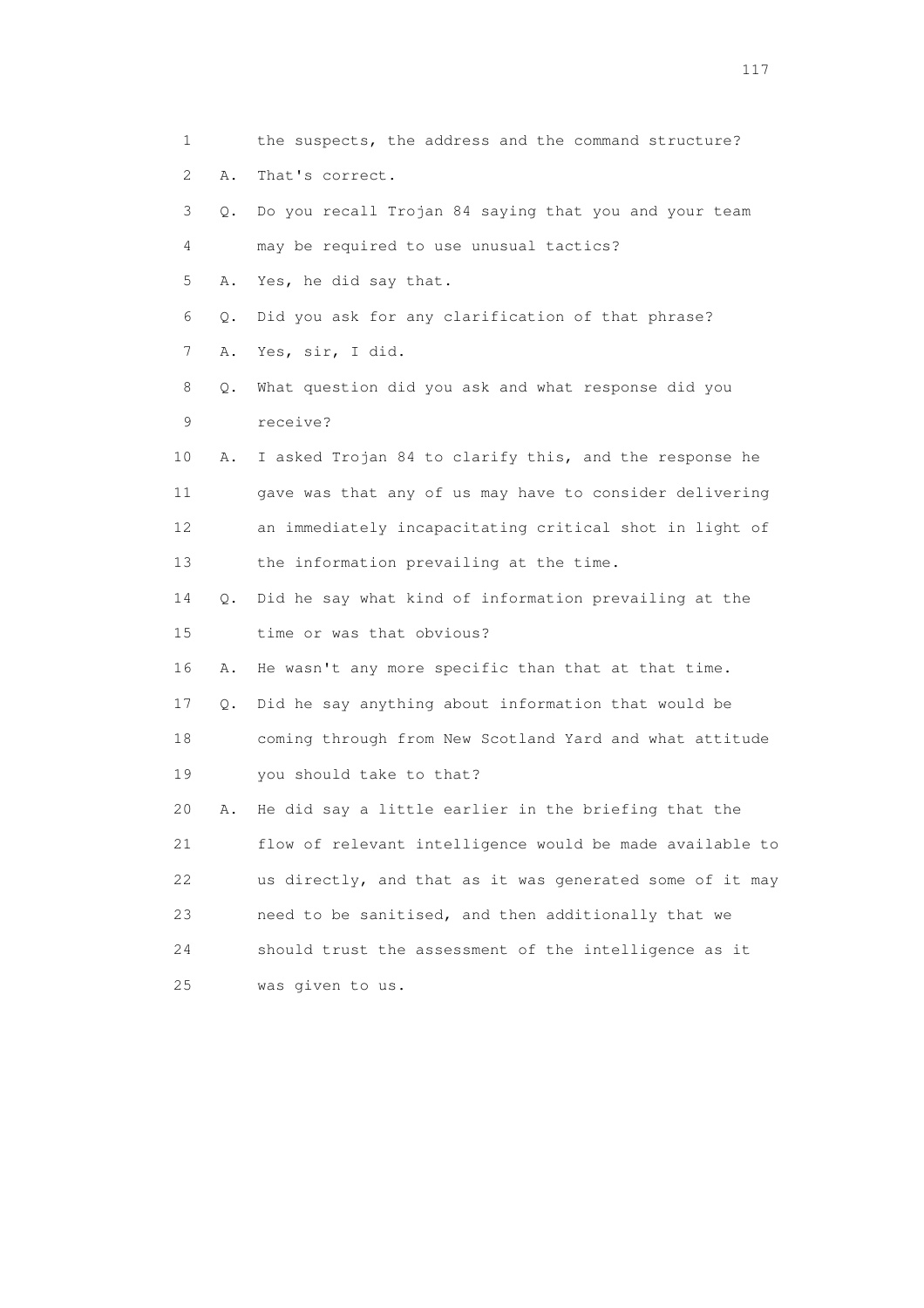1 Q. What did you understand him to mean by sanitised? 2 A. Well, I meant that -- sorry, I understood that to mean 3 that there would be pieces of information that may be 4 excluded from what we were being told on the basis of 5 a need for that, for instance in order to protect the 6 sources of information, or it may well be that there was 7 information that wasn't relevant, and that we would be 8 given specific information that was deemed to be 9 relevant in connection with the operation. 10 Q. After that briefing, did you go in your car, the Charlie 11 car, with Delta 4 and Delta 9 to Nightingale Lane? 12 A. Yes, sir. 13 Q. Once there, did you receive a main briefing from your 14 Silver Commander, Mr Purser? 15 A. That's correct. 16 Q. We have heard that was from 8.45 to 9.15? 17 A. Yes. 18 Q. And that it covered the suspects, some technical 19 information about the explosives, and the mindset of the 20 suspected suicide bombers or the failed bombers? 21 A. Yes, sir, that's correct. 22 Q. You have said in your statement that Mr Purser described 23 them as determined and well prepared, and you recall 24 that being said? 25 A. Yes, sir, I do recall that, and that's exactly how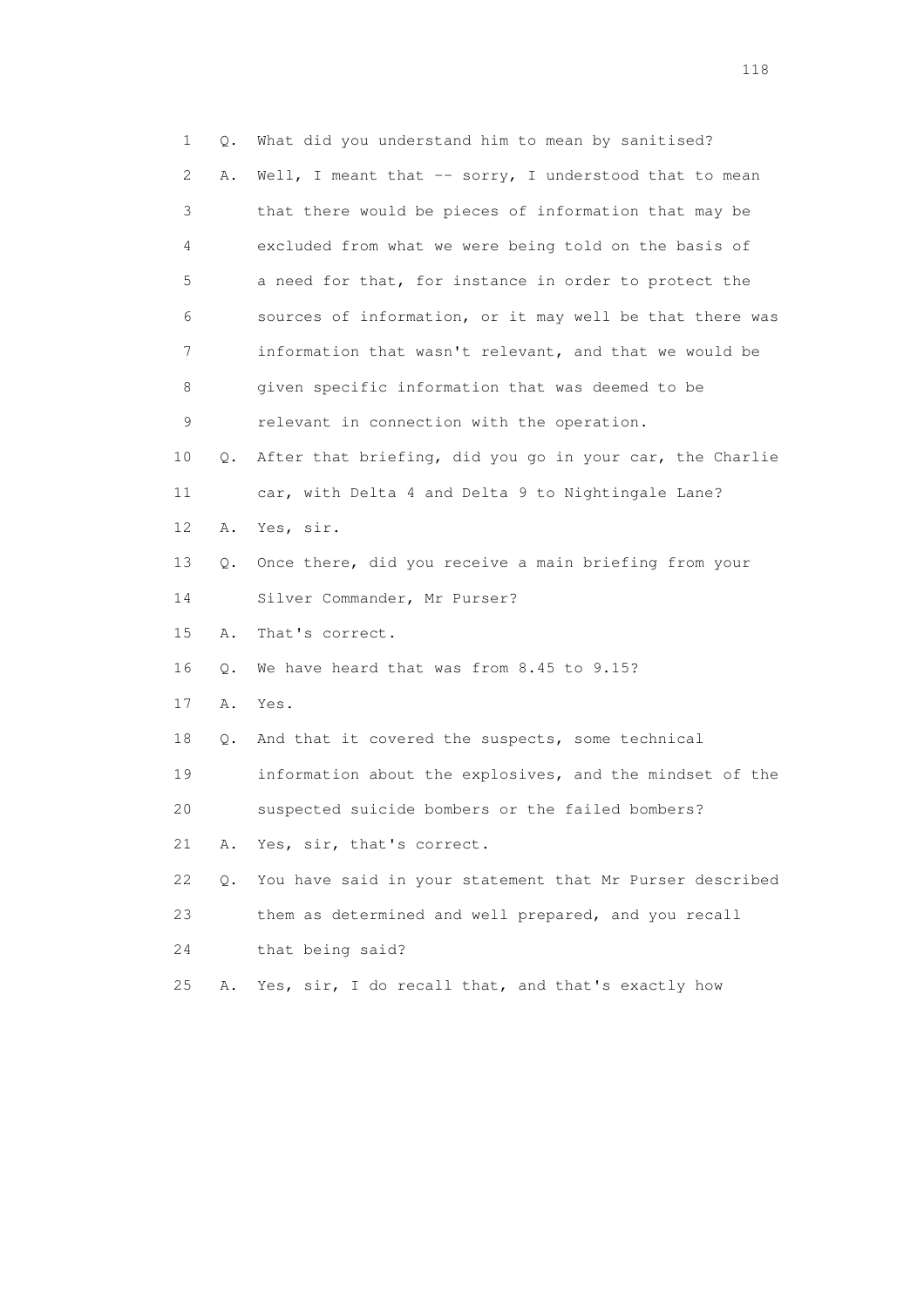1 I have recorded it in my statement. 2 Q. Were you also told, as we have heard others were, about 3 some persons having left the premises at 21 Scotia Road 4 but having been eliminated as suspects? 5 A. Yes. 6 Q. Then what were you told about the strategy that your 7 teams were to follow? 8 A. Specifically that persons leaving the address were to be 9 intercepted away from it, wherever possible, with due 10 regard to compromise. 11 Q. Looking at that for a second. Is that, first of all, 12 all persons leaving to be stopped, were all those 13 interceptions to be performed by CO19 officers? 14 A. It wasn't my understanding that all interceptions would 15 be performed by CO19 officers, no. 16 Q. What kind of interceptions were to be performed by CO19 17 officers? 18 A. Well, I would have expected, in this scenario, any 19 interception that involved an individual who was either 20 thought to be a suspect or believed to be identical to 21 the suspect or was indeed felt to be a suspect. I am 22 being distinct there with, and I'm distinguishing 23 between possibles or other people leaving the address or 24 a larger group. 25 Q. You inferred, is this right, that your teams, the CO19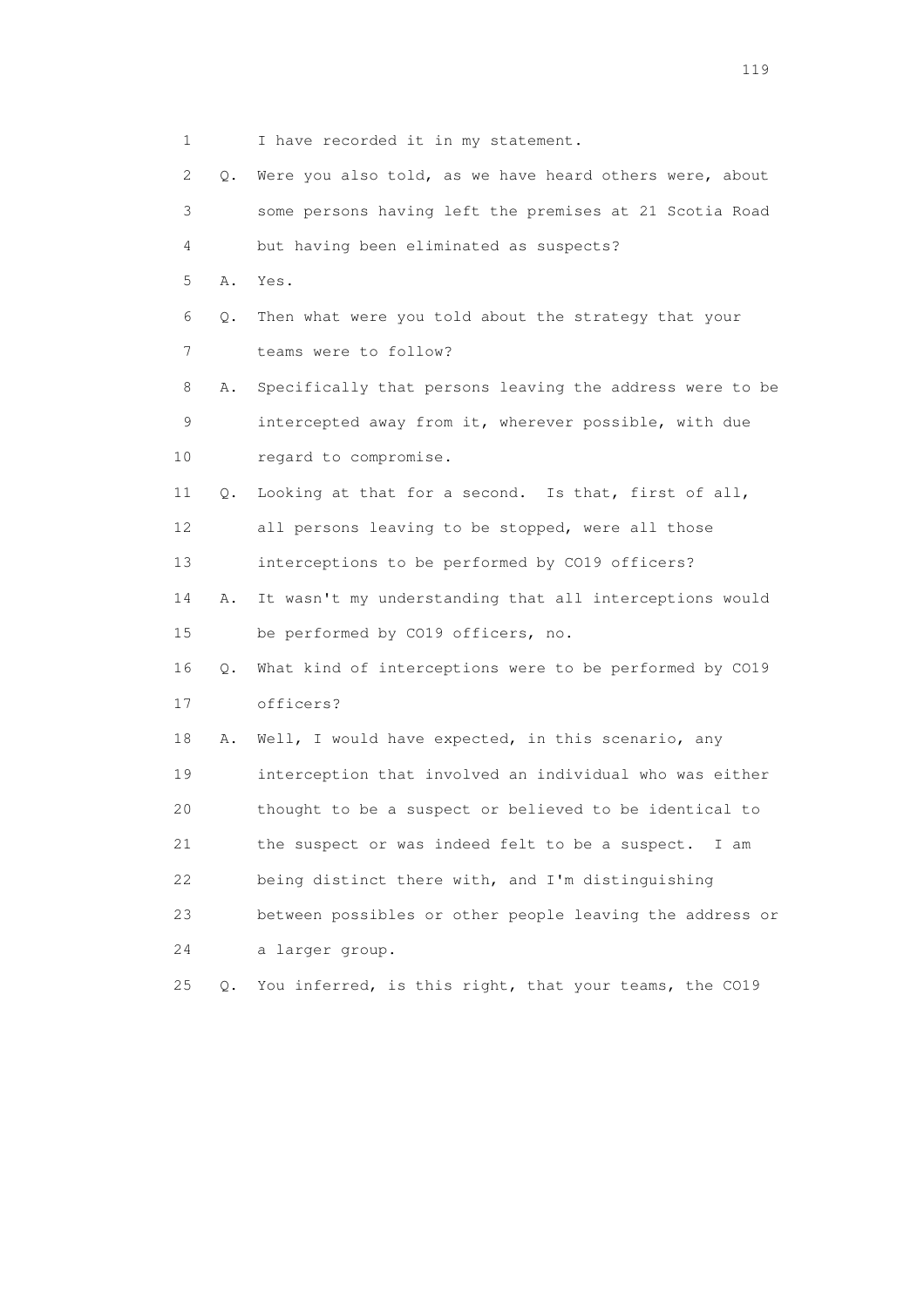1 teams, would only be called upon to perform 2 an interception in respect of an identified suspect, not 3 just a possible or an associate? I am sorry, it sounds 4 as though I am misunderstanding you. Use your own 5 phrase, please. 6 A. My expectation would be that CO19 officers would 7 intervene if indeed a suspect left the address or 8 an associate. 9 Q. I see. 10 A. Somebody who was identified as concerned with the 11 operation, and I think I would specifically say that in 12 general terms, any other persons leaving the address 13 that weren't believed to be suspects or connected with 14 the operation would not be stopped by CO19 officers. 15 Q. I see, that's clear. Is that something you deduced for 16 yourself or was it something said explicitly by 17 Mr Purser? 18 A. I don't recall Mr Purser saying that explicitly. That's 19 certainly my expectation based upon our experience -- 20 sorry, my experience. 21 Q. Were you told anything about bus routes in the area? 22 A. I was advised that a bus route had been suspended 23 outside the address. 24 Q. You say in your statement that that had been done to 25 reduce the element of compromise. What do you mean by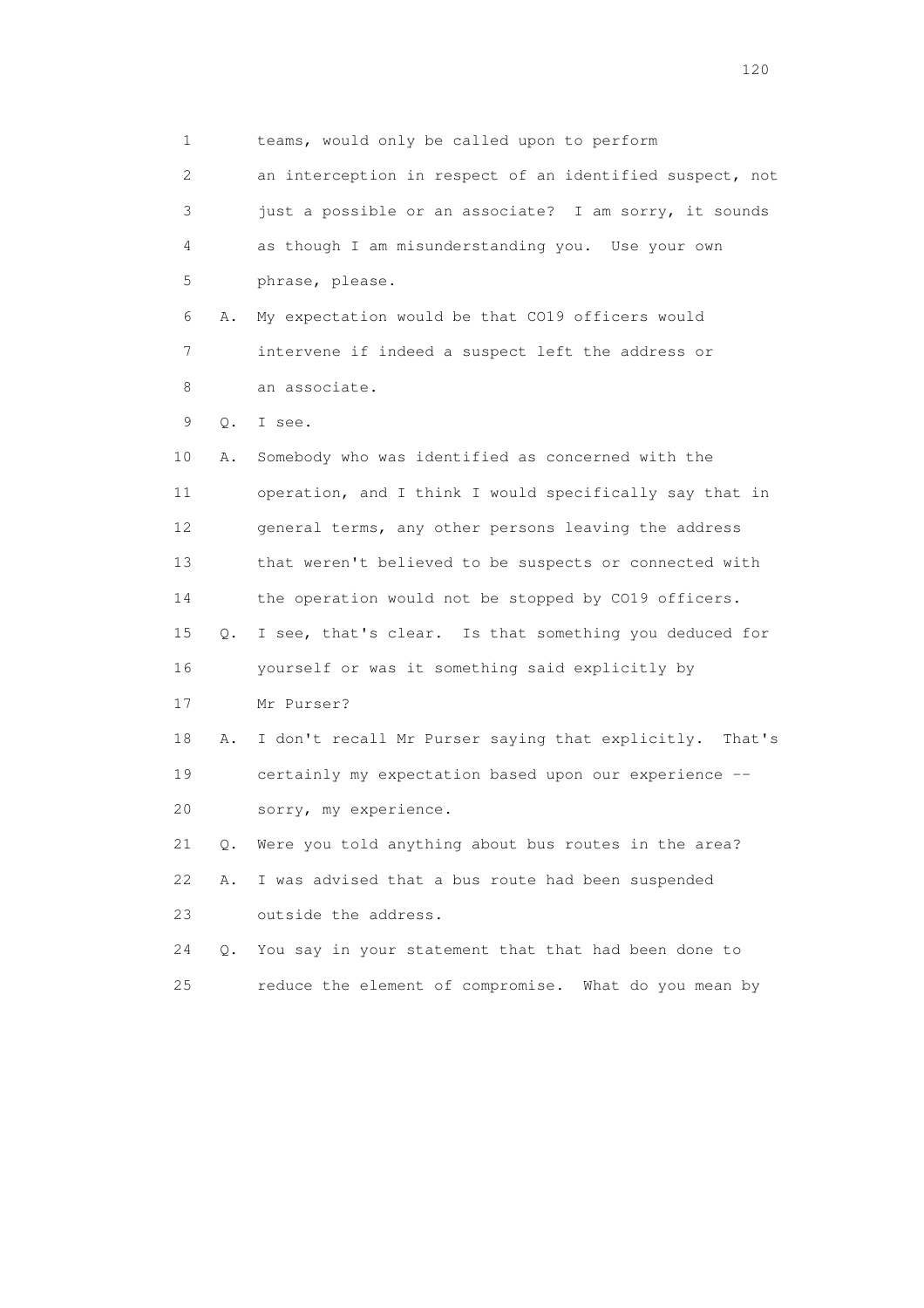1 that?

| 2  | Α. | Certainly in my opinion, and you will note from my       |
|----|----|----------------------------------------------------------|
| 3  |    | statement that that's an opinion of mine, I felt there   |
| 4  |    | that if it was intended to stop subjects, suspects,      |
| 5  |    | leaving the address near to the address, and it had been |
| 6  |    | clearly identified that there was a bus route and        |
| 7  |    | possibly bus stops near the address, then in order to    |
| 8  |    | reduce the risk posed to members of the public who were  |
| 9  |    | either at the bus stop, getting off the bus, getting on  |
| 10 |    | the bus at the bus stop, then the suspension of the bus  |
| 11 |    | route would mean buses wouldn't be stopping there and    |
| 12 |    | therefore it would be likely to, if you like, clear      |
| 13 |    | pedestrian traffic from the area.                        |
| 14 | Q. | You also add in your statement that, as a matter of your |
| 15 |    | opinion, the suspension of the bus routes would increase |
| 16 |    | safety with regard to members of the public?             |
| 17 | Α. | Yes, which is --                                         |
| 18 | Q. | Can you explain that?                                    |
| 19 | Α. | -- what I think I have just explained.                   |
| 20 | Q. | There are two different things here, do you understand:  |
| 21 |    | you refer in your statement to the suspension of the bus |
| 22 |    | routes reducing the element of compromise; and you also  |
| 23 |    | say it would increase the safety of the public; two      |
| 24 |    | different things.                                        |
| 25 | Α. | I see.                                                   |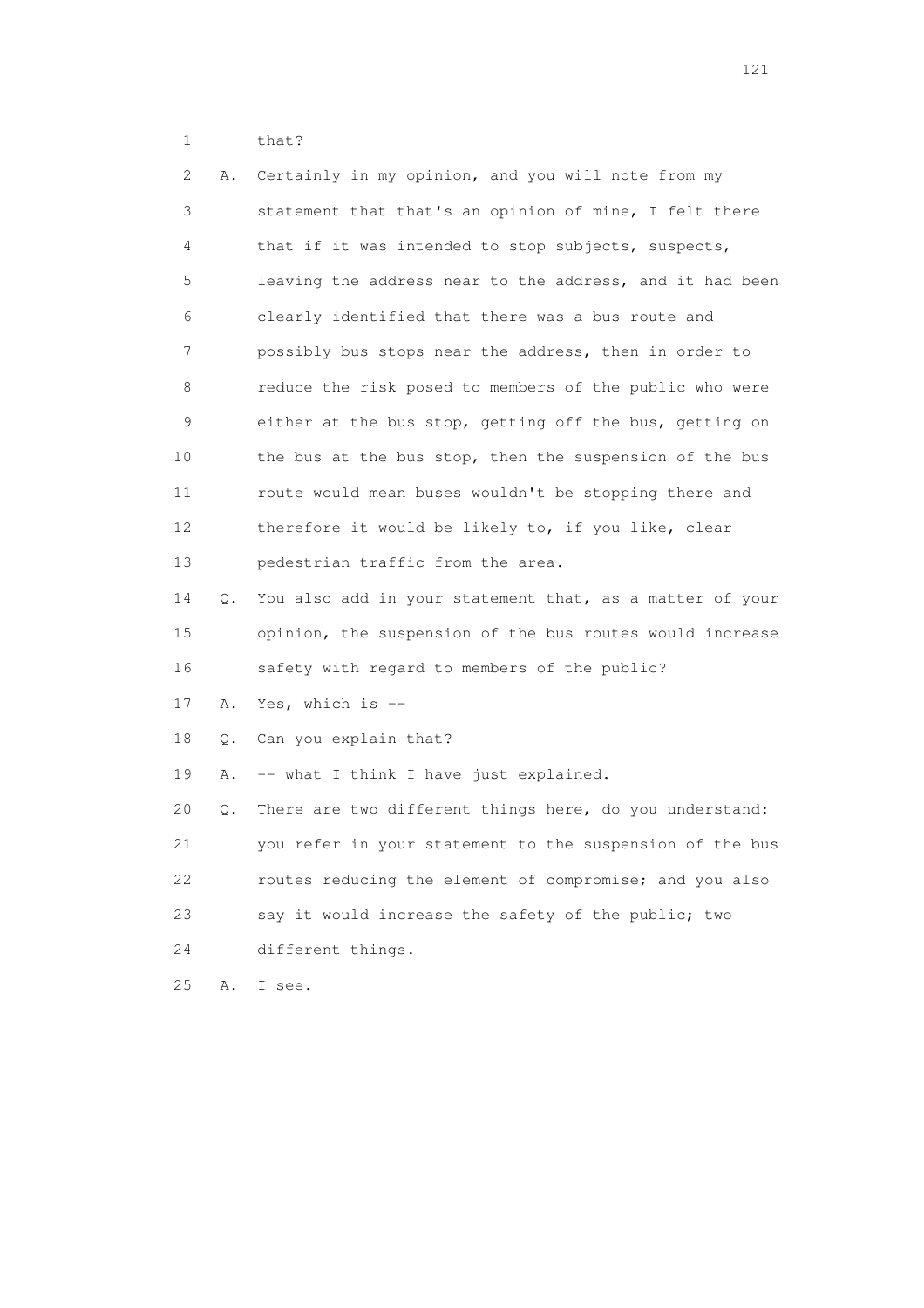1 Q. That's two different things in your statement. Can you 2 explain those two things now?

 3 A. Okay, I probably dealt with the safety matter then in my 4 initial explanation. Compromise would likely take place 5 if we were stopping people outside of the address who 6 were not confirmed as suspects or who were believed to 7 be suspects, and we were doing it in a way that 8 disrupted normal activity in and around the address, 9 possibly allowing or enabling that information to get 10 back to people in the address or maybe even being seen 11 by people in the address, that would be a compromise 12 element. 13 Q. At the end of that briefing, had a holding area near the 14 address been identified?

15 A. Yes.

 16 Q. We know that that was the TA Centre. I think at that 17 stage the various cars containing the specialist 18 firearms officers left in sequence to go to that holding

19 area?

 20 A. Well, I can't confirm whether they left in sequence or 21 not, but it's fair to say that, following the briefing, 22 we did leave that --

23 Q. Separately?

24 A. -- to make our way individually to the holding centre.

25 Q. Now, the first car to arrive at the TA Centre we know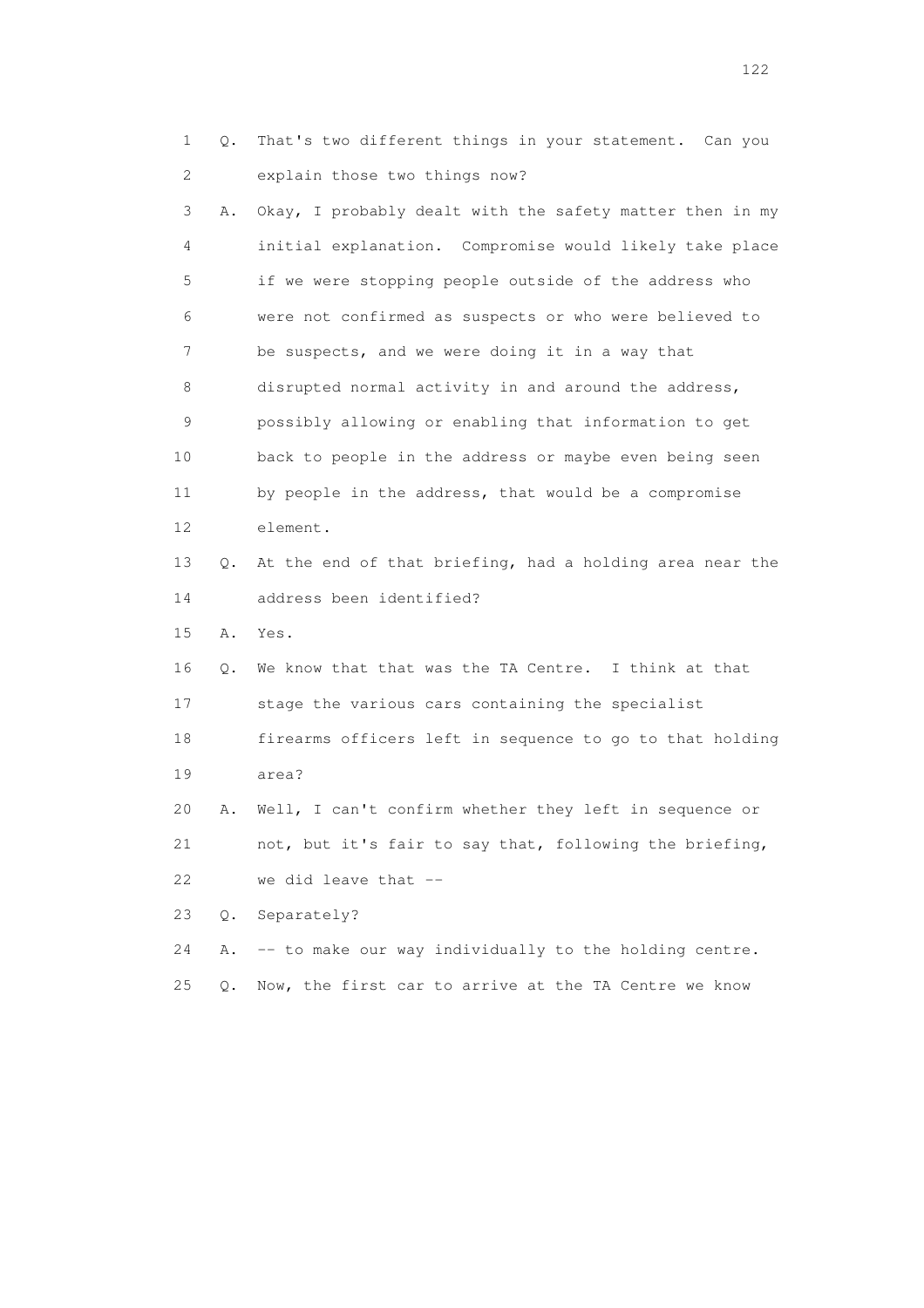| 1                         |    | was the Alpha car containing Charlie 2, Charlie 5 and    |
|---------------------------|----|----------------------------------------------------------|
| $\mathbf{2}^{\mathsf{I}}$ |    | Charlie 6. When you arrived at the TA Centre, how many   |
| 3                         |    | cars were there?                                         |
| 4                         | Α. | I don't recall how many cars were there when we got      |
| 5                         |    | there, and I have not made a separate note of that.      |
| 6                         | Q. | When you got to the TA Centre, did you realise something |
| 7                         |    | about your car radio?                                    |
| 8                         | Α. | Yes, I became aware of the fact that it wasn't working.  |
| 9                         | Q. | Pausing there, is this the Cougar radio or the 75        |
| 10                        |    | back-to-back?                                            |
| 11                        | Α. | It was primarily the Cougar radio. For my part, I make   |
| 12                        |    | all of my references and recollections to the Cougar     |
| 13                        |    | radio. I am not clear in my mind whether we used         |
| 14                        |    | a separate system for the 75 back-to-back or whether     |
| 15                        |    | that's been used as a term of reference for handheld     |
| 16                        |    | Cougar sets which were on a back-to-back channel.        |
| 17                        |    | Certainly the Cougar channel, the main working channel,  |
| 18                        |    | was the one that wasn't working in our car at that time. |
| 19                        |    | SIR MICHAEL WRIGHT: Is that the one fixed in the car?    |
| 20                        | Α. | Yes, sir.                                                |
| 21                        |    | MR HOUGH: Did you yourself have a separate working radio |
| 22                        |    | separate from the Cougar system?                         |
| 23                        | Α. | Handheld versions of the Cougar system were available    |
| 24                        |    | and I did have one, yes.                                 |
| 25                        | Q. | Was that working?                                        |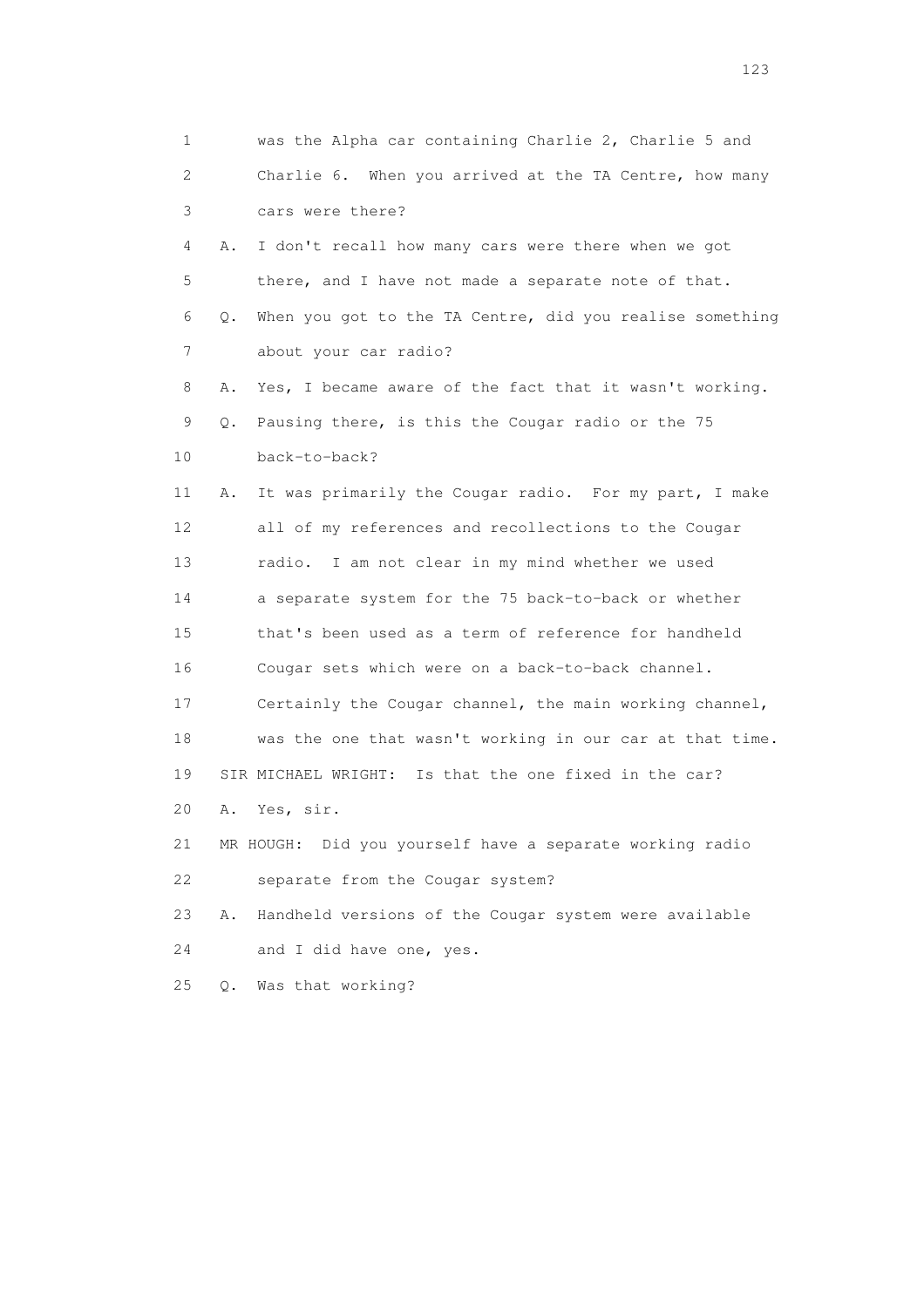1 A. It's fair to say that it was on occasion, but it's very 2 difficult to know when it's not working because you 3 don't know what you are not hearing, if you get me. 4 Q. Does the Cougar radio in the car have a booster or 5 something else that gives it a better reception? 6 A. In effect it does, yes, it's fitted into the car, but 7 the car fit is in fact a handset that's been fitted into 8 a radio board, a communications board, fitted in the 9 car. So there is a mains feed to the battery, and there 10 probably are boosters for the signal. I am not aware of 11 those. I don't know the whole technical capability of 12 the car set. 13 Q. When you realised that there was a difficulty with the 14 radio, did you ask one of your colleagues to try to fix 15 it? 16 A. Yes. 17 Q. That, I think, was Delta 4? 18 A. Yes, sir, it was. 19 SIR MICHAEL WRIGHT: I don't know whether you know this, you 20 can tell us: is it the position now that the whole of 21 the Cougar installation has been replaced? Now? 22 A. I am not certain, sir, on the basis that I no longer 23 work at CO19. 24 SIR MICHAEL WRIGHT: I see, all right. 25 MR HOUGH: In the period while you are at the holding area,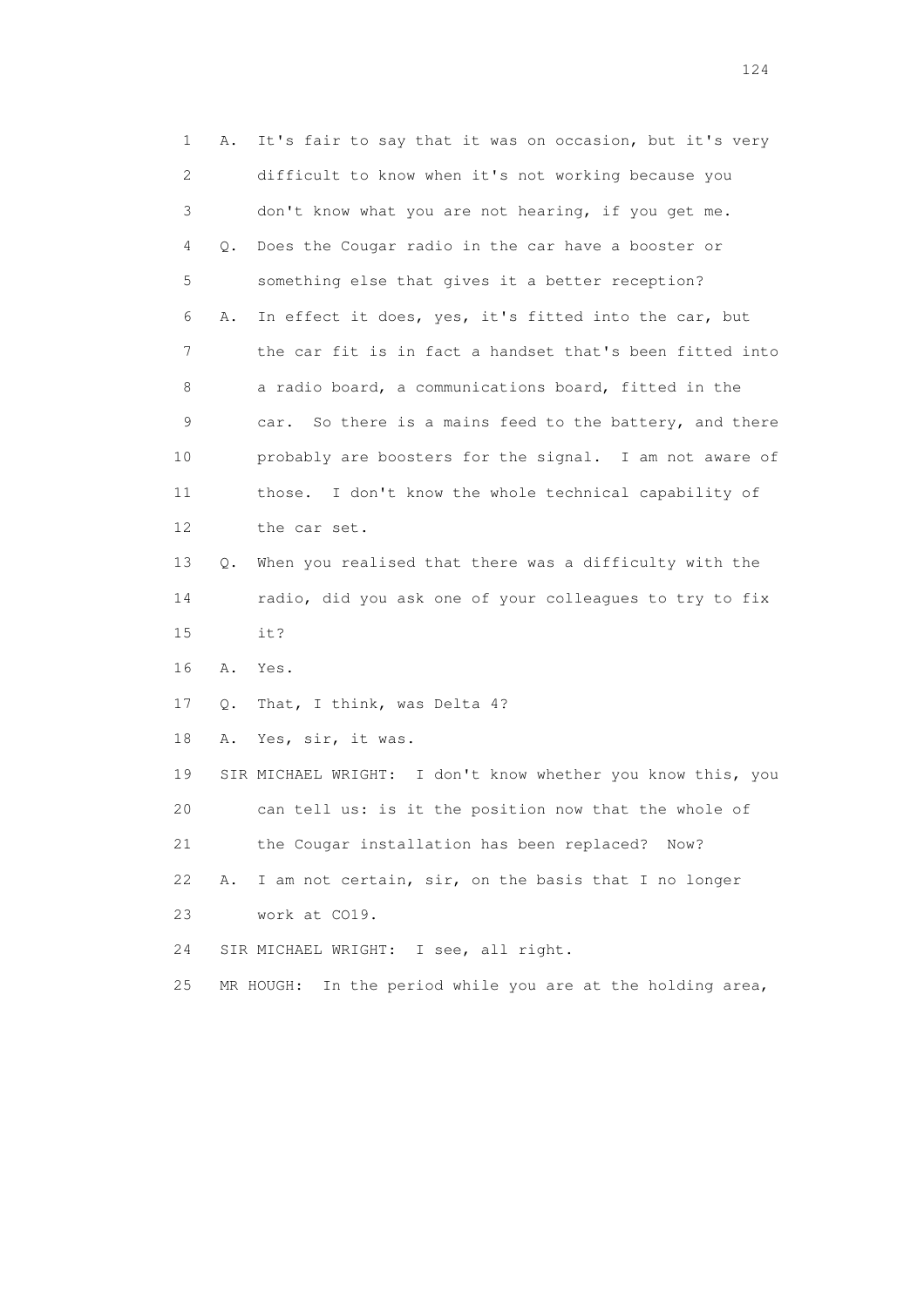|    | 1                         | your Cougar radio in the car is not working; how are you |
|----|---------------------------|----------------------------------------------------------|
|    | $\mathbf{2}^{\mathsf{I}}$ | receiving information from the surveillance team or from |
|    | 3                         | anybody else?                                            |
|    | 4<br>Α.                   | Whilst at the holding area there were other CO19         |
|    | 5                         | officers there. I had spoken with them, and became       |
|    | 6                         | aware via that conversation that there had been radio    |
|    | 7                         | communications that clearly we had missed, and so from   |
|    | 8                         | that point, I spoke to one of my colleagues who went     |
|    | 9                         | about trying to get the radio back into working order.   |
| 10 | Q.                        | We know that Mr de Menezes came out of the block at      |
| 11 |                           | Scotia Road shortly after 9.30 that morning; were you at |
| 12 |                           | the TA Centre at that time?                              |
| 13 | Α.                        | Again, sir, I do not have an independent recollection    |
| 14 |                           | and I haven't made notes of the timings, so I can't      |
| 15 |                           | assist specifically with that.                           |
| 16 | Q.                        | Were you at the TA Centre when you first heard about     |
| 17 |                           | him?                                                     |
| 18 | Α.                        | What I can say is that I was at the TA Centre when       |
| 19 |                           | I became aware of information via the radio that there   |
| 20 |                           | was a subject on a bus and our attention was drawn to    |
| 21 |                           | that. So at that point in time I was at the TA Centre.   |
| 22 | $\circ$ .                 | So that, can you remember having heard about the man     |
| 23 |                           | under surveillance before he was on the bus?             |
| 24 | Α.                        | No.                                                      |
| 25 | Q.                        | So is this right, the first you can remember hearing     |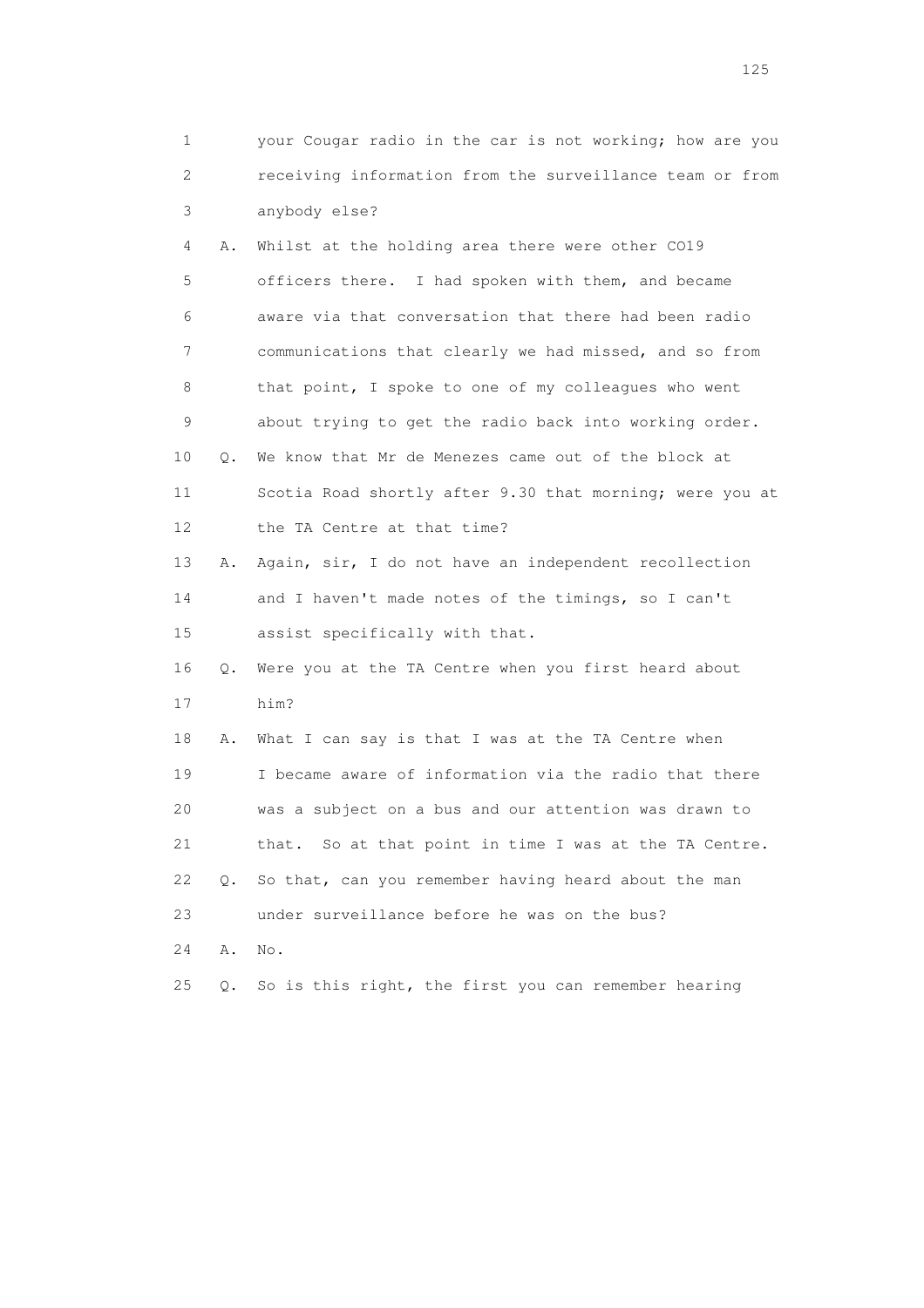1 about him, you were at the TA Centre and you heard that 2 he was on the bus? 3 A. Yes. 4 Q. What else did you hear about him at that stage? 5 A. A description was given which included his position on 6 the bus, and then additional information concerning this 7 particular suspect acting in an apparently nervous 8 manner -- 9 Q. Did you hear that, just pausing there, information about 10 him acting in a nervous manner when you first heard 11 anything about him? Or was that later? Or can you 12 simply not remember? 13 A. I am not sure I follow that exactly. 14 Q. Okay. 15 A. The first piece of information I hear concerns a suspect 16 on a bus, and I am describing what was contained within 17 that piece of information. 18 Q. Okay, so the first you hear about him, you hear among 19 other things that he is acting nervously? 20 A. Yes. 21 Q. Did you hear that directly over the radio or passed on 22 by one of your colleagues? 23 A. Well, I heard that on the radio, but it's fair to say 24 that it could have been direct from surveillance 25 commentary or it may have been relayed by a colleague.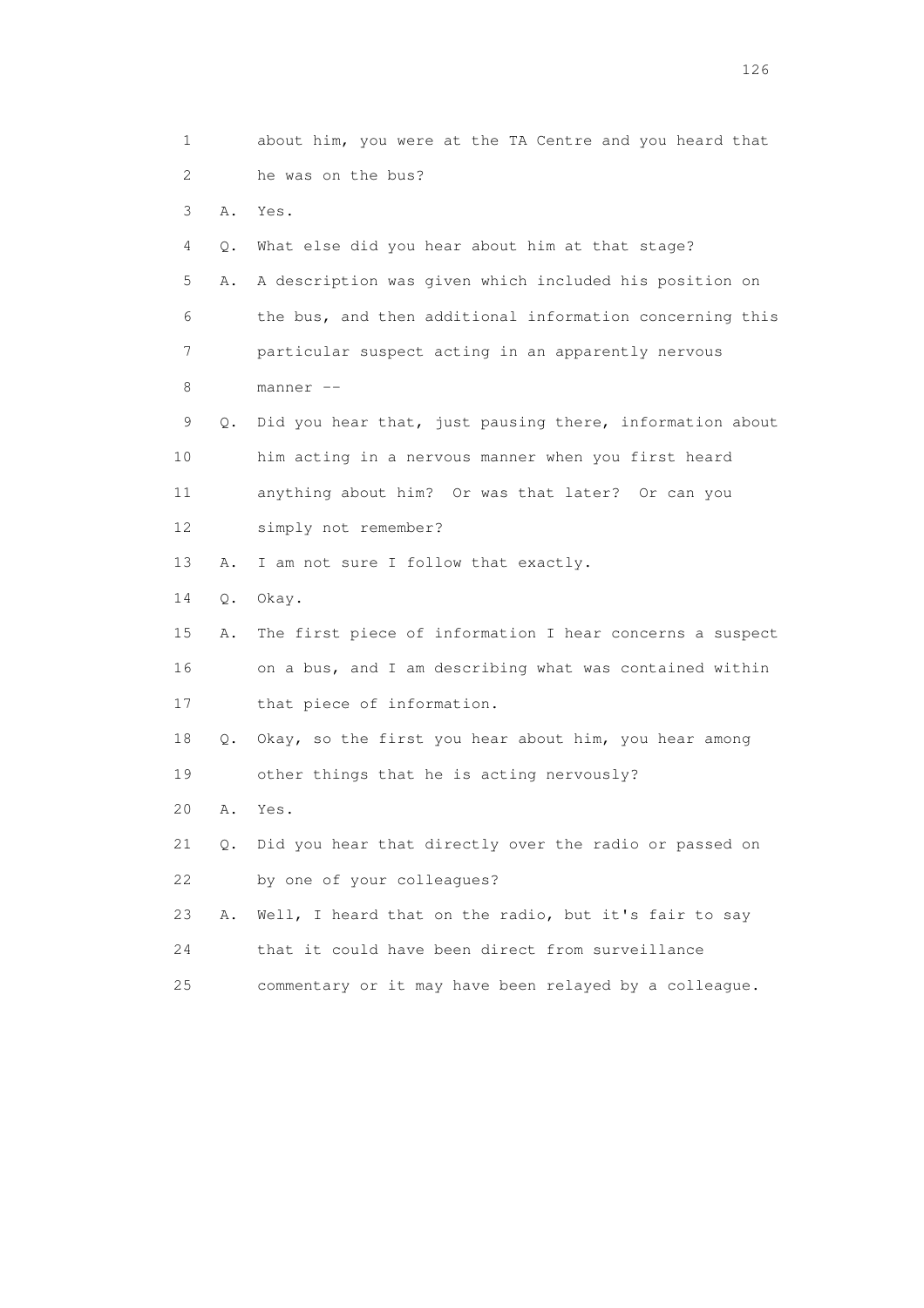1 I have no specific recollection of the source. 2 Q. If your car radio wasn't working very well, whose radio 3 were you hearing it over, or were you hearing it from 4 a handset? 5 A. Again, I am not absolutely certain at this point whether 6 we had fixed the car radio or whether indeed we were 7 relying on other handsets that were in the car. There 8 were probably three of those. 9 Q. Did you hear anything more said about this man, his 10 description, his behaviour, identification, before you 11 received any instructions? 12 A. Well, to pick up from my previous response that he was 13 looking around whilst on the stairway, and this was just 14 prior to leaving the bus -- 15 Q. Okay. Now, was this at a point when he was at Brixton 16 or at Stockwell, do you know? 17 A. I don't recall, but clearly I am aware that he left the 18 bus at Stockwell, so this could have been just prior to 19 that point or it could have been during the journey up 20 until that point. 21 Q. Since he was on the ground floor for the journey up to 22 Brixton, if you refer to it as being on a stairwell, 23 then it's probably in the latter part of the journey? 24 A. Well, I am sorry, again I can't assist with that. I am 25 unaware of that level of detail about his movement on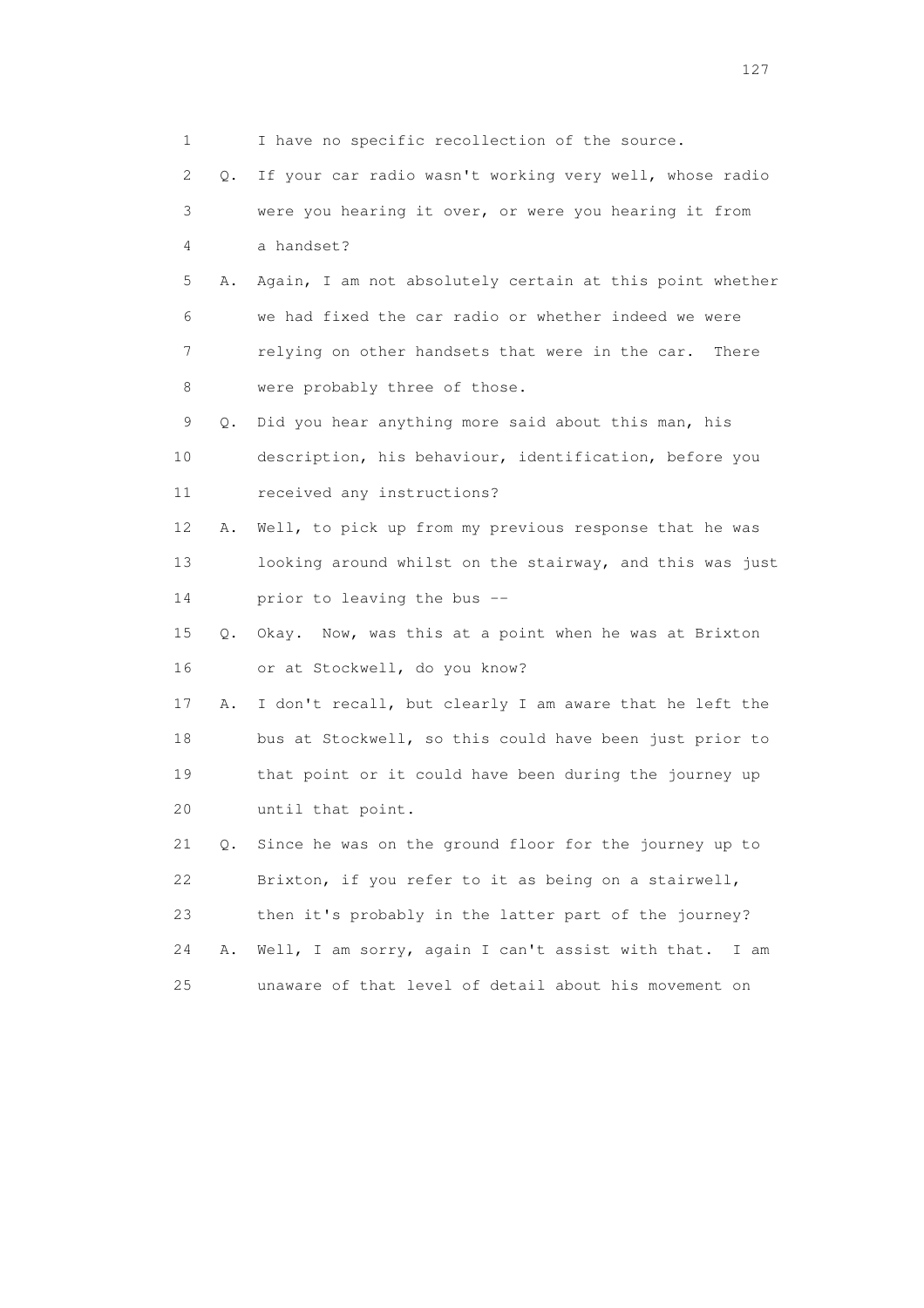1 the bus.

| 2           | 0.        | Going back to the question I asked before: is there     |
|-------------|-----------|---------------------------------------------------------|
| 3           |           | anything specifically you can remember being said about |
| 4           |           | him before you are given instructions to set off on the |
| 5           |           | follow?                                                 |
| 6           | Α.        | No, sir, there isn't.                                   |
| 7           | Q.        | We have heard about instructions given by Trojan 84.    |
| 8           |           | Did you hear about those instructions, to set off that  |
| $\mathsf 9$ |           | is?                                                     |
| 10          | Α.        | Specifically when, sir?                                 |
| 11          | Q.        | You are at the TA Centre, did you receive instructions  |
| 12          |           | to set off?                                             |
| 13          | Α.        | Yes.                                                    |
| 14          | Q.        | What else, what were you supposed to do when setting    |
| 15          |           | off?                                                    |
| 16          | Α.        | To support the surveillance part of the operation.      |
| 17          | Q.        | To get behind the bus?                                  |
| 18          | Α.        | Yes.                                                    |
| 19          | Q.        | By this time, had you heard anything about whether the  |
| 20          |           | man under surveillance had been identified?             |
| 21          | Α.        | I hadn't heard anything like that.                      |
| 22          | $\circ$ . | Did you make any inference from the fact that you were  |
| 23          |           | being ordered forward?                                  |
| 24          | Α.        | No, because I was -- I was open minded about whether or |
| 25          |           | not such an identification had taken place, I hadn't    |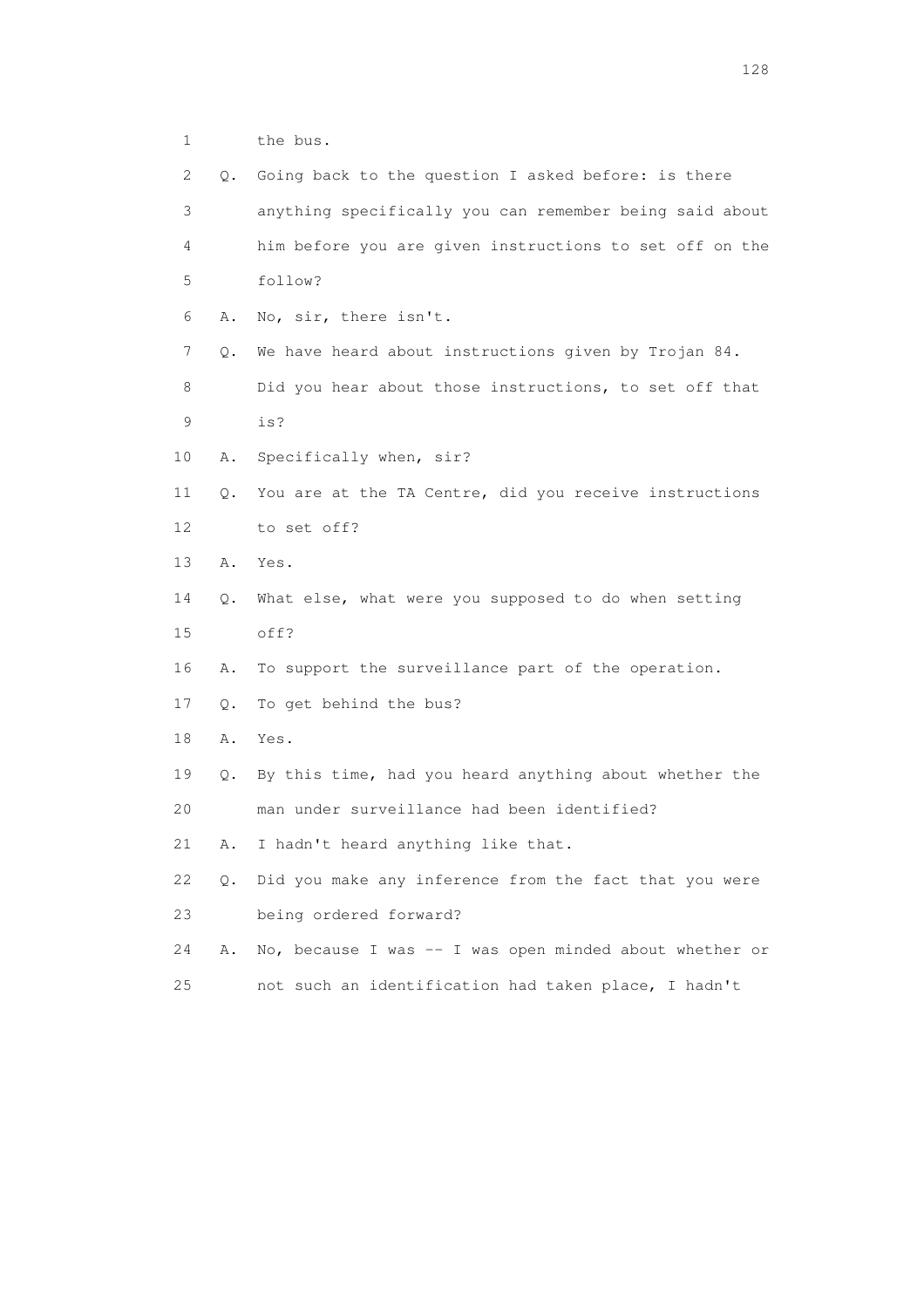| 1  |       | heard whether it had or not, and I didn't draw any       |
|----|-------|----------------------------------------------------------|
| 2  |       | particular inference from that.                          |
| 3  | Q.    | Were you ever made aware that an SO13 arrest team had at |
| 4  |       | one stage been ordered forward to detain the suspect?    |
| 5  | Α.    | This particular suspect?                                 |
| 6  | Q.    | Yes.                                                     |
| 7  | Α.    | No, sir, I wasn't aware of that.                         |
| 8  | Q.    | When you and the other firearms officers moved forward,  |
| 9  |       | you moved in convoy; is that right?                      |
| 10 | Α.    | Yes.                                                     |
| 11 | Q.    | I think that your car was the third in the convoy after  |
| 12 |       | 805A and 805B; is that right?                            |
| 13 | Α.    | Yes.                                                     |
| 14 | О.    | And the control car at the back of the convoy?           |
| 15 | Α.    | Generally speaking that's the -- that would be the       |
| 16 |       | placement for the control car, but I have to say that    |
| 17 |       | I was not at any given time particularly aware of where  |
| 18 |       | it was.                                                  |
| 19 | Q.    | Did you then drive up or down, first of all, Tulse Hill, |
| 20 |       | then up the Brixton Road and up the Stockwell Road?      |
| 21 | Α.    | Sir, again I didn't have and I don't have a particular   |
| 22 |       | recollection of the route and I didn't make any notes of |
| 23 |       | the route we took, save to say that clearly we were in   |
| 24 |       | Stockwell Road towards the latter part of the journey.   |
| 25 | $Q$ . | During the time that you were in Stockwell Road, did you |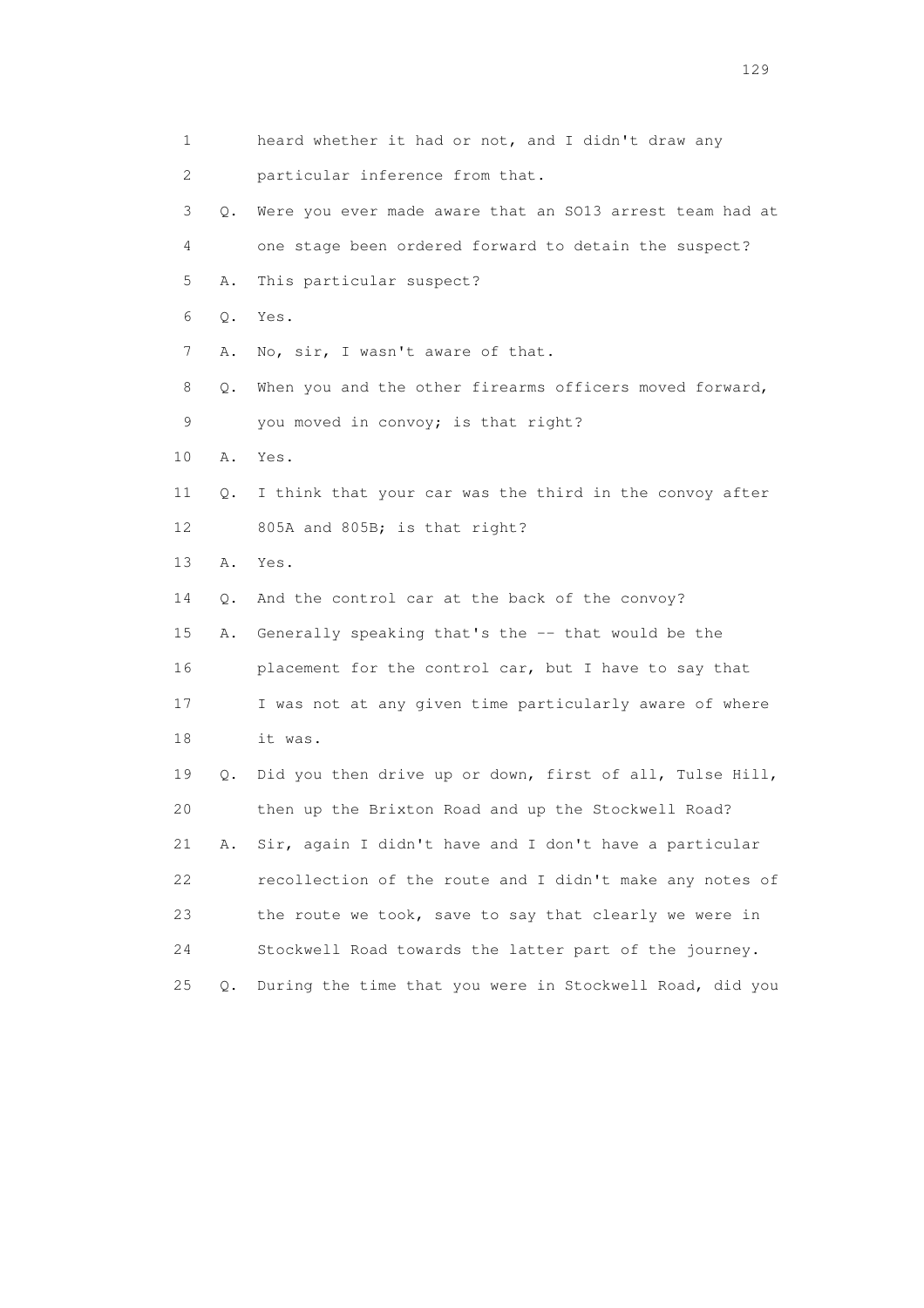1 receive any messages, either over the radio or by any 2 other means? 3 A. I heard commentary whilst we were there that stated that 4 the suspect had got off the bus and was walking towards 5 the station. 6 Q. At that stage, did you know anything about whether the 7 man had been identified or any view taken about him? 8 A. No, I wasn't aware of any information about that at that 9 time. 10 Q. Were you told anything by any means about the man having 11 been identified as one of the failed bombers from the 12 day before? 13 A. I am sorry, was I ... 14 Q. Were you aware at any stage as you are going along the 15 Stockwell Road, of this man under surveillance being 16 identified as one of the failed bombers from the day 17 before? 18 A. No, I hadn't any of that information at all. 19 Q. But you did hear about him getting off the bus? 20 A. Yes, I heard that. 21 Q. Trying the best you can, can you recall by what means of 22 communication you heard that? 23 A. Well, that was certainly on the radio. 24 Q. Can you recall which radio, the Cougar or the 25 back-to-back?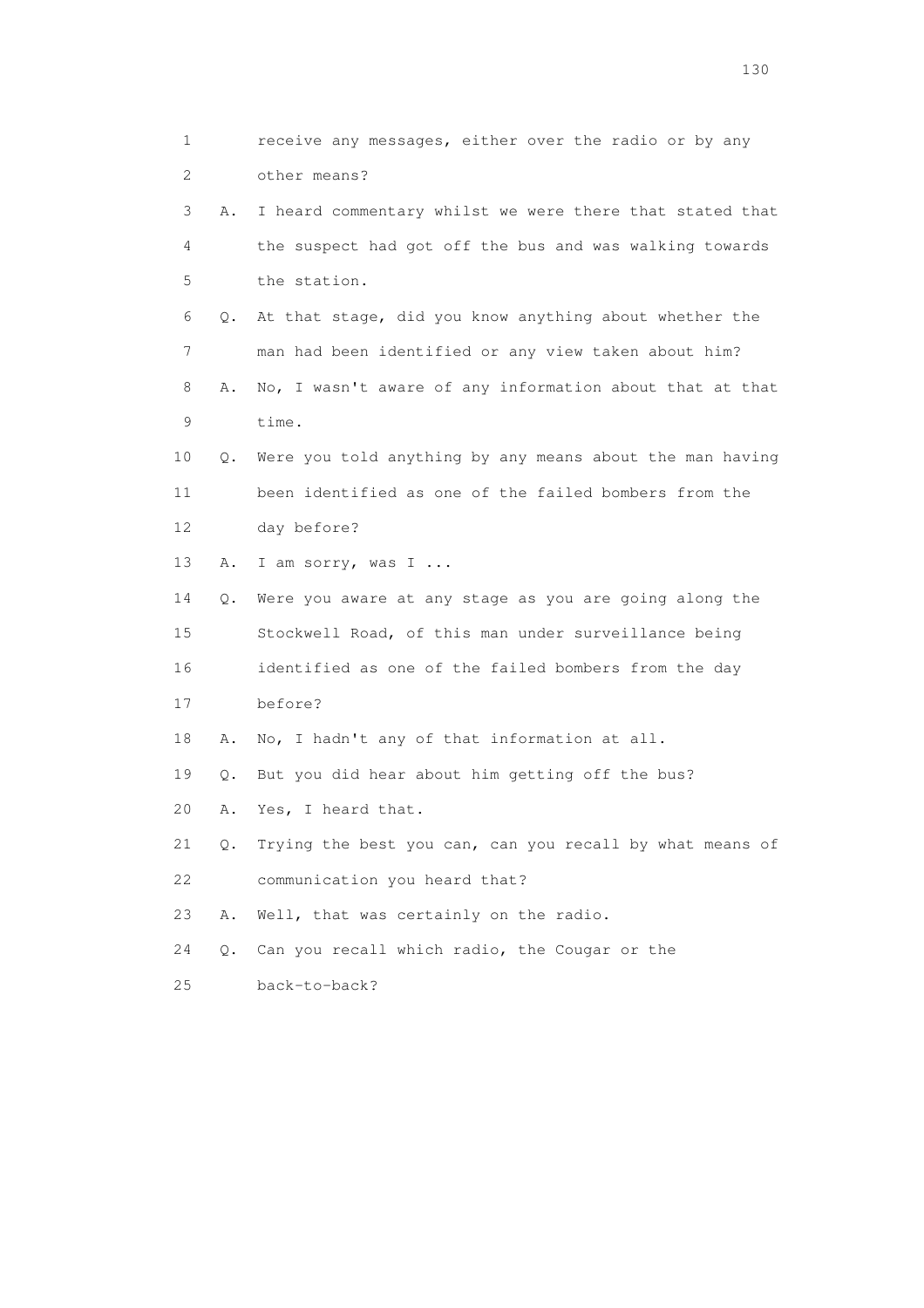- 1 A. The Cougar radio.
- 2 Q. So at that stage, at least, some Cougar in the car is 3 working?

| 4           | Α. | I need to be specific about it, and I go back to<br>Yeah. |
|-------------|----|-----------------------------------------------------------|
| 5           |    | what I said earlier, sir, in that we had handheld         |
| 6           |    | versions of the Cougar radio and it's my belief that we   |
| 7           |    | were using the same system for a back-to-back on another  |
| 8           |    | channel and we also had the car set which is a Cougar     |
| $\mathsf 9$ |    | radio which would be on a -- on the working channel.      |
| 10          | Q. | Can you remember over which of those various radios       |
| 11          |    | you $--$                                                  |
| 12          | Α. | No, I am afraid I can't, no.                              |
| 13          | Q. | After you have heard that the man has got off the bus,    |
| 14          |    | is going towards the tube station, you haven't at this    |
| 15          |    | stage received any order or instructions?                 |
| 16          | Α. | That's correct.                                           |
| 17          | Q. | Had you heard anything by this stage about, over the      |
| 18          |    | radio, your team coming through the surveillance follow?  |
| 19          | Α. | No.                                                       |
| 20          | Q. | Did a time come when you received an order from           |
| 21          |    | Trojan 84?                                                |
| 22          | Α. | I remember hearing specifically that the suspect should   |
| 23          |    | be stopped from getting on to the tube.                   |
| 24          | Q. | Was that an order given by Trojan 84 or by somebody       |
|             |    |                                                           |

25 else?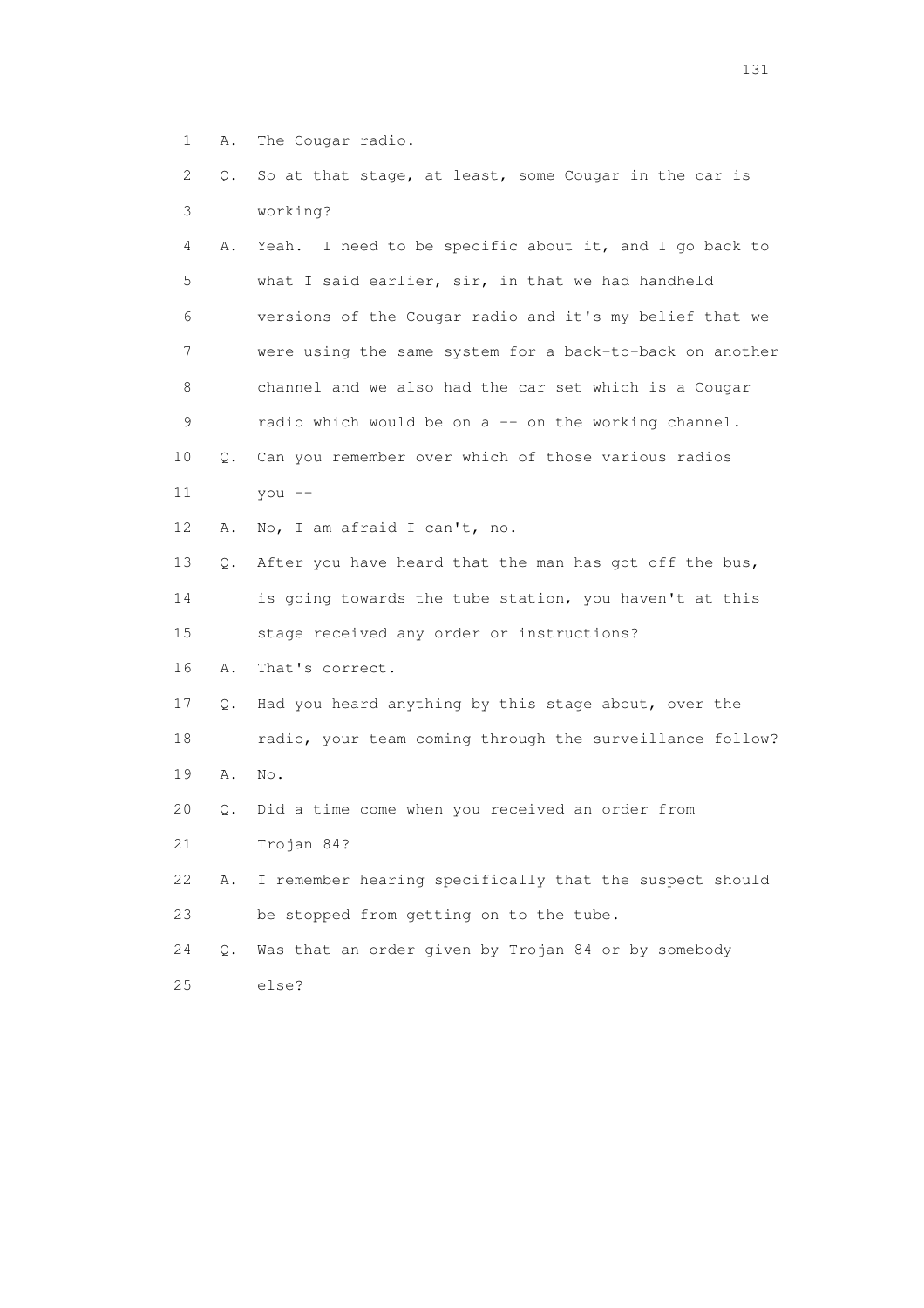1 A. I don't know exactly who it was given by, but I am 2 assuming that it was Trojan 84. 3 Q. Anything else beyond that the man should be stopped 4 getting on the tube? 5 A. There was nothing else that -- contained within that 6 message, no. 7 Q. Now, at this stage, when you have got that order, had 8 you received any information from any source about 9 whether the man had been identified as a suspect? 10 A. No, I didn't. 11 Q. Shortly after that, did you hear "state red" called by 12 Ralph? 13 A. Yes, I did. 14 Q. What did your car do in response to that instruction? 15 A. Drove across the junction and stopped at Binfield Road 16 which is just at the side of Stockwell station. 17 Q. We have seen photographs of where that is. When you 18 were pulling into Binfield Road, did you have any 19 further information over the radio about where the man 20 had got to now? 21 A. No. 22 Q. Did you then leave the car and run towards the station? 23 A. Yes, sir, I did. 24 Q. What type of weapon were you carrying? 25 A. My service issue Glock, which was in its holster on my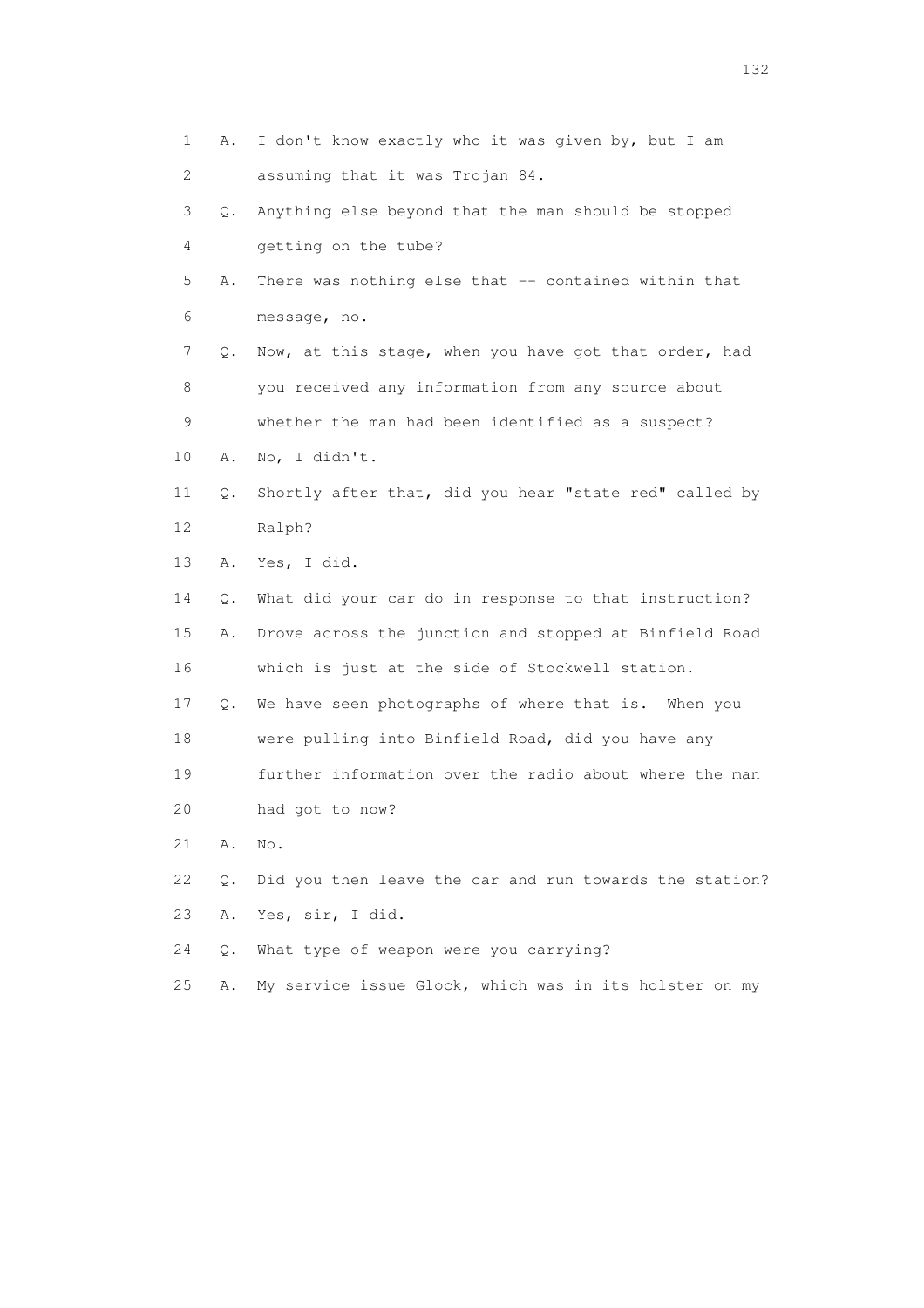- 1 hip, and the G36 rifle.
- 2 Q. So both?
- 3 A. Both weapons, yes.
- 4 Q. Were you wearing your high visibility cap?
- 5 A. No, that had fallen off as I got out of the car. In 6 fact, if I remember rightly I actually had it in my hand 7 intending to put it on and I think I dropped it as 8 opposed to it falling off. I remember it being on the
- 9 ground when I came back to the car.
- 10 Q. When you got into the station, did you go through the 11 barriers?
- 12 A. Yes.
- 13 Q. Could you see your colleagues from the various other 14 cars entering around you and ahead of you?
- 15 A. I do not have a specific recollection of who I saw or 16 where they were in relation to me in the ticket hall and
- 17 going through the barriers.
- 18 Q. I think you were about the sixth of the firearms
- 19 officers through the barriers according to the CCTV,
- 20 I won't show it to everybody again, but were you aware
- 21 of firearms officers running in front of you?
- 22 A. I was, yes.
- 23 Q. Did you descend the escalators to the lower concourse? 24 A. Yes.
- 25 Q. Did you then follow your colleagues off to the left?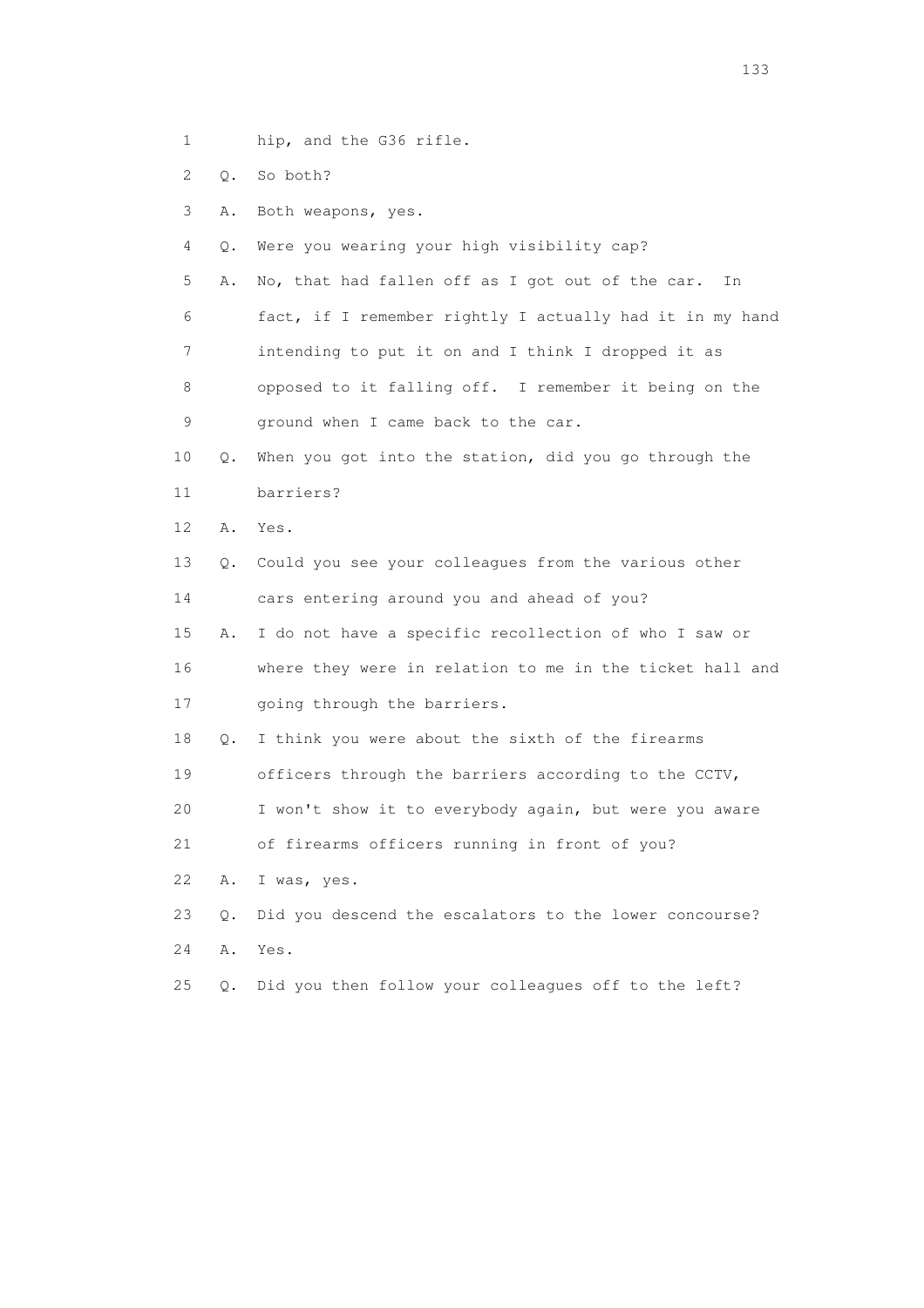1 A. Yes.

| 2. | Q. | Can we have tab 31 of the jury bundle on screen, please. |
|----|----|----------------------------------------------------------|
| 3  |    | This is the view that we have seen many times of the two |
| 4  |    | entrances from the lower concourse to the platform.      |
| 5  |    | These are the two entrances. Did you go into either of   |
| 6  |    | these?                                                   |
| 7  | Α. | I believe I went through the first one that you see on   |
| 8  |    | the left-hand side of this picture.                      |
| 9  | Q. | Can we have on the next tab, please. Once you got to     |
| 10 |    | the platform, where did you go?                          |
| 11 | Α. | From my recollection, the doors that you see open on the |
| 12 |    | carriage there were open as they are, in the photograph. |
| 13 |    | There was a surveillance officer stood in the doorway.   |
| 14 | Q. | Pausing there, how did you recognise him as              |
| 15 |    | a surveillance operative?                                |
| 16 | Α. | He wasn't somebody I knew but I got the impression that  |
| 17 |    | that's who he was. He was standing indicating with the   |
| 18 |    | hand on his chest in the fashion that I am indicating    |
| 19 |    | now (indicated) pointing to his left, to my right, down  |
| 20 |    | the carriageway, and down the platform area.             |
| 21 | Q. | Which direction did you turn?                            |
| 22 | Α. | To my right, and to the right in this photograph.        |
| 23 | Q. | At that stage, when you are going along to the right,    |
| 24 |    | can you see any of your colleagues in front of you?      |
| 25 | Α. | I was specifically aware of Charlie 2, and I was aware   |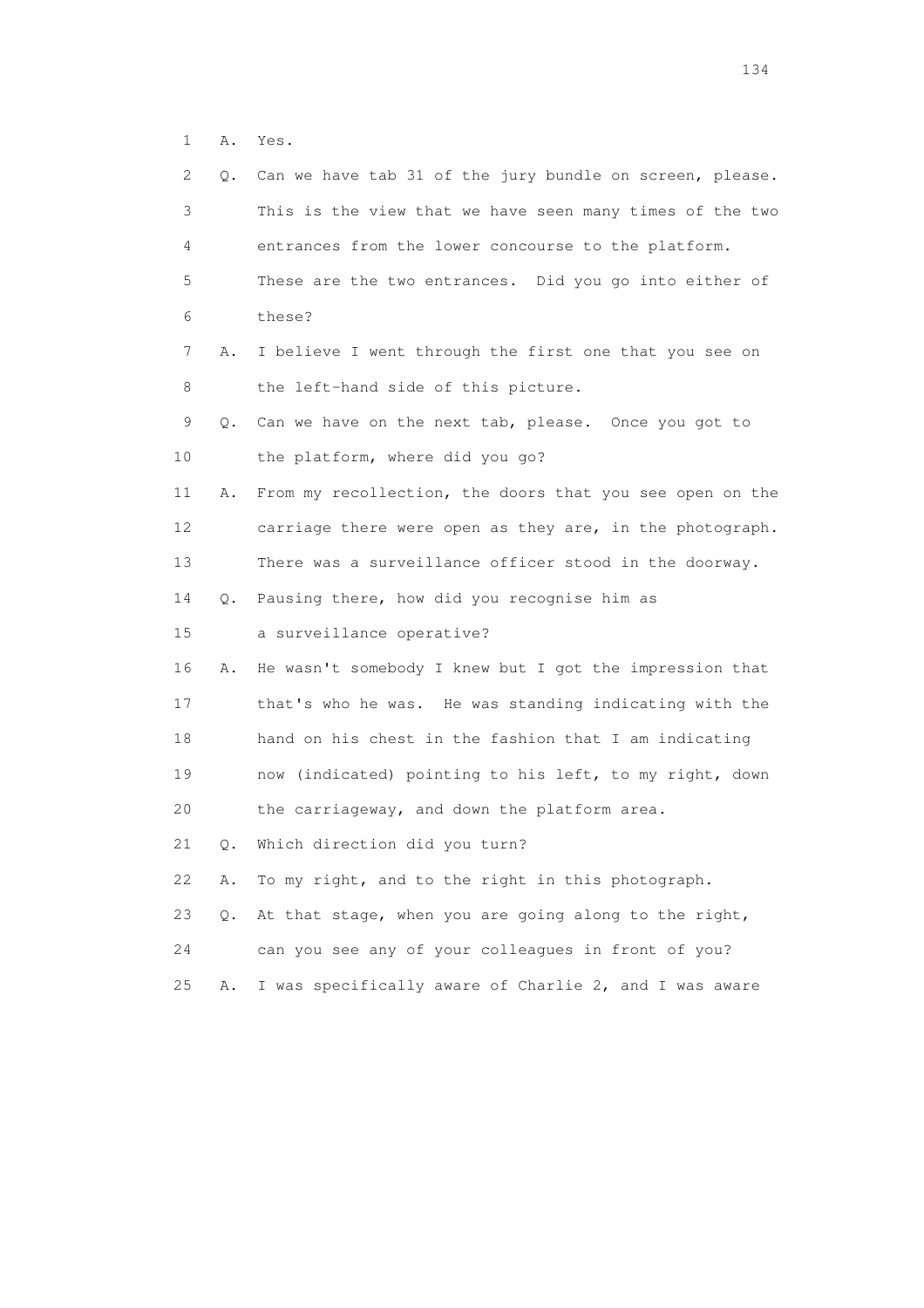- 1 that other officers were around but my focus primarily
- 2 was on Charlie 2 who was in front of me.
- 3 Q. How far in front of you?
- 4 A. I can't say.
- 5 Q. Even roughly?
- 6 A. Perhaps a few paces.
- 7 Q. Did you follow him?
- 8 A. Yes.
- 9 Q. Where did he go?
- 10 A. Passing the first pair of open doors to the carriageway 11 that were in that photograph there and turning left into 12 the second set of open doors on to the carriage.
- 13 Q. Double doors?
- 14 A. Yes.
- 15 Q. As you were going along the platform, could you hear any 16 shouting around you?
- 17 A. I don't recall anything specifically on the platform.
- 18 Q. As Charlie 2 turned into the doorway, and you followed, 19 what could you see ahead of you?
- 20 A. As I went into the carriage itself, I became aware, as 21 I came up on to the rear of Charlie 2, of a struggle 22 taking place in front of him. I knew that other 23 officers were on the carriage, and that -- both around 24 and nearby to where I was. I must have looked around, 25 I suppose, to get that, but I do not have a specific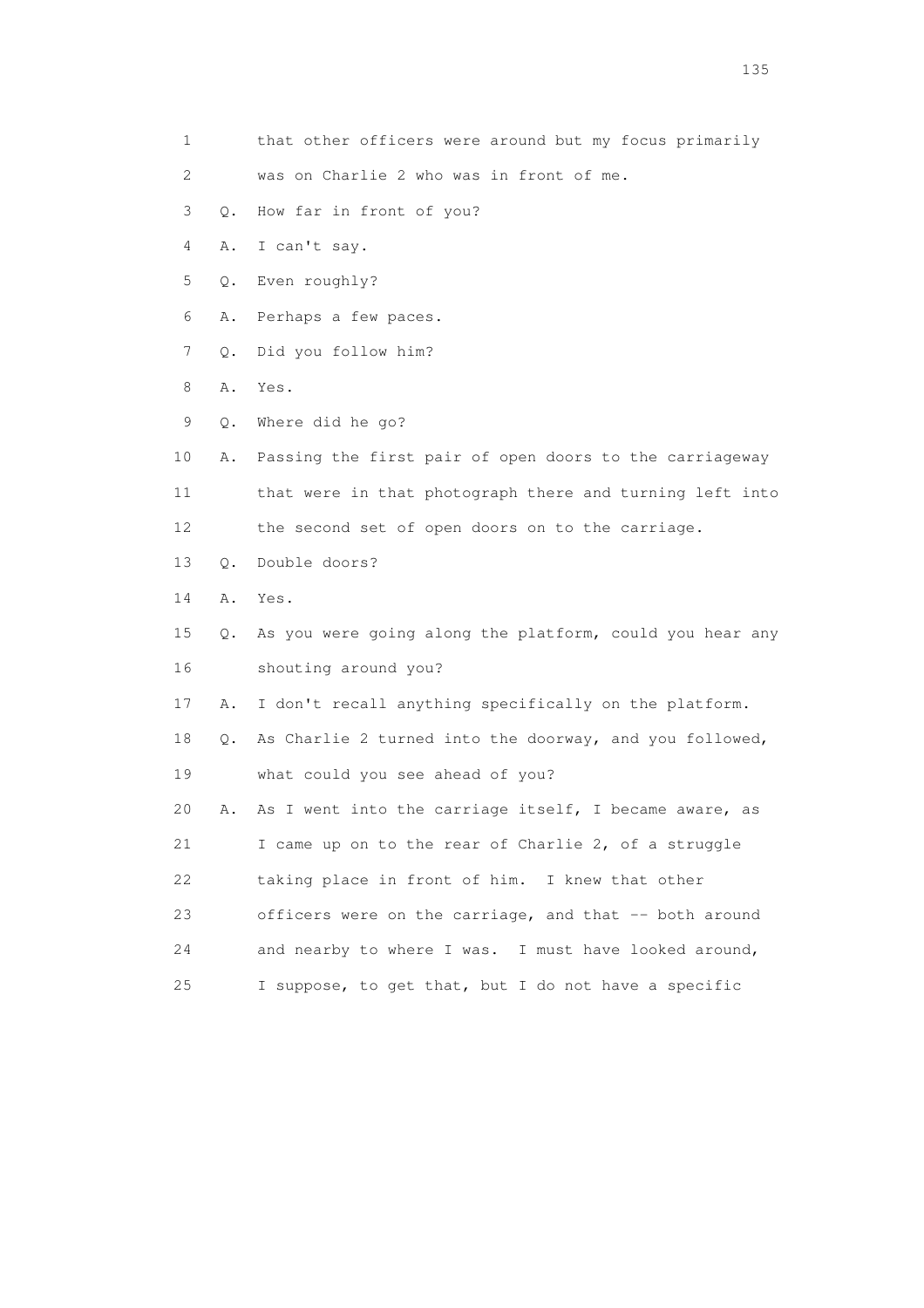1 recollection of that.

 2 Q. Just pausing there, were you aware when you entered the 3 carriage how many other officers were there other than 4 Charlie 2? 5 A. No. 6 Q. How busy was the carriage in general? 7 A. I would say it was reasonably busy. I didn't get 8 an opportunity to do a head count or anything of that 9 nature or to look in any great detail, but my feeling 10 and impression was that it was reasonably busy. The 11 platform was reasonably busy as well as we made our way 12 through. 13 Q. Now, you say that you witnessed a struggle in front of 14 you. Was your view of that blocked? 15 A. Yes, it was, I couldn't see that clearly. 16 Q. So describe what you could see. 17 A. That's about the level of detail I can go into. I was 18 aware of the fact that a struggle was taking place. 19 I couldn't see exactly who was involved, and exactly 20 what that consisted of. I was aware of movement, but 21 I was focusing on lots of other things, I was focusing 22 on where I was, where other people were, and it was 23 happening very, very quickly. 24 Q. Did you hear anything? 25 A. Yes, I did. As I came into the carriage, I could hear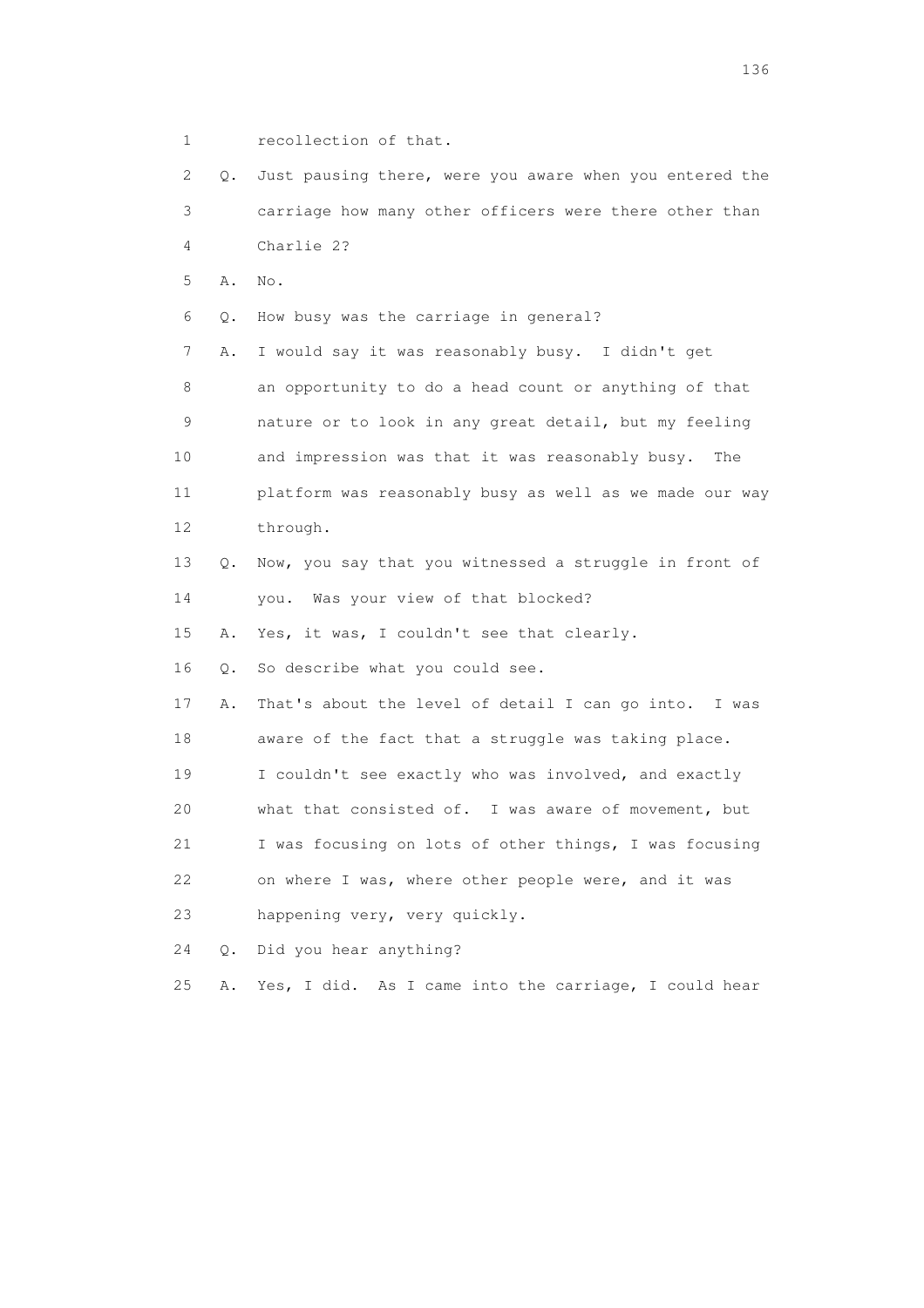| 1                         |           | verbal challenges, I could hear, "Police" and, "Armed    |
|---------------------------|-----------|----------------------------------------------------------|
| $\mathbf{2}^{\mathsf{I}}$ |           | police" being shouted.                                   |
| 3                         | Q.        | Pausing there, from which direction?                     |
| 4                         | Α.        | I was aware of it. I was aware of it being shouted       |
| 5                         |           | around me. I couldn't tell you whether it was to my      |
| 6                         |           | left, to my right, in front of me or behind me. I have   |
| 7                         |           | no specific recollection of that.                        |
| 8                         | Q.        | What happened next?                                      |
| 9                         | Α.        | I heard cracking noises right in front of me but         |
| 10                        |           | initially couldn't see what that was.                    |
| 11                        | $\circ$ . | Did you identify them as qunfire?                        |
| 12                        | Α.        | Yes, I did.                                              |
| 13                        | Q.        | How many shots?                                          |
| 14                        | Α.        | I don't know, I wasn't counting shots, I don't know,     |
| 15                        |           | sir.                                                     |
| 16                        | Q.        | Was it a continuous sequence or was there a break in the |
| 17                        |           | sequence?                                                |
| 18                        | Α.        | A number of shots were fired and then there was a pause, |
| 19                        |           | and then the shots resumed again.                        |
| 20                        | Q.        | While the shots were being fired, could you see anything |
| 21                        |           | at that stage about where people were positioned in      |
| 22                        |           | front of you and what more precisely and physically was  |
| 23                        |           | qoing on?                                                |
| 24                        | Α.        | No, I couldn't, and I -- because I couldn't, I wanted to |
| 25                        |           | be able to see exactly what was happening, I wanted      |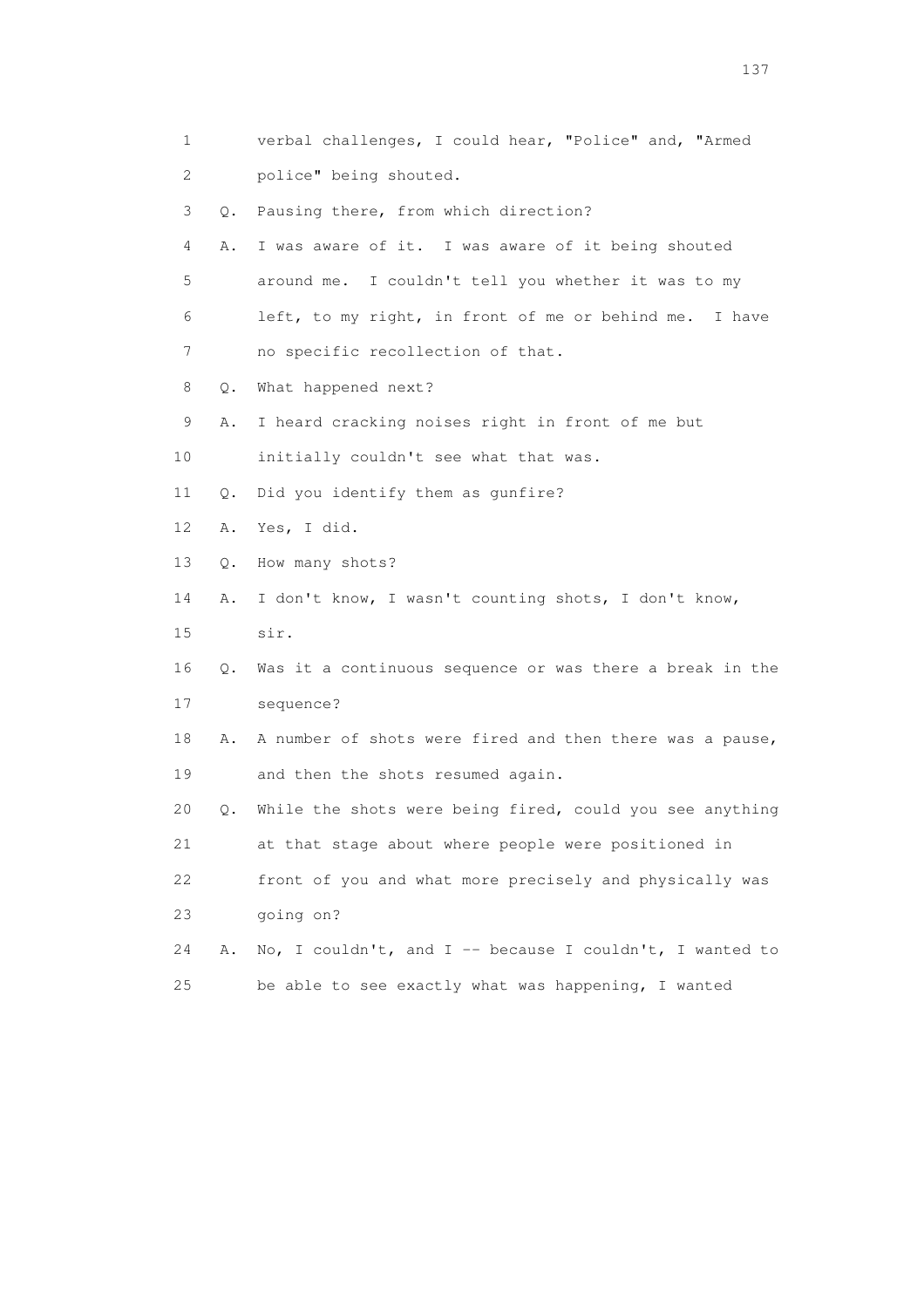|    | 1       | a clearer view, and as a result re-positioned myself and |
|----|---------|----------------------------------------------------------|
|    | 2       | moved from where I was, standing behind Charlie 2, to my |
|    | 3       | left to get a view through the glass partition at the    |
|    | 4       | end of the --                                            |
|    | 5<br>Q. | If we have tab 35 of the jury bundle on screen, it might |
|    | 6       | help you to navigate. The doors you entered were those   |
|    | 7       | between Robert Preston and Rachel Wilson; do you see     |
|    | 8       | those, over on the right?                                |
|    | 9<br>Α. | Yes.                                                     |
| 10 | Q.      | And on the lower part of the screen. You were initially  |
| 11 |         | behind Charlie 2, so is this right, towards the          |
| 12 |         | right-hand side just inside the carriage?                |
| 13 | Α.      | I came in through those doors.                           |
| 14 | $Q$ .   | Yes?                                                     |
| 15 | Α.      | And came towards the seated area which is to the right   |
| 16 |         | of those doors.                                          |
| 17 | Q.      | That's the point I am making, yes.                       |
| 18 | Α.      | And was probably standing, if you like, in the centre of |
| 19 |         | the aisle that moves away to the right-hand side of that |
| 20 |         | picture.                                                 |
| 21 | 0.      | And the struggle is taking place, then, how far in front |
| 22 |         | of you?                                                  |
| 23 | Α.      | Literally right in front of me.                          |
| 24 | $Q$ .   | Because your view is blocked, you say you can't tell     |
| 25 |         | quite where people are positioned, physically?           |

138 and 138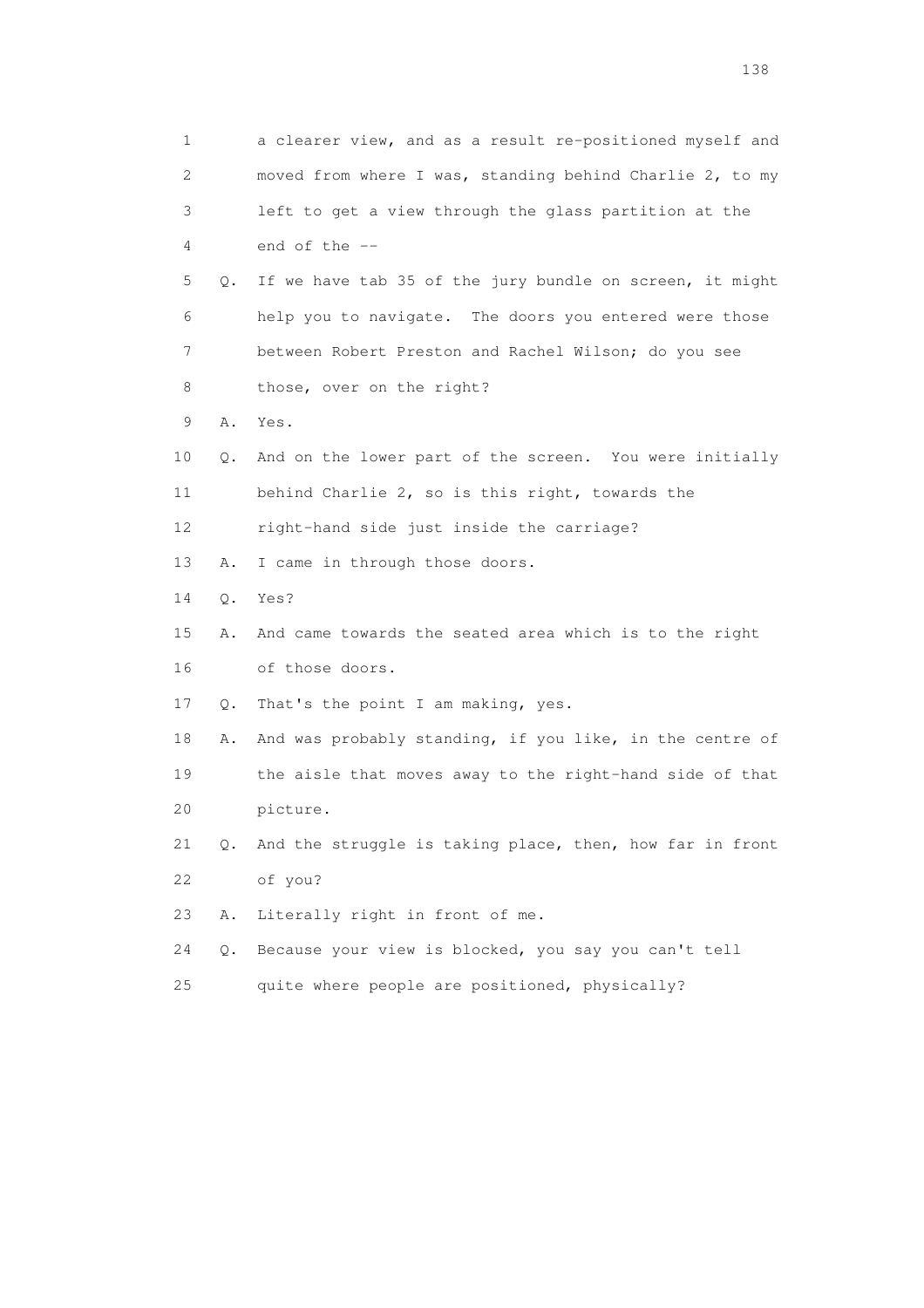1 A. That's correct.

2 Q. So you move around to your left?

- 3 A. Yes.
- 4 Q. And where are you now standing, if you can help us, 5 using this plan?
- 6 A. Well, using the plan, I moved to get a view through the 7 glass partition that would be to the right-hand side of 8 the individual marked there as Holly Greenland.
- 9 Q. Holly Greenland, yes. So you were now able, is this 10 right, to look through the glass partition over her and 11 to what was happening?
- 12 A. Well, it's fair to say that I have no recollection of 13 anybody being sat in that seat. I do not have 14 a specific recollection of the detail of what was going 15 on. I was trying to get a view. What I could see at 16 that point in time was, with all of the body movement, 17 I became aware of debris in the air, I can't describe 18 that in any more detail, other than ... I had it in my 19 mind that I wanted to get into a position to bring my 20 weapon to bear if that was going to be appropriate. As 21 I say, the whole thing was happening very, very quickly. 22 Q. You have seen the debris in the air. Once the air has 23 cleared, what can you see about the man who had been 24 confronted?

25 A. I saw the individual slumped over the seat with his face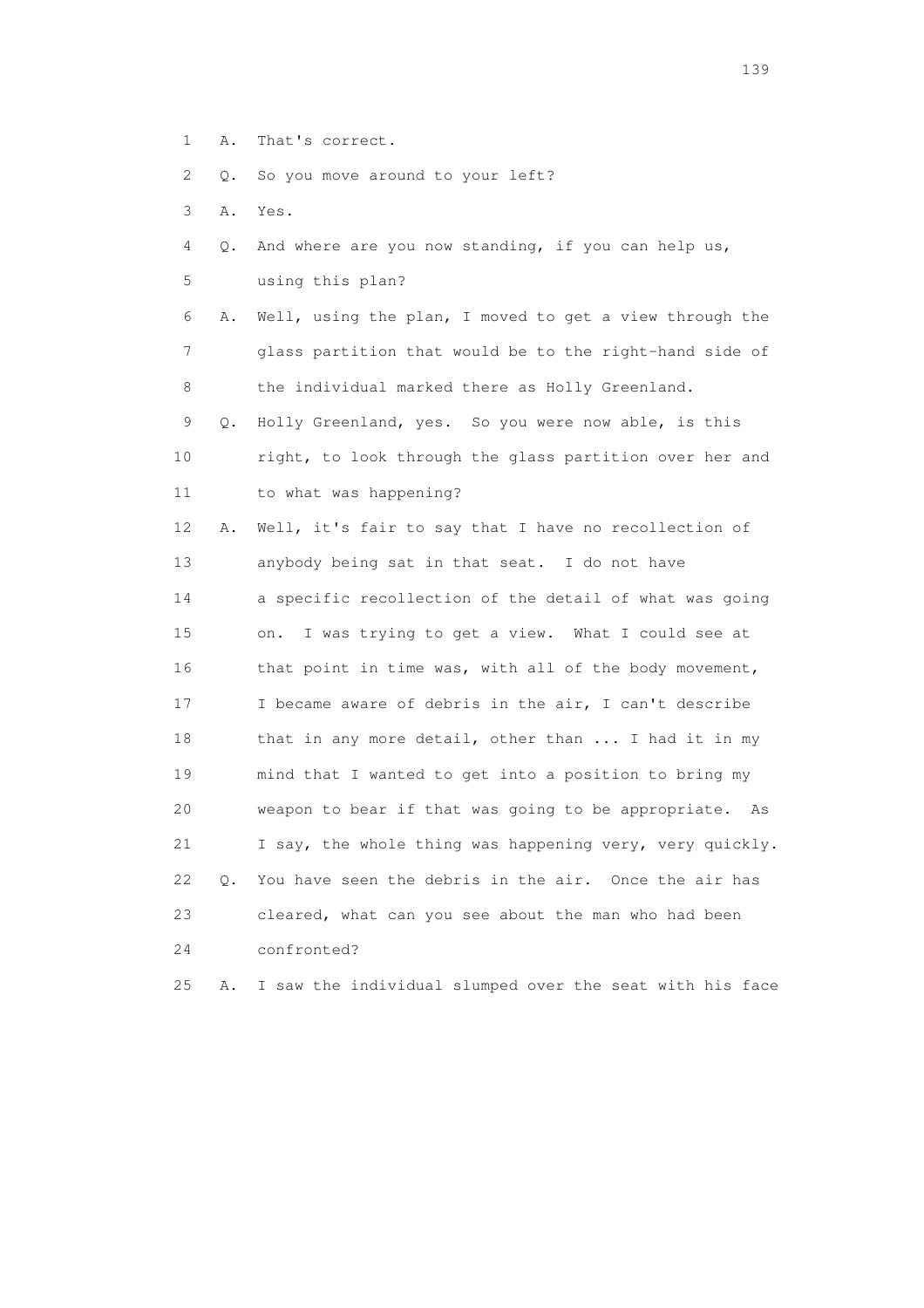- 1 down.
- 2 Q. So still in his seat?

| 3  | Α. | The upper part of his body in the seat, waist<br>Yes.    |
|----|----|----------------------------------------------------------|
| 4  |    | probably at the edge of the seat and legs out into the   |
| 5  |    | walking area just in front of the seats.                 |
| 6  | Q. | Had you actually seen this man so that you could         |
| 7  |    | describe him at any time before this stage?              |
| 8  | Α. | I don't recall having seen this individual any time      |
| 9  |    | before that particular point. I had a clear view of him  |
| 10 |    | then, and it's fair to say I hadn't seen him at any      |
| 11 |    | other stage in the day.                                  |
| 12 | Q. | I'm not going to ask you about his movements beforehand, |
| 13 |    | because it's clear that your view was obstructed as far  |
| 14 |    | as you are concerned.                                    |
| 15 |    | So after you had seen him slumped in that way, what      |
| 16 |    | did you do?                                              |
| 17 | Α. | I was very, very concerned at that point that there was  |
| 18 |    | still the possibility of this individual wearing         |
| 19 |    | a concealed explosive device and, despite what had       |
| 20 |    | happened and what I could see, I was still very          |
| 21 |    | concerned about the possibility of that device           |
| 22 |    | detonating.                                              |
| 23 | Q. | Did you then take steps, first of all calling out, and   |
| 24 |    | then directing the public to evacuate the platform area? |
| 25 | Α. | I did, yes.                                              |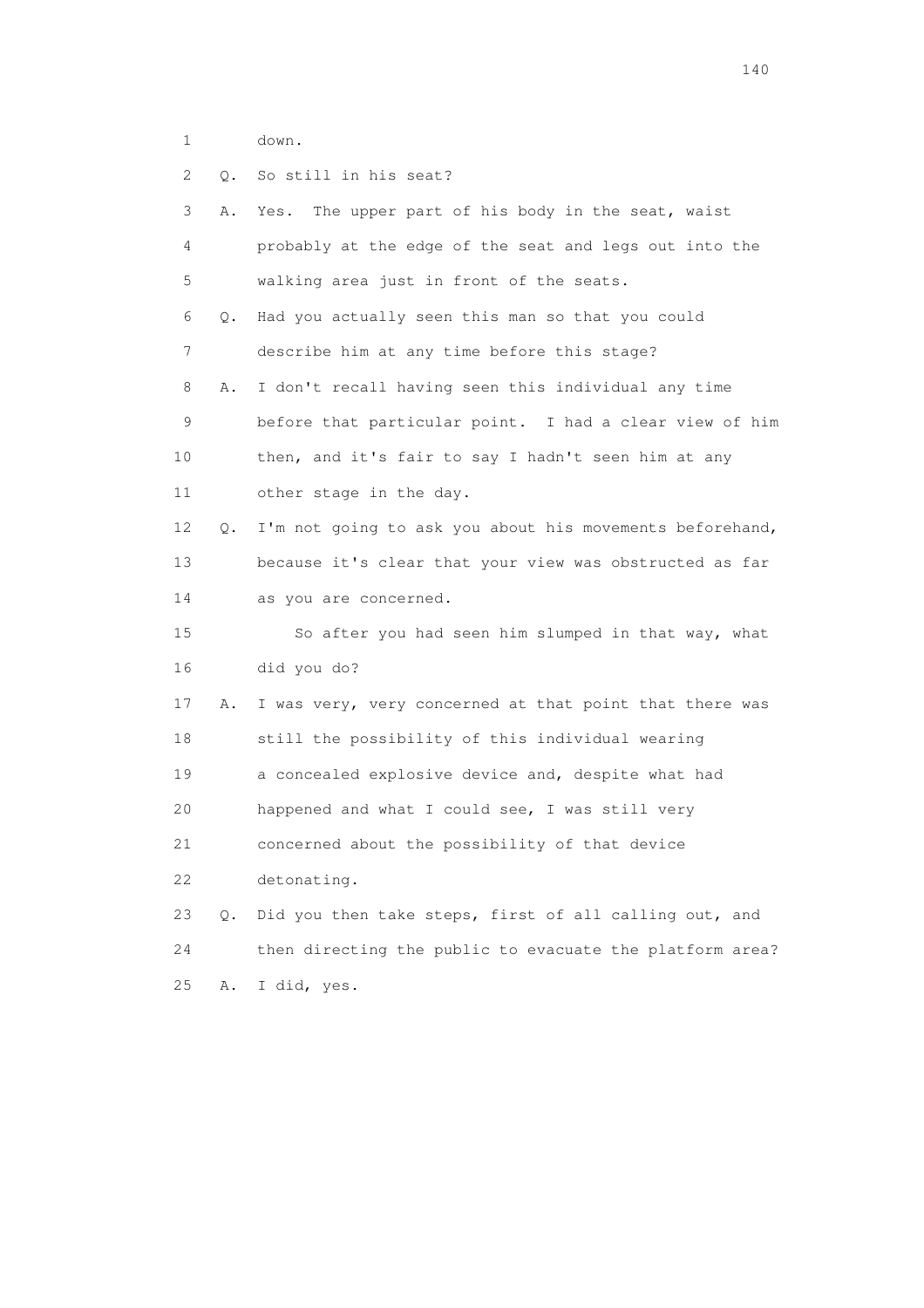1 Q. After that, did you ask for support from explosives 2 officers to check the scene for any devices? 3 A. Yes. 4 Q. After they had cleared the scene as being free from any 5 such devices, were arrangements made for first aid 6 equipment to be brought down? 7 A. Yes. 8 Q. Shortly after that, did you hand over the scene to other 9 colleagues? 10 A. Yes, that's correct, sir. 11 Q. While you were at the tube station that day, did you 12 have any conversation with either Charlie 2 or the other 13 man most directly involved, Charlie 12, about what had 14 happened? 15 A. No, not at all, nothing beyond ensuring that they were 16 okay. I recall probably asking them if they were okay. 17 I certainly didn't ask them questions about what had 18 happened. I hadn't had a conversation with them about 19 that at all. 20 Q. Did you receive from them or from anyone else in the 21 immediate aftermath information about what the man we 22 now know to be Mr de Menezes had done when confronted? 23 A. No. No, because I didn't ask anybody and nobody 24 volunteered that information to me. No. 25 MR HOUGH: Thank you very much, those are my questions.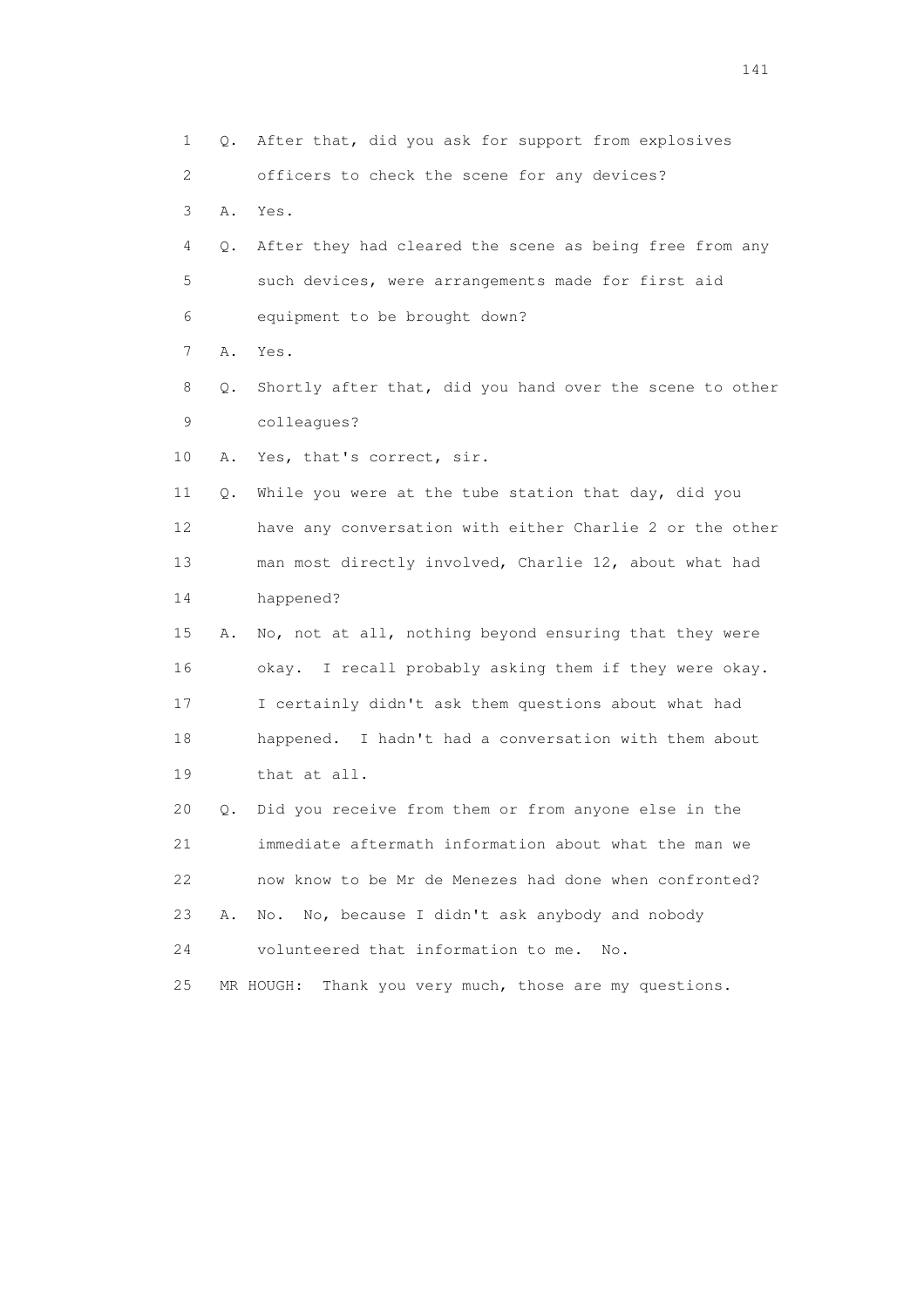1 SIR MICHAEL WRIGHT: Thank you. Yes, Mr Mansfield.

2 Questions from MR MANSFIELD

 3 MR MANSFIELD: Good afternoon, my name is Michael Mansfield. 4 I represent the family of Jean Charles de Menezes. 5 A. Good afternoon, sir. 6 Q. I'm really going to concentrate on two separate areas.

 7 One is Scotia Road and the other is Stockwell. Could 8 you have tab 7 in front of you, please. It's in the 9 maps brochure.

 10 Before we get to Scotia Road, I wonder if you can 11 help about the previous day. That is the 21st. You are 12 green team, you were the leader, and I'm going to put it 13 to you to see whether this was your position; we have 14 heard from a member of the black team. Is it your 15 recollection that from about midday on the day before 16 this, the 21st, the day of the attempted bombings, that 17 you were called back to Leman Street and you spent the 18 rest of the day on standby, either resting or perhaps 19 going home or whatever?

20 A. Unfortunately, sir, I can't assist with that.

21 Q. Right.

22 A. I do not have a record of the duty performed that day.

23 Q. Then I'll leave it.

 24 SIR MICHAEL WRIGHT: I suppose you may not have been 25 actually a member of the joint team that day?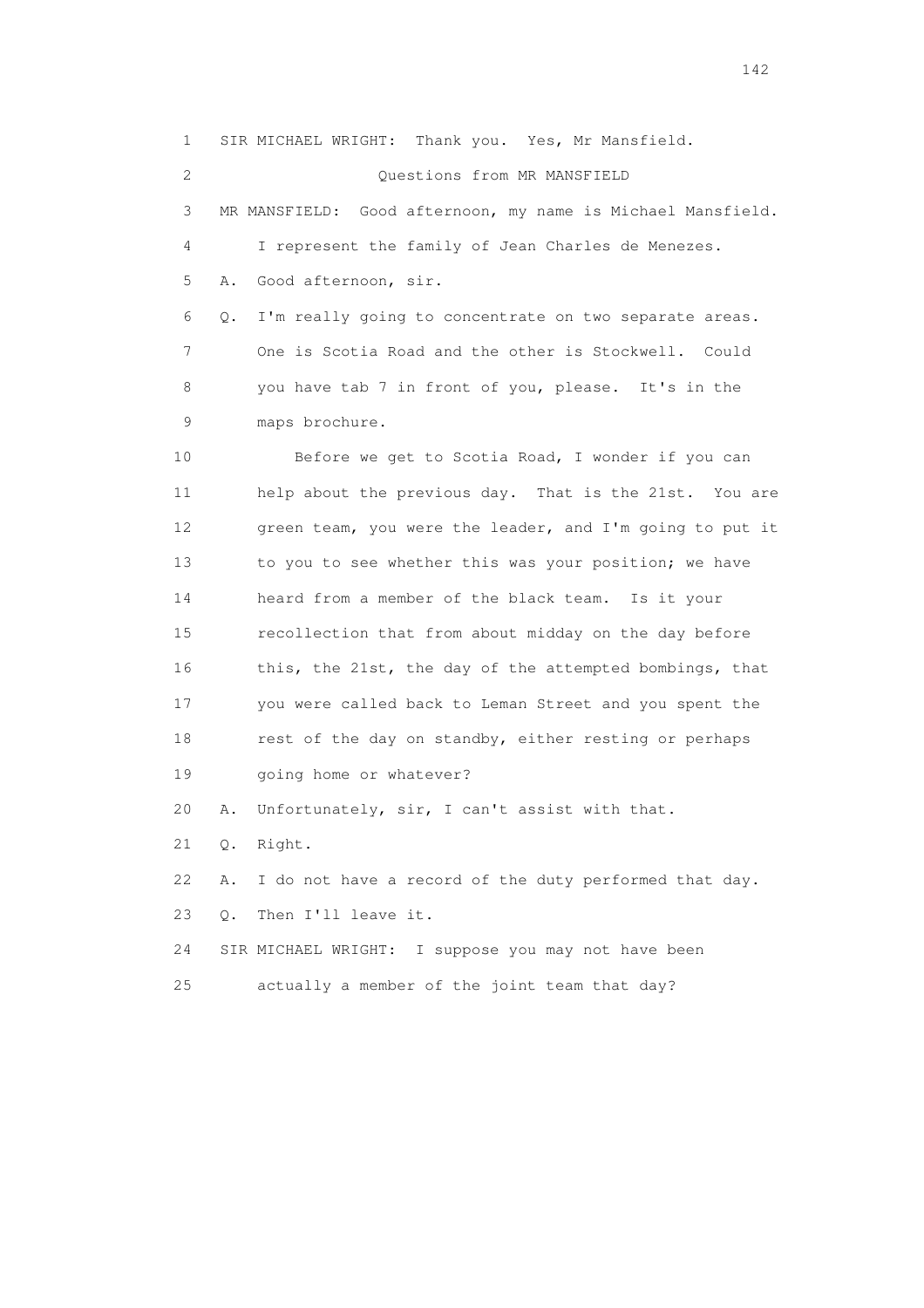1 A. I think that is the case. I don't recall being involved 2 with my colleagues from that -- 3 SIR MICHAEL WRIGHT: We have heard about an operation in 4 east London on the previous day. It doesn't mean 5 anything to you? 6 A. I don't believe I was involved in that, sir, no. 7 MR MANSFIELD: All right, so you don't recall being involved 8 in that and you can't help as to what you were doing? 9 A. No, sir. 10 Q. All right, I'll leave it. Then during the second 11 briefing, you have just been asked about the strategy, 12 this is the briefing from Mr Purser, the Silver, at 13 Nightingale Lane, and we know that briefing took place 14 between 8.45 and 9.15 roughly speaking. 15 Now, had anyone up to then said that there was any 16 sense of urgency, you know, that, "We have really got to 17 get to Scotia Road because there is a red team already 18 out there"? 19 A. I am not sure what you mean, sir, by reference to the 20 red team. 21 Q. All right. I'll take it a little more slowly, then. 22 The first briefing is at 7.45 and it's fairly short. 23 I am not going to concentrate on that one. This is the 24 second one. 25 A. Yes, sir.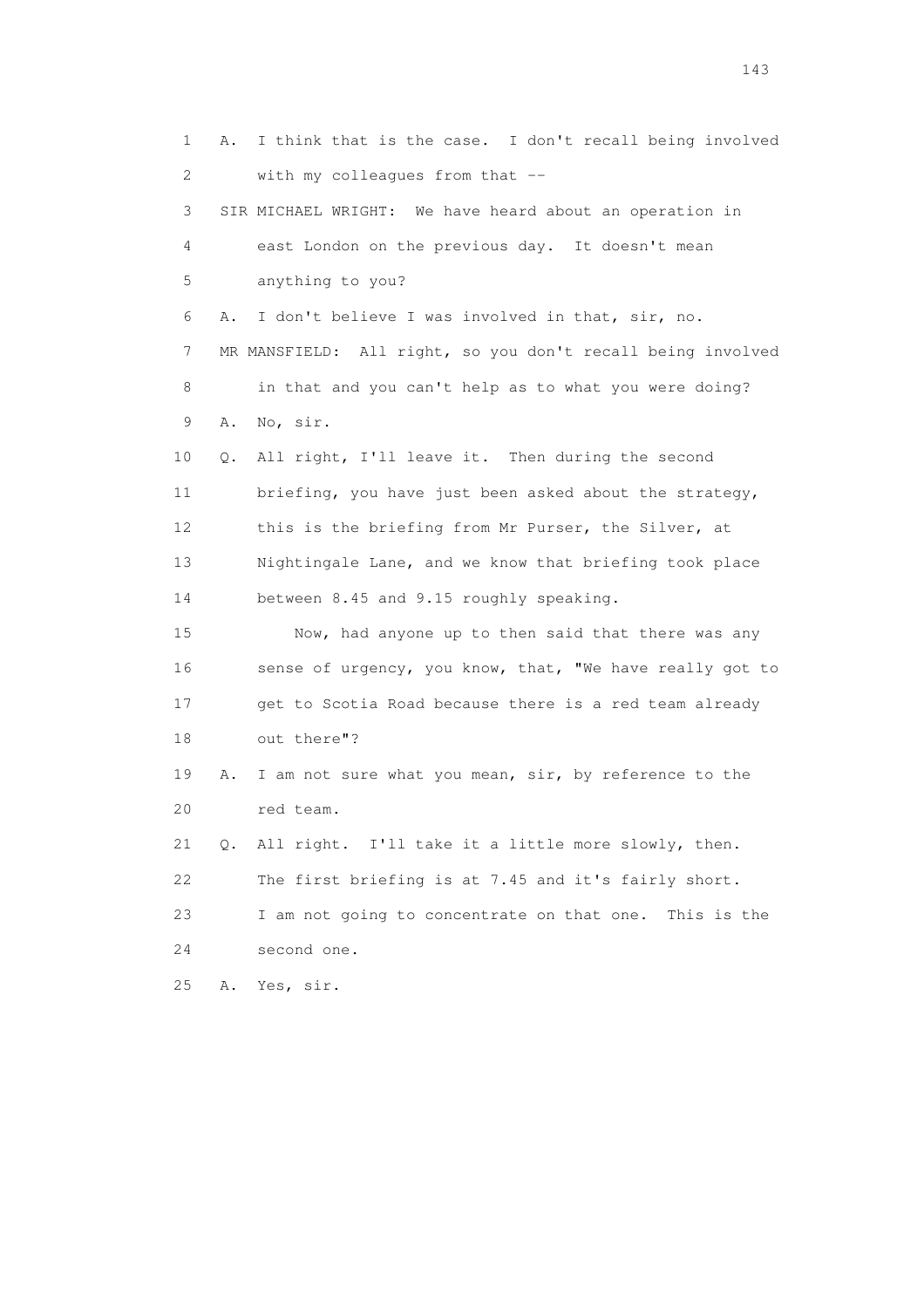| $\mathbf 1$ | Q. | Which is in much more detail, and you are actually not   |
|-------------|----|----------------------------------------------------------|
| 2           |    | far away from Scotia Road. Somebody has estimated it     |
| 3           |    | at -- Ralph at the Health and Safety trial -- about      |
| 4           |    | eight minutes away. So you are not far away from         |
| 5           |    | Scotia Road. Does anybody, during this briefing, which   |
| 6           |    | has been praised by firearms officers, did anyone in the |
| 7           |    | briefing say: look, we have really got to get out there, |
| 8           |    | there has been a red team sitting there since            |
| 9           |    | 6 o'clock -- a red team meaning a surveillance team,     |
| 10          |    | even if they didn't use the word red -- a surveillance   |
| 11          |    | team sitting out there since 6 o'clock?                  |
| 12          | Α. | No, that $-$ that wasn't $-$ that's not something        |
| 13          |    | I recall, and it's not something I remember being said.  |
| 14          | Q. | Over what period of time before this day had you been    |
| 15          |    | acting as a team leader? Because you have been CO19 for  |
| 16          |    | seven years, but how long had you been a team leader?    |
| 17          | Α. | Throughout my whole time in CO19, yes.                   |
| 18          | Q. | Right. This is the reason I'm asking you these           |
| 19          |    | questions.                                               |
| 20          |    | So, and your understanding was that, from the            |
| 21          |    | strategic point of view, you might have to stop somebody |
| 22          |    | who was positively identified or possibly identified or  |
| 23          |    | felt to be, all those phrases you used; right?           |
| 24          | Α. | Sir.                                                     |
| 25          | Q. | Now, have you gone on a MASTS operation before, mobile   |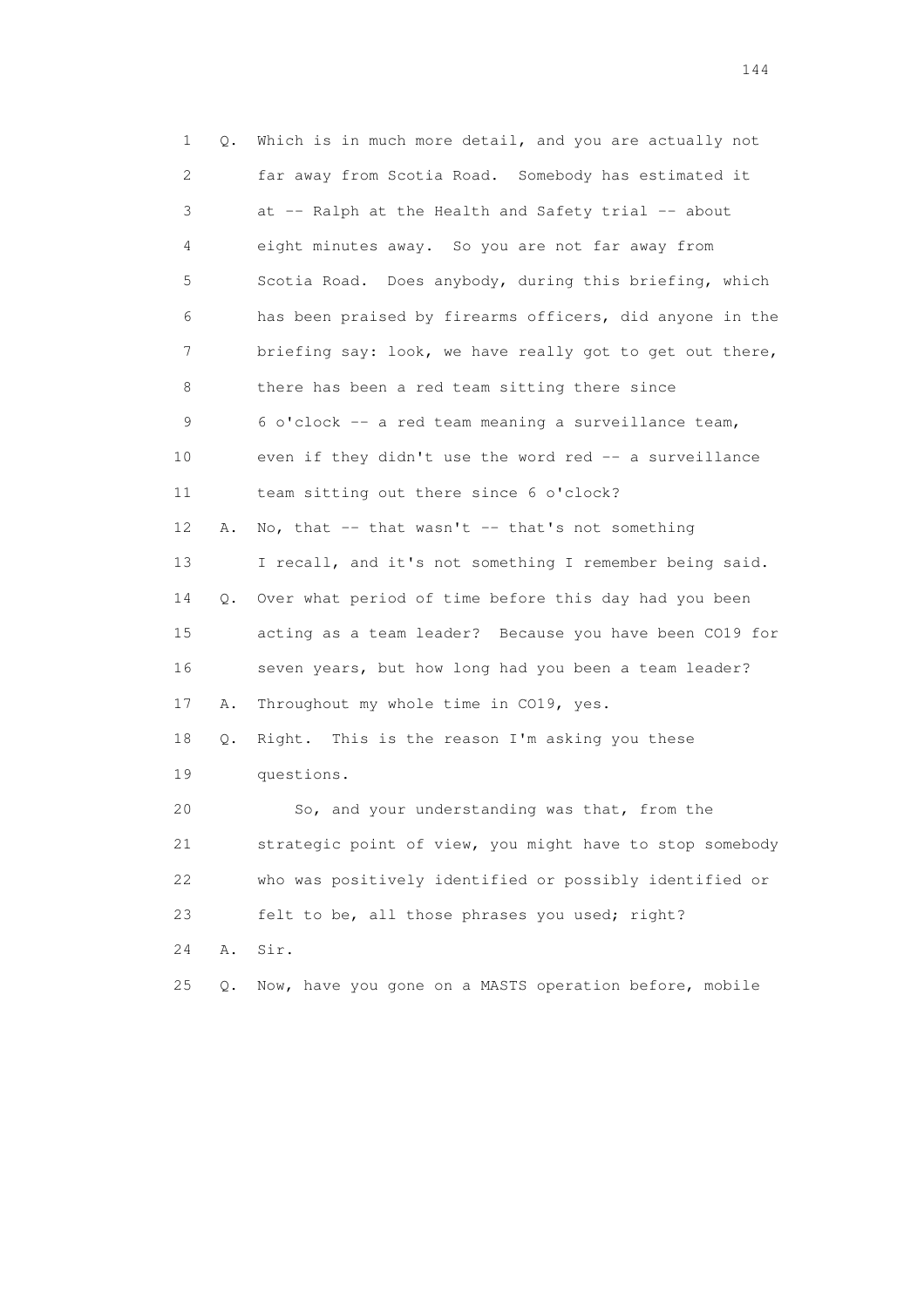1 armed support?

2 A. Yes.

| 3  | О. | So you are very familiar with these situations.<br>Now,  |
|----|----|----------------------------------------------------------|
| 4  |    | how often, because you said it was your experience that  |
| 5  |    | although it wasn't said expressly that you might have to |
| 6  |    | stop somebody who was less than positively identified,   |
| 7  |    | was this a relatively common situation for you as a team |
| 8  |    | leader over those seven years that you might have to     |
| 9  |    | intervene for somebody who is just thought to be the     |
| 10 |    | person?                                                  |
| 11 | Α. | No, not at all. If I have given the impression or        |
| 12 |    | I have -- if I said earlier that we stopped or I would   |
| 13 |    | expect to stop possibles or probables, then clearly      |
| 14 |    | I gave the wrong impression. My experience and my        |
| 15 |    | expectation would be that we would stop people who were  |
| 16 |    | subjects, suspects, confirmed as positive or as certain  |
| 17 |    | as we could be in the circumstances.                     |
| 18 | Q. | Well, that isn't actually how you put it earlier, and it |
| 19 |    | was gone over twice. So I am going to take it slowly.    |
| 20 |    | You were asked about this at Health and Safety, weren't  |
| 21 |    | you, the trial?                                          |
| 22 | Α. | I may well have been, sir, yes.                          |
| 23 | Q. | It may well be I'll have to remind you of what you said  |
| 24 |    | But just let me ask you again: the<br>on that occasion.  |

25 strategy as you understood it might well have involved,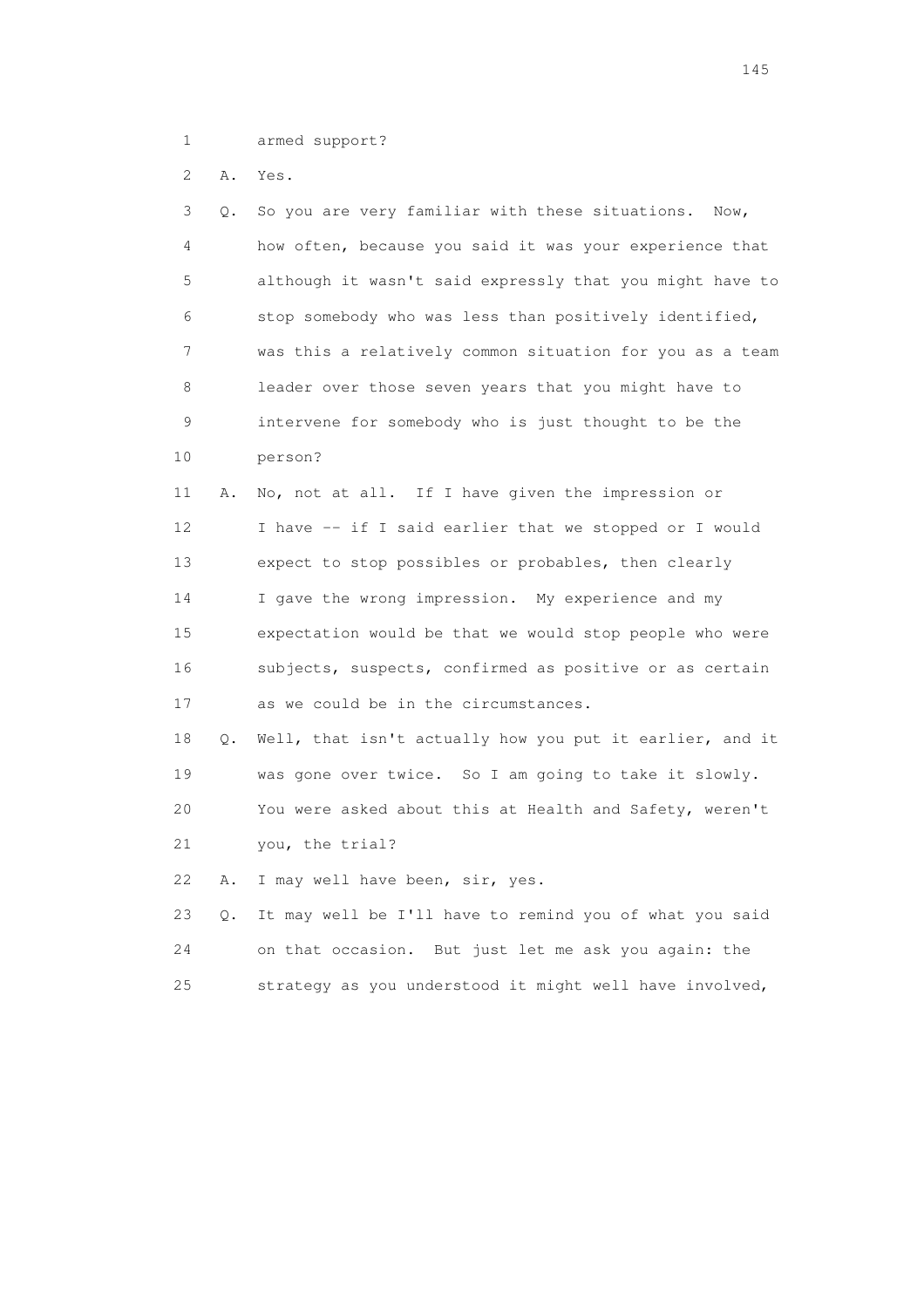1 first of all, a positively identified person, confirmed? 2 A. Yes. 3 Q. But it might also concern somebody who had not reached 4 that level of being positive, in other words possibly 5 identical with, PIW, that kind of thing? 6 A. Yes, I think that's fair to say, sir, that we may be 7 instructed to stop somebody who was possibly identical 8 with. 9 SIR MICHAEL WRIGHT: What would you have understood that 10 phrase to mean? 11 A. An individual who was believed to be, as firmly as that 12 could be, the suspect that we were concerned with. 13 SIR MICHAEL WRIGHT: PIW, possibly identical with? 14 A. Yes, sir. 15 SIR MICHAEL WRIGHT: That you would regard as a fairly -- 16 a very high degree of certainty? 17 A. Well, I think -- 18 SIR MICHAEL WRIGHT: Is that right? 19 A. I think the difficulty I am having with this, sir, is 20 that in this operation, in this operation in particular 21 and operations like it when our instructions to stop 22 subjects come from the control room, then we have -- we 23 are acting on those instructions and on those 24 directions, and personally or individually I may or may 25 not feel that -- or I may or may not know the degree to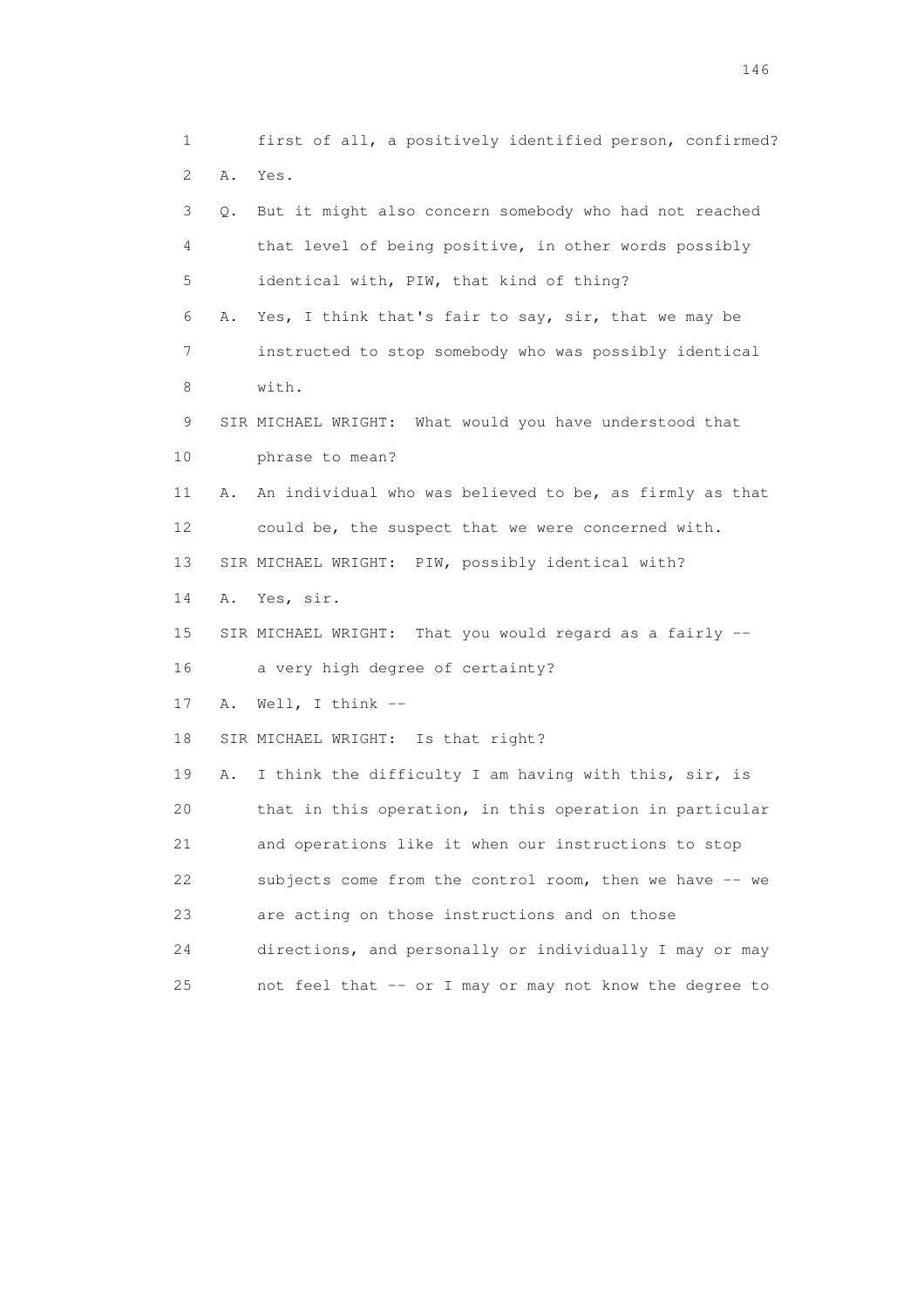1 which the individual is believed to be, suspected to be, 2 you know, in percentages, identical with a subject. 3 And that was the position I felt we were in here. 4 We would be directed to stop a subject or subjects by 5 control room, by instructions from the control room. 6 SIR MICHAEL WRIGHT: Of course you may be hearing over the 7 radio or by whichever route information that may come 8 maybe two or three steps back, a surveillance officer at 9 one end to the control room to your tactical adviser or 10 whatever, to you? 11 A. That's quite likely. 12 SIR MICHAEL WRIGHT: I suppose there is no way that you can 13 effectively say, "Well, what do you mean?" 14 A. You are right, sir, yes. 15 SIR MICHAEL WRIGHT: There is no feedback, no check back to 16 find out exactly what it means? 17 A. I may have that opportunity, but I may not always have. 18 SIR MICHAEL WRIGHT: Yes, it depends. Yes. 19 MR MANSFIELD: Was there any discussion in this apparently 20 detailed briefing about any of this? The basis of 21 identification upon which you might be called to 22 intervene? 23 A. Sir, I have to say whether there was or there wasn't any 24 detailed discussion about identification, in my mind 25 I was satisfied with the strategy and the way that these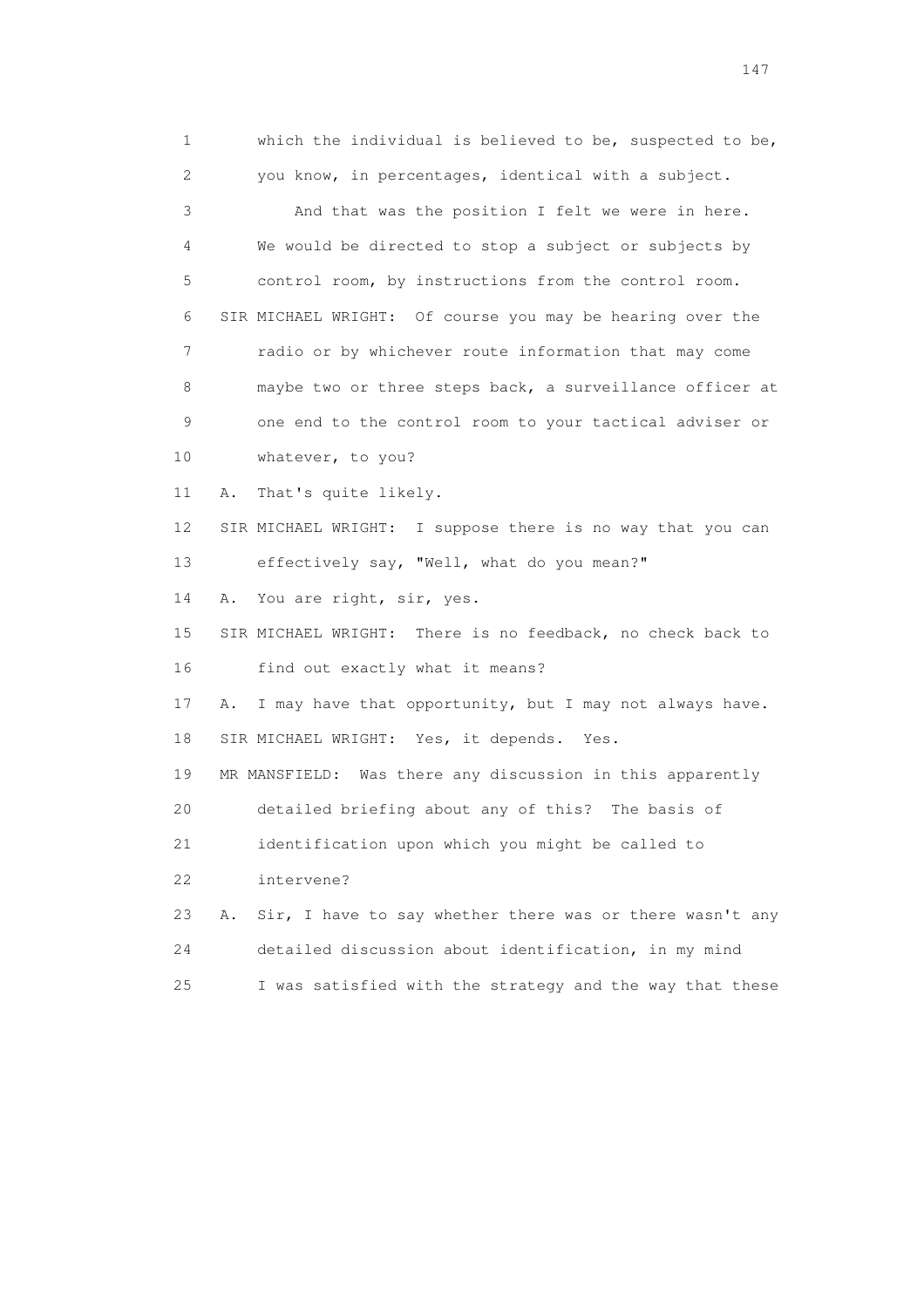1 types of operations are run, and they are run in a way 2 that we don't have, as a firearms team, the luxury of 3 saying that we will at this point or we won't at that 4 point, we are directed to stop individuals, and the 5 reason for that is that quite often operations of this 6 nature -- and I am referring specifically to those run 7 by, where there is a control room that's remote from the 8 site of the operation -- the control room managers and 9 the senior managers have access to information that we 10 necessarily may not have. So we are directed to take 11 various steps. So -- 12 Q. I understand all of that. 13 A. -- helpful. 14 SIR MICHAEL WRIGHT: Ours not to reason why. 15 A. On occasion, sir, yes. 16 MR MANSFIELD: I'll have to come to what you said before, 17 you see, so let us take it slowly. 18 The question was this: was there any discussion? 19 Never mind what normally happens or your beliefs. Was 20 there any discussion in the briefing about the 21 threshold, in other words the basis on which you were 22 going to be called out that day? One more bit: I'm 23 asking you this because other officers have indicated 24 what they believed to be the case; do you follow? About 25 the level of identification.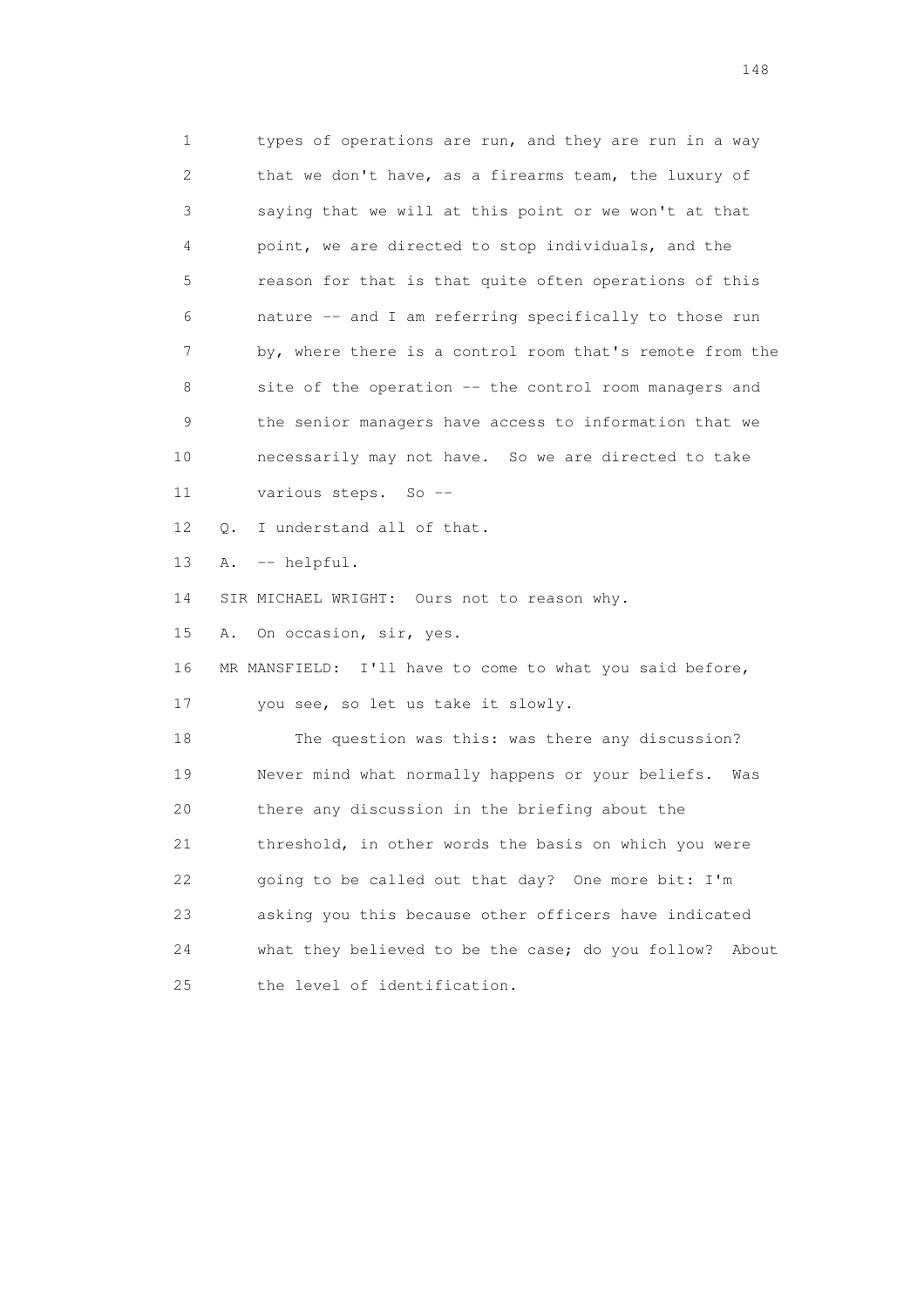- 1 A. Sir, I do follow. And --
- 2 Q. Right. Was there any discussion in the briefing about 3 all of this?
- 4 A. I am afraid I can't help you with that, because I don't 5 recall any specific discussion. I can't say whether 6 there was or there wasn't.

 7 SIR MICHAEL WRIGHT: I think, with respect, Mr Mansfield, 8 there is a tiny inconsistency there. At the briefing, 9 all that they could ever -- all that you could ever have 10 done is agree among yourselves as to how you would 11 describe various levels of identification, because at 12 that stage you had not identified anybody.

 13 A. That's correct, sir, but it's probably more accurate to 14 say that at the briefing, once a strategy has been 15 explained, then personally as a team leader and in terms 16 of my responsibility, I'm concerned with the tactics and 17 deploying at times and in ways and in fashions that I am 18 instructed to do and I --

19 SIR MICHAEL WRIGHT: In order to fulfil the strategy.

20 A. Absolutely, and I guide my team to do that.

 21 SIR MICHAEL WRIGHT: Mr Mansfield is asking you about what 22 happened at the briefing.

- 23 A. Sir.
- 24 SIR MICHAEL WRIGHT: Just go back one step to a more general 25 basis. We haven't heard of any, and I am assuming there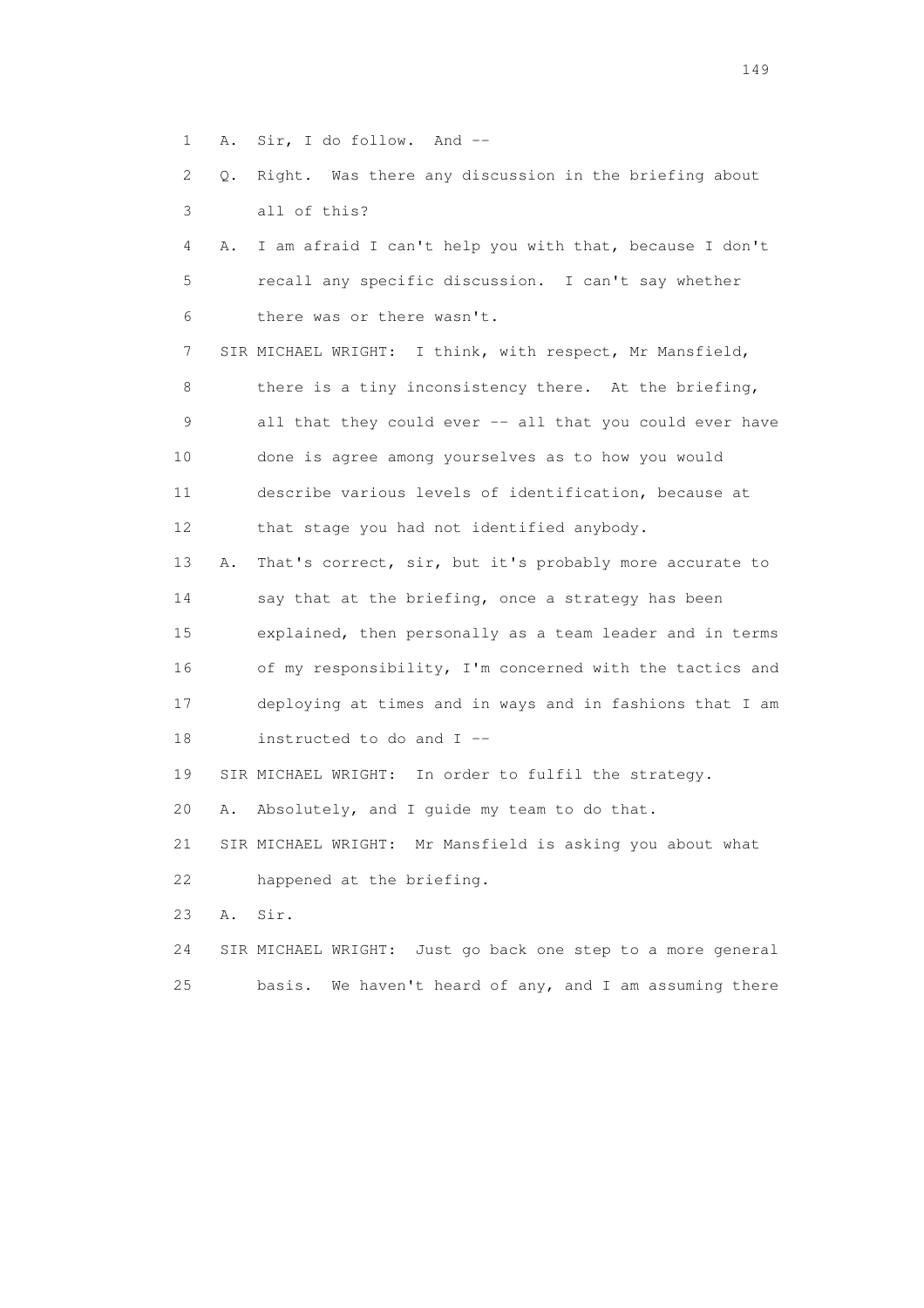1 isn't any, there is no teaching in the police service 2 generally or in your particular part of the police 3 service including Special Branch and anti-terrorist and 4 the firearms squads, as to any, as it were, accepted 5 meaning of phrases, is there? 6 A. No, sir, there isn't. 7 SIR MICHAEL WRIGHT: You know, you are not taught that if 8 you are given the phrase "possibly identical with", that 9 is defined as X, Y, Z? 10 A. No, and perhaps that's why I am having some difficulty 11 with the question, on the basis that my experience has 12 been that I have heard a range of phrases used 13 throughout various operations, and each operation is 14 unique in the sense that there is no baseline, if you 15 like, for identification. It may well be that somebody 16 one day says to a surveillance officer: give me an idea 17 out of 10 how certain are you that this is our man or 18 our woman, give me an idea in percentages, that kind of 19 thing -- 20 SIR MICHAEL WRIGHT: But you don't have formalised phrases? 21 A. No, there isn't. 22 SIR MICHAEL WRIGHT: You might get somebody saying "very 23 likely" or "very like" or, as we have heard here, "PIW"? 24 A. Yes. 25 SIR MICHAEL WRIGHT: It's not formalised in any way as to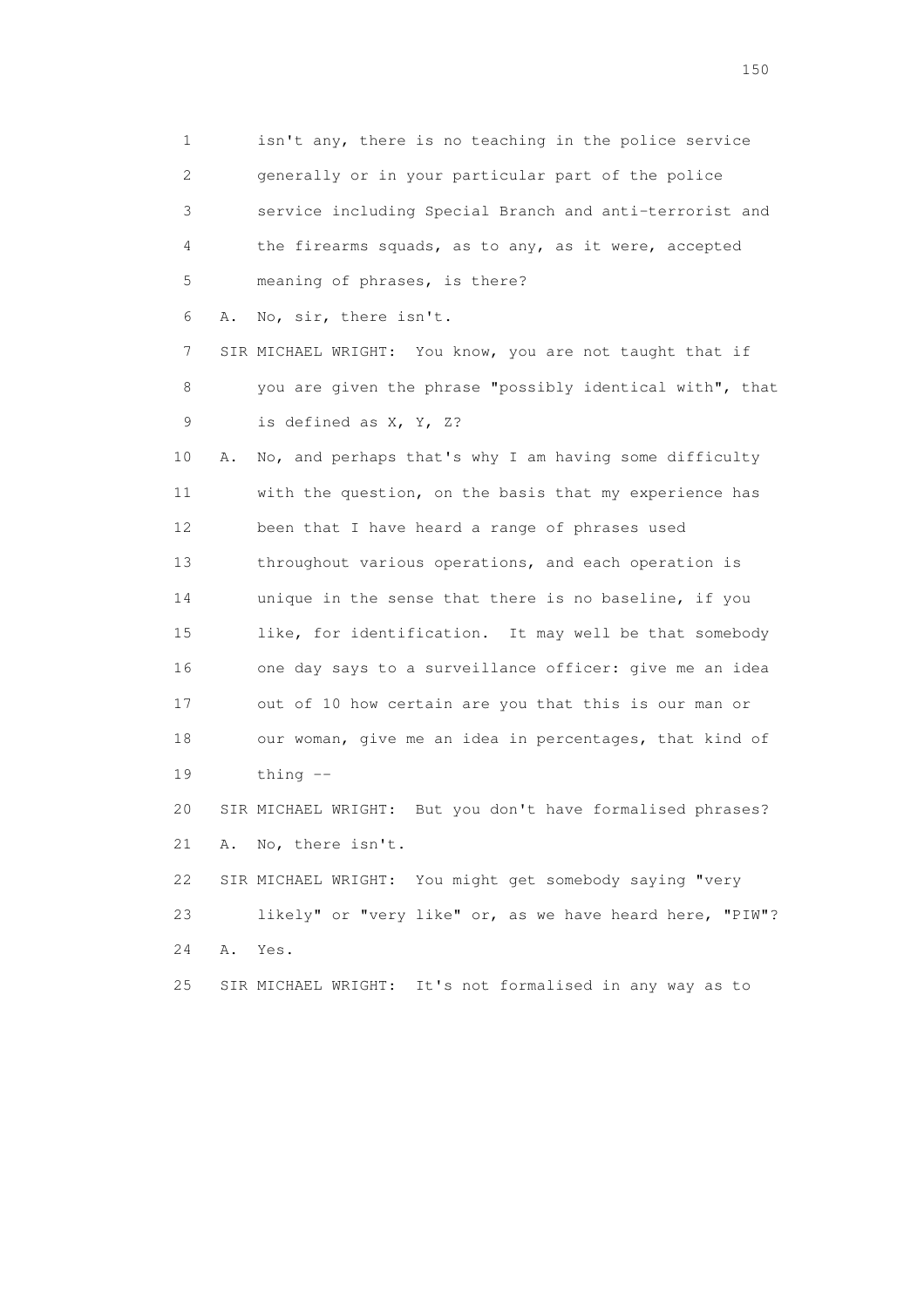1 what these phrases mean?

| 2               | Α. | That's also correct. There is no formality to it.           |
|-----------------|----|-------------------------------------------------------------|
| 3               |    | SIR MICHAEL WRIGHT: I understand, thank you.                |
| 4               |    | MR MANSFIELD: I take it it follows that nothing was said at |
| 5               |    | your briefing -- can I ask you this: do you ever get        |
| 6               |    | briefed alongside the surveillance officers so there is     |
| 7               |    | a joint briefing? Does that ever happen?                    |
| 8               | Α. | It does happen on occasion. It has happened on              |
| 9               |    | occasion.                                                   |
| 10              | Q. | I know it didn't happen on this occasion --                 |
| 11              | Α. | That's correct.                                             |
| 12              | Q. | -- because the team is already out there?                   |
| 13              | Α. | Yes.                                                        |
| 14              | О. | But did anybody convey to you from any source whatsoever    |
| 15              |    | that in fact -- first of all, was there any comment made    |
| 16              |    | about the images that you were being shown of the           |
| 17              |    | suspects? Were you being told: oh, these are rather         |
| 18              |    | good; or they are rather bad; or they are indifferent?      |
| 19              | Α. | Again, sir, I have no specific recollection of any          |
| 20 <sub>o</sub> |    | comment about that aspect.                                  |
| 21              |    | SIR MICHAEL WRIGHT: What did you think of them?<br>The one  |
| 22              |    | particularly interesting one was the gym card photograph    |
| 23              |    | which you probably remember. If not we can show it to       |
| 24              |    | you.                                                        |
| 25              | Α. | In terms of the -- I would like to see it if it's           |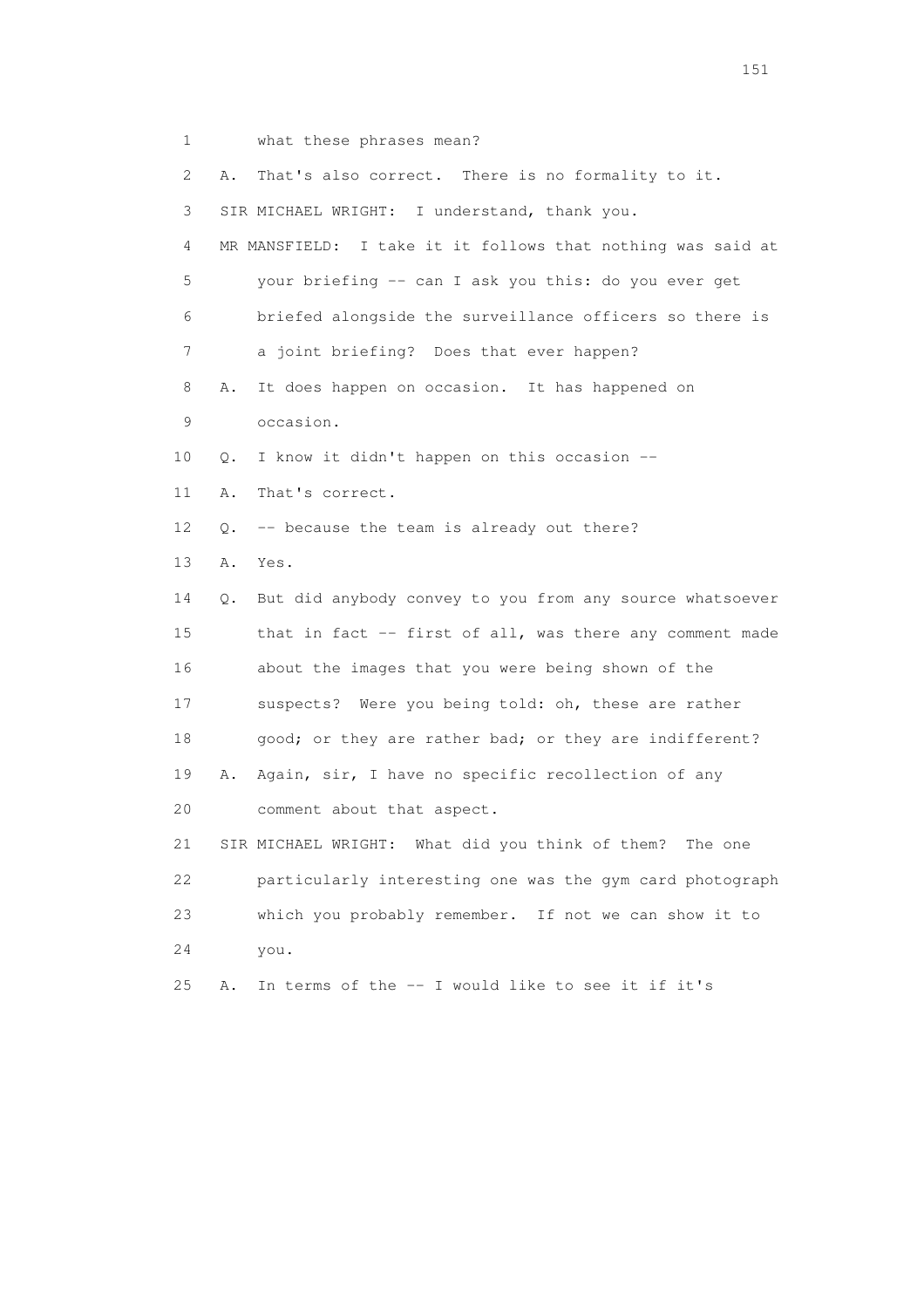1 available, sir.

2 MR MANSFIELD: Yes. they are in the jury bundle.

 3 SIR MICHAEL WRIGHT: There it is. Does that ring a bell 4 with you? 5 A. Yes, it does, I recall seeing that image before. 6 SIR MICHAEL WRIGHT: What did you think of that when you saw 7 it as a helpful representation of what a man might look 8 like? 9 A. I personally took it to be very helpful. Again, it's 10 been my experience in the past where we have not had the 11 benefit of images. We have had descriptions, if you 12 like, so yes, it was very useful. 13 SIR MICHAEL WRIGHT: Thank you. 14 MR MANSFIELD: Yes, so you were not, there were no 15 reservations like this is -- because we have heard 16 a number of surveillance officers all saying as far as 17 they are concerned, they thought this was a rather poor 18 image but that's not your view of this image; is that 19 right? 20 A. I can only say, sir, that surveillance officers probably 21 have a very different need than mine, and so I couldn't 22 comment as to whether it was suitable for their purposes 23 or not. 24 Q. You see, one of main ones, Ivor, who you actually come 25 to see eventually in the tube train, was saying really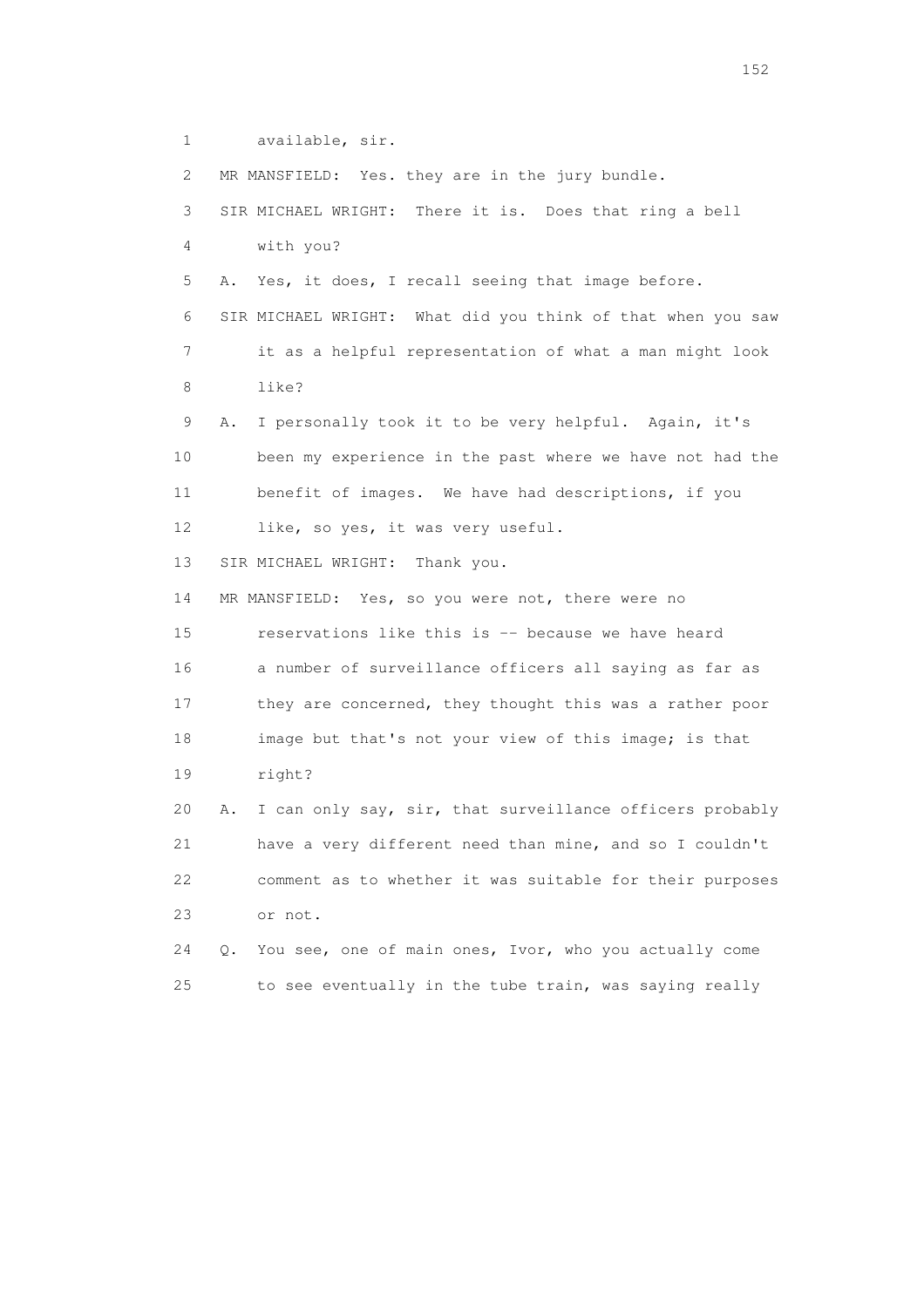1 in essence that they could have gone on following this 2 person for a very long time just with that image; it 3 wasn't sufficient. So nothing like that was said or 4 discussed at the briefing, the difficulties of making 5 an identification that might lead to you being called 6 in; that wasn't a discussion that was held? 7 A. It's not one that I recall, and I would even go -- to 8 say that it's probably not one that would have taken 9 place anyway. Identification is a matter for the 10 surveillance team and not for the firearms team. 11 SIR MICHAEL WRIGHT: I appreciate it's a job that's been 12 done when you are called in? 13 A. Yes, sir. 14 SIR MICHAEL WRIGHT: Or you hope it is anyway. 15 A. Yes, sir, to an extent. 16 MR MANSFIELD: Except that officers listen to the 17 surveillance channel, don't they? 18 A. Yes. 19 Q. They take great stock from what is being said on the 20 surveillance channel as to whether it's your man or it's 21 not your man, don't they? 22 A. I am sure they would. 23 Q. Yes. So it is important to understand what is being 24 said by a surveillance officer and what is meant by 25 a surveillance officer when they say it; that would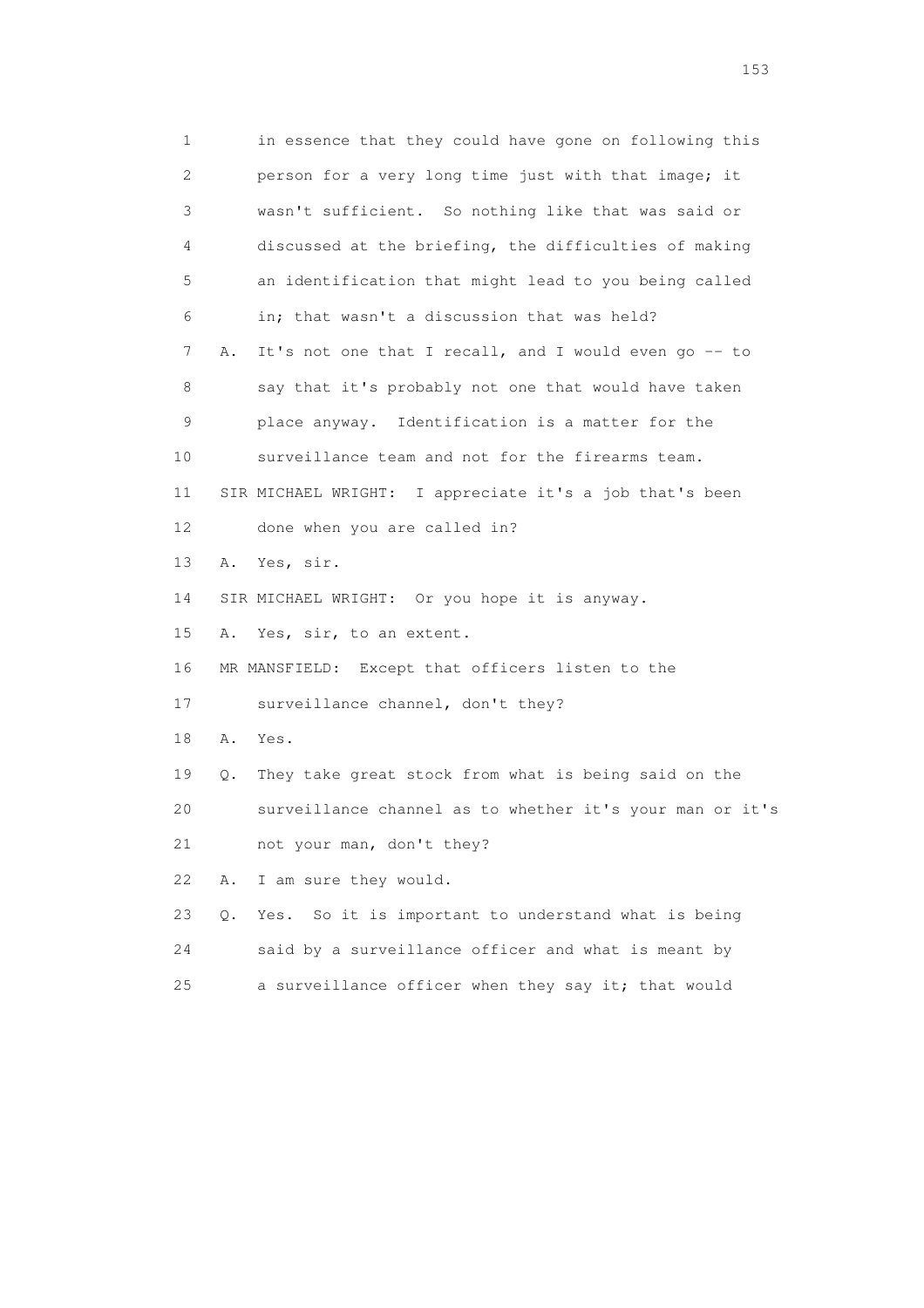1 help, wouldn't it?

2 A. Yes.

| 3               | Q. | Right. Now can we go to Scotia Road. At Scotia Road,     |
|-----------------|----|----------------------------------------------------------|
| 4               |    | I don't know how familiar you are with the area but      |
| 5               |    | I want to just take it forward. If a strategy, and the   |
| 6               |    | words you have not used but I want to put to you were    |
| 7               |    | used in the strategic briefing, TJ84 effectively was     |
| 8               |    | telling you that the -- a suspect at whatever level of   |
| 9               |    | identification was not going to be allowed to run; do    |
| 10              |    | you remember that?                                       |
| 11              | Α. | No, I don't remember that specifically.                  |
| 12 <sup>°</sup> | Q. | He's told us that those are the words he used, but can   |
| 13              |    | I just take it further forward. That the object was --   |
| 14              |    | can you recall this -- to ensure that the person didn't  |
| 15              |    | go too far away from the address, but on the other hand  |
| 16              |    | wasn't arrested too close to the address, following your |
| 17              |    | point, so as the whole operation would be compromised?   |
| 18              | Α. | I can accept that, but I need to reinforce that I don't  |
| 19              |    | recall that aspect of the briefing, but yes, that makes  |
| 20              |    | sense to me.                                             |
| 21              | Q. | That makes sense. Well, can I just go forward on the     |
| 22              |    | making sense point. You didn't actually get to the       |
| 23              |    | location in time; that's not a criticism, that's how it  |
| 24              |    | worked out.                                              |

25 A. Which location are you referring to?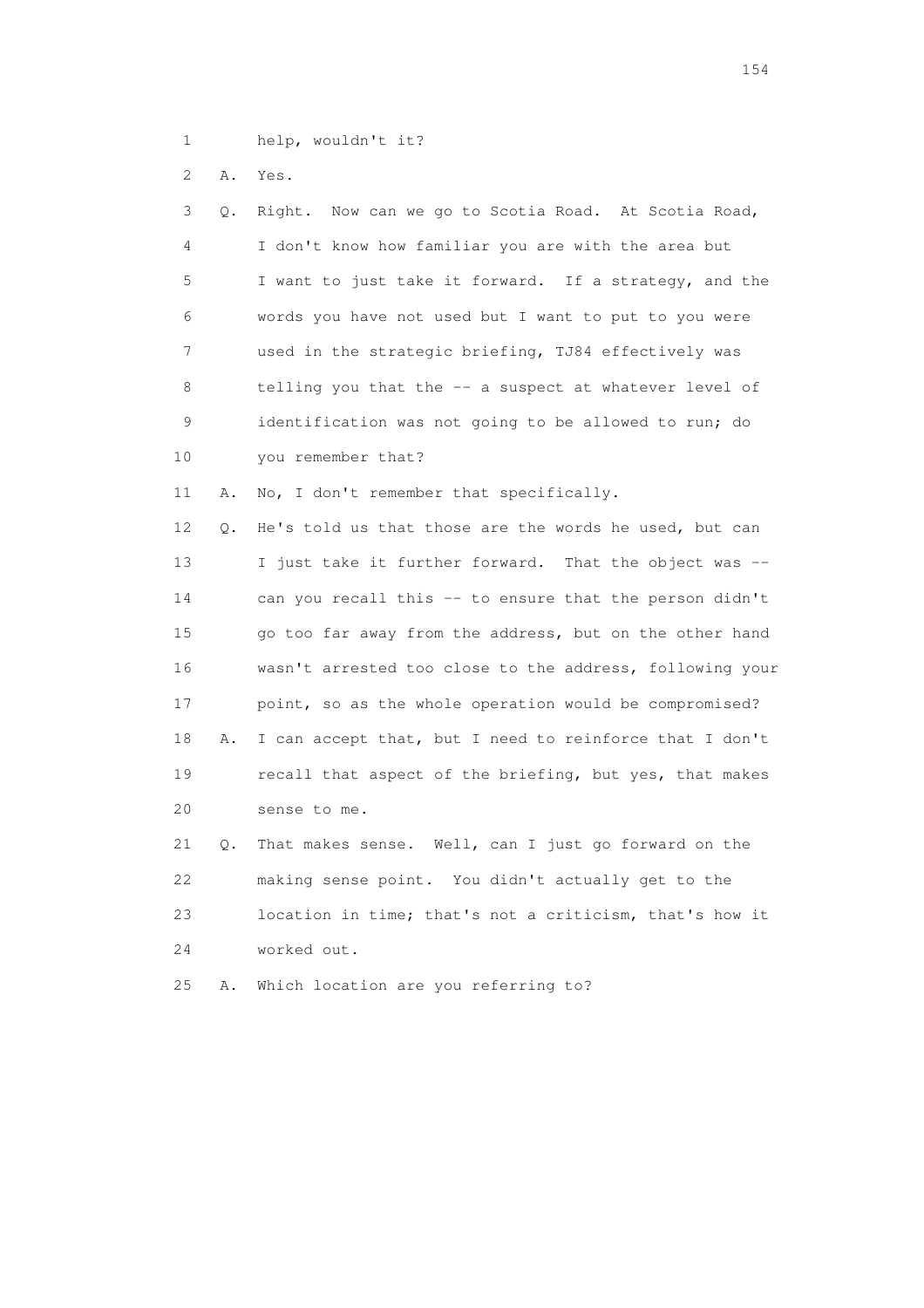1 Q. At the TA Centre, which is in fact on this plan.

2 A. Yes.

3 Q. Do you see where it is?

4 A. I can see it, sir.

 5 Q. You do get there but not, it would appear, before 6 Mr de Menezes has left the block in which number 21 7 exists. It doesn't appear as though you did. Other 8 vehicles may have got there. Do you follow?

9 A. I follow what you are saying, sir, entirely. I can't -- 10 I can't confirm whether or not during the time we were 11 at the TA Centre we would have been, that that timeframe 12 would have coincided with when he left the address, 13 I don't know.

 14 Q. I'm asking you as a team leader just to put the clock 15 back, if we can, for a moment. If there is a strategy 16 not to let a person run, and in particular with regard 17 to bus routes, not allow them to get on a bus, whether 18 they are a possible or a definite, do you follow? Are 19 you following this? Then it is necessary, is it not, 20 for there to be very tight surveillance control of this 21 area to ensure that the first thing that happens is 22 somebody can either be identified or not identified or 23 possibly identified. That's quite important as a sort 24 of first stage of your job. You are the bolt-on. 25 A. Yes. All I can say, sir, is that I am not entirely sure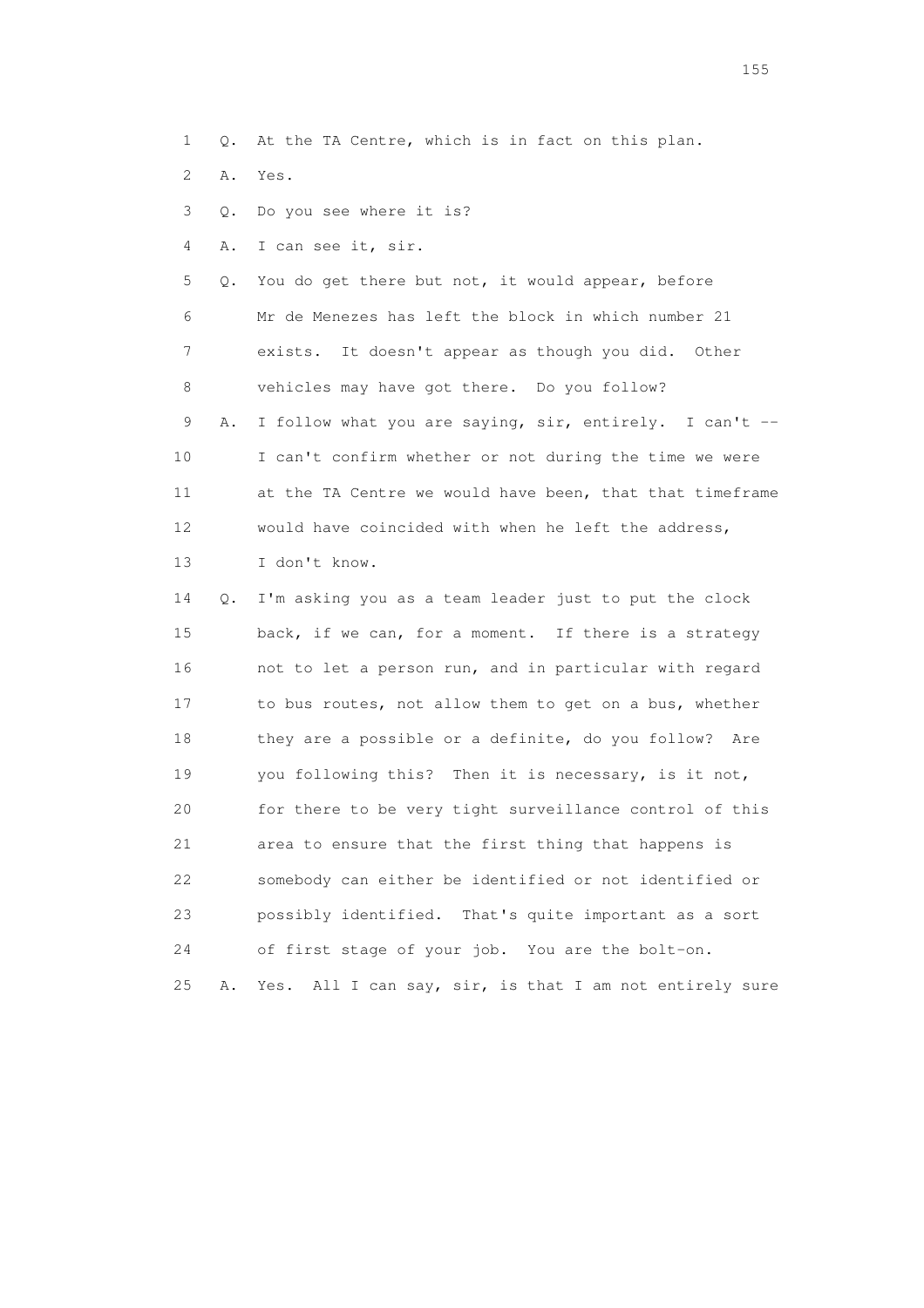| 1                         |    | whether the strategy like that in these circumstances    |
|---------------------------|----|----------------------------------------------------------|
| $\mathbf{2}^{\mathsf{I}}$ |    | was achievable. But in terms of what you say about the   |
| 3                         |    | set-up, and the arrangement $-$                          |
| 4                         | Q. | That was the strategy and no-one has said, so far, that  |
| 5                         |    | it wasn't achievable.                                    |
| 6                         | Α. | I am not saying that it wasn't. I am saying I don't      |
| 7                         |    | know whether it was or not.                              |
| 8                         | Q. | All right, but that is something you have to look at     |
| 9                         |    | carefully, isn't it? What is actually achievable on the  |
| 10                        |    | ground, do you agree? As a team leader you would want    |
| 11                        |    | to know what's achievable?                               |
| 12                        | Α. | Are you asking me to comment in these particular         |
| 13                        |    | circumstances or in general, sir?                        |
| 14                        | Q. | These circumstances.                                     |
| 15                        | Α. | Okay, in these circumstances I was not employed as       |
| 16                        |    | a team leader and therefore wasn't having those tactical |
| 17                        |    | considerations specifically. I hadn't been involved in   |
| 18                        |    | the formulation of any of that strategy, and therefore   |
| 19                        |    | wasn't in a position to, if you like, to give some       |
| 20                        |    | tactical input to it to understand whether or not it was |
| 21                        |    | achievable.                                              |
| 22                        | Q. | All right, can we back down the line and say you         |
| 23                        |    | couldn't have done it on the day because you weren't the |
| 24                        |    | team leader.<br>That was Ralph for the combined teams.   |
| 25                        |    | But $--$                                                 |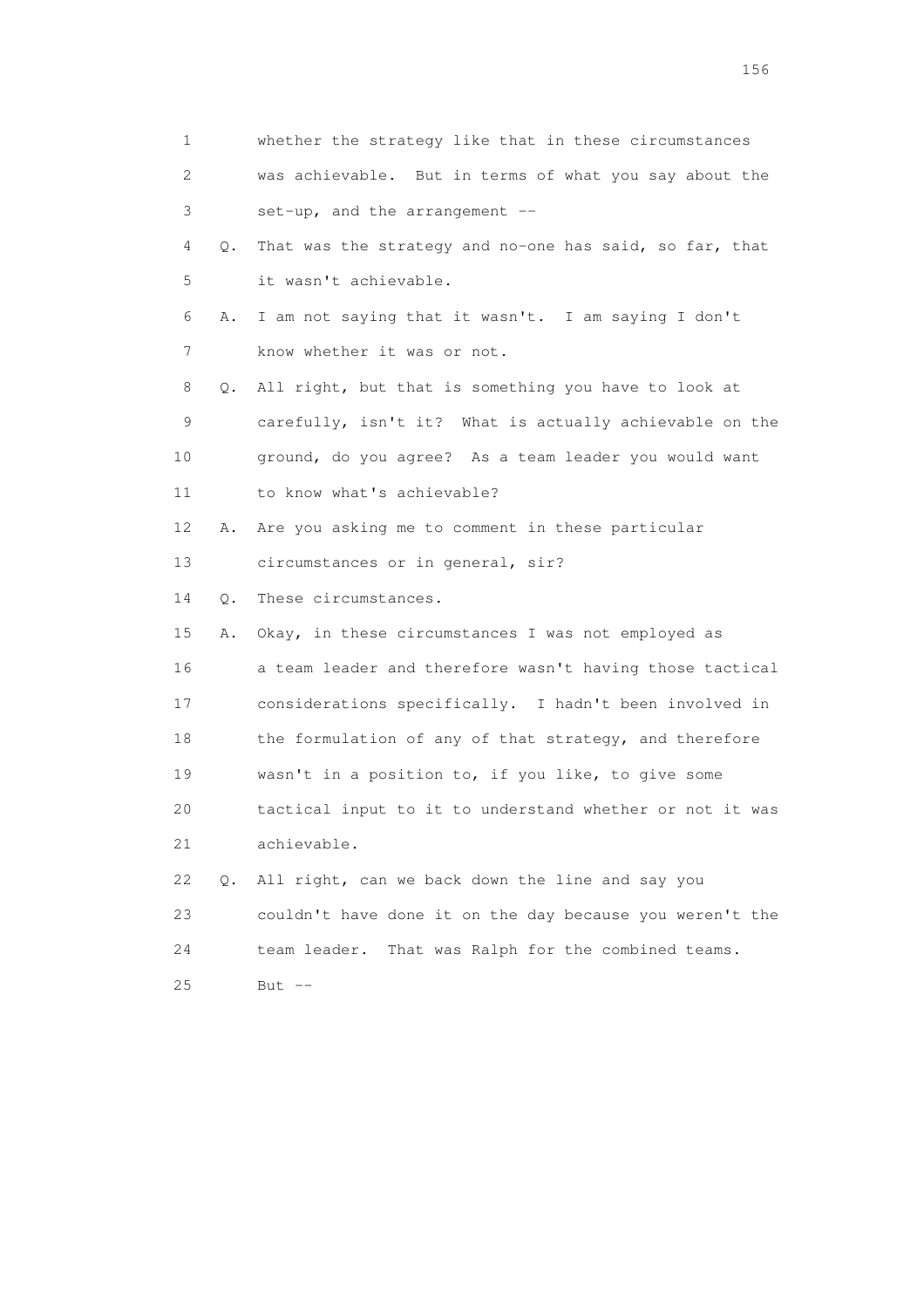1 A. But Ralph may or may not have been able to achieve the 2 same thing.

 3 Q. Yes, well, I have asked Trojan 84, who was the tactical 4 adviser, about all of this. As far as you are concerned 5 as a team leader, leaving aside this day when you 6 weren't the team leader, do you agree that the things 7 that you have to do, were you to have been the team 8 leader, is to look practically at what exists on the 9 ground in order to work out what window of opportunity 10 you have got for stopping somebody? 11 A. Yes, I totally agree. 12 Q. Thank you. Now, can I move on, then, just down the 13 road, as it were, and I appreciate you have 14 a communications system that is far from perfect, so 15 I am not going to ask you a great deal other than -- you 16 can look at your statement if you wish for these 17 purposes -- in relation to hearing about him being 18 nervous or words to that effect, I think in your 19 statement if you look at it now, you link that situation 20 to the time that he's getting off the bus. 21 Just have a look at it. And see if you agree. 22 That's how it seems to be expressed. It's in the middle

23 of 378, do you see?

24 A. I have found it, sir, yes.

25 Q. "Other information was given concerning the suspect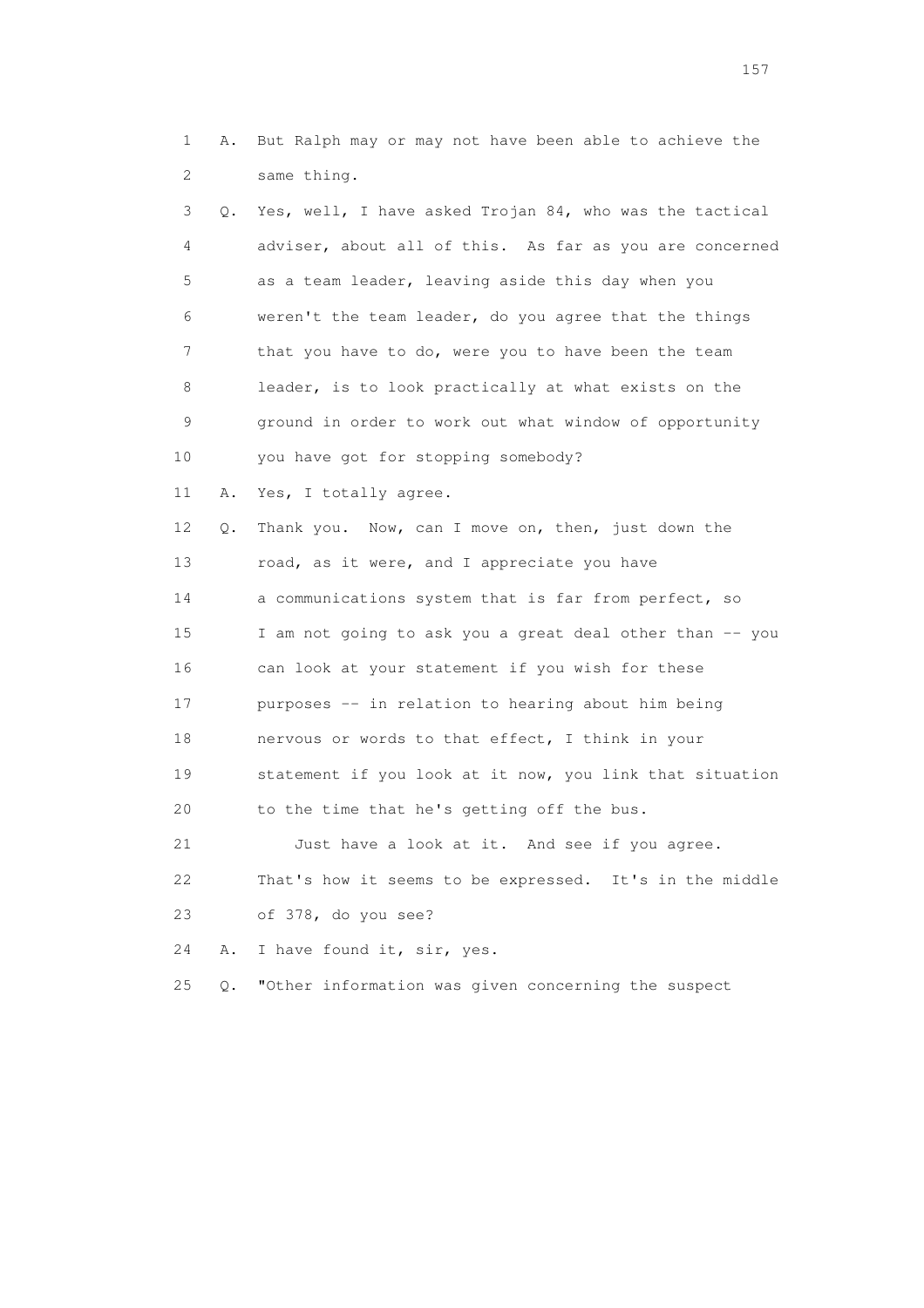1 acting in an apparently nervous manner and looking 2 around whilst on the stairway, just prior to him leaving 3 the bus."

 4 So it does look as though that information hasn't 5 come through to you at the very early stage; would that 6 be fair?

 7 A. It certainly looks that way, and it's difficult for me 8 to recall any more, any more detail, you know, about 9 where I was at that time.

 10 Q. I'm not going to ask you to do it because you were asked 11 to do it at the Health and Safety. You have seen the 12 compilation video, I think, haven't you, showing the 13 cars coming up to the traffic lights?

14 A. Yes.

 15 Q. I think your estimate is you are the third police car in 16 line, and we have seen on the compilation -- you can see 17 it again if you wish -- a Mercedes pulls out and the 18 second car pulls out and you are somewhere in the line 19 there?

20 A. I have seen that, sir.

 21 Q. You have seen that. That's where you are. I am not 22 going to get you to pin yourself in relation to that. 23 But the Cougar does appear -- your Cougar, sorry, your 24 reception -- to be working at this point; is that right? 25 A. Yes.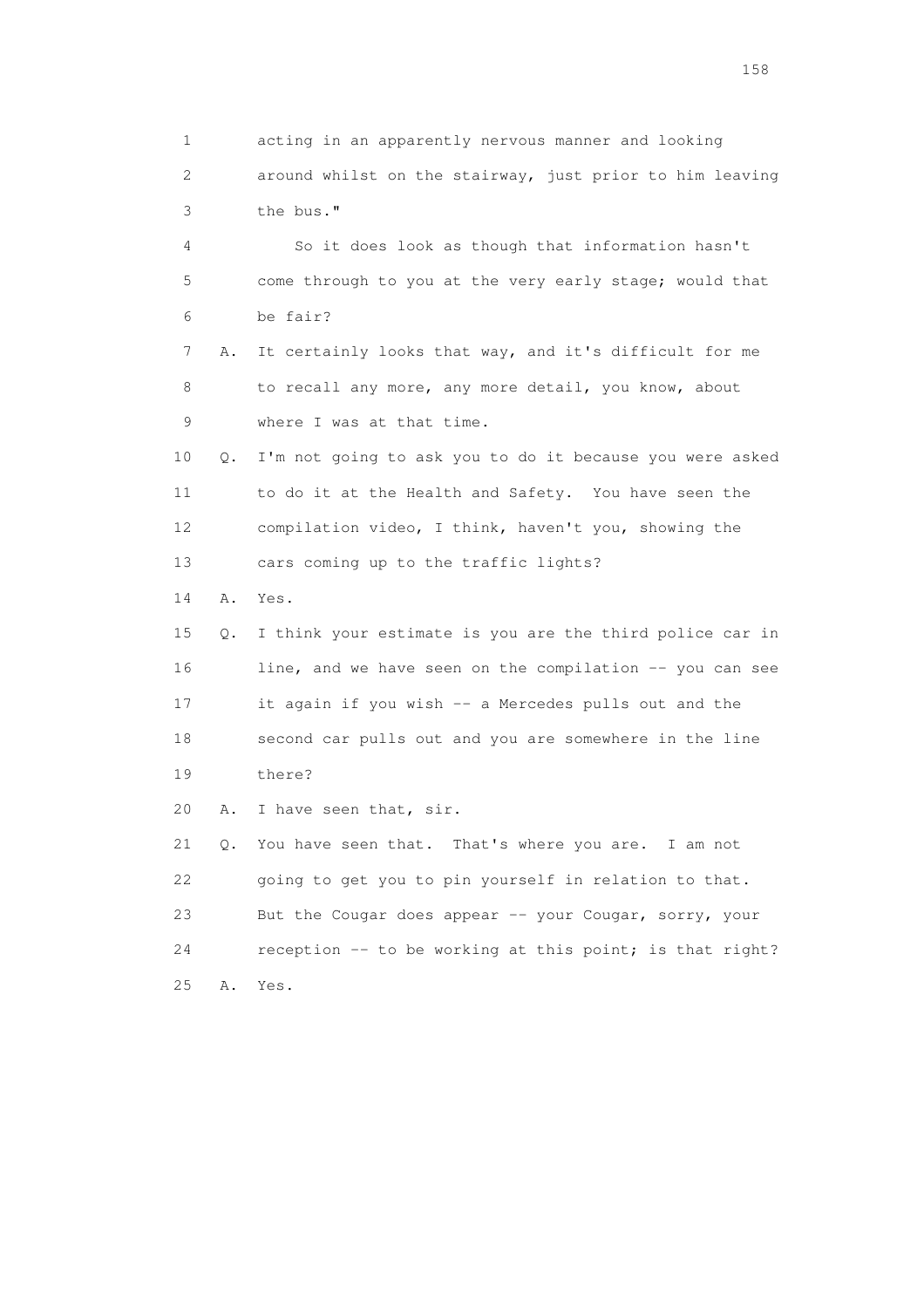|  | 1 Q. You do not hear anyone say, "This is definitely our man" |
|--|---------------------------------------------------------------|
|  | 2 at that point, do you?                                      |

3 A. I certainly didn't hear that.

| 4               | Q. | Now, we go down, I am going to take you straight down    |
|-----------------|----|----------------------------------------------------------|
| 5               |    | the escalator, if you wouldn't mind, and then on to the  |
| 6               |    | platform, you are turning right, and you are -- and      |
| 7               |    | I just want to cover these last few paces, in fact --    |
| 8               |    | your recollection is that C2 is directly in front of     |
| 9               |    | you, a few paces ahead; is that fair?                    |
| 10              | Α. | That's the best of my recollection, yes.                 |
| 11              | Q. | I'll come to the question of struggle in just one        |
| 12 <sup>°</sup> |    | moment. But before the point at which you witness what   |
| 13              |    | appeared to you to be a struggle, nobody -- would this   |
| 14              |    | be right -- nobody had shouted, "Armed police", had      |
| 15              |    | they?                                                    |
| 16              | Α. | I don't agree with that statement. Although I didn't     |
| 17              |    | say earlier in my evidence, it is in my statement that   |
| 18              |    | I was calling, "Armed police", and I did say in my       |
| 19              |    | statement that I could hear challenges of, "Police" and, |
| 20              |    | "Armed police", and they were familiar voices so clearly |
| 21              |    | my colleagues were. I certainly wasn't the first, and    |
| 22              |    | there is good reason for that. But once I had heard      |
| 23              |    | that, I -- those challenges, I offered the same both to  |
| 24              |    | reinforce and quite clearly to identify myself and my    |
| 25              |    | colleagues as police officers.                           |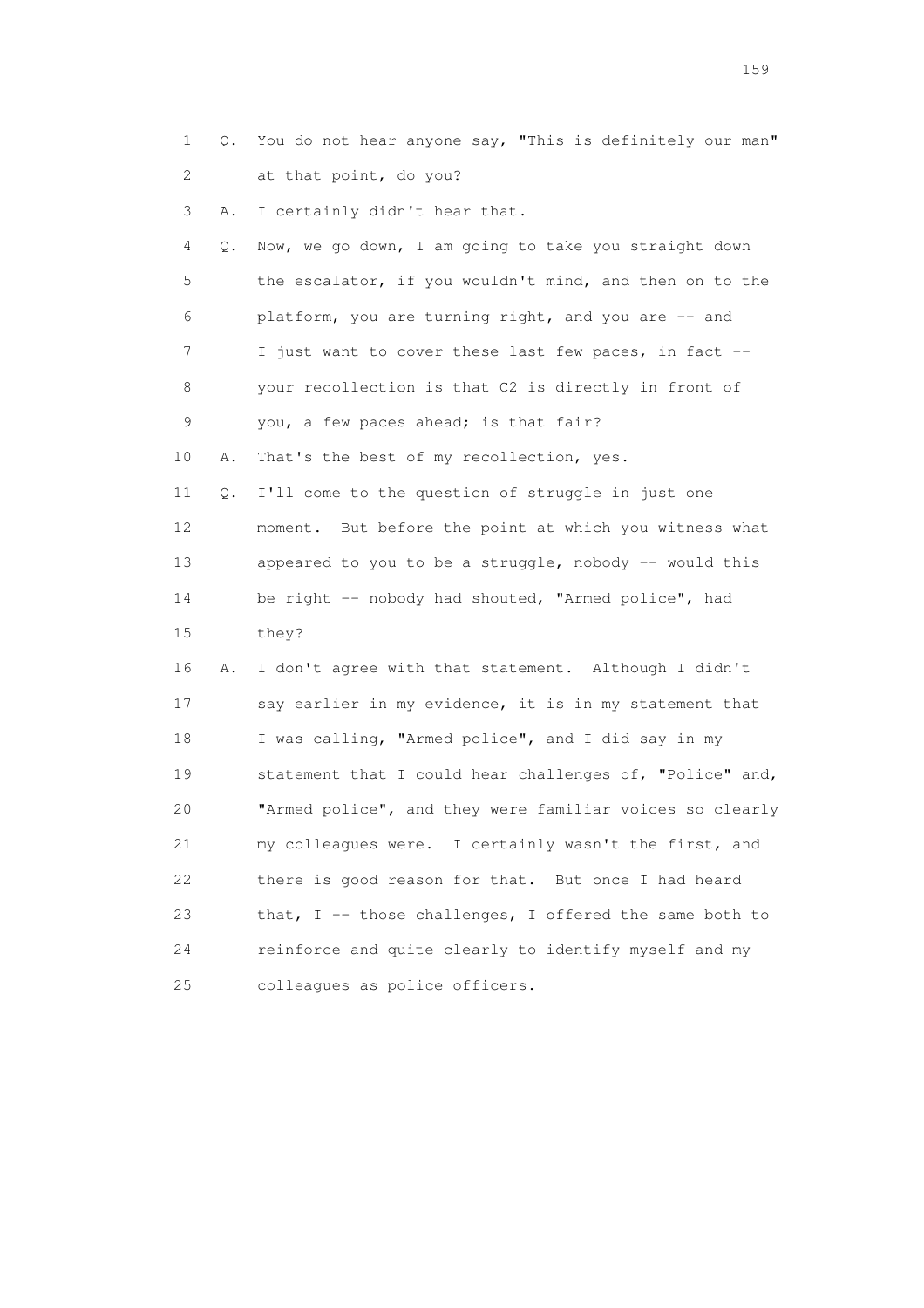1 Q. Well, can you just -- you can look at your statement, it 2 starts at the bottom of 378 to 379 -- identify where you 3 specify that you were aware of words, "Armed police" 4 being uttered before you were aware of the struggle? 5 A. Actually you are right, sir. In terms of the way my 6 statement is written, you are right. It wasn't -- 7 I have not written it before -- 8 Q. What I want to put to you is this possibility: that if, 9 "Armed police" was shouted at all, if it was, it was 10 shouted as the shots were fired. Now, is that 11 a possibility, it happening very quickly? 12 A. I believe that to be very, very unlikely. I don't 13 believe that's the case. 14 Q. Never mind unlikely. Is that possible? 15 A. Well, I don't think it's possible because my colleagues 16 are well aware of their responsibility, I am aware of my 17 responsibility and their responsibility, and I -- my 18 recollection of this event is that I heard those 19 challenges before I began to issue them myself. So that 20 means to me that they were being issued loudly and 21 clearly within the carriage as I came into the carriage. 22 Q. Now, is this -- and please understand the way I am 23 putting this, do you think this might be wishful 24 thinking on your part as to how it should have happened, 25 because that is the procedure in a conventional stop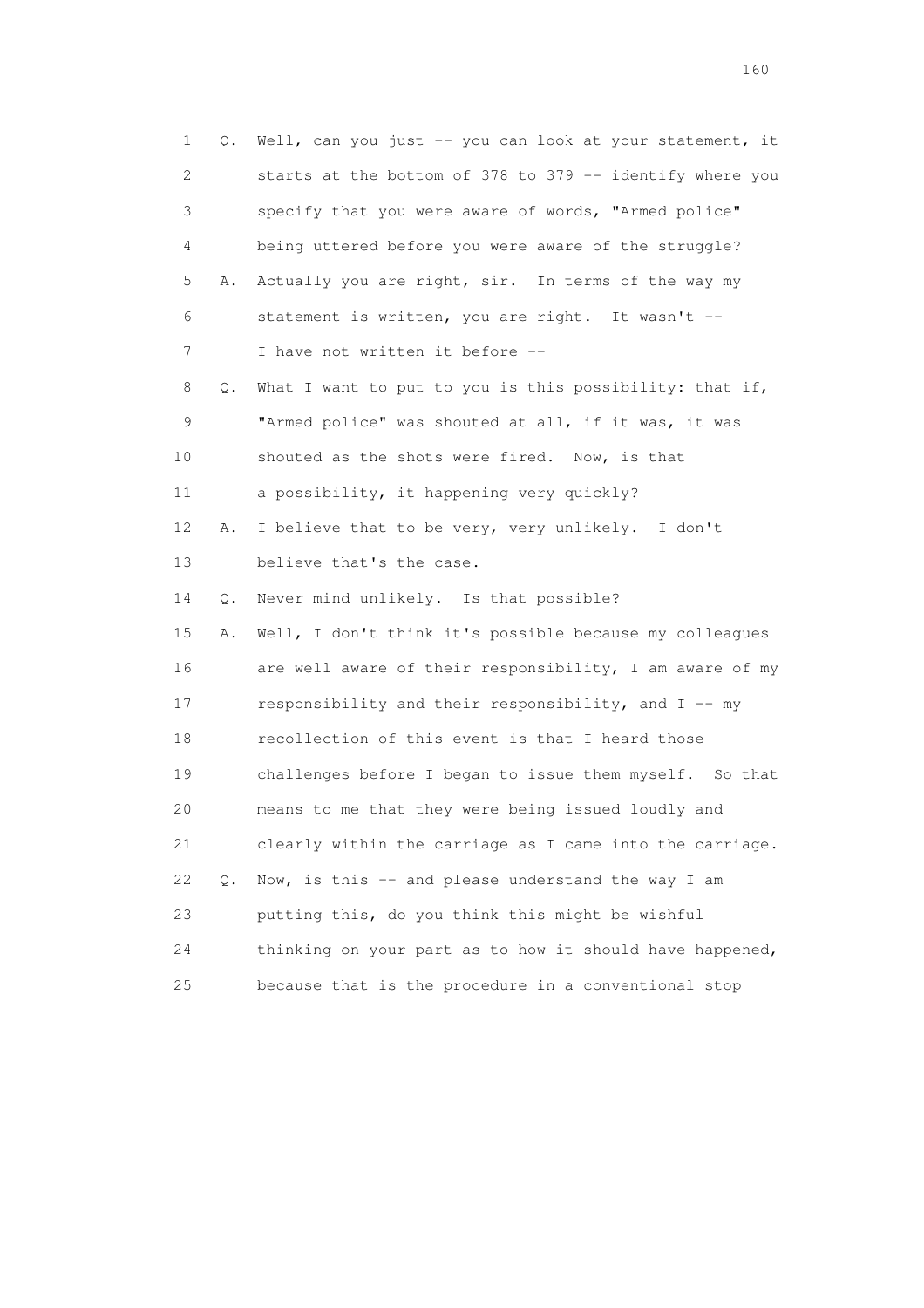1 that should occur?

| $\mathbf{2}^{\prime}$ | Α.    | Well, I absolutely disagree with that statement, sir.    |
|-----------------------|-------|----------------------------------------------------------|
| 3                     |       | Wishful thinking doesn't come into it. These were        |
| 4                     |       | verbal challenges that I heard clearly, and once heard   |
| 5                     |       | by me, I began to issue the same.                        |
| 6                     | Q.    | You prefaced this by indicating it's their               |
| 7                     |       | responsibility. What did you mean?                       |
| 8                     | Α.    | That, what I mean by that is that firearms officers are  |
| 9                     |       | aware that identification -- and what I mean by that is  |
| 10                    |       | identifying themselves as police officers -- is          |
| 11                    |       | an important, vitally important aspect at times like     |
| 12                    |       | this at the point of intervention, particularly if it's  |
| 13                    |       | intended or felt that they were going to use their       |
| 14                    |       | firearms.                                                |
| 15                    | Q.    | Right, unless of course they wanted to use a covert      |
| 16                    |       | approach that they weren't identified, using the ACPO    |
| 17                    |       | manual which we have been referred to on a number of     |
| 18                    |       | occasions, no oral warning is allowed?                   |
| 19                    | Α.    | It's not a case of it not being allowed, sir. It is      |
| 20                    |       | important that the decision about when that's made, ie   |
| 21                    |       | when we move from the point of being covert to overt,    |
| 22                    |       | that that's -- that decision is made, it's               |
| 23                    |       | a consideration by the individual officer, and it's made |
| 24                    |       | at a time that they deem appropriate.                    |
| 25                    | $Q$ . | But if they -- the time they deem appropriate is<br>Yes. |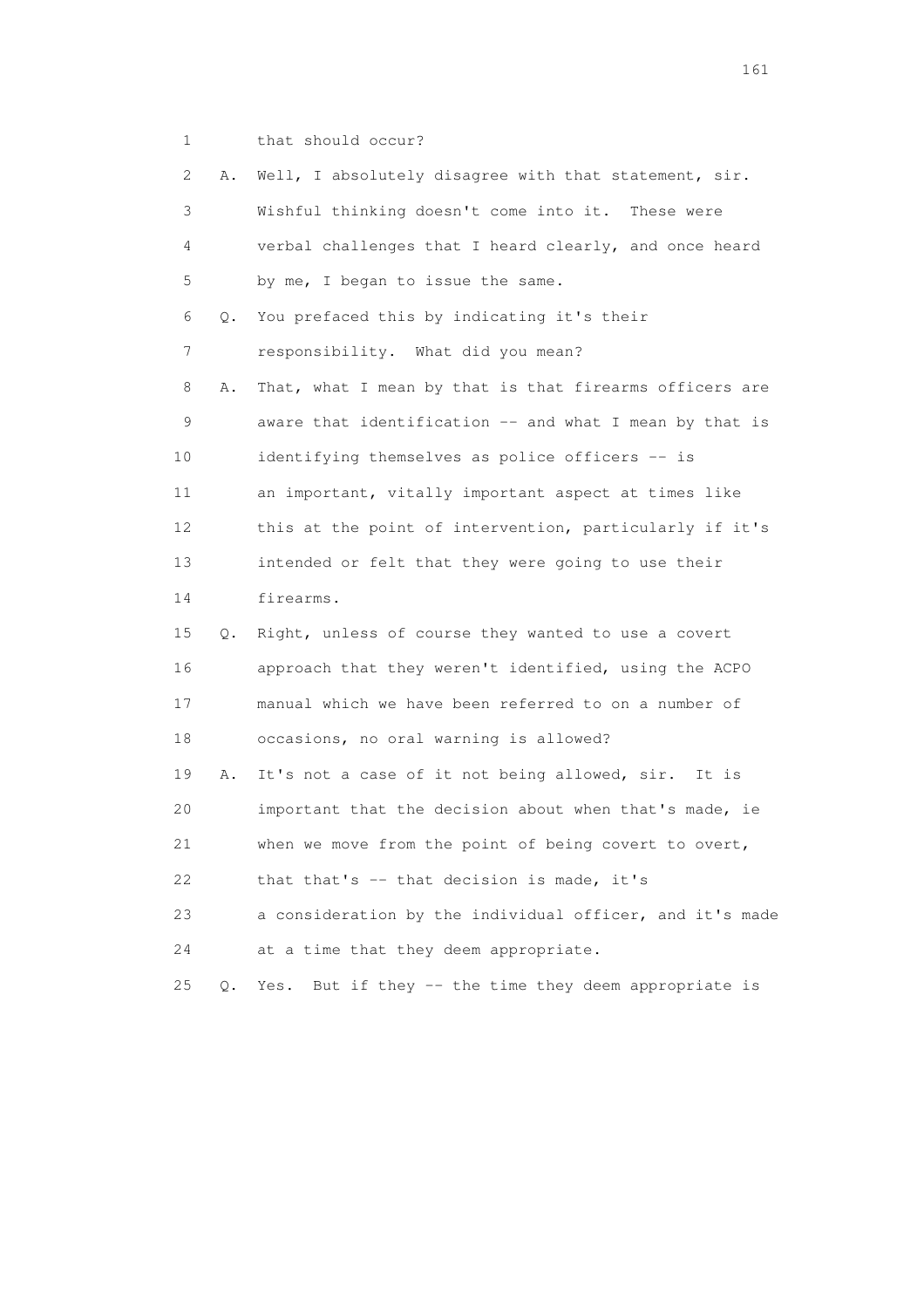1 at the time a shot is fired, that's really just to tell 2 everybody else: I am a policeman doing it, isn't it? 3 A. I am not absolutely sure I know what you mean by that. 4 Q. The evidence, so you appreciate, up to now is from C2, 5 for example, the one you were following into the 6 carriage, he doesn't suggest he shouted, "Armed police" 7 until the moment, or just before or just after, he 8 fired. 9 So you appreciate what I am putting. The other one 10 has a different account which I'll come to in a moment. 11 Now, are you aware of the dilemma facing police 12 officers in a situation in which they may have been led 13 to believe, or one of them, that they are actually 14 dealing with a suicide bomber that day as opposed to one 15 the previous day? You appreciate the dilemma? 16 A. Yes. 17 Q. But if you go overt, the person might reveal themselves 18 to be a bomber and detonate? 19 A. Yes, sir. 20 Q. Therefore the usual responsibility you are talking about 21 that should happen doesn't happen? 22 A. Well, no, sir, I encapsulate that in my reference to 23 their responsibility. That consideration takes place 24 during their assessment of the threat and each and every 25 firearms officer would make a decision as to whether or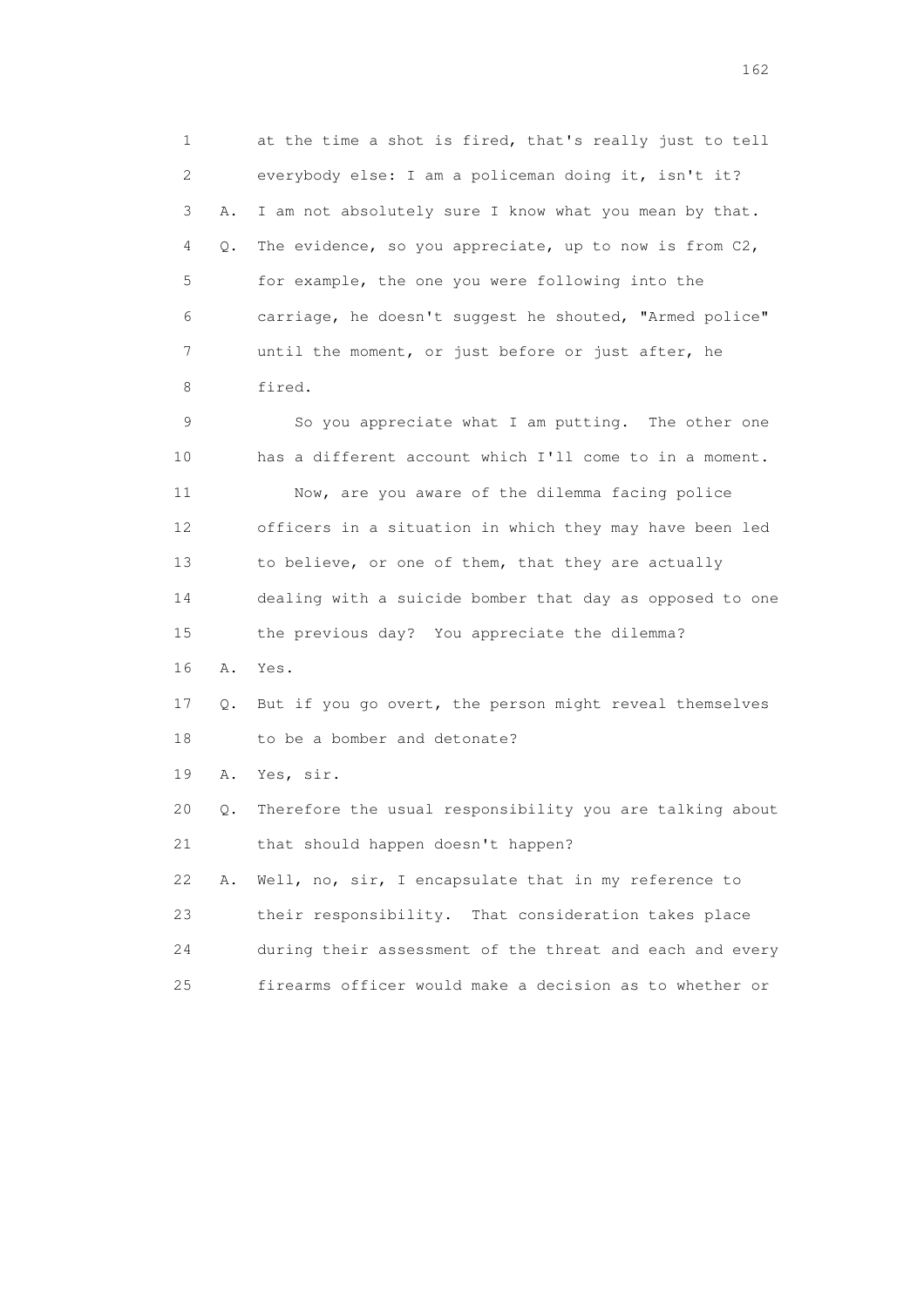1 not it was appropriate to issue those challenges and the 2 words, "Police" or, "Armed police" or something of that 3 nature, and they would have due regard to the 4 circumstances at the time. They would have clearly 5 thought, as I would, about whether or not issuing that 6 verbal challenge was appropriate or not. 7 Q. Unless of course things happened so fast that no 8 assessment takes place at all? 9 A. That sounds hypothetical to me, sir. Are you asking for 10 my opinion on that? 11 Q. I'll deal with your position. You are just behind C2. 12 Between the time that you are actually behind C2 getting 13 on to the carriage and the shots is about five seconds? 14 A. Sir, I have absolutely no idea of the timeline. 15 I couldn't even guess. It was a fast-moving scenario, 16 and I think it would be totally inaccurate for me to 17 assign timings to it. I really can't recall. 18 Q. I'll take it, and I will put to you what the other 19 officer says he does, C12, did you see C12 at all? 20 A. I have no specific recollection of that, sir, no. 21 Q. Did you see any handgun held up into somebody's face 22 ahead of them? (indicated) I'm just illustrating. 23 A. I can see your illustration, sir. As I said previously, 24 my recollection of that event is as I have described, 25 I don't recall seeing C12 in the manner that you have

<u>163</u>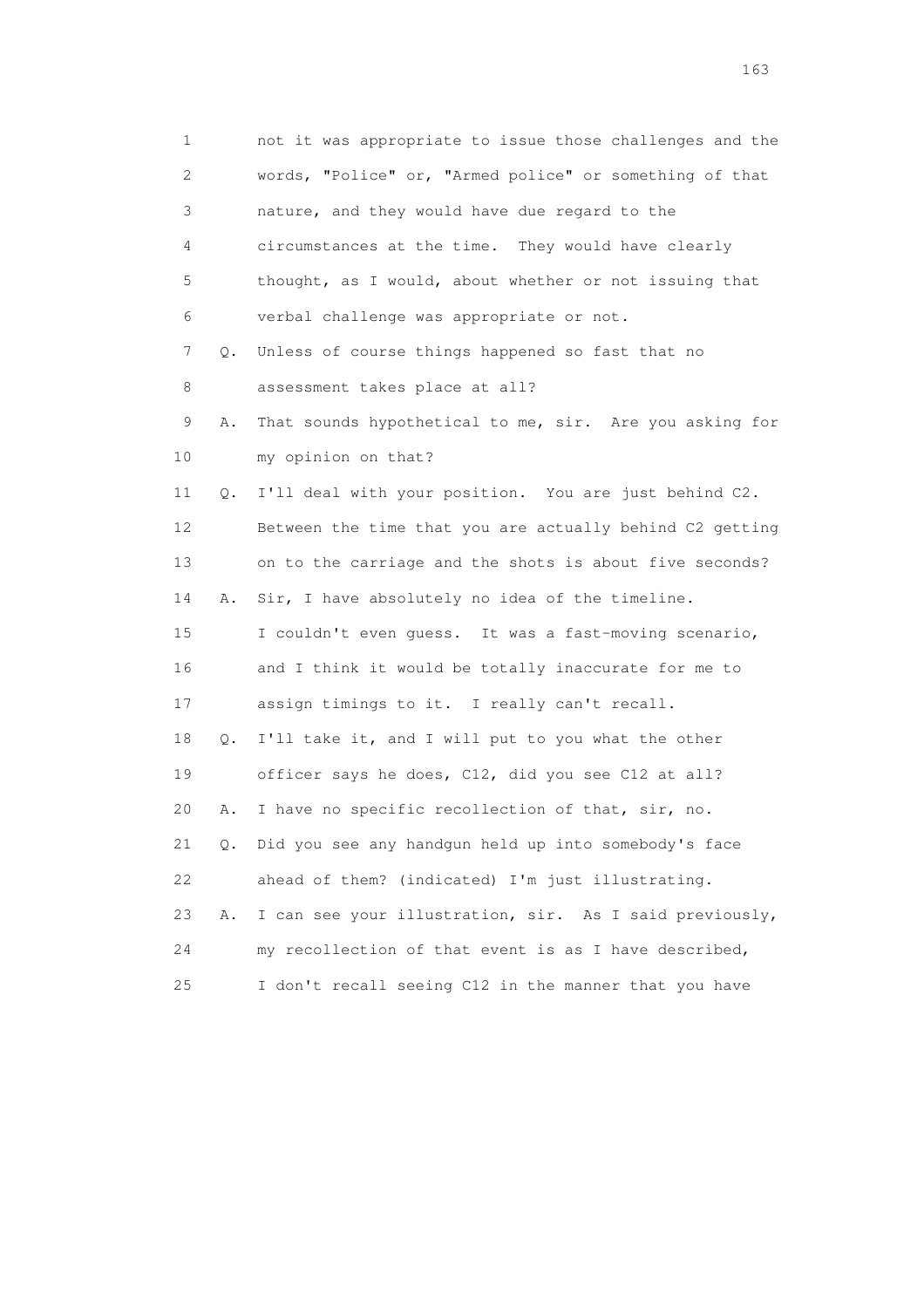| 1  |    | just described, so I can't help you any further with     |
|----|----|----------------------------------------------------------|
| 2  |    | that.                                                    |
| 3  | Q. | Just to complete the picture, him shouting, "Armed       |
| 4  |    | police", holding it up and a man advancing towards him;  |
| 5  |    | you don't see any of that?                               |
| 6  | Α. | No, I didn't see any of that, no.                        |
| 7  | Q. | And continuing to advance towards him, after he's held   |
| 8  |    | the pistol up and shouted the words according to him;    |
| 9  |    | you didn't see any of that?                              |
| 10 | Α. | No, sir.                                                 |
| 11 | Q. | When you come away from the scene, you have been asked   |
| 12 |    | some questions about whether you spoke to either of the  |
| 13 |    | two firearms officers, but I have to ask you whether --  |
| 14 |    | you must have spoken to Mr Purser, the Silver Commander, |
| 15 |    | that day?                                                |
| 16 | Α. | Yes, I $-$                                               |
| 17 | Q. | Because you handed over to him?                          |
| 18 | Α. | Yes, I did, I spoke to Mr Purser.                        |
| 19 | Q. | Did he ask you what had happened?                        |
| 20 | Α. | To be absolutely accurate, I don't recall whether he     |
| 21 |    | asked me what had happened or whether I gave him a brief |
| 22 |    | account of the event so that he was aware of what had    |
| 23 |    | happened.                                                |
| 24 | Q. | Are you aware of what he says or has said that you said? |
| 25 | Α. | Not in any detail, sir, no.                              |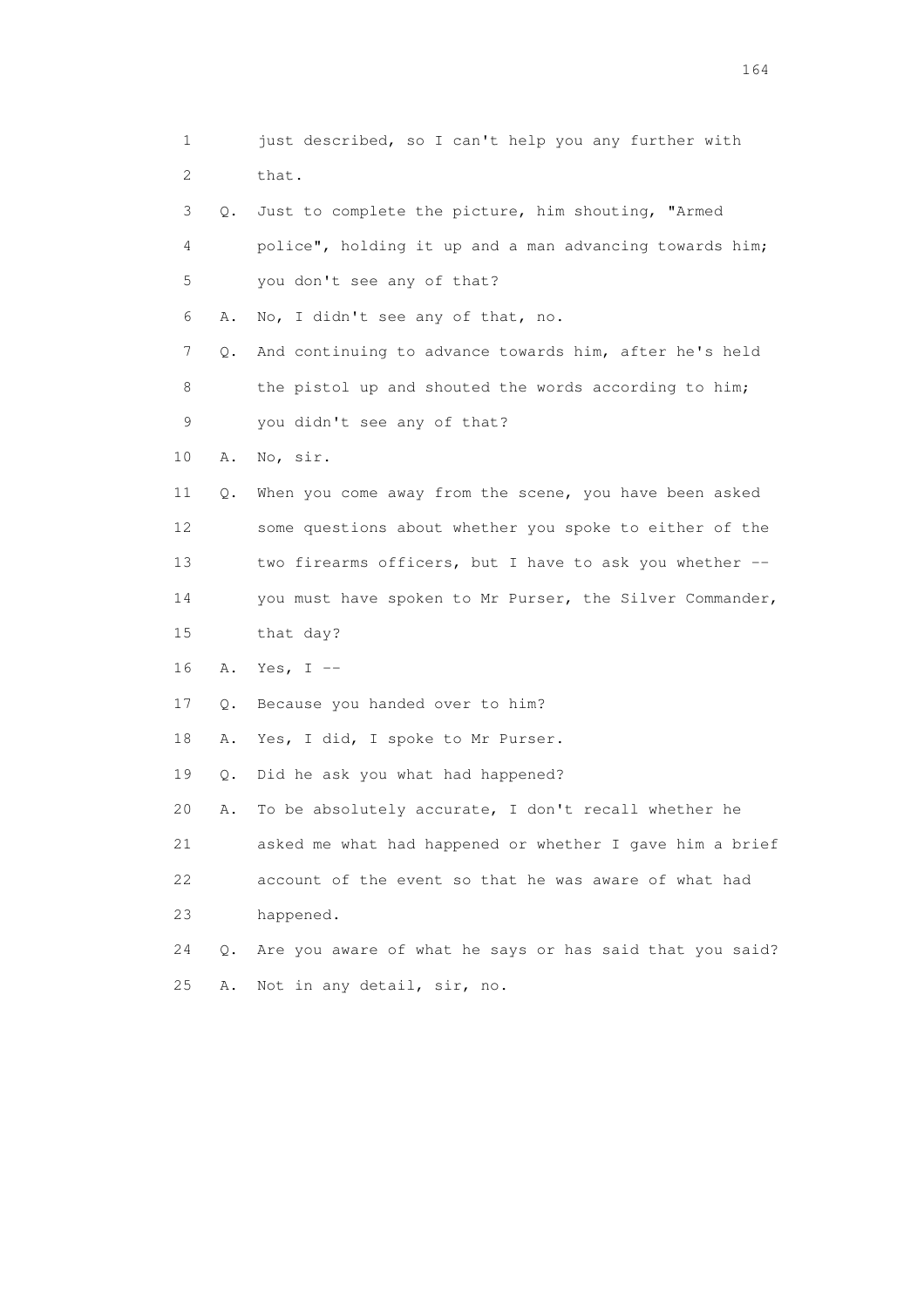1 Q. Are you aware at all of what he claims or has claimed in 2 the past that you said? 3 A. No, sir. 4 Q. He has named you? 5 A. No, sir. 6 Q. At 10.25, he enters the scene, and you take him to the 7 scene, and I'm reading, so you can see, 328, please, 8 this is Silver's original statement, page 328. So this 9 is Silver about you, and it's a paragraph just from the 10 bottom: 11 **"**I was then joined ..." 12 Do you have that in front of you? 13 A. Yes. 14 Q. "I updated them", and so on. 15 "I then entered the scene ... 10.25, Terry, then 16 took me to the scene. He stated [that's you] that the 17 man had been identified by surveillance, leaning on 18 a yellow upright pole near the double doors of the 19 carriage. He was challenged but did not comply and the 20 officers thought he was going to escape." 21 Did you say any of it, however it may be split up? 22 A. I can't account for how Mr Purser has recorded this 23 information here. What I can say is that "leaning on 24 a yellow upright pole" doesn't mean anything specific to 25 me; "challenged but did not comply and the officers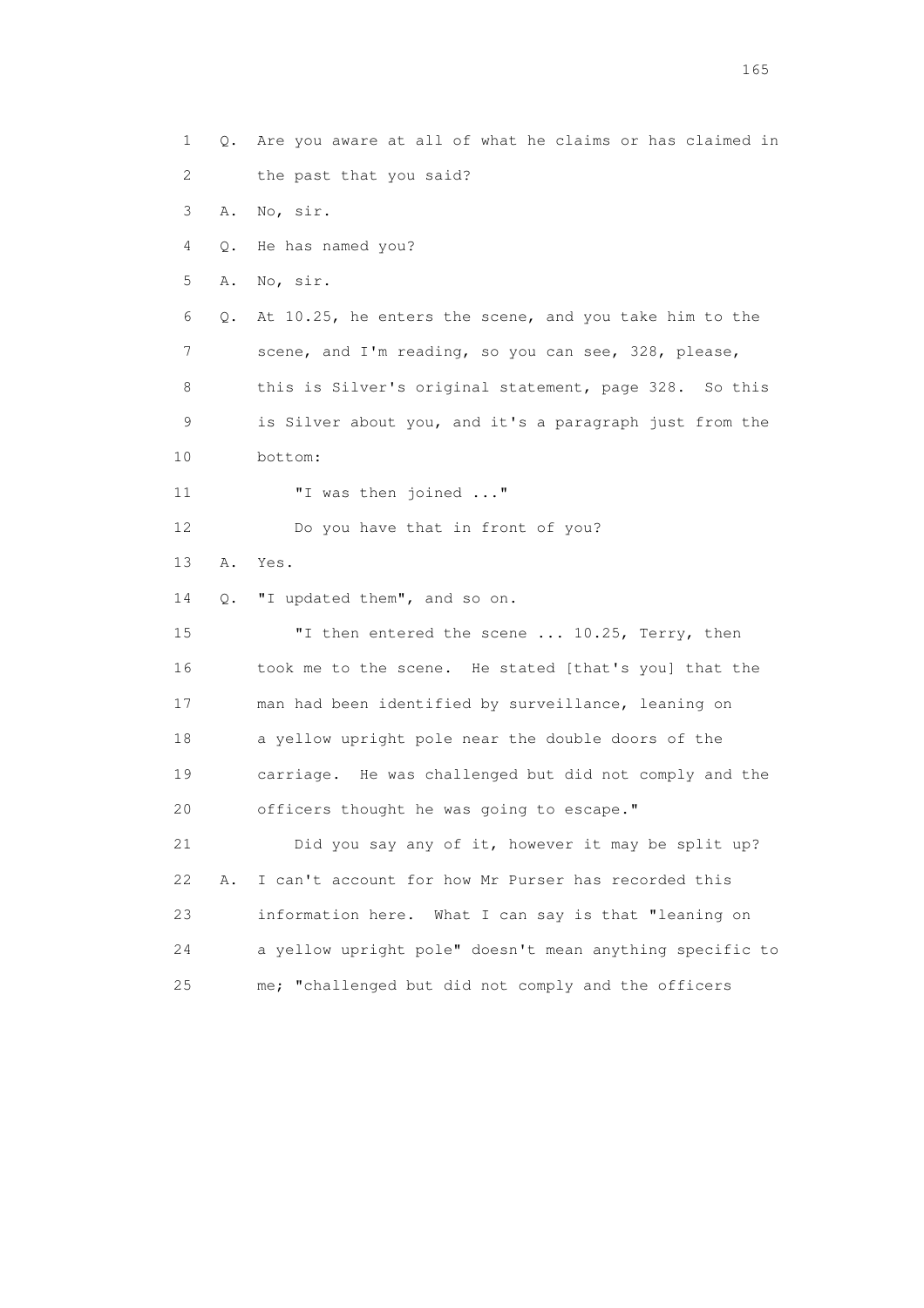1 thought he was going to escape", they are not terms 2 I would have used and that's -- that wouldn't form part 3 of the information that I would have been giving to 4 Mr Purser when I handed the scene over. 5 SIR MICHAEL WRIGHT: Pausing there for a moment, as 6 I understand you, you don't recollect ever having seen 7 the man who was ultimately shot leaning on the yellow 8 pole? 9 A. That -- no, sir, that doesn't -- that -- those factors 10 don't come together for me. 11 SIR MICHAEL WRIGHT: That's the next question. So that that 12 description doesn't come from you? 13 A. No. 14 SIR MICHAEL WRIGHT: Although according to Mr Purser it is 15 what you told him? 16 A. I can clearly see that that's Mr Purser's account. 17 SIR MICHAEL WRIGHT: Yes. The next logical question is: 18 have you any recollection of anybody else, 19 a surveillance officer or another officer or anybody, 20 giving you that sort of account? 21 A. Giving me that account, sir? 22 SIR MICHAEL WRIGHT: Yes. 23 A. No. 24 SIR MICHAEL WRIGHT: Very well. 25 MR MANSFIELD: I obviously can't take it further with you.

<u>166</u> **166**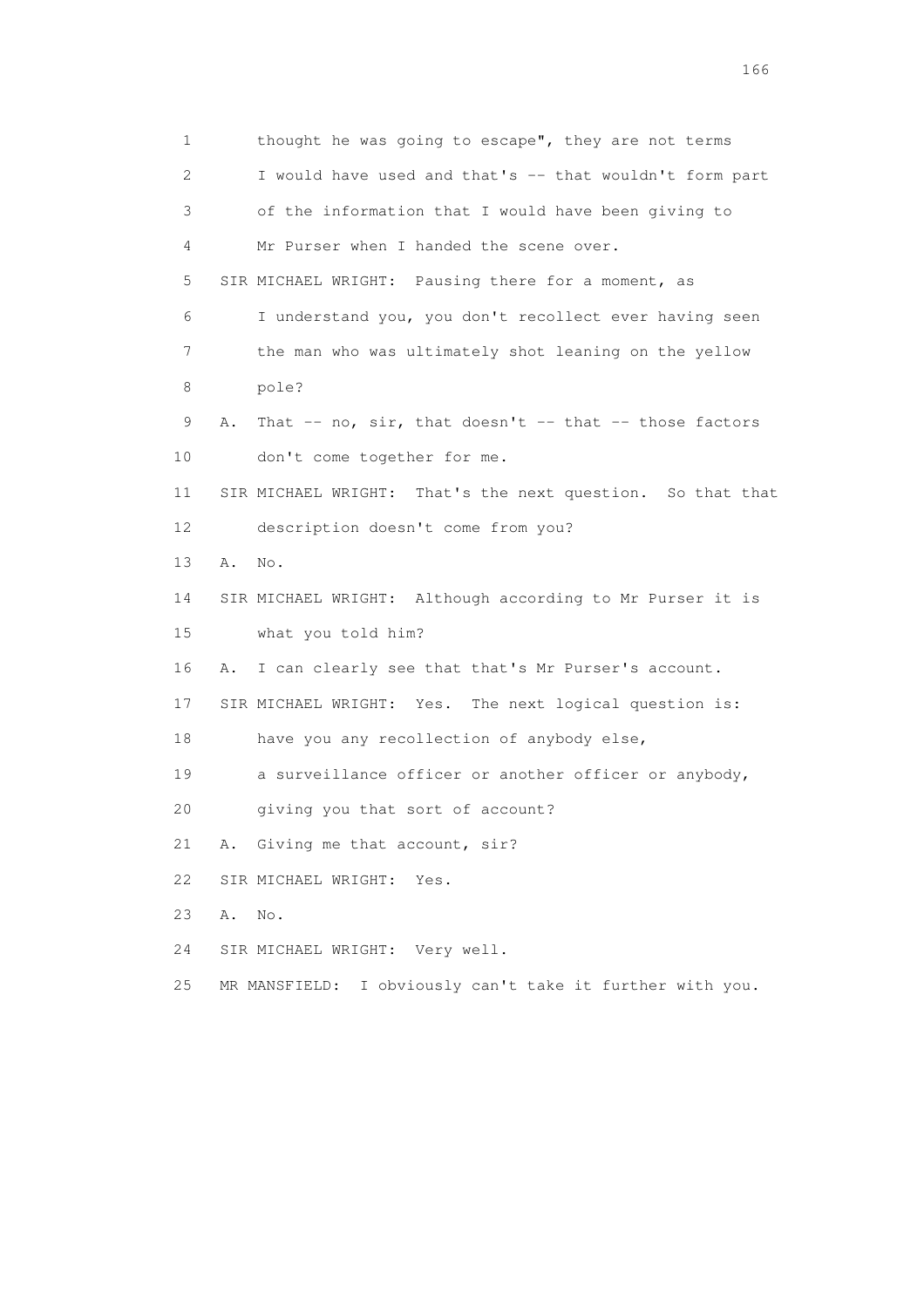1 I mean, I appreciate this is not a question that you can 2 directly answer, and you may answer it by saying, 3 "I really don't know", but is there anyone else he could 4 have confused you with? 5 A. I am really sorry, sir, but the answer to that question 6 is I don't know. 7 Q. All right, he has named you; well, I leave that for the 8 moment. 9 One last thing, and that's just going back into the 10 carriage. When you go in and you are aware of 11 a struggle. Would you be prepared to indicate, or at 12 least agree with this, that this was your impression but 13 in fact if I put to you that what had happened was that 14 Mr de Menezes had been restrained into his seat or on 15 his seat, there was in fact no struggle, that was just 16 an impression; would you agree with that possibility? 17 A. No, I have used the term "struggle" to describe the 18 event that I could see. It's clearly not a very 19 detailed description of what I could see because I don't 20 remember it in great detail. It's what I do recall is 21 certainly more than just an impression. I recall 22 a struggle taking place and I'm sorry that I can't 23 describe that in any more detail, but I can't. 24 Q. Well, you move position, and I'm going to ask you, you 25 then do focus on this struggle, as you put it: did you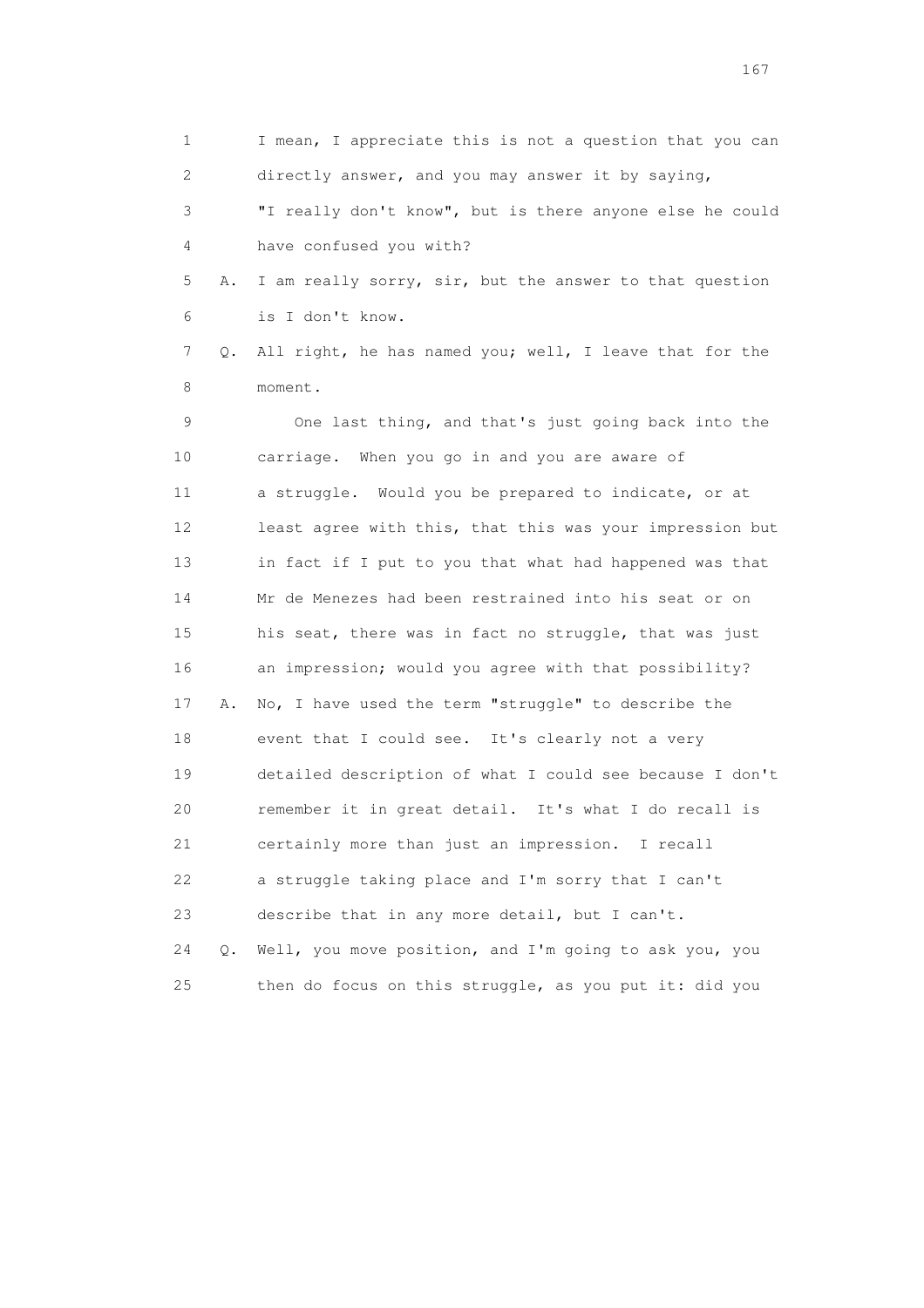| 1                         |    | see that the man underneath, you did see there was a man |
|---------------------------|----|----------------------------------------------------------|
| $\mathbf{2}^{\mathsf{I}}$ |    | underneath all this, did you, the man who got shot?      |
| 3                         | Α. | Yes.                                                     |
| 4                         | Q. | Yes, well, what was he doing, then?                      |
| 5                         | Α. | At what point, sir?                                      |
| 6                         | Q. | At the point you saw it.                                 |
| 7                         | Α. | At the point I saw him?                                  |
| 8                         | Q. | Yes, at the point you saw the struggle, what was the man |
| 9                         |    | underneath doing?                                        |
| 10                        | Α. | I don't recognise your terminology "underneath", I am    |
| 11                        |    | not sure --                                              |
| 12                        | Q. | Was he resisting, was he putting up a struggle, was he   |
| 13                        |    | resisting the people on top of him who I suggest were    |
| 14                        |    | holding him down?                                        |
| 15                        | Α. | Well, sir, it's -- I really am sorry, but I can't assist |
| 16                        |    | the court any further. I have only -- my only            |
| 17                        |    | recollection is that a struggle was taking place, and    |
| 18                        |    | try as hard as I like, I can't recall the detail of      |
| 19                        |    | that. I was aware of that and many, many other things    |
| 20                        |    | going on at the same time. That's the best of my         |
| 21                        |    | recollection.                                            |
| 22                        | Q. | You see, if -- did you think this was all to do with the |
| 23                        |    | suspect you were supposedly being asked to follow and    |
| 24                        |    | all the rest of it, and target?                          |
| 25                        | Α. | Yes.                                                     |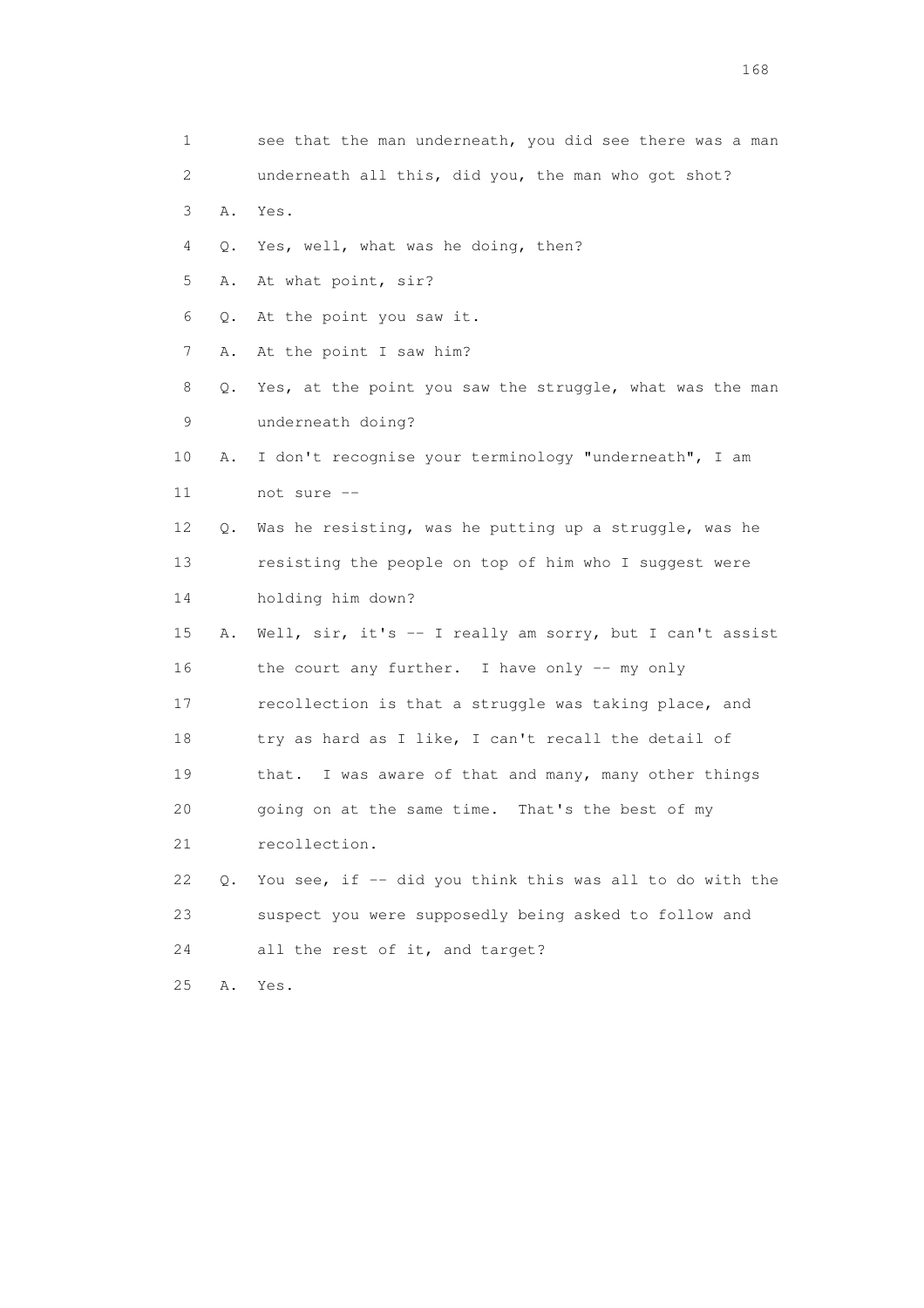| 1  | Q. | You did, so you must have had, unlike perhaps others,     |
|----|----|-----------------------------------------------------------|
| 2  |    | you had a ringside seat, what was he doing with his       |
| 3  |    | hands?                                                    |
| 4  | Α. | With respect, sir, you could ask me many, many questions  |
| 5  |    | in detail; I can't answer them for you because I don't    |
| 6  |    | have a movie in my mind, I don't have detailed memories   |
| 7  |    | or anything else of what that struggle was. It's --       |
| 8  |    | that's the best way I can describe it. There is no        |
| 9  |    | detail in there that I can give you that I haven't        |
| 10 |    | already given you.                                        |
| 11 | Q. | The only reason I'm asking is that you are aware that     |
| 12 |    | one of the things that you as a firearms officer dealing  |
| 13 |    | with a suicide bomber is: is there a possibility he's     |
| 14 |    | going to detonate, what's he doing with his hands?<br>I'm |
| 15 |    | putting it all in package form. That's the importance     |
| 16 |    | of it, isn't it?                                          |
| 17 | Α. | It's a feature, sir, it's not the most significant        |
| 18 |    | feature however.                                          |
| 19 | Q. | Well, if he's got a remote controlled bomb on him, one    |
| 20 |    | that's being detonated from somewhere else, shooting him  |
| 21 |    | is not going to make a lot of difference, is it?          |
| 22 | Α. | Well, sir, there are so many variables I can't answer     |
| 23 |    | that with a simple yes or no.                             |
| 24 | Q. | All right. Had you been given any training before this    |
| 25 |    | day in relation to suicide vests, suicide belts, methods  |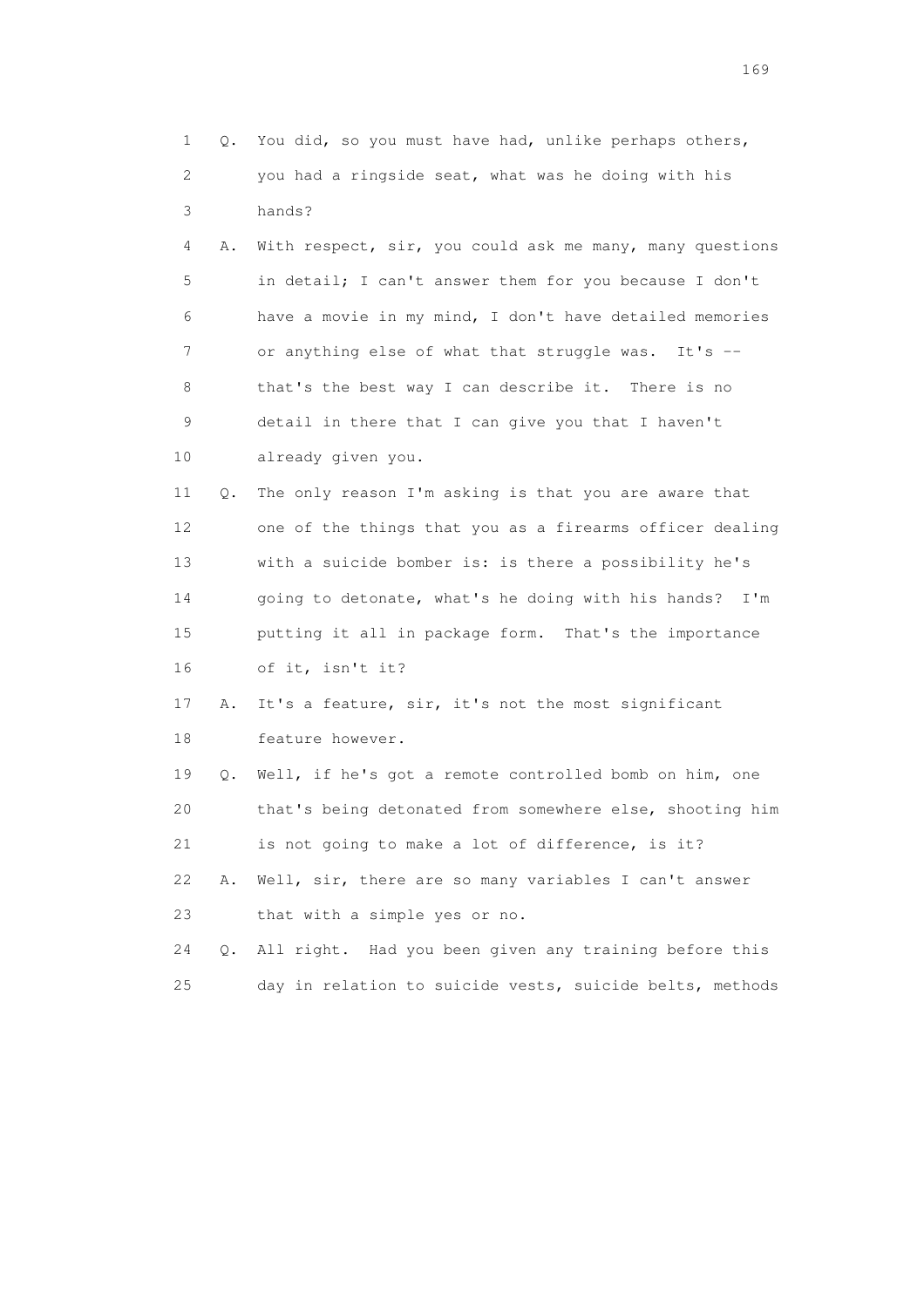1 of detonation and what to look for?

 2 A. Not training in specific terms, no. There had been 3 some -- we had very well discussed the matter, there had 4 been some information made available to us, pictorial 5 information, and it's very well something that we had 6 spoken about as teams of specialist firearms officers 7 because it was, it was very pertinent at the time., in 8 connection with this and other firearms operations,  $\sin$ , 9 at that time. 10 Q. The final point on this: you never became aware, 11 therefore, that Ivor, the surveillance officer, had 12 pinned this man's arms to his side; you never saw that? 13 A. No, I didn't see that at all. 14 MR MANSFIELD: Thank you. 15 SIR MICHAEL WRIGHT: Thank you. Mr Gibbs. 16 Questions from MR GIBBS 17 MR GIBBS: Just one very short matter. I represent Ivor 18 amongst others, one of the surveillance officers, just 19 following up from the last question you were asked. 20 This impression of struggle that you had taking 21 place in front of you: would it be consistent in 22 whatever mental image you have left in your head with 23 one man grabbing another and trying to restrain him on 24 the seat? Can you picture it? 25 A. A number of questions in your question there. I can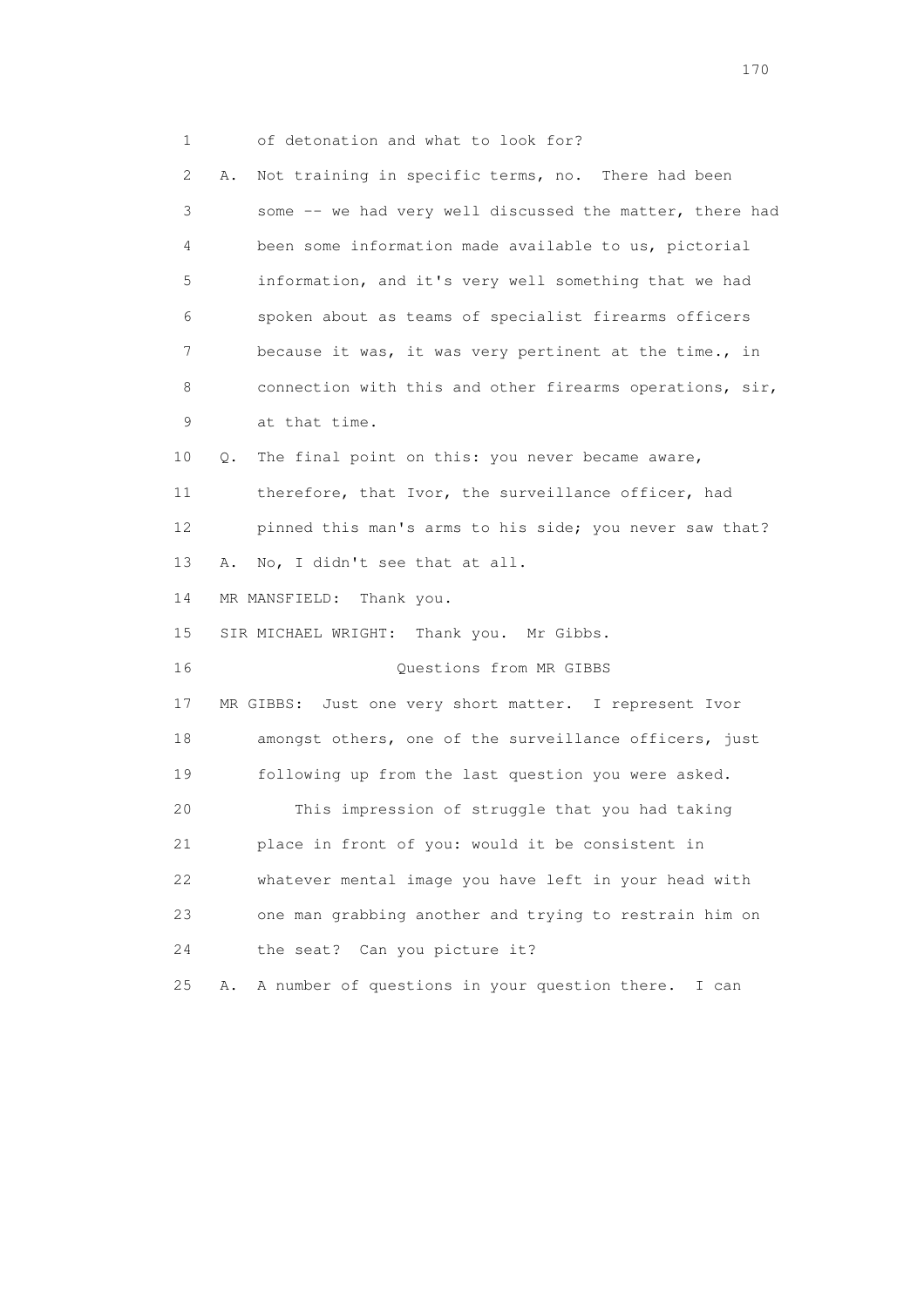1 picture that as you have described it but I have to come 2 back to my answer, which is: a struggle was taking 3 place, the detail of which I cannot assist you with, 4 I am afraid. 5 Q. Okay, thank you very much. What about immediately after 6 that struggle? Do you remember a man in a denim jacket, 7 Ivor, being picked up fairly robustly and either thrown 8 or taken outside the carriage at gunpoint? 9 A. I have got recollections of a number of people being 10 removed from the carriage. Specifically in the terms 11 you are describing, I do not have a direct and clear 12 recollection. 13 Q. What were you focusing on at that time? 14 A. Part of my focus was indeed on understanding how many 15 people were left in the carriage and ordering, and 16 organising, sorry, an evacuation of that carriage to get 17 those members of the public out and to get my colleagues 18 out. 19 Q. In other words you were still focusing upon potential 20 threat? 21 A. I was. 22 MR GIBBS: Thank you. 23 SIR MICHAEL WRIGHT: I don't know whether anybody has 24 anything much more, because I think the shorthand writer 25 would like a break.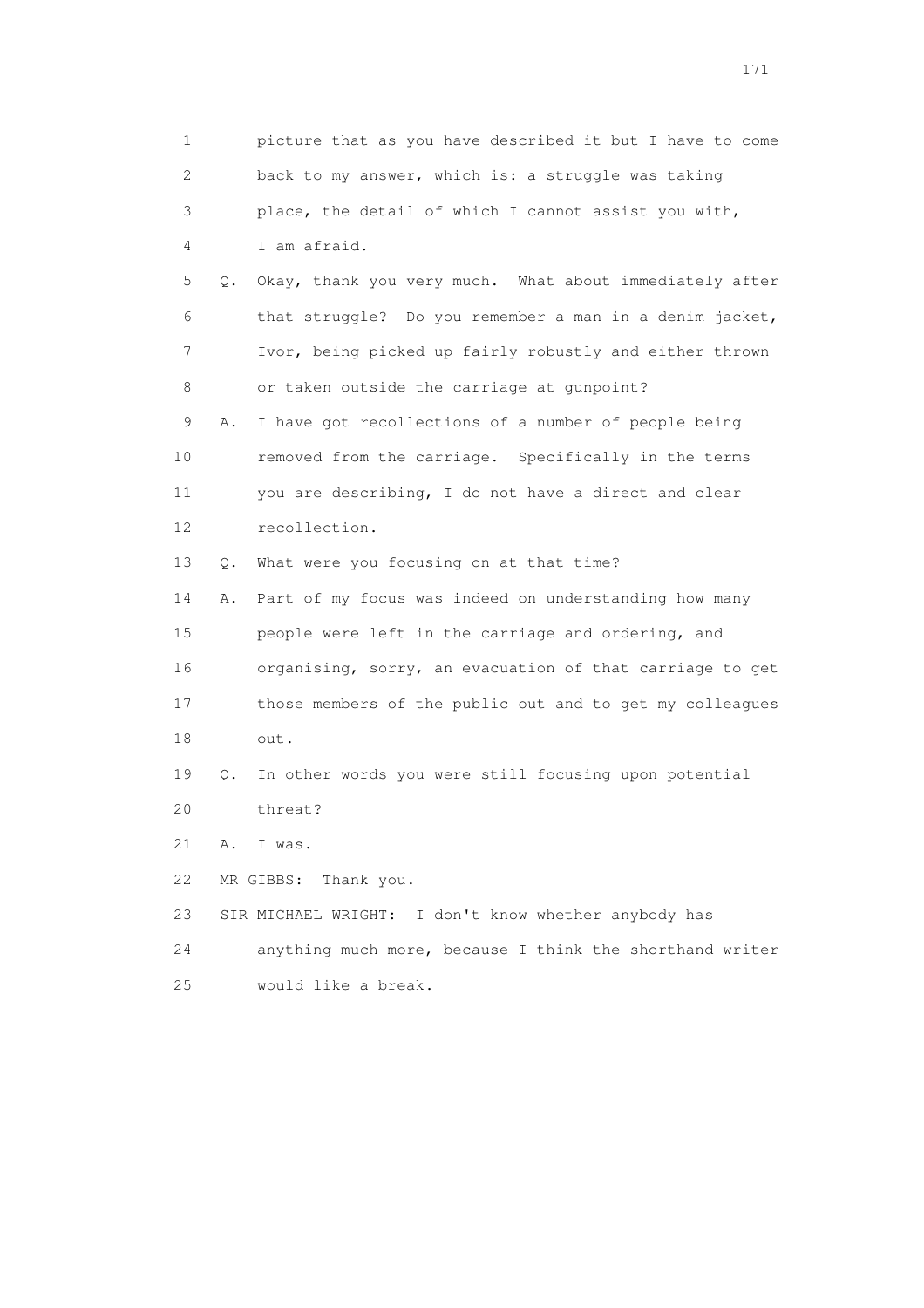1 MR STERN: Well, I am entirely in her hands. 2 SIR MICHAEL WRIGHT: No, you are not. I asked you 3 a question. 4 MR STERN: I will be less than five minutes. 5 SIR MICHAEL WRIGHT: I think we will have a break now all 6 the same. Twenty to, please, ladies and gentlemen. 7 (3.30 pm) 8 (A short break) 9 (3.40 pm) 10 (In the presence of the jury) 11 SIR MICHAEL WRIGHT: Yes, Mr Stern. 12 Questions from MR STERN 13 MR STERN: Terry, I represent C2 and C12. 14 A. Good afternoon, sir. 15 Q. When you were ordered to do the stop and ordered to stop 16 the suspect from getting on to the tube, I think it's 17 right, as you put in your statement, that the tone of 18 that order seemed to you to be urgent and made you 19 believe that it was vital to the suspect be stopped? 20 A. That's correct. 21 Q. So it was that you ran from your vehicle to the train 22 station, and pushed through the entry turnstiles at 23 running speed? 24 A. Yes. 25 Q. The next matter I want to ask you about, please, is the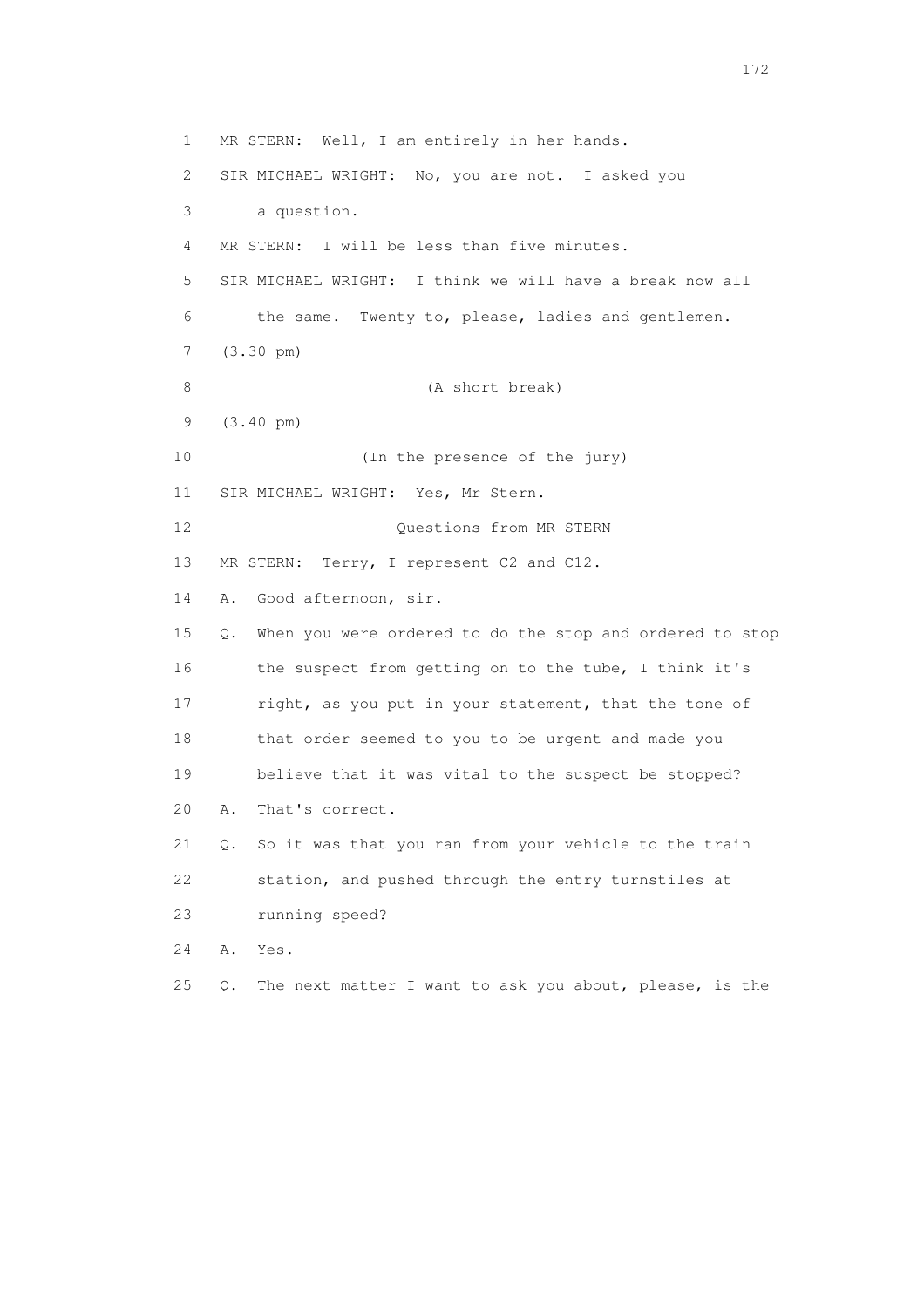1 part in your statement where you deal with challenges 2 and I wonder if that could come up on the screen because 3 I think it will make it a bit easier for everybody to 4 follow, it's page 379, and the top ten lines that we 5 need to focus on. If we look at the third line down, we 6 can see the way in which you describe it in your 7 statement is in this way: 8 "I could hear challenges of [then you put it in 9 speech marks] 'Police', 'Armed police' and familiar 10 voices shouting instructions to passengers to get off 11 the carriage. As I came into the carriage I was calling 12 out, 'Armed police'." 13 So the order in which you put it in your statement 14 is that there are shouts of "Police" and "Armed police" 15 prior to you shouting "Armed police"? 16 A. Yes. 17 Q. Is that the order in which you recall it now? 18 A. Yes. 19 Q. Familiar voices shouting those instructions, I presume 20 you didn't know anybody on the tube? 21 A. That's correct, sir. 22 Q. So when you say "familiar voices", do you mean the 23 voices of those police officers who were on your team? 24 A. Yes. 25 Q. I am assuming that you can't be specific as to who it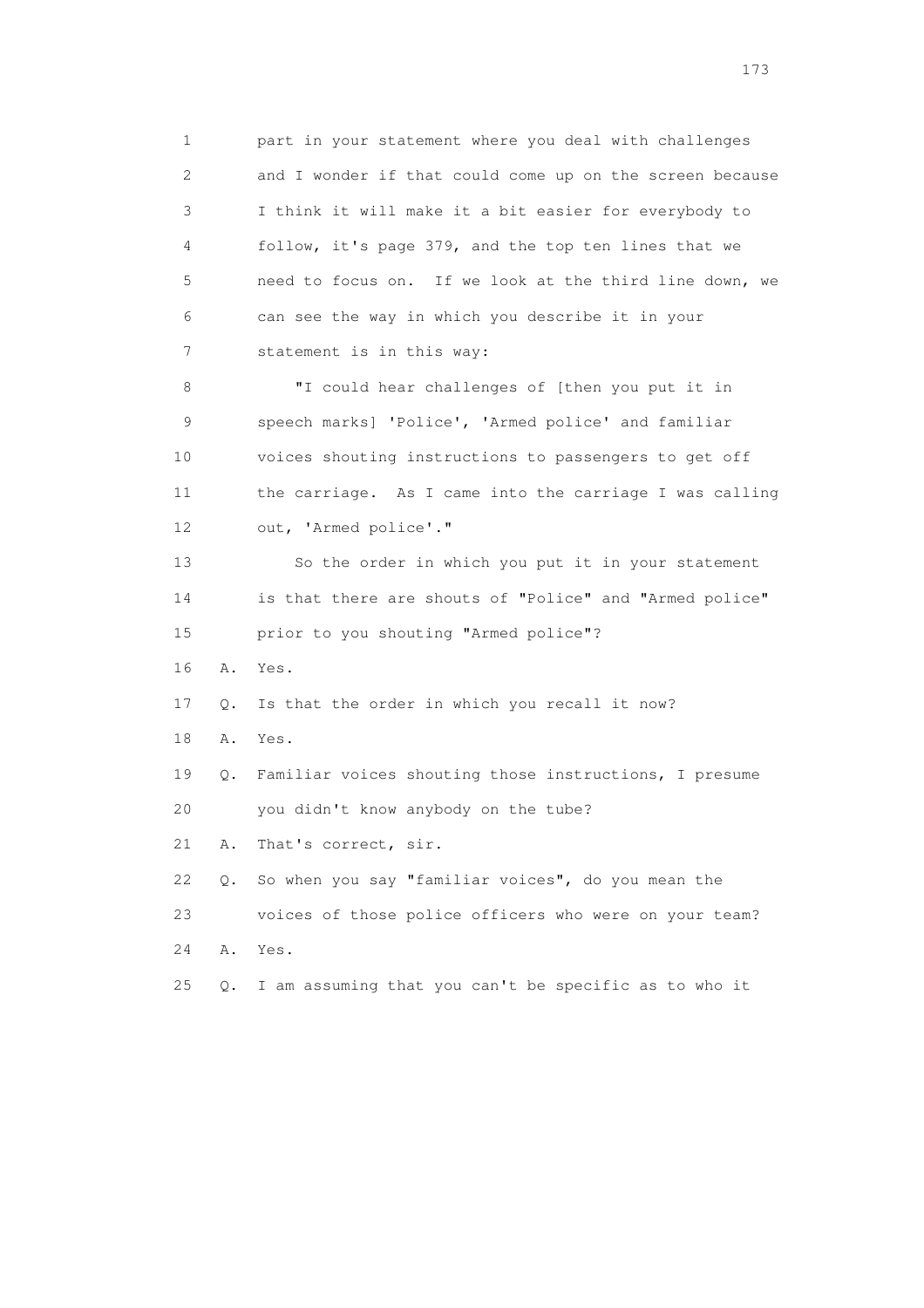1 was who actually spoke those words; is that right. 2 A. That's correct. 3 Q. Obviously at the time and you have put it in your 4 statement, you were only really aware of C2's presence 5 as I understand it? 6 A. No, I was aware of other officers being present, but 7 I was focused on C2, because he was so close to me. 8 Q. We know that C12 was just ahead of C2. We know that C2 9 was there; do you remember any other officers in that 10 immediate vicinity? Obviously you were behind them? 11 A. Yes, I recall Charlie 5 being on the carriage, and one 12 of my colleagues, Delta 9. 13 Q. Do you remember where they were? Were they on at the 14 same time as you or before you or after you? 15 A. Well, I remember them being on when I was on but I can't 16 assist with whether they were on the carriage before me 17 or whether they came on after me and then came into my 18 field of view.

 19 Q. I see. Those shouts that you heard, or challenges of 20 "Police" and "Armed police", were before you got on to 21 the carriage?

22 A. Yes.

 23 Q. If you follow the next sentence, you will see, because 24 your call was as you came on to the carriage?

25 A. Yes.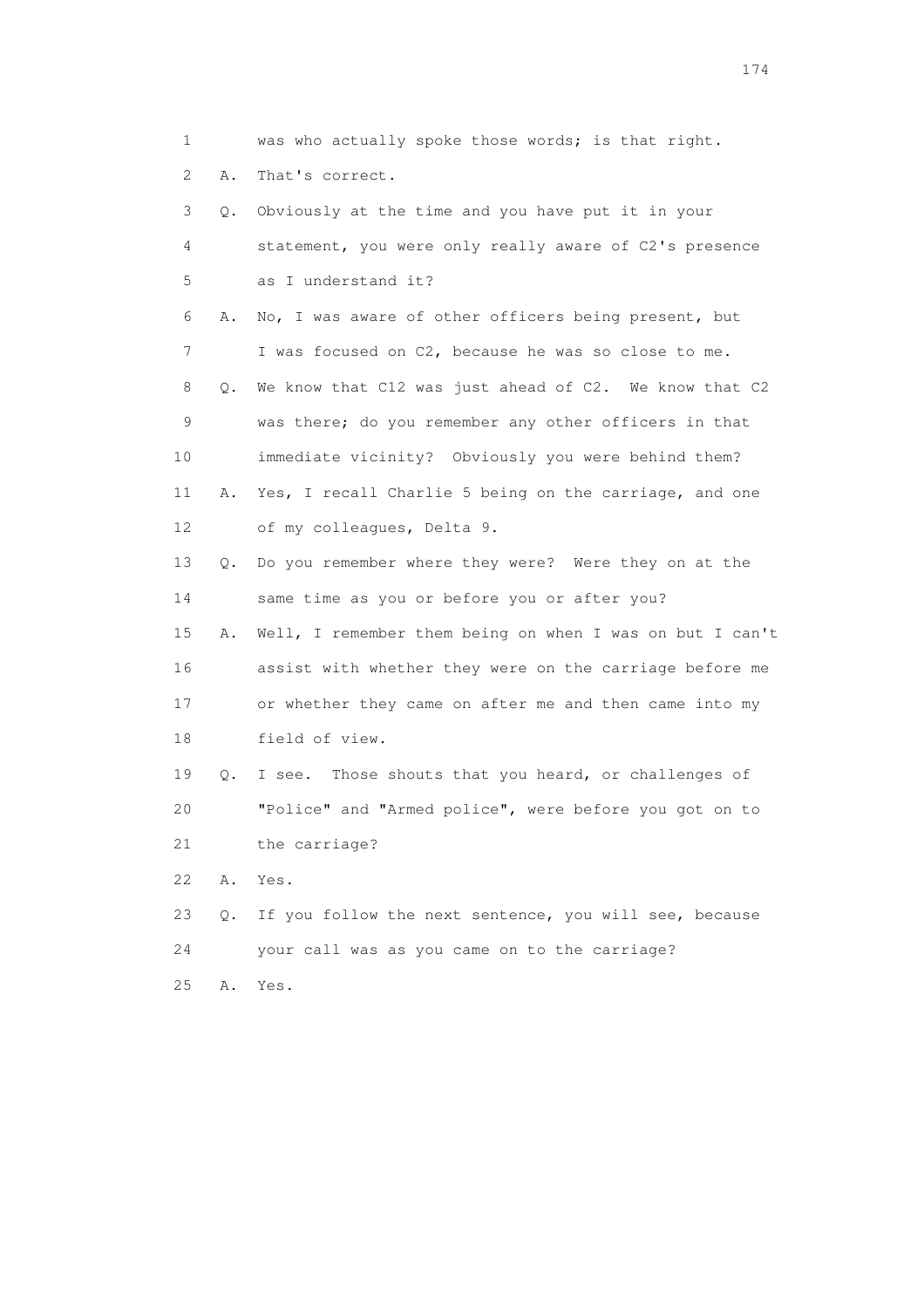1 Q. That's correct, is it?

2 A. Yes, sir.

 3 Q. Just a moment or two ago Mr Mansfield put this to you: 4 "Unless of course things happened so fast that no 5 assessment takes place at all? 6 "Answer: That sounds hypothetical to me, sir. Are 7 you asking for my opinion on that?" 8 Why did you say it sounded hypothetical? 9 A. I didn't feel I was being asked whether that was the 10 circumstance existing at the time. 11 Q. Let me ask you: did you see anything at that time that 12 indicated that no threat assessment was being carried 13 out by the officers in front of you? 14 A. I am really not sure how to answer that. 15 Q. If you can't answer it, you can't answer it. 16 SIR MICHAEL WRIGHT: I honestly don't know what you mean -- 17 A. I am not sure I understand the question, is what I am 18 saying. 19 SIR MICHAEL WRIGHT: What are you suggesting he might see 20 that would indicate one way or the other? 21 MR STERN: I do not want to put words in his mouth, but it 22 may be the way in which the gun was carried, it may be 23 the movements, it may be anything like that. 24 If you can't answer it, you can't answer it, but 25 that was what was put to you and I wondered whether or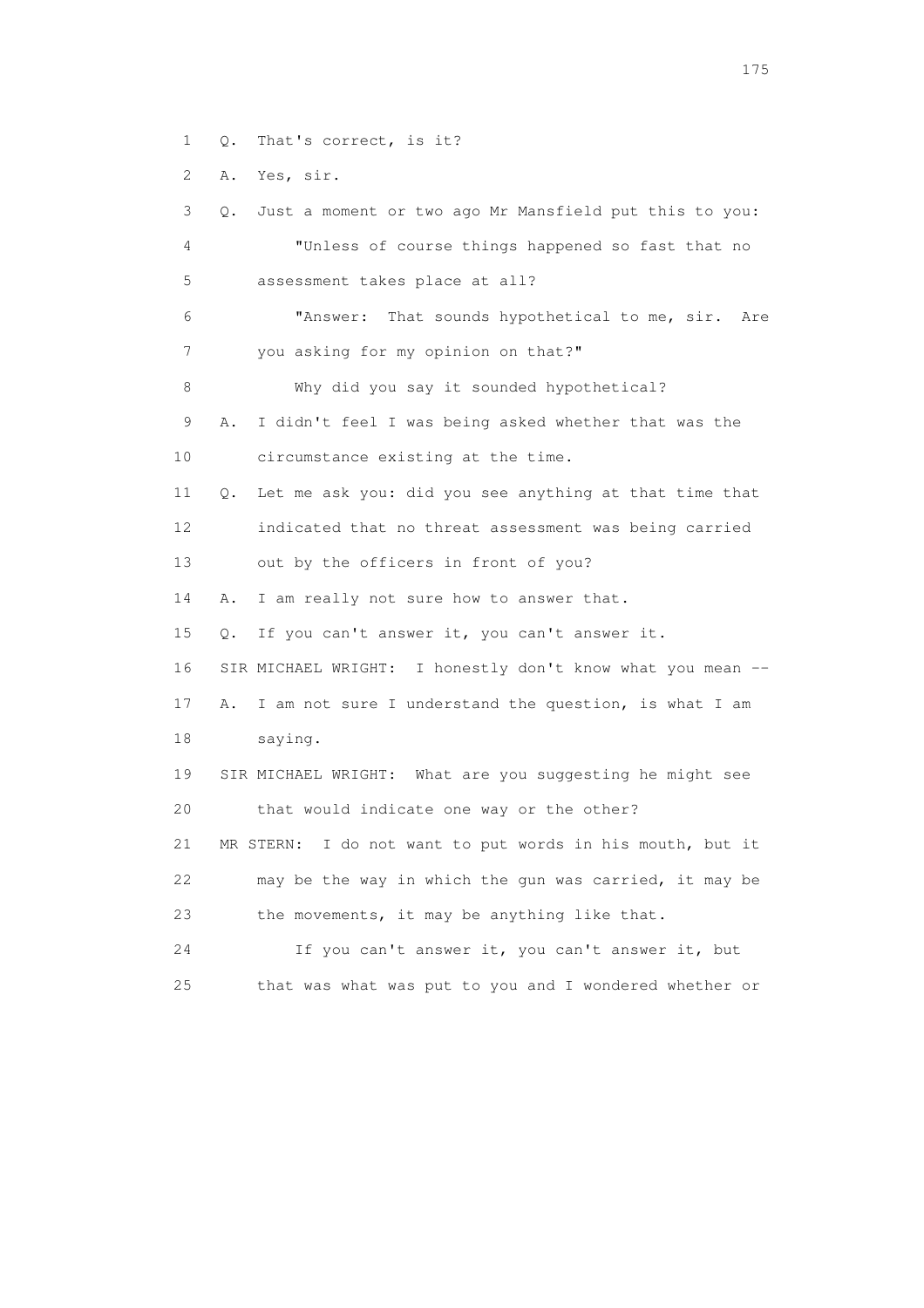1 not you could help the jury, but if you can't, you 2 can't. 3 A. I am afraid I can't assist with specific information 4 about whether and how other officers were conducting 5 a threat assessment. 6 MR STERN: I appreciate that. All right. Thank you very 7 much. 8 SIR MICHAEL WRIGHT: Just while we are on that point of 9 time, the way your statement is set out, Mr Stern's 10 taken the first two steps, it's the third step I want to 11 look at, you heard the familiar voices shouting various 12 things such as "Police" or "Armed police". 13 A. Yes, sir. 14 SIR MICHAEL WRIGHT: You have told Mr Stern that your call 15 came after that. 16 A. Yes. 17 SIR MICHAEL WRIGHT: As you stepped into the carriage. The 18 next thing that you set out in your statement is hearing 19 the cracking noises. Do you see that? 20 A. Yes. 21 SIR MICHAEL WRIGHT: Which I take it you are referring to 22 the shots? 23 A. Yes, sir. 24 SIR MICHAEL WRIGHT: Again, I fully understand that all this 25 happened at top speed, very, very, very quick, but to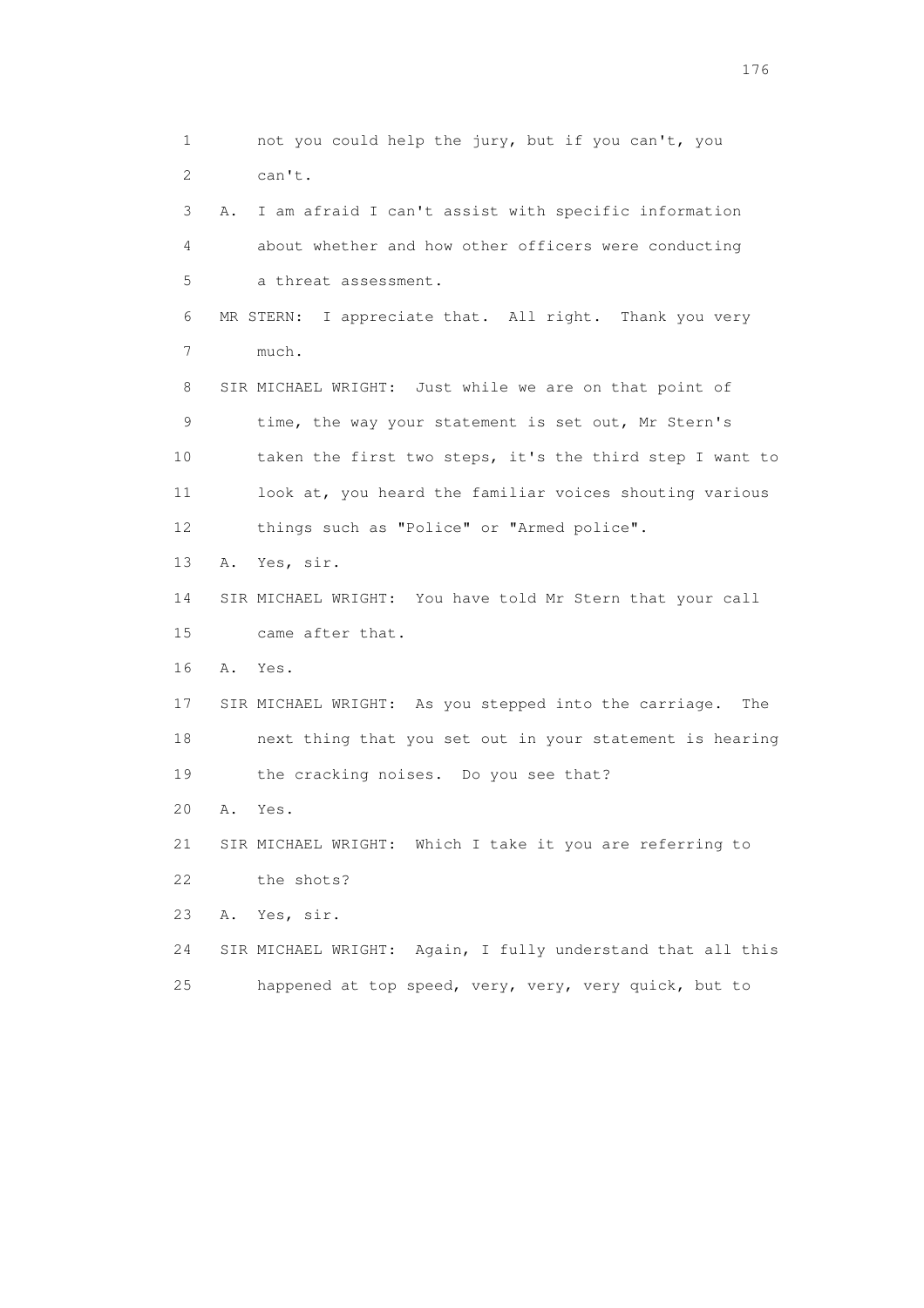1 the best of your ability, is that the order in which 2 those three things happened? 3 A. It is the -- to the best of my ability, the order. 4 That's how I remembered that sequence of events. 5 SIR MICHAEL WRIGHT: Thank you very much. Ms Leek? 6 MS LEEK: I think I go last, sir. 7 SIR MICHAEL WRIGHT: So you do, I keep forgetting and I do 8 apologise. It's extremely impertinent of me. 9 MS LEEK: I don't take it personally. 10 SIR MICHAEL WRIGHT: Yes, Mr Penny. 11 Ouestions from MR PENNY 12 MR PENNY: Terry, just a very few questions on one topic on 13 behalf of Commander Dick, DCI Purser, 14 Chief Inspector Esposito and DAC McDowall. 15 A. Sir. 16 Q. I think the position is that you were at the holding 17 area, namely the TA Centre, when you started upon the 18 follow; is that right? 19 A. Yes. 20 Q. Also at the TA Centre were the Alpha car; can you recall 21 that? 22 A. It may have been. There certainly was one other car 23 there. 24 Q. Do you remember the control car being there? 25 A. I don't remember it being there.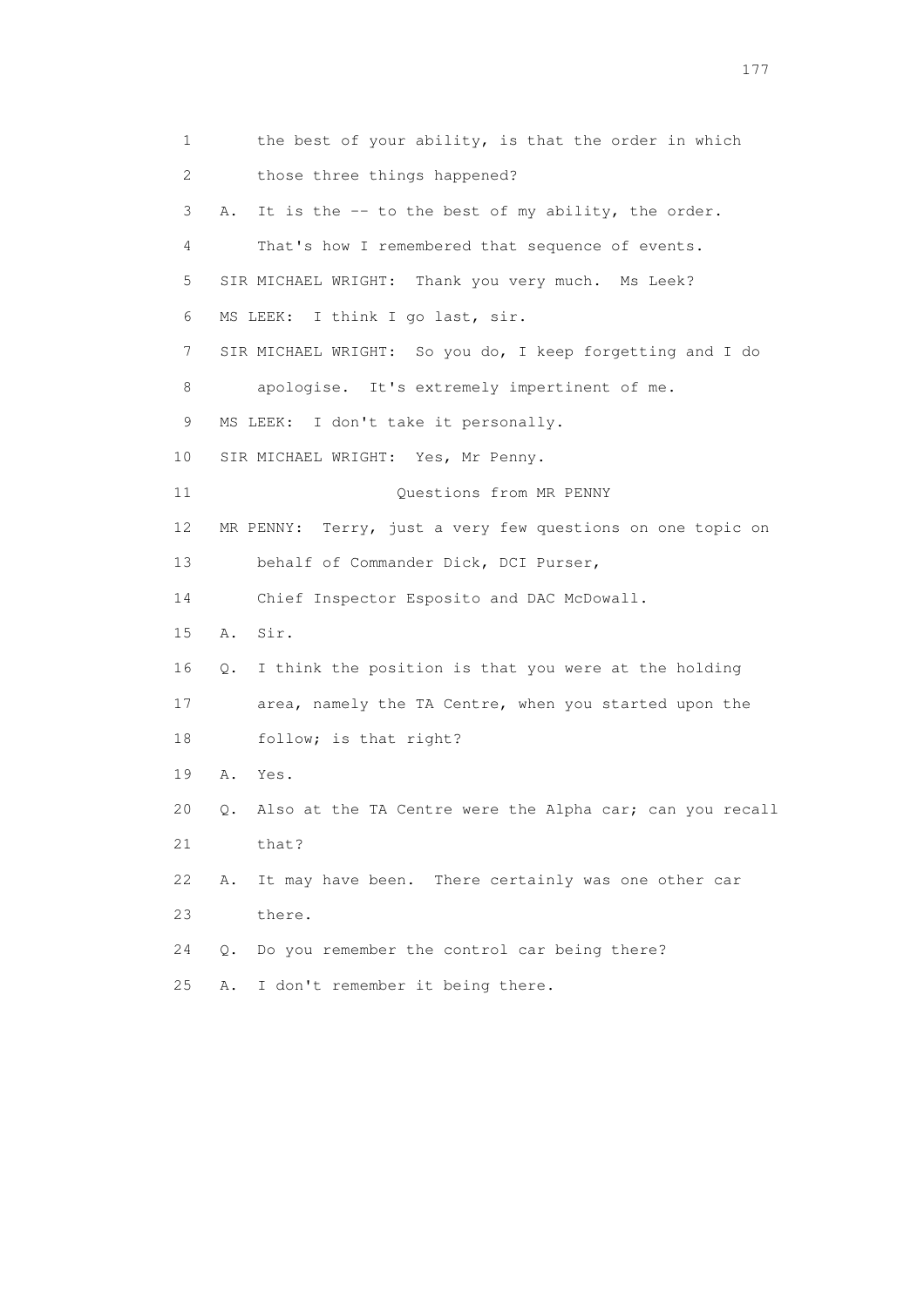1 Q. I'm going to ask you to look at a photograph that comes 2 from some CCTV, exhibit page 1501, please. It will come 3 up on the screen, and I wonder if you can help us. We 4 know that this is a photograph that's taken at the 5 bottom of Tulse Hill which is the bottom of the hill 6 down which you drove in effect in the convoy. At the 7 front we can see the Alpha car which is the Mercedes in 8 which we know Charlie 2 was. 9 A. Yes. 10 Q. The second car, I think is the Bravo car, but certainly 11 it's the car in which Ralph was. 12 A. Correct. 13 Q. Then we can see there is an Audi saloon car, which 14 I believe is the vehicle that you were in; is that 15 right? 16 A. I am the front seat passenger. 17 Q. You are the front seat passenger in that vehicle. We 18 can see the time on it and we have been through it with 19 other witnesses. That's the order of the vehicles at 20 that stage. Can you recall, I think it's in your 21 witness statement but I think that order was replicated 22 when you were at the junction at Stockwell Road and 23 Clapham Road, opposite the Underground station? 24 A. Correct, sir. 25 SIR MICHAEL WRIGHT: Same order.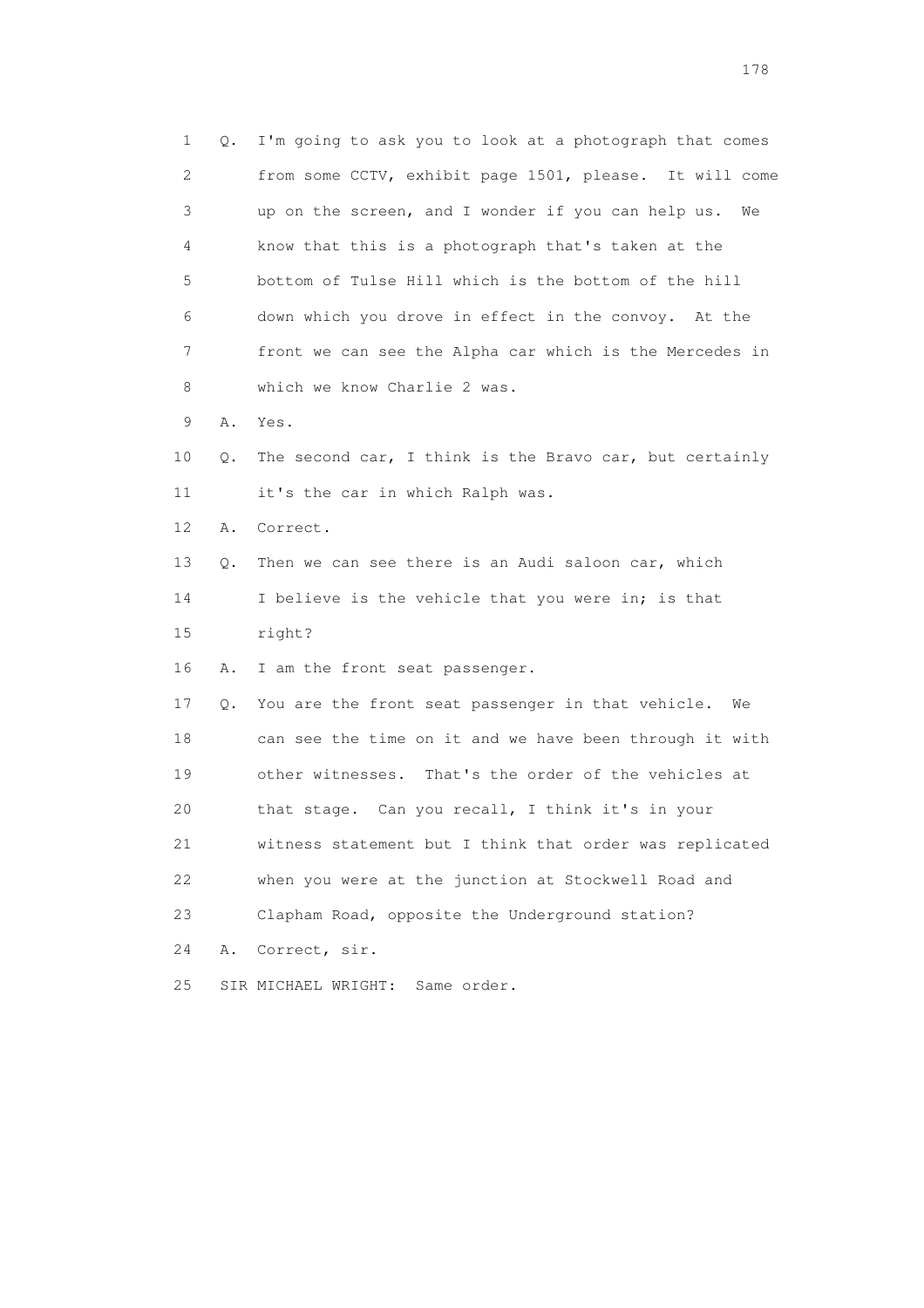1 MR PENNY: So Mercedes in front, then the black car and then 2 the Audi saloon. 3 I think you have told us you were not aware of where 4 the control car was? 5 A. That's also correct. 6 MR PENNY: Thank you. 7 SIR MICHAEL WRIGHT: Thank you. 8 MR KING: Nothing from me, thank you, sir. 9 MR HORWELL: No, thank you, sir. 10 SIR MICHAEL WRIGHT: Yes. 11 Ouestions from MS LEEK 12 MS LEEK: Terry, I just want to cover one minor point that 13 wasn't covered when you initially went through the 14 sequence and it's this: in your statement you say that 15 you heard cracking noises; this is page 379, five lines 16 down. 17 A. Yes. 18 Q. You heard cracking noises right in front of you? 19 A. Yes. 20 Q. Did not see immediately what this was, but after those 21 cracking noises the struggle continued; that's what you 22 say in your statement? 23 A. Yes, I do say that. 24 Q. So the cracking noises didn't put an end to what you

25 perceived to be the struggle; you say here a struggle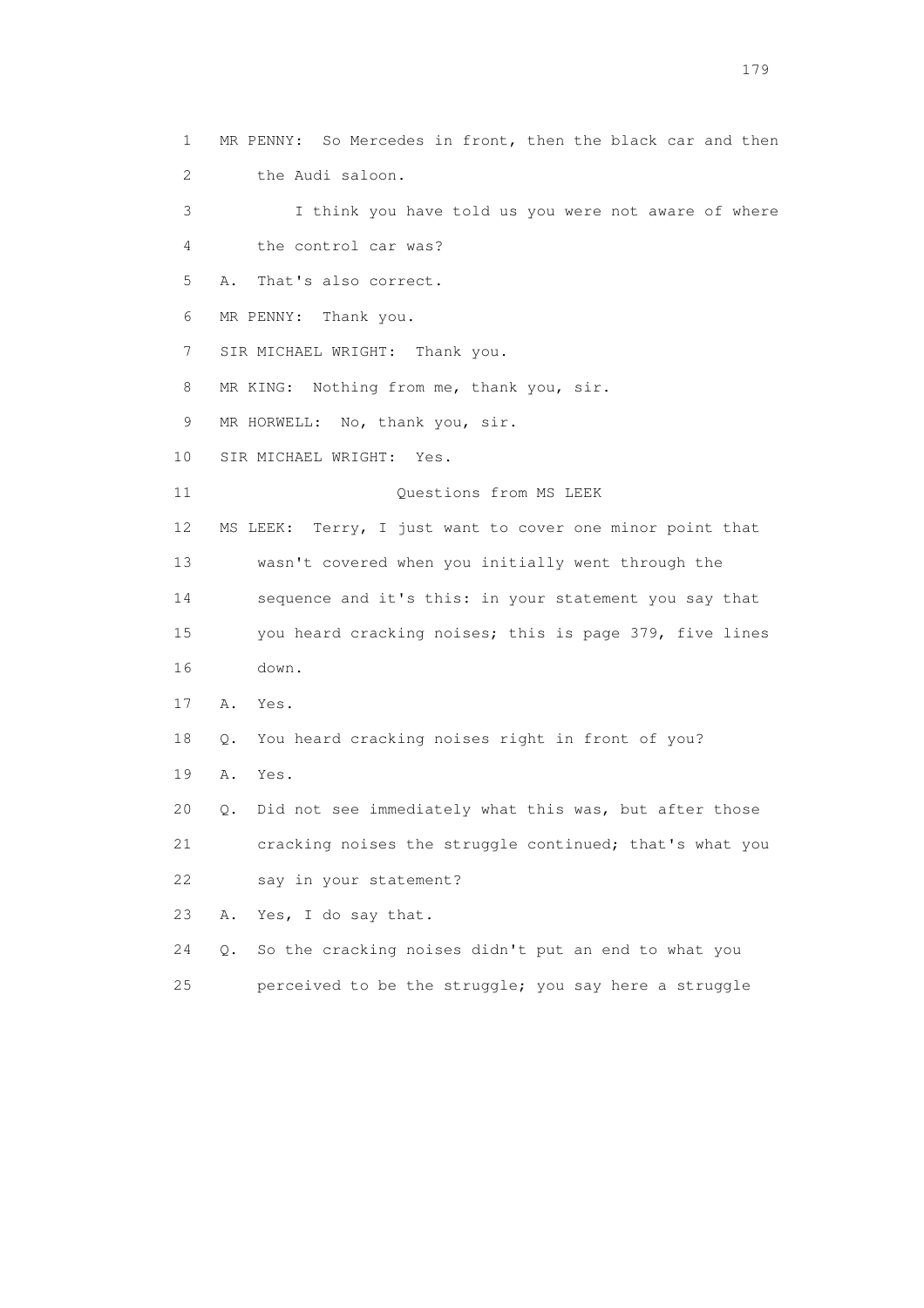1 continued. You formed the opinion that shots had been 2 fired, but you were initially unsure by whom. When you 3 were first asked questions, you said there was a pause 4 but in your statement you say there was a momentary 5 pause? 6 A. Yes. 7 Q. Do we take it from that that the pause was very brief? 8 A. Yes. 9 Q. And then the shots resumed? 10 A. Yes, that's correct. 11 Q. That's the sequence as you recall it today? 12 A. Yes, it is. 13 MS LEEK: Thank you. 14 SIR MICHAEL WRIGHT: Thank you. 15 MR HOUGH: No re-examination, thank you very much. 16 SIR MICHAEL WRIGHT: Thank you very much indeed, Terry, 17 that's it as far as you are concerned. 18 A. Thank you, sir. 19 SIR MICHAEL WRIGHT: As soon as the usual steps have been 20 taken you are free to go. 21 (The witness withdrew) 22 MR HILLIARD: Sir, I know it's been a pretty long afternoon 23 but there is Vic still to come and he will not be very 24 long at all. 25 SIR MICHAEL WRIGHT: We will make an effort anyway.

180 and 180 and 180 and 180 and 180 and 180 and 180 and 180 and 180 and 180 and 180 and 180 and 180 and 180 and 180 and 180 and 180 and 180 and 180 and 180 and 180 and 180 and 180 and 180 and 180 and 180 and 180 and 180 an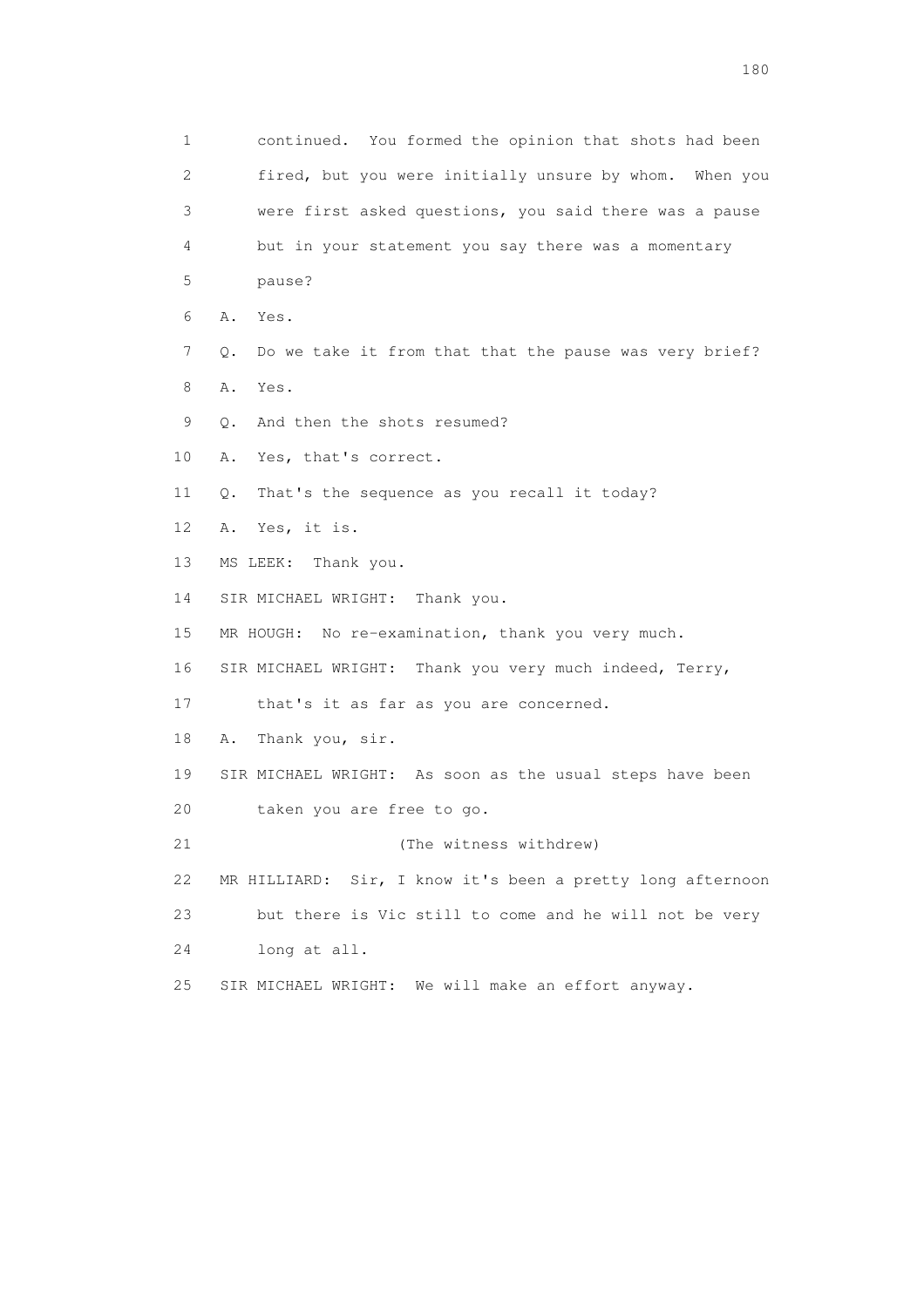1 CODENAME "VIC" (sworn) 2 SIR MICHAEL WRIGHT: Yes, thank you, please sit down. 3 Questions from MR HILLIARD 4 MR HILLIARD: You are going to be known as Vic for the 5 purpose of these proceedings? 6 A. Sir. 7 Q. I am going to ask you some questions first of all on 8 behalf of the Coroner. Then there may be some questions 9 by others. 10 To help us as we go along, do you have copies there 11 of two statements, witness statements you made, one on 12 23 July 2005 and the other 18 October the same year? 13 A. Yes, sir, I do. 14 Q. There is no difficulty about you looking at those as we 15 go along. 16 A. Thank you, sir. 17 Q. Vic, I think you are a specialist firearms officer in 18 SO19; is that right? 19 A. I was at the time, sir, yes. 20 Q. How long at that time had you been attached to SO19 for, 21 2005? 22 A. Ten years. 23 Q. On 22 July 2005, I think at 7 o'clock in the morning you 24 were at Leman Street and had the postings briefing as we 25 have heard it described from Ralph; is that right?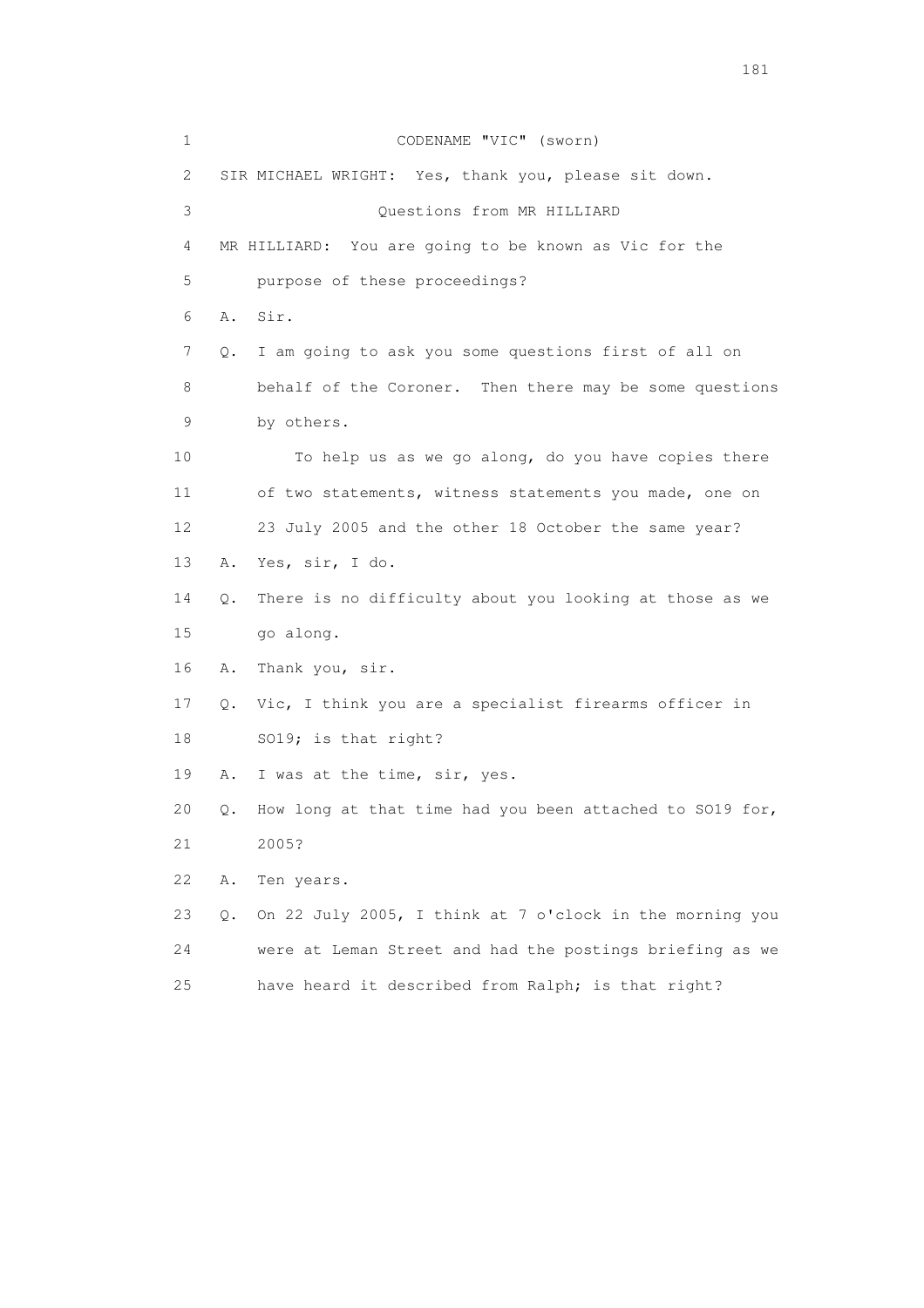1 A. Yes, sir.

| 2  | Q. | Were you posted to drive a vehicle which was going to    |
|----|----|----------------------------------------------------------|
| 3  |    | have in it William as its rear seat passenger and then   |
| 4  |    | someone we have been calling C12 as the front seat       |
| 5  |    | passenger?                                               |
| 6  | Α. | That's correct, yes.                                     |
| 7  | Q. | So that's a car and occupants we have already heard      |
| 8  |    | about. You took, is this right, a Glock pistol and       |
| 9  |    | ammunition including hollow point ammunition?            |
| 10 | Α. | That's correct, yes.                                     |
| 11 | Q. | At Leman Street you had the briefing from Trojan 84; is  |
| 12 |    | that right?                                              |
| 13 | Α. | Yes, sir.                                                |
| 14 | Q. | In the course of that, and I am looking about ten lines  |
| 15 |    | down, second page of your statement, was it said -- this |
| 16 |    | is only one thing -- that as firearms officers you may   |
| 17 |    | have to deploy and use extraordinary tactics?            |
| 18 | Α. | Yes, sir.                                                |
| 19 | Q. | Then did someone who you have down as Delta 1 but        |
| 20 |    | I think we know as Terry --                              |
| 21 | Α. | That's correct, yes.                                     |
| 22 | Q. | -- stress that you should use conventional tried and     |
| 23 |    | tested tactics?                                          |
| 24 | Α. | That's right, sir.                                       |
| 25 | Q. | Did Trojan 84 agree with that?                           |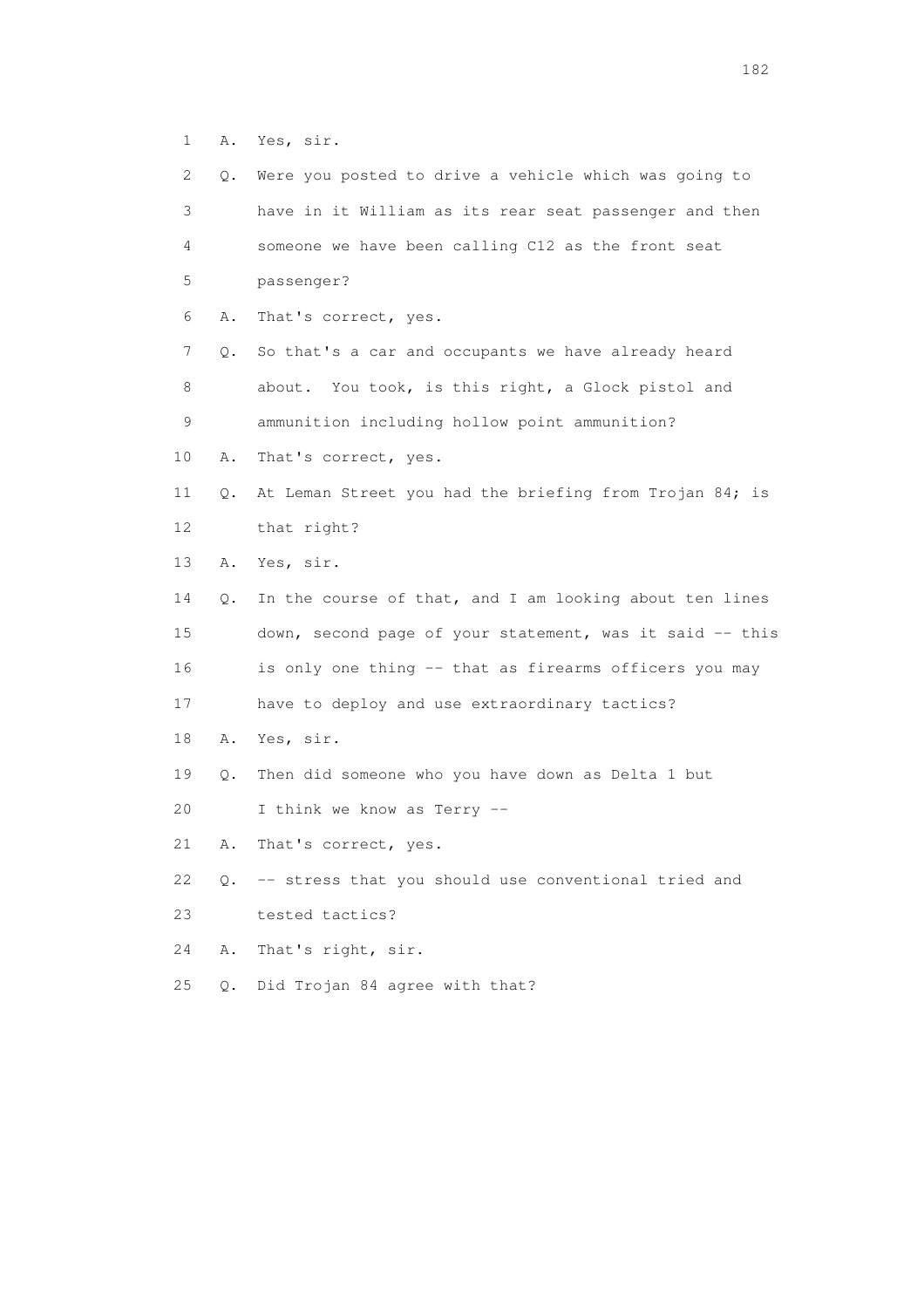1 A. Yes, sir.

| $\mathbf{2}^{\mathsf{I}}$ | Q. | And repeated that to the team but said that the tactics  |
|---------------------------|----|----------------------------------------------------------|
| 3                         |    | may involve something the department hadn't done before? |
| 4                         | Α. | That's correct, sir, yes.                                |
| 5                         | Q. | Then I think you all made your way to Nightingale Lane   |
| 6                         |    | and Mr Purser gave you a briefing there we have heard    |
| 7                         |    | about?                                                   |
| 8                         | Α. | Yes, sir.                                                |
| 9                         | Q. | Then going to the third page of your statement, we are   |
| 10                        |    | not going to go through the detail of all that because   |
| 11                        |    | we have heard about it so many times.                    |
| 12                        | Α. | Thank you.                                               |
| 13                        | Q. | I think at about 9.30 am you decided to go, is this      |
| 14                        |    | right, to the holding area which was going to be the     |
| 15                        |    | TA Centre that we have heard about?                      |
| 16                        | Α. | Yes, sir, that's correct.                                |
| 17                        | Q. | We heard from Charlie 12 that I think you were one of    |
| 18                        |    | the last or the last vehicle to leave; is that right?    |
| 19                        | Α. | That's correct, yes.                                     |
| 20                        | Q. | We heard from him how, on the way, you pick up           |
| 21                        |    | transmissions about a man who has come out of the        |
| 22                        |    | premises at Scotia Road, got on a bus, being followed by |
| 23                        |    | the surveillance team; is that right?                    |
| 24                        | Α. | Yes, sir.                                                |
| 25                        | Q. | It's on a 2 bus that as you hear is making it's way      |
|                           |    |                                                          |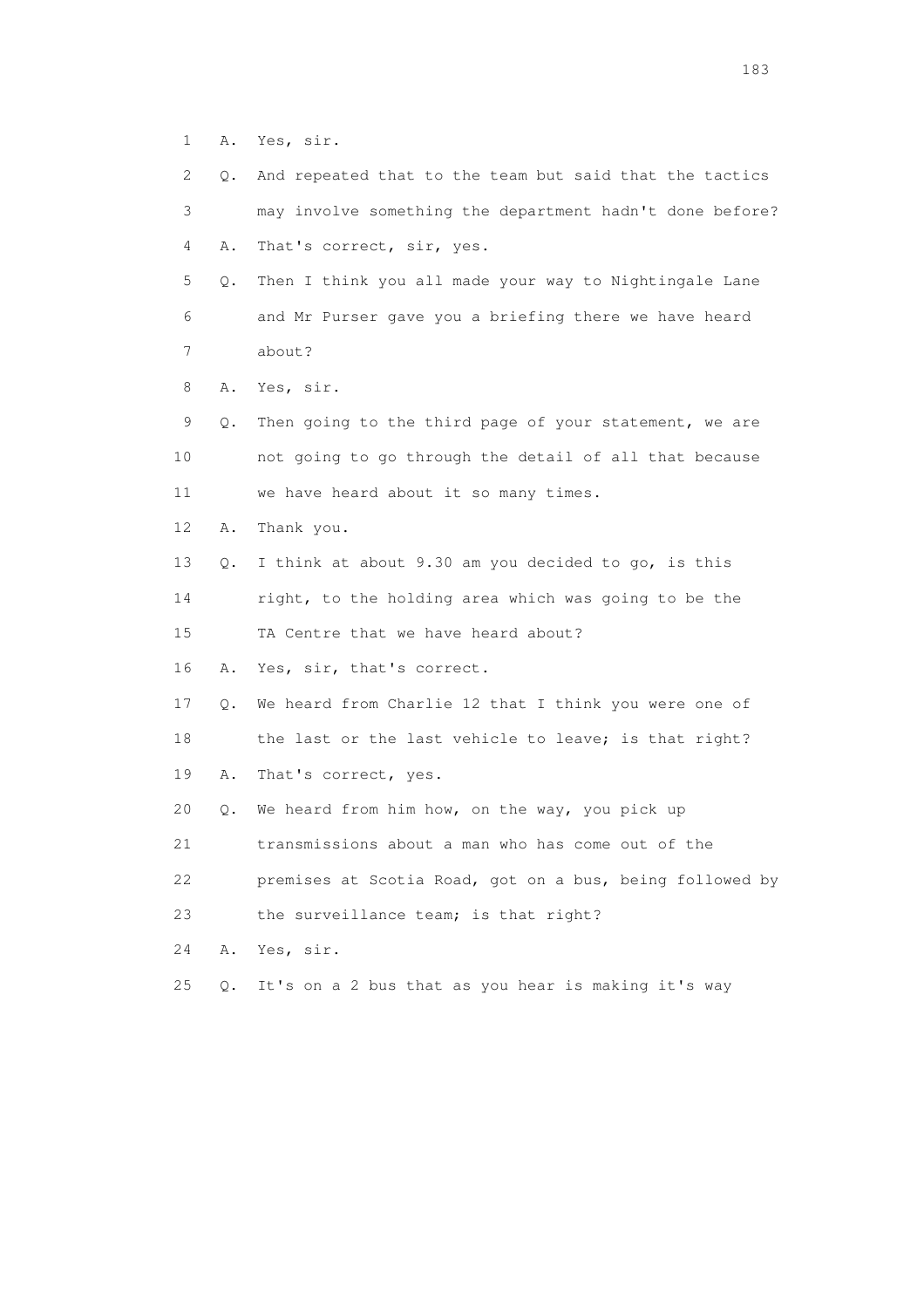1 towards Stockwell?

2 A. That's correct.

 3 Q. You made your way to that area, is this right, and found 4 yourselves in the Clapham Road going towards Stockwell? 5 A. That's correct, sir. 6 Q. As you were nearing the station, did you hear that the 7 man who was under surveillance had moved downstairs on 8 the bus and towards the door? 9 A. That's correct, sir, yes. 10 Q. Then that he had got off and was near the NatWest Bank? 11 A. Yes, sir. 12 Q. Just before he had got off the bus, did you recall on 13 the 23rd that he had been described in the surveillance 14 commentary as nervous and looking around? 15 A. Yes, sir, I do recall that. 16 Q. I think you heard that he was being followed towards the 17 tube; is that right? 18 A. That's correct, yes. 19 Q. Were you about 100 metres away from the station at that 20 point? 21 A. Approximately, yes, sir. 22 Q. Did you hear the surveillance say that he's into the 23 tube? 24 A. That's correct, yes. 25 Q. Do I have this right, and inclined towards platforms 1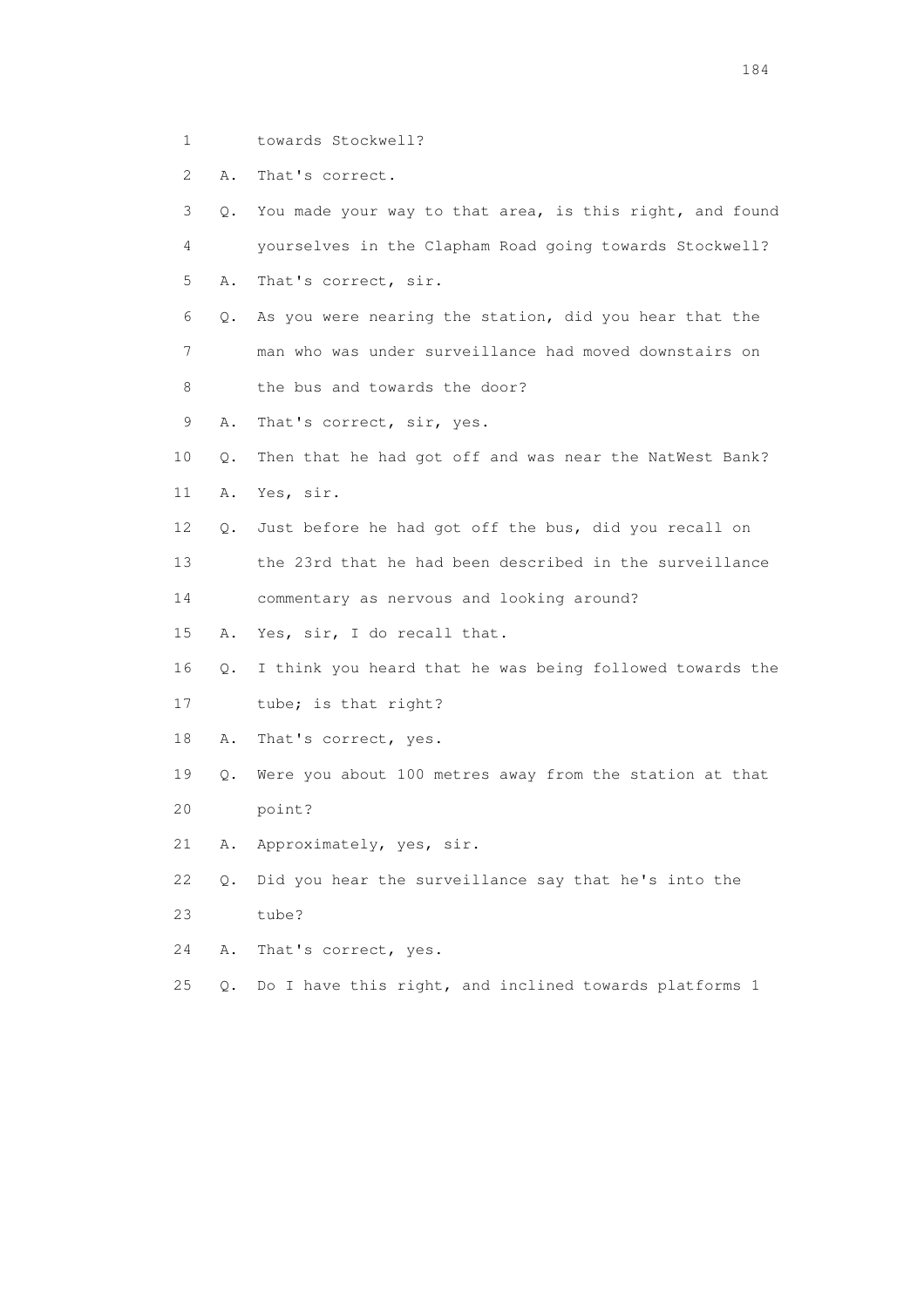- 1 and 2?
- 2 A. That's correct, sir, yes.

3 Q. What does that mean, going towards?

- 4 A. Going towards, that is.
- 5 Q. Did you then hear Trojan 84 say, "They have said he's
- 6 got to be stopped, do not let him on the tube, do not
- 7 let him get on the tube"?
- 8 A. That's correct, sir, yes.
- 9 Q. Just so we can take this shortly, in the second
- 10 statement that you made, did you say this, talking about 11 that Trojan 84 bit of speech:
- 12 "The tone of voice and urgency of this radio
- 13 transmission combined with all the intelligence..."
- 14 Did you mean all that you had been told in the
- 15 briefings?
- 16 A. That's correct, sir, yes.
- 17 Q. "... meant to me that he must be stopped immediately and 18 at any cost. I believed that a bombing of the tube
- 19 could be imminent and must be prevented."
- 20 A. That's correct, sir, yes.
- 21 Q. Did that represent your state of mind when you heard 22 that?
- 23 A. Absolutely, yes.
- 24 Q. You explained that you heard Ralph call state red; is 25 that right?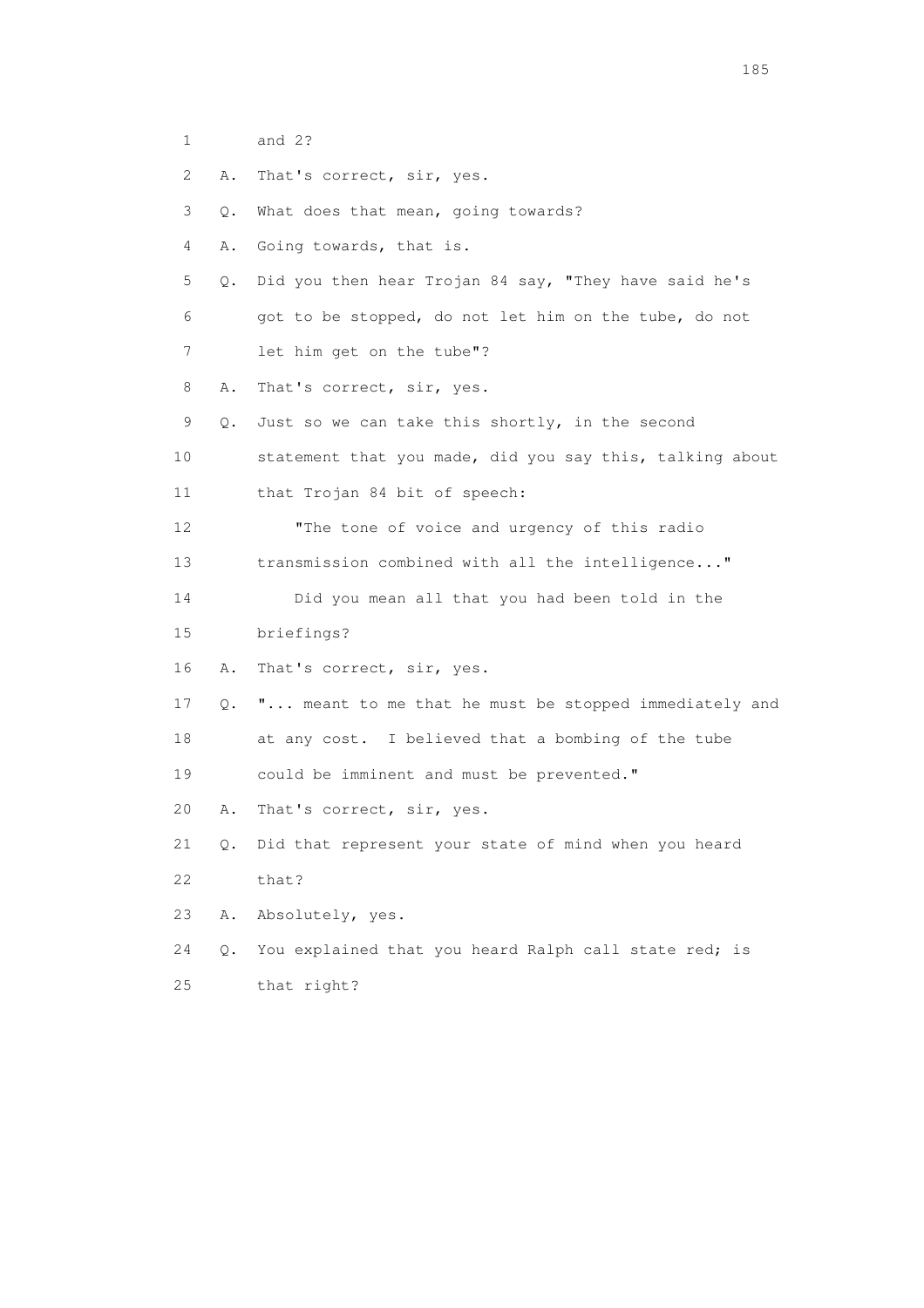- 1 A. Yes, sir.
- 2 Q. At that point, I think you were almost upon the station
- 3 and C12 and William left your vehicle?
- 4 A. That's correct, yes.
- 5 Q. They and other officers went towards the station but you 6 stayed with your vehicle and other vehicles?
- 7 A. I did, yes.
- 8 Q. To keep an eye on them, obviously. Then in due course 9 somebody told you that the man had been shot in the 10 station; is that right?
- 11 A. That's right, sir.
- 12 Q. Then lastly, just help with this: so far as the making 13 of your statement was concerned, on the 23rd, you said 14 in your second statement that your first one was made as 15 your individual recollection of events believed by you 16 to be true; correct?
- 
- 17 A. That's correct, yes, sir.
- 18 Q. Then you said:
- 19 "It was written in a room with the other team 20 members after we had collectively gone through events 21 chronologically."
- 
- 22 A. That's correct, yes.
- 23 Q. I'm not criticising, just to understand: had you as 24 a group gone through the events before individually, as 25 it were, you write your own accounts?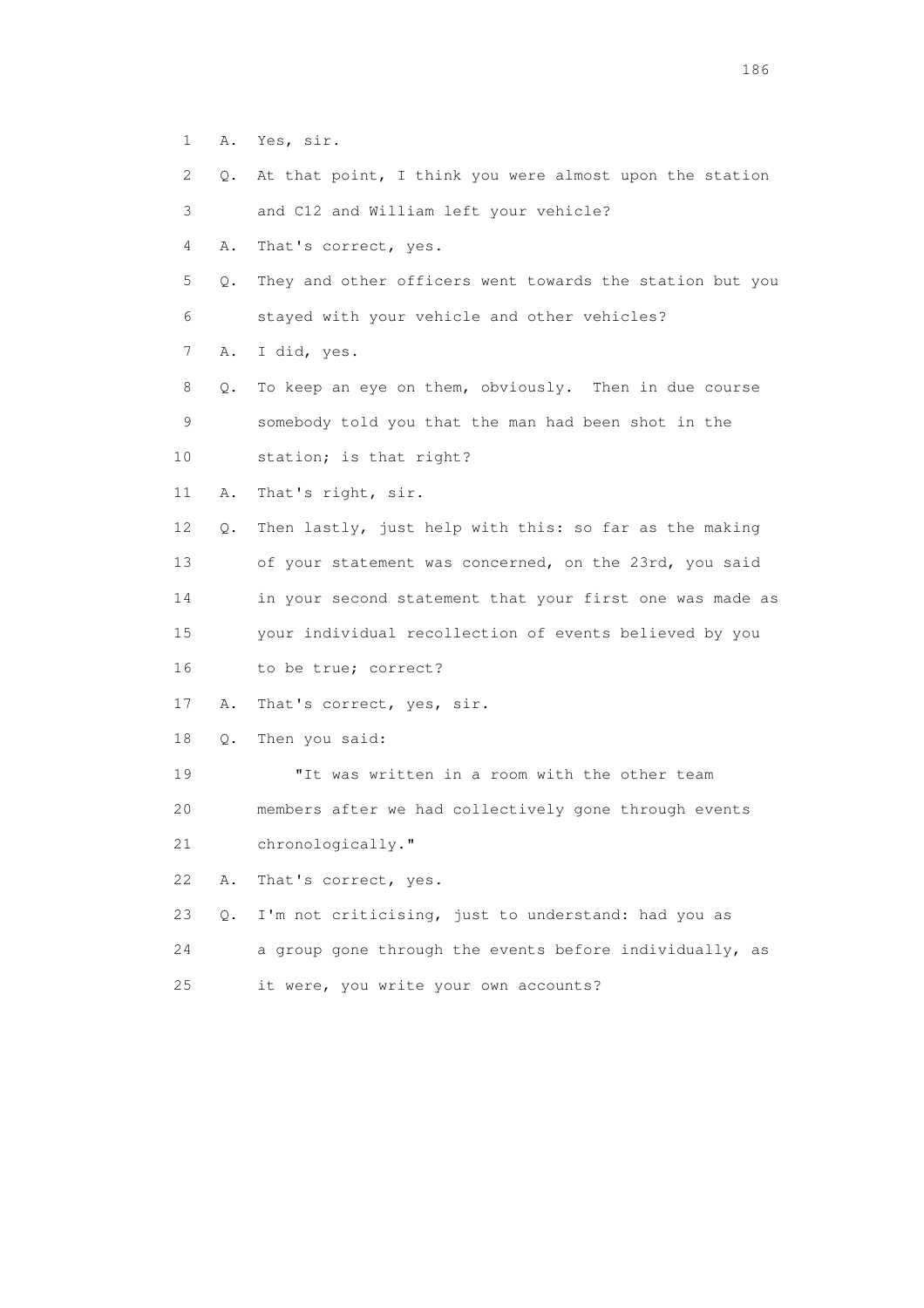- 1 A. That's correct.
- 2 Q. Something like that?
- 3 A. Yes.

 4 MR HILLIARD: All right. Thank you very much indeed. 5 SIR MICHAEL WRIGHT: Help me about one thing. We have heard 6 that there is a certain command structure in the teams 7 when they are deployed. We have heard about the 8 Silver Commander who in turn has underneath him the 9 various team leaders who, in the case of Frank, it's 10 been suggested might properly be described as the Bronze 11 so far as firearms is concerned; right? 12 A. Yes, sir. 13 SIR MICHAEL WRIGHT: When you get right down to individual 14 cars, is there any convention about who's in command of 15 the car? 16 A. Normally the radio operator is referred to as the car 17 commander, that if somebody wants to make a decision 18 within that car, we would normally look upon that 19 person -- 20 SIR MICHAEL WRIGHT: He is the front seat passenger, 21 I suppose. 22 A. Yes, sir. 23 SIR MICHAEL WRIGHT: Usually. 24 A. Yes, sir.

25 SIR MICHAEL WRIGHT: Thank you. Yes, Mr Mansfield.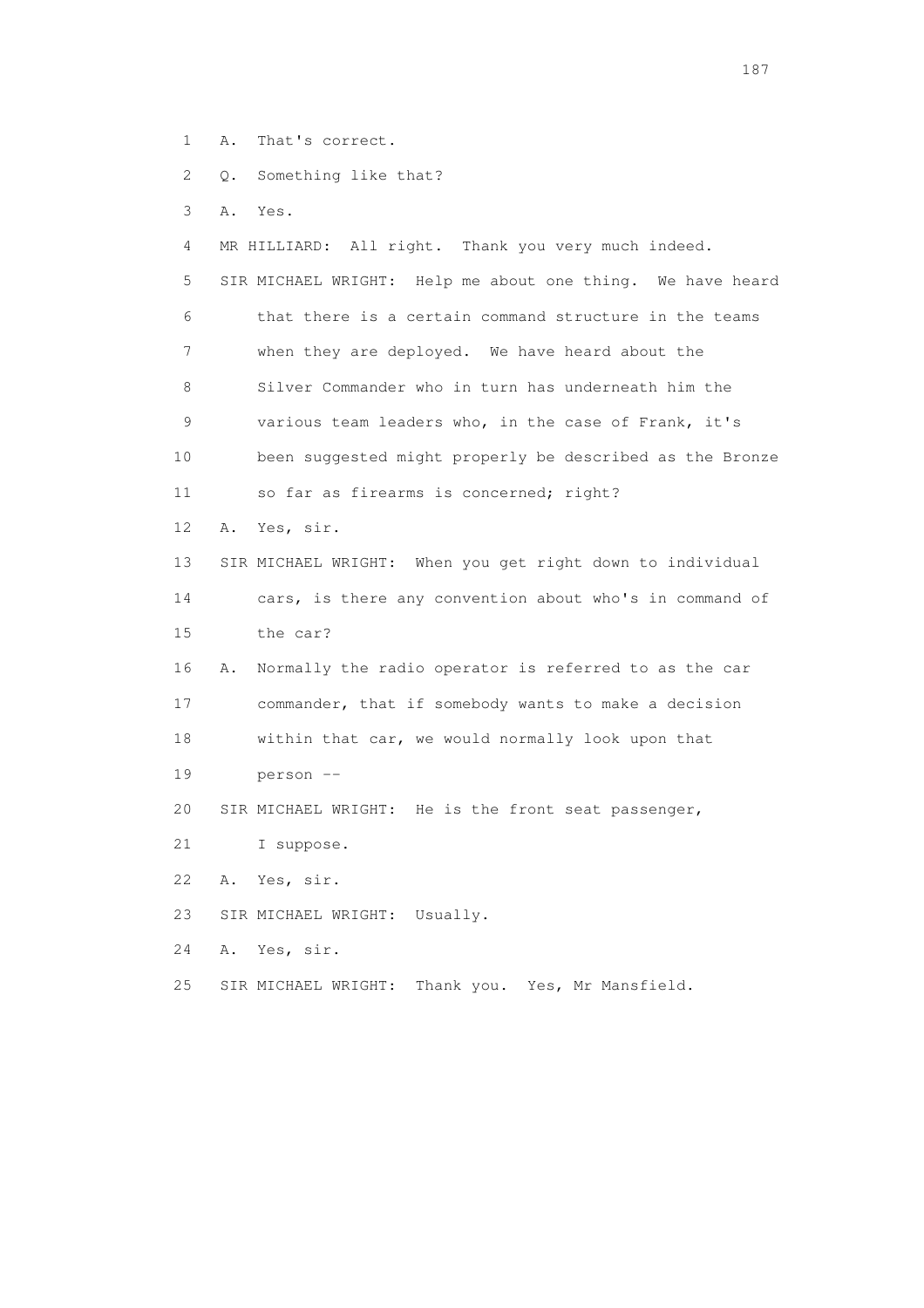| 1           |    | Questions from MR MANSFIELD                                  |
|-------------|----|--------------------------------------------------------------|
| 2           |    | I have only one question, as long as it's<br>MR MANSFIELD:   |
| 3           |    | understood I am not going to traverse every issue with       |
| 4           |    | Michael Mansfield, I represent the family.<br>vou.           |
| 5           | Α. | Yes, sir.                                                    |
| 6           | Q. | On the route up to Stockwell, we know the route that you     |
| 7           |    | took, and I know you are not, as the learned Coroner has     |
| 8           |    | just elicited the car commander but did anybody in the       |
| $\mathsf 9$ |    | car think it might be desirable to let the rest of the       |
| 10          |    | team know where you were?                                    |
| 11          | Α. | No, sir, are you talking about as we near Stockwell          |
| 12          |    | tube?                                                        |
| 13          | О. | At any stage between Nightingale Lane when you left and      |
| 14          |    | you were en route, you had barely left, when you headed      |
| 15          |    | straight to Stockwell; right?                                |
| 16          | Α. | Yes, sir.                                                    |
| 17          | Q. | That's only obviously a relatively short journey, but at     |
| 18          |    | any time between that point that you head northwards and     |
| 19          |    | arrive by the traffic lights and park up on the hatching     |
| 20          |    | nearby, had anybody in your car thought it desirable to      |
| 21          |    | tell the rest of the team where you were?                    |
| 22          |    | Had they mentioned it, anybody of the<br>SIR MICHAEL WRIGHT: |
| 23          |    | three of you mentioned it?                                   |
| 24          | Α. | Initially with the phone calls that Charlie 12 made in       |
| 25          |    | respect of updates on the radio, obviously heard about       |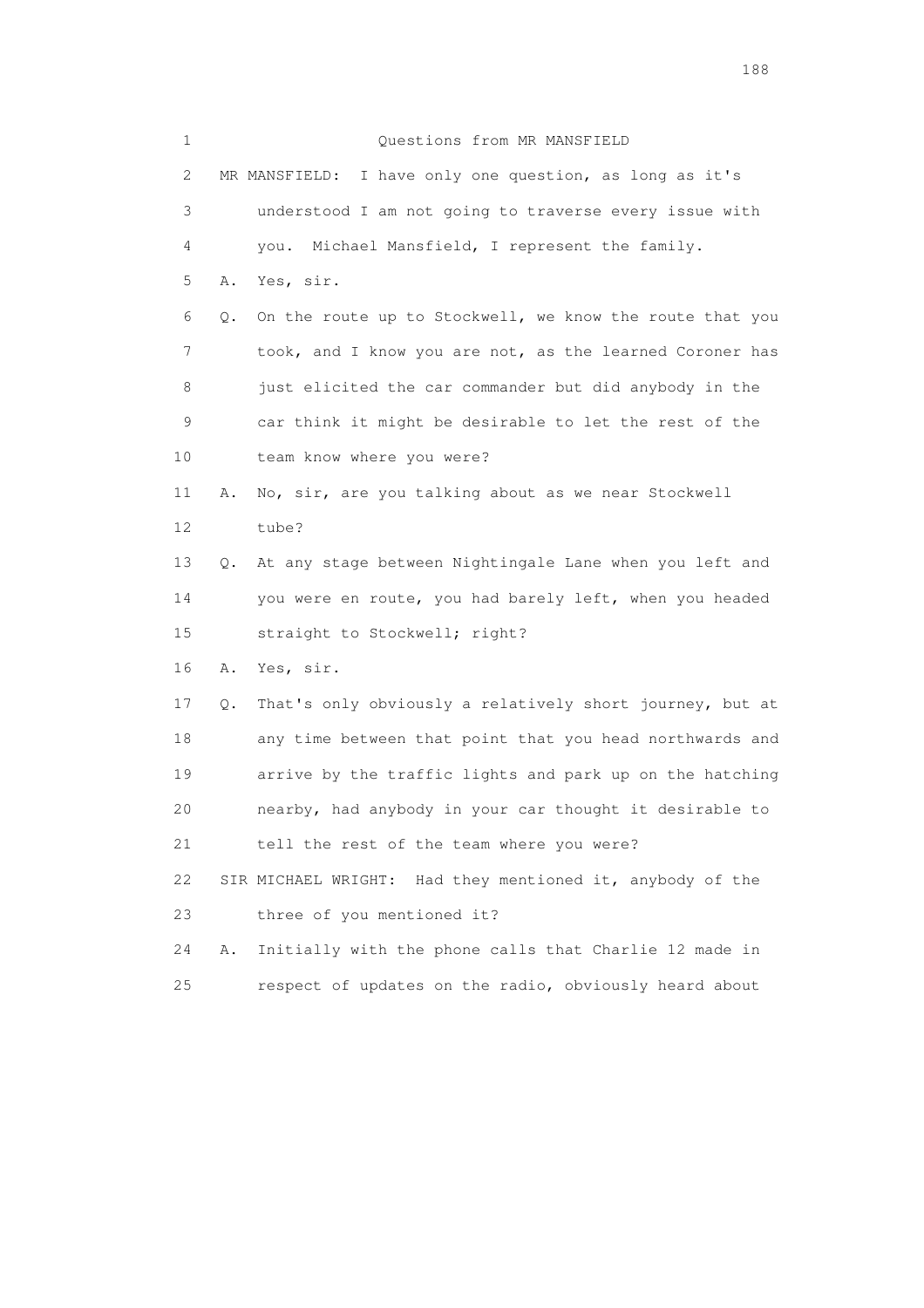1 some of the problems, the rest of the team would have 2 been aware that we were making our way. As we neared 3 Stockwell tube, and we could see the bus in the 4 junction, as the communications had got better, we could 5 see the bus, we were aware that surveillance were on the 6 bus, and from normal practices were aware that the 7 surveillance team would be immediately behind the bus, 8 I had heard a transmission saying that the SO19 vehicles 9 were moving through the convoy. I was aware that my 10 team were immediately behind the bus, and that we 11 were -- a term I would use was in contact with that part 12 of the operation. If we weren't then we might say we 13 weren't there but I felt we were in a position to, if we 14 were called forward to do something, we were in touch 15 with the rest of the convoy and be able to do something. 16 If we felt we weren't, then we would have let someone 17 know we weren't in touch with the convoy. If that 18 answers the question, sir.

 19 MR MANSFIELD: Almost, except the problem that arose at the 20 traffic lights was that C12 was getting very frustrated 21 that it had not gone to state red; did you know that? 22 Did he say, "What's happening?"?

 23 A. I remember there was delay where certainly I was 24 thinking we need to call this now in order to respond, 25 but from the normal run of an operation and where we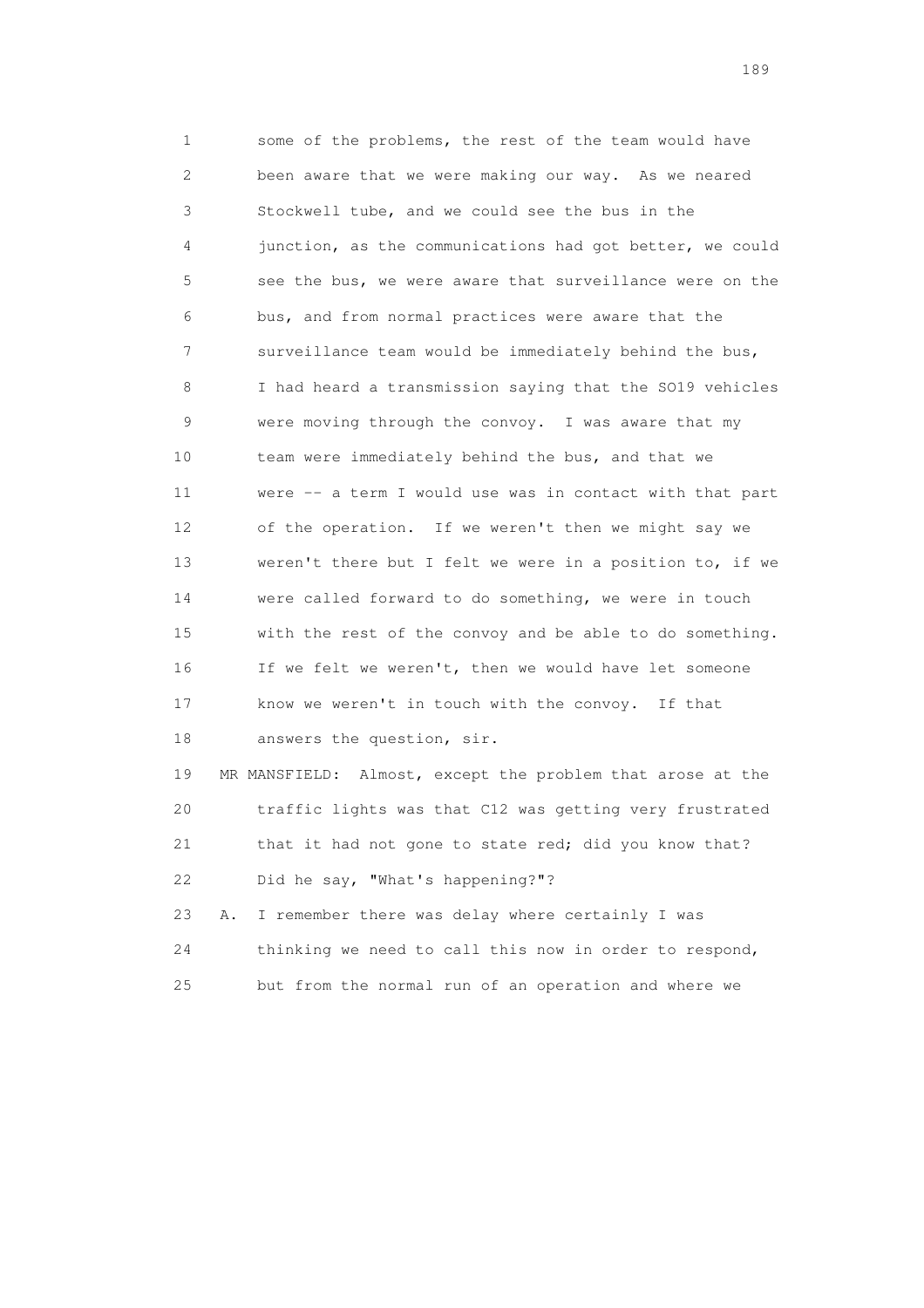1 were and what we could see, I thought the team would 2 know where we were. 3 Q. All right, you thought that. Do you now know that they 4 didn't know where you were? 5 A. I don't know that they didn't know. Our practice would 6 be that if we weren't in a position to respond to any 7 directions of the Silver, we would have said, "Anything 8 you do, you are going to have to discount us because we 9 are not there", but we were there. 10 Q. Did you, and I assume you didn't from what we have 11 heard, ever say, "We are not there"? 12 A. No, sir. 13 MR MANSFIELD: Thank you. 14 SIR MICHAEL WRIGHT: We have heard that when possible, when 15 the firearms team in maybe five or six cars are en route 16 to somewhere, that you try to stay in visual contact 17 with each other in convoy formation; is that right? 18 A. Yes, sir. 19 SIR MICHAEL WRIGHT: Simply following up Mr Mansfield's 20 point, you three in your car had effectively struck off 21 on a frolic of your own. You had gone the other way? 22 A. I think that was due to the timing of the -- 23 SIR MICHAEL WRIGHT: I am not quarrelling with the logic of 24 doing it. It's the point Mr Mansfield makes: is it 25 desirable that nobody knew that you were going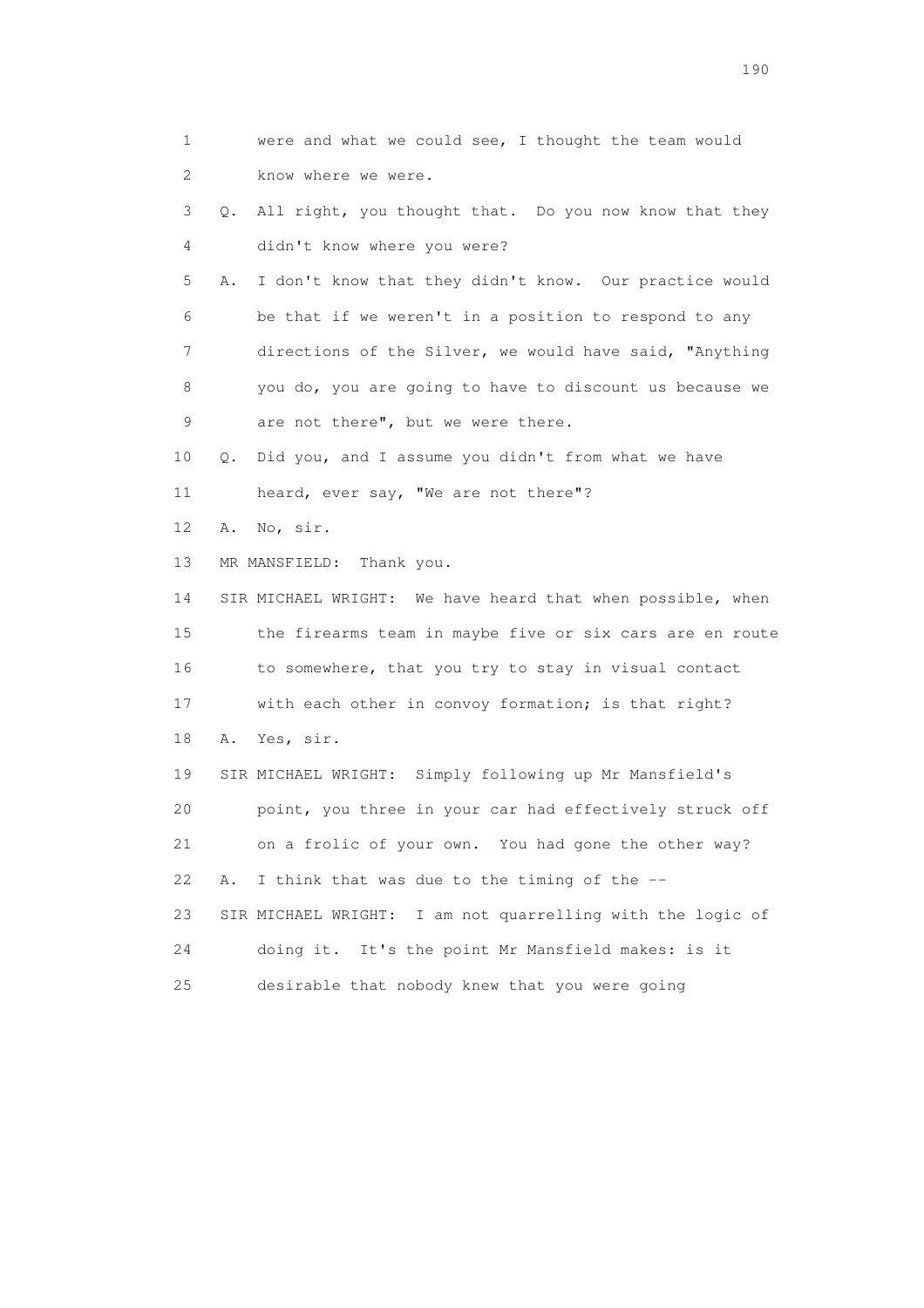1 a different way?

| 2. | Α. | Actually, sir, I don't believe it affected this          |
|----|----|----------------------------------------------------------|
| 3  |    | operation, no. As long as they knew that we were         |
| 4  |    | receiving the information as they did because we had     |
| 5  |    | telephone calls, they would know from our practice that  |
| 6  |    | if we couldn't be there for them, we would tell them.    |
| 7  |    | They would assume that we were there and able to respond |
| 8  |    | unless they heard otherwise. If we are -- as a team and  |
| 9  |    | our profession, if we are told to do something or get    |
| 10 |    | somewhere, we would get there and if we couldn't, we     |
| 11 |    | would advise someone.                                    |
| 12 |    | SIR MICHAEL WRIGHT: I understand the point. Did you hear |
| 13 |    | anyone over the radio, anybody in your team, say, "We    |
| 14 |    | can't do it", in answer to the instruction, "Stop him    |
| 15 |    | getting into the tube"?                                  |
| 16 | Α. | No, sir.                                                 |
| 17 |    | SIR MICHAEL WRIGHT: You didn't hear that?                |
| 18 | Α. | No, sir.                                                 |
| 19 |    | SIR MICHAEL WRIGHT: Would it have surprised you to have  |
| 20 |    | heard it if you had?                                     |
| 21 | Α. | If that was said, it would have depended at what time    |
| 22 |    | that was said.                                           |
| 23 |    | SIR MICHAEL WRIGHT: I know, but you heard the order come |
| 24 |    | down, "He's got to be stopped getting on the tube"?      |
| 25 | Α. | Yes, sir.                                                |
|    |    |                                                          |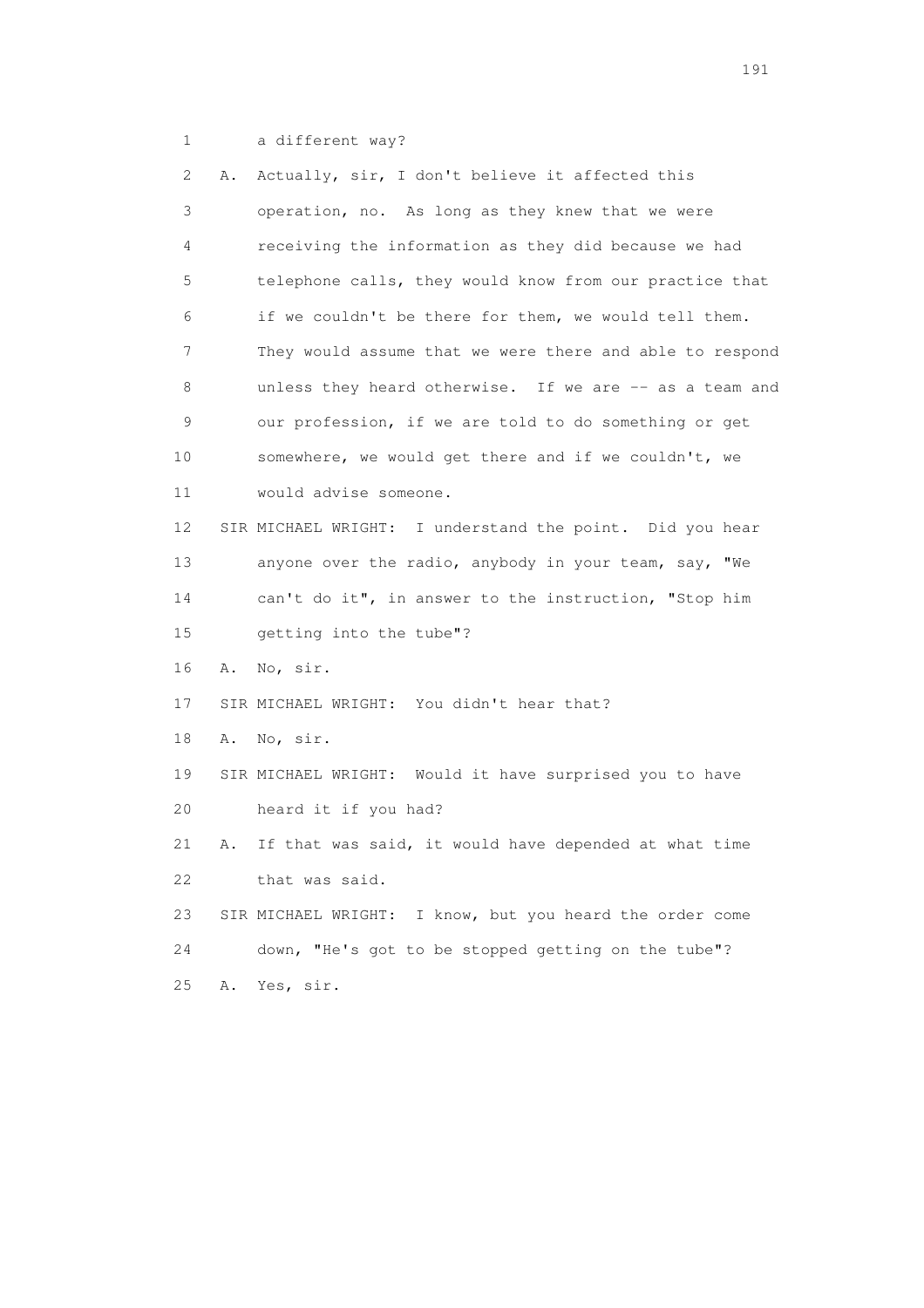1 SIR MICHAEL WRIGHT: Did you think at that time you were in 2 a position to do it? 3 A. Yes, sir, that's at the point that my team, people in my 4 car deployed. The order was given, "He must not be 5 allowed to get on the tube", and they deployed 6 immediately -- 7 SIR MICHAEL WRIGHT: Charlie 12 has told us he was out of 8 the car as soon as those words were uttered. 9 A. Absolutely. 10 SIR MICHAEL WRIGHT: Is that right? 11 A. Yes, sir. 12 SIR MICHAEL WRIGHT: Yes, by all means. 13 MR MANSFIELD: It is just a follow-up. There is the 14 converse of not saying, "We can't do it"; did you hear 15 anybody say, "We'll do it, we'll do it". 16 A. No, sir. I think that's down to the discipline of 17 coming in on a radio, where it's obviously critical that 18 that airwave is left clear for the commands, why the 19 discipline would stop us doing that, sir. 20 SIR MICHAEL WRIGHT: Not too many gratuitous comments. 21 A. Absolutely, sir. 22 SIR MICHAEL WRIGHT: Yes, very well, Mr Gibbs. 23 MR GIBBS: No questions, thank you. 24 SIR MICHAEL WRIGHT: Thank you, Mr Stern? 25 MR STERN: No, thank you.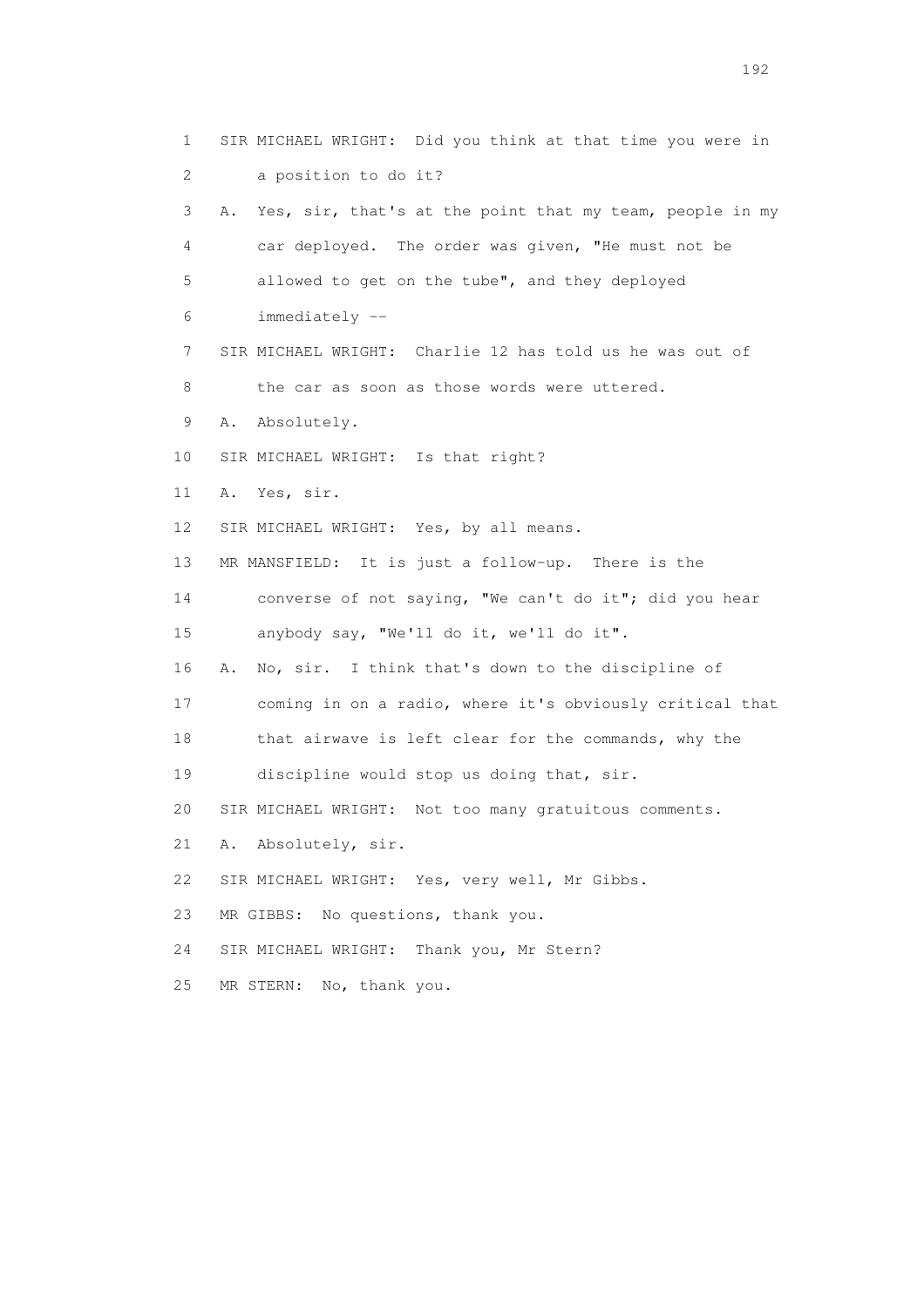1 SIR MICHAEL WRIGHT: Mr Penny.

 2 Questions from MR PENNY 3 MR PENNY: Vic, I am going to ask you, just on a very quick 4 topic on behalf of Commander Dick and some other 5 officers. I think you gave evidence at the Health and 6 Safety trial last year? 7 A. I did. 8 Q. If we could just put up on the screen 16 October, 9 page 136, please. Why don't we try and shortcircuit 10 this and I'll put a series of suggestions to you, and if 11 you recollect them then all well and good. 12 Do you remember that in fact you were rostered to 13 work at 8 o'clock that morning? 14 A. I was, sir, yes. 15 Q. But you had been contacted, you think, probably the day 16 before at some stage? 17 A. Yes. 18 Q. Because of all the activity that was going on to come in 19 at 7 am? 20 A. That's correct, yes. 21 Q. The position is that the night before you were at home? 22 A. I was, sir, yes. 23 Q. You are a black teamer, is that right? 24 A. Green, sir. 25 SIR MICHAEL WRIGHT: I thought you might be. That's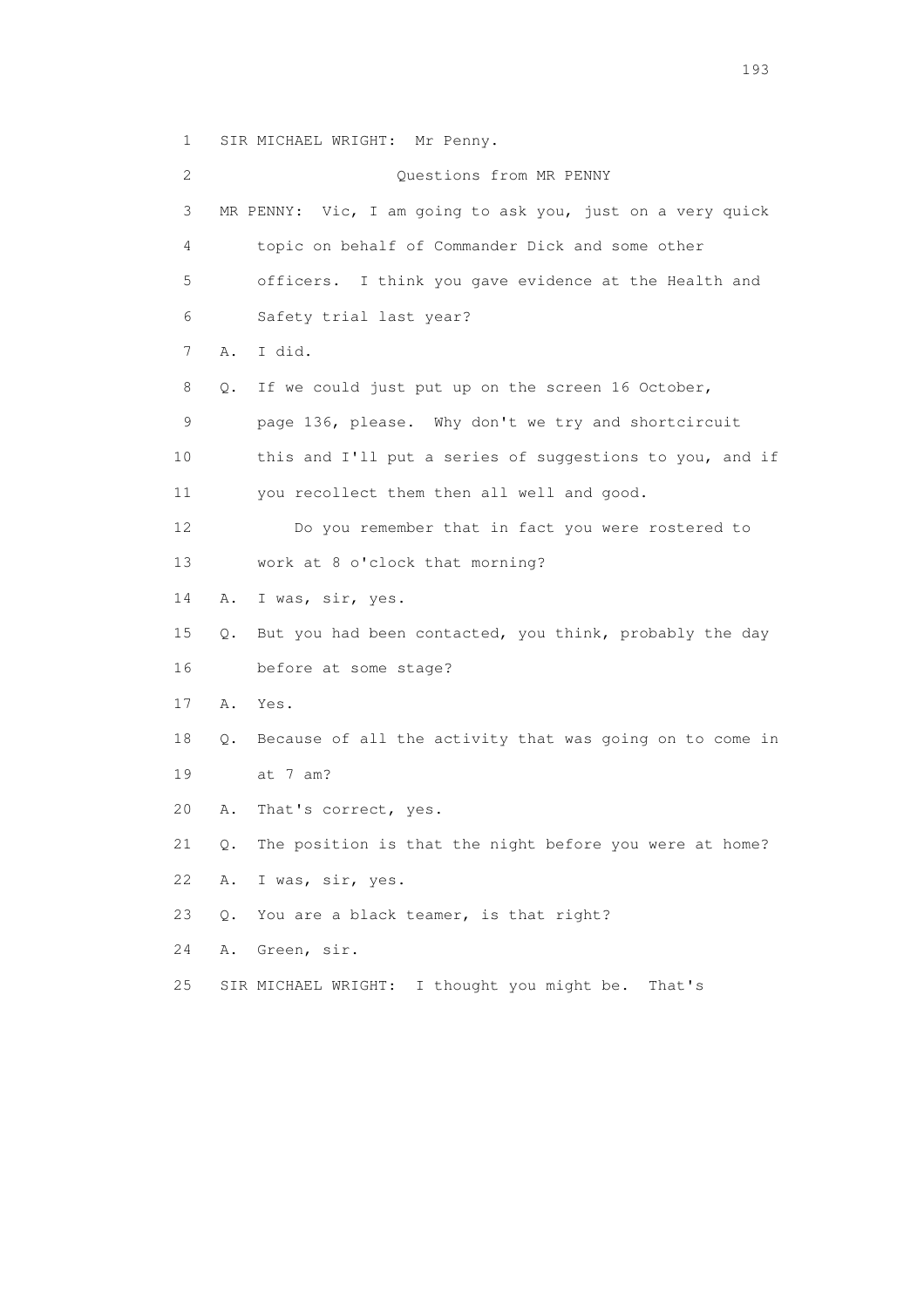| 1  |    | probably the explanation. You are a green team member.      |
|----|----|-------------------------------------------------------------|
| 2  |    | MR PENNY: I don't know if you can speak for the whereabouts |
| 3  |    | of the black teamers, can you?                              |
| 4  | Α. | No, sir.                                                    |
| 5  |    | Q. As in that night. But you at least were at home that     |
| 6  |    | night and it took you about an hour to get to               |
| 7  |    | Leman Street from home?                                     |
| 8  | Α. | That's correct, sir, yes.                                   |
| 9  |    | Q. Because there is no obligation for any of the officers   |
| 10 |    | in SO19 to live within a particular distance or time        |
| 11 |    | period for travel to Leman Street?                          |
| 12 | Α. | That's correct.                                             |
| 13 | Q. | That goes all across the Metropolitan Police Service,       |
| 14 |    | I think?                                                    |
| 15 | Α. | That's right.                                               |
| 16 | Q. | Whilst you lived about an hour away, I think there were     |
| 17 |    | probably fellow officers in SO19 who lived even further     |
| 18 |    | away from Leman Street than that?                           |
| 19 | Α. | I think that's probably the case, sir.                      |
| 20 | О. | And some closer?                                            |
| 21 | Α. | Yes, sir.                                                   |
| 22 | Q. | Had, for the sake of argument, you received a call          |
| 23 |    | sometime after about 5.15, 5.30 that morning, saying to     |
| 24 |    | you to come into work, the earliest you would have been     |
| 25 |    | at work would have been 6.15, 6.30, something in that       |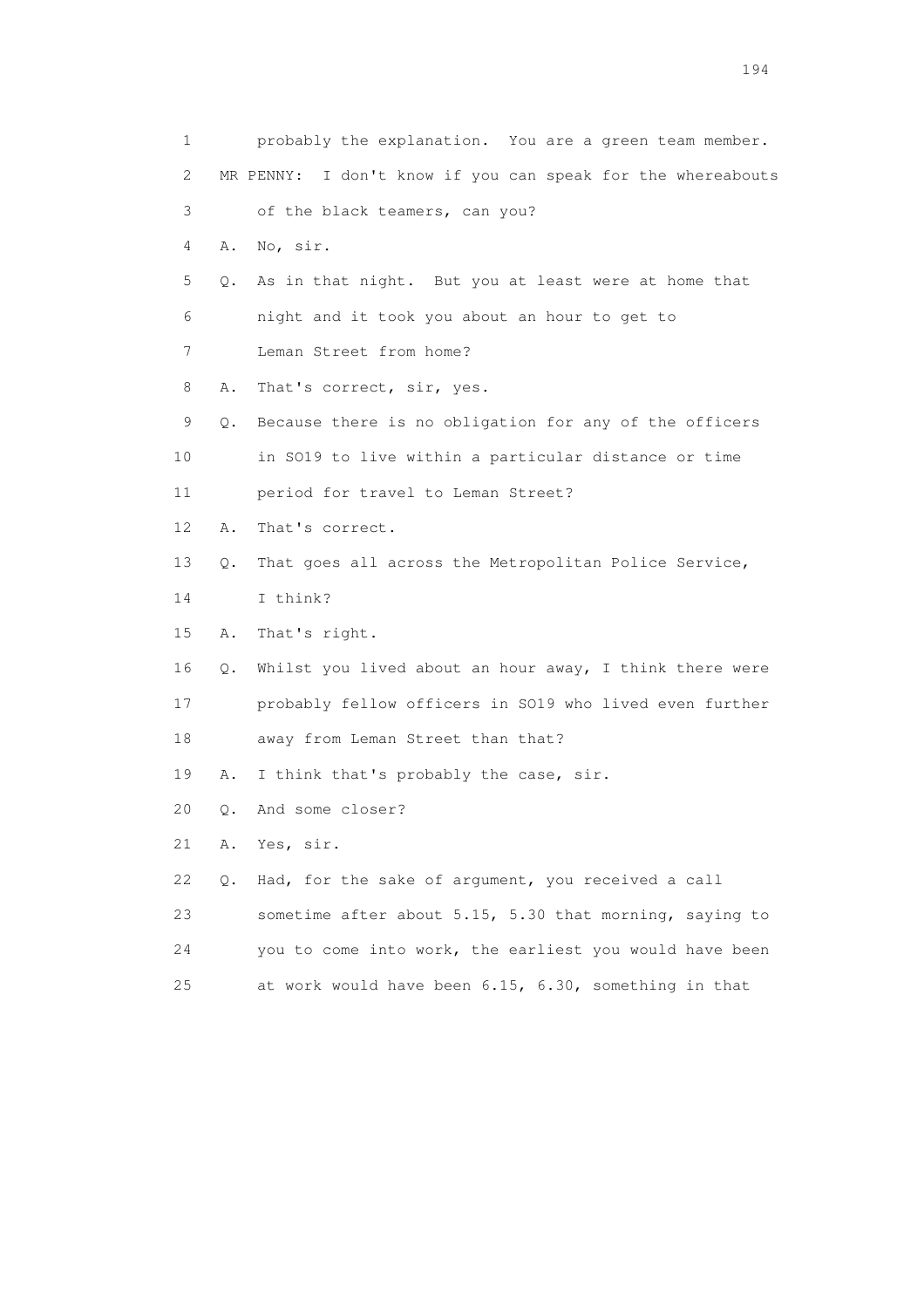- 1 range?
- 2 A. Yes, sir.
- 3 Q. At 6 am, the team of which you were a part would have
- 4 been incomplete?
- 5 A. Yes, that's right, sir.
- 6 MR PENNY: Thank you.
- 7 SIR MICHAEL WRIGHT: Thank you very much.
- 8 MR KING: Nothing from me, thank you.
- 9 MR HORWELL: No, thank you, sir.
- 10 SIR MICHAEL WRIGHT: Yes, Ms Leek.
- 11 Ouestions from MS LEEK
- 12 MS LEEK: Vic, just to pick up from Mr Mansfield's point.
- 13 At state green, as we know, that means that you have to
- 14 get behind the follow, that is getting behind the
- 15 surveillance, behind the bus?
- 16 A. That's correct, yes.
- 17 Q. Generally you stay some distance behind the
- 18 surveillance?
- 19 A. Definitely, yes.
- 20 Q. It's desirable for you all to be together but it's not
- 21 a necessity?
- 22 A. Not a necessity, no.
- 23 Q. At state green not every member of the team needs to
- 24 know where every other member of the team is?
- 25 A. No, we would have an idea.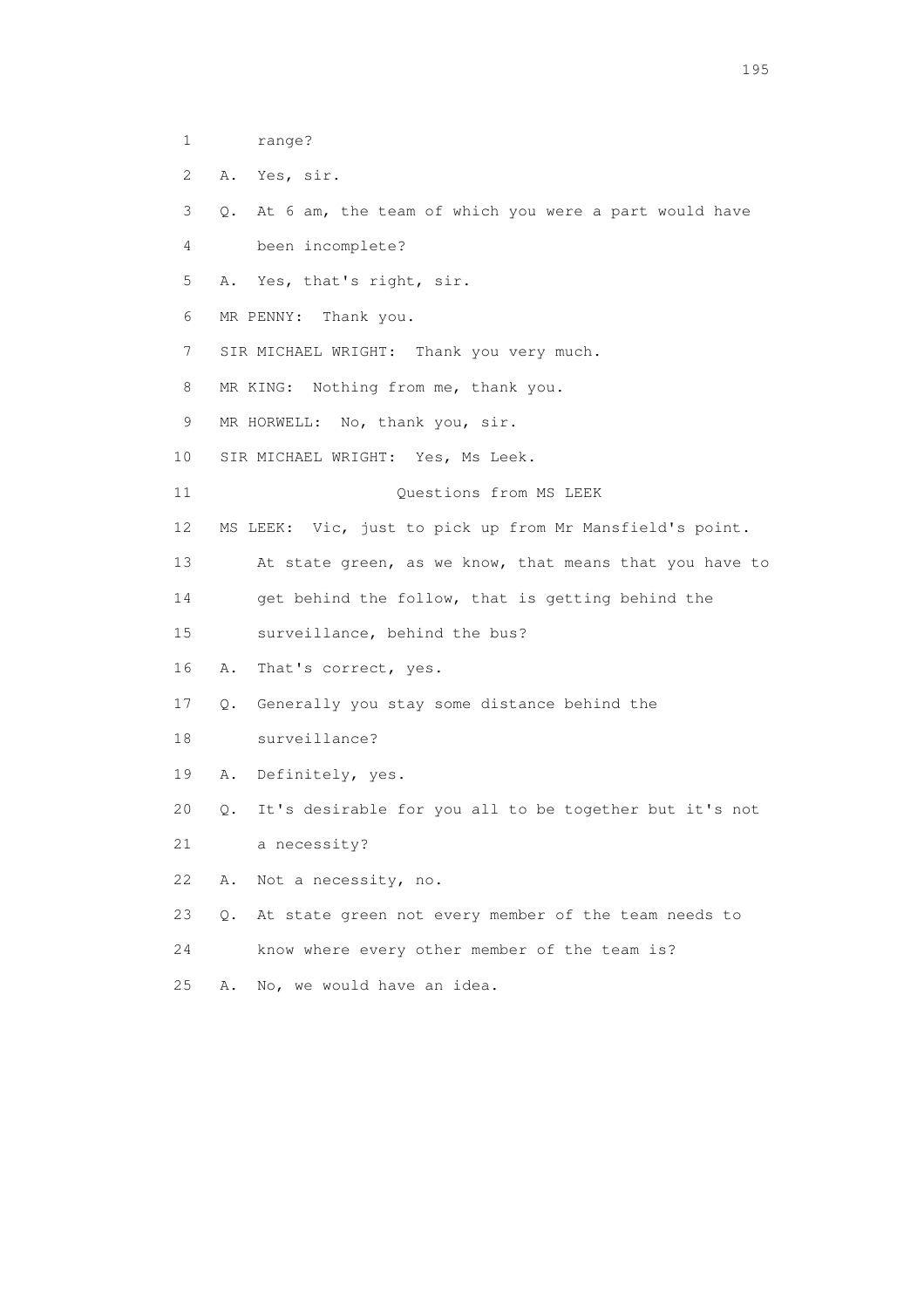1 Q. It's at amber or red obviously, that's the point at 2 which you need to know where each other is? 3 A. That's when you need to get together, yes. 4 MS LEEK: Thank you. 5 SIR MICHAEL WRIGHT: Thank you. Mr Hilliard? 6 MR HILLIARD: No, we are all done. 7 SIR MICHAEL WRIGHT: Thank you very much indeed. Just as 8 soon as we get the doors cleared, you are free to go. 9 A. Thank you, sir. 10 (The witness withdrew) 11 MR HILLIARD: On the basis that what we do now we don't have 12 to do tomorrow, can we have a quick go at Charlie 7. 13 SIR MICHAEL WRIGHT: Yes, by all means. 14 CODENAME "C7" (sworn) 15 SIR MICHAEL WRIGHT: Yes, thank you, please sit down. 16 A. Thank you, sir. 17 Ouestions from MR HILLIARD 18 MR HILLIARD: Officer, you are going to be known as 19 Charlie 7 for the purposes of these proceedings. 20 A. Yes, sir, thank you, sir. 21 Q. I am going to ask you some questions first on behalf of 22 the Coroner and then you may be asked questions by 23 others. 24 A. Yes, sir. 25 Q. Have you got a copy there of a witness statement that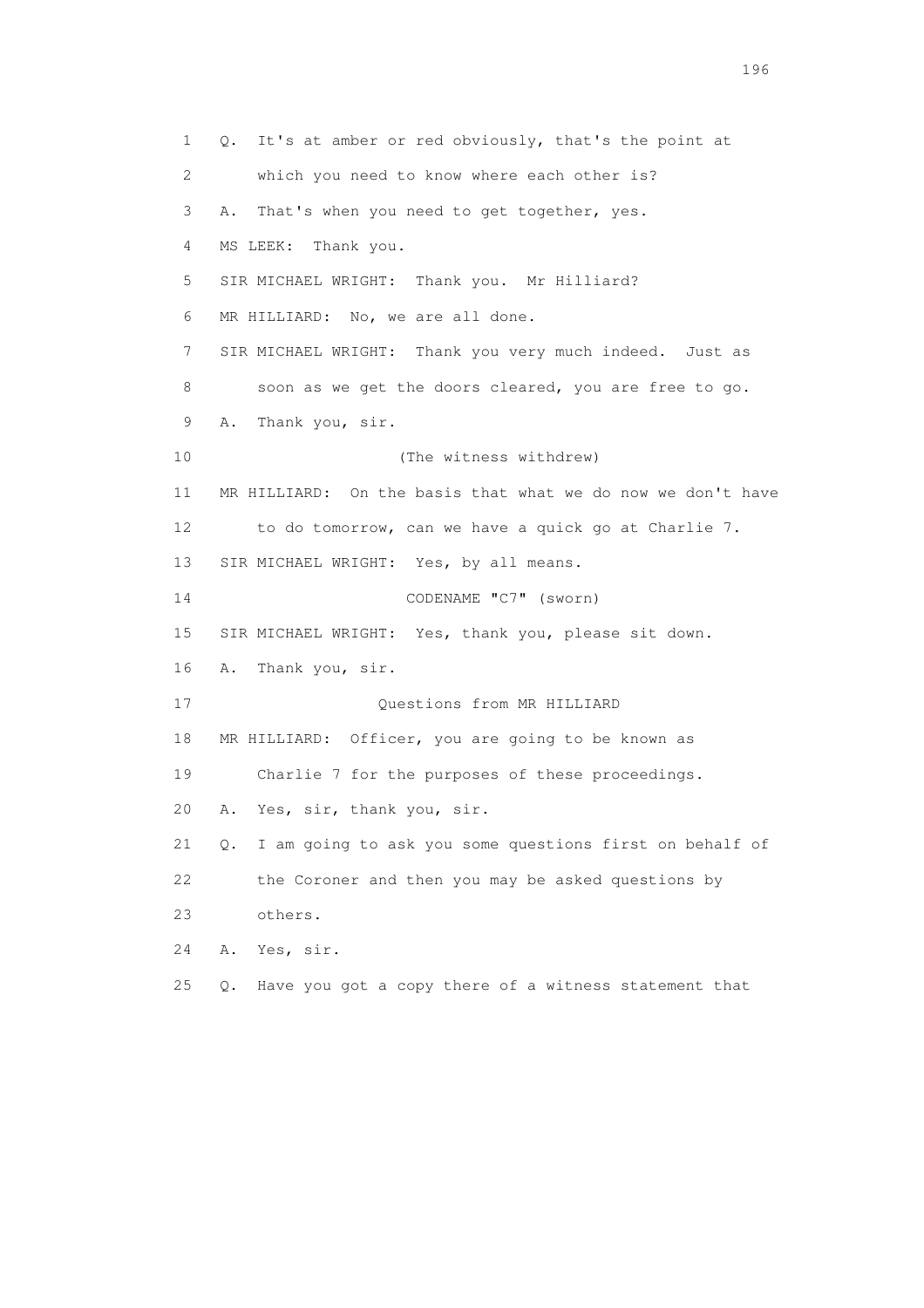1 you made on 23 July 2005, and another that you made on 2 18 October of the same year? 3 A. I do, sir, both, sir. 4 Q. If we need to, we will look at those as we go along. 5 A. Thank you, sir. 6 Q. In July 2005 I think you had been an SO19 firearms 7 officer for almost 10 years; is that right? 8 A. Yes, sir. 9 Q. On 22 July 2005 at 7 o'clock you went to the postings 10 briefing given by Ralph? 11 A. Yes, sir. 12 Q. You were going to be, is this right, in an Omega estate 13 car together with another firearms officer called Sam? 14 A. That's correct, sir, yes. 15 Q. You were going to be in what is called the rifle car, is 16 that right? 17 A. That's correct. Also we were called Trojan Echo. 18 Q. You had the option, is this right, of taking hollow 19 point ammunition? 20 A. Yes, that's correct, sir. 21 Q. But you didn't, is this right, because you were going to 22 be armed with a rifle; is that right? 23 A. That was one of the reasons, sir, yes. During the 24 postings briefing Ralph made us aware that there were 25 a certain number of charged magazines with 124-grain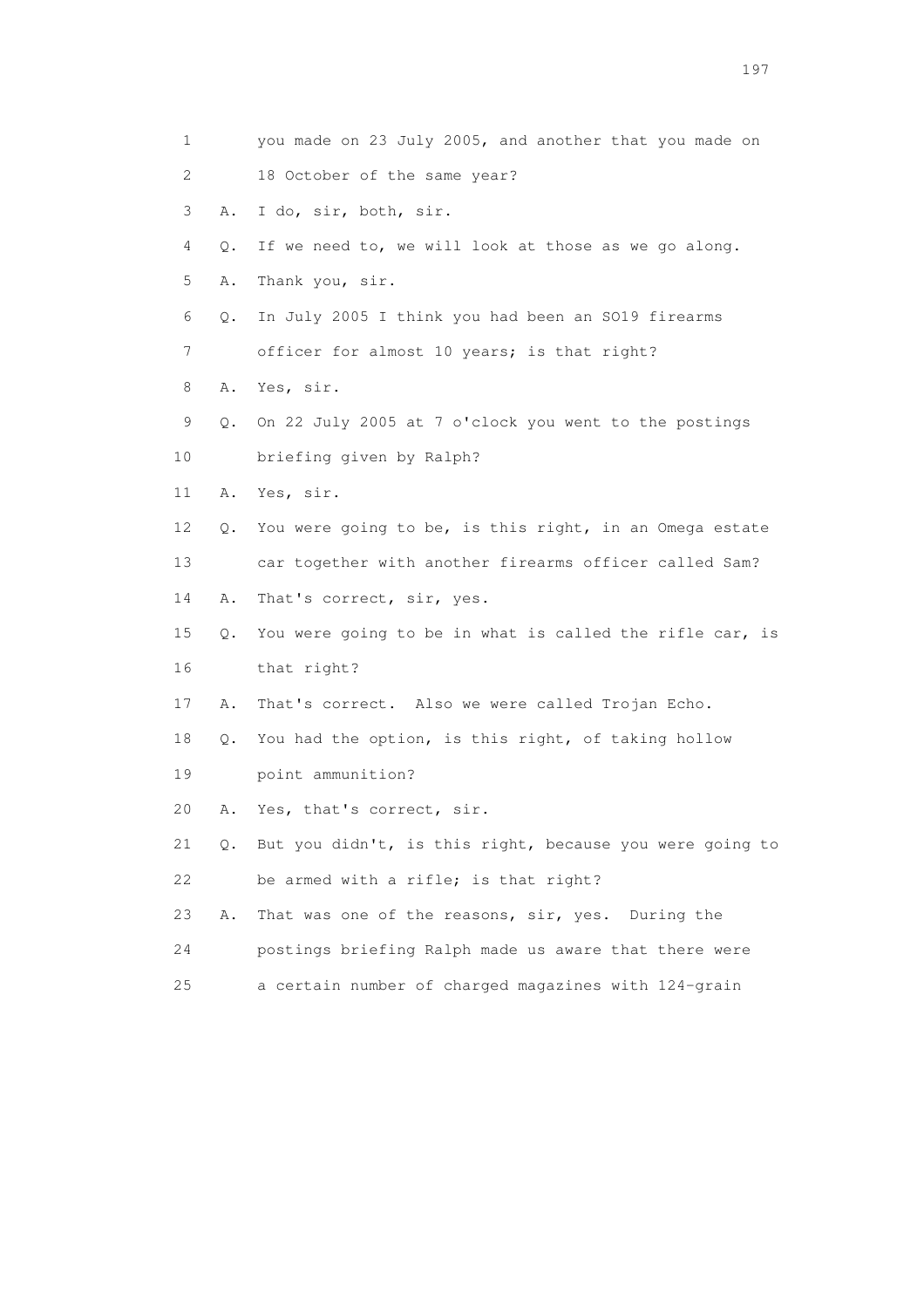1 ammunition. However, there wasn't sufficient for every 2 member of the team. I chose not to take 124-grain 3 ammunition purely as my role that day was as a rifle 4 officer, and as such I was -- probably be used as 5 a contingency rather than an integral part of the covert 6 ARV system. 7 SIR MICHAEL WRIGHT: Presumably using a rifle, if you had to 8 use it, it would have been from a distance? 9 A. Yes, sir. 10 MR HILLIARD: All right. 11 So none of that ammunition, but you had got a rifle 12 and in addition your personal Glock pistol; is that 13 right? 14 A. That's correct, sir. 15 Q. You go to the Trojan 84 briefing, then the briefing at 16 Nightingale Lane, is that right -- 17 A. That's correct, sir. 18 Q. -- from Mr Purser. Then do the two of you in due course 19 make your way or begin to make your way to the 20 TA Centre? 21 A. That's correct, sir, yes. 22 Q. Did you actually get as far as the TA Centre? 23 A. We got to the point of the entrance to the TA Centre. 24 However, we didn't actually go inside. 25 Q. Because?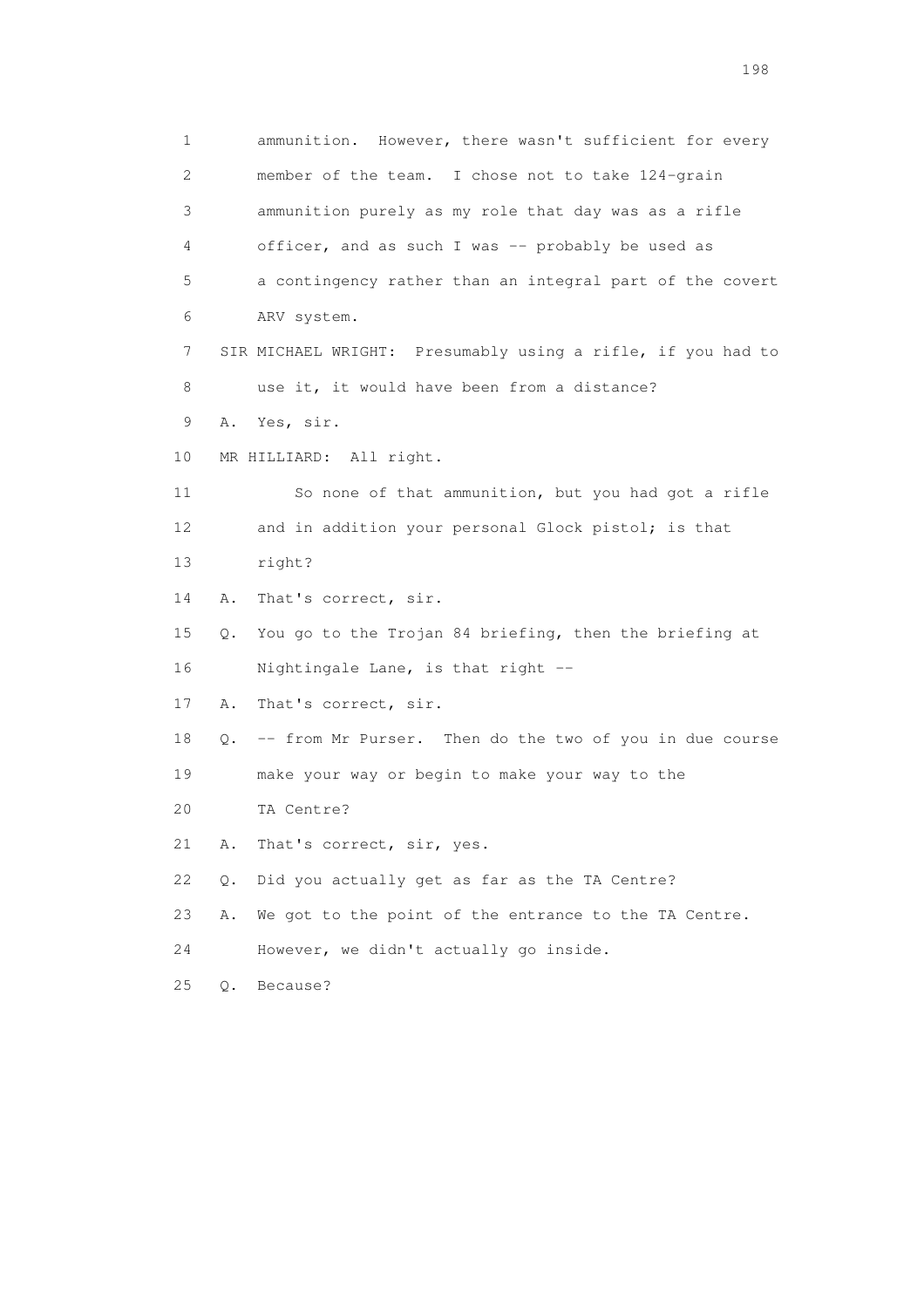1 A. At that point we were then instructed to support the 2 surveillance. 3 Q. Right. 4 SIR MICHAEL WRIGHT: Which car were you in? 5 A. I was in -- 6 MR HILLIARD: Omega estate, Trojan Echo. 7 SIR MICHAEL WRIGHT: It was the code number F. 8 A. Echo. 9 MR HILLIARD: So you have got to the start of the holding 10 area, then you are told to go and support the 11 surveillance, is this right, because you heard somebody, 12 were you aware that somebody had come out of the 13 Scotia Road address? 14 A. That's correct, sir. 15 Q. And was on a bus? 16 A. That's correct, sir. 17 Q. And the bus going Brixton way and then in due course on 18 to Stockwell? 19 A. That's correct, sir, yes. 20 Q. Did you hear a communication at some point expressing 21 a view about whether the person being followed was, as 22 it were, one of your suspects? 23 A. Initially, sir, we -- I heard over the radio 24 a description which, apart from the initial description, 25 I heard somebody leaving the address as being IC1.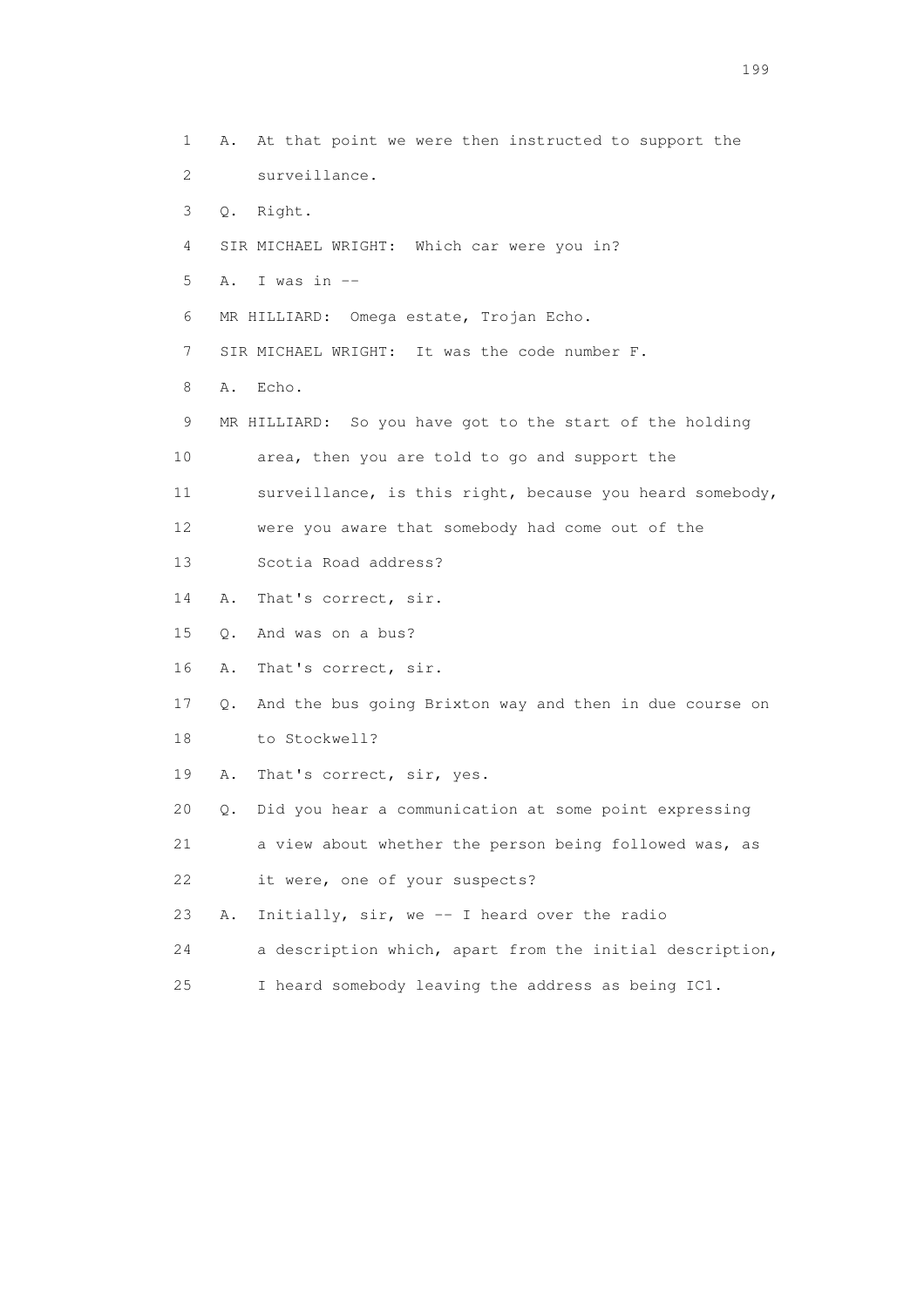1 Subsequently having been told to support the 2 surveillance, I received a description of an IC2 male 3 wearing denim, as I think I have got. Subject of the 4 surveillance was an IC2 male wearing denim and that he 5 was on a number 2 bus on its way to Marble Arch, or at 6 least that's probably the address that was given on the 7 front. 8 Q. Yes? 9 A. I have also put in my statement that I was then made 10 aware of, via the radio communication, that a subject -- 11 and I have put it in speech -- was "definitely our man". 12 Q. Do you recall that expression being used? 13 A. Yes, sir, hence why I have put it in speech. 14 Q. Do you remember who that came from or what sort of 15 person, if I can put it that way? 16 A. I didn't recognise the voice, I believe it came from the 17 Cougar radio, and the only reason why I can say that is 18 that was my role to monitor the Cougar radio and also 19 the back-to-back system was being used by firearms 20 officers of which I would have recognised their voice, 21 or would have thought I would have recognised their 22 voice. 23 Q. So likely to be a surveillance officer? 24 A. That was my recollection, sir, yes.

25 Q. Did Sam drive your vehicle into Stockwell Road and did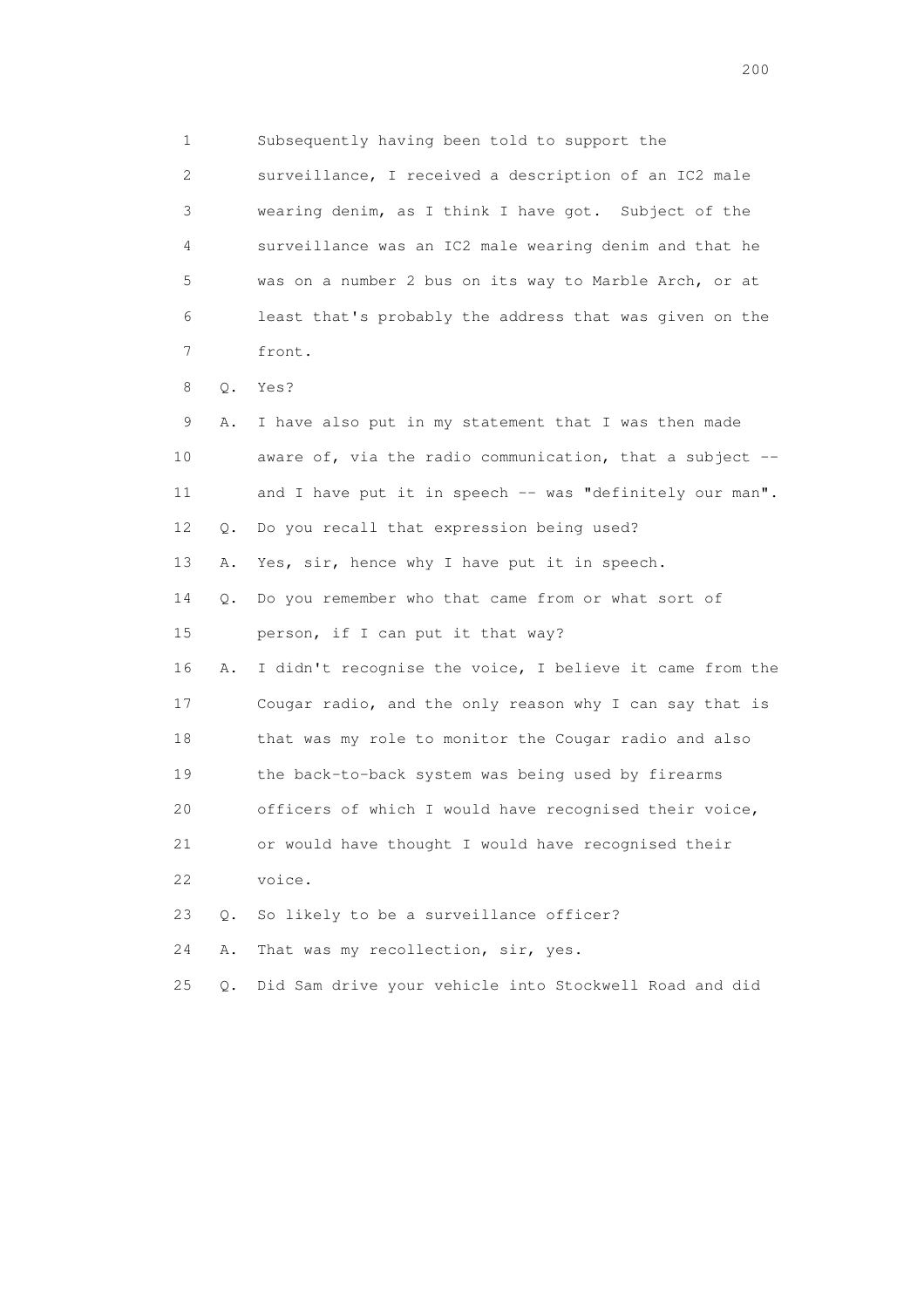1 you approach the traffic lights at the junction with 2 Clapham Road? 3 A. That's correct, sir. 4 Q. Were you able to see the number 2 bus concerned which 5 had turned and was stationary by the NatWest Bank at the 6 junction with Binfield Road that we have seen? 7 A. Yes, sir. 8 Q. Did you hear again over the radio that the subject was 9 coming down the stairs but had stopped halfway down? 10 A. That's correct. I have got in my statement that I heard 11 via the radio that the subject had come down the stairs, 12 stopped halfway and was looking very nervous. 13 Q. Again, what sort of person was giving you that 14 information? 15 A. It came over the Cougar radio, so I can only say that 16 that would have been a surveillance officer. 17 Q. Surveillance again, right. Were you stuck at the lights 18 because of what you have described as gridlocked 19 traffic? 20 A. That's correct, sir. 21 Q. Did you hear something else when you were stuck at the 22 lights? 23 A. I just have to refer to my statement. 24 Q. I am about three lines up from the bottom, if you have 25 got the same type as me.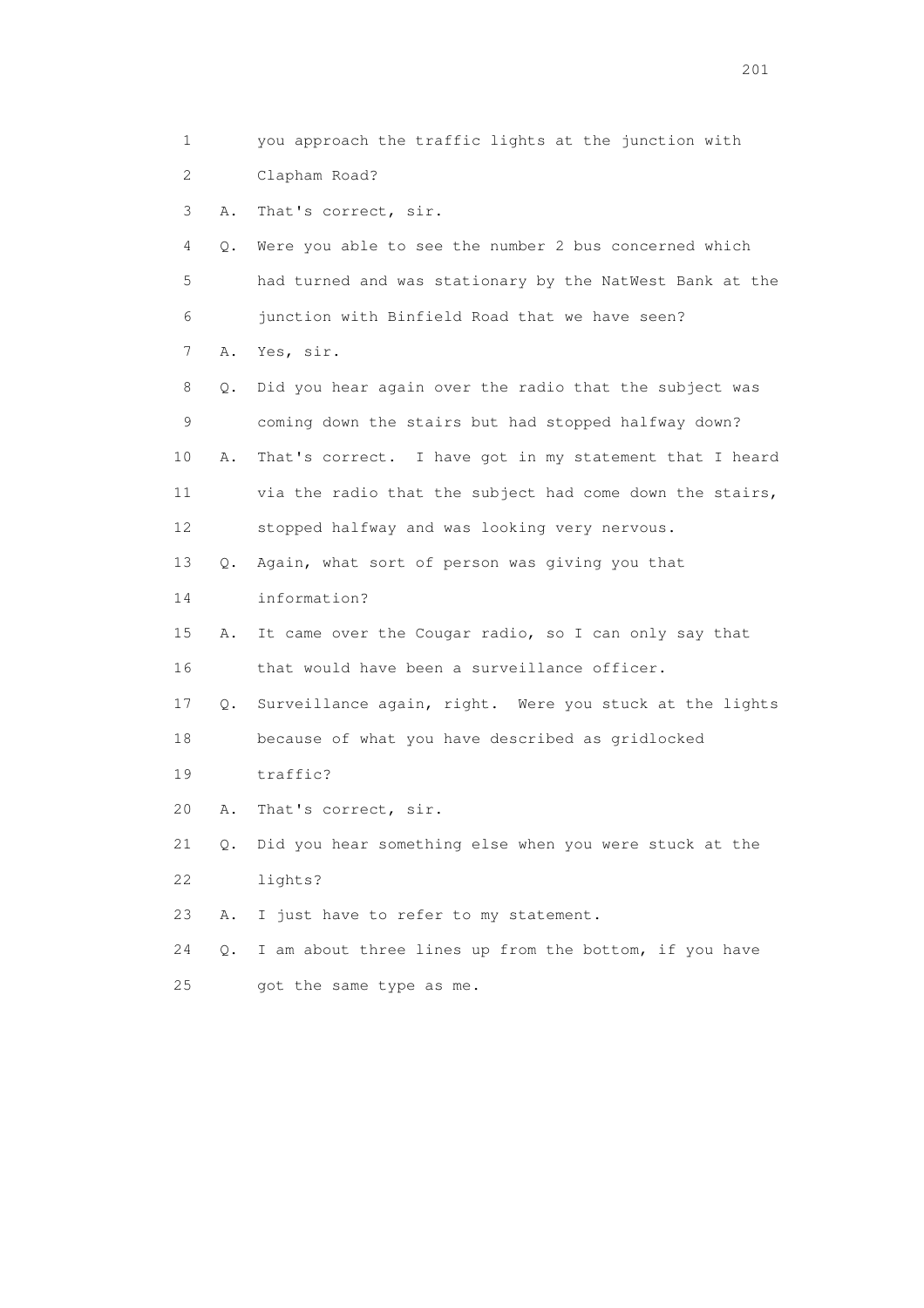| 1  | Α. | Yes, it was at this point then I heard the transmission |
|----|----|---------------------------------------------------------|
| 2  |    | from Trojan 84 saying that --                           |
| 3  | Q. | Just up a little bit from that?                         |
| 4  | Α. | Sorry.                                                  |
| 5  | Q. | It's all right. Do you have a note?                     |
| 6  | Α. | Yes, I heard that the subject was off the bus and       |
| 7  |    | walking past the NatWest Bank towards Stockwell tube    |
| 8  |    | station.                                                |
| 9  | Q. | Again, would that be a surveillance officer as you      |
| 10 |    | understood it?                                          |
| 11 | Α. | As I understood it, yes, sir.                           |
| 12 | Q. | Then, sorry I interrupted you, you were going to tell   |
| 13 |    | us, I think, about a communication from Trojan 84?      |
| 14 | Α. | Yes, it was at that point or in my notes in the         |
| 15 |    | sequence, Trojan 84 said that the subject was to be     |
| 16 |    | stopped from getting on the tube.                       |
| 17 | Q. | Right. So Trojan 84 said that. Did you then hear        |
| 18 |    | Ralph, the team leader, say something?                  |
| 19 | Α. | Yes, he asked for confirmation of that instruction to   |
| 20 |    | which, and I'm reading from my statement, sir, to which |
| 21 |    | Trojan 84 said, "He is not to be allowed to get on the  |
| 22 |    | tube", and I have said that in speech.                  |
| 23 | Q. | You carry on, because I dare say this is your best      |
| 24 |    | recollection in the statement?                          |
| 25 | Α. | Yes, at that point I heard Ralph say, "All units stand  |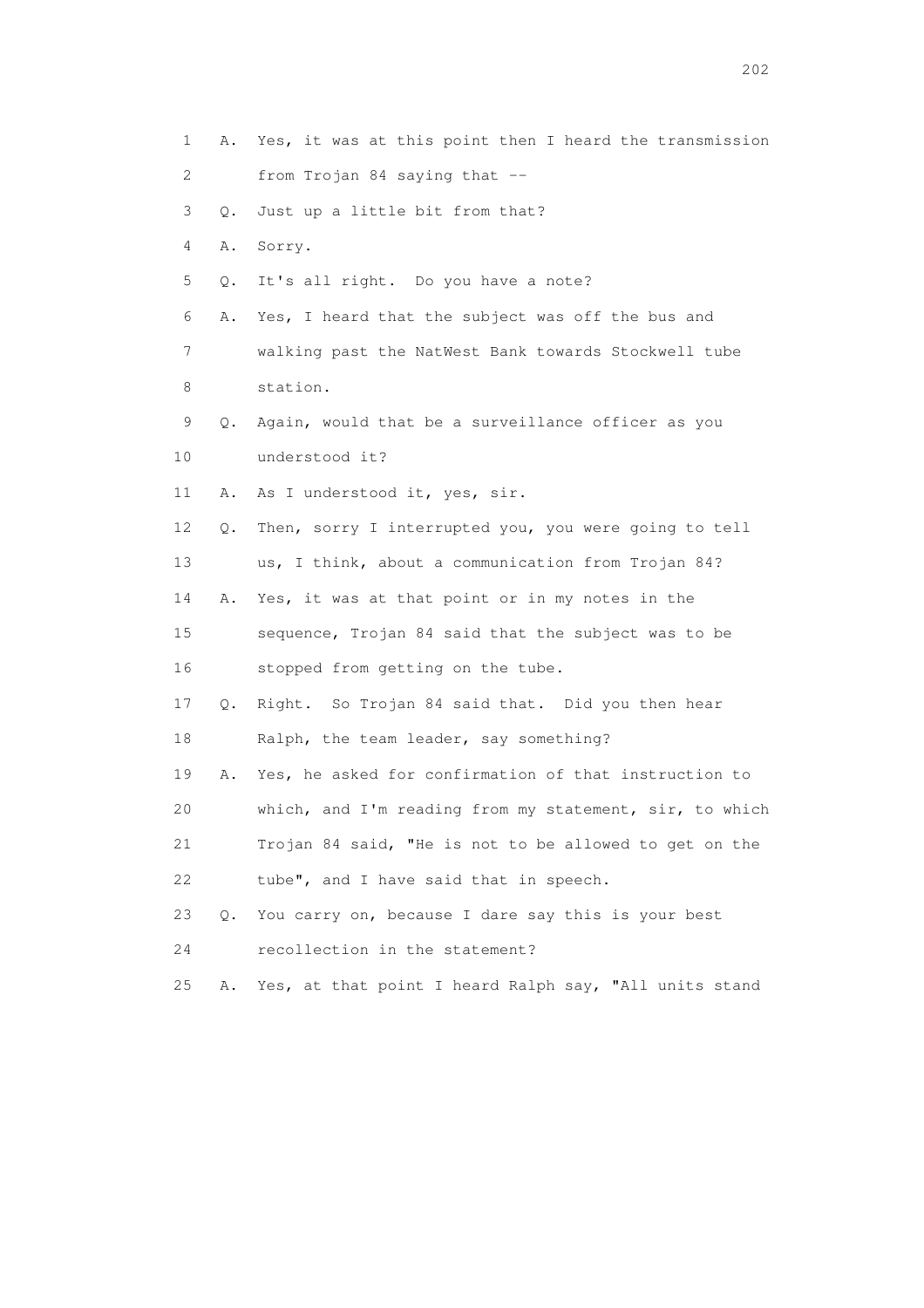1 by, this is Trojan Alpha, state red, state red".

2 Q. What did Sam do then?

 3 A. I have written in, and I can remember it, we drove 4 through the traffic lights. I was aware of the team in 5 front because we were generally at the back and I have 6 written in my statement we were actually fourth from the 7 point of the traffic lights. 8 We have driven left into Clapham Road, that's south, 9 ever so slightly, and then cut across the traffic to 10 what would be the middle of the carriageway where I have 11 deployed from my vehicle. 12 Q. The lights that you had gone through, were they on what 13 you might call state red as well? 14 A. I wasn't paying much attention to the traffic lights, 15 sir, but it wouldn't be beyond the realms of 16 possibility. 17 Q. So you have gone through those, towards the tube, left 18 your vehicle; is that right? 19 A. That's correct, sir. 20 Q. You say this: 21 "As I deployed from my vehicle..." 22 You then explain what your state of mind was. Can 23 you help us with that as you describe it? 24 A. Yes, and I'll read from my statement again: 25 "I did so believing that the subject I was going to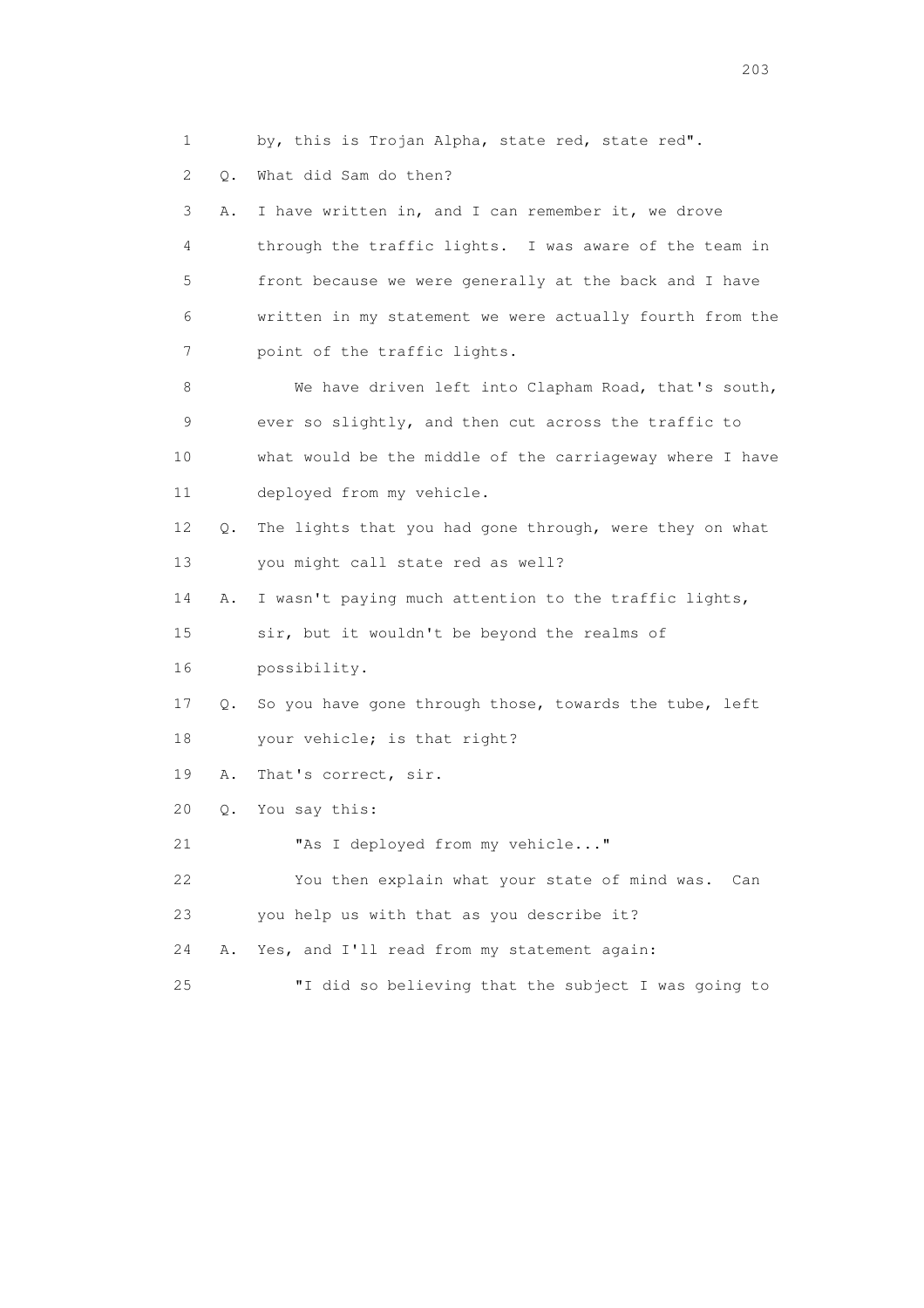| 1           |    | stop from getting on the tube was a suicide bomber.      |
|-------------|----|----------------------------------------------------------|
| 2           |    | I was also acutely aware that the subject had already    |
| 3           |    | entered the tube and was descending the escalator."      |
| 4           | 0. | Pause a moment there. So had you also had communication  |
| 5           |    | that he was now going down the escalator, that he was in |
| 6           |    | and going down?                                          |
| 7           | Α. | I can only go by the recollection in my statement,       |
| 8           |    | something must have been said to make me believe he was  |
| $\mathsf 9$ |    | descending the escalator, sir.                           |
| 10          | Q. | You, I think, went into the tube station?                |
| 11          | Α. | That's correct, sir.                                     |
| 12          | Q. | Take this bit quite shortly; jumped over the barriers;   |
| 13          |    | is that right?                                           |
| 14          | Α. | That's right, yes, sir.                                  |
| 15          | Q. | Made your way, we have seen this on plans and            |
| 16          |    | photographs, to the escalators and down them; is that    |
| 17          |    | right?                                                   |
| 18          |    | A. Yes, sir.                                             |
| 19          | Q. | Were you following armed colleagues and were there also, |
| 20          |    | I don't know, some ahead, some behind?                   |
| 21          | Α. | I was aware of armed colleagues both ahead and behind    |
| 22          |    | me, sir, yes.                                            |
| 23          | Q. | I think, is this right, at this stage you were no longer |
| 24          |    | getting communications on your radio?                    |
| 25          | Α. | That's correct, sir.                                     |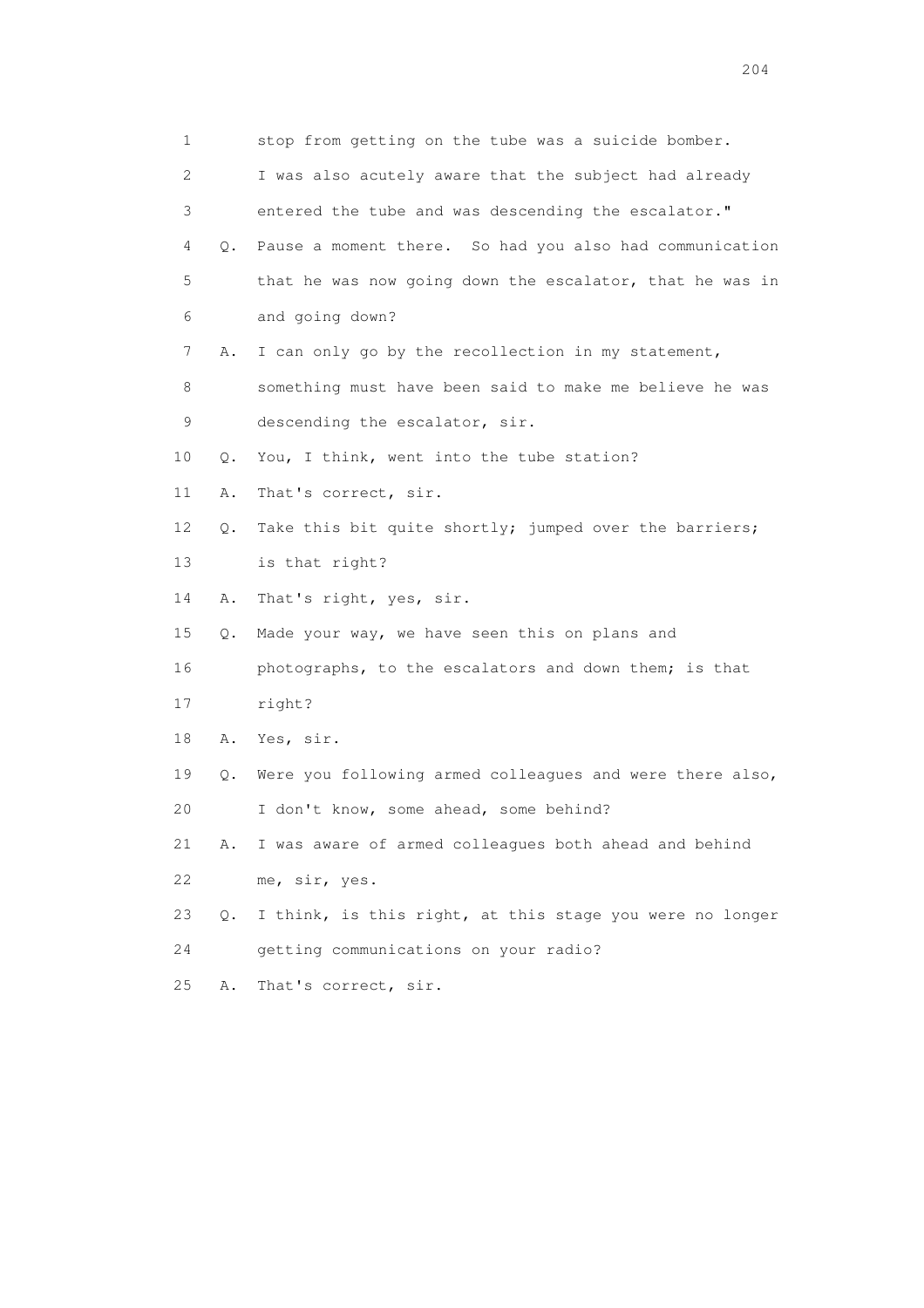| $\mathbf 1$               | Q.    | What was the position about firearms? What did you have  |
|---------------------------|-------|----------------------------------------------------------|
| $\mathbf{2}^{\mathsf{I}}$ |       | with you?                                                |
| 3                         | Α.    | Well, I deployed only with my Glock at that time.        |
| 4                         | Q.    | When did you draw that? Presumably you had it in         |
| 5                         |       | a holster, had you, before?                              |
| 6                         | Α.    | Yes, it was in a holster on my right hip, and I drew     |
| 7                         |       | that as I got to the escalators, and as I was descending |
| 8                         |       | the escalator.                                           |
| 9                         | Q.    | As you went down, were you shouting to people on the     |
| 10                        |       | escalator that you were an armed police officer?         |
| 11                        | Α.    | That's correct, sir, yes.                                |
| 12                        | Q.    | Did you shout to people to leave the station quickly?    |
| 13                        | Α.    | Yes and if I refer back to my statement again            |
| 14                        |       | I identified myself because -- and told people to leave  |
| 15                        |       | the station quickly as I feared that the person, the     |
| 16                        |       | subject, was a suicide bomber.                           |
| 17                        | Q.    | So we get the position, that is when you are on the      |
| 18                        |       | escalator going down?                                    |
| 19                        | Α.    | That is, sir, yes.                                       |
| 20                        | Q.    | When you got to the bottom of the escalator, did you see |
| 21                        |       | one of your armed colleagues go to the left?             |
| 22                        | Α.    | That's correct, sir, yes.                                |
| 23                        | $Q$ . | Were you also aware of someone we have heard about,      |
| 24                        |       | a man wearing a baseball cap, who directed you to the    |
| 25                        |       | left as well?                                            |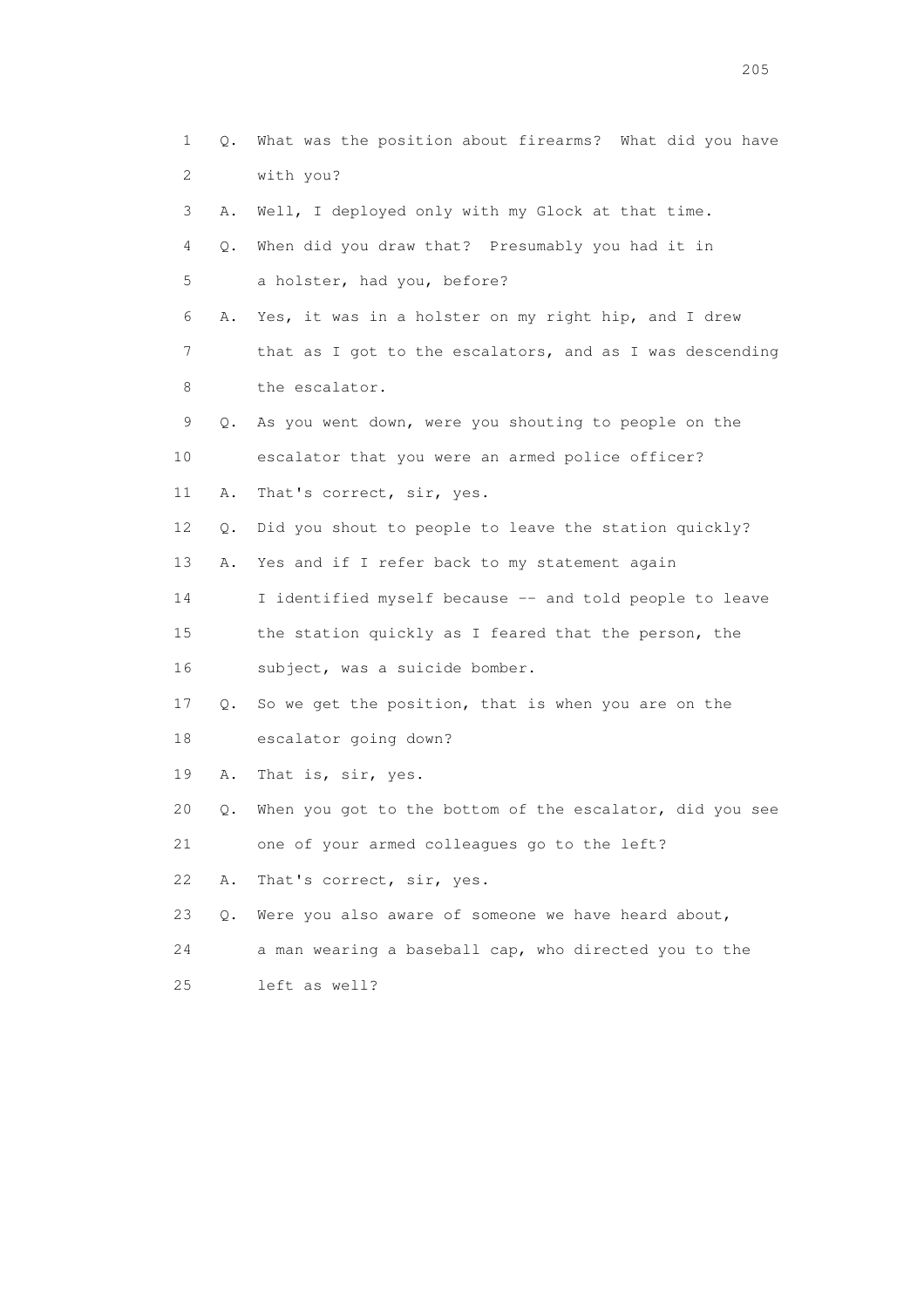1 A. That's correct, sir, yes.

| 2  | Q. | If we just quickly put this up on the screen, divider 31 |
|----|----|----------------------------------------------------------|
| 3  |    | and then 32. That's a little sort of alleyway, isn't     |
| 4  |    | it, you go through when you get to the bottom?           |
| 5  | Α. | That's correct, sir, yes.                                |
| 6  | Q. | The next picture, to bring it back to you, can you see   |
| 7  |    | the train is still left where it was?                    |
| 8  | Α. | Yes, sir.                                                |
| 9  | Q. | We will finish with those, thank you very much.          |
| 10 |    | Did you go through, was it that particular access        |
| 11 |    | tunnel that you went through, the first one?             |
| 12 | Α. | My recollection of that is I got to the bottom of the    |
| 13 |    | escalators and turned directly left on the instruction   |
| 14 |    | of this person with the blue baseball cap.               |
| 15 | Q. | Do you think you went through the first?                 |
| 16 | Α. | I believe I did, yes, sir.                               |
| 17 | Q. | When you went through, what could you see?               |
| 18 | Α. | I have written in my statement, I could see ahead of me  |
| 19 |    | inside the train by double sliding door access, which is |
| 20 |    | what I believe we saw on the screen, there appeared to   |
| 21 |    | be a struggle ensuing, and I was also aware of at least  |
| 22 |    | two of my colleagues entering the train.                 |
| 23 | Q. | So far as the struggle is concerned, could you see who   |
| 24 |    | was involved in that? Was there anybody you recognised?  |
| 25 | Α. | The only person $-$ I think I have put in my statement,  |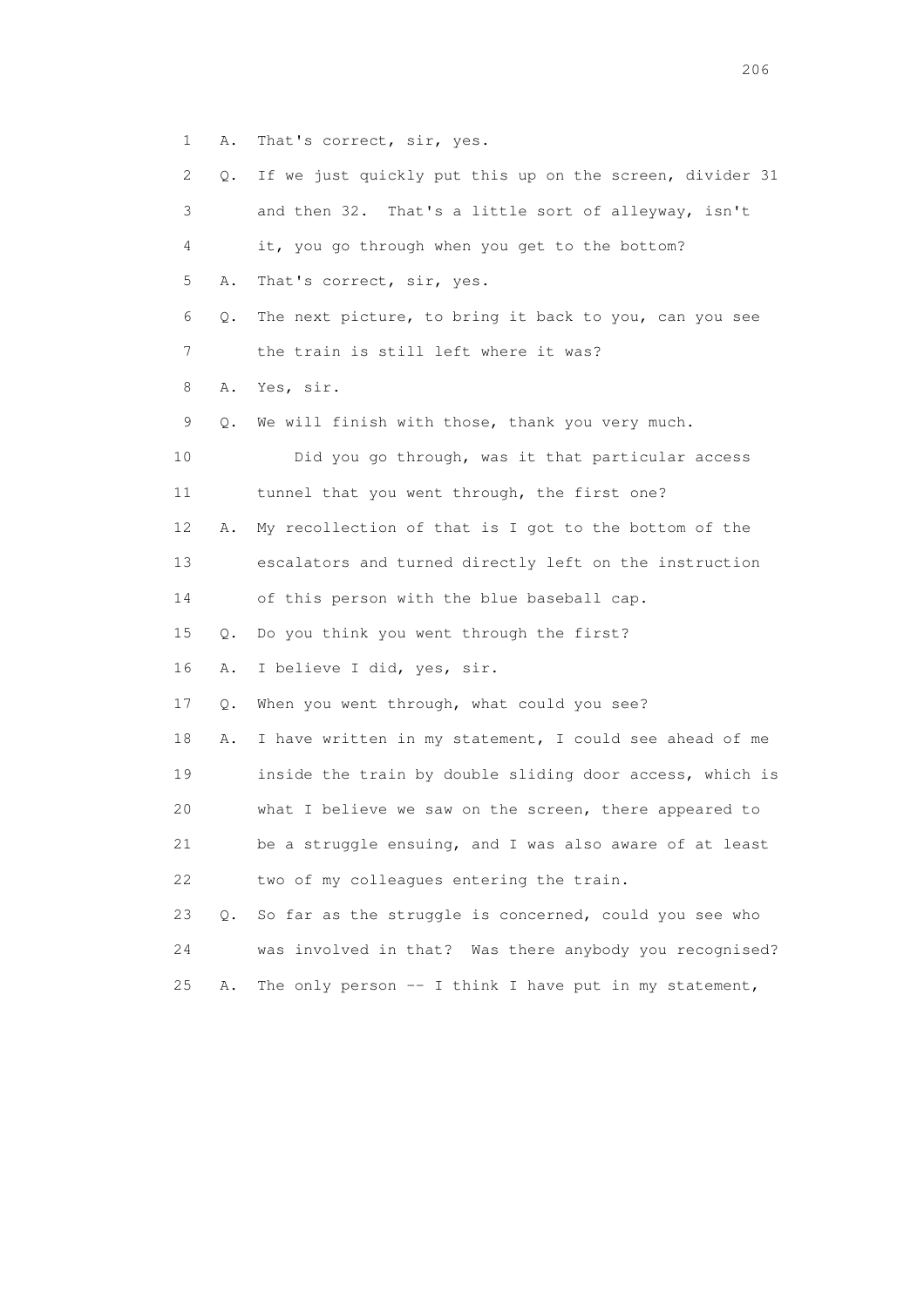1 the only person I was aware of being present was 2 Charlie 2. 3 Q. As you recall it, was he actually involved in the 4 struggle? 5 A. I don't think I have actually mentioned that in my 6 statement, but I can just remember the fact that he was 7 present. With regards to the struggle, and I am sure 8 you have heard quite a number of times so far, this all 9 happened incredibly quickly, so I can't be sure. 10 Q. Could you even see how many people were involved in the 11 struggle? 12 A. I wouldn't like to guess the number, sir. There was at 13 least two if not more. 14 Q. If we can just put up divider 35, please. Can you help 15 us with -- you can see there is two lots of double 16 doors? 17 A. Yes, sir. 18 Q. Can you help us with whereabouts the struggle was 19 happening? 20 A. My understanding, my recollection is the second set or 21 the double set of double doors to the right, and just 22 inside that main standing area and just to the right of 23 that, if that makes sense. 24 Q. Imagine you had got on right in the middle of the doors? 25 A. Yes.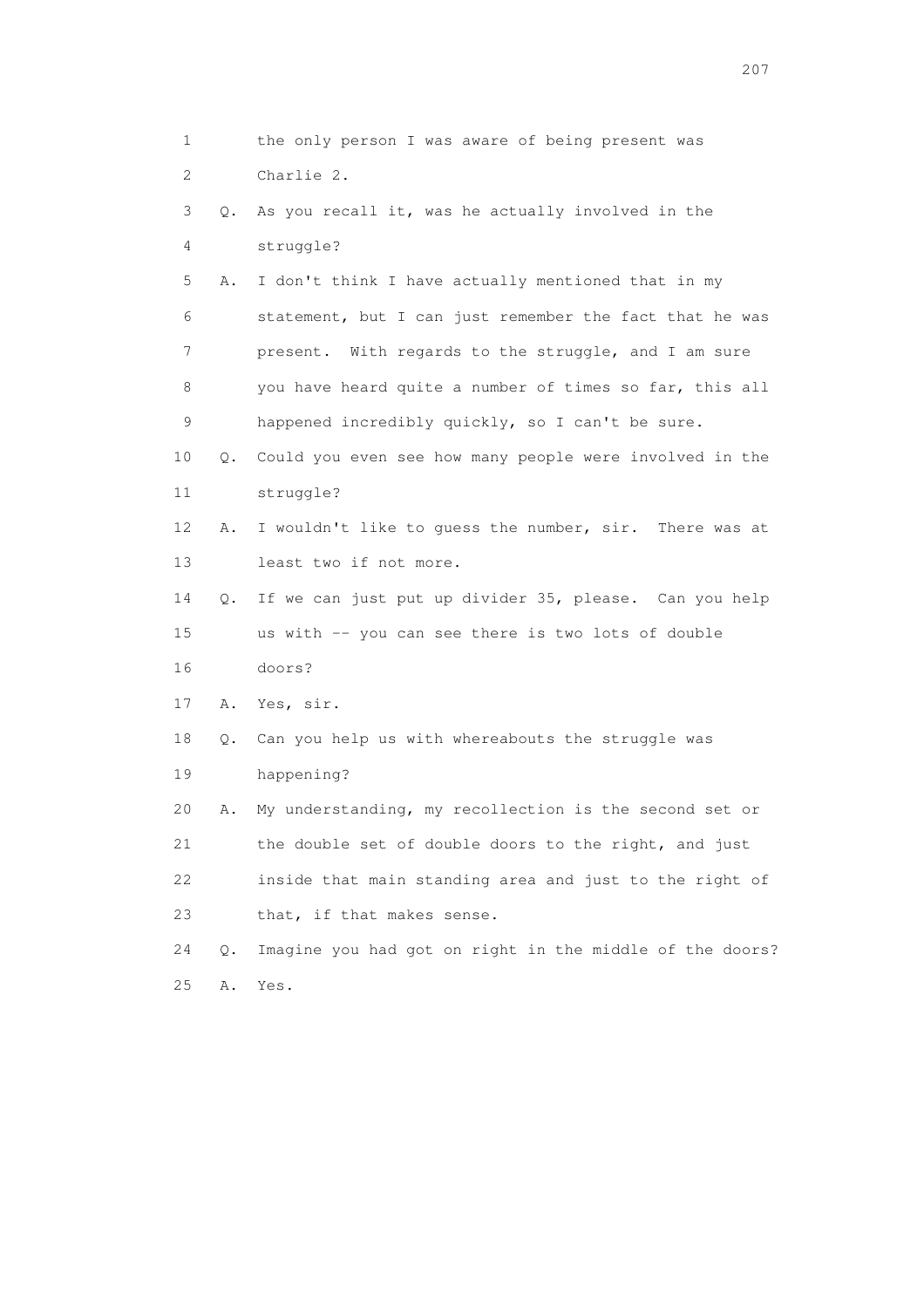1 Q. Would you get on and turn right a little bit? 2 A. Towards where Holly Greenland is sitting. 3 Q. That sort of area, obviously not -- or where she is 4 sitting? 5 A. Just prior to where she is but towards that general 6 direction, sir. 7 Q. Right. Can you help with what sort of level of height 8 the struggle was: was it on the ground, were people 9 standing up, any recollection of that? 10 A. I have written in my witness statement that it was 11 standing. 12 Q. Did you get on the train at that point or not? 13 A. No, sir, I was aware that there was armed officers at 14 that position in the double doors moving towards the 15 right and my training sort of kicked in there and 16 I could see the single access door to the far right of 17 the carriage had a surveillance officer alone standing 18 in the doorway, so in a remit of acting as a cut-off or 19 containment, I moved towards that door. 20 Q. Just so we have it, you have come through the tunnel, 21 you have seen the struggle taking place? 22 A. That's correct, sir. 23 Q. The armed colleagues who were going towards the right -- 24 A. That's right, sir. 25 Q. -- so we are clear, had you seen them actually get on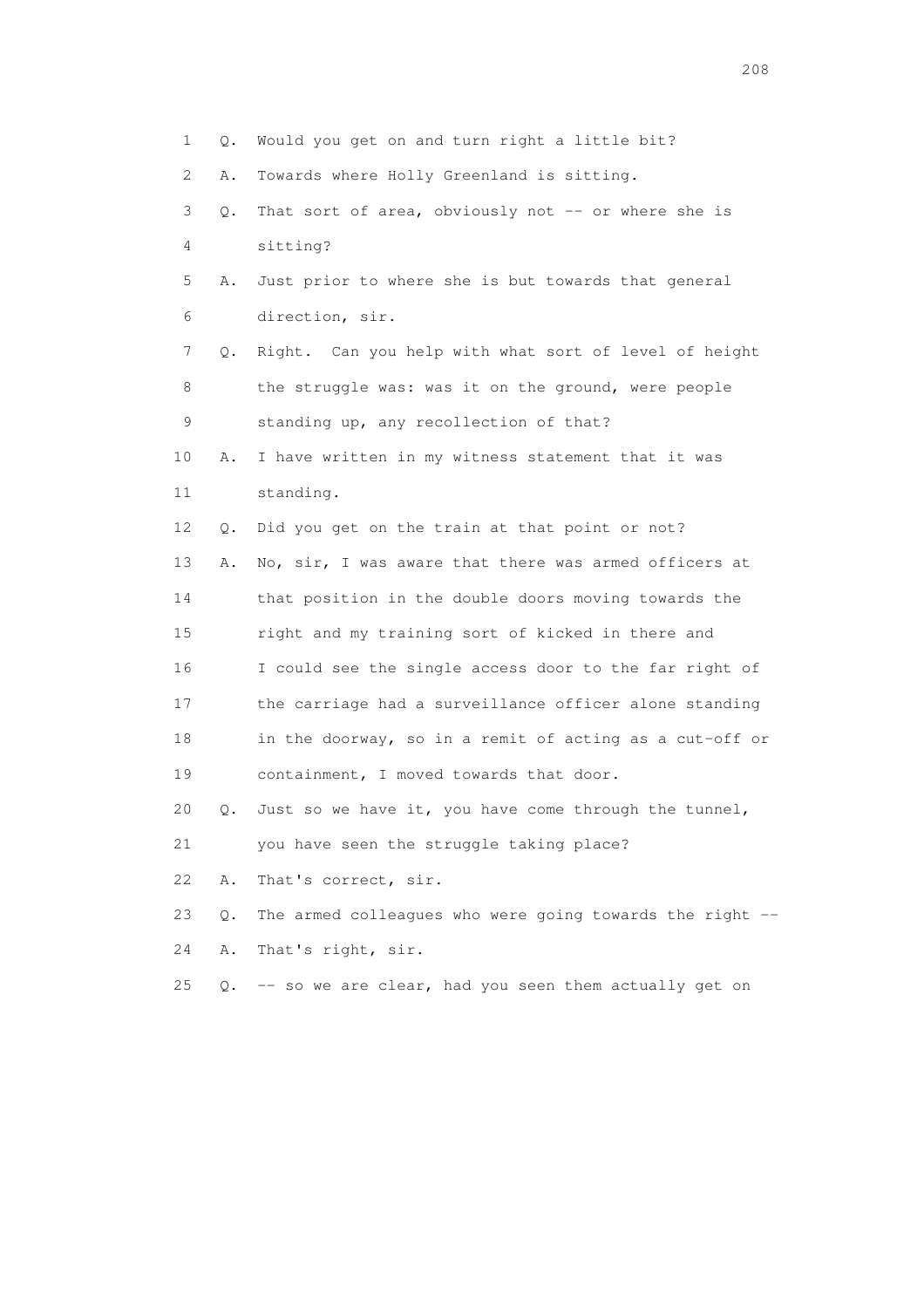1 the train?

| 2  | Α.    | I can't remember whether I saw them get on or whether    |
|----|-------|----------------------------------------------------------|
| 3  |       | I just saw the struggle, sir, I have no recollection.    |
| 4  | Q.    | Were the two going towards the right, are they actually  |
| 5  |       | involved in the struggle or are they different officers? |
| 6  | Α.    | I can't be sure on that. There was a struggle in that    |
| 7  |       | area and the officers were in that area, so I am not     |
| 8  |       | sure whether --                                          |
| 9  | Q.    | There is a little bit in your statement that may help    |
| 10 |       | where you say this:                                      |
| 11 |       | "As I ran towards the train [pick this up about the      |
| 12 |       | middle of the page] to one of the access tunnels I could |
| 13 |       | see ahead of me inside the train by a double sliding     |
| 14 |       | door what appeared to be a struggle ensuing."            |
| 15 |       | Yes?                                                     |
| 16 | Α.    | Just give me a second, sir, sorry.                       |
| 17 | Q.    | By all means.                                            |
| 18 | Α.    | (Pause). Yes, sir, I have it now.                        |
| 19 | Q.    | You can see what appeared to be a struggle ensuing:      |
| 20 |       | "I was also aware that at least two of my colleagues     |
| 21 |       | were entering the train and moving towards the right of  |
| 22 |       | the carriage as I looked at it."                         |
| 23 | Α.    | That's correct, sir, yes.                                |
| 24 | $Q$ . | That looks as if you are describing struggle taking      |
| 25 |       | place, that you have a quick glimpse of?                 |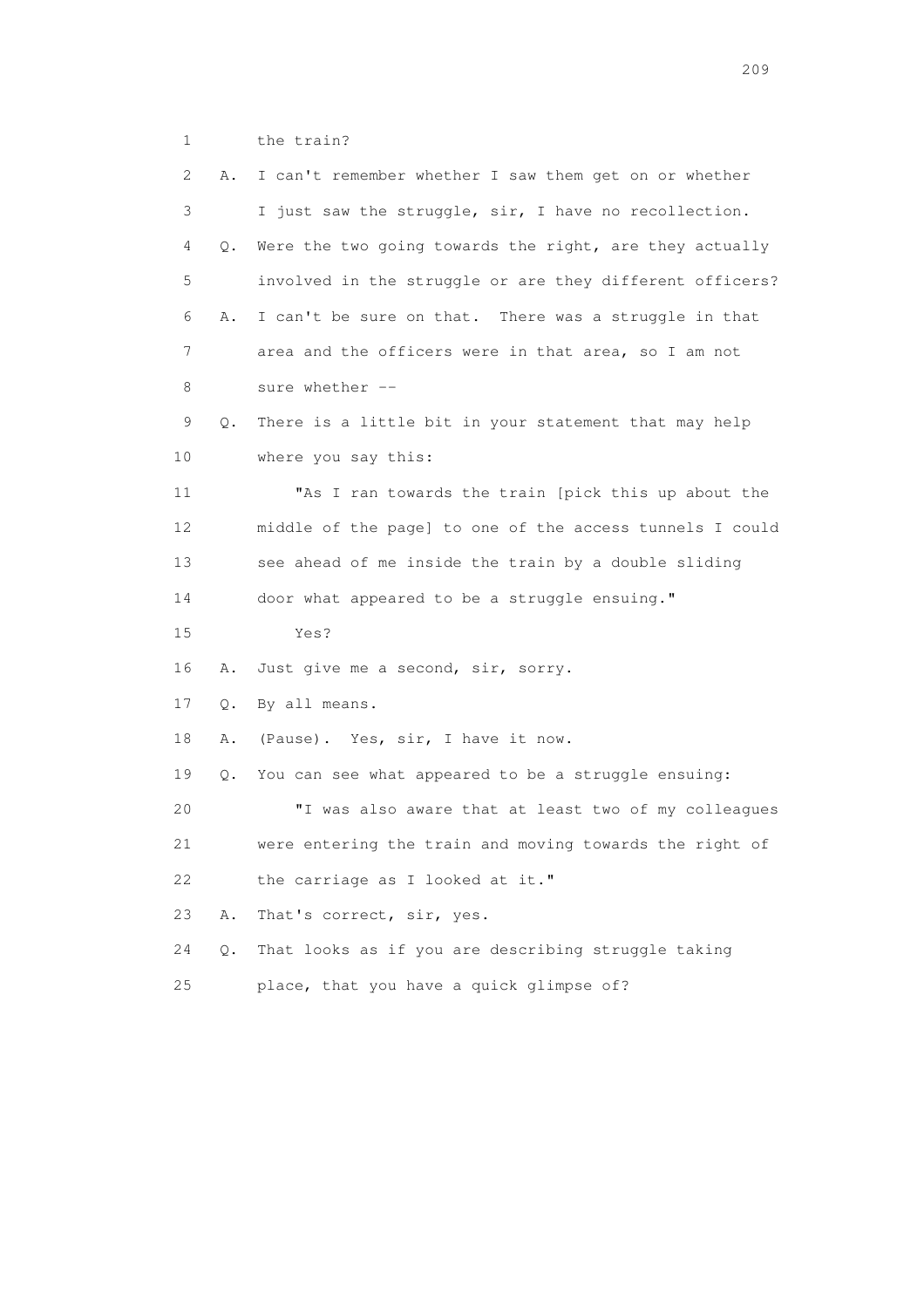- 1 A. Yes.
- 2 Q. Two officers getting on who aren't in the struggle but 3 turning right?

4 A. That's correct, sir, yes.

 5 SIR MICHAEL WRIGHT: Can you remember which of the access 6 tunnels you went through?

 7 A. This is something I believed that the access tunnel 8 I went down was the first one, sir, and as I have 9 written my notes, and I am struggling to put it together 10 a little bit, I believed that I was running towards the 11 door that this was all happening on.

12 SIR MICHAEL WRIGHT: This is what I was wondering about.

13 A. Yes. I don't know whether it's a mistake on my part or

14 in writing the notes, that's just how my brain has

15 recollected it.

 16 SIR MICHAEL WRIGHT: Because looking at the plan as we see 17 it here, you will appreciate the first access tunnel is

18 opposite the left-hand side --

19 A. That's correct, sir.

20 SIR MICHAEL WRIGHT: -- while what you are describing was 21 happening in the right hand --

 22 A. That's correct, so whether the timings in writing the 23 statement the following day, I have got either a little 24 bit confused or I have blanked out a certain bit. The 25 actual scene that I was seeing on the carriage is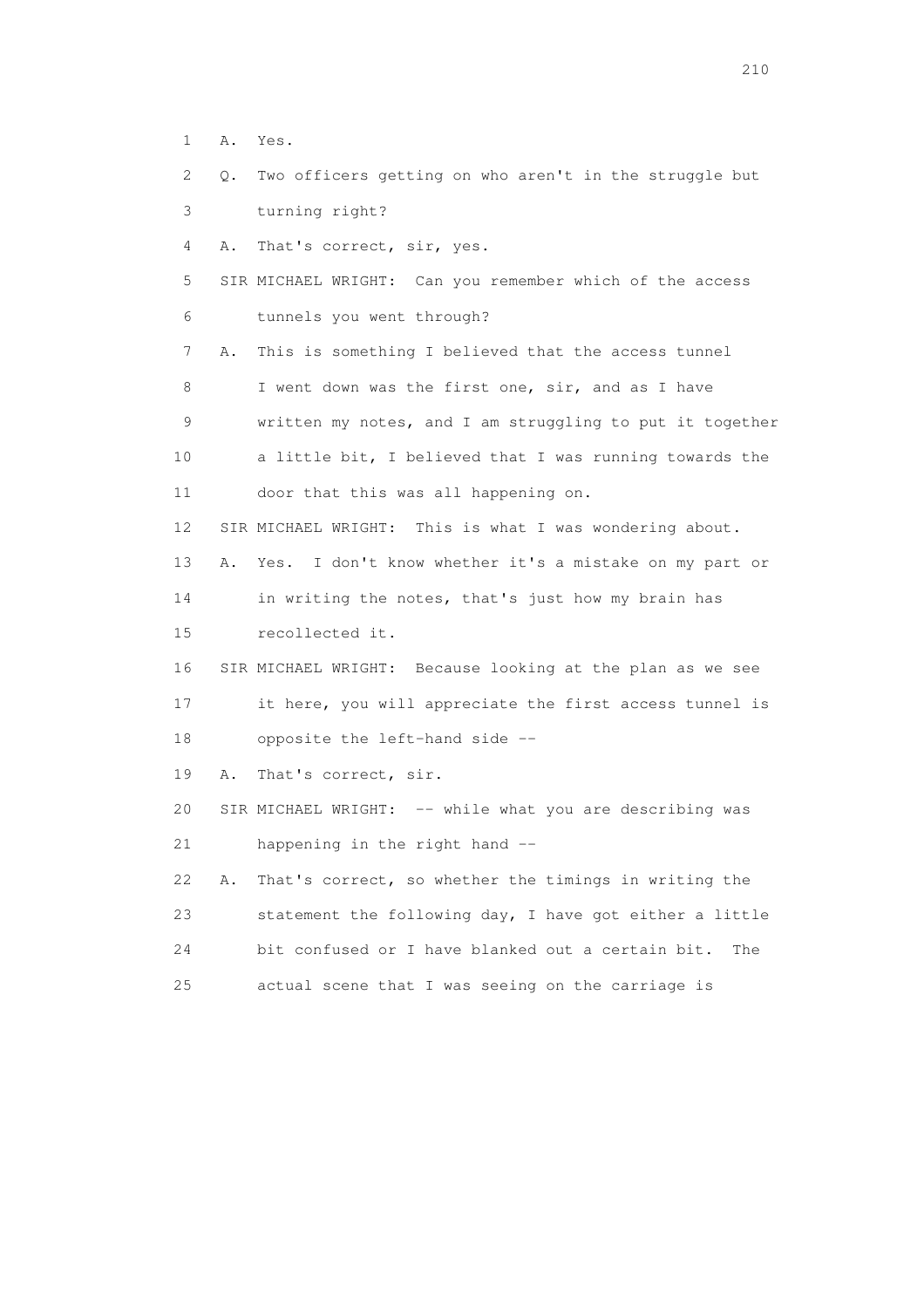1 actually on the second access, the double doors. 2 SIR MICHAEL WRIGHT: On the second access doors? 3 A. Yes. 4 MR HILLIARD: It certainly looks as if that's right, doesn't 5 it, because you go on to describe, as you have told us 6 in your statement, that you become aware that that 7 single access door at the end of the carriage isn't 8 being covered. 9 A. That's correct, sir. 10  $Q$ . That's the next door on, isn't it  $-$  11 A. That's correct, sir. 12 Q. -- from where you are seeing what's happening? 13 A. I think I have just, you know, it's a very brief glimpse 14 that I get of all this, and as I run past the doors, 15 recollection. 16 Q. Right. You make your way down to that far right single 17 door as we look at it on the plan; is that right? 18 A. Yes, sir. 19 Q. We can take this very shortly, you say in your statement 20 as you have told us: 21 "I immediately recognised this [meaning the door] as 22 a potential escape route for the subject so I ran to it 23 in order to act as a cut-off." 24 A. That's correct, sir. 25 Q. "As I ran to it I recognised a surveillance officer at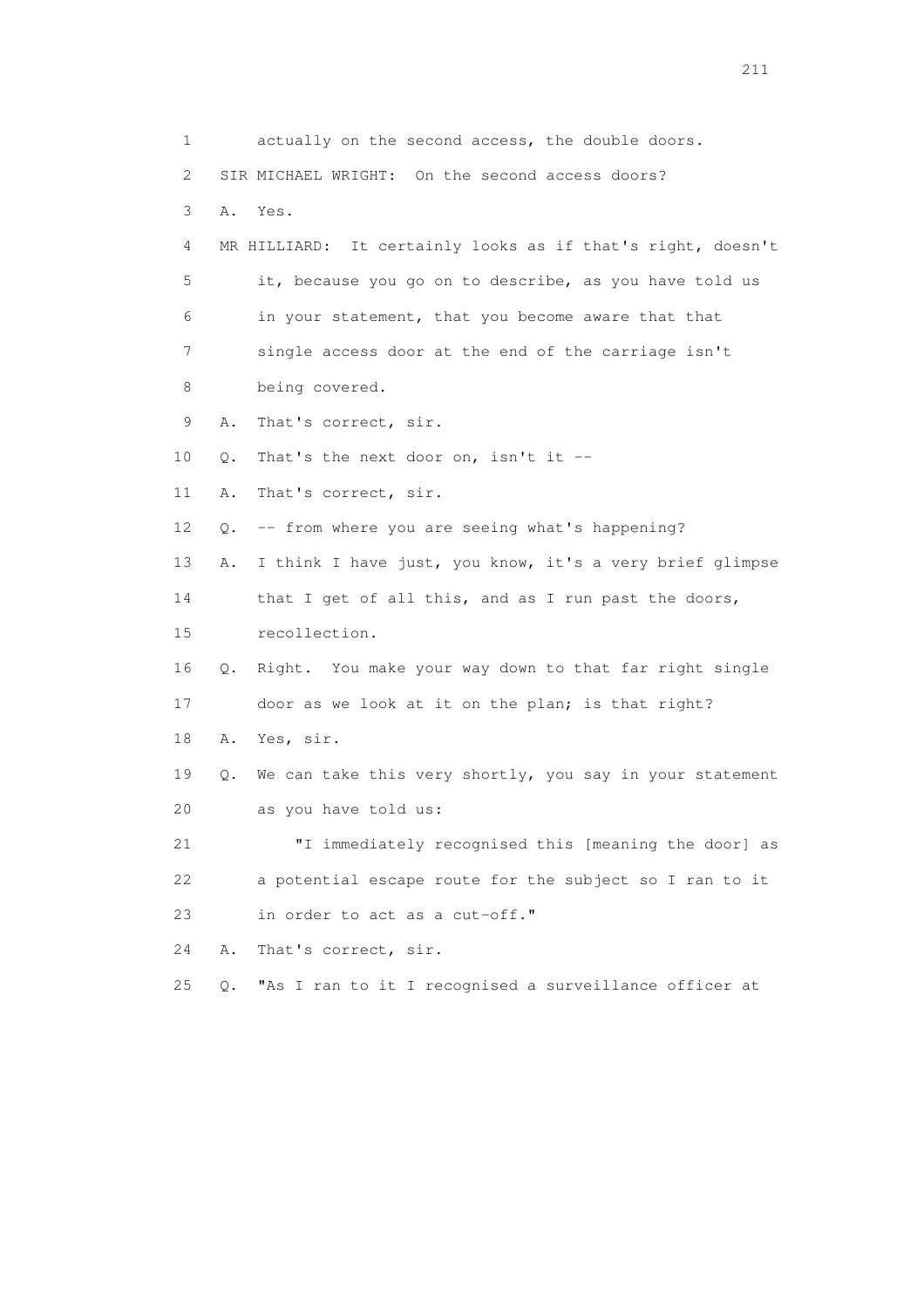1 the single door as he was wearing a covert police cap." 2 A. Yes, sir. 3 Q. "I called to him to get off the train as I approached." 4 Is this right, it's at this stage you describe 5 hearing a number of gunshots coming from the carriage? 6 A. Yes, sir, prior to me actually getting on the train 7 I heard a number of gunshots, that's correct, sir. 8 SIR MICHAEL WRIGHT: When you talk about a covert cap, I am 9 not sure what that means. Do you mean the ones with the 10 black and white chequered stripes? 11 A. My recollection was of a police cap, one of the blue 12 ones, yes, sir. 13 SIR MICHAEL WRIGHT: One of the blue ones with a -- a 14 baseball cap with a black and white chequered band 15 around it? 16 A. That's correct, sir. 17 SIR MICHAEL WRIGHT: Thank you. 18 MR HILLIARD: You have told us about what you were saying 19 when you had come down the stairs about, "Armed police", 20 and so on. 21 A. That's correct, sir. 22 Q. When you were by the train, had you heard anybody shout 23 that? 24 A. I have to say I have no recollection of anybody saying, 25 "Armed police". That's not to say that it didn't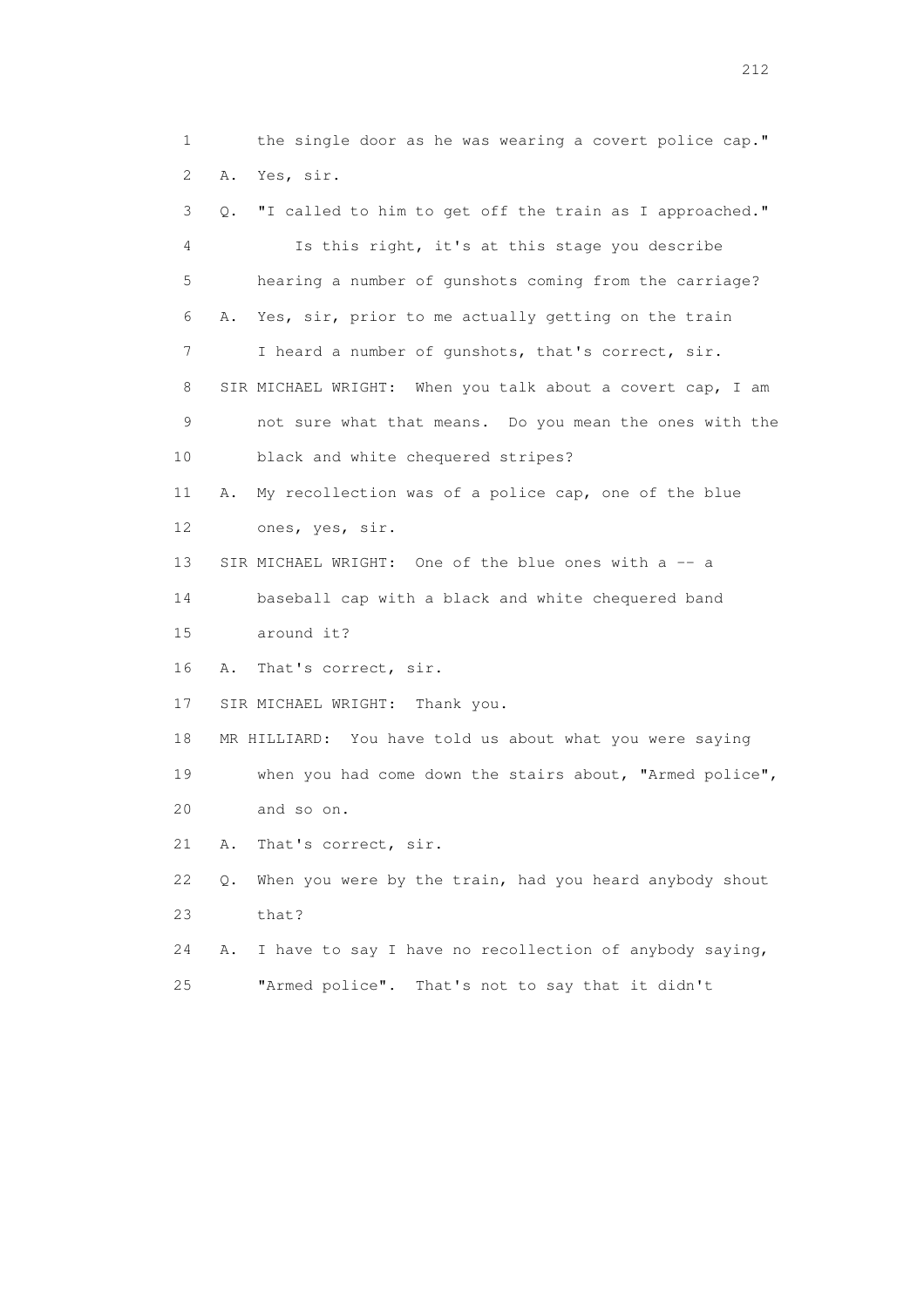1 happen. I just don't recollect it. 2 Q. Anyway you have got towards the end, then there is the 3 gunshots? 4 A. That's right, sir. 5 Q. You describe in your statement hearing screams and 6 people begin running out of the door that you are 7 approaching? 8 A. That's correct, sir. 9 Q. Is that right? 10 A. I think for at least one of the people coming off, I had 11 to -- or at least maybe one or two, I had to step back 12 to allow them to get off the train. 13 Q. You describe a woman coming out who had blood on her; is 14 that right? 15 A. That's correct, sir. 16 Q. She was one of the people who came out, seemed to be the 17 last person; is that right? 18 A. That's correct, sir. 19 Q. Did you actually then get on to the train? 20 A. I don't think I actually fully went on to the train, 21 because at that stage with the gunshots, sir, and the 22 direction of the travel of my colleagues, I feared 23 a blue on blue. I had allowed the egress of passengers 24 coming off so I covered into that part of the train. 25 SIR MICHAEL WRIGHT: Just covered the entrance, you mean?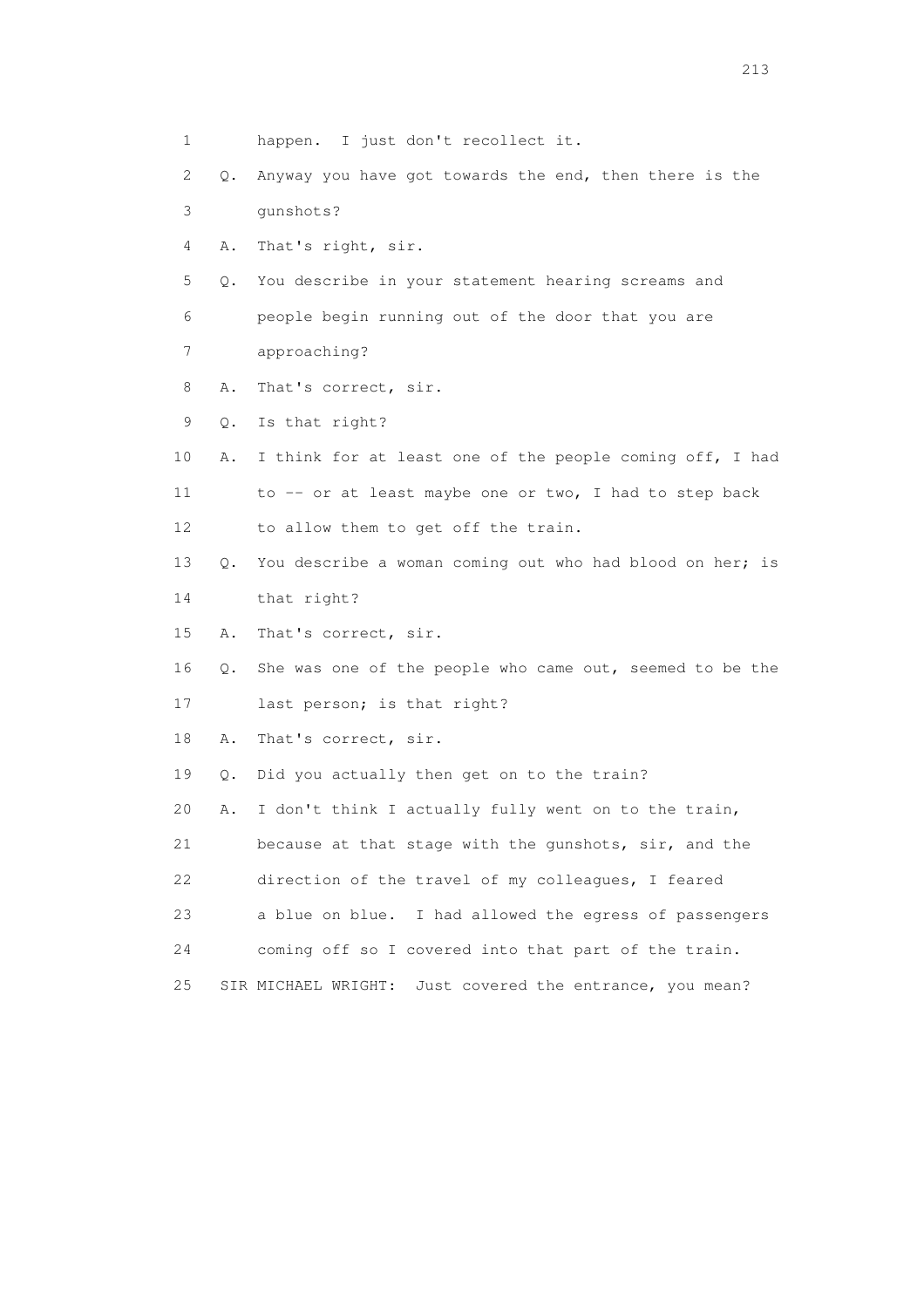|    | $\mathbf 1$ | That's it, at an angle, slightly towards where it was<br>Α.    |
|----|-------------|----------------------------------------------------------------|
|    | 2           | all occurring in case something appeared in front of me,       |
|    | 3           | sir. But I didn't actually enter at that stage.                |
|    | 4           | MR HILLIARD: Did you get a view at that stage of the person    |
|    | 5           | you know now as Mr de Menezes?                                 |
|    | 6           | As I sort of came round, as we would say, adapted my<br>Α.     |
|    | 7           | angle to give me better viewing, yes, I eventually saw         |
|    | 8           | the $--$                                                       |
|    | 9           | Can you just explain the position he was in? You have<br>Q.    |
| 10 |             | got the seat that he started in. Can you see it on the         |
| 11 |             | plan on the screen?                                            |
| 12 |             | Yes, sir.<br>Α.                                                |
| 13 |             | I don't know if that helps at all?<br>Q.                       |
| 14 |             | Yes. He was still on that side of the train.<br>Α.             |
| 15 |             | Yes?<br>Q.                                                     |
| 16 |             | In that area of the, sort of, second seat in.<br>Α.            |
| 17 |             | Can you help us how he was? If you need to look at your<br>Q.  |
| 18 |             | statement to help you, by all means do.                        |
| 19 |             | Okay, if it sort of pleases the court, I'll just talk<br>Α.    |
| 20 |             | about his position rather than anything else that's            |
| 21 |             | mentioned in my statement.                                     |
| 22 |             | Don't worry, but you make it plain that his head's got a<br>Q. |
| 23 |             | lot of blood on it from obvious gunshot wounds.                |
| 24 |             | Α.<br>That's correct, sir.                                     |
| 25 |             | Just help with the position, if you will?<br>$Q$ .             |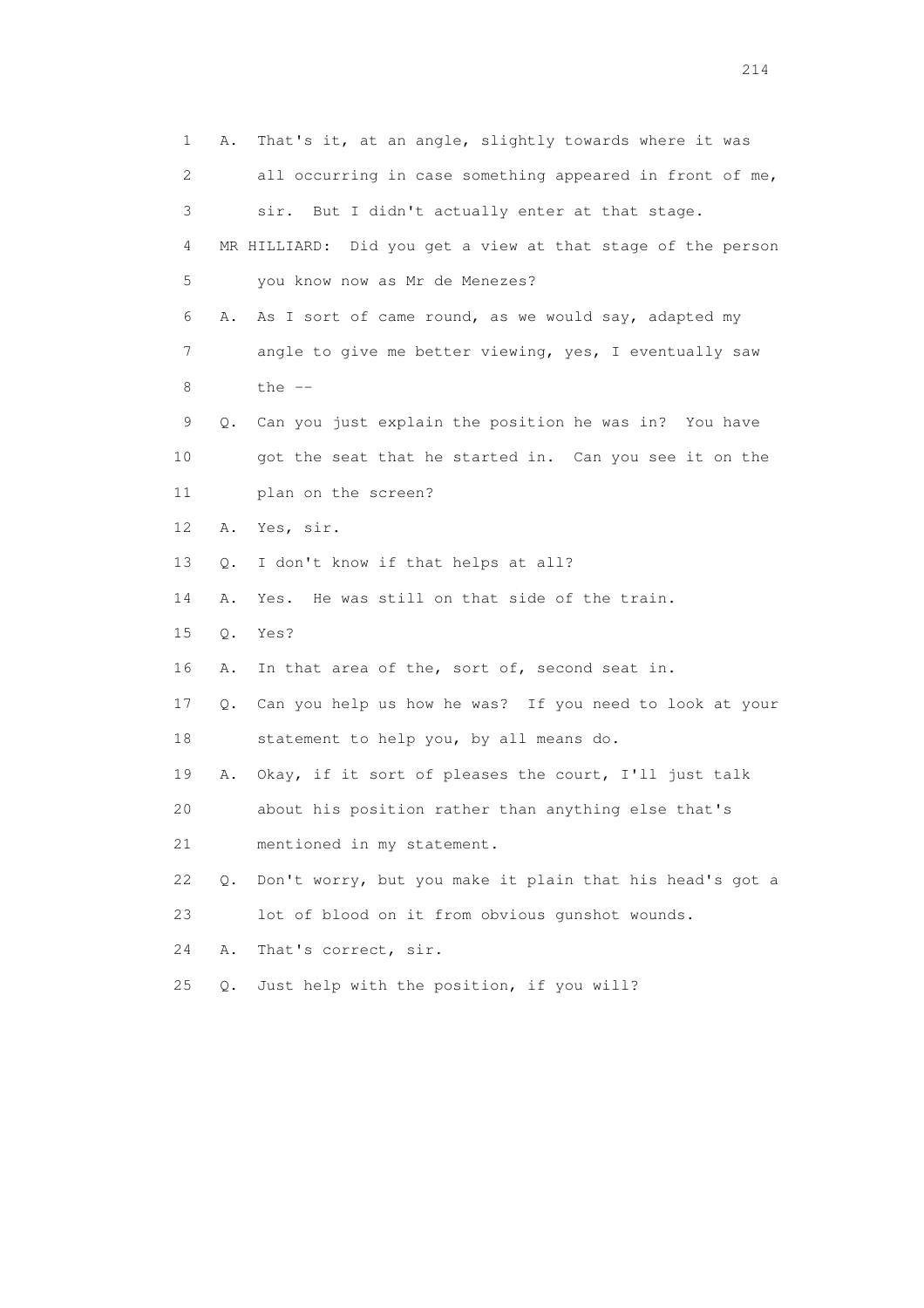|    | 1                         | A. Yes, I have actually covered that, I have seen he's   |
|----|---------------------------|----------------------------------------------------------|
|    | $\mathbf{2}^{\mathsf{I}}$ | slumped across the seat and floor of the train, and      |
|    | 3                         | I think I mention in my second statement as well,        |
|    | 4                         | because I was asked about that --                        |
|    | 5<br>Q.                   | You do, it's at the end of the -- it's the very last few |
|    | 6                         | lines of your second statement. Take your time.          |
|    | 7<br>Α.                   | Yes, I have written that the subject was slumped across  |
|    | 8                         | the seat with his knees on the floor across one of the   |
|    | 9                         | arms of the seat. Then I have gone on to mention about   |
| 10 |                           | him being moved.                                         |
| 11 | Q.                        | You go on to say you assume he was moved, although you   |
| 12 |                           | didn't see that, because a short while later he was      |
| 13 |                           | lying on the floor of the train?                         |
| 14 | Α.                        | That's correct, sir.                                     |
| 15 | Q.                        | I don't know, I suppose the other possibility is that he |
| 16 |                           | has just fallen?                                         |
| 17 | Α.                        | Either fallen or been placed on the floor.               |
| 18 | Q.                        | We don't need the detail of this but then you assisted,  |
| 19 |                           | the driver of the train -- we may hear in due course --  |
| 20 |                           | he had gone off down the tunnel, I think, hadn't he?     |
| 21 | Α.                        | That's correct, yes.                                     |
| 22 | $Q$ .                     | And he had to be got back?                               |
| 23 | Α.                        | I either realised that William had called for<br>Yes.    |
| 24 |                           | support or was requiring support, and I assisted him at  |
| 25 |                           | the head of the train to call the very anxious driver    |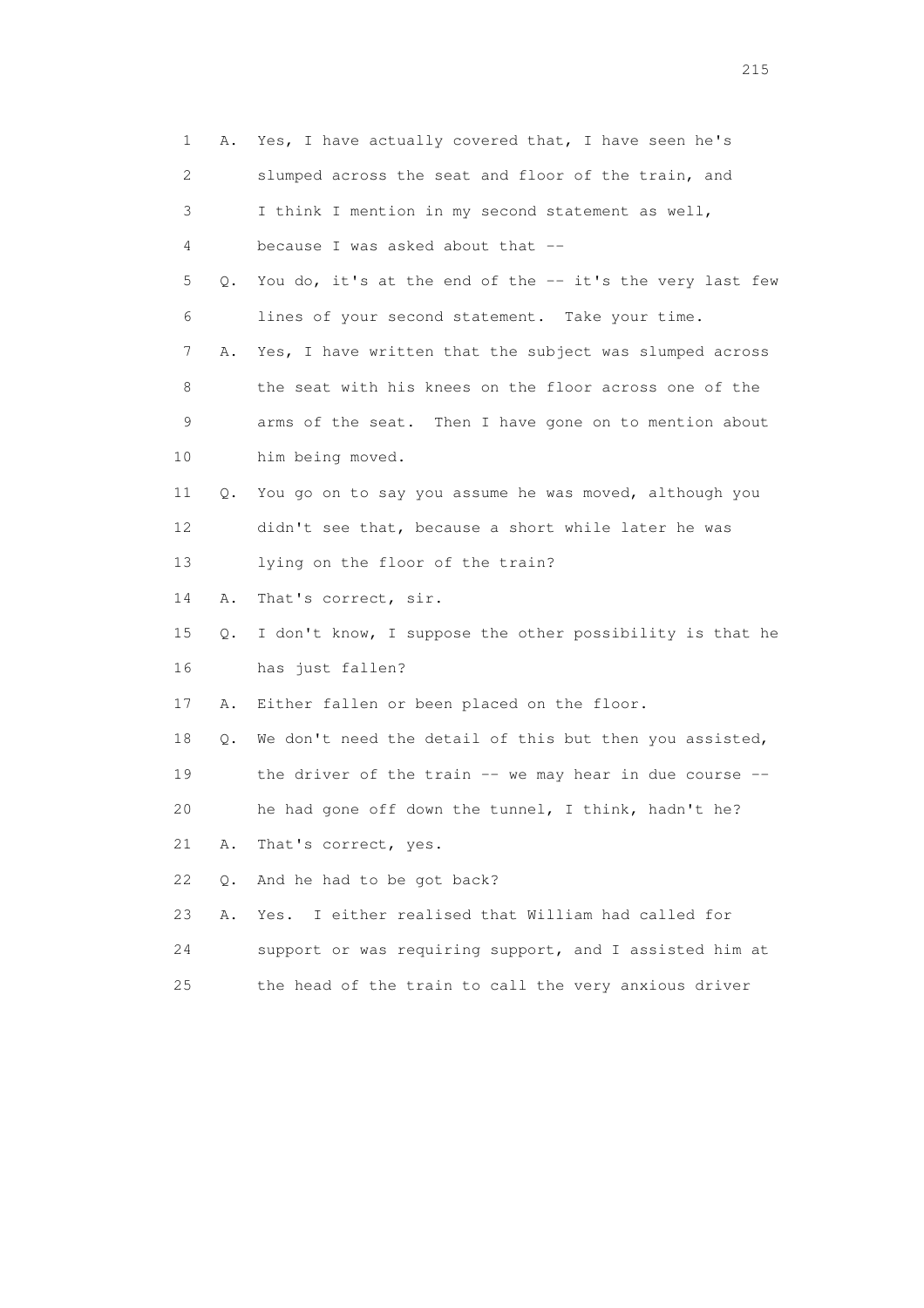- 1 back out of the tunnel.
- 2 Q. At gunpoint?

```
 3 A. I can't remember whether -- did or not. I think we
```
4 realised who he was.

5 MR HILLIARD: Thank you very much indeed.

6 SIR MICHAEL WRIGHT: That would be a reasonably convenient

7 place to break off.

8 MR HILLIARD: It may depend on how much we have.

9 SIR MICHAEL WRIGHT: I don't know, that's why I was asking.

10 Too much, Mr Mansfield?

 11 MR MANSFIELD: Yes. I had said that I was going to be much 12 quicker, and I have been so far with the last witness,

13 but I think I will be a little more than ten minutes.

14 SIR MICHAEL WRIGHT: That's fine. In that case --

15 MR HILLIARD: 9.30 tomorrow morning.

16 SIR MICHAEL WRIGHT: Early day tomorrow, 9.30. Would it be

17 helpful to let the jury know what --

- 18 MR HILLIARD: I'm sure it would. The witness can probably
- 19 go.

20 SIR MICHAEL WRIGHT: I'll let the witness go. Thank you,

21 9.30 tomorrow, please.

22 A. Yes, sir.

23 MR MANSFIELD: Except do you want to interpose Ken?

24 MR HILLIARD: Can we just see? I think we could finish him

25 and then do Ken.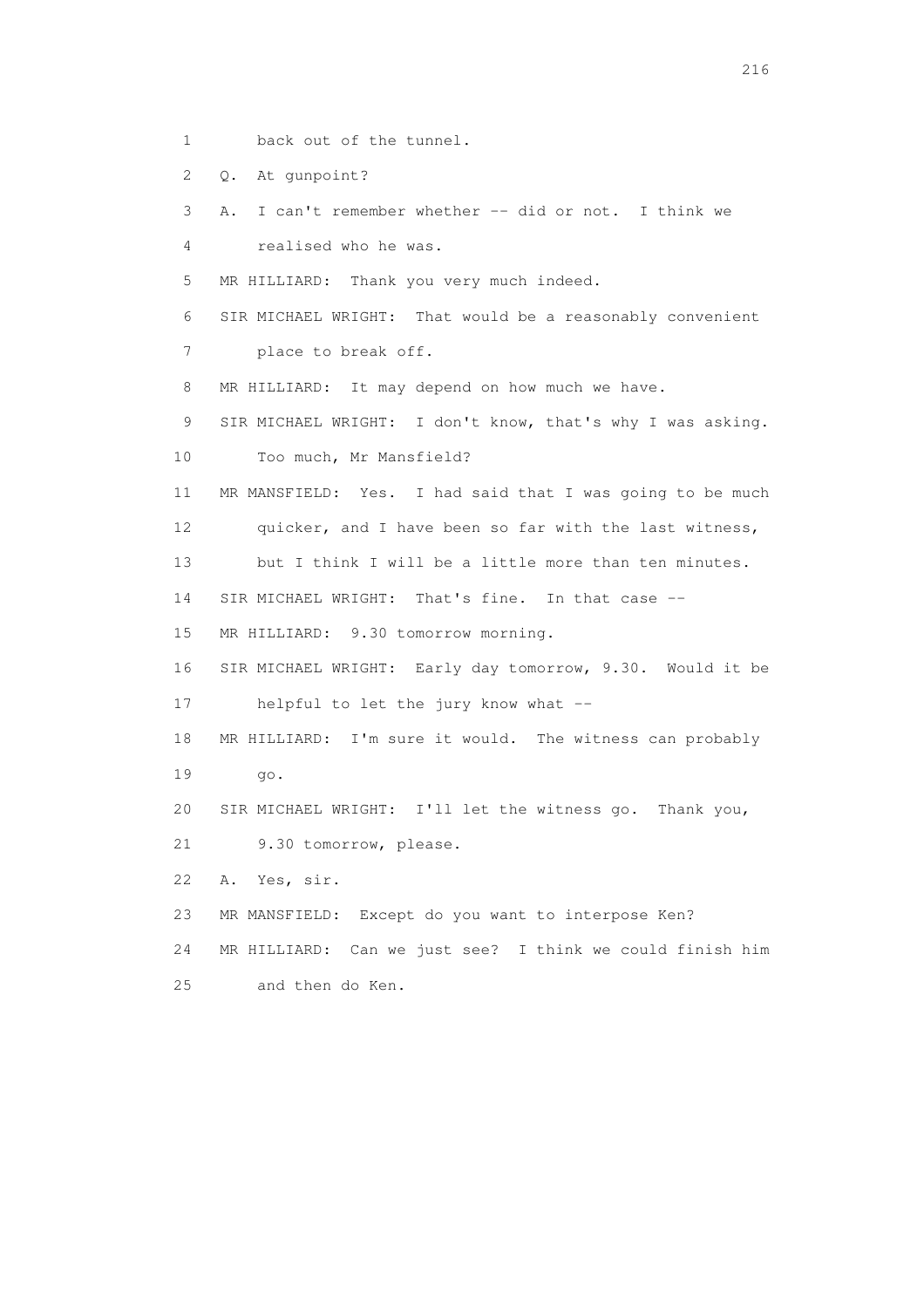1 SIR MICHAEL WRIGHT: Very well. 9.30 tomorrow morning, 2 please. 3 (In the absence of the witness) 4 Discussion re: timetabling 5 MR HILLIARD: It's really just to say this: we continue on 6 schedule and we think, so the jury have some idea of how 7 we are doing, that early in the week of 10 November -- 8 so not next week but at the beginning of the week after 9 that -- 10th, 11th, 12th, Monday, Tuesday, Wednesday, in 10 that week we will finish the evidence. As I say, we are 11 well on course. 12 What that means is that, when we finish it, I think 13 we are all agreed that there are probably some legal 14 matters that we are going to need to resolve amongst 15 ourselves and with you, and that will be a period of 16 time, I think we can safely say, of at least a week, and 17 it might even be two, that the jury will not be needed. 18 So although we can't say precisely when, just so 19 they know, because I know there was an anxiety about 20 having some Fridays off, there'll be a time of more than 21 a Friday or two off. 22 SIR MICHAEL WRIGHT: You can almost hear the relaxation. 23 MR HILLIARD: You can, it's audible. 24 SIR MICHAEL WRIGHT: Yes. 25 There will be a fairly lengthy period, ladies and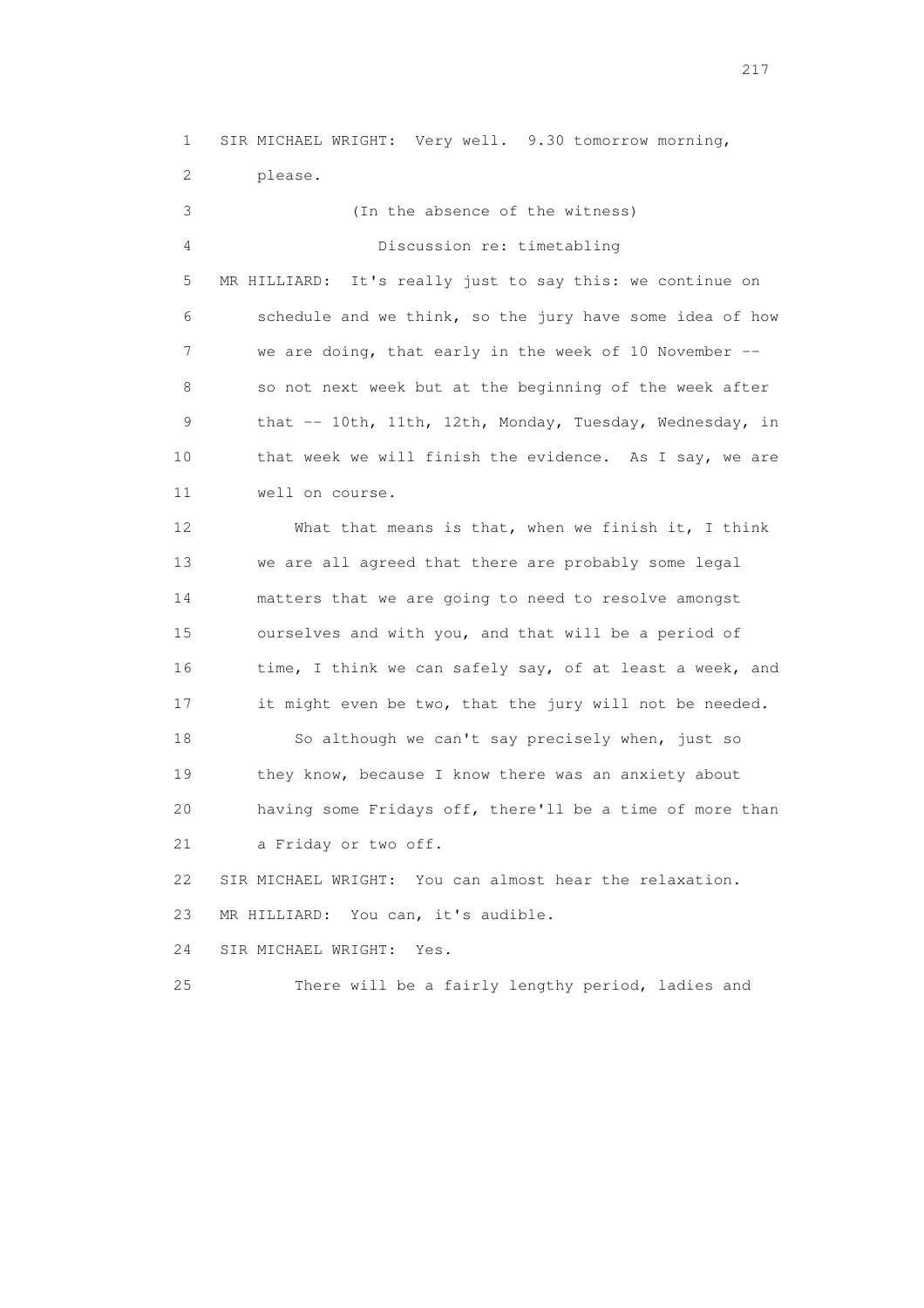1 gentlemen, when you will not be needed because we will 2 be between us arguing out and dealing with the various 3 legal issues that arise. 4 I think, as Mr Hilliard says, that from at the 5 latest the middle of the week after next you will have 6 probably at least a week and possibly ten days when you 7 won't have to come in. 8 I have not forgotten the lady who has been asking us 9 for some help about that, and it looks though, much as 10 I was worried about it, help may actually be on the way. 11 We will be able to tell you next week as we see how 12 we are getting on rather more tightly just what the 13 timescale will be. 14 Very well, then, tomorrow at 9.30 and I hope to be 15 let you all go again at, at worst, 2.30 in the 16 afternoon. Thank you all very much. 17 (4.45 pm) 18 (The court adjourned until 9.30 am on 19 Friday, 31 October 2008) 20 21  $22$  23 24 25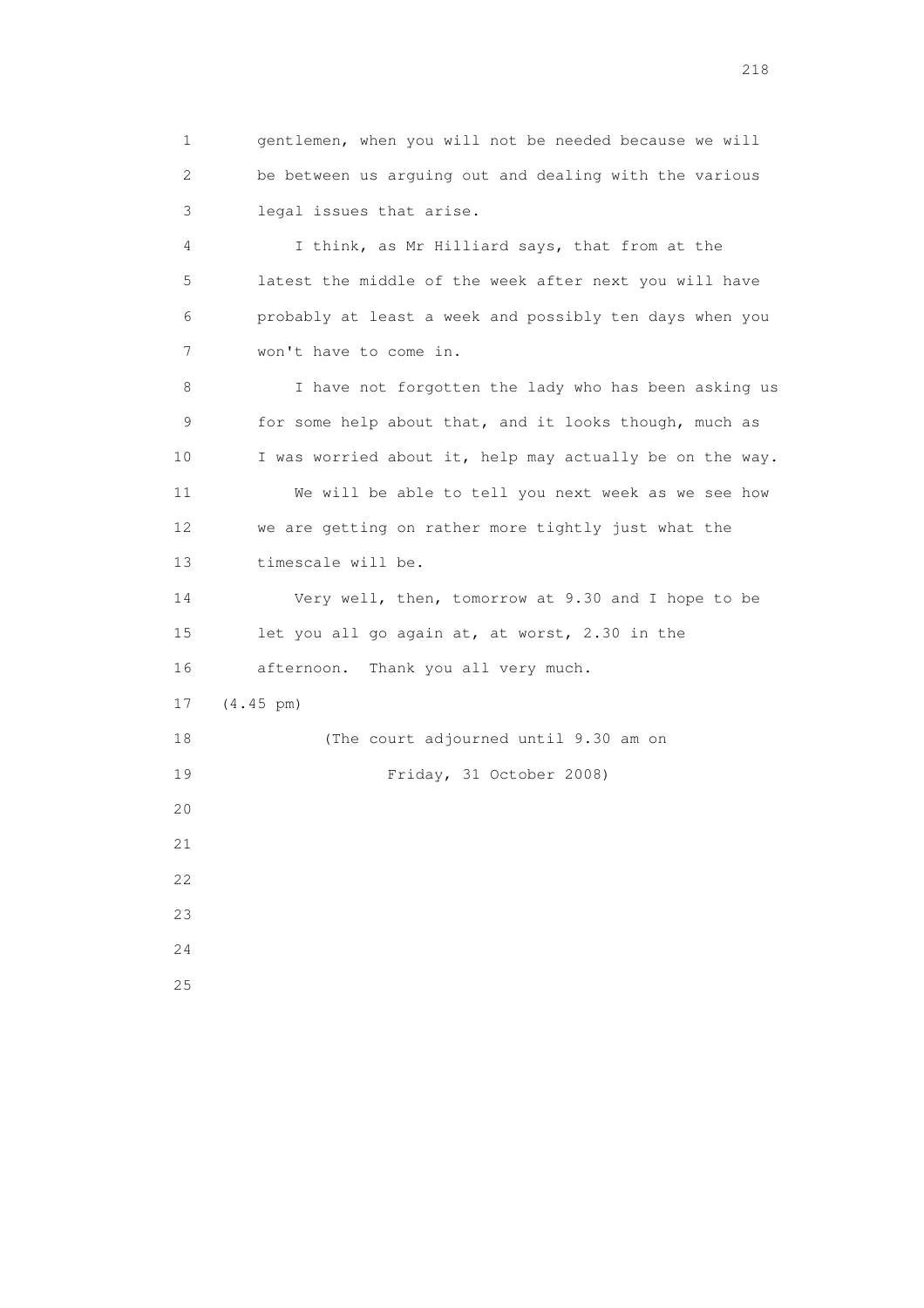1 INDEX 2 PAGE 2 3 MR RALPH LIVOCK (affirmed) ...................... 1 4 5 Questions from MR HILLIARD ................ 1 6 7 Questions from MR GIBBS .................. 27 8 9 Questions from MR STERN .................. 32 10 11 In the absence of the jury .......................... 41 12 13 Questions from MR STERN (continued) ....... 47 14 15 MS RACHEL WILSON (affirmed) ..................... 51 16 17 Questions from MR HILLIARD ................. 51 18 19 Questions from MR GIBBS ..................... 65 20 21 Questions from MR STERN ................... 67 22 23 Further questions from MR HILLIARD ....... 79 24 25 MR WESLEY MERRILL (sworn) .......................... 81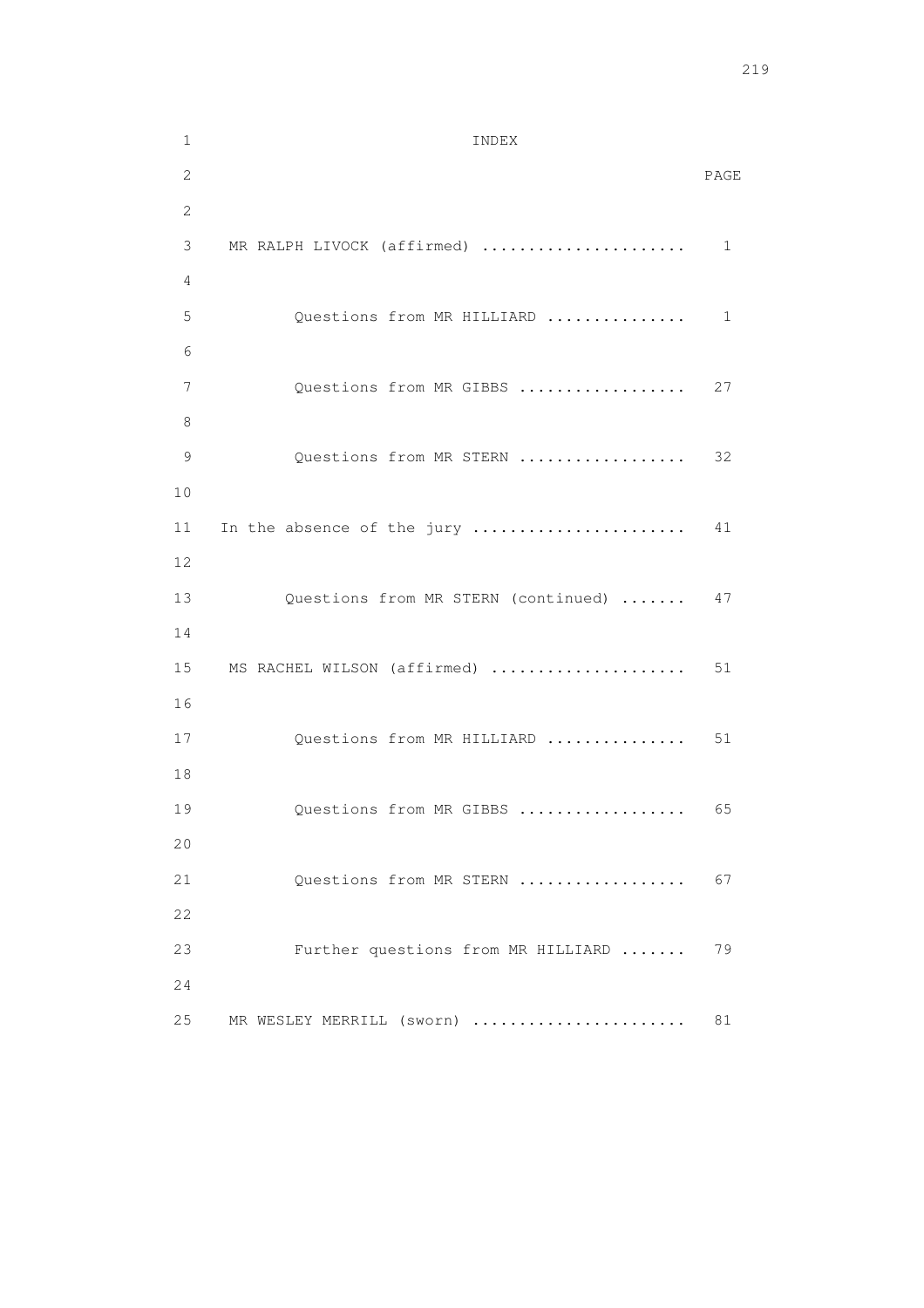| $\mathbf{1}$ |                                 |     |
|--------------|---------------------------------|-----|
| $\mathbf{2}$ | Questions from MR HOUGH         | 81  |
| 3            |                                 |     |
| 4            | Questions from MR MANSFIELD     | 96  |
| 5            |                                 |     |
| 6            | Questions from MR GIBBS         | 99  |
| 7            |                                 |     |
| 8            | Questions from MR STERN         | 101 |
| 9            |                                 |     |
| 10           | Questions from MR KING          | 111 |
| 11           |                                 |     |
| 12           | Further questions from MR STERN | 112 |
| 13           |                                 |     |
| 14           | CODENAME "TERRY" (sworn)        | 114 |
| 15           |                                 |     |
| 16           | Questions from MR HOUGH         | 114 |
| 17           |                                 |     |
| 18           | Questions from MR MANSFIELD     | 142 |
| 19           |                                 |     |
| 20           | Questions from MR GIBBS         | 170 |
| 21           |                                 |     |
| 22           | Questions from MR STERN         | 172 |
| 23           |                                 |     |
| 24           | Ouestions from MR PENNY         | 177 |
| 25           |                                 |     |